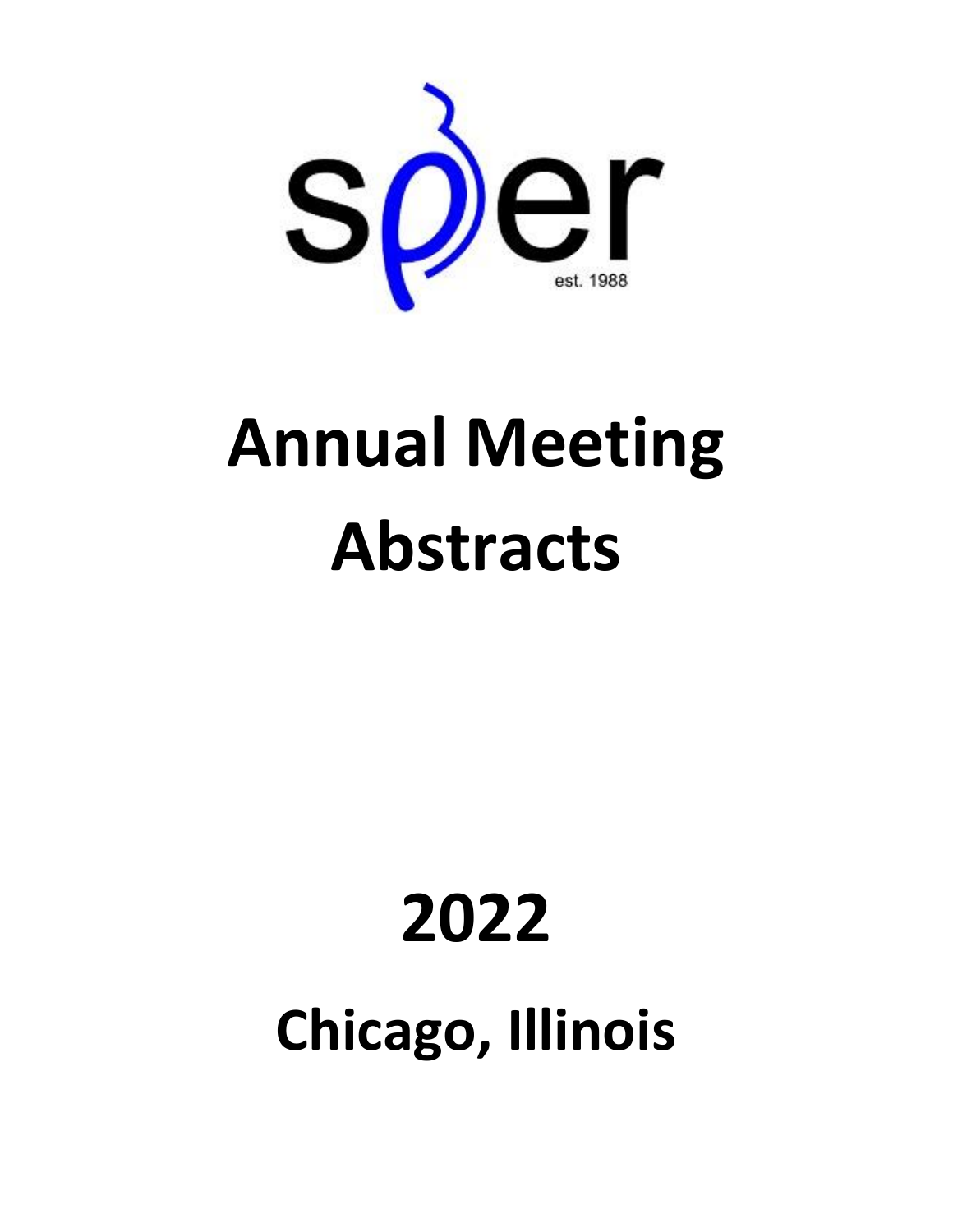#### Fertility and fecundity

**Adverse childhood experiences, social support, and fecundability in an internet-based prospective cohort study** Sharonda M. Lovett\* Olivia R. Orta Renée Boynton-Jarrett Yael I. Nillni Amelia K. Wesselink Collette N. Ncube Elizabeth E. Hatch Lauren A. Wise

Childhood adversity is an established health determinant, and two prospective studies report an association between childhood adversity and reduced fecundability (probability of conception per menstrual cycle). Evidence also suggests social support may mitigate the adverse effects of childhood adversity through several pathways. We evaluated the association between childhood adversity and fecundability and whether childhood social support modifies this association. Pregnancy Study Online (PRESTO) is a preconception cohort study of North American women aged 21-45 years. Participants completed bimonthly questionnaires until pregnancy or a censoring event (stopped trying, fertility treatment initiation, loss to follow-up, or 12 months of follow-up), whichever came first. In June 2019, we sent a supplemental questionnaire on life course adversity (SQ) to former and current PRESTO participants; thereafter, women completed the SQ 30 days postenrollment (n=5,489). The SQ included an adapted Adverse Childhood Experiences (ACE) scale from the Behavioral Risk Factor Surveillance System. Childhood social support was assessed using an adapted Berkman-Syme Social Network Index where we defined a score ≥4 as high vs. low social support. We used proportional probabilities regression to estimate fecundability ratios (FR) and 95% confidence intervals (CIs), adjusted for age, multivitamin use, contraception, and parental education. Overall, 78% experienced ≥1 ACE and 88% reported high social support in childhood. Relative to ACE scores of zero, FRs for ACE scores 1-3 and 4-8 were 0.87 (CI: 0.79-0.95) and 0.82 (CI: 0.74-0.91), respectively. FRs for ACE scores 4-8 relative to ACE scores of zero were 0.84 (CI: 0.75-0.95) among women reporting high social support and 0.67 (CI: 0.45-0.99) among women reporting low social support. Greater childhood adversity was associated with reduced fecundity in adulthood. Associations were stronger among those with low social support in childhood.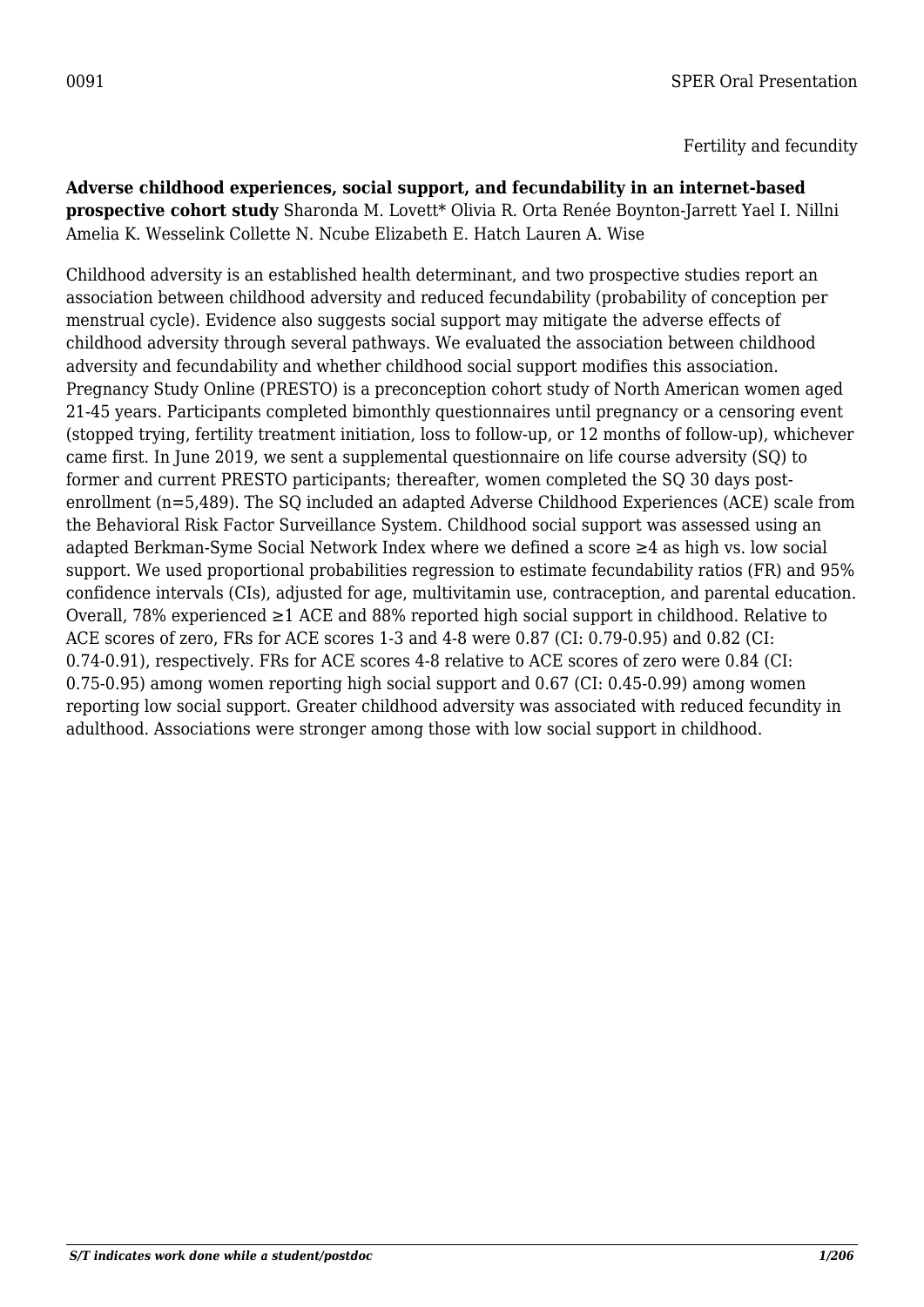**Endotoxin biomarkers are associated with indicators of adiposity and cardiometabolic risk across six years of follow-up in general-risk youth: A prospective study in the EPOCH cohort** Wei Perng\* Jacob E. Friedman Rachel C. Janssen Deborah H. Glueck Dana Dabelea

**Objective:** Metabolic endotoxemia may be a shared mechanism underlying childhood obesity and youth-onset metabolic diseases (e.g., type 2 diabetes, non-alcoholic fatty liver disease). This study sought to: (1) examine prospective associations of serum endotoxin biomarkers lipopolysaccharide (LPS), LPS binding protein (LBP), and anti-endotoxin core immunoglobulin G (EndoCab IgG) with adiposity and cardiometabolic risk in youth, and (2) assess the extent to which these associations are independent of exposure to fetal overnutrition.

**Design/setting:** This prospective study included 393 youth in the EPOCH cohort in Colorado. Participants were recruited 2006-2009 at age 10 y (baseline) and followed for six years (follow-up). We examined associations of endotoxin biomarkers at baseline with indicators of adiposity (BMI zscore, visceral [VAT] and subcutaneous [SAT] adipose tissue depots, skinfold thickness, waist circumference) and cardiometabolic risk (fasting insulin, glucose, adipokines, lipids, blood pressure) across both visits using mixed-effects regression, and with hepatic fat fraction (HFF) at follow-up using linear regression.

**Results**: Baseline LPS and LBP was positively associated with adiposity across follow-up. Each 1 unit ln-transformed LPS corresponded with 0.23 (95% CI: 0.03, 0.43) units higher BMI z-score, 5.66  $(1.99, 9.33)$  mm<sup>3</sup> VAT, 30.7 (8.0, 53.3) mm<sup>3</sup> SAT, and 8.26 (4.13, 12.40) mm skinfold sum. EndoCab IgG was associated with VAT only (3.03 [0.34, 5.71]  $\text{mm}^3$ ). LPS was associated with higher fasting insulin (1.93 [0.08, 3.70] µU/mL) and leptin (2.28 [0.66, 3.90] ng/mL), and an adverse lipid profile. No association was observed with HFF. Accounting for pubertal status and lifestyle behaviors did not change findings. However, adjustment for pre-pregnancy BMI and gestational diabetes as markers of fetal overnutrition attenuated most associations.

**Conclusions**: Serum endotoxin may be a marker of pathophysiological processes underlying development of childhood obesity and cardiometabolic conditions and is associated with exposure to fetal overnutrition.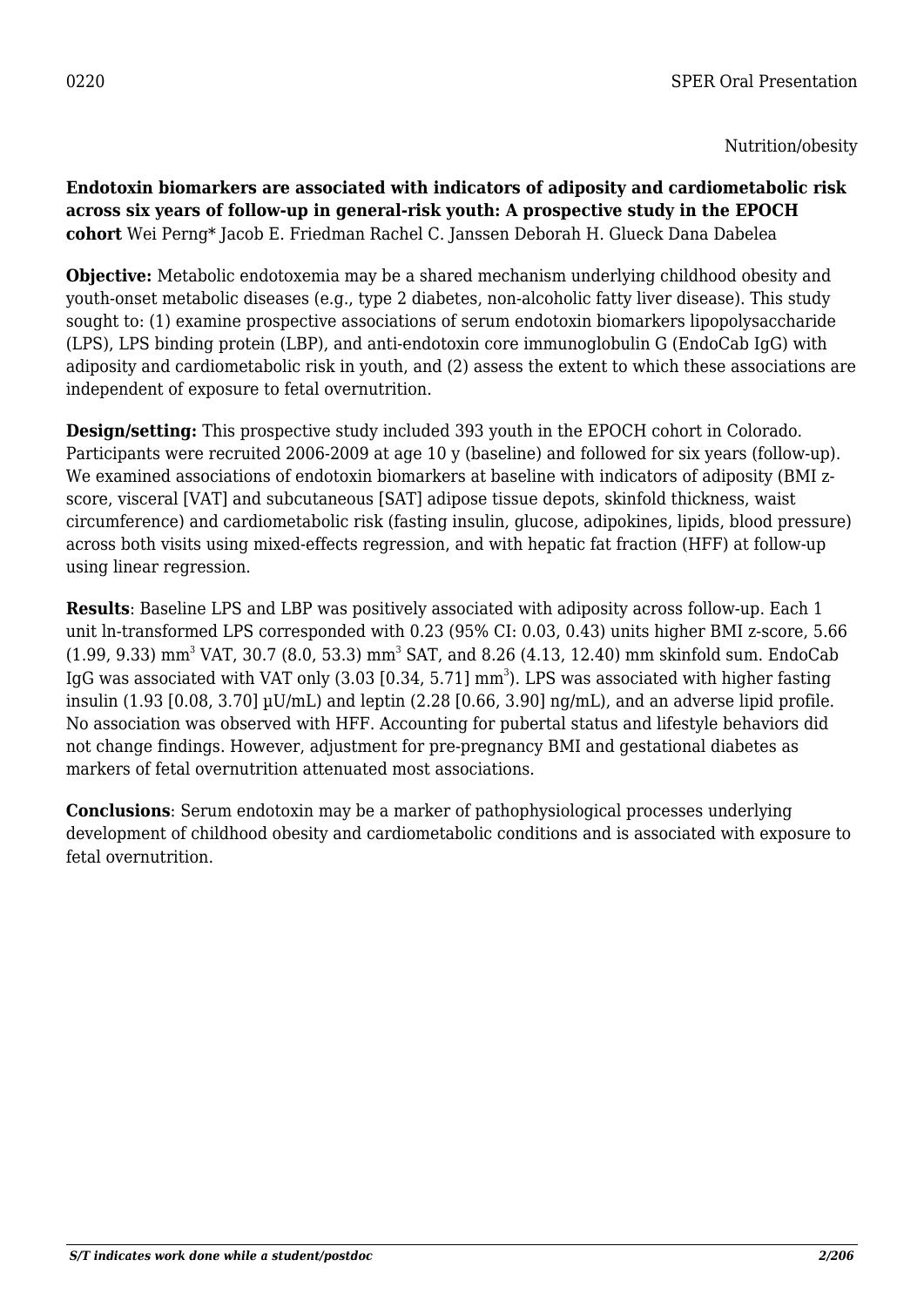Genetics

## *CFTR* **gene variants, air pollution, and childhood asthma in a California Medicaid**

**population** Ruwan Thilakaratne\* Steve Graham John Moua Caitlin Jones Caroline Collins Jennifer Mann Stanley Sciortino Jacklyn Wong Martin Kharrazi

Carriers of the cystic fibrosis transmembrane conductance regulator gene (*CFTR*), the gene responsible for cystic fibrosis (CF), have been found to have an increased risk of asthma, and might benefit from CFTR-related treatments. However, as prior studies have aggregated carriers with a range of CFTR function into a single group, the specific variants that confer this risk are unknown. Additionally, modification of this risk by environmental asthmogens such as air pollution is poorly understood. We conducted a retrospective cohort study of children born in California between July 2007 and December 2013, linking *CFTR* genotype data from the California newborn screening program to (1) Medicaid claims records through March 17, 2020 to identify asthma cases, and (2) fine particulate matter ( $PM_{2.5}$ ) concentrations from CalEnviroScreen version 3.0, a California environmental health screening tool, to estimate early life air pollution exposure. This resulted in 5,746 subjects, including 941 carriers. We fitted log-binomial models to estimate risk ratios adjusted for race/ethnicity and sex. Compared to population controls, carriers had a higher risk of asthma (adjusted risk ratio (aRR)=1.29, 95% confidence interval (CI): 0.98, 1.69). Among those with CFcausing variants on one allele, the presence of additional non-CF-causing variants on the second allele did not further increase asthma risk. Genotypes associated with the greatest asthma risk included F508del on one allele with an intron 10 T7 or (TG)11T5 on the second allele (aRR=1.52, 95% CI: 1.10, 2.12). The associations were slightly elevated among children living in areas at or above *versus* below the current air quality standard for PM<sub>2.5</sub>. These results suggest certain carriers are at increased risk of asthma, and this risk may not be monotonically related to CFTR function. Further research is needed to identify asthma-causing *CFTR* genotypes, as this may open important CFTR-related treatment options for these patients.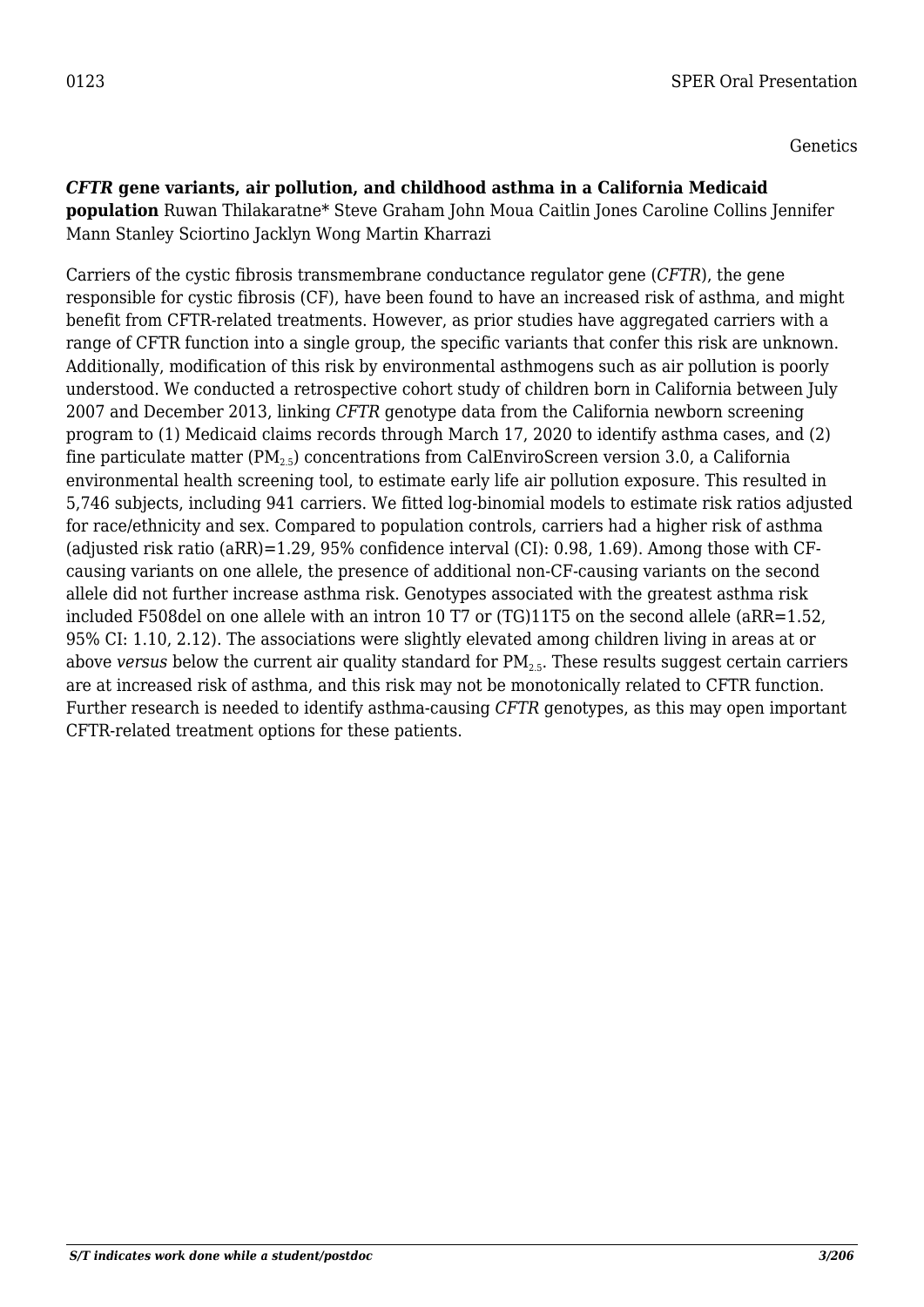**Maternal low dose aspirin and self-reported wheezing and asthma in children: Findings from the Effects of Aspirin in Gestation and Reproduction (EAGeR) trial** Joseph Stanford\* Zachary Shepelak May Shaaban Flory Nkoy Enrique Schisterman Stefanie Hinkle Sunni Mumford Robert Silver Karen Schliep

Historically, exposure to aspirin at therapeutic doses during pregnancy (>300 mg daily) has been associated with a higher risk of asthma in children. In current obstetric practice, lower dose aspirin (LDA, 50–150 mg per day) is used to prevent pregnancy complications, but data on long-term effects of LDA use during pregnancy on offspring's respiratory health are limited. Our objective was to assess whether LDA use at 81mg during pregnancy is associated with wheezing and asthma of offspring up to 14 years after birth. We conducted a follow-up of Utah participants who had a live birth in the EAGeR trial (2007–2011; 256 randomized to LDA treatment and 242 to placebo). Participants were invited to participate in a follow-up study May 2020–July 2021. Consenting women completed an online questionnaire including information on respiratory health of index child. Unadjusted risk differences (RD) and 95% CI were calculated to evaluate effect of LDA vs placebo on outcomes. 70% (n=347, 179 LDA vs. 168 placebo) of women completed the questionnaire. Mean (SD) age of index child at the time of survey was 12.0 years (1.1). 17.5% of respondents reported their child had experienced wheezing at some point in the past, with no difference between LDA vs. placebo, 18% vs. 17%, RD=0.02 (-0.06, 0.10). Among those who reported their child had any wheezing, there was no difference between LDA vs. placebo among women who reported offspring wheezing in last 12 months, 52% vs. 44%, RD=0.07 (-0.18, 0.32); sleep disturbed by wheezing, 27% vs. 29%, RD=-0.01 (-0.24, 0.21); wheezing severely limiting speech, 6% vs. 4%, RD=0.02 (-0.10, 0.15); wheezing during exercise,  $45\%$  vs.  $43\%$ , RD=0.03 (-0.22, 0.27); experiencing a dry cough apart from a cold/chest infection, 42% vs. 32%, RD=0.10 (-0.14, 0.34); or ever having asthma, 64% vs. 57%, RD=0.06 (-0.18, 0.31). In summary, we found that maternal use of LDA during pregnancy is not associated with wheezing or asthma in offspring up to 14 years after birth.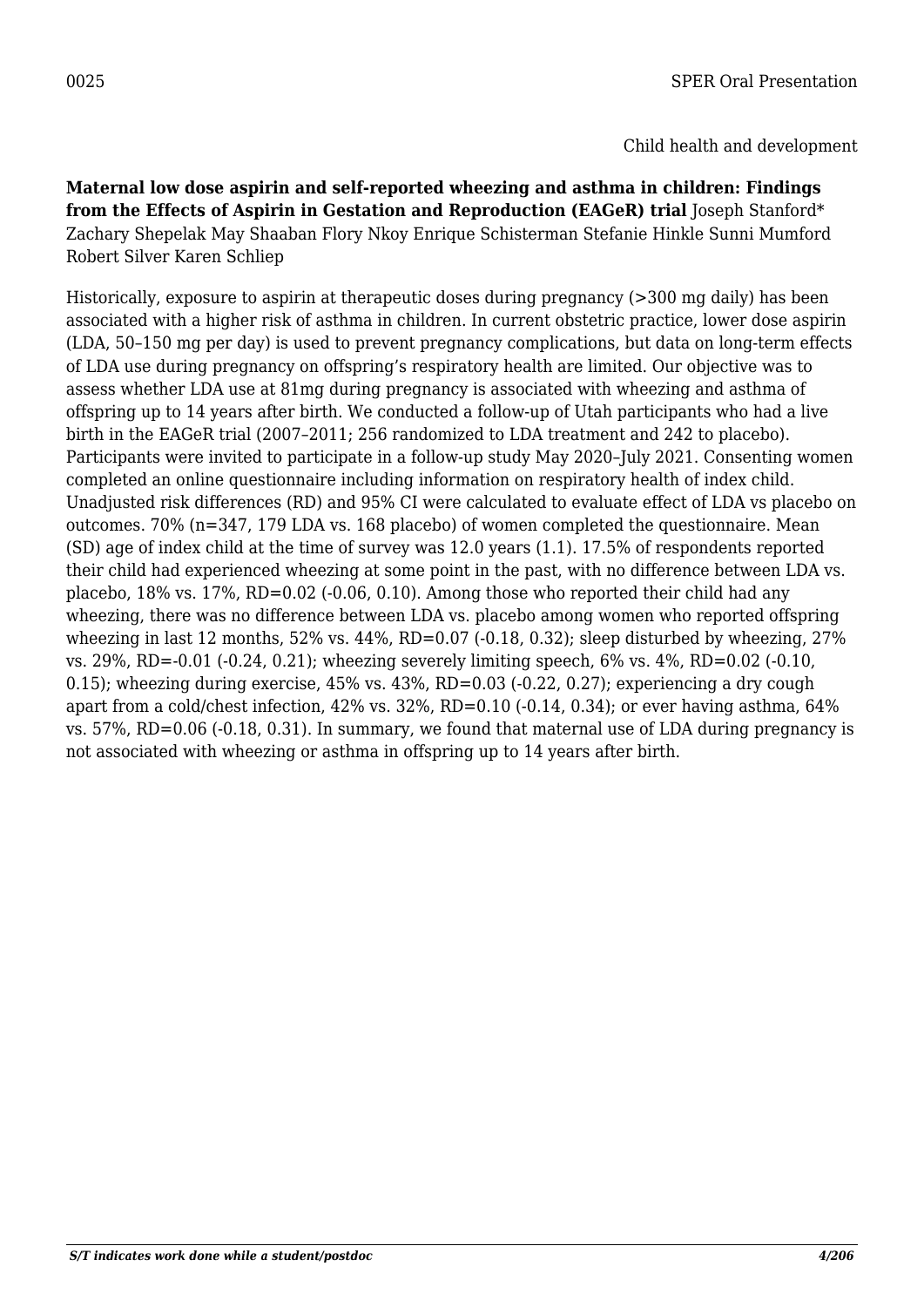**Motor disorders and health-related quality of life at age five in a European multi-country cohort of children born extremely preterm** Adrien Aubert\* Raquel Costa Mariane Sentenac Ulrika Ådén Samantha Johnson Marina Cuttini Mairi Männamaa Iemke Sarrechia Arno F. van Heijst Michael Zemlin Véronique Pierrat Jennifer Zeitlin

# **Background**

Motor disorders are a common consequence of extremely preterm birth (EPT; <28 weeks' gestation) and can limit daily activities, schooling and social relationships. Cerebral palsy (CP) affects about 10% of children and non-CP movement difficulties (MD) are highly prevalent, although they have been less studied and tend to be under-diagnosed, especially in the absence of other sensory, cognitive or behavioural difficulties. We investigated the association of CP and non-CP MD with health-related quality of life (HRQoL) among 5-year-old children born EPT.

# **Methods**

We included children followed-up at age 5 from a population-based EPT birth cohort in 2011-2012 in 11 European countries (N=1,021). Children without CP were classified using the Movement Assessment Battery for Children –  $2^{nd}$  edition as having significant MD ( $\leq 5^{th}$  percentile of standardised norms) or being at risk of MD  $(6<sup>th</sup> - 15<sup>th</sup>$  percentile). Parents reported on CP diagnoses and HROoL using the Pediatric Ouality of Life Inventory<sup> $TM$ </sup>. We compared HROoL scores between groups and used linear regression to adjust for social characteristics overall and among children without other developmental difficulties.

## **Results**

The prevalence of children born EPT with CP, significant MD and at risk of MD were 10.5%, 25.8% and 21.0%, respectively. They had lower HRQoL total scores [95% confidence intervals] than those without MD: -26.1 [-29.0; -23.2], -9.7 [-11.9; -7.4] and -5.7 [-7.9; -3.5]. Decreases were greater for physical scores: -37.6 [-42.0; -33.3], -12.8 [-16.1; -9.5] and -6.5 [-9.8; -3.3] than psychosocial scores: -20.0 [-23.1; -16.9], -8.1 [-10.4; -5.7] and -5.3 [-7.7; -3.0]. Lower scores associated with MD persisted after adjustment for social circumstances and exclusion of children with other developmental difficulties.

# **Conclusion**

Motor disorders among 5-year-old children born EPT were associated with lower HRQoL, even among children with less severe motor difficulties and without other developmental difficulties.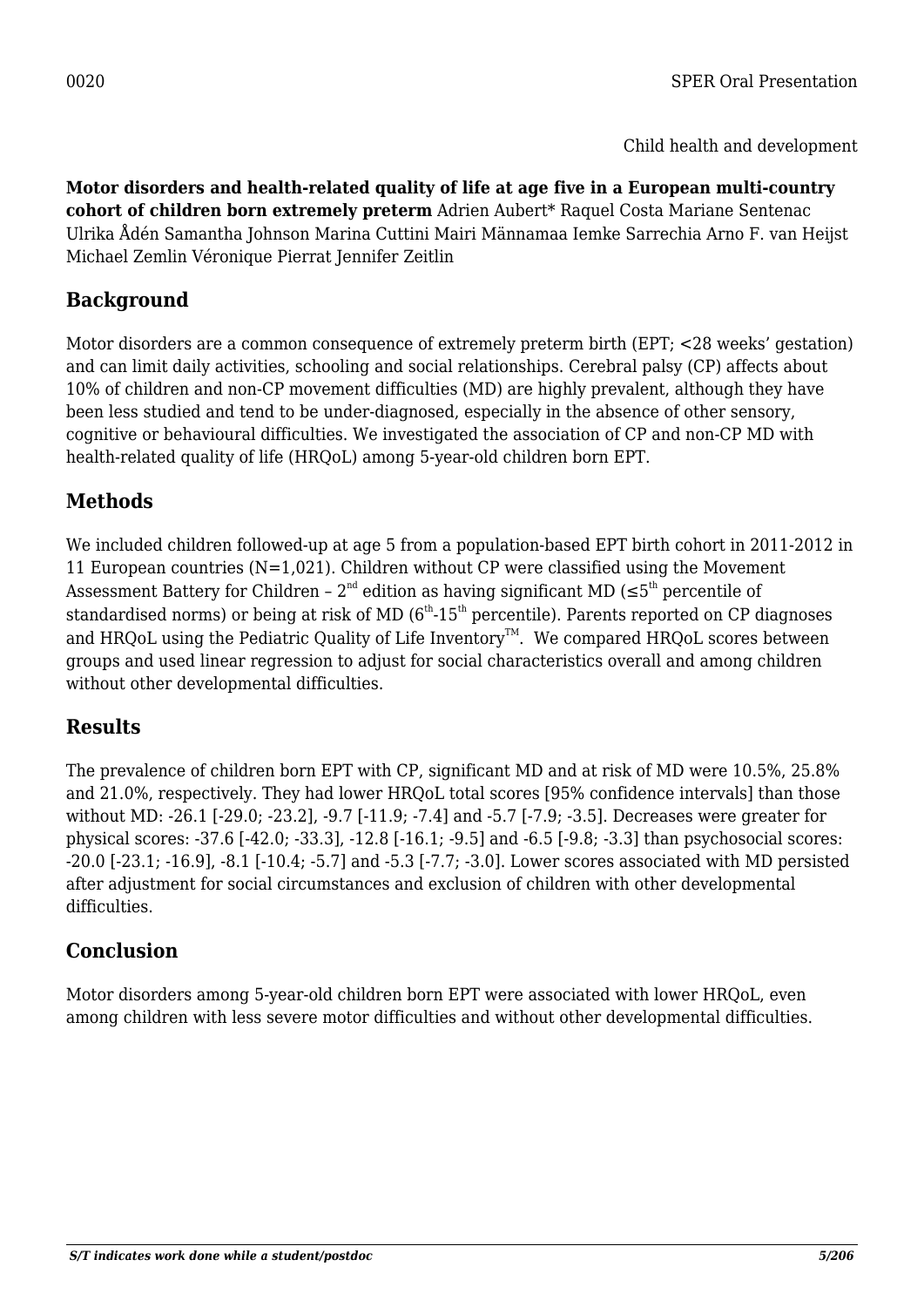Environment/climate change

**Heat, season, and reproductive success** Anne Marie Jukic\* Hannah Jahnke D. Robert McConnaughey Clarice Weinberg Donna Baird Allen Wilcox

Climate change brings extreme heat patterns and heat may affect conception and pregnancy loss. We analyzed data from the North Carolina Early Pregnancy Study (EPS), a prospective study of women attempting pregnancy combined with data from the National Weather Service's report of hourly average heat index from surface monitors at the Raleigh-Durham Airport from 1982–86. We estimated average, 1-day peak, and 3-day peak heat index levels during the following critical reproductive windows: spermatogenesis, the menstrual cycle before the index cycle (lag cycle), the follicular and luteal phases of the index cycle, and time near implantation. We used logistic regression to model both the per cycle probability of conception (fecundability) and the risk of early pregnancy loss. We adjusted for age, education, previous window heat index, hours of daylight, income, partner age, and season using the sine and cosine of the menstrual cycle start date and stratified by cool months (October-April), and warm months, (May-September). A 10°F increase in heat index in peak heat index during the lag cycle was associated with higher conception (OR(CI): 2.0 (1.0, 4.0)) in cool months but not in warm months (OR(CI): 1.1 (0.47, 2.42)). A 10°F increase in 3 day peak of heat index during the follicular phase was associated with higher fecundability in warm months (OR(CI): 2.0 (1.0, 3.9)); but not in cool months (OR(CI): 0.94 (0.63, 1.4)). Increasing peak or 3-day peak heat index during the follicular phase were associated with increased early pregnancy loss (OR(CI): 2.3 (1.0, 6.0), 3.3 (1.4, 9.2), respectively) in cool months, not in warm months, OR(CI): 0.26 (0.04, 1.4) and 0.27 (0.03, 1.5). Increasing heat index may be associated with increased conception rates and increased early pregnancy loss.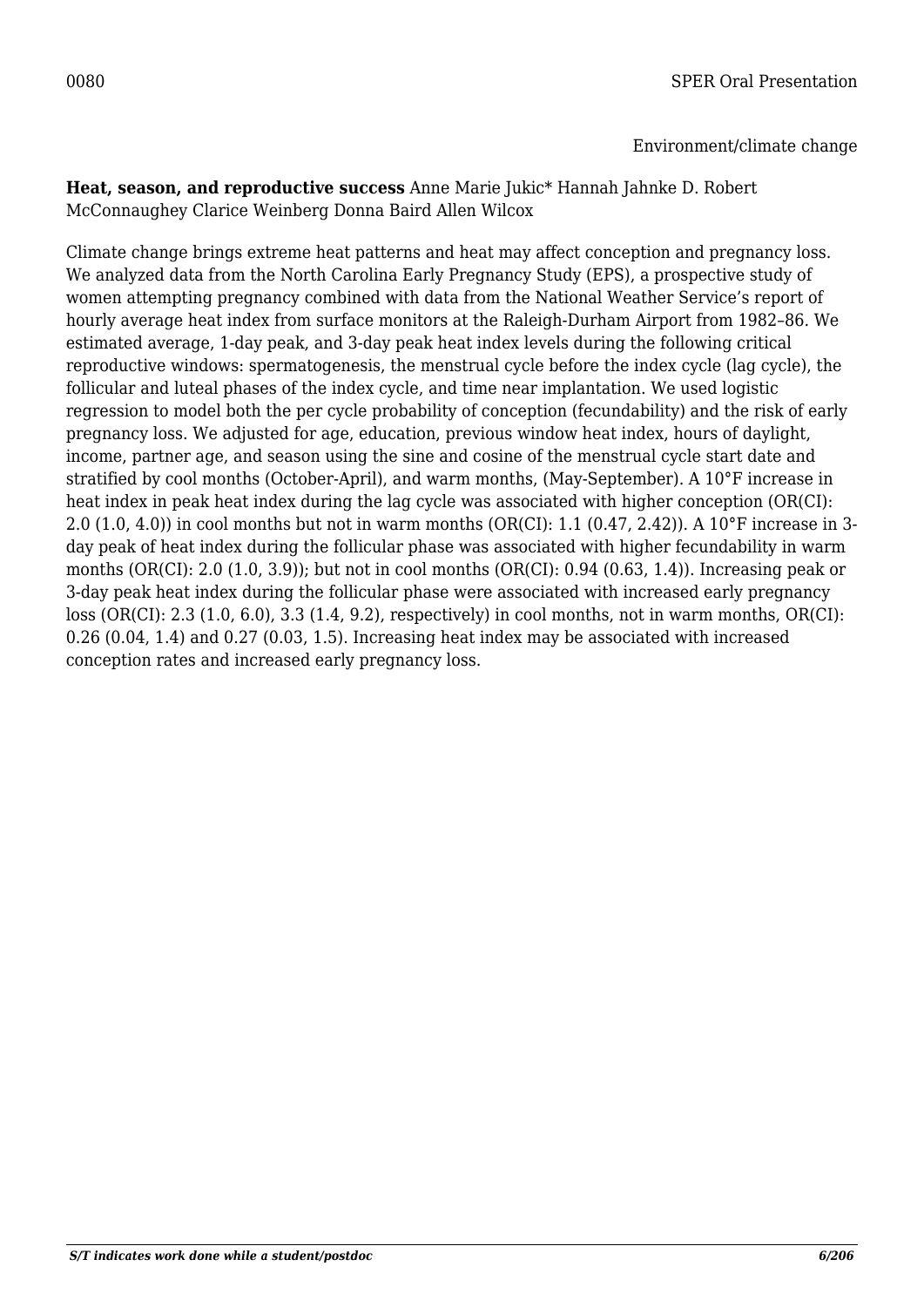Men's health

**Acute tear gas exposure symptoms and adverse male reproductive outcomes** Damilola Owoade\* Emily Reece Madeline Tomlinson Anne Wallis Cynthia Corbitt Ted Smith Aruni Bhatnagar Monica Unseld Kira Taylor

Background: Tear gas exposure often results in acute symptoms, which in turn are possible risk factors for adverse health outcomes, such as male reproductive outcomes. About 30% of couples in the United States have fertility issues, of which 30% is solely due to male factors.

Objective: The aim of the study is to investigate the effects of tear gas, as measured by acute tear gas exposure symptoms, on male reproductive outcomes.

Methods: Data was obtained using an online anonymous questionnaire. Acute tear gas symptoms included eye, lung, skin, and heart effects. The acute tear gas score was defined as the sum of the number of acute health effects (0-14). Male reproductive outcomes that were assessed included erectile dysfunction, ejaculation dysfunction, and trouble conceiving. For modeling purposes, the male reproductive outcome was defined as having at least one of the three reproductive outcomes vs. none. Odds ratios (OR) and 95% confidence intervals (CI) were obtained using logistic regression, controlling for potential confounders.

Results: About 46% of the men (N=92) exposed to tear gas reported at least one reproductive issue. After controlling for age, race, education, and seeking medical care after exposure (yes/no), there was a significant association between acute tear gas exposure score and male reproductive outcomes (OR: 1.48, 95%CI: 1.14, 2.00).

Conclusion: In this study, we observed a higher odds of at least one male reproductive outcome among those with more acute tear gas symptoms, even after controlling for potential confounders. Educating the public on the health impacts of tear gas may help reduce the burden of adverse male reproductive outcomes among protestors.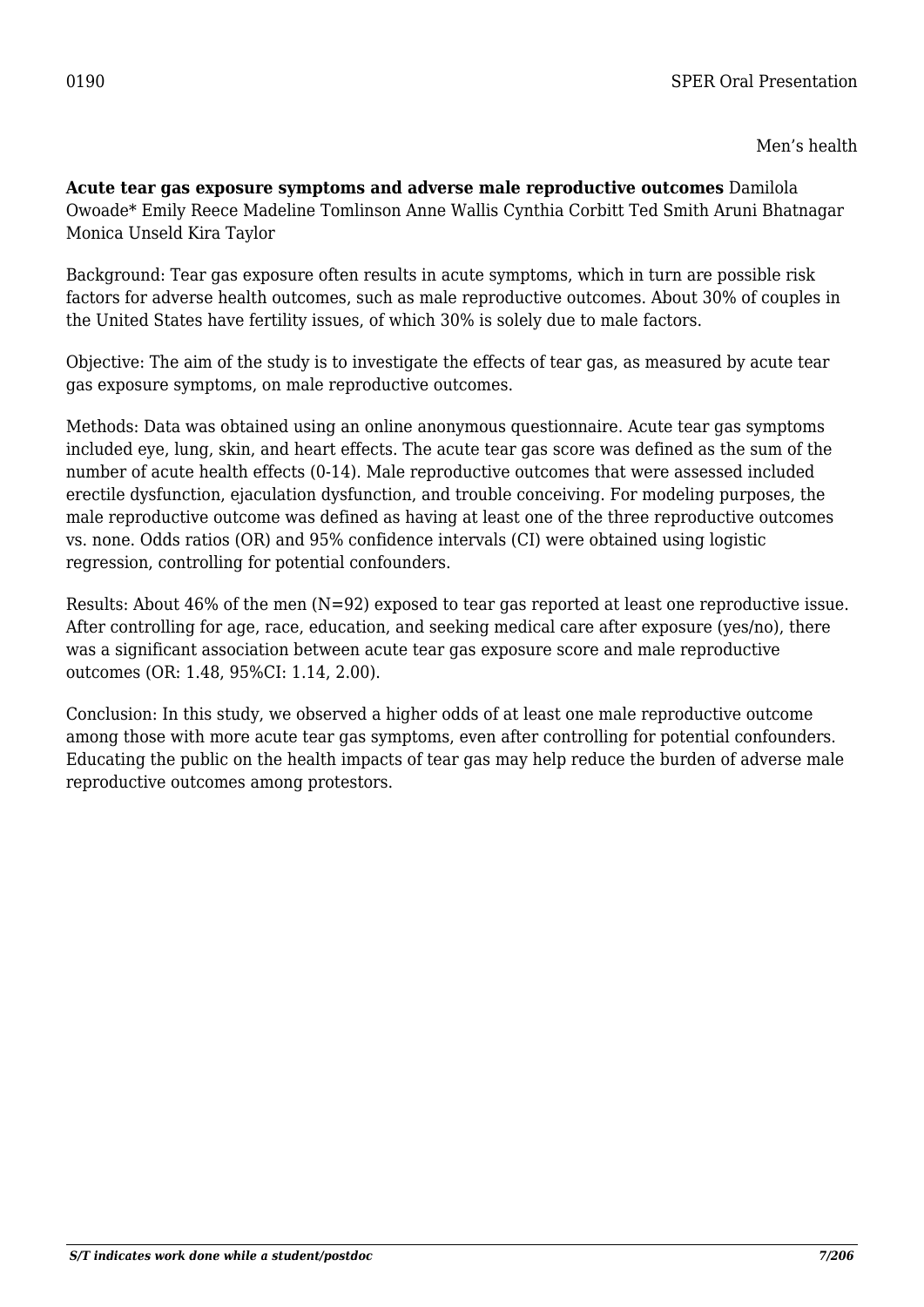#### Fetal loss/stillbirth/infant mortality

**Traffic-related air pollution and pregnancy loss in Eastern Massachusetts, USA** Michael Leung\* Sebastian Rowland Anna M Modest Michele R Hacker Stefania Papatheodorou Joel Schwartz Brent A Coull Ander Wilson Marianthi-Anna Kioumourtzoglou Marc Weisskopf

**Background:** Prior studies that have examined associations with pregnancy loss have mostly relied on losses identified by medical records (i.e., a subset of all losses). We apply a novel time-series approach that leverages data on live births to infer effects on pregnancy loss. Analyzing live birthidentified conceptions (LBICs) —the difference between the total number of conceptions and those that end in loss for a given time window— can tell us about associations with pregnancy loss (even those undetected). Using this approach, we estimate the association between prenatal nitrogen dioxide (NO $_{\scriptscriptstyle 2}$ ) —a traffic emissions tracer— and pregnancy loss in a Massachusetts-based cohort. **Methods:** We used data on 21,204 live births from pregnancies conceived in 2003-2015 and had their prenatal care at Beth Israel Deaconess Medical Center in Boston, USA. We used a linear distributed lag model to estimate the association between weekly  $\rm NO_2$  during pregnancy and LBICs adjusted for temperature and time trends. Confidence intervals were obtained through bootstrap. **Results:** The mean number of LBICs per conception week was 30 (standard deviation [SD]: 6.5). Weekly NO $_{\rm 2}$  concentrations (mean: 23.3 parts per billion [ppb], SD: 6.5 ppb) were below the current USEPA annual standards. Higher prenatal NO $_{\rm 2}$  in gestational weeks 6-21 was associated with fewer LBICs, and the strongest association was in week 14. A 10-ppb higher NO $_{\rm 2}$  exposure sustained throughout pregnancy was associated with 11.0 (95% CI: 8.0, 14.1) fewer LBICs. That is, out of 30 LBICs per conception week, 11 would be lost if average NO $_{\text{2}}$  was 10-ppb higher in every week of pregnancy. **Conclusion:** We show through the analysis of LBICs that higher prenatal NO<sub>2</sub> was associated with pregnancy loss, and that the critical exposure window was in weeks 6-21. The described approach can quantify the change in the number of pregnancy losses per conception week as it is simply the complement of the change in live births from that week's conceptions.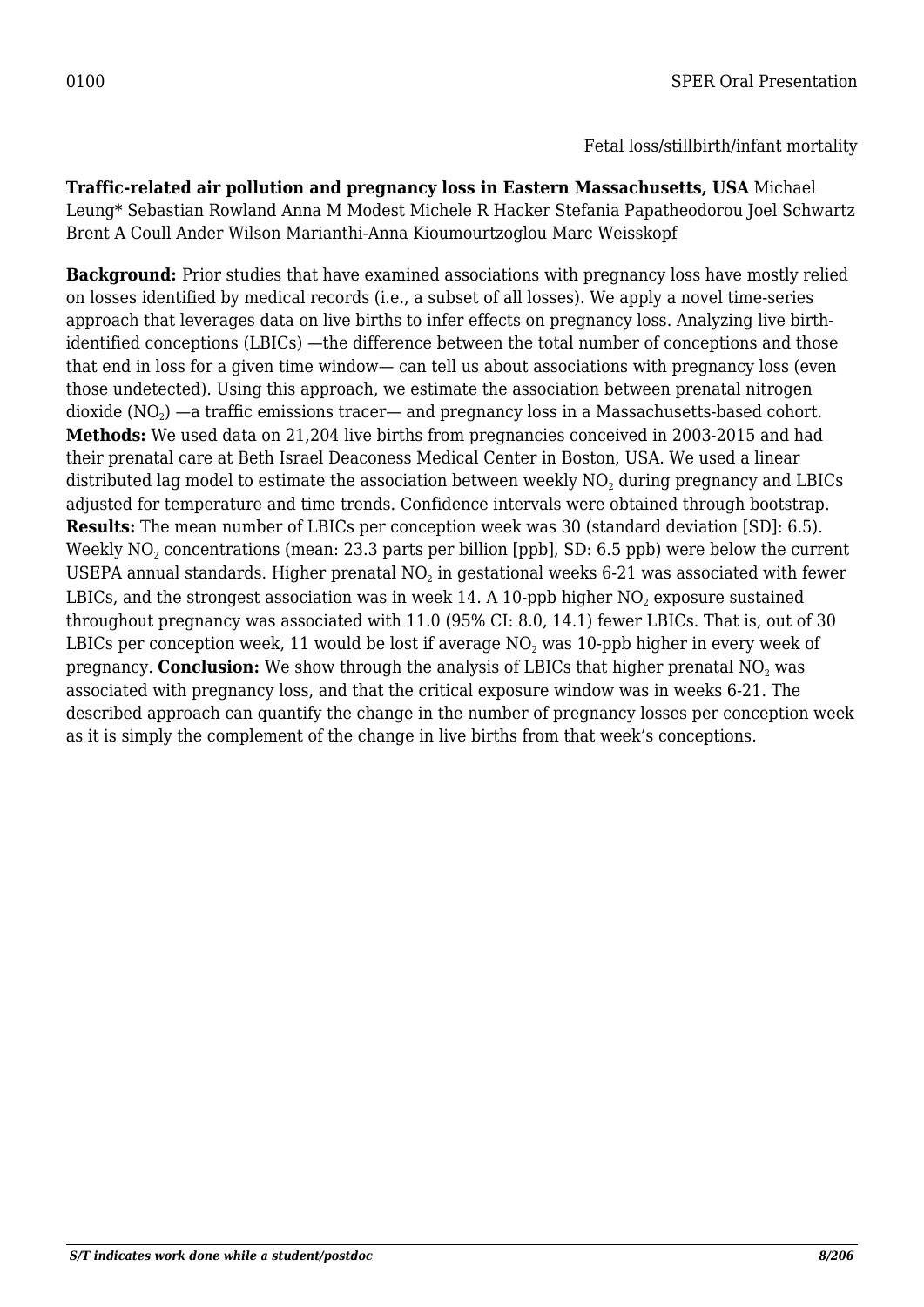Fertility and fecundity

#### **The ABC of fertility intentions: a mixed-methods study exploring the spectrum of attitudes towards family building** Bola Grace\* Jill Shawe Sarah Johnson Nafisat Usman Judith Stephenson

#### **Introduction**

Several studies have highlighted poor fertility knowledge across men and women of reproductive age. As the average age of first-time parents continues to rise, there has been a concerted effort to improve fertility awareness. To ensure that these messages are effective and to deploy the best strategies, it is important to understand reproductive health needs. This study therefore aimed to explore the different reproductive intentions to aid tailoring of information to help individuals achieve their family-building desires.

#### **Methods**

We conducted a mixed-method study via a UK-wide cross-sectional survey with 1,082 participants and semi-structured interviews of 20 women and 15 men who agreed to follow-up interviews. Interviews lasted an hour on average, data was transcribed and analysed using the thematic framework method. Ethics approval was obtained from University College London Research Ethics Committee.

#### **Results**

We identified six key categories of people, grouped alphabetically, in a user-friendly manner to highlight a spectrum of fertility intentions: Avoiders describe those who have no children and do not want children in future; Betweeners describe those who already have child(ren) and want more in future but are not actively trying to conceive (TTC); Completers describe those who have child(ren) but do not want more; Desirers describe those who are actively TTC; Expectants describe those pregnant at the time of the study and Flexers describe those who may or may not already have and are unsure about having child(ren) in the future. Survey analysis showed these proportions: Avoiders,4.7%; Betweeners,11.3%; Completers,13.6%; Desirers,36.9%; Expectants,4.1%; Flexers,28.4% and 2.4% preferring not to answer. A majority of the survey population were pregnant; TTC; or planning to have a child in the future – whether actively, passively or simply open to the idea, with interviews providing deep insights into their decision-making.

#### **Conclusions**

We developed a user-friendly, alphabetical categorisation of fertility intentions, which can be used by individuals, healthcare professionals, educators, special interest groups, charities, and policymakers to support individuals and couples in making informed choices to achieve their desired intentions, if and when they choose to start a family.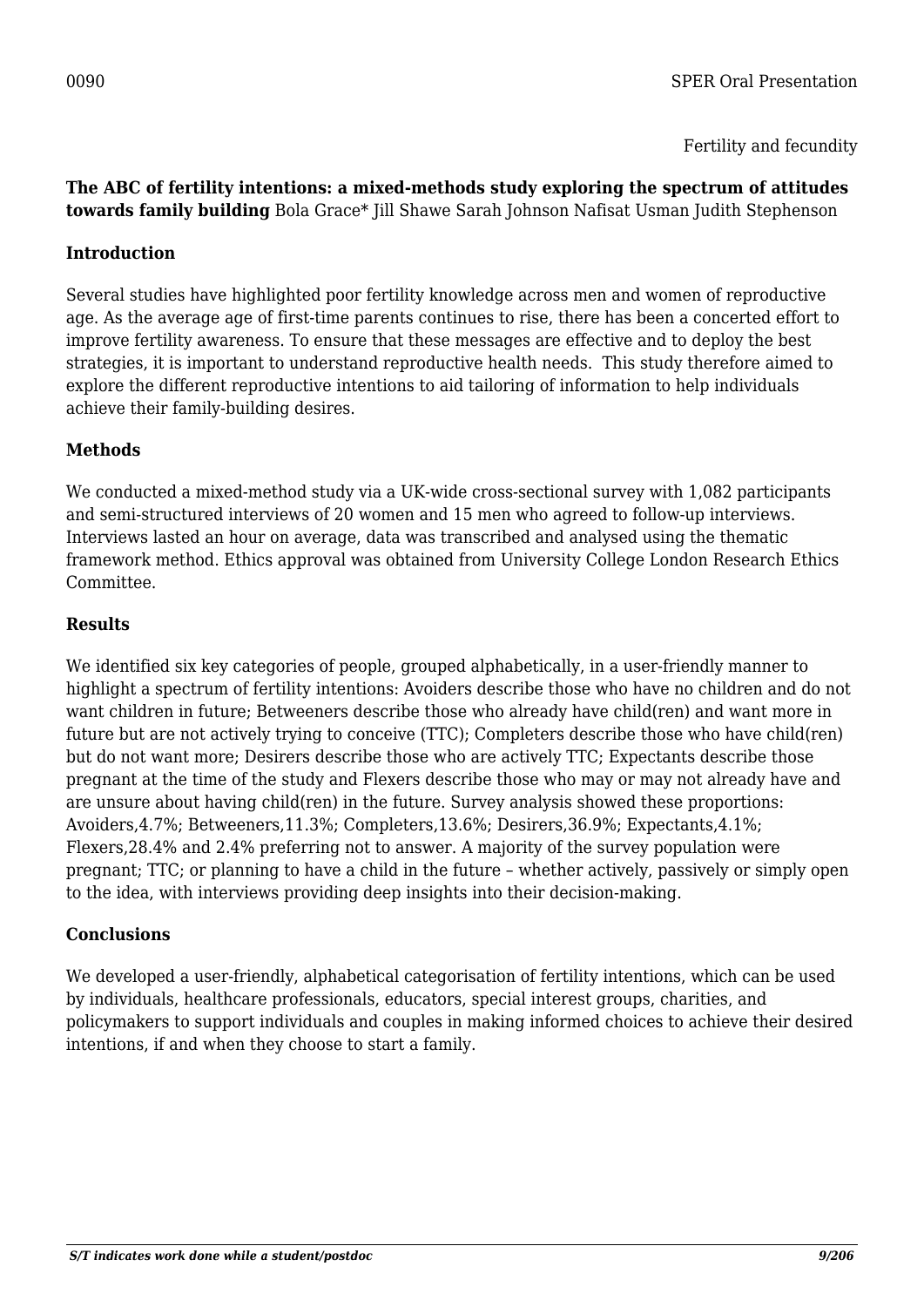Gynecological health

#### **Urinary cadmium and endometriosis risk among U.S. women: results from NHANES 1999-2006** Mandy S. Hall\* Kristen Upson

Endometriosis, characterized by the presence of endometrial-like glands and stroma outside the uterus, is associated with substantial pain symptoms. Since estrogen is central to endometriosis pathogenesis, cadmium, a toxic metal that exhibits estrogenic properties, may increase disease risk. However, prior studies have reported discrepant results, likely due to the non-case selection approach, small study size, and cadmium measurement. We investigated this association in a nationally representative sample of the US population by conducting a cross-sectional analysis of the National Health and Nutrition Examination Survey 1999-2006 data. In a subset of women ages 20-54 years (unweighted n=1,750), data were available on urinary cadmium concentrations. Urinary cadmium characterizes long-term exposure given the decades-long biologic half-life of cadmium in the kidney. History of endometriosis diagnosis by a healthcare provider was ascertained by selfreport. We conducted multivariable logistic regression to estimate the ORs and 95% CIs for the cadmium-endometriosis association, adjusting for age, poverty income ratio, pack-years of cigarette smoking, and parity, and accounting for the complex survey sampling design. To correct for urinary dilution, we standardized urinary cadmium concentrations using urinary creatinine and categorized the standardized concentrations in quartiles. In the study sample, 10% of participants (unweighted n=115) reported a history of endometriosis diagnosis. Our data suggested a positive association between urinary cadmium concentrations and endometriosis (second vs. first quartile: OR 2.27, 95% CI: 1.03, 5.00; third vs. first quartile: OR 1.82, 95% CI: 0.77, 4.32; fourth vs. first quartile: OR 2.33, 95% CI: 1.05, 5.19). These results suggest that long-term exposure to cadmium is associated with increased endometriosis risk. This is concerning given the chronic exposure of the US population to cadmium from contaminated food and cigarette smoke.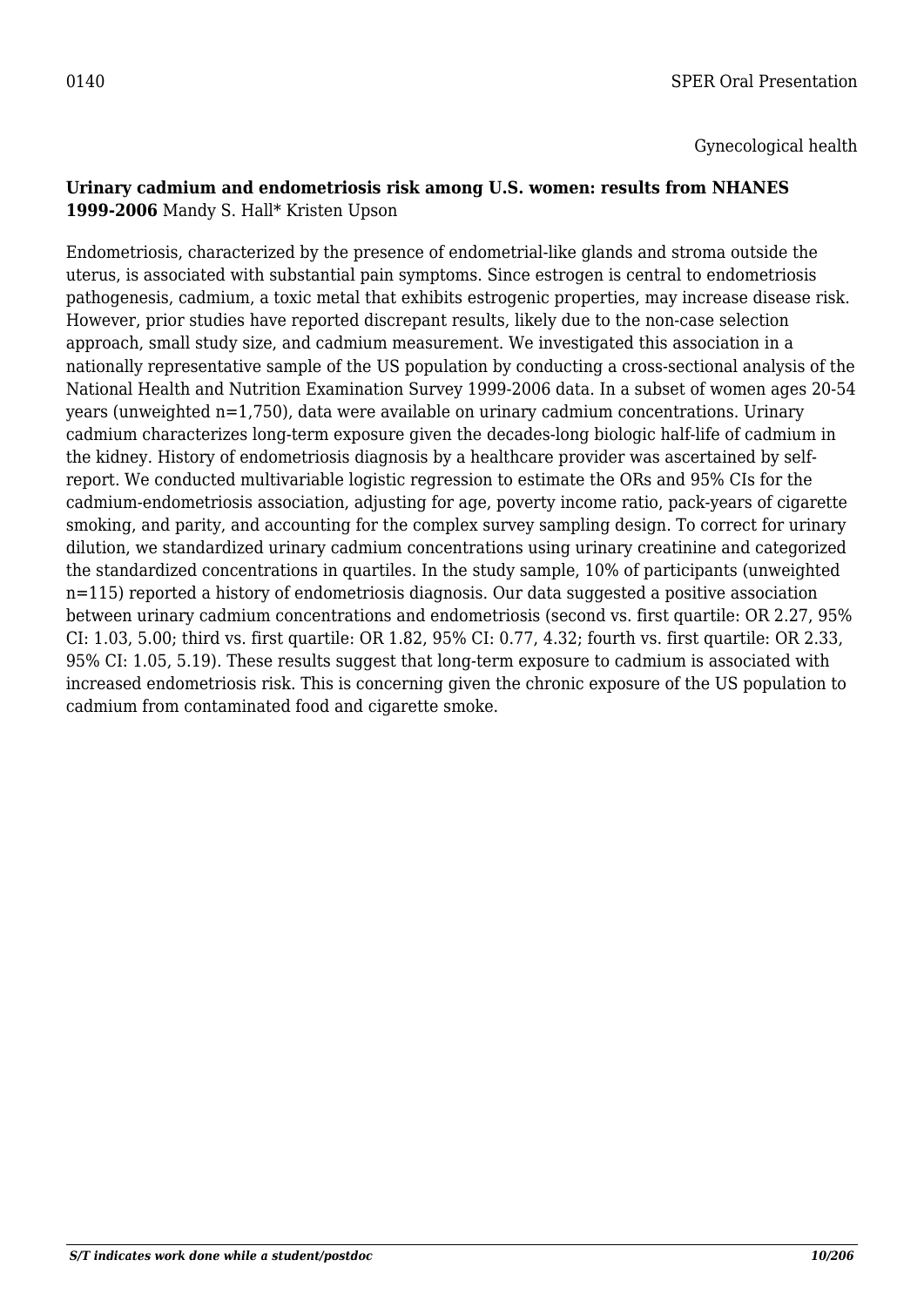#### Methods

#### **Utility of sibling designs for confounding control when exposure affects fertility** Mollie Wood\*

Sibling comparison designs allow estimation a causal effect of exposure when randomized studies are not possible, and measurement of relevant confounders is unobtainable. The intuition for the approach is that siblings often share many observed and unobserved variables, such that in some cases, siblings may be considered exchangeable with one another. A common application of the sibling design is to assess the direction and magnitude of confounding in an analysis. If an association is present in the main analysis but absent or substantially attenuated in the sibling sample, researchers often conclude that the observed association was due to unmeasured confounding. The potential for selection bias resulting from conditioning on families with 2 or more siblings has not been evaluated. In this study, we explored scenarios in which exposure causes selection into the sibling sample, either directly (e.g. via assisted reproductive technology) or indirectly (e.g. an effect on outcome which results in reproductive stoppage). Using directed acyclic graphs, we illustrate structural relationships between exposure, conception, pregnancy outcome, and covariates. We used Monte Carlo simulations to evaluate multiple scenarios in which we varied the strength of the true effect, non-shared covariates, and shared covariates. We demonstrate that particularly in the presence of common causes of conception and pregnancy outcome that are not shared by siblings, estimates from sibling analyses will differ substantially from the truth. Further, the direction and magnitude of bias is sufficient to change conclusions drawn from the analysis under realistic scenarios. The sibling comparison design should be used with caution in scenarios where the exposure affects fertility.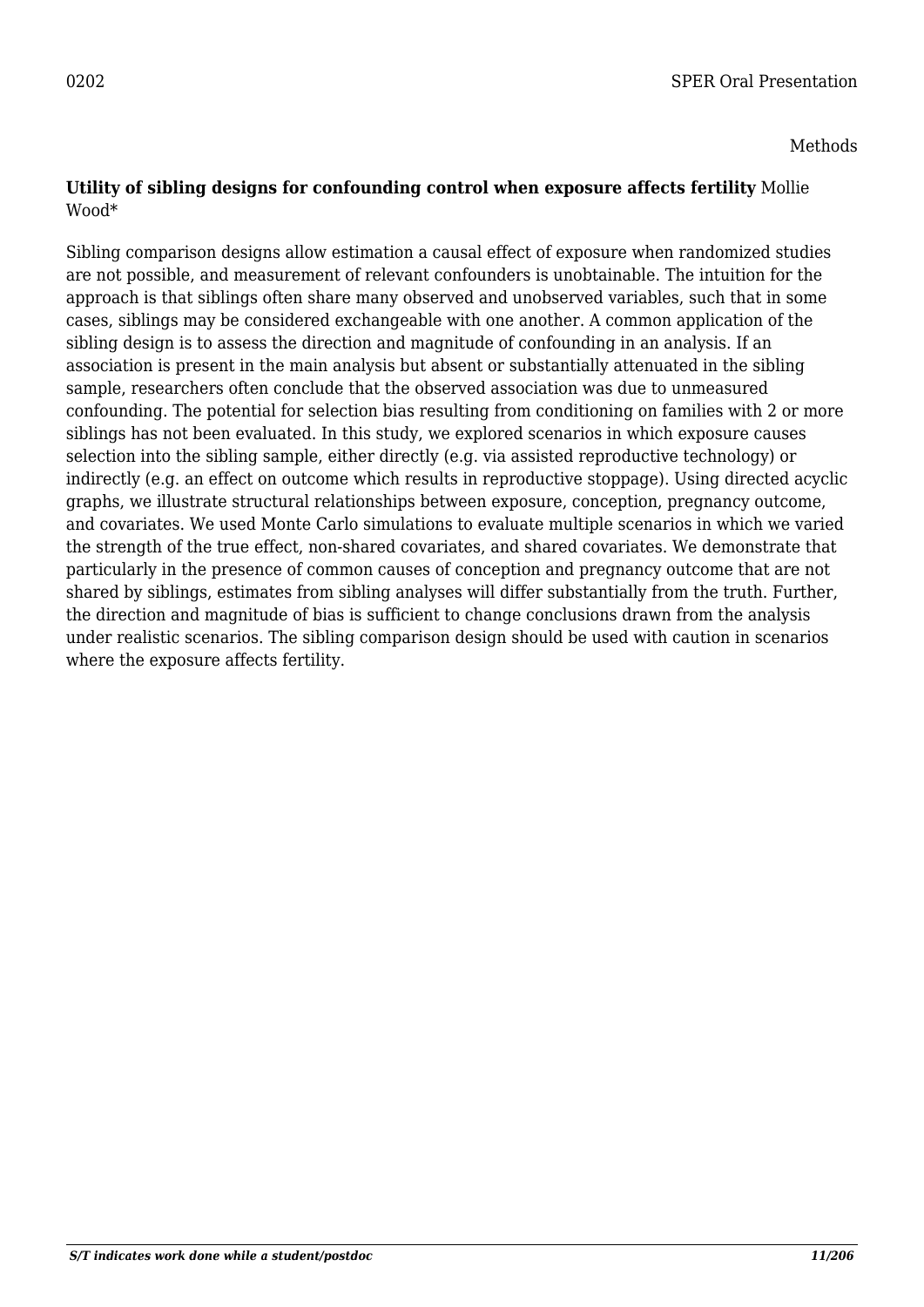#### Pharmacoepidemiology

**Emulating a sequence of target trials to avoid immortal time bias in pregnancy studies – an application to antibiotic initiation and preterm delivery** Ellen Caniglia\* Rebecca Zash Christina Fennell Modiegi Diseko Gloria Mayondi Jonathan Heintz Mompati Mmalane Joseph Makhema Shahin Lockman Sunni L. Mumford Eleanor J. Murray Sonia Hernandez-Diaz Roger Shapiro

**Background:** Immortal time bias is introduced when treatment initiation occurs after time zero of follow-up and is common in observational studies of medication use during pregnancy. We describe how emulating a series of hypothetical randomized trials (target trials) avoids immortal time bias and apply the approach to antibiotic initiation and preterm delivery.

**Methods:** The Tsepamo Study captured birth outcomes at up to 18 delivery sites in Botswana from 2014-2021. To investigate the relationship between antibiotic initiation after 24 weeks gestation and preterm delivery (24-37 weeks gestation) among women presenting for antenatal care <24 weeks gestation we: 1) started follow-up at 24 weeks and defined exposure as antibiotic initiation between 24-37 weeks gestation (susceptible to immortal time bias) and 2) conducted 13 sequential target trials of antibiotic initiation versus no initiation during each week from 24-37 weeks gestation. For each trial, eligible women had not previously initiated antibiotics and remained pregnant at the start of that week. We used log-binomial models to calculate risk ratios (RR) and 95% confidence intervals (CI).

**Results:** Of 111,403 eligible women, 17,009 (15%) initiated antibiotics between 24-37 weeks gestation. The RR (95% CI) for preterm delivery comparing antibiotic initiation to no initiation between 24-37 weeks was 0.92 (0.89, 0.96). In the series of target trials which address immortal time bias, the RRs (95% CIs) ranged from 1.06 (0.93, 1.22) to 1.28 (1.14, 1.43).

**Conclusions:** Because the time period between time zero and treatment initiation is "immortal" to the outcome, defining exposure based on treatment initiation after time zero biased the RR for the association between antibiotic initiation and preterm delivery downwards. Conducting a series of target trials can avoid this immortal time bias in pregnancy studies by aligning exposure initiation and start of follow-up.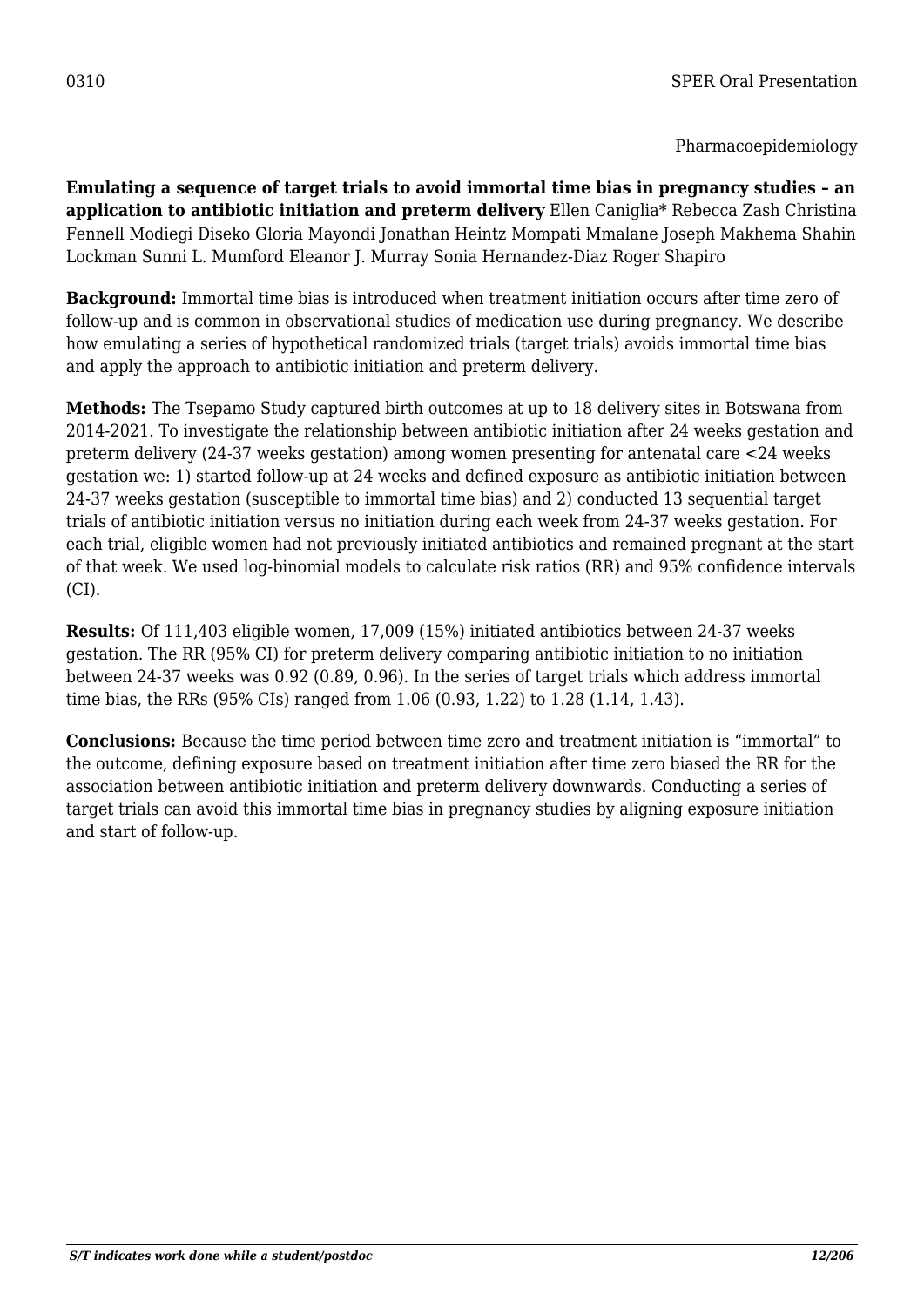**International versus national growth charts for identifying small and large-for-gestational age newborns: a population-based study in 15 European countries** Alice Hocquette\* Mélanie Durox Rachael Wood Kari Klungsoyr Katarzyna Szamotulska Sylvan Berrut Tonia Rihs Theopisti Kyprianou Luule Sakkeus Aline Lecomte Irisa Zile Sophie Alexander Jeannette Klimont Henrique Barros Miriam Gatt Béatrice Blondel Mika Gissler Jennifer Zeitlin

**Background**: To inform the on-going debate about the use of universal prescriptive intrauterine growth charts versus national growth charts, we compared perinatal mortality for small and largefor-gestational-age (SGA/LGA) infants according to international and national charts in Europe.

**Methods**: We classified all singleton births from 33 to 42 weeks of gestation in 2010 and 2014 from 15 countries in the Euro-Peristat network (N=1,475,457) as SGA (birthweight  $\langle 10^{th}$  percentile) and LGA ( $>90<sup>th</sup>$  percentile) using the international Intergrowth-21<sup>st</sup> newborn standards and national charts based on the customised GROW methodology. We computed sex-adjusted relative risks (aRR) for stillbirth, neonatal and extended perinatal mortality by SGA and LGA status using multilevel models.

**Findings**: SGA and LGA prevalence using national charts were near 10% in all countries (8·5% to 10·6% and 10·3% to 14·8%, respectively) but varied according to international charts with a north to south gradient (3·0% to 10·1% and 8·0% to 24·9%, respectively). Compared with appropriate for gestational age (AGA) infants by both charts, being SGA by both charts increased risks of perinatal mortality by 6·0 (95% confidence interval (CI): 5·4-6·7). Infants reclassified by international charts from SGA to AGA had an aRR of 2·7, (95%CI: 2·5-3·0), while those reclassified from AGA to LGA had an aRR of 0·6 (95%CI: 0·5-0·6). Results were similar for stillbirth and neonatal death.

**Interpretation**: Using international instead of national charts in Europe could lead to growth restricted infants being reclassified as having normal growth, while infants with low risks of mortality could be reclassified as having excessive growth.

**Funding:** The Euro-Peristat network receives funding from the European Commission as part of the InfAct (Information for Action) Joint Action (CHAFEA Grant n° 801553). This work also received support from the EU/EFPIA Innovative Medicines Initiative 2 Joint Undertaking ConcePTION grant n° 821520. Alice HOCQUETTE was supported by a PhD grant from EHESP.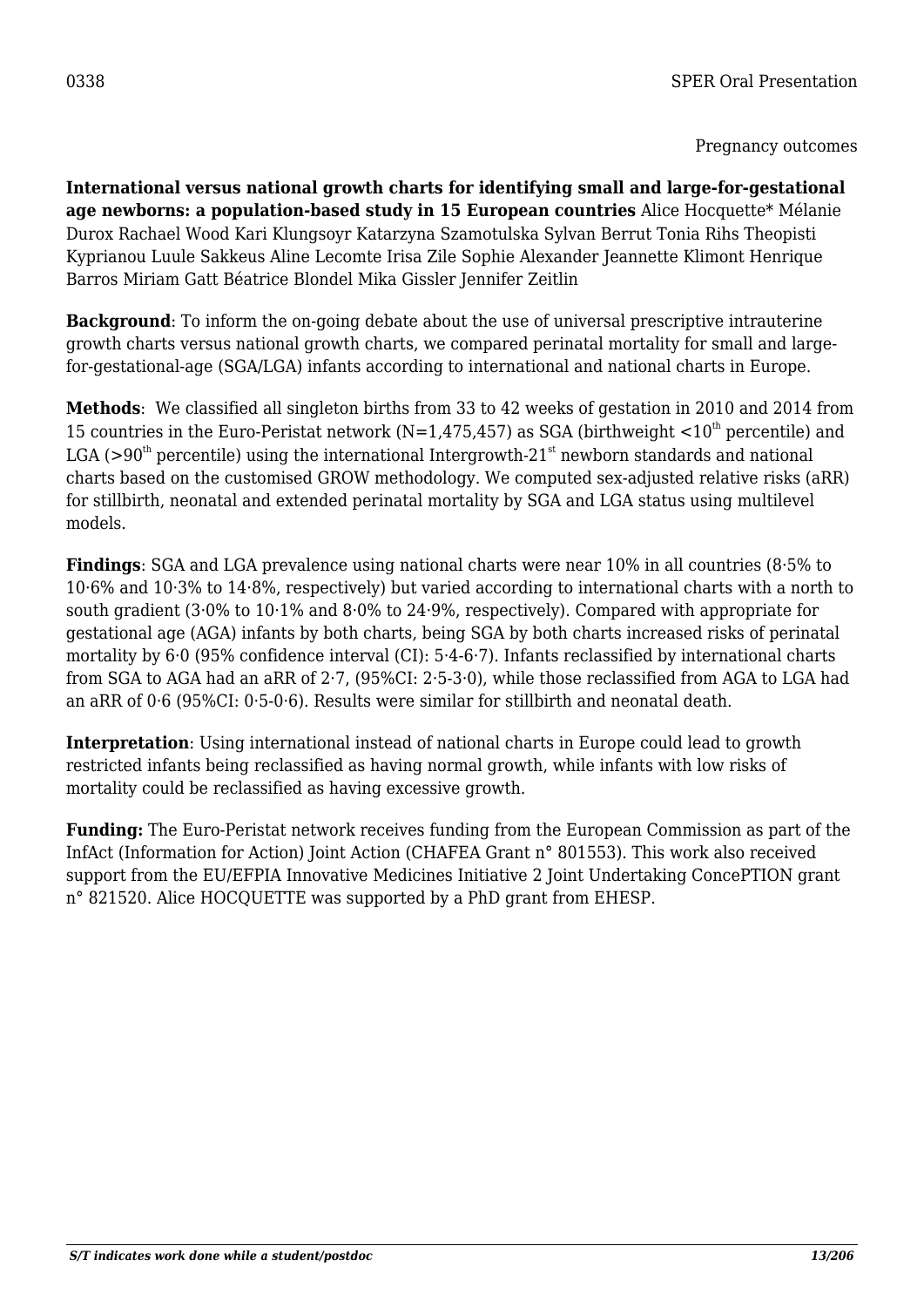Big Data/Machine Learning/AI

**The public health exposome and pregnancy-related mortality in the United States: a highdimensional computational analysis** Emily Harville\* Stephen Grady Michael Langston Paul Juarez Dovile Vilda Maeve Wallace

**Background:** Racial disparities in maternal mortality in the U.S. continue to be stark.

**Methods:** The 2015-2018, 4-year total population, county-level, pregnancy-related mortality ratio (PRM; deaths per 100,000 live births; National Center for Health Statistics (NCHS), restricted use mortality file) was linked with the Public Health Exposome (PHE). Using data reduction techniques, 1591 variables were extracted from over 62,000 variables for use in this analysis, providing information on the relationships between PRM and the social, health and health care, natural, and built environments. Graph theoretical algorithms and Bayesian analysis were applied to PHE/PRM linked data to identify latent networks.

**Results:** PHE variables most strongly correlated with total population PRM were years of potential life lost and overall life expectancy. Population-level indicators of PRM were overall poverty, smoking, lack of exercise, heat, and lack of adequate access to food.

**Conclusions:** In this high-dimensional analysis, overall life expectancy, poverty indicators, and health behaviors were found to be the strongest predictors of pregnancy-related mortality. This provides strong evidence that maternal death is part of a broader constellation of both similar and unique health behaviors, social determinants and environmental exposures as other causes of death.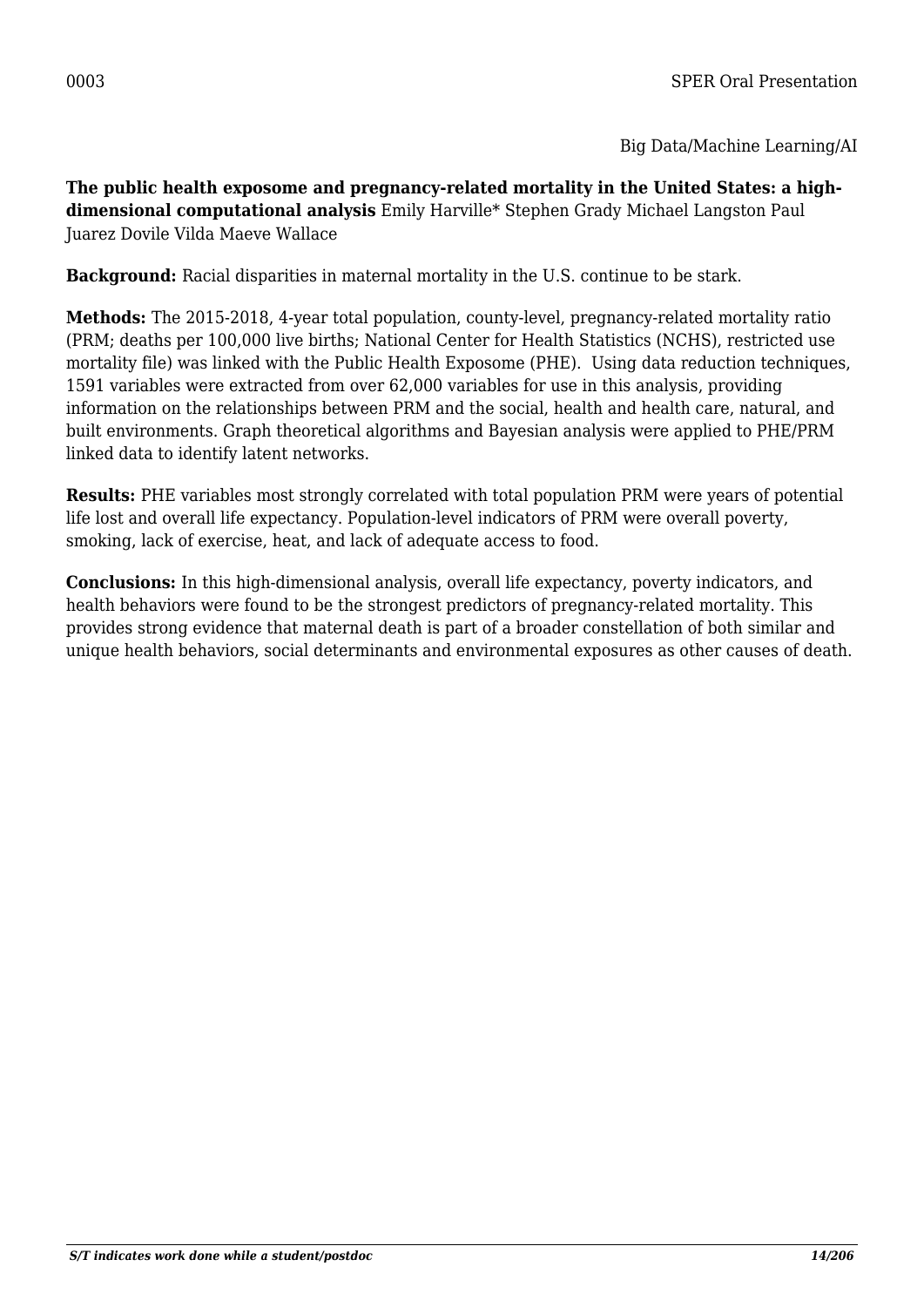Mental health

**Associations of Toddler Mechanical and Mealtime Distress Feeding Problems with Psychopathology Symptoms Five Years Later** Diane Putnick\* Erin Bell Akhgar Ghassabian Kristen Polinski Sonia Robinson Rajeshwari Sundaram Edwina Yeung

**Background:** Feeding problems are common in early childhood and some evidence suggests that feeding problems may be associated with psychopathology, but few prospective studies have examined these associations.

**Methods:** Mothers of 1,136 children from the Upstate KIDS cohort study provided data. Food refusal (picky eating) and mechanical/distress feeding problems (e.g., difficulty chewing, crying during meals) and developmental delays were assessed at 2.5 years. Child eating behaviors and psychopathology (attention-deficit/hyperactivity (ADHD), oppositional-defiant (OD), conduct disorder (CD), and anxiety/depression) symptoms were assessed at 8 years. Structural equation modeling was used to assess the associations between the frequency of feeding problems at 2.5 years and child psychopathology symptoms at 8 years controlling for developmental delays at 2.5 years, eating behaviors at 8 years, and child and family demographics. Stratification by child sex was examined.

**Results:** Food refusal ( $M = 1.46$ ,  $SD = .51$ , range = 0-3) and mechanical/distress ( $M = 1.09$ ,  $SD =$ .39, range = 0-3) feeding problems were normally distributed. Mechanical/distress feeding problems at age 2.5 were associated with more ADHD ( $\beta$  = .20, 95%CI = .10, .31), problematic behavior (OD/CD; β = .22, 95%CI = .12, .31), and anxiety/depression (β = .13, 95%CI = .04, .21) symptoms at 8 years. Food refusal feeding problems were not associated with more psychopathology symptoms. Model estimates were similar for boys and girls and for subsets of singletons, children born at term, and children without diagnosed feeding problems.

**Conclusions:** Much of the research on feeding problems focuses on picky eating. This prospective study suggests that early mechanical and mealtime distress problems may be better indicators of later psychopathology than food refusal. Parents and pediatricians could monitor children with mechanical/distress feeding problems for signs of developing psychopathology.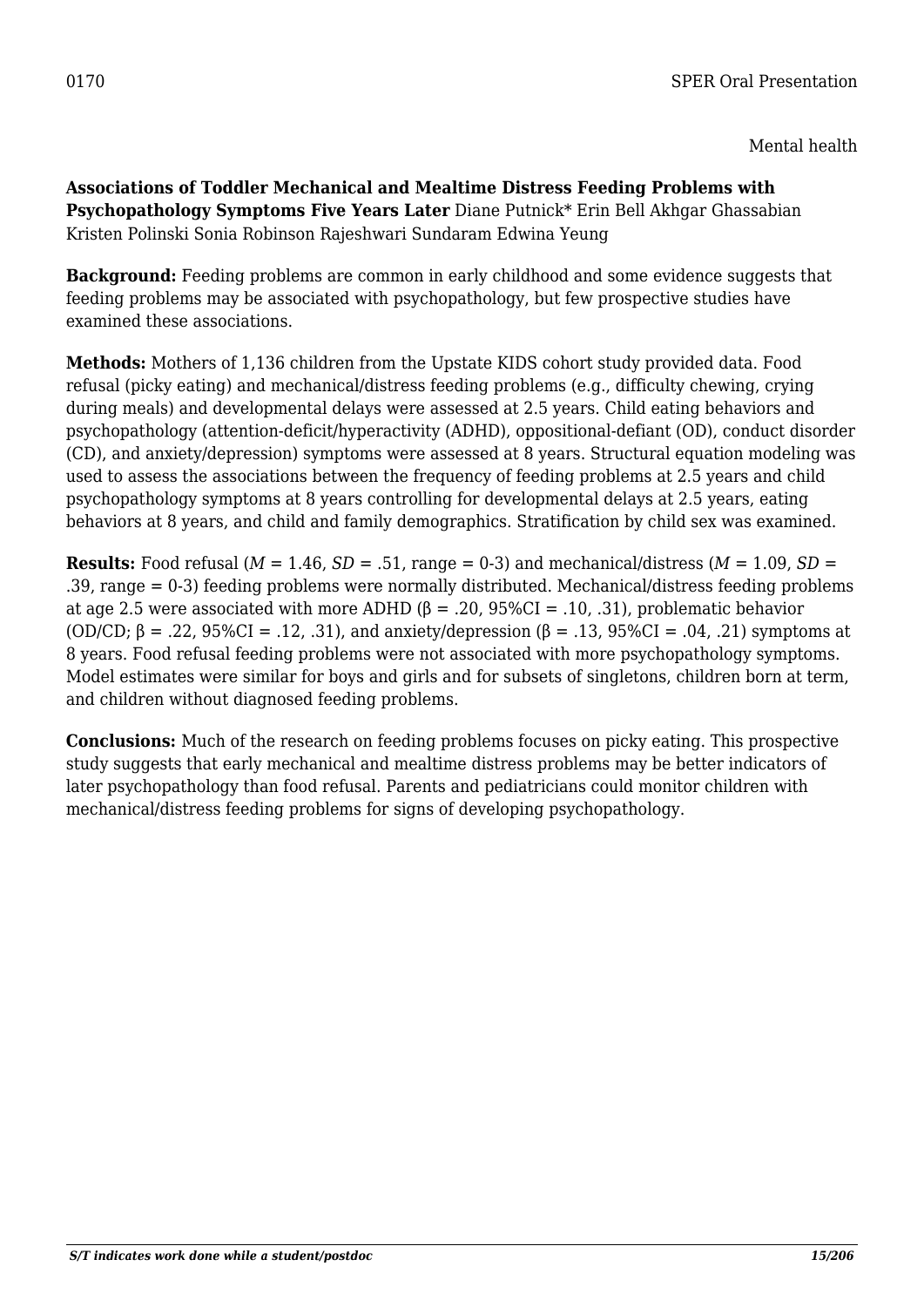**Chorioamnionitis and risk of long-term neurodevelopmental disorders in offspring; a population-based cohort study in Sweden.** Eleni Tsamantioti\* Sarka Lisonkova Giulia Muraca Anne Örtqvist Neda Razaz

Introduction: Evidence indicates that maternal infections, in particular chorioamnionitis, might negatively affect the sensitive fetal brain and lead to adverse neurodevelopmental outcomes. In this study we aimed to examine the association between maternal chorioamnionitis and neurodevelopmental disorders (NDDs) in offspring.

Study design: A retrospective population-based cohort study in Sweden, including 3,403,265 singleton live births and stillbirths between 1987 and 2019. Data on maternal characteristics and neurodevelopmental disorders in offspring were obtained by individual record-linkages of Swedish registries. Chorioamnionitis was identified using the Medical Birth Registry. Registered diagnoses of NDDs included epilepsy, Attention-Deficit/Hyperactivity Disorder (ADHD), Autism Spectrum Disorder (ASD), and intellectual disability (ID). Cox proportional hazards regression was used to estimate the association between chorioamnionitis and each outcome with adjusted hazard ratios(aHR) and 95% confidence intervals (CI). We calculated the proportion of the association mediated through known consequences of chorioamnionitis that are also associated with neurodevelopmental disorders.

Results: A total of 7,896 (0.23%) offspring were exposed to chorioamnionitis during pregnancy. During the study's follow-up time there were 34,221 cases of epilepsy, 81,156 cases of ASD, 195,034 cases of ADHD and 28,331 cases of ID. After adjusting for potential confounders, compared with offspring not exposed to chorioamnionitis, those exposed were at elevated risks of ASD (aHR 1.37; 95% CI (1.18-1.59), ADHD (aHR, 1.20; 95% CI (1.08-1.34) and ID (aHR, 2.18; 95%CI, 1.77-2.69), while chorioamnionitis was not significantly associated with higher rates of epilepsy. Mediation analysis revealed that these associations were mainly explained through preterm birth.

Conclusion: Chorioamnionitis increases the risks of ASD, ADHD, and intellectual disability in offspring, mainly through preterm birth.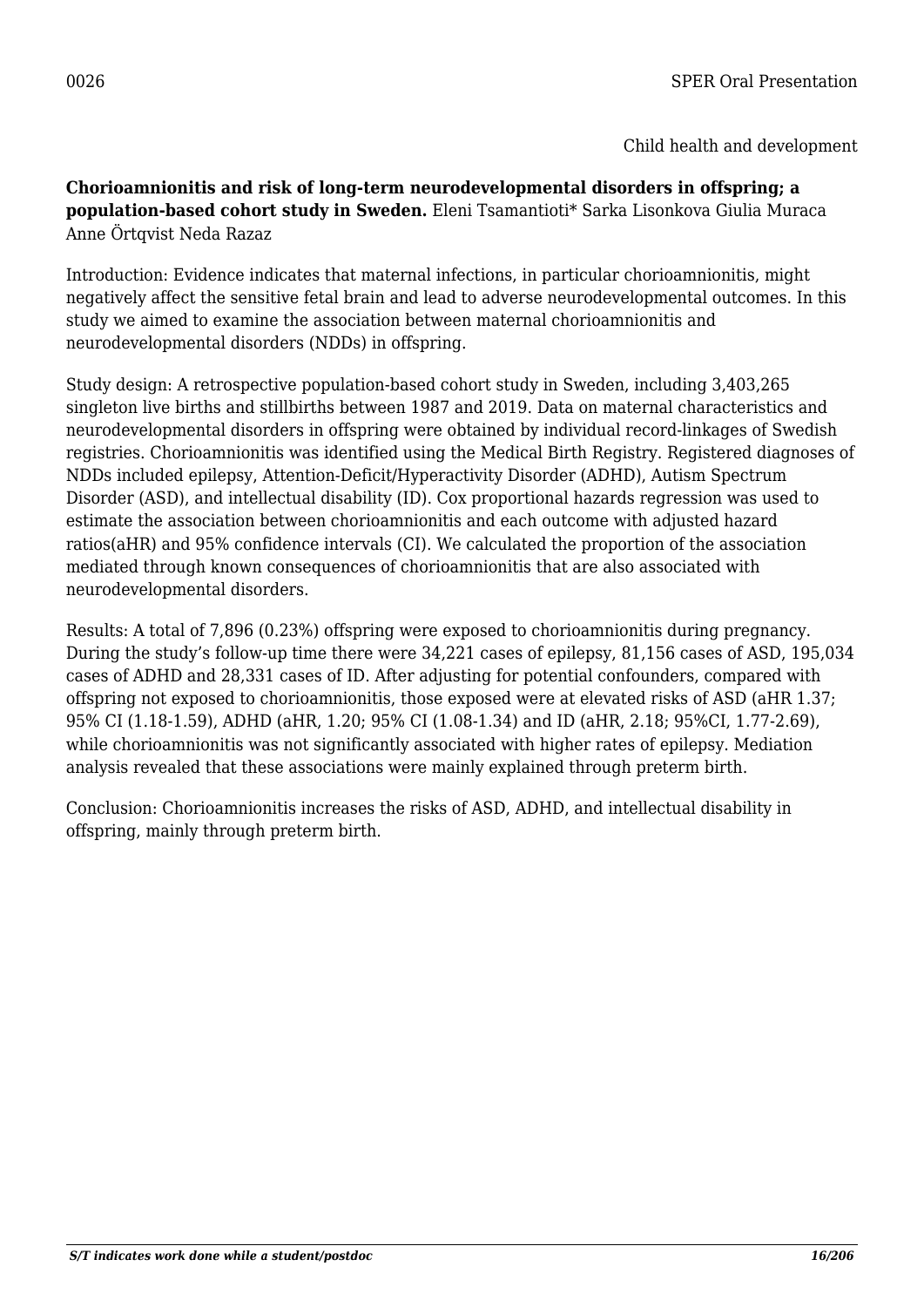**Early-life temperament and childhood mental health during COVID-19: Findings from a longitudinal birth cohort in Mexico City** Laura McGuinn\* Marcela Tamayo-Ortiz Maria Rosa Nadya Rivera Rivera Lourdes Schnaas Erika Osorio Shelley Liu Martha M Tellez-Rojo Rosalind Wright Daniel Klein Robert Wright

**Background:** The COVID-19 pandemic has disrupted nearly all aspects of life, creating unique stressors and placing vulnerable populations such as children at an increased risk of mental health conditions. The role of early life predictors, including temperament, on childhood mental health symptoms during the pandemic remains largely unknown.

**Methods:** We used data from 322 mother-child pairs from a prospective birth cohort in Mexico City. Temperament was measured when children were 2 years old using the Carey Toddler Temperament Scale. Temperament profiles were categorized as easy, intermediate, and difficult/ slow-to-warm-up. Depressive and anxiety symptoms were assessed during COVID when children were aged 9-12 years using the Children's Depressive Inventory and the Revised Manifest Anxiety Scale. Linear regression models were used to estimate associations between early life temperament in relation to continuous depressive and anxiety symptom T-scores. We report beta coefficients and 95% confidence intervals (CI). Models were adjusted for child's depressive and anxiety symptoms pre-COVID, child age and sex, and maternal socioeconomic status and age. We assessed whether maternal stress during the pandemic modified associations between toddler temperament and later childhood mental health.

**Results:** Children classified as having difficult temperaments at age 2 years were more likely to have higher depressive symptoms during the pandemic (β=2.47, 95% CI: 0.09, 4.85). The associations were strongest for children of mothers facing higher negative life events during the pandemic  $(\beta=3.11, 95\% \text{ CI: } -0.06, 6.29)$ . No associations were seen with anxiety symptoms in children.

**Conclusions:** Our findings suggest that early life temperament may be related to higher depressive symptoms in children during the pandemic. Findings may help to identify children and adolescents particularly at risk for elevated mental health symptoms during novel life stressors such as COVID-19.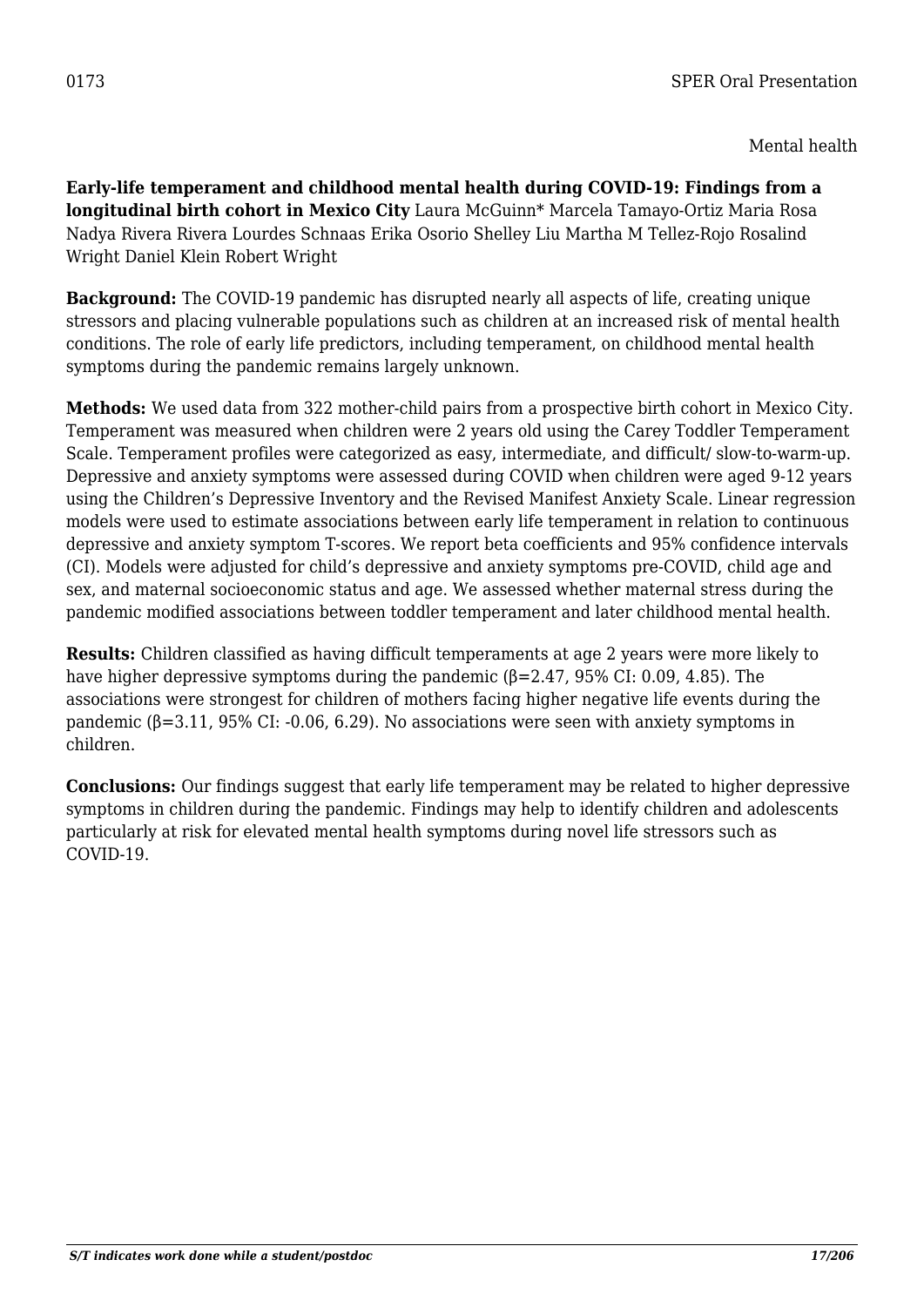## **Pre-pregnancy maternal cardiovascular diseases and risk of offspring's**

**neurodevelopmental disorders: a population-based cohort study** M Zakir Hossin\* Kyla McKay Lorena Cruz Anna Sandström Neda Razaz

**Introduction:** Maternal exposure to cardiovascular disease (CVD) during pregnancy is associated with adverse maternal and neonatal health outcomes. However, its association with offspring's longterm neurodevelopmental disorders (NDDs) is not yet known. Therefore, we aimed to investigate the association between mothers' pre-existing CVDs and offspring's NDDs.

**Methods:** This population-based cohort study included 2.4 million live singleton births recorded in the Swedish Medical Birth Register between 1990 and 2016. Information on maternal pre-pregnancy CVDs was extracted from the National Patient Register, including diagnosis of ischemic heart disease, heart failure, cerebrovascular disease, arrhythmia, cardiomyopathy, and congenital heart disease. Registered diagnoses of offspring NDDs included Attention-Deficit/Hyperactivity Disorder (ADHD), Autism Spectrum Disorder (ASD), and intellectual disability (ID). Cox proportional hazards models were fitted to estimate Hazard Ratios (HRs) and 95% Confidence Intervals (CIs) for the associations, adjusting for maternal characteristics including age, parity, education, smoking, psychiatric illness, pre-gestational diabetes and hypertension.

**Results:** A total of 141 027 individuals received a diagnosis of ADHD, 63 802 of ASD, and 22 385 received a diagnosis of ID. The adjusted analyses showed that offspring of mothers with CVD had 14% higher risk of ADHD (HR 1.14; 95% CI: 1.07-1.22) and 11% higher risk of ASD (HR 1.11; 95% CI: 1.01-1.21), compared with offspring of mothers without CVD. Specifically, maternal heart failure was associated with 2.12-fold increased risk of ASD (95% CI: 1.31-3.41) and maternal cerebrovascular disease was associated with 32% elevated risk of ASD (95% CI: 1.08-1.61) and 17% elevated risk of ADHD (95% CI: 1.01-1.35). No association was found between maternal CVDs and ID.

**Conclusion:** Maternal CVD before pregnancy may be a risk factor for ADHD and ASD in offspring, with varied risk by CVD subtype.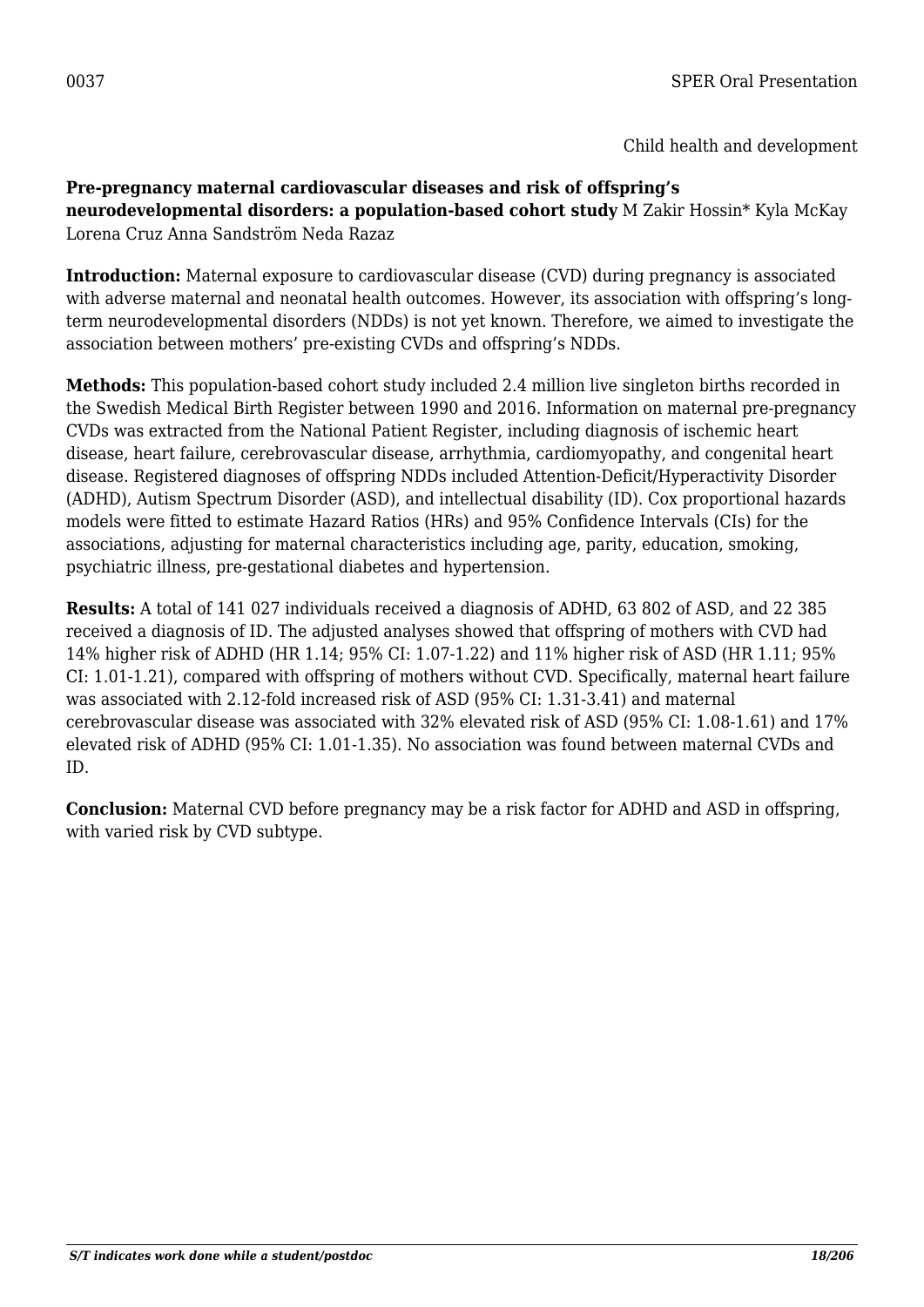#### Fertility and fecundity

**Risk of cardiovascular disease in women and men with subfertility: the Trøndelag Health Study** Karoline Skåra\* Bjørn Olav Åsvold Álvaro Hernáez Abigail Fraser Janet W. Rich-Edwards Leslie V. Farland Øyvind Næss Deborah A. Lawlor Ben Brumpton Maria C. Magnus

Fertility rates are decreasing in many European countries. Subfertility, defined as being unable to conceive after trying for more than twelve month, is estimated to affect between 10 and 15% of couples. However, subfertility remains unexplained in around 25-30% of all cases. Some studies have suggested an association between subfertility and risk various chronic diseases, such as cardiovascular disease (CVD). The aim of the present study was to investigate the association between subfertility and CVD outcomes in both sexes. We studied 31,629 women and 17,630 men participating in The Trøndelag Health Study (HUNT). We assessed the association between selfreported subfertility and CVD outcomes using Cox proportional hazards models adjusted for age, birth year, body-mass index, blood pressure, diabetes mellitus, cholesterol, smoking history, cohabitation, and education. Information on CVD (stroke, coronary heart disease (CHD), myocardial infarction, and angina) was available by linkage to hospital records. A total of 17% of women and 15% of men reported subfertility. In women, subfertility was modestly associated with increased risk of CHD (adjusted hazard ratio [aHR] 1.15; 95% confidence interval [CI]: 1.02, 1.29), angina (aHR 1.22; 95% CI: 1.06, 1.41), stroke (aHR 1.17; 95% CI: 1.01, 1.37) and any CVD (aHR 1.09; 95% CI: 0.99, 1.20) compared to women who were fertile. In men, with the exception of stroke, for which we observed a weak imprecise positive association (aHR 1.11; 95% CI: 0.91, 1.34), associations were weakly inverse (e.g., aHR for CHD: 0.92; 0.81, 1.05), though mostly with no statistical evidence that they differed from equivalent associations in women. We observed modest increased risks of CVD outcomes explored in women and weak inverse associations in men, though with no strong statistical evidence on sex differences. Despite the large sample size, our results indicate the need for larger studies to obtain precise results in both sexes and determine whether there are true sex differences.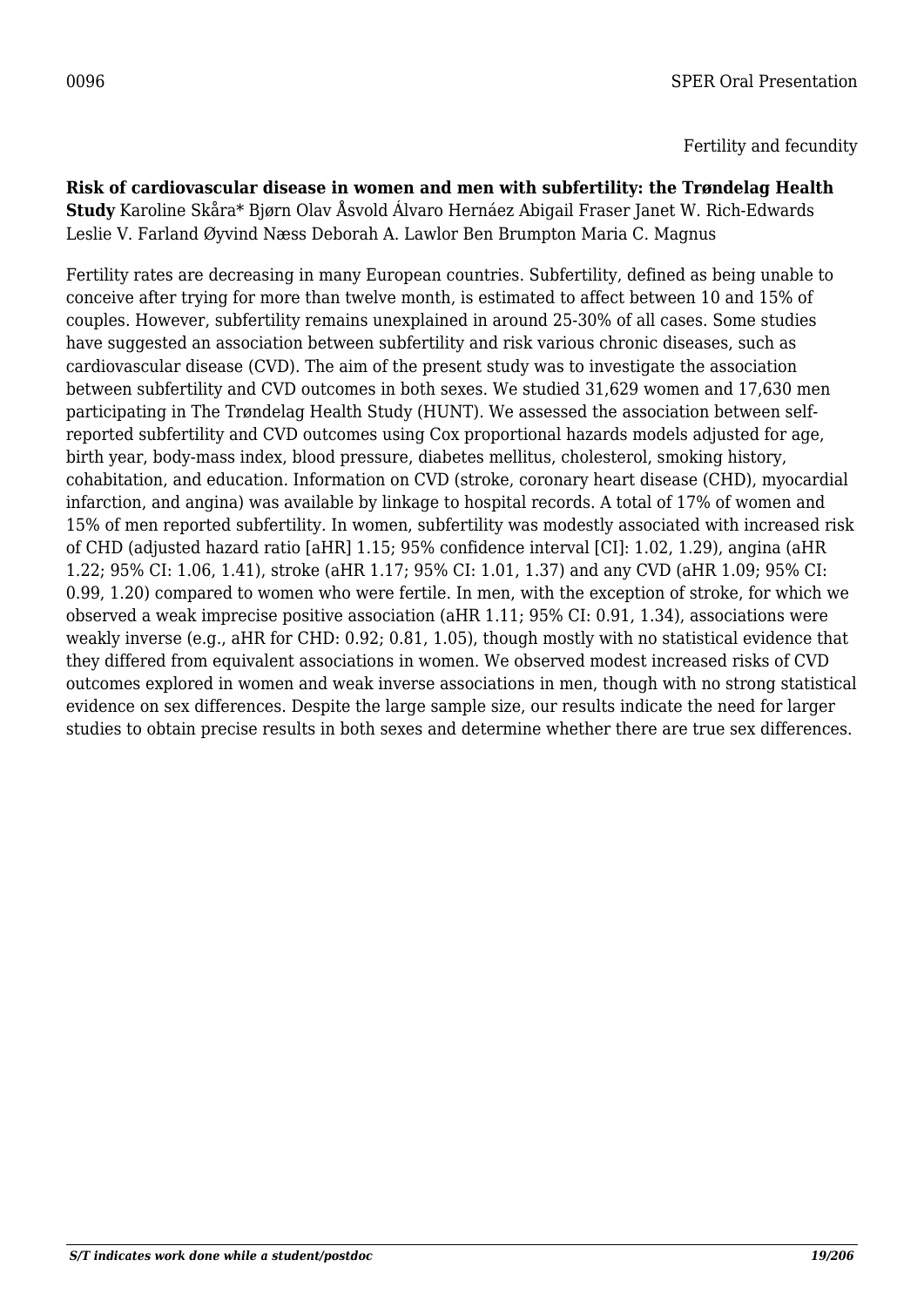**Anti-Mullerian Hormone and long-term body composition among women in Project Viva** Ellen Francis\* Emily Oken Marie-France Hivert Sheryl Rifas-Shiman Jorge Chavarro Wei Perng

**Background:** Anti-Mullerian Hormone (AMH), a marker of ovarian reserve, is associated with concurrent body composition. However, data evaluating its longitudinal relationship with anthropometric measures are limited. Here, we examined the longitudinal association of AMH with body composition over  $\sim$ 9 years of follow-up.

**Methods:** Participants were 697 parous women from the Project Viva cohort without polycystic ovarian syndrome. We measured AMH at ~3 years postpartum (baseline) categorized in quartiles and a clinically relevant cutoff value ( $\geq$  vs.  $\lt$  1ng/ml). Outcomes were weight, body mass index (BMI), and waist circumference (WC) assessed at baseline, 4, and 9 years; % body fat was assessed at 4- and 9-years with bio-impedance. We used linear mixed-effect models including all 3 outcome timepoints and accounting for age at the time of AMH assessment, age at follow-up, race/ethnicity, and education. When the outcome was weight or WC we additionally adjusted for height.

**Results:** The median (IQR) of AMH was 1.97 ng/ml (0.83, 4.36), 29.1% of women had AMH < 1ng/ml, and the mean (SD) age at AMH measurement was 36.7 years (4.9). There was a significant inverse relationship between AMH at baseline and average weight, BMI, and waist circumference over follow-up. In adjusted models, women with AMH <1 vs. ≥1 ng/ml were 4.04 kg (95% CI 1.39, 6.69) heavier, had a 2.30 cm (95% CI 0.01, 4.59) greater WC, and a 1.40 kg/m<sup>2</sup> (95% CI 0.42, 2.37) greater BMI across the 9 years of follow-up. Findings for weight and BMI were similar when comparing lowest to highest quartiles of AMH levels; however, adjustment for race/ethnicity and education attenuated the trend with BMI. AMH was not associated with percent body fat during the follow-up.

**Conclusion:** Low AMH status was related to higher weight and WC across 9 years of follow-up. Whether elevated AMH is causally involved in higher adiposity across mid-life or simply a marker of upstream risk factors requires further research.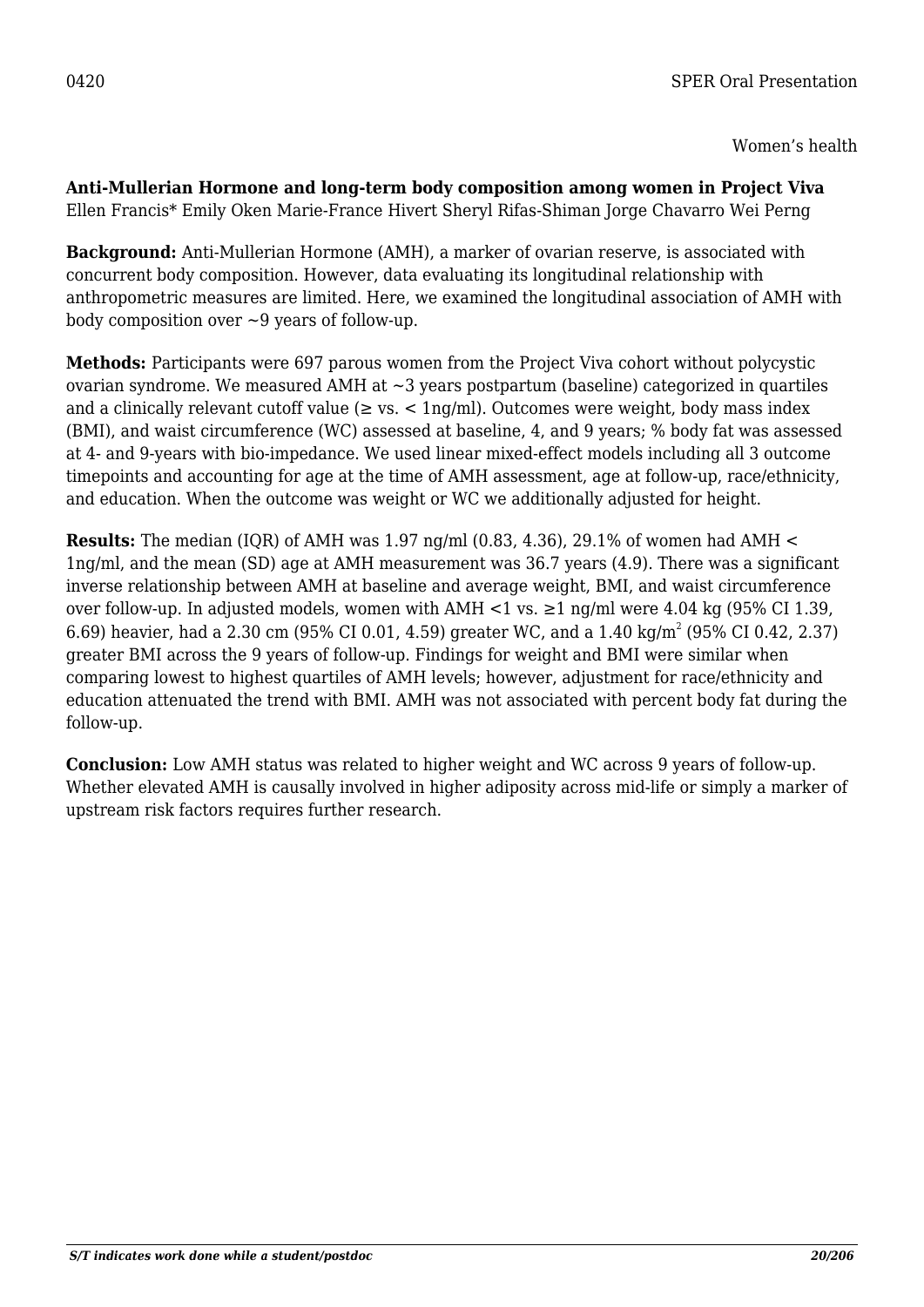**History of pregnancy loss and risk of incident cardiovascular disease within 5 years: Findings from the Women's Health Initiative** Catherine Wright\* Daniel A. Enquobahrie Sarah Prager Ian Painter Charles Kooperberg Robert A. Wild Ki Park Shawnita Sealy-Jefferson Mary A. Kernic

**Background** Prior findings from the Women's Health Initiative (WHI) and other studies have demonstrated an increased risk of cardiovascular disease (CVD) in women with a history of pregnancy loss. Whether pregnancy loss is also associated with age at CVD onset, which has public health and clinical implications, is unknown. We conducted an age-stratified analysis of pregnancy loss and CVD risk in a cohort of postmenopausal women.

**Methods** Associations between pregnancy loss history and incident CVD within 5 years of study entry were examined among subjects from the WHI Observational Study (N=73,805). Exposures were history of pregnancy loss (miscarriage/stillbirth), recurrent loss, and history of stillbirth. Outcomes were CVD, coronary heart disease (CHD), congestive heart failure (CHF), and stroke. Logistic regression analyses were used to examine associations between exposures and outcomes in three age strata (50-59, 60-69, 70-79). In subjects aged 50-59 at study entry, Cox proportional hazard regression was used to examine incident CVD prior to age 60.

**Results** In the total sample, stillbirth was associated with increased risk of all outcomes within 5 years of study entry. In age-stratified analyses, an association between stillbirth and incident CVD was shown in all age groups, with the strongest association seen in women aged 50-59 (odds ratio 1.99 (95% CI 1.16-3.43)); however, no interaction with age was observed. Stillbirth was also associated with CHD risk among women aged 50-59 and 60-69, and with risk of CHF and stroke among women aged 70-79. Among women aged 50-59 with a history of stillbirth, a nonsignificantly elevated hazard ratio was observed for CHF prior to age 60 (HR 2.93 (0.96-6.64)).

**Conclusions** Stillbirth was associated with risk of cardiovascular outcomes in postmenopausal women, but no association with age at CVD onset was observed. History of pregnancy loss, and of stillbirth in particular, may be a clinically useful marker of CVD risk in women.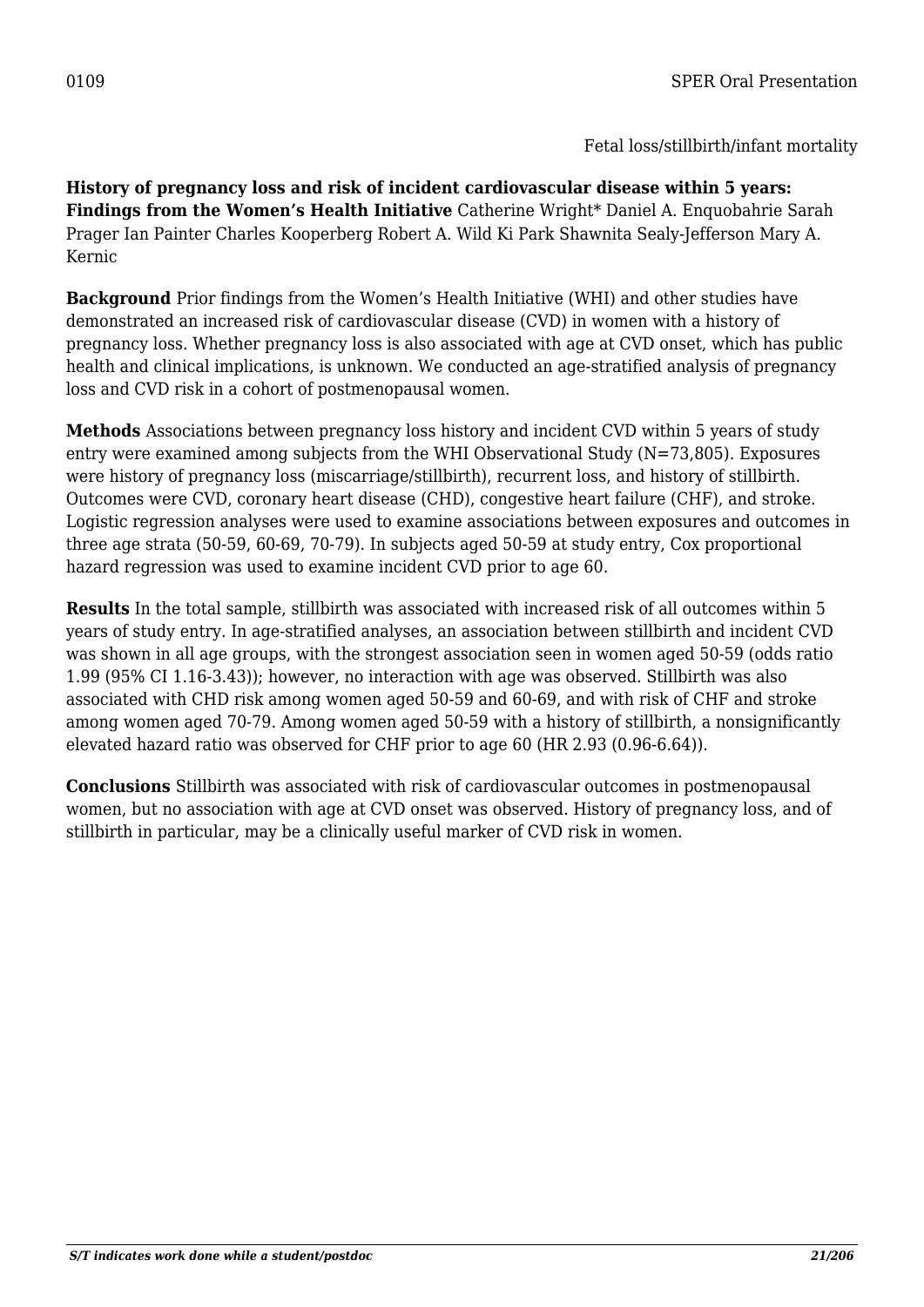### **Pregnancy complications in last pregnancy and mothers' long-term mortality risk: do relations differ from that of first pregnancy? A population-based study** Abdu Seid\*

#### **Pregnancy complications in last pregnancy and mothers' long-term mortality risk: do relations differ from that of first pregnancy? A population-based study**

Abdu K. Seid $^1$ , N-H Morken $^1$ , K. Klungsøyr $^1$ , L.G. Kvalvik $^1$  L.M. Sorbye $^1$ ,L.J. Vatten $^3$ , R. Skaerven $^1$ 

- *Department of Global Public Health and Primary Care, University of Bergen*
- *Norwegian Research Centre for Women's Health, Oslo University Hospital, Rikshospitalet, Oslo, Norway*

**Background**: Studies have shown that women with pregnancy complications in first pregnancy are at increased risk of later cardiovascular (CVD) morbidity and mortality. However, there is little knowledge about complications in the last pregnancy and later CVD. We therefore studied complications (preeclampsia, preterm, and small for gestational age) in women's last pregnancy and maternal CVD death, after accounting for the women's complete reproduction. **Data and Methods**: In this nationwide population-based cohort study, we used registry-based data from the Medical Birth Registry of Norway (1967-2020) linked to the national Cause of Death Registry. We followed mothers whose first birth was during 1967-2013, from the date of last childbirth until death or December 31<sup>st</sup> 2020, whichever occurred first. Cox proportional hazards regression was used to analyze risk of CVD death between 40 and 69 years of age, according to pregnancy complications and number of lifetime births, adjusting for maternal age at birth and education, and focusing first and last pregnancy. **Results**: Women with complications in their pregnancy were at higher risk for premature CVD death compared to mothers with two lifetime births and no complications. The higher risk for premature CVD death was particularly evident among women with a complication only in the last than women with a complication in the first pregnancy only.

**Conclusions**: The risk for premature CVD death was higher among mothers who end their reproduction with a complicated pregnancy than women without complications and women with complications in their first pregnancy.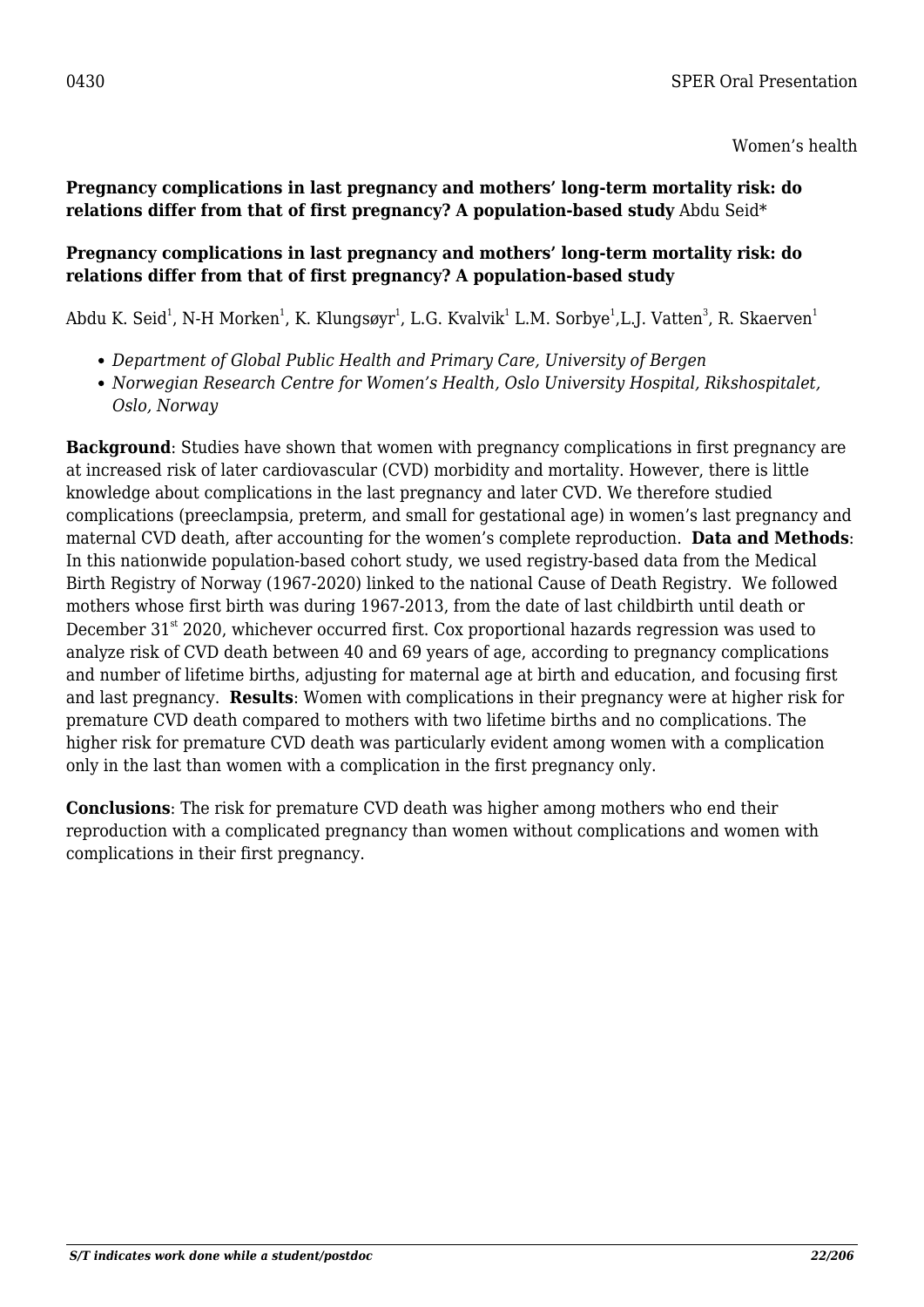## Pregnancy outcomes

**Risk of small for gestational age deliveries among African-born Black women residing in California, 2011-2017** Safyer McKenzie-Sampson\* Rebecca Baer Brittany Chambers Laura Jelliffe-Pawlowski Deborah Karasek Scott Oltman Matthew Pantell Larry Rand Elizabeth Rogers Karen Scott Jacqueline Torres Bridgette Blebu

Foreign-born Black women in California have a documented lower risk of small for gestational age deliveries (SGA), compared to US-born Black women. Moreover, past research has found that 82% of all foreign-born Black birthing women in California from 2011-2017 were of African origin. However, we know little about how the risk of SGA varies by country of origin. Thus, additional research is needed to explore heterogeneity in the risk of SGA among African-born Black women. This study compares the risk of SGA among African-born Black women contributing the largest proportion of births to all others in California between 2011- 2017.

Data for all singleton live births to African-born Black women who resided in California between 2011-2017 (n=13,194) were used to fit Poisson regression models, adjusted for known sociodemographic and clinical risk factors. We computed risk ratios (RR) and 95% confidence intervals (CI) for the risk of SGA among Nigerian-born, Ethiopian-born and Somali-born women compared to all other African-born women, as previous work has revealed that more than half of all African-born Black women in California immigrate from these countries.

The majority of the study sample was Nigerian-born (28.4%), Ethiopian-born (22.7%) or Somali-born (9.1%). Somali-born women had a significantly higher risk of SGA (RR 1.27; 95%CI 1.02-1.58), compared with all other African-born women. While Ethiopian-born (RR 0.61; 95%CI 0.51-0.73) and Nigerian-born Black women (RR 0.72; 95%CI 0.61-0.85) had significantly lower risks of SGA, compared to all other African-born women.

In this sample of African-born Black women residing in California, the risk of SGA was significantly higher among Somali-born women, but lower among Ethiopian-born and Nigerian-born women compared to all other African-born Black women. Our research suggests that African-born Black women should not be treated as a monolith in studies of nativity, as it may mask variability in the risk of SGA.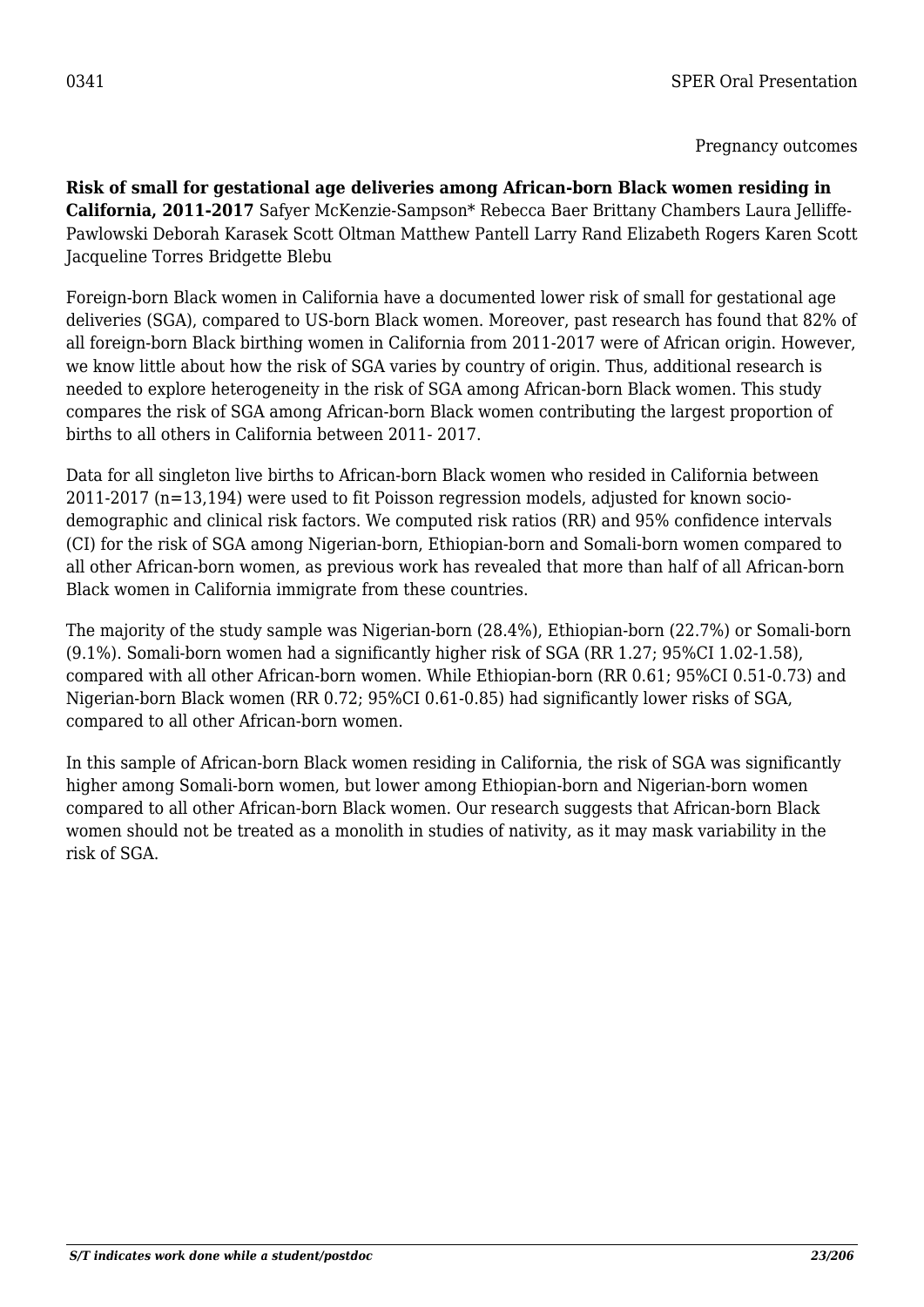Social determinants of health

#### **Residential mobility and preterm birth among non-Hispanic Black birthing**

**persons**Samantha, Collette Gailey, Ncube\*, Tim Bruckner Samantha Gailey Collette Ncube Samantah Gailey

**Background:** Recent research finds that upward residential mobility to less disadvantaged neighborhoods may improve birth outcomes. It remains unclear, however, whether this general finding holds for non-Hispanic (NH) Black birthing persons given their distinct mobility patterns and elevated risks of adverse birth outcomes in the US.

**Objective:** To test whether strong residential mobility affects the risk of preterm birth (PTB) in sibling pairs delivered by NH Black ( $N=50,149$ ) and NH white ( $N=233,428$ ) birthing persons in California (2005-2015).

**Method:** We created a longitudinal, sibling-linked dataset and merged residential addresses at each birth to a census-derived index of neighborhood disadvantage. We defined strong mobility as moving from a very high to a very low disadvantage neighborhood, or vice versa. We estimated conditional logistic regression models predicting the odds of preterm birth (PTB; <37 weeks' gestation) in the sibling delivered after moving, controlling for the risk of PTB in the sibling delivered before moving.

**Results:** Strong upward mobility corresponds with a reduced odds of PTB in NH Black (odds ratio [OR]=0.75, 95% Confidence Interval [CI]: 0.56, 0.99), but not NH white, birthing persons. Likewise, all upward mobility (i.e., any move away from neighborhood disadvantage) varies inversely with PTB only for NH Black birthing persons ( $OR = 0.92$ ,  $CI: 0.85, 0.99$ ). Results show no detectable relation between downward mobility and PTB across race/ethnicities.

**Discussion:** Following residential moves into less disadvantaged neighborhoods, NH Black birthing persons show lower risk of delivering PTB. Policies and programs that enable opportunities for upward mobility among NH Black families in particular may reduce racial disparities in PTB. Additionally, longitudinal study designs using sibling-linked controls have the potential to illuminate relations between mobility and perinatal health previously not identified by cross-sectional studies.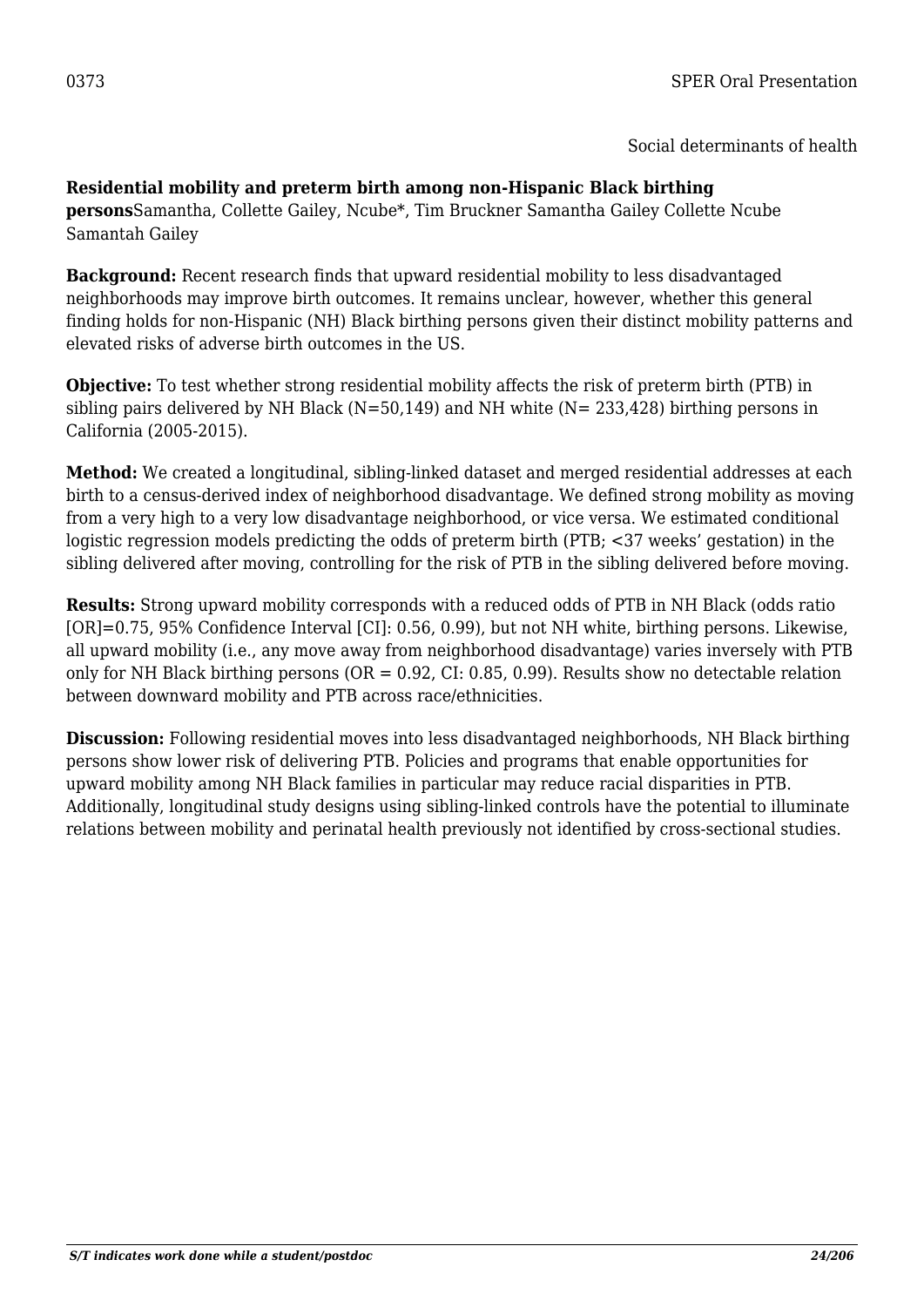Pregnancy outcomes

#### **Racial Discrimination, Neighborhood Segregation, and Maternal Hypertension among Black Women** Brittney Butler\*

A growing body of work shows that stressors prior to and during pregnancy impact pregnancyinduced hypertensive disorders (PIHDs) but has centered on financial or work stressors. No study has investigated the association between racial discrimination and PIHDs, a pervasive source of stress for Black women—a population disproportionately burdened by PIHDs. Using a subsample of participants with no report of chronic hypertension (n=1,217) from the Life-course Influences on Fetal Environments Study, a retrospective cohort study of Black women ages 18 to 45, who had a singleton birth in Metro Detroit, we examined (1) the association between stress from racial discrimination and PIHDs and (2) whether the relationship varied by neighborhood privilege, a measure of combined racial and economic segregation. Approximately 9% of the sample (n=104) had a PIHD: gestational hypertension (n=72,6%), preeclampsia (n=53,4%), and eclampsia (n=2,0.2%). Using a mixed-effects logistic model women who report not being bothered (Odds Ratio (OR)= 1.79,95% Confidence Interval (CI)=0.82, 3.89), moderately bothered (OR= 1.69,95% CI=0.98, 2.92), and extremely bothered by racial discrimination (OR= 1.81,95% CI=1.05, 3.12) have higher odds of a PIHD, compared to women who report only being bothered a little. There was suggestive evidence of effect modification. Where the elevated odds for PIHDs among respondents reporting no or moderate bother (vs. low bother), was smaller among respondents in the least privileged neighborhoods relative to most privileged neighborhoods. In contrast, the elevated odds for PIHDs among respondents reporting extreme bother (vs. low bother) was greater among respondents in the most privileged neighborhoods relative to the least privileged neighborhoods. The association between racial discrimination and PIHDs should be explored further using novel measures of racial discrimination to better inform clinical interventions and policy solutions to reduce PIHD incidence.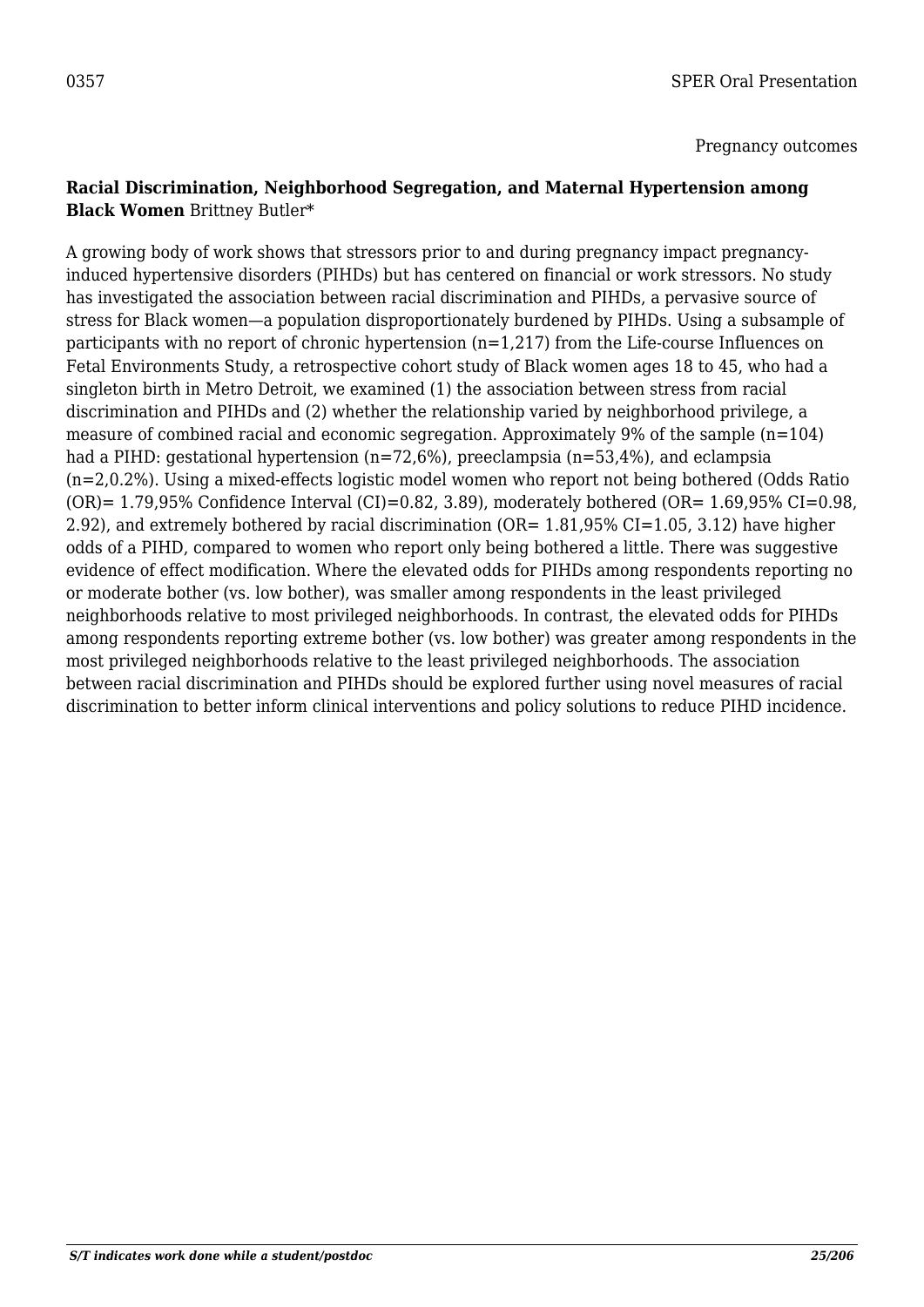Disability status

**Postpartum Hospital Re-admissions among Massachusetts Women Who Are Deaf or Hard of Hearing: A Retrospective Cohort Study** Kim McKee\* Ilhom Akobirshoev Michael McKee Frank Li Monika Mitra

**Objectives:** Deaf or hard of hearing women are at higher risk of adverse pregnancy and birth outcomes compared to other women. However, little is known about postpartum outcomes among Deaf or hard of hearing women. The objective was to compare the risk of postpartum hospitalizations and the leading indications for postpartum admissions for Deaf or hard of hearing compared to other women.

**Methods:** We analyzed data from the 1998-2017 Massachusetts Pregnancy to Early Life Longitudinal Data System, which encompasses all statewide birth certificates, fetal death reports, delivery, non-delivery-related hospital discharge records for Massachusetts residents. We used Cox proportional hazard models to compare the first hospital admission and ≥2 hospital admissions between Deaf or hard of hearing and other women within 1-42 days, 43-90 days, and 91-365 days after delivery. **Results:** We identified 3,546 singleton deliveries to Deaf or hard of hearing women and 1,381,439 singleton deliveries to other women. Deaf or hard of hearing women had a higher risk for any hospital admissions across all periods (HR=1.84; 95%CI 1.46 – 2.34 within 1-42 days; HR=2.76; 95%CI 1.99 – 3.83 within 43-90 days; and HR=3.10; 95%CI 2.66 – 3.60 91-365 days) after childbirth compared to other women. They had almost seven times higher risk for repeated hospital admissions within 43-90 days (HR=6.84; 95%CI 1.66-28.21) and nearly four times higher the risk within 91-365 days (HR=3.63; 95%CI, 2.00-6.59) after delivery compared to other women. The leading indications for postpartum hospitalizations among Deaf or hard of hearing women included: conditions complicating the puerperium/hemorrhage and soft tissues disorders.

**Conclusion**: Compared to other women, Deaf or hard of hearing women had significantly higher prevalence re-admission across all postpartum periods and for repeated re-admissions >42 days. Leading postpartum indications were distinct from that of the general population.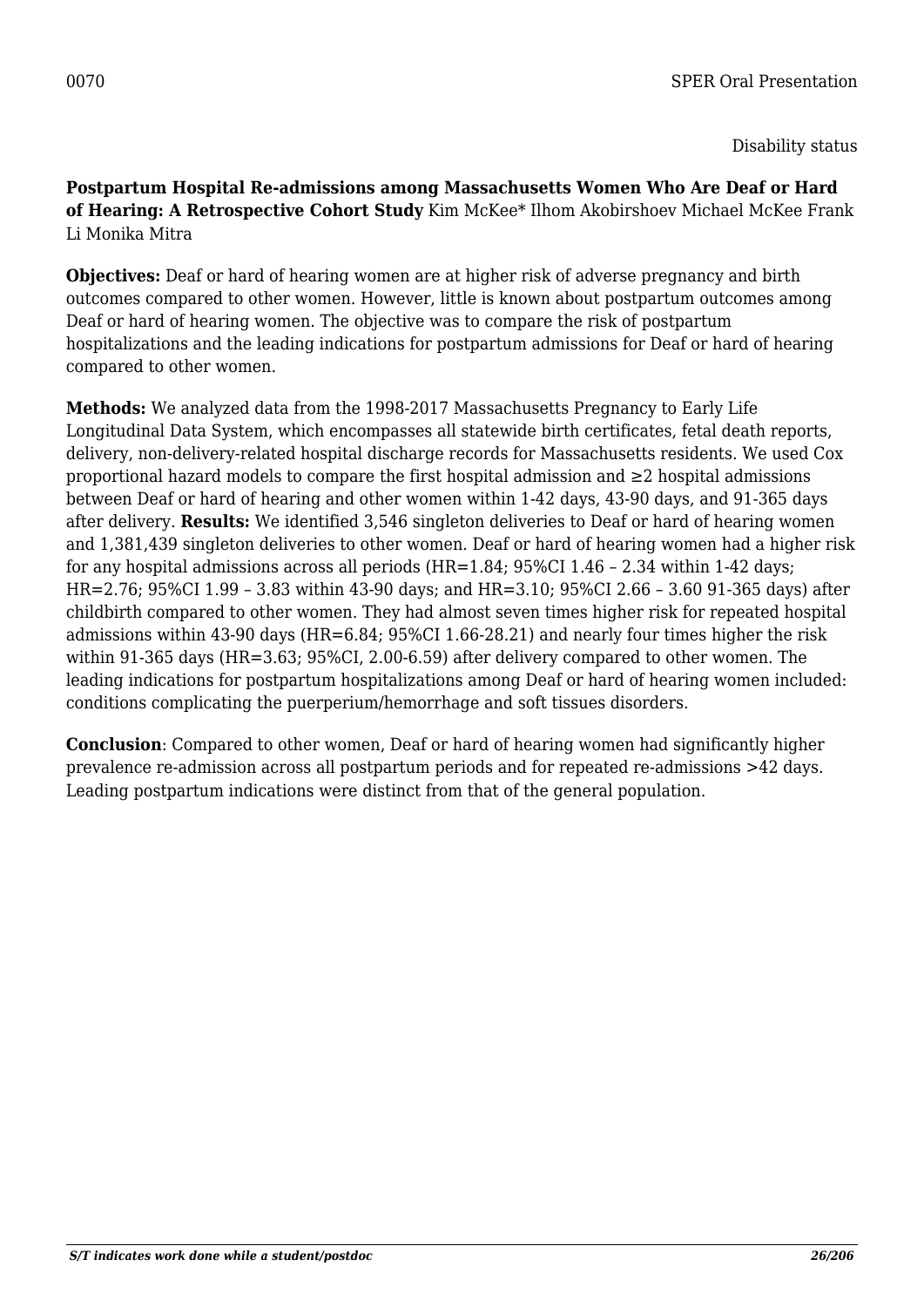Methods

**Patterned outcomes, unpatterned counterfactuals, and spurious results: perinatal health outcomes following COVID-19**Claire, Ralph, Joan, Jennifer, Alison Margerison, Catalano, Casey, Zeitlin, Gemmill\*, Tim Bruckner Claire Margerison Ralph Catalano Joan Casey Jennifer Zeitlin Alison Gemmill Alison Gemmill

**Background:** Literature estimating the indirect effects of the COVID-19 pandemic on pregnant people and gestation continues to grow. The predominant methods currently used, however, may produce spurious inferences because the common "stacked calendar" methods do not account for temporal patterning in perinatal outcomes when deriving counterfactual estimates.

**Objective:** We elaborate on this study design challenge for estimating COVID-19 "effects" on perinatal outcomes and illustrate how use of naïve counterfactuals produces spurious results.

**Method:** We obtained data on all live births from two countries, for USA (from 2014 to 2020) and France (from 2016 to 2020). In the US, we evaluated potential temporal patterns of five perinatal outcomes: preterm birth (<37 weeks gestational age), extreme preterm birth (<28 weeks gestational age), cesarean delivery, total births, and the sex ratio at birth. We applied interrupted time-series methods to identify patterns. For the French data, we examined weekly incidence of extreme preterm birth and compared inferences drawn about COVID-19 "effects" from two distinct study designs: "stacked calendar" and interrupted time series.

**Results:** For the US data, we detected strong seasonality in all five perinatal series. All series except for sex ratio contained additional patterning above and beyond a purely seasonal component. For the French data, we observed a reduced odds of extreme preterm during the COVID-19 lockdown period (adjusted Odds Ratio [OR]= 0.84; 95% CI: 0.71 – 0.99) only from the "stacked calendar" design, but not using the more rigorous time-series design (OR = 0.98; 95% CI: 0.82 – 1.17).

**Discussion:** We recommend that subsequent investigations on COVID-19 and other perturbations on perinatal outcomes use widely available time-series methods to derive counterfactuals that account for this strong temporal patterning. Failure to do so may produce spurious results.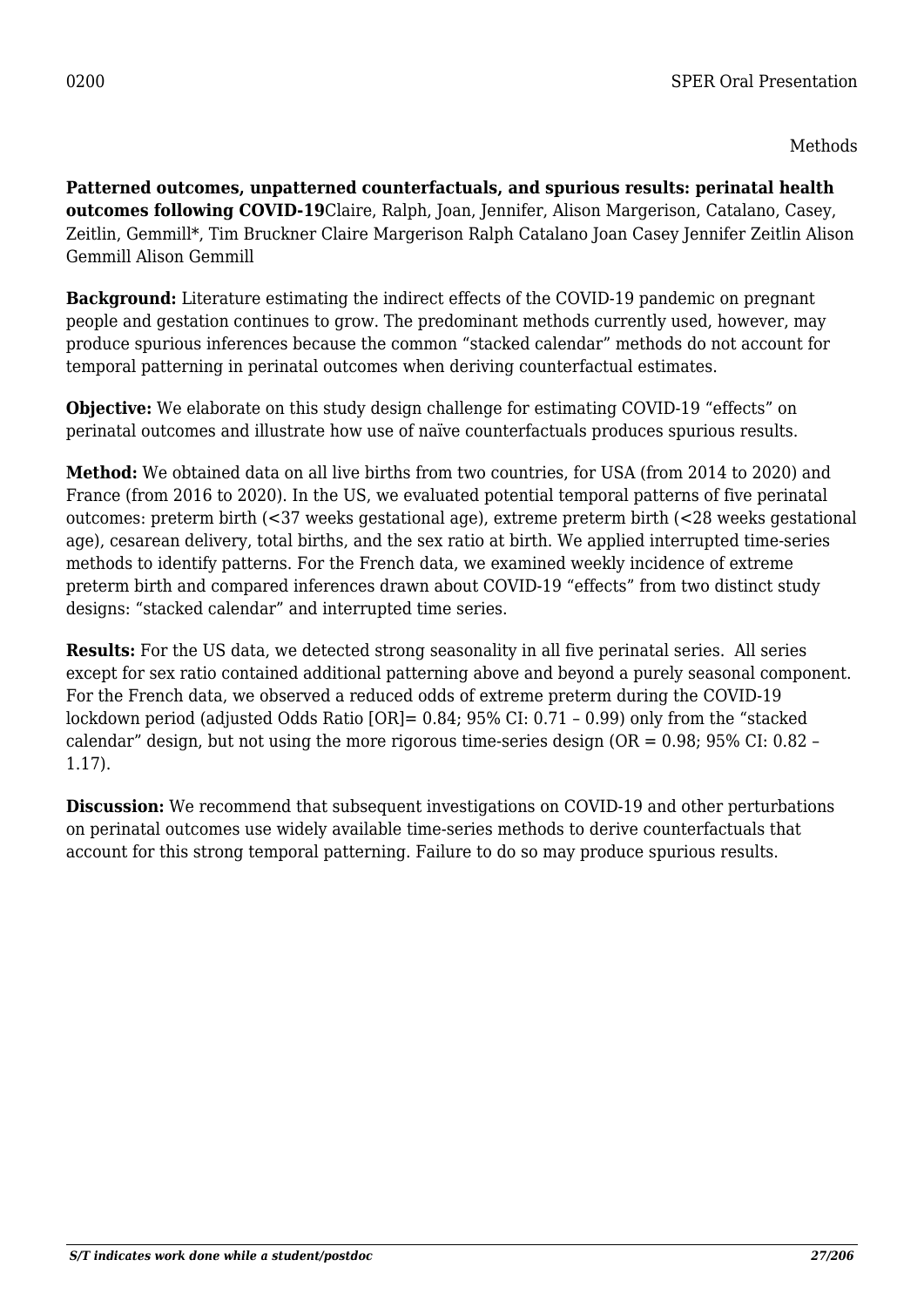Health equity

**Racial/Ethnic Disparities in Severe Maternal Morbidity: An Intersectional Life-course Approach**Rachel, Jonathan, Audrey, Elliott, Suzan, Mahasin Berkowitz, Snowden, Lyndon, Main, Carmichael, Mujahid\*, Elleni Hailu Rachel Berkowitz Jonathan Snowden Audrey Lyndon Elliott Main Suzan Carmichael Mahasin Mujahid Mahasin Mujahid

The ways in which interacting social inequities across multiple domains may shape racial/ethnic disparities on severe maternal morbidity (SMM) remain undocumented. Evoking Intersectionality theory, we sought to assess SMM risk at the nexus of racial/ethnic marginalization, weathering, and individual/neighborhood socioeconomic disadvantage. We leveraged birth hospitalization records from California across 20 years (1997-2017, N=9,805,760) on all live births delivered ≥20 weeks gestation linked with U.S. Census and American Community Surveys. Maternal education proxied individual socio-economic status (SES) and census-tract level neighborhood disadvantage was measured using the Neighborhood Deprivation Index (NDI). We used logistic regression models with three-way interaction terms and cluster-robust standard errors to estimate adjusted probabilities of SMM per 100 births (P) at the combination of levels of race/ethnicity, age, education, and NDI. Adjusting for hospital-payer information, the highest risk of SMM was observed among Black birthing people aged ≥35 years who either had the lowest SES (P=2.78%, 95% Confidence Interval (CI):  $2.58\%$ -2.98%) or resided in the most deprived neighborhoods (P=2.78%, 95% CI: 2.60%-2.97%). Black birthing people conceptualized to be better off due to their social standing (aged 20-34 years, college graduates, and living in least deprived neighborhoods) had comparable, and at times worse risk than White birthing people hypothesized to be worse off (aged ≥35 years, high-school degree or less, and living in the most deprived neighborhoods). Our findings indicate that Black birthing people do not receive the same degree of protection from higher SES, and to a lesser extent, better neighborhood environments against risk of SMM compared to their White peers. This study highlights the need to explicitly address structural racism as the driver of racial/ethnic health inequities and the imperative to incorporate intersectional approaches.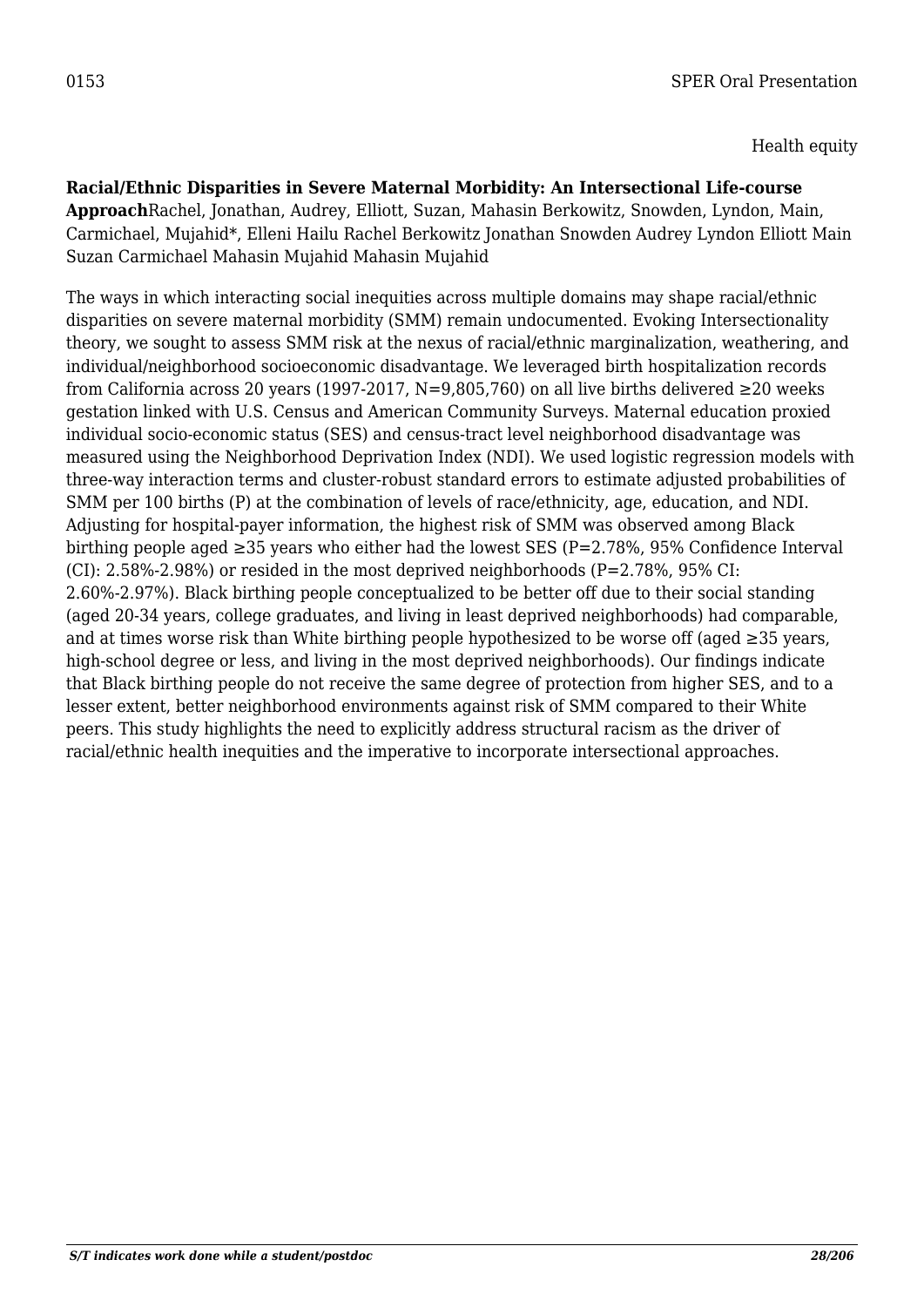Birth defects

#### **Reported Periconceptional Use of Analgesics and Limb Deficiencies in Offspring: Addressing Potential Recall Bias** Nedghie Adrien\* Martha Werler Julie Petersen Samantha Parker Matthew Fox

Case-control studies have noted associations between non-steroidal anti-inflammatory drugs (NSAIDs) used in the periconceptional period and increased risk of limb defects in offspring. However, exposure information was collected retrospectively after birth- up to 24 months after delivery- which can result in misclassification due to reporting inaccuracies. We conducted a probabilistic bias analysis to explore the potential effects of differential exposure misclassification (i.e., recall bias) of reported periconceptional NSAIDs use. We compared cases (189 amniotic band syndrome (ABS) and 613 terminal transverse limb defects (TTLD)) to 11,829 controls without congenital anomalies from the US National Birth Defects Prevention Study (1997─2011). We simulated 10,000 datasets to adjust for exposure misclassification, using bias parameters identified from external validation studies of medication use among pregnancies with and without birth defects. We conducted our analyses using symmetric triangular distributions to model the probability density functions for the specificity and sensitivity. Specificity lower and upper limits ranged from 0.81 to 0.94 for controls, and 0.96 to 0.99 for cases. Sensitivity ranged from 0.28 to 0.36 for controls and 0.40 to 0.56 for cases. Correcting for differential misclassification of NSAIDs resulted in similar but less precise ORs than the conventional analysis: ABS bias adjusted OR 1.2 (95% SI 0.5, 3.3) vs conventional unadjusted OR 1.2 (95% CI 0.9, 1.6); and TTLD bias adjusted OR 1.3 (95% SI 0.6, 3.3) vs conventional unadjusted OR 1.3 (95% CI 1.1, 1.5). Even under the assumption of low (<0.5) sensitivity, with cases reporting more accurately than controls, and casecontrol differences in specificity, findings suggested that differences in the accuracy of recall did not result in evidence of biased ORs. These results provide some reassurance that retrospective data collection to study common medications may not lead to biased results.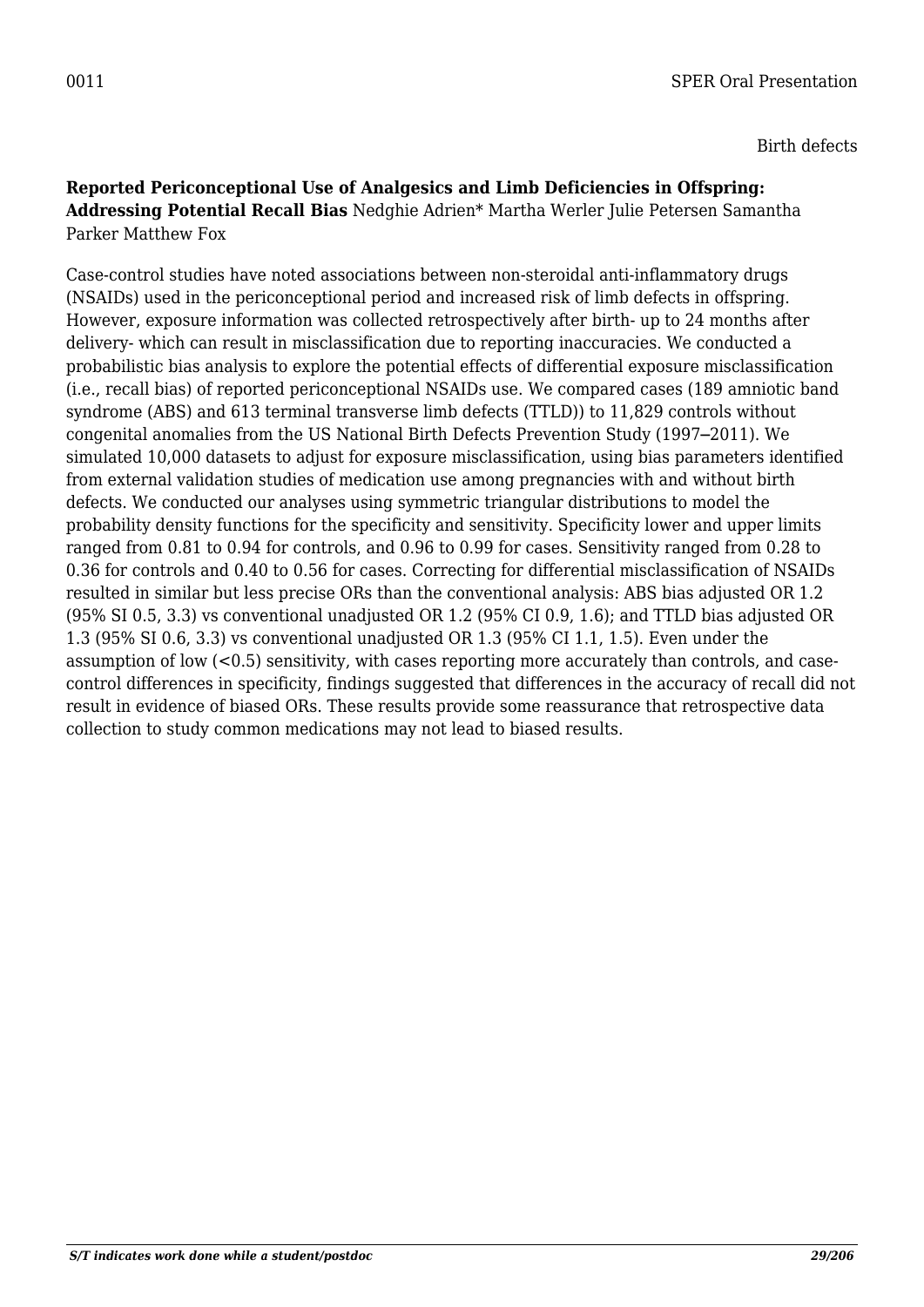Big Data/Machine Learning/AI

**An Exploratory Study of Machine Learning-Based Placental Clusters in Relation to Growth and Adverse Neonatal Outcomes** Julie Petersen\* Samantha Parker Jennifer Hutcheon Kimberly Dukes Katherine Ahrens Martha Werler

Placental abnormalities are hypothesized to be etiologically related to adverse neonatal outcomes, e.g., small-for-gestational age (SGA). In our exploratory study, we aimed to identify clinically relevant groups of placental pathology using hierarchical clustering, an unsupervised machine learning method. Data were from the Safe Passage pregnancy cohort (US and South Africa, 2007-2015). Before 24 weeks' gestation, participants were randomly selected to donate placental tissue for blinded, standardized pathology exam. We used hierarchical clustering to identify 4 placental groups, labeled according to the most predominant feature: maternal vascular malperfusion (n=117), fetal vascular malperfusion (n=222), inflammation (n=444), and normal (n=1222). For validation, we repeated analyses in a split sample; classifications were generally consistent. We described distributions of adverse neonatal outcomes by cluster and used multivariable logistic regression to assess the variability of adverse outcomes explained by combinations of placental clusters and birthweight-for-gestational-age categories. Preterm birth and stillbirth were most common in the maternal vascular malperfusion cluster (27% and 9%) and least common in the normal cluster (12% and 1%). SGA and head circumference  $\lt 10^{th}$  percentile were most common in the fetal vascular malperfusion cluster (32% and 18% vs normal 18% and 11%, respectively). The logistic regression models with the placental clusters as the only predictors had good discrimination and adjusted  $\mathsf{R}^2$  for stillbirth. Model fit improved for other outcomes with the addition SGA, but was best for all outcomes when the placental clusters and a fuller range of birthweight percentile categories were included. Our study demonstrated hierarchical clustering can identify clinically relevant groups of placental features. Placental data plus the full spectrum of birthweight percentiles—not only SGA—may enhance the etiologic study of adverse neonatal outcomes.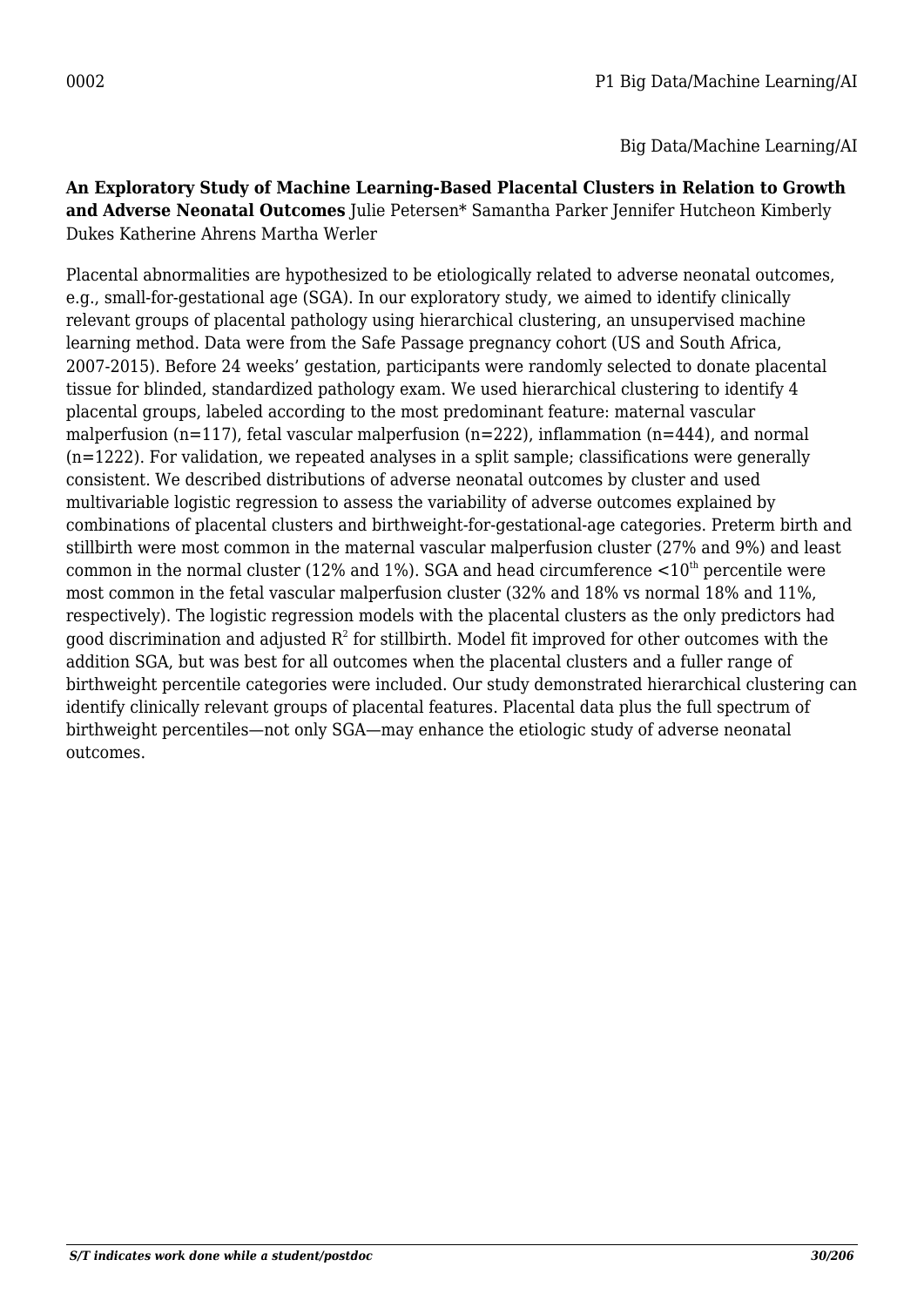**Preterm delivery timing and circumstance and their association with false positive newborn hearing screening results**Claudia, Gustavo, Nicholas, Melanie, Nicole Holzman, de los Campos, Drzal, Adkins, Talge\*, Mandavni Rathore Claudia Holzman Gustavo de los Campos Nicholas Drzal Melanie Adkins Nicole Talge Nicole Talge

Newborn hearing screening failure helps identify infants with hearing loss, but screening failures also occur among infants without hearing loss. Some speculate these false positive results reflect neurodevelopmental disorder risk. Preterm delivery (PTD), a known neurodevelopmental risk factor, has been associated with false positive results at initial screening. We aim to further characterize this association by stratifying PTD by gestational age and delivery circumstance.

To do this, we analyzed birth certificate and Early Hearing Detection & Intervention data from the Michigan Dept. of Health & Human Services (2007-2015; n=919,363). We restricted our analysis to singleton live births with available hearing screening data and obstetric estimates of gestational age (n=655,079). We used two separate logistic regression models to evaluate the association of PTD defined by gestational age (extreme: < 28 weeks; moderate: 29-33 weeks; late: 34-36 weeks) and delivery circumstance (spontaneous, medically indicated) with false positive findings, using full-term birth (> 37 weeks) as the referent group.

Approximately 4% infants had false positive findings. All gestational age PTD categories were associated with this phenomenon (extreme: OR=4.2, 95%CI 3.7,4.7; moderate: OR=1.2, 95%CI 1.1, 1.3; late: 1.6, 95%CI 1.5, 1.7). Spontaneous and medically indicated PTD were also associated with false positive findings ( $OR=1.7$ ,  $95\%$  CI 1.6,1.8;  $OR=1.4$ ,  $95\%$  CI 1.3,1.5, respectively); these estimates did not differ from one another. All results persisted following adjustment for sociodemographic, pregnancy, and antepartum factors except for moderate PTD (OR=1.0, 95%CI 0.9, 1.1).

PTD is associated with false positive hearing screening results, though findings may vary more by gestational age than delivery circumstance. Further research is needed to investigate factors underlying these differences and whether they correlate with neurodevelopmental disorder diagnoses.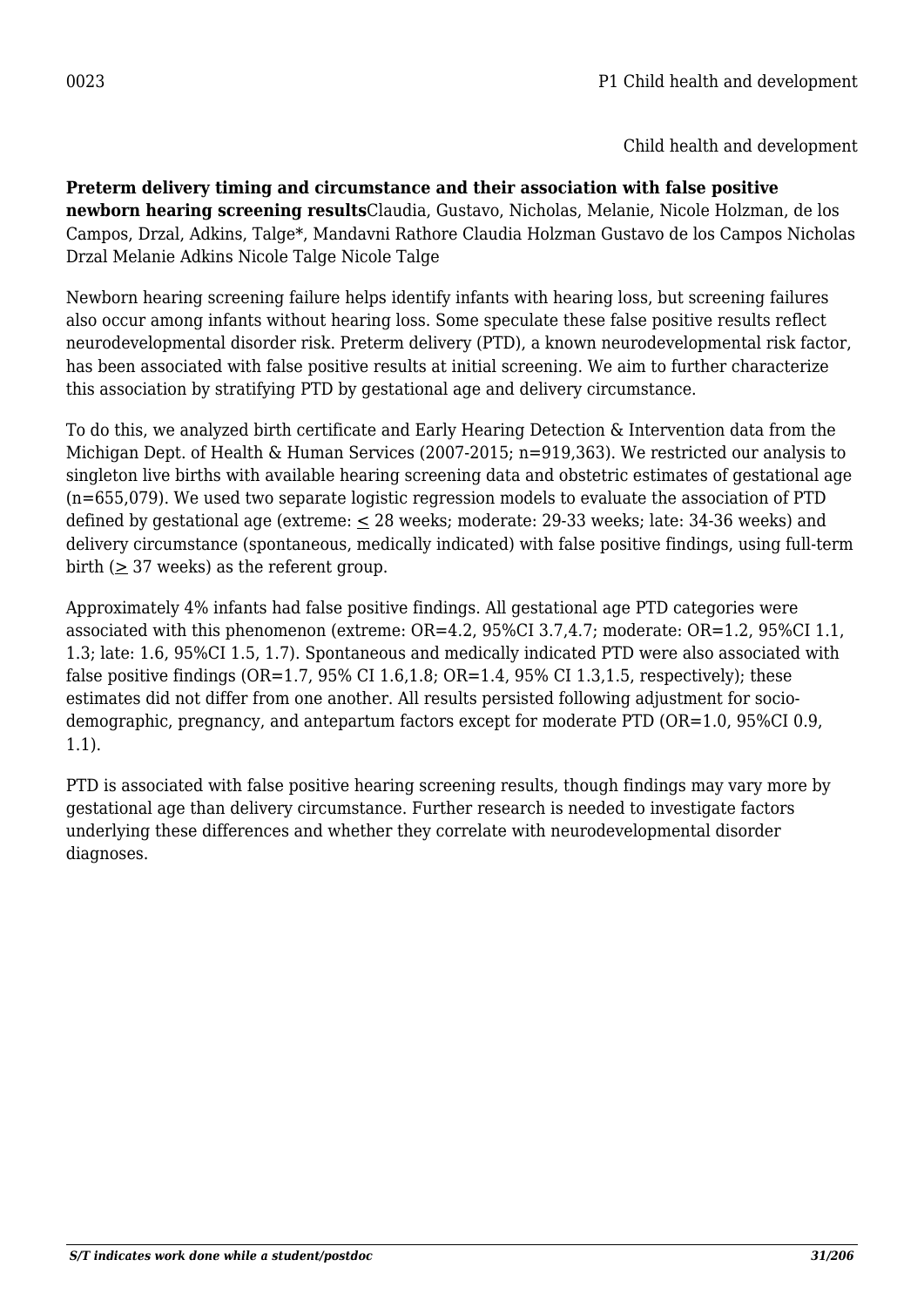**Bidirectional associations between gut microbiome and 24-hour total sleep time in a racially diverse cohort of US infants** Tiange Liu\* Curtis Tilves Moira Differding Adam Spira Sara Benjamin-Neelon Noel Mueller

**Background:** Animal experiments and epidemiological studies in adults suggest a bidirectional association between gut microbiome and sleep. However, little is known about this association in infants. We assessed potential bidirectional, longitudinal associations between gut microbiome and 24-hour total sleep time (TST) during infancy.

**Methods:** We used data from a sub-sample of infants with available accelerometer and microbiome measurements from the Nurture study (US; 2013-2017). Infants wore accelerometers on the left ankle for 4 continuous days at 3 and 12 months. We derived TST using the Sadeh Infant algorithm and averaged it across days at each timepoint. We collected infant fecal samples concurrently and measured microbiome by 16S rRNA gene sequencing of the V4 region. To explore bidirectional, longitudinal associations of microbial diversity (Shannon Index, weighted UniFrac distance) and microbial composition with TST, we examined: A) microbiome at 3 months in relation to sleep at 3 and 12 months; and B) sleep at 3 months in relation to microbiome at 12 months. We adjusted for delivery mode and breastfeeding status at time of fecal sample collection.

**Results:** Among the 56 infants, 62.5% were black, 19.6% were white, and 17.9% were other/multiple races. Mean TST was 11.1 hours [standard deviation (SD): 1.1] at 3 months and 10.4 hours (SD: 1.0) at 12 months. After adjustment, at 3 months, 17 and 15 microbial amplicon sequence variants (ASVs) were differentially abundant across TST at 3 months and 12 months, respectively (overlapping ASVs n=4). Further, TST at 3 months was also linked to 10 differentially abundant ASVs at 12 months (overlapping ASVs at both timepoints n=1). All false discovery rate adjusted P<0.05. We found no significant associations between microbial diversity and TST.

**Conclusion:** Gut microbiome composition is associated with 24-hour TST at 3 and 12 months of age (cross-sectionally and prospectively), and associations are likely bidirectional.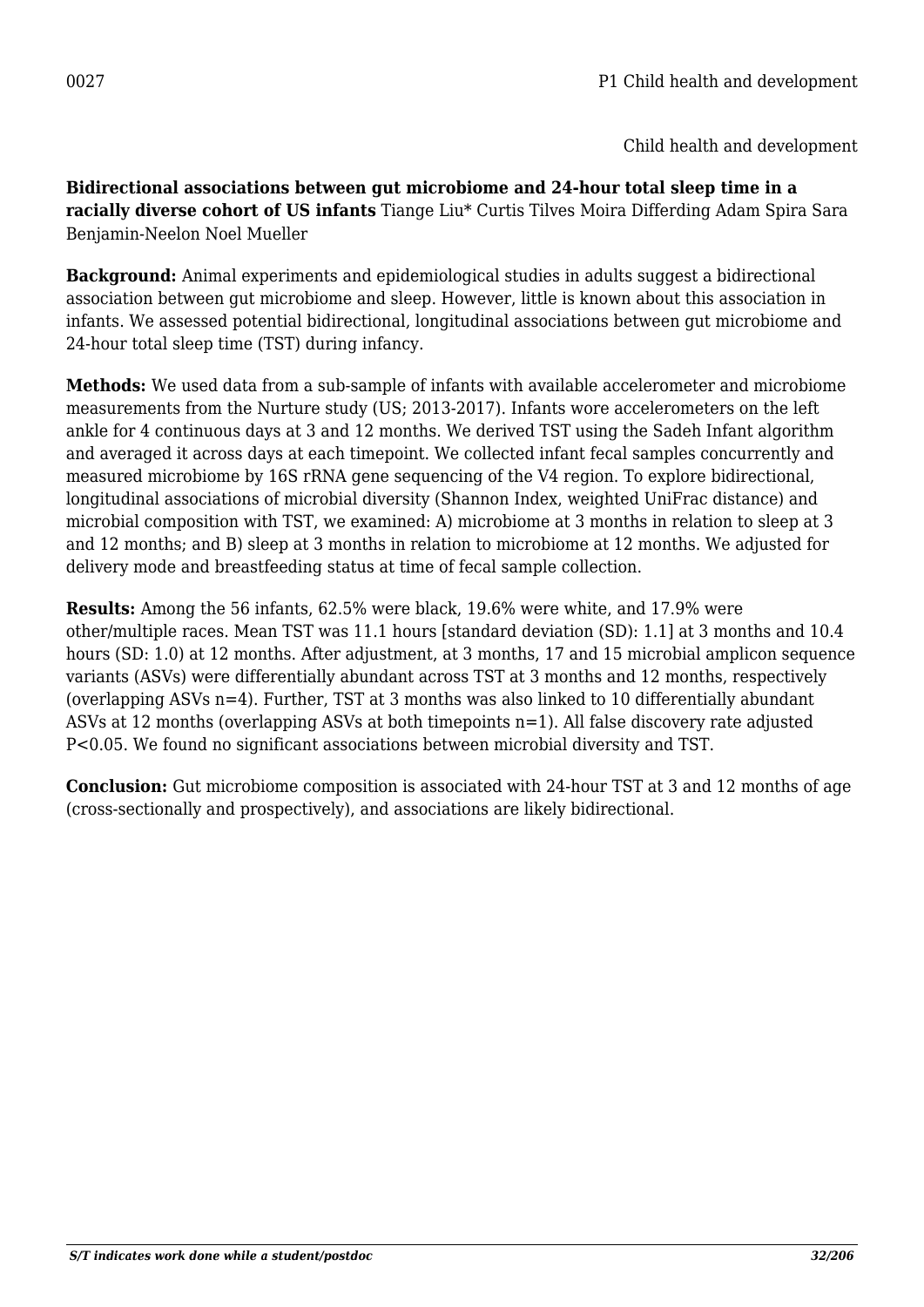**Risk factors for cerebral palsy and movement difficulties among children without cerebral palsy at five years of age in a European extremely preterm birth cohort** Adrien Aubert\* Raquel Costa Véronique Pierrat Samantha Johnson Marina Cuttini Corine Koopman-Esseboom Michael Zemlin Ulrika Ådén Jennifer Zeitlin

## **Background**

Children born extremely preterm (EPT, <28 weeks' gestational age (GA)) have a higher risk of motor impairment than their term-born peers. Cerebral palsy (CP) affects about 10% of children and movement difficulties (MD) are common among children without CP. These conditions have different etiologies and less is known about the clinical risk factors for MD without CP; it is hypothesized that associations with social risk are more pronounced for non-CP MD. This study aimed to compare the perinatal, neonatal and social characteristics of children with CP and with non-CP significant MD.

## **Methods**

We used data on children born EPT and followed-up at 5 years in a European area-based cohort from 11 countries ( $N=1,021$ ). We included children with a CP diagnosis ( $n=97$ ) and with non-CP significant MD (Movement Assessment Battery for Children-2<sup>nd</sup> edition  $\leq 5^{th}$  percentile; n=224). Children without MD ( $>15<sup>th</sup>$  percentile; n=366) served as a comparison group. Associations with clinical and social risk factors, collected from medical records during the neonatal hospitalization and from parental questionnaires at 5, were assessed with multinomial logistic regression.

## **Results**

Having a young mother, lower maternal education, low GA and male sex were associated with similarly elevated risks of CP and significant MD, when compared to children without MD. Birthweight  $\langle 3^{rd}$  percentile was associated with significant MD only, while Apgar score  $\langle 7 \rangle$  and outborn status were only associated with CP. Severe brain lesions were major risk factors for CP, which was also associated with other severe neonatal morbidities, whereas these were less or not associated with significant MD. Bronchopulmonary dysplasia increased risks for both outcomes by a comparable magnitude.

## **Conclusion**

CP and non-CP MD have different perinatal and neonatal risk factor profiles, with fewer risk associations for non-CP MD, whereas social factors and male sex similarly affected risks of both CP and non-CP MD.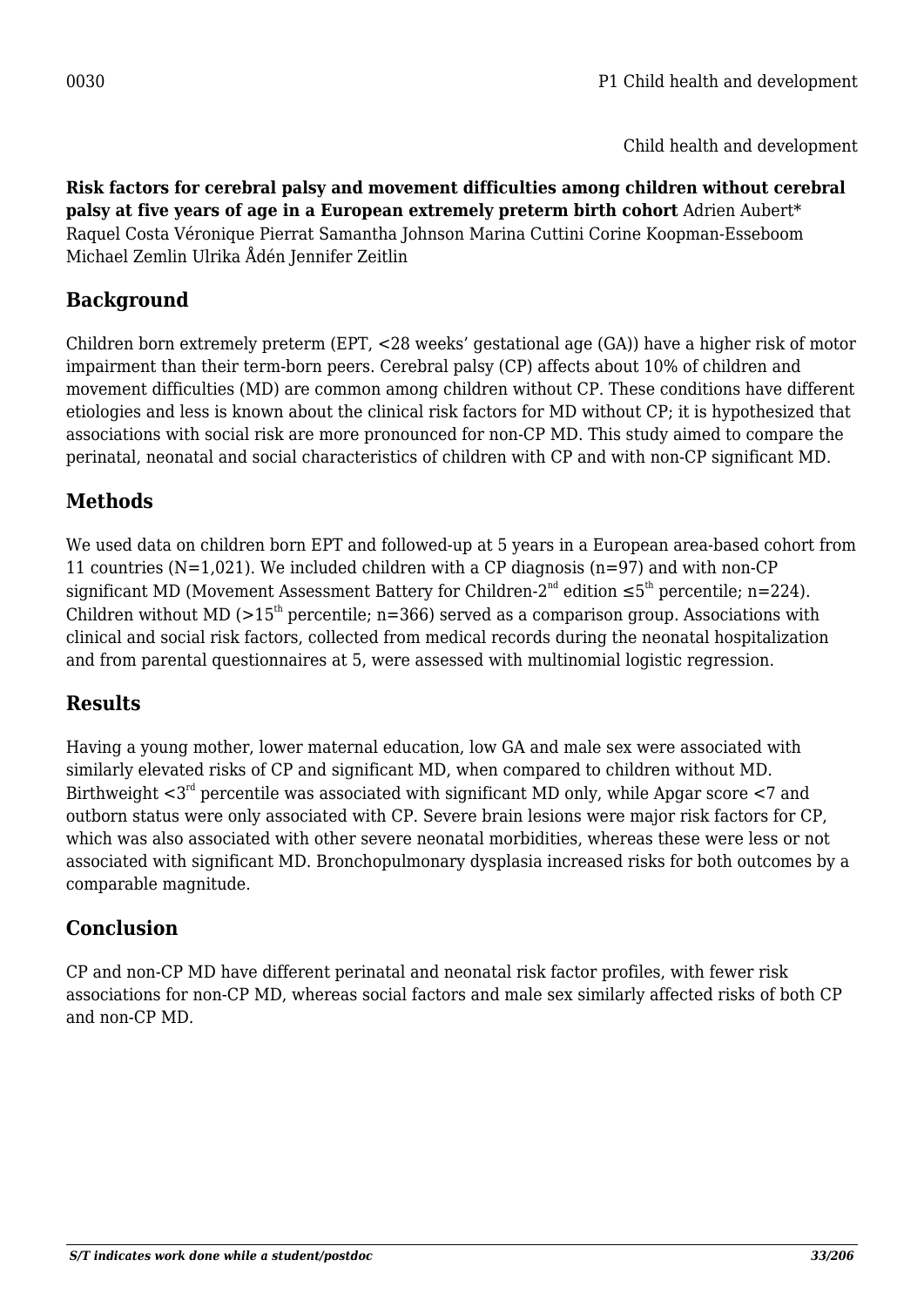**Prenatal Omega-6 Polyunsaturated Fatty Acids And Asthma in Middle Childhood: Effect Modification by Mode of Delivery** Marshae Nickelberry\* Julie Flom Tebeb Gebretsadik Margaret Adgent Cordelia Elaiho Terry Hartman Alex Mason Rosalind Wright Kecia Carroll

**Background:** Child asthma is a common chronic respiratory illness with *in utero* origins. Higher prenatal levels of omega-6 (n-6) polyunsaturated fatty acids (PUFAs), inflammatory compounds, may influence predisposition to asthma and modulate immune response. Mode of delivery, an exposure that influences the developing immune system may modify the association between prenatal n-6 PUFAs and child asthma. **Objective:** Determine whether the association between prenatal n-6 PUFAs and asthma at age 8-9 years is modified by mode of delivery (vaginal vs. cesarean delivery (csection)). **Methods:** Pregnant women from Shelby County, Tennessee were enrolled in the CANDLE cohort between 2006-2011. Prenatal plasma n-6 PUFA status was reported as percent of total fatty acids. Asthma outcomes obtained at 8-9 years included current asthma (yes to  $\geq$ 2: diagnosis, medication, or wheeze in past 12 months) and strict current asthma (diagnosis and medication and/or wheeze in past 12 months). Multivariable logistic regression analyses modeled associations between prenatal n-6 PUFAs and child asthma (controlling for maternal age, race, education level and parity) stratified by mode of delivery. **Results:** Among 912 participants (65% Black; 34% White), 14% of children had current asthma and 12% had strict current asthma. We observed no association between prenatal n-6 PUFAs and child asthma. In models stratified by mode of delivery, an interquartile range increase in n-6 PUFA was associated with increased relative odds for current  $(OR=1.88, 95\% CI = 1.23, 2.90)$  and strict current asthma  $(OR=2.16, 95\% CI = 1.34, 3.47)$  amongst children born via c-section. No association was seen in children born vaginally for current (OR=0.86, 95% CI=0.62,1.21) or strict current asthma.(OR=1.05, 95% CI=0.80,1.40) **Conclusion:** In a diverse prenatal cohort, mode of delivery modified the association between prenatal n-6 PUFAs and child asthma at age 8-9 years.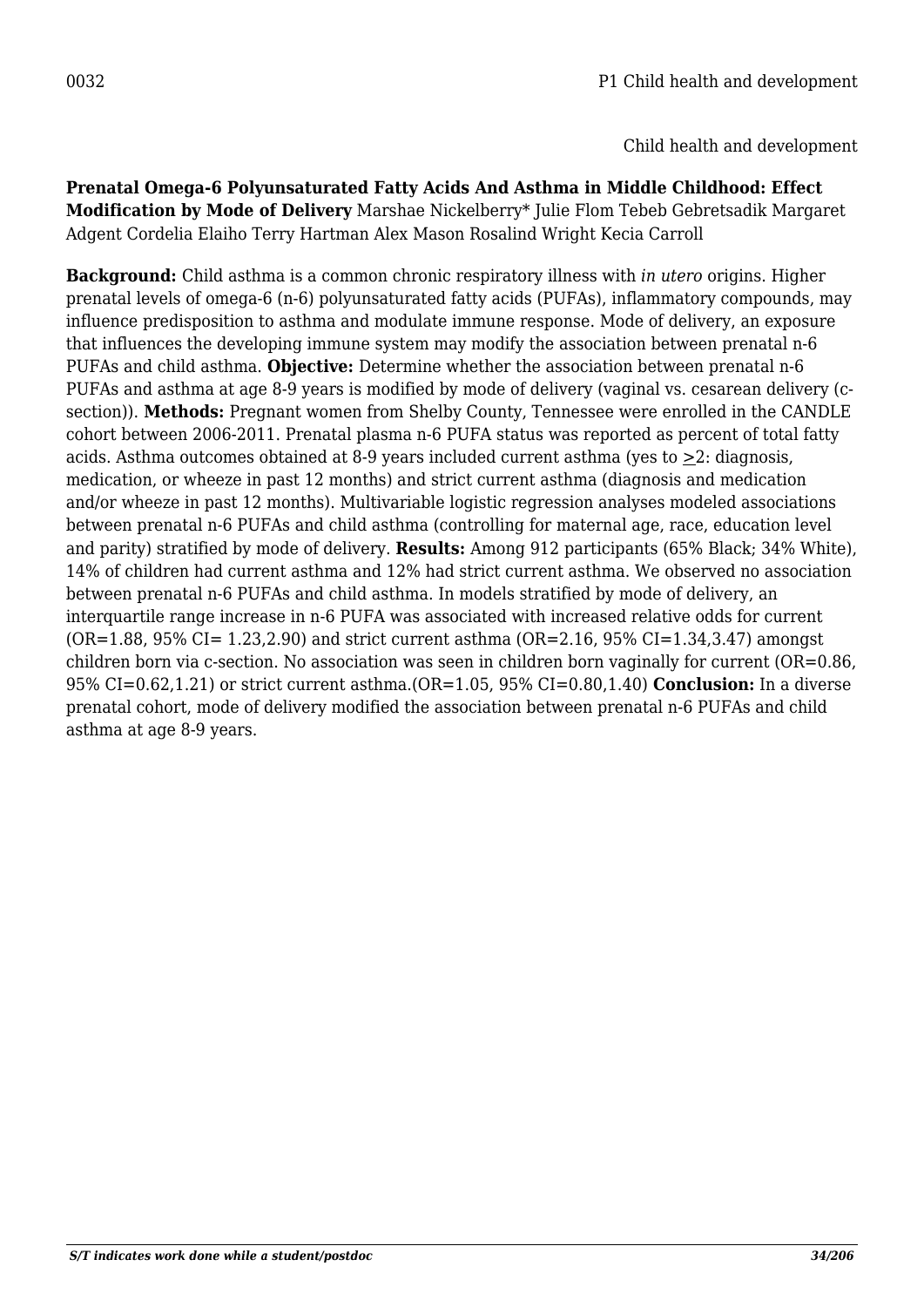**Extrauterine growth restriction at discharge from the neonatal unit and neurodevelopment at 5 years of age in a European extremely preterm cohort**Rolf, Pierre Henri, Mikael, Henrique, Patrick, Arno, Pernille, Marina, Raquel, Michael, Elizabeth S, Jennifer Felix Maier, Jarreau, Norman, Barros, Van Reempts, Van Heijst, Pedersen, Cuttini, Costa, Zemlin, Draper, Zeitlin\*, Rym El Rafei Rolf Felix Maier Pierre Henri Jarreau Mikael Norman Henrique Barros Patrick Van Reempts Arno Van Heijst Pernille Pedersen Marina Cuttini Raquel Costa Michael Zemlin Elizabeth S Draper Jennifer Zeitlin Jennifer Zeitlin

**Background:** Extrauterine growth restriction (EUGR) at neonatal discharge has been associated with neurodevelopmental impairment among children born extremely preterm (EP, <28 weeks' gestational age (GA)), with some studies finding higher risks for boys; however few investigations of this association exist after two years of age. This study aimed to assess associations between EUGR at neonatal discharge and cerebral palsy (CP) and cognitive and motor abilities at age five by sex among EP children.

**Methods:** Data are from a cohort of 957 EP infants born in 2011-2012 from 11 European countries and followed-up at five years using clinical assessments and parental questionnaires. We used two common definitions of EUGR: <-2 SD decrease in Z-scores between birth and discharge using Fenton's charts (Fenton) and low weight-gain velocity <11.2 grams per kilogram per day (1st quartile) based on Patel's model (Patel). Outcomes included diagnosis of CP (yes/no), intelligence quotient (IQ) assessed with the Wechsler Preschool and Primary Scales of Intelligence (WPPSI) tests and motor function using the Movement Assessment Battery for Children-2nd edition. Logistic and linear models were adjusted for covariables associated with growth and neurodevelopment.

**Results:** severe EUGR prevalence was 33.9% by Fenton and 26.3% by Patel. Boys with EUGR by Patel had elevated odds of CP (OR: 2.1, 95% CI=0.9-4.7), with no association for girls (OR: 0.6, 95% CI=0.2-2.1, P=0.12 for interaction). Children with EUGR had lower IQ (-3.9 points (95% CI=-7.2; -0.6) by Fenton; -5.0 (95% CI=-8.2; -1. 8) by Patel, with no sex interaction). No association was observed between EUGR and motor performance.

**Conclusion:** EUGR at discharge from the neonatal hospitalization was common among EPT infants and was associated with a decrease in IQ scores at five years of age and CP risks among boys. Better nutrition and growth in the neonatal unit could be a strategy for improving neurodevelopment after EPT birth.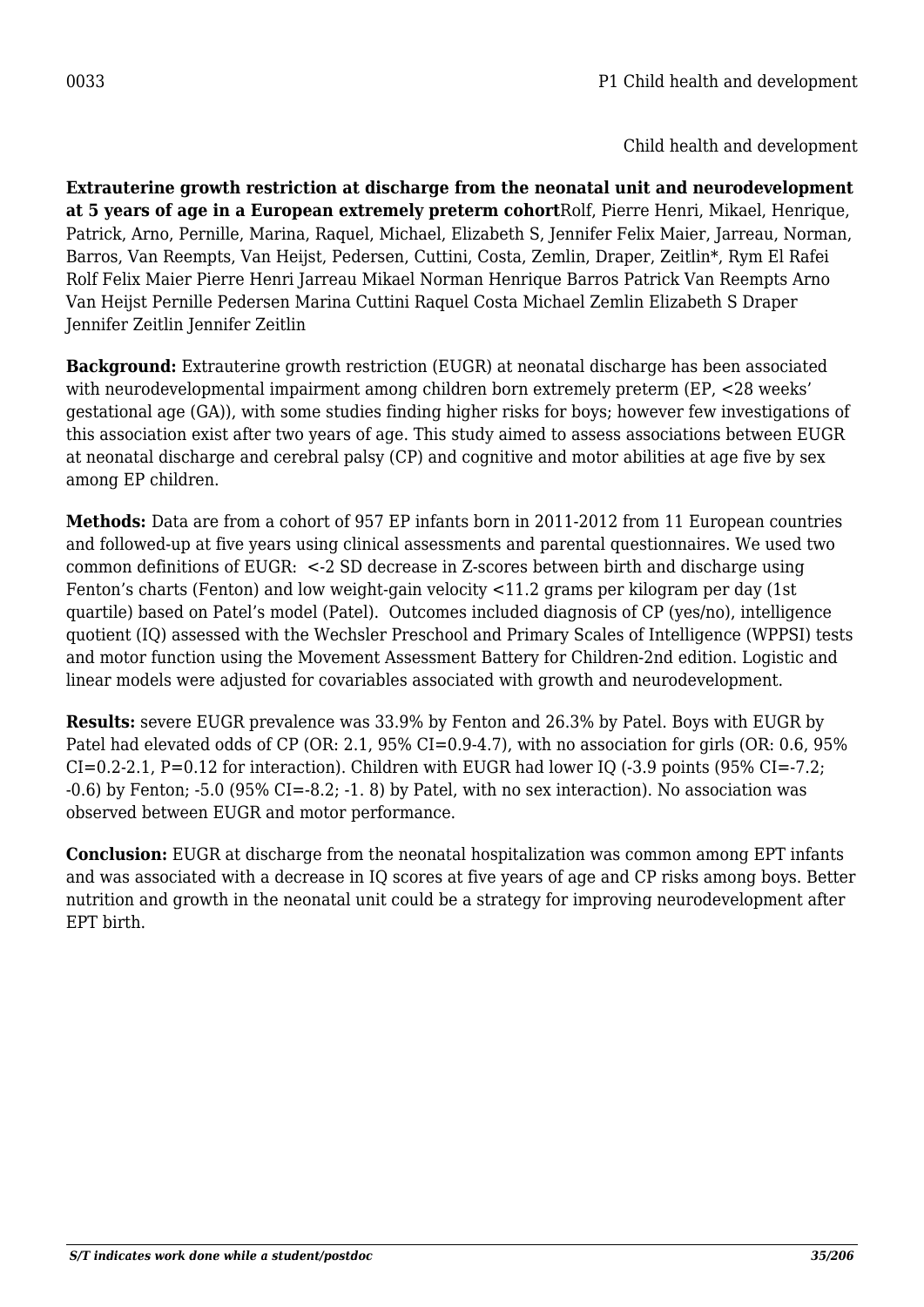Child health and development

**Early-life Developmental Milestones and Childhood Neurodevelopment in The Adolescent Brain Cognitive Development (ABCD) study** Haoran Zhuo\* Jingyuan Xiao Wan-ling Tseng Zeyan Liew

**Background and Objectives:** Infancy developmental milestones may be early markers for longterm neurodevelopment and mental health, but evidence from large and diverse samples is lacking. We investigated whether developmental milestones are associated with childhood neurocognition, behaviors, and mental health in the Adolescent Brain Cognitive Development (ABCD) study.

**Methods:** We analyzed data of 8,218 singleton-born children enrolled in the ABCD study in 2016-2020. The ABCD includes a geographically and socio-demographically diverse sample of children aged 9-10 from 17 states around the US. Children's ages (month) attaining four developmental milestones (first rollover, unaided sit, unaided walk, and speak first words) were reported by their biological mothers. Linear mixed-effects models estimated associations of these milestones with clinically evaluated neurocognitive function, children-reported behavioral problems and psychotic-like experiences (PLEs), adjusting for maternal social-demographic variables. We additionally compared models with and without adjusting for perinatal risk factors including maternal pre-pregnancy BMI, prenatal care, substance use, pregnancy disorders and birth outcomes that could affect early brain development.

**Results:** Later attainment of all milestones was associated with poorer neurocognitive abilities in childhood, with first rollover and unaided walk showing the strongest associations. Early or later attainment of unaided sit and speak first words was associated with externalizing problems and PLEs. Effect estimates were moderately attenuated (~5-20%) after adjusting for perinatal risk factors.

**Conclusions:** Results suggest that specific motor and language milestones during infancy are predictive of childhood neurodevelopment and mental health, and that perinatal risk factors of brain development have contributed to these links. Longitudinal data are needed to rule out influence of potential recall bias of milestones in this dataset.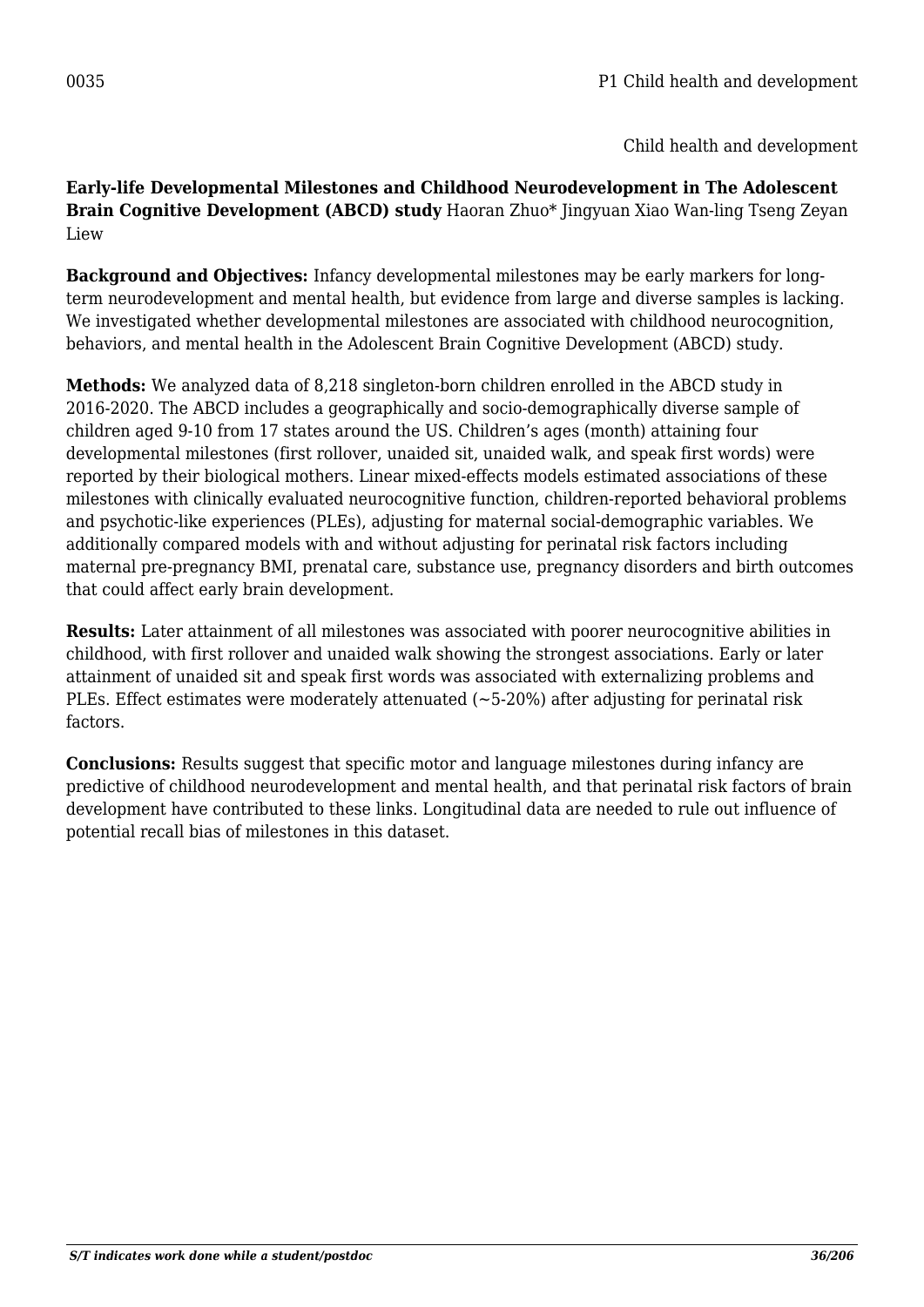Child health and development

#### **Breastfeeding initiation and duration: The impact of prenatal alcohol exposure and gestational outcomes** Hawa Mariko\* Sara Brown Kristina Uban

Benefits of breastfeeding for infants is well established. However, the literature demonstrates a potential paradox where infants born preterm (PTB) or low birthweight (LBW) demonstrate lower likelihoods of being breastfed and, when initiated, shorter durations compared to infants born at term or of normal birthweight (NBW). Moreover, while postpartum alcohol use and lactation are documented, less is understood about prenatal alcohol exposure influencing breastfeeding behavior. Relationships between gestational age at birth, birthweight, infant prenatal alcohol exposure (PAE), and breastfeeding outcomes were investigated among singleton births (n=7,932; ABCD Study). Mixed effects logistic regression models were leveraged to estimate odds ratios (OR) and 95% confidence intervals (CI) of breastfeeding initiation (yes, no) and duration (<6 months,  $\geq 6$  months). Models were adjusted for maternal age, number of complications at birth, number of maternal pregnancy medical problems, race/ethnicity, and prenatal tobacco exposure. Findings suggest a reduced likelihood of breastfeeding initiation with earlier gestational ages, and increased likelihood of breastfeeding initiation among infants with PAE. Univariate analyses demonstrated significantly lower odds of ever being breastfed among Late-PTBs [OR=0.68, 95% CI (0.52-0.88)] and LBW [OR=0.61, 95% CI (0.49-0.76)] compared to Full-term births and NBW infants. After adjustment for covariates, a significant 39% lower odds of ever being breastfed was observed among Early-term compared to Fullterm births, while birthweight differences became attenuated. Infants with PAE also significantly demonstrated 64% higher odds of ever being breastfed in univariate analyses and 76% higher odds after adjustment compared to non-PAE infants. There were no significant findings for determining 6-month breastfeeding duration. Current findings between gestational age, birthweight, and PAE with breastfeeding initiation warrant further investigation.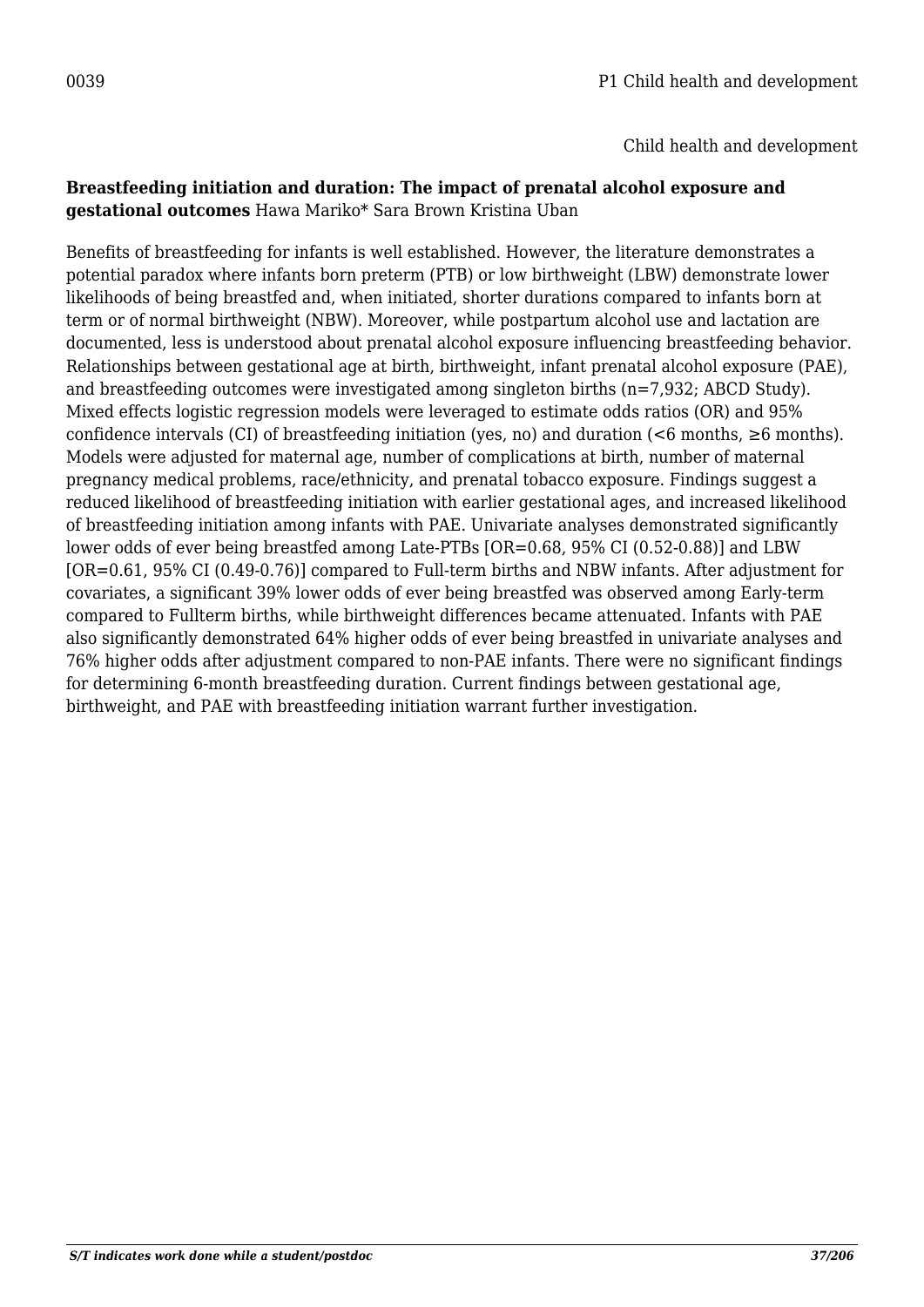Child health and development

**Impact of Ear Infection History and Hearing Impairment on Children's Academic Achievement in Primary School: The U.S. Early Childhood Longitudinal Study–Kindergarten Class of 2010–11 (ECLS–K:2011)**Chuan-Ming, Howard J., Le, Christa L., Gregory A., Mabel L. Li, Hoffman, Chen, Themann, Flamme, Rice\*, Chuan-Ming Li Chuan-Ming Li Howard J. Hoffman Le Chen Christa L. Themann Gregory A. Flamme Mabel L. Rice Howard Hoffman

**Background**: Ear infections (EIs) are a common cause of hearing loss in children. The link between these conditions and academic performance is inconclusive in the literature.

**Objective**: To estimate prevalence of medically-diagnosed EIs, hearing loss, and associations with academic performance.

**Methods**: ECLS–K:2011 drew a national sample of 18,170 children and followed them from kindergarten to  $5<sup>th</sup>$  grade. Parent-reported health/demographic information was obtained, including history of medically-diagnosed EIs and perceived hearing trouble (HT). Reading, math, and science achievement were assessed annually. Pure-tone thresholds were obtained on a subsample of  $\sim 3.500$ in  $2<sup>nd</sup>$ ,  $3<sup>rd</sup>$ , and  $5<sup>th</sup>$  grades. Statistical analysis included logistic mixed models, generalized estimating equations, and PATH modeling.

**Results**: EI prevalence was 58% before age 2, 50% from age 2 to kindergarten entry, 31% in kindergarten, 20% in 1<sup>st</sup>, 17% in 2<sup>nd</sup>, 15% in 3<sup>rd</sup>, and 13% in 4<sup>th</sup> and 5<sup>th</sup> grades. By 5<sup>th</sup> grade, 82% of children had at least one EI and 30% had one or more time periods with 3 or more EIs. Prevalence of reported HT ranged from 2.6% to 3.2% in each time period. Prevalence of measured hearing impairment (HI) was 11.7% in  $2^{nd}$  grade, 7.7% in  $3^{rd}$ , and 6.5% in  $5^{th}$ . After controlling for other risk factors, EIs were significantly associated with increased HT [OR (95% CI): 3.4 (2.7-4.0)] and measured HI [2.2 (1.2-3.1)]. EI history was significantly associated with decreased reading  $(p=0.0001)$ , math  $(p=0.002)$ , and science scores  $(p=0.06)$ . Measured HI was also associated with decreased reading ( $p=0.001$ ), math ( $p=0.0003$ ), and science scores ( $p=0.03$ ). EIs were associated with reading ( $p=0.007$ ) and math scores ( $p=0.006$ ) only in the current year, not in subsequent years.

**Conclusion**: Prevalence of EIs and hearing loss is high in children. EIs and HT/HI are associated with decreased academic achievement. EIs only impacted school performance in the current year. Prior history of frequent EIs is associated with occurrence of subsequent EIs.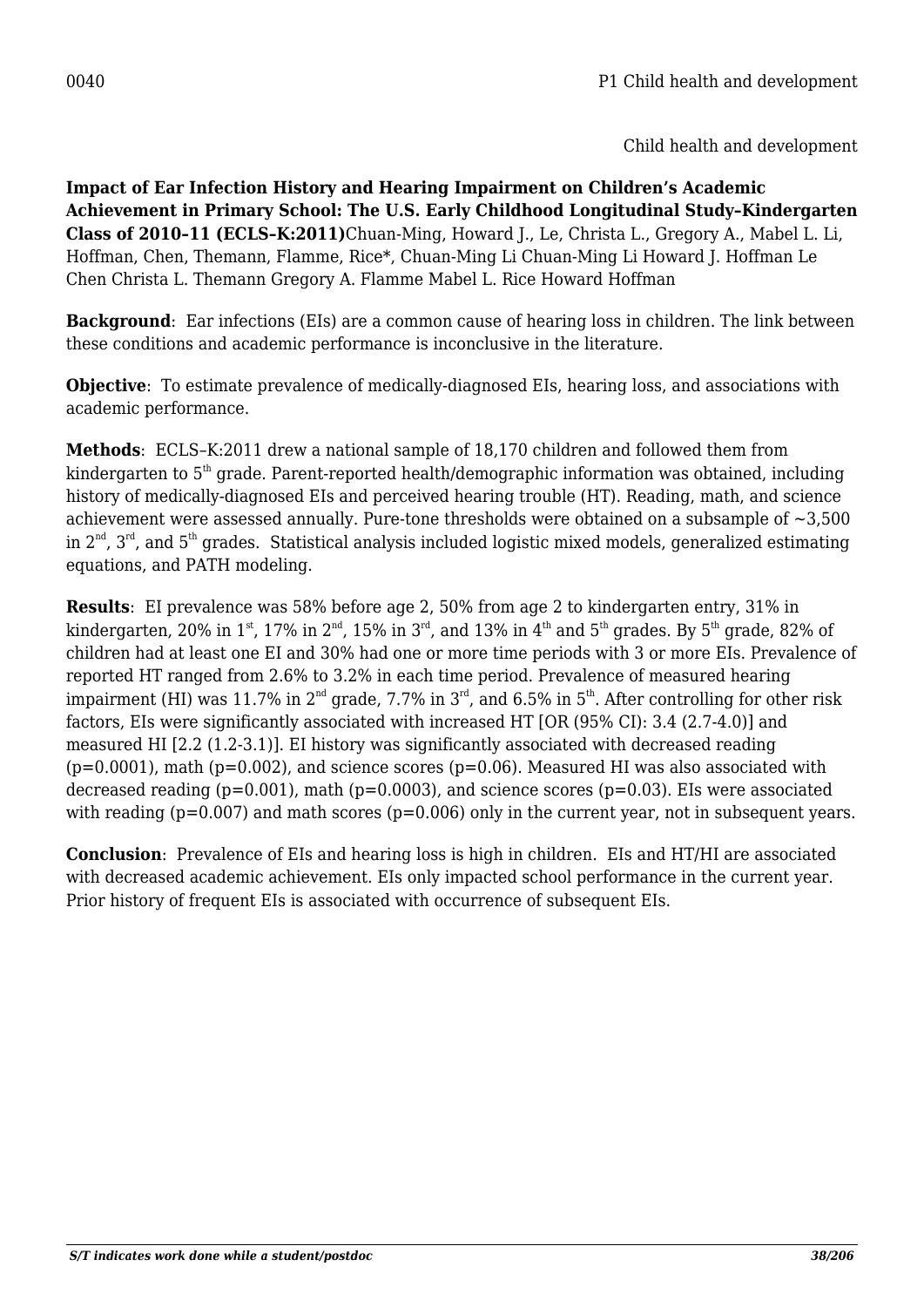**Do study features contribute to heterogeneity in results of meta-analyses on cognitive outcomes in children born very preterm?**Sabrina, Anna, Valérie, Andrei, Jennifer Twilhaar, Chaimani, Benhammou, Morgan, Zeitlin\*, Mariane Sentenac Sabrina Twilhaar Anna Chaimani Valérie Benhammou Andrei Morgan Jennifer Zeitlin Jennifer Zeitlin

**Background:** Meta-analyses are increasingly used to synthesize the results of the voluminous literature on cognitive outcomes of very preterm (VP) birth. However, these meta-analyses are limited by large heterogeneity in effect sizes, which may be due to variability in study designs and inclusion criteria for VP populations.

**Objective:** To describe characteristics of study designs and methodology of studies on cognitive VP birth outcomes and investigate their impact on results of meta-analyses.

**Methods:** Following a systematic literature search, 5 meta-analyses were identified, covering 156 unique studies published before 2018 and reporting results from 103 cohorts. Information on study design, sample characteristics, and relevant results were extracted from included studies. Study design features included study type i.e. population/center-based, sample size, follow-up rates, adjustment for social context, management of severe impairments, test type. We computed standardized mean difference (SMD) for intelligence quotient (IQ) between children born VP and term and used random-effects subgroup meta-analyses and meta-regressions to explore whether study features explained between-study variance in SMDs.

**Results:** Diversity was found in study design features. Children with severe impairments were excluded in 58 (56%) of the cohorts and 31 (30%) cohorts accounted for potential confounding effect of social context. The least reported study feature was the follow-up rate (missing in 38 cohorts). The largest difference in SMDs was found between studies using full-scale IQ tests (61 cohorts, SMD=-0.89, 95% CI -0.96, -0.82) and short forms (25 cohorts, SMD=-0.68, 95% CI -0.68, -0.57).

**Conclusions**: Study design and methodology vary greatly across studies investigating cognitive outcomes in children born VP. Recommendations for harmonizing the reporting of design features in primary studies and for including them in meta-analyses would improve the quality of evidence synthesis.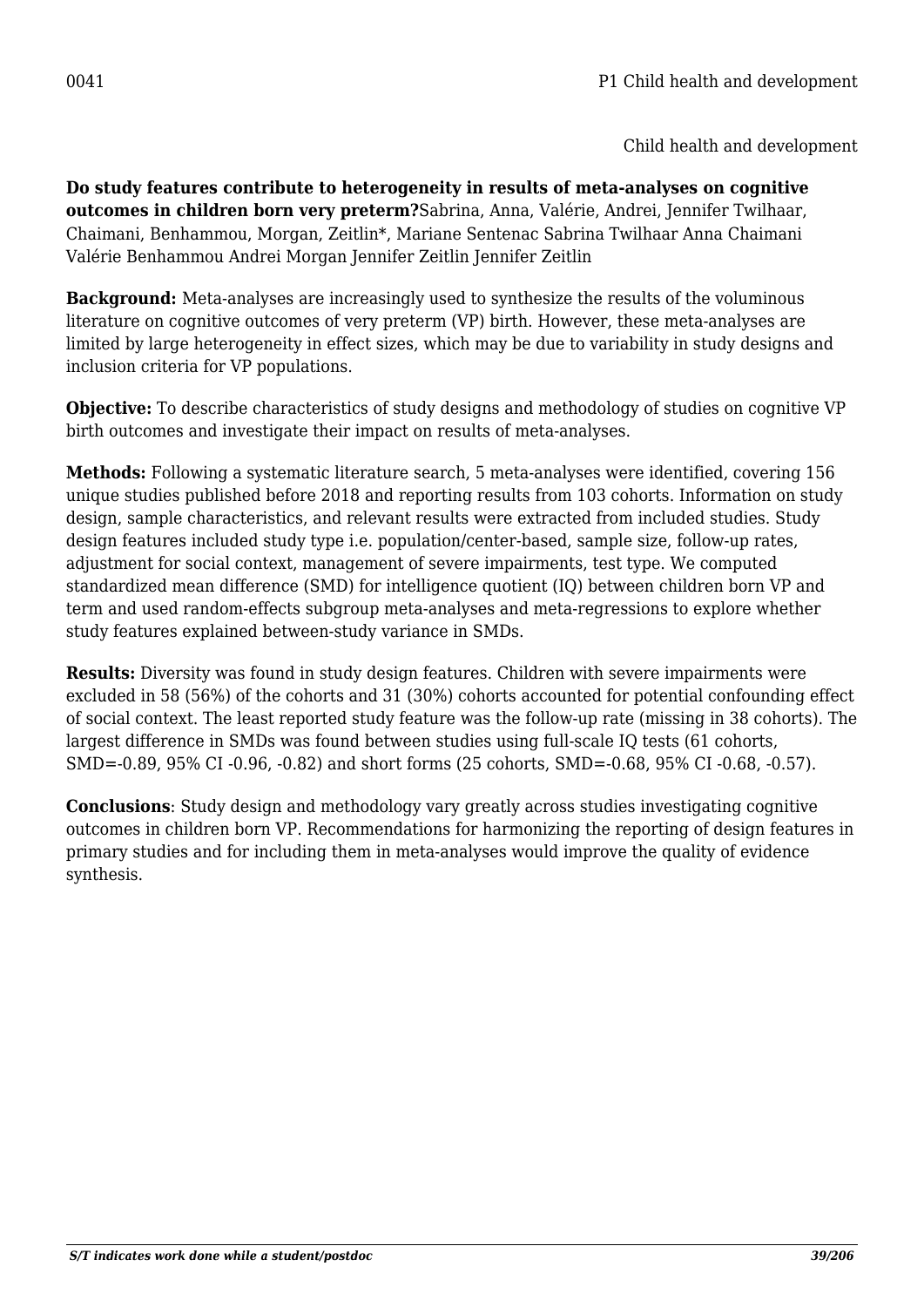**Pandemic worries and stressors in relation to tobacco product use among postpartum women during the COVID-19 pandemic** Xuanxuan Zhu\* Jihong Liu Peiyin Hung Anthony Alberg Anwar Merchant

**Background.** Postpartum smoking increases women's health risks and exposes infants to tobacco smoke. Few studies have examined whether pandemic-related worries and stressors have contributed to cigarette smoking and nicotine product use among postpartum women during the COVID-19 pandemic.

**Methods.** Women throughout the US who gave birth in March 2020 or after completed an online survey between May 21-June 11, 2020 (n=797). Tobacco users were those who reported currently smoking cigarettes, using e-cigarettes, and/or other tobacco/nicotine products. The increased use of tobacco products during the pandemic was also assessed. Pandemic-related worries were assessed by a summary score (range: 0-40) of 10 types of worries that a woman experienced during the pandemic (e.g., worried about giving birth in hospital). Pandemic-related stressors were measured by a sum of 4 stressors (e.g., any household member tested COVID positive) during the pandemic (range: 0-4). Logistic regression models were used to estimate the odds of using tobacco products or increasing their use in relation to pandemic-related worries and stressors.

**Results.** 24.7% of postpartum women reported using tobacco products after delivery. Among users, 10.8% reported increased use of tobacco products during the pandemic. Pandemic worries were positively associated with higher odds of tobacco use (Adjusted Odds Ratio [AOR]: 1.08, 95% CI: 1.04-1.13) and increased tobacco use during the pandemic (AOR: 1.13; 1.06-1.20). Experiencing one additional pandemic stressor was also associated with increased tobacco use during the pandemic (AOR: 1.80, 95% CI: 1.30-2.51).

**Discussion.** During the pandemic, tobacco product use was high among postpartum women, particularly among those having more pandemic worries and stressors. Public health programs are much needed to reduce tobacco product use among postpartum women during the pandemic by preventing and reducing pandemic worries and stressors.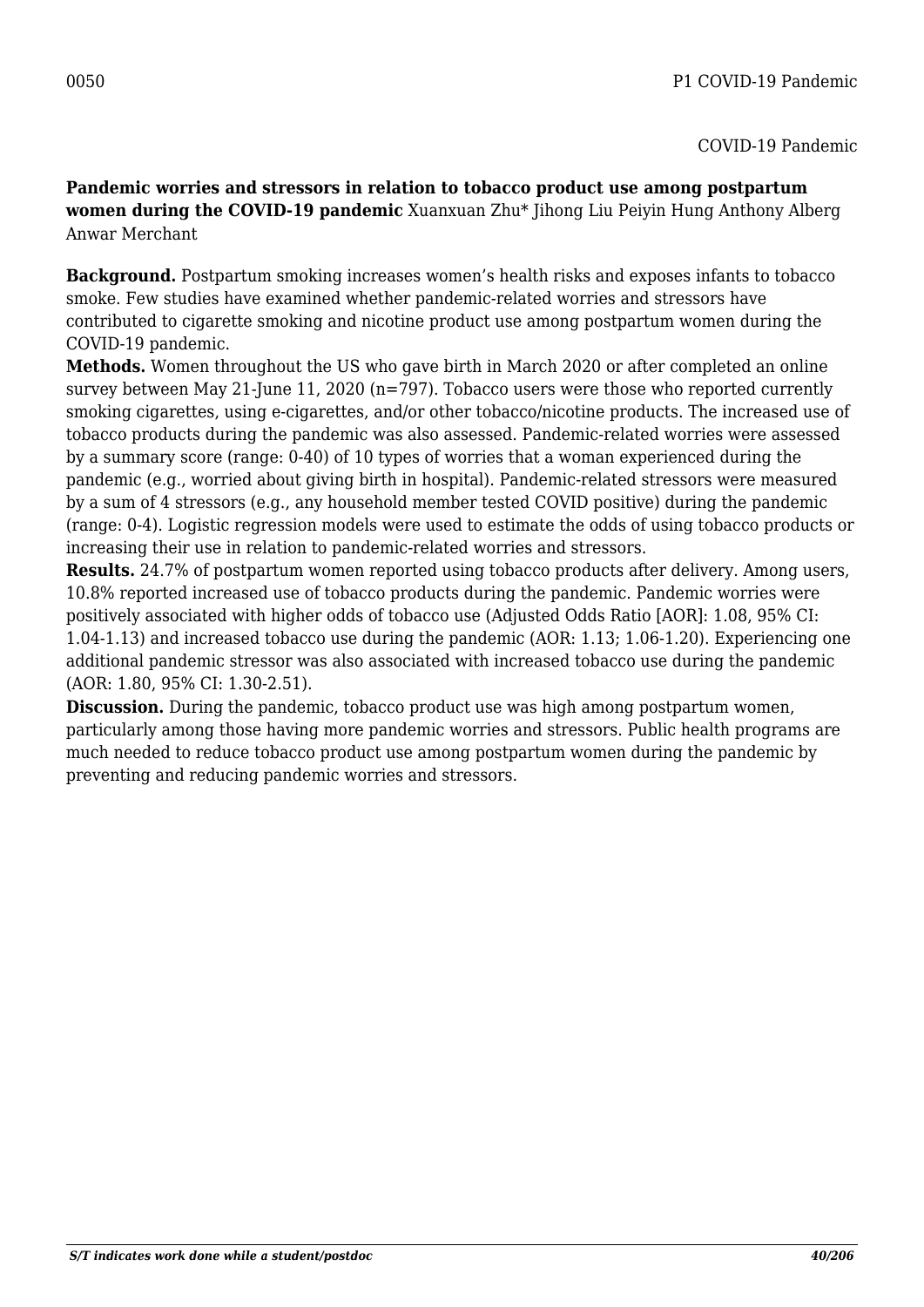**Maternal psychosocial stress and perinatal outcomes during versus prior to the COVID-19 pandemic** Sarah Comstock\* Xiaodan Tang Irene Tung Patrick Tarwater Guojing Wu Cristiane Duarte Akram Alshawabkeh Jessica Arizaga Tracy Bastain Patricia Brennan Carrie Breton Carlos Camargo Camille Cioffi Jose Cordero Dana Dabelea Arielle Deutsch Amy Elliott Anne Dunlop Assiamira Ferrara Margaret Karagas Barry Lester Cindy McEvoy John Meeker Jenae Neiderhiser Julie Herbstman Leonardo Trasande Thomas O'Connor Alison Hipwell Kimberly McKee for the ECHO Program

Many studies investigating the pandemic focus on the impact of COVID infection. We hypothesized that the pandemic may also indirectly affect women and children via the substantial burden of pandemic-related maternal psychosocial stress. Thus, we evaluated the impact of maternal depressive symptoms and perceived stress on birth outcomes among pregnant women enrolled in the Environmental Influences on Child Health Outcomes (ECHO) Program prior to and during the pandemic. We also assessed COVID-specific stressors, including changes in prenatal care, across specific pandemic time periods. We used data collected from 2016 Jan 1-2021 May 31 from a total of 41 cohorts in 23 states and Puerto Rico. Nearly 30% of participants reported mild stress and 10% experienced moderate/severe stress. Furthermore, 15% experienced mild depression and 9% moderate or severe depression. Overall, maternal symptoms of depression and perceived stress during pregnancy were similar in the pre-pandemic and pandemic groups. After propensity matching, generalized estimating equation analyses indicated that the pandemic had a small negative effect on gestational age at delivery  $(B=-0.33$  weeks,  $SE=0.149$ ),  $p=0.025$ ), a null association with birth weight (B=-28.14g, SE=49.28, p=0.568;  $R^2$ =0.001), and a small positive effect on birth weight for gestational age (B=0.15 z-score units,  $SE=0.07$ , p=0.041;  $R^2$ <0.001). A majority (72%) of pregnant women reported a negative impact of COVID-19 on their life. The infants of those reporting a negative impact of the pandemic had adjusted birth weights nearly a quarter standard deviation lower than those reporting positive/no impact. Women who gave birth before 2020 Jun 19 were most likely to report being moderately or extremely distressed about changes to prenatal care and birth experiences. In this national cohort study, experiencing the COVID-19 pandemic in pregnancy was associated with small decreases in gestational age at birth and with distress about changes in prenatal care early in the pandemic. Our results demonstrating distinct associations with adjusted birth weight based on reported pandemic experiences suggest future analyses should account for a diversity of positive and negative impacts, and the factors that best differentiate subpopulations should be determined.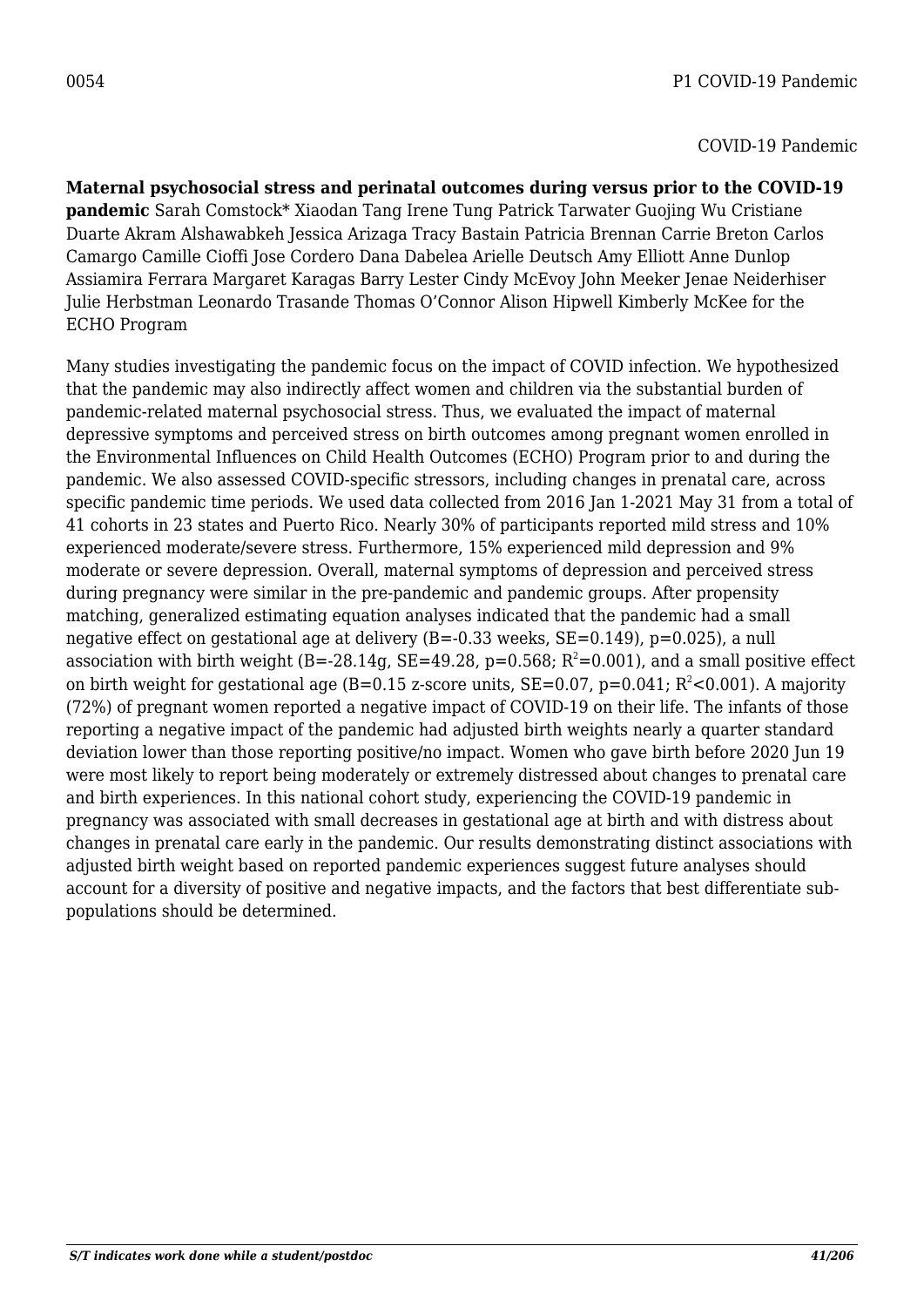**Interaction of COVID-19 infection during pregnancy and mother pre-pregnancy obesity status in relation to infant low birth weight** Deepika Shrestha\* Monica Roundtree Rebecca Winter Larissa Pardo Kossia Dassie Emily Putzer Fern Johnson-Clarke

**Background.** Low birthweight (LBW, <2500 g) is an important predictor of short- and long-term impact on childhood and adulthood cardio-metabolic health of the infant. In general, high maternal pre-pregnancy (pp)-obesity status is associated with increased birth weight; however, the associations between maternal pp-obesity and LBW remain inconclusive. Investigating the interaction of COVID-19 in pregnant individuals compared with not-infected pregnant individuals and maternal pp-Obesity status with LBW is much needed.

**Study Design and Study population:** We linked DC Natality vital records data starting from March  $1^\mathrm{t}$ , 2020 to December 30 $^\mathrm{h}$ , 2021 with DC Health COVID-19 Surveillance system to identify mothers who were infected with COVID-19 during their pregnancy period and/or within 15 days of delivery. COVID-19 positive was determined by PCR laboratory confirmation. Key words such as Mother first and last name, date of birth, address was used for matching the records. Mother ppobesity status (as underweight, normal, overweight and obese) was calculated using self-reported ppBMI status. Bivariate and multivariate logistic regression was used to assess the relationship between 1. maternal pp-obesity status and risk of having COVID-19+ve, 2. maternal pp-obesity status and LBW, 3. maternal pp-obesity status and LBW stratified by mothers COVID-19 infection during pregnancy. The odds ratio (OR) and 95% CI were calculated adjusting for mother's race/ethnicity, education, plurality, marital status, gestational diabetes and hypertension, prepregnancy diabetes and hypertension, and gestational age at delivery.

**Results:** 715 mothers (3.3 %) were COVID-19 +ve and 10% had LBW out of 21,877 DC births. On full adjusted model, we found mothers who were obese had 28% increased odds of having COVID 19+ve (OR: 1.28, 95% CI: 1.14- 2.17) compared to mothers with normal BMI. Overall Underweight mother had 57% increased odds of having LBW (OR: 1.57, 95% CI: 1.14- 2.17); this relationship strengthened among Blacks and Asians. The odds for having COVID-19 infection during pregnancy were 3.5 times more likely odds for mothers with Underweight BMI (OR: 3.53, 95% CI: (1.15, 10.81) compared to normal BMI in bivariate analyses but remained insignificant on fully adjusted model.

**Conclusion:** Mothers with underweight BMI and COVID-19 infection during pregnancy showed significant increased odds of having LBW in bivariate analyses.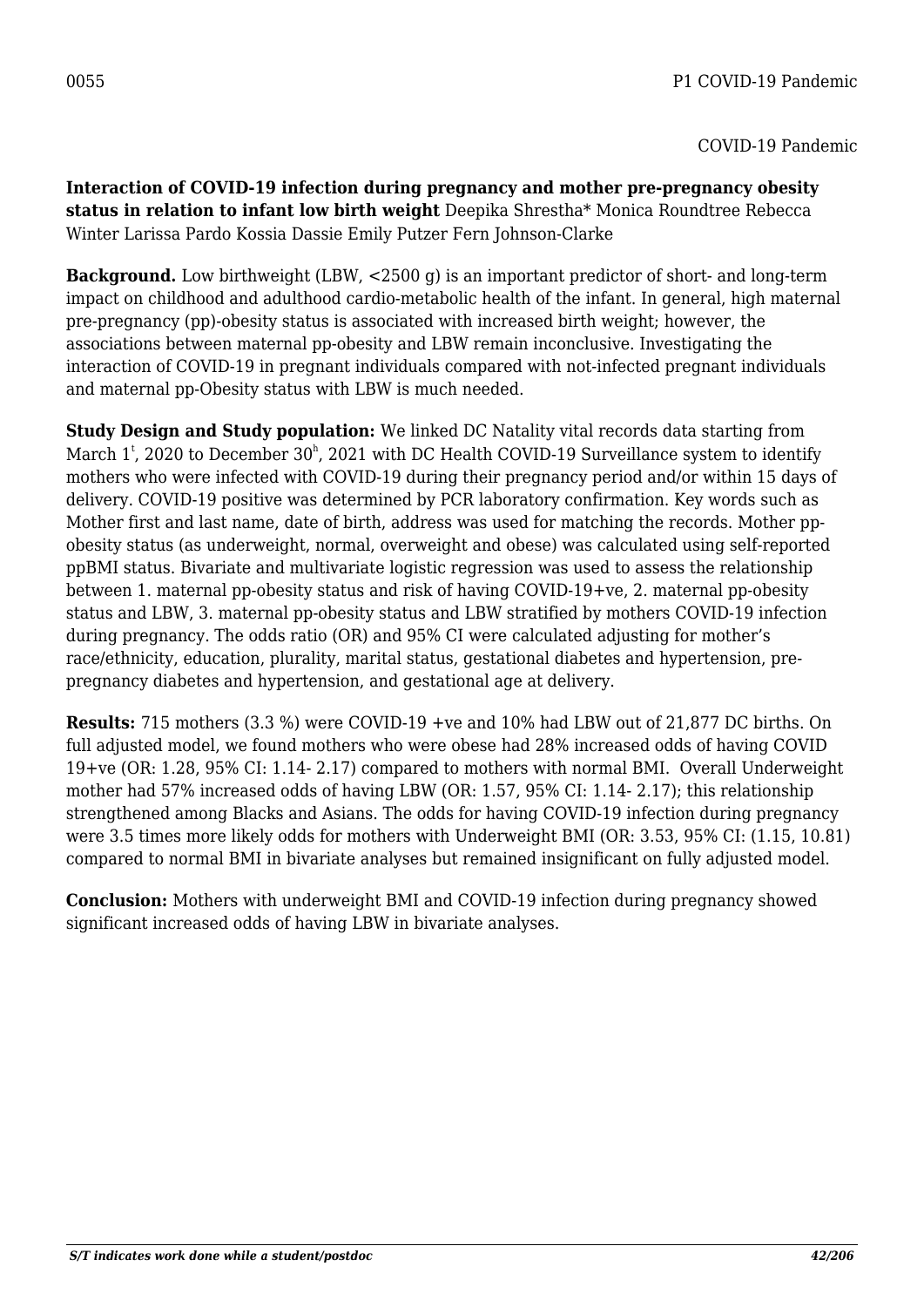**Postpartum contraceptive provision among rural and urban women before and after the start of the COVID-19 pandemic** Catherine Gelsinger\* Kristin Palmsten Heather Lipkind Mariah Pfeiffer Christina Ackerman Jennifer Hutcheon Katherine Ahrens

**Background:** Preliminary findings from select health systems revealed interruptions in reproductive healthcare services due to the COVID-19 pandemic; however, the impact on rural women is not yet understood. The objective of our analysis was to estimates changes in postpartum contraceptive provision at the start of the COVID-19 pandemic by rural residency.

**Methods:** We used data from the Maine All Payer Claims Database on women who delivered between October 2015 and September 2020 (n=42,226). Using an interrupted time series design, we estimated changes in provision rates of long-acting reversible contraction (LARC), female sterilization, and moderately effective contraception (injectables, pill, patch, ring, and diaphragm) within 3 and 60 days of delivery after the start of the COVID-19 pandemic (March 2020). Negative binomial and Poisson regression models, offset for the number of deliveries, were used to calculate rate ratios (RR) and 95% confidence intervals, overall and by rural residency.

**Results:** Overall, 3-day provision rates of LARC, female sterilization, and moderately effective were 9.0, 66.4, and 14.6 per 1,000 deliveries; corresponding 60-day provision rates were 153.8, 75.8, and 224.3 per 1,000 deliveries. LARC 3-day provision (RR 1.83; 95% CI 1.71, 1.95), moderately effective 3-day (RR 1.53; 95% CI 1.34, 1.74) and 60-day provision (RR 1.08; 95% CI 1.05, 1.11) increased after March 2020. Sterilization 3-day (RR 0.69; 95% CI 0.62, 0.76) and 60-day provision (RR 0.71; 95% CI 0.65, 0.80) decreased; LARC 60-day provision (RR 0.96; 95% CI 0.94, 0.98) was relatively stable. Findings were generally similar between rural and urban women.

**Conclusion:** The COVID-19 pandemic increased provision of LARC 3-day and moderately effective contraception, and decreased provision of sterilization for both rural and urban women. Our findings suggest interventions are needed to reduce disruptions in contraceptive services for future healthcare challenges.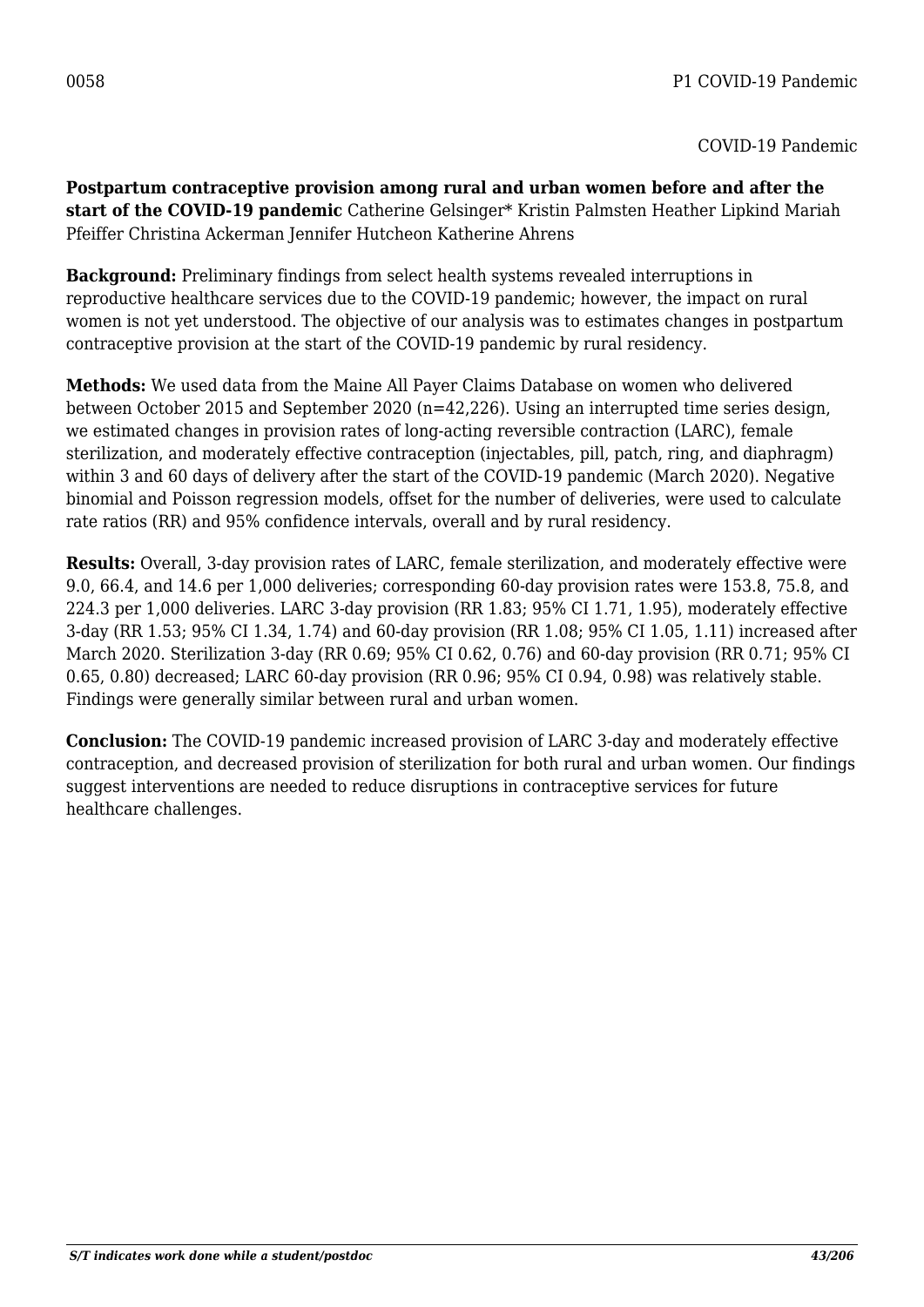**Approaches to Mitigating Sexual and Reproductive Health Risks Associated with Intimate** Partner Violence Among Adolescents during the COVID-19 Pandemic Jessica LaHote\* Maria Olivia Egemba Taahira Thompasionas Nana Serwah Adom Maia Fulton-Black Briana McGhee Vanessa Nigg Nicole Nwaru Yunilda Perez Estelle Raboni

Introduction: In 2019, 6% of adolescents in New York City experienced sexual dating violence. Intimate partner violence (IPV) increased among the general population following the declaration of the COVID-19 pandemic. In April 2020, a peak in COVID-19 case rates coincided with a 30% increase in the number of domestic violence reports filed. Given the overall impact of the pandemic on IPV, the percentage of adolescents experiencing sexual dating violence is expected to have increased since 2019. Maintaining access to sexual and reproductive health (SRH) services throughout the course of the pandemic is crucial to mitigating the SRH risks resulting from sexual violence and ensuring that adolescents can exercise their reproductive rights.

Approaches: New York City Teens Connection (NYCTC), a program of the NYC Department of Health and Mental Hygiene (DOHMH), is committed to ensuring that all New Yorkers can access resources needed to exercise their reproductive autonomy. In response to the COVID-19 pandemic, NYCTC converted its usual in-person clinic tours, where youth learn about the nearby teen-friendly clinics that provide high-quality, free or low-cost SRH services, to an online format that teachers can present as part of a virtual SRH education curriculum. Since March 2020, over 4,200 students have received this presentation. Additionally, NYCTC compiled an informational guide on SRH services provided at clinics around the city during the pandemic and has worked to maintain easy access to condoms stocked at DOHMH buildings around the city. NYCTC has also created and continuously promoted a video campaign on sexual consent; the campaign videos have over 110,000 views to date.

Conclusion: As the COVID-19 pandemic continues, it is crucial not to overlook the health risks posed by IPV. Public health practitioners have a responsibility to address these risks through innovative interventions and adaptations to programs that uphold principles of reproductive justice.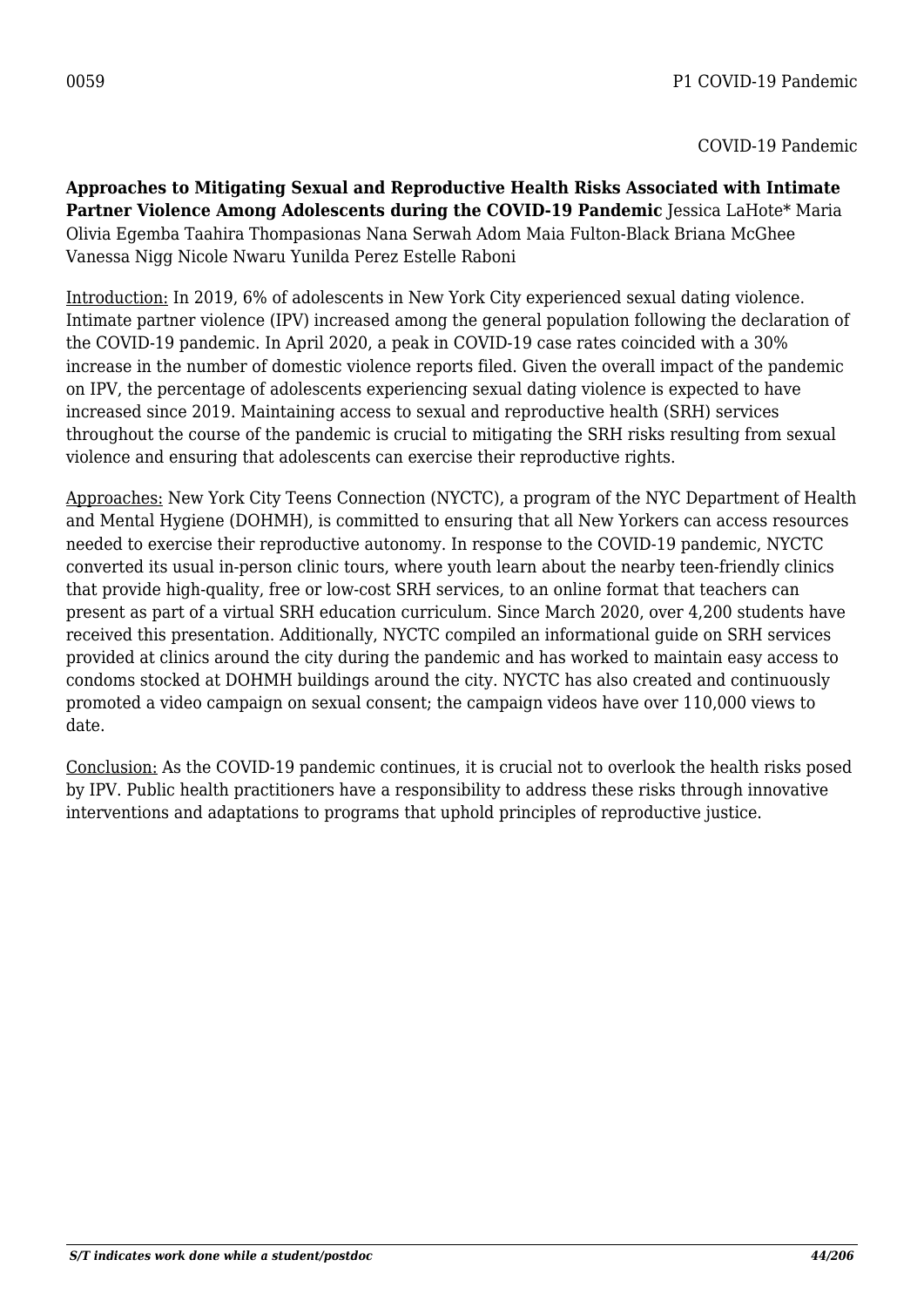**Temporal trends and determinants of COVID-19 vaccination during pregnancy in Ontario, Canada** Deshayne Fell\* Eszter Török Tavleen Dhinsa Gillian D. Alton Sheryll Dimanlig-Cruz Annette K. Regan Ann E. Sprague Shannon E. MacDonald Sarah A. Buchan Jeffrey C. Kwong Sarah E. Wilson Siri E. Håberg Christopher A. Gravel Kumanan Wilson Sandra Dunn Darine El-Chaâr Jon Barrett Nannette Okun Prakesh S. Shah Mark C. Walker Shelley D. Dougan

Information on COVID-19 vaccine coverage, and its determinants, during pregnancy is limited. This study assessed temporal patterns in COVID-19 vaccine coverage and factors associated with vaccine initiation during pregnancy in Ontario, Canada. We linked population-based prenatal screening records (ongoing pregnancies) and birth records (completed pregnancies) from the provincial birth registry with the COVID-19 vaccination database between Dec 14, 2020 and Nov 30, 2021. Rates of coverage (≥1 dose before or during pregnancy) among all pregnant individuals were computed by month, stratified by maternal age and neighborhood sociodemographic characteristics. Among completed pregnancies between Apr and Nov 2021, we assessed associations between sociodemographic, behavioral, and pregnancy-related factors with COVID-19 vaccine initiation during pregnancy using log binomial regression to estimate adjusted risk ratios (aRR) and 95% confidence intervals (CI). Among 198,915 pregnant individuals, COVID-19 vaccine coverage increased from 0.03% among those pregnant in Dec 2020 to 66.4% among those pregnant in Nov 2021. Gradients in coverage by maternal age and neighborhood income persisted over time. Factors associated with a lower likelihood of COVID-19 vaccine initiation during pregnancy included lower maternal age (<25 vs. 30-34 years aRR: 0.50, 95% CI: 0.47-0.52), smoking during pregnancy (vs. non-smoking aRR: 0.60, 95% CI: 0.57-0.63), rural residence (vs. urban aRR: 0.87, 95% CI: 0.84-0.89), lower neighborhood income (lowest quintile vs. highest aRR: 0.66, 95% CI: 0.64-0.68), and higher material deprivation (highest quintile vs. lowest aRR: 0.68, 95% CI: 0.65-0.71). COVID-19 vaccine coverage during pregnancy in Ontario increased over time, but remained lower than in the general population. Additionally, there was substantial heterogeneity in initiation by sociodemographic, behavioral, and pregnancy-related characteristics in this population.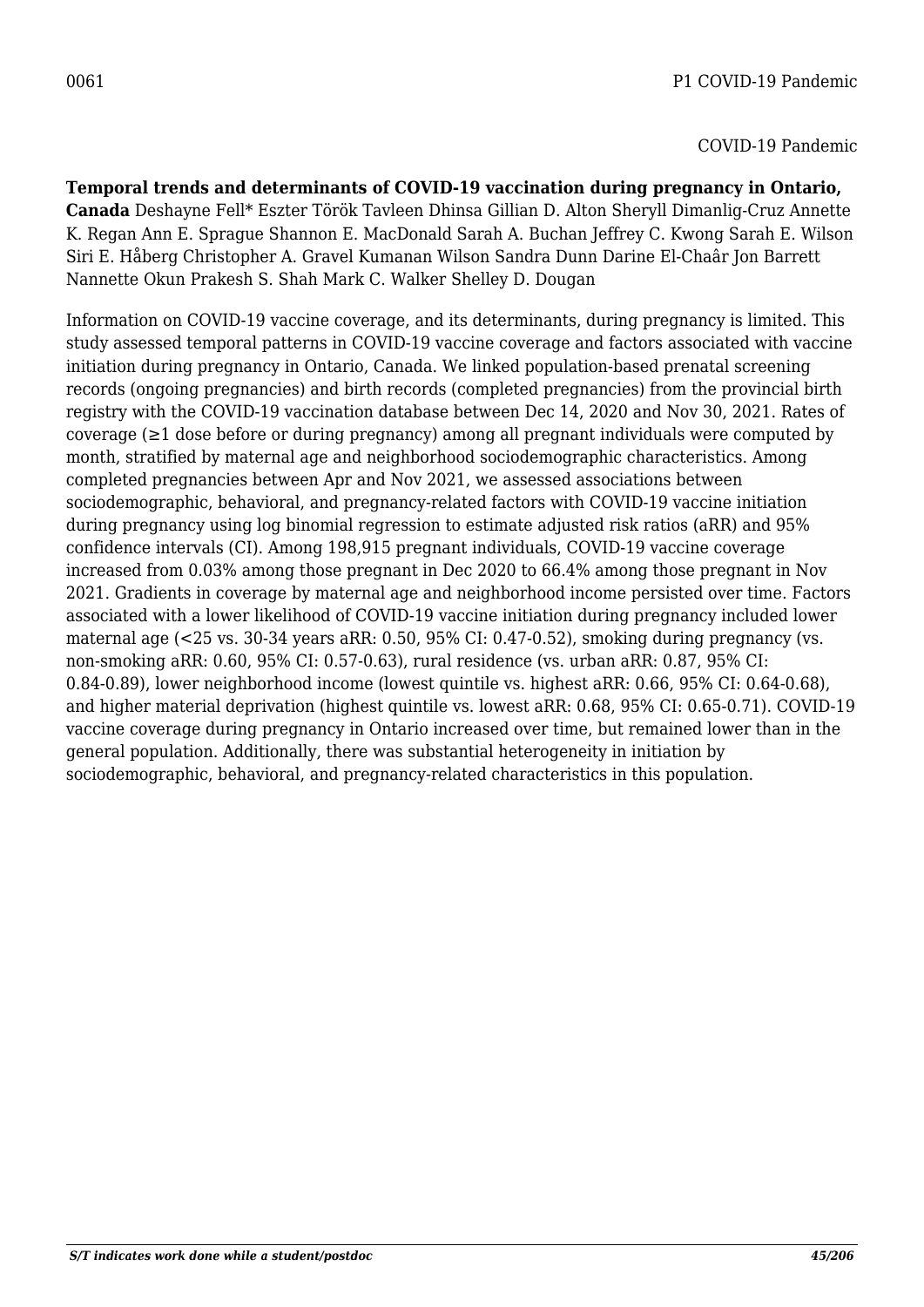**The Relationship Between Disability Status and Homelessness in U.S. Public Schools in 2019-2020**Emily, Paige, Thomas Bock, Brochu, Byrne\*, Eric Rubenstein Emily Bock Paige Brochu Thomas Byrne Emily Bock

Background: Youth experiencing homelessness and youth with disabilities experience inequities that lead to negative health outcomes. A large overlap likely exists between the two populations; however, this doubly marginalized sample is poorly documented in education department and epidemiological data.

Objective: To quantify the population of students with a disability experiencing homelessness by school district in the Northeastern US and to compare the occurrence of homelessness by disability status and between states.

Methods: We used publicly available enrollment data from each state's department of education and federal homelessness data. Data were merged by Local Education Agency. The proportion of students with and without disability experiencing homelessness were then calculated along with relative risks and corresponding 95% confidence intervals comparing the risk of homelessness for disabled and abled students at the state level.

Results: In MA, 3.38% and 1.86% of students experienced homelessness with and without disabilities, respectively (relative risk 1.81, 95% CI: 1.78, 1.84). In NY, 2.21% of students with a disability experienced homelessness while 1.65% of students without a disability did (relative risk 1.34, 95% CI: 1.32, 1.36). In RI, 1.92% of students with a disability experienced homelessness and 0.77% of students without a disability experienced homelessness (relative risk 2.49, 95% CI: 2.38, 2.60). In all four states, a higher proportion of students with disabilities experienced homelessness than their abled peers. We will characterize findings at the district and county level and compare between states to estimate the impact of educational policies.

Conclusions: Quantifying this population is an important first step in being able to decide where policies and funding could best be implemented to improve outcomes for these students.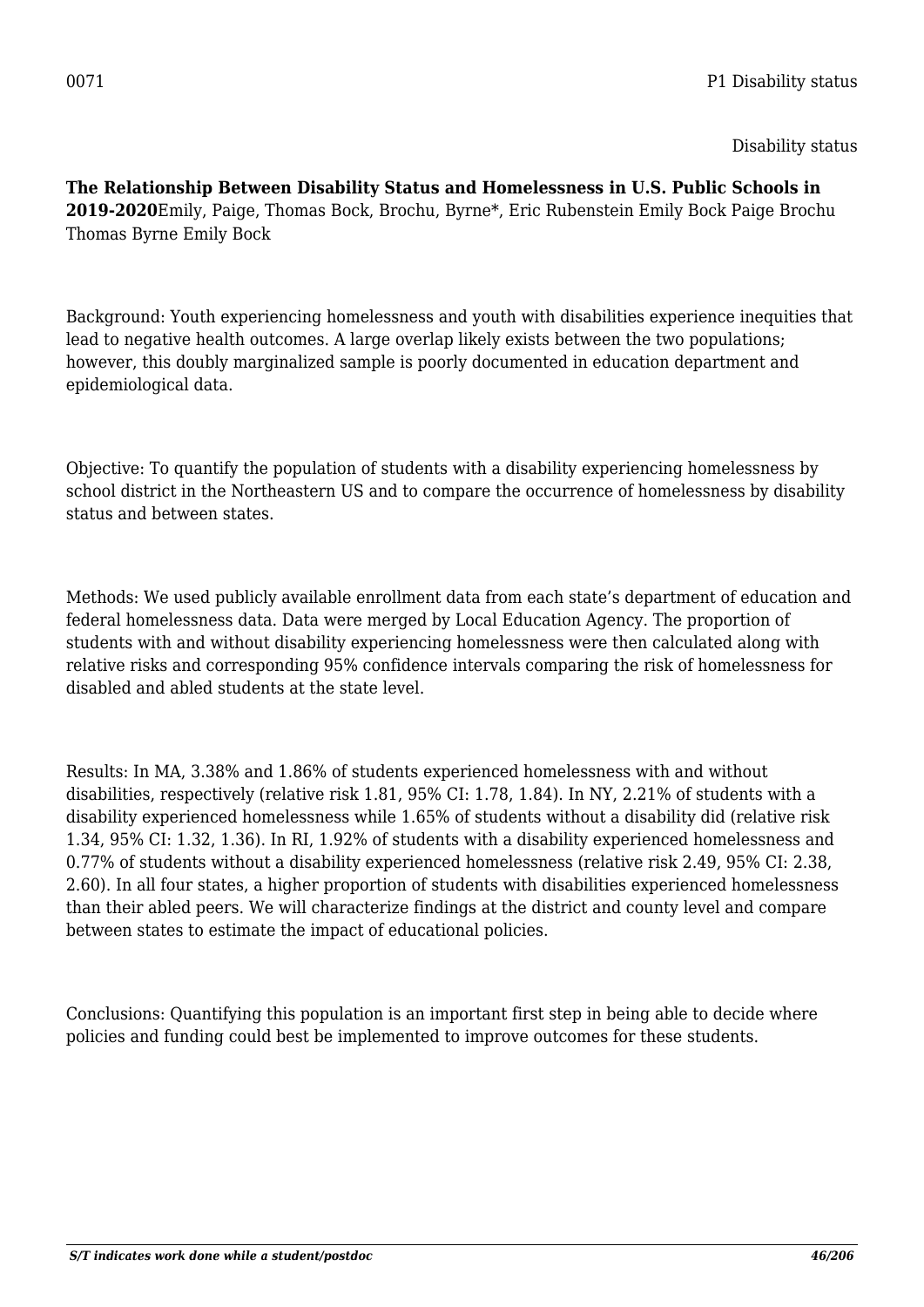**Associations of a Metal Mixture with Iron Status in U.S. Adolescents: Evidence from the National Health and Nutrition Examination Survey** Samantha Schildroth\* Alexa Friedman Julia Anglen Bauer Birgit Claus Henn

**Background:** Iron (Fe) is a metal needed for normal biologic function. In adolescence, Fe need increases up to 25% to support rapid physical and neurologic maturation. Prior epidemiological evidence suggests that individual metals are associated with Fe status, but no prior study has assessed associations of metal mixtures with Fe status.

**Methods:** We used cross-sectional data from the National Health and Nutritional Examination Survey (NHANES) for 588 adolescents (ages 12-17 years) to estimate associations of a metal mixture (manganese (Mn), lead (Pb), selenium (Se) and cadmium (Cd)) with Fe status metrics, including ferritin and transferrin receptor (TfR). Bayesian Kernel Machine Regression was used to estimate associations of 1) individual metals, 2) the overall mixture, and 3) interactions between metals, with Fe status, while adjusting for sociodemographic covariates. Beta (β) estimates and 95% credible intervals (CIs) were estimated.

**Results:** Median blood metal concentrations ( $\mu$ g/L) for Pb, Mn, Se, and Cd were 4.0, 10.8, 187.9, and 0.1, respectively. Mn and Cd were both associated with impaired Fe status, including decreased ferritin (for an increase from 25th to 75th percentiles, Mn: β= -0.45 [95% CI= -0.61, -0.28]; Cd: β= -0.34, [95% CI= -0.50, -0.18]) and increased TfR concentrations (Mn: β= 0.07, 95% CI= [0.03, 0.11]; Cd:  $\beta$  = 0.05, 95% CI = [-0.02, 0.13]), when other metals were held at their 75th percentiles. Suggestive Mn-Cd interactions were found, such that the association of each metal with Fe status was stronger at higher concentrations of the other metal. Concurrently increasing concentrations of all metals were associated with worse Fe status (e.g., decreased ferritin).

**Conclusions:** Findings suggest that environmental metals, assessed individually and as a mixture, are associated with impaired Fe status. Altered Fe status following metal exposure has significant public health implications for adolescent health.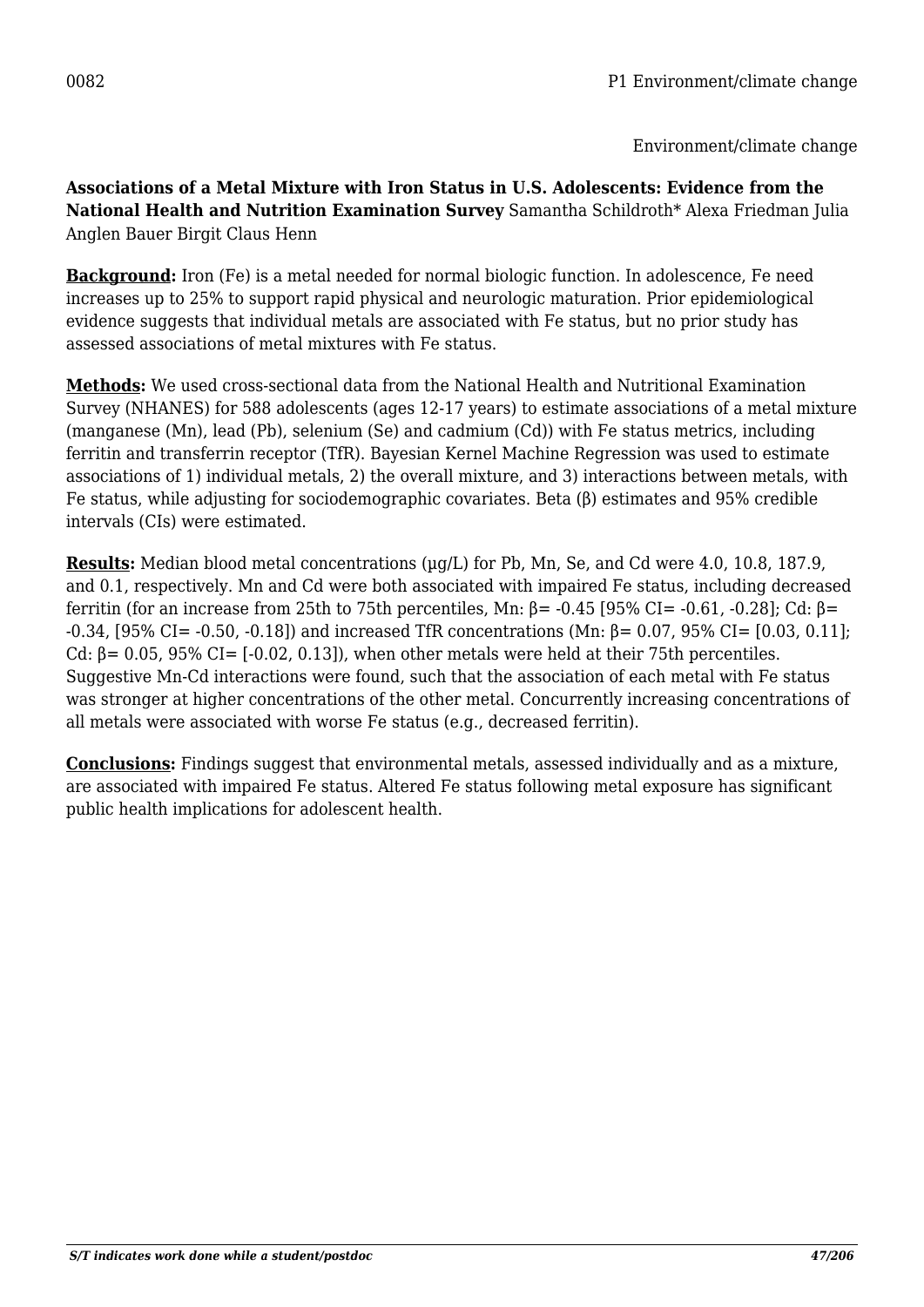**Remotely sensed measures of Hurricane Michael damage and adverse birth outcomes in the Florida panhandle**Elaina, Christopher, Leslie, Samendra, Maureen, Emily Gonsoroski, Uejio, Beitsch, Sherchan, Lichtveld, Harville\*, Ke Pan Elaina Gonsoroski Christopher Uejio Leslie Beitsch Samendra Sherchan Maureen Lichtveld Emily Harville Emily Harville

**Background** Studies of effects of hurricanes on birth outcomes often rely on approximate measures of exposure. This study aims to use observed damage from aerial imagery to refine residential building damage estimates, evaluate the population changes post landfall, and assess the associations between the extent of residential building damage and adverse perinatal outcomes.

**Method** Vital statistics data were used to align maternal geocoded address data to high-resolution imagery (0.5-foot resolution, true color with red, blue, and green bands) aerial photographs. Machine learning (support vector machines) classified residential roof damage across the study area. Perinatal outcomes were compared with the presence or absence of damage to the mother's home. Log-binomial regression models were used to compare the populations living in and outside of high-risk areas, to assess the population changes after Hurricane Michael, and to estimate the associations between damage after Hurricane Michael and adverse birth outcomes. A semiparametric linear model was used to model time of first prenatal care (PNC) visit and increase in damage.

**Result** Women with lower education and/or of Black or other non-White race/ethnicity were more likely to live in areas that would see high damage than other groups. Living in the area with relatively high damage increased the risk of having intermediate or inadequate PNC (adjusted Risk Ratio=1.21, 95% CI: 1.03, 1.43), but not other adverse perinatal outcomes.

**Conclusion** Aerially observed damage data enable us to evaluate the impact of natural disasters on perinatal outcomes based on residential building damage immediately surrounding a household. The association between the extent of damage and adverse perinatal outcomes should be further investigated in future studies.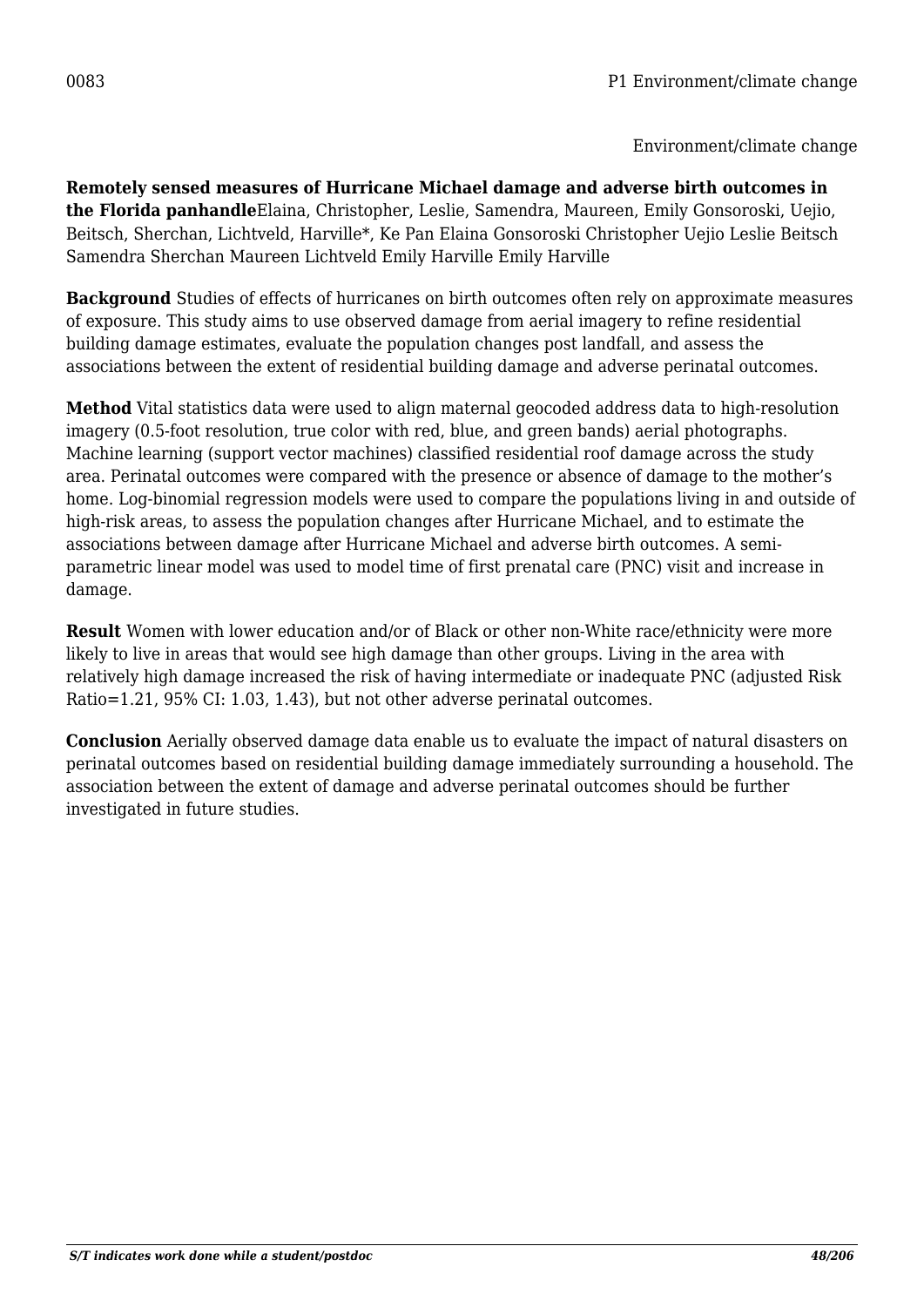**Preterm birth following the 1995 Chicago Heat Wave: an integrated synthetic control and time series approach** Tim Bruckner\* Heather McBrien Alison Gemmill Ralph Catalano Joan Casey

**Background:** The 1995 Chicago Heat Wave produced the city's second hottest July on record and accounted for 739 heat-related deaths. Low-income urban residents with limited access to air conditioning were disproportionately affected. Previous work finds elevated risk of preterm birth (i.e., delivery at <37 weeks) among gestations exposed to extreme heat but has not converged on a specific critical window for heat exposure.

**Objective:** To use the Chicago Heat Wave as a natural experiment to evaluate racial disparities (non-Hispanic Black versus non-Hispanic white) in the relation between heat and preterm birth.

**Method:** We obtained incidence of preterm birth to low-income residents of Chicago over 84 months (Jan 1990 to Dec 1996). We applied ARIMA interrupted time series methods to identify and remove autocorrelation in preterm birth. We integrated a synthetic control method into the time-series approach by specifying a composite comparison (control) population outside of the mid-western US that did not experience the heat wave but that had similar pre-heat wave trends in preterm birth. We examined males and females separately.

**Results:** The risk of preterm birth among females born to low-income birthing persons rose to the highest level in the entire time period three to five months after the heat wave, for both non-Hispanic Black (risk difference at 3 months=.059, 95% CI: .017—.10, a 27% increase above the mean) and non-Hispanic white infants (risk difference at 5 months=.071, 95% CI: .022—.12, a 64% increase above the mean). We, by contrast, observed no detectable change in preterm among male births following the heat wave.

**Discussion:** The Chicago Heat Wave during the second trimester preceded an increased risk of preterm birth among females born to low-income Black and white birthing persons. The specificity of the relation to low-income birthing persons suggests the need for targeted interventions such as financial assistance to use air conditioning.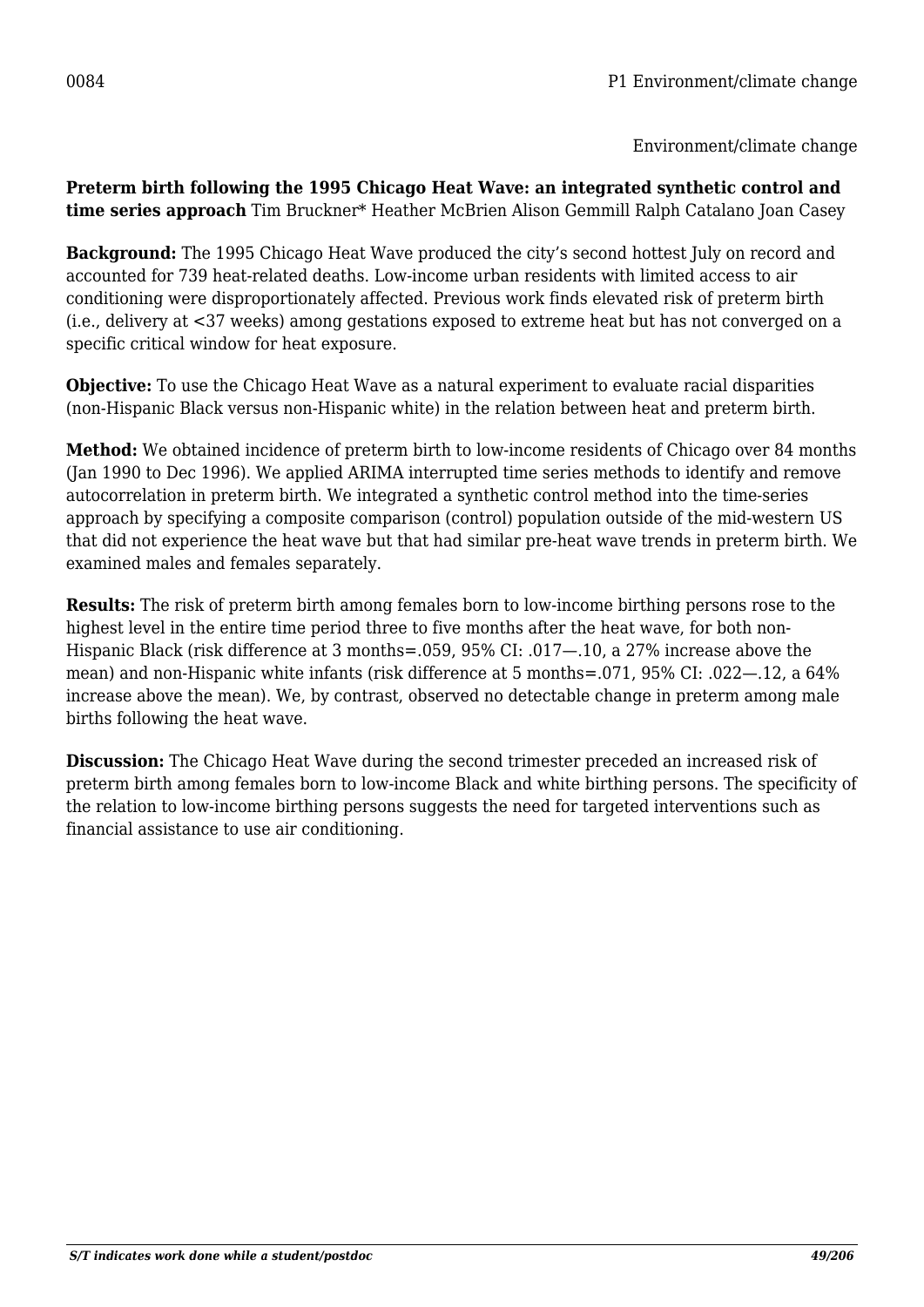#### **Interpregnancy intervals of Black native-born and foreign-born women in the US: A crosssectional study** Comfort Olorunsaiye\* Larissa Brunner Huber Edward Wolff Lauren Fisher

Background: Short interpregnancy interval (IPI) is associated with adverse pregnancy and birth outcomes. Black US women experience higher rates of short IPI. The evidence on IPI in Black immigrants in the US is not well documented. Hence, the purpose of this study was to assess the prevalence of short IPI and related factors among Black US-born and foreign-born women.

Methods: We conducted an online, cross-sectional survey of women born abroad or in the US (n=418) in September 2021. Eligibility criteria included: living in the US, aged 18-44 years, identified as Black, and proficient in English. The exposure variable was nativity (US-born or foreignborn). The outcome variable was the interval between the birth of the most recent child and the preceding one ( $\leq 6$ , 6-17, 18-35,  $\geq 36$  months). Multivariate ordinal logistic regression, adjusted for potential confounders, was used to assess the nativity-IPI association. Study procedures were approved by our local IRB.

Results: There were 98 (23%) foreign-born and 320 (77%) US-born women and 196 non-first births in the sample. While foreign-born and US-born women had a similar prevalence of IPI <6 months (21% vs. 17%), US-born women had higher rates of IPI  $\geq$ 36 months (44% vs. 34% foreign-born, *p*=0.04). After adjustment for age, parity, marital status, education, income, contraceptive attitude, ethnicity, access to health care, and postpartum care, foreign-born women had statistically significantly decreased odds (odds ratio=0.79, 95% confidence interval=0.60-0.99) of being in the higher categories of IPI (i.e.,  $6-17$ ,  $18-23$ ,  $\geq 36$  months), compared to  $\leq 6$  months.

Conclusion: Foreign birth was statistically significantly associated with IPI <6 months among Black women in the US. Further research to understand the predictors of short IPI in foreign-born Black women would help tailor contraceptive counseling and preconception care to optimize IPI in this population.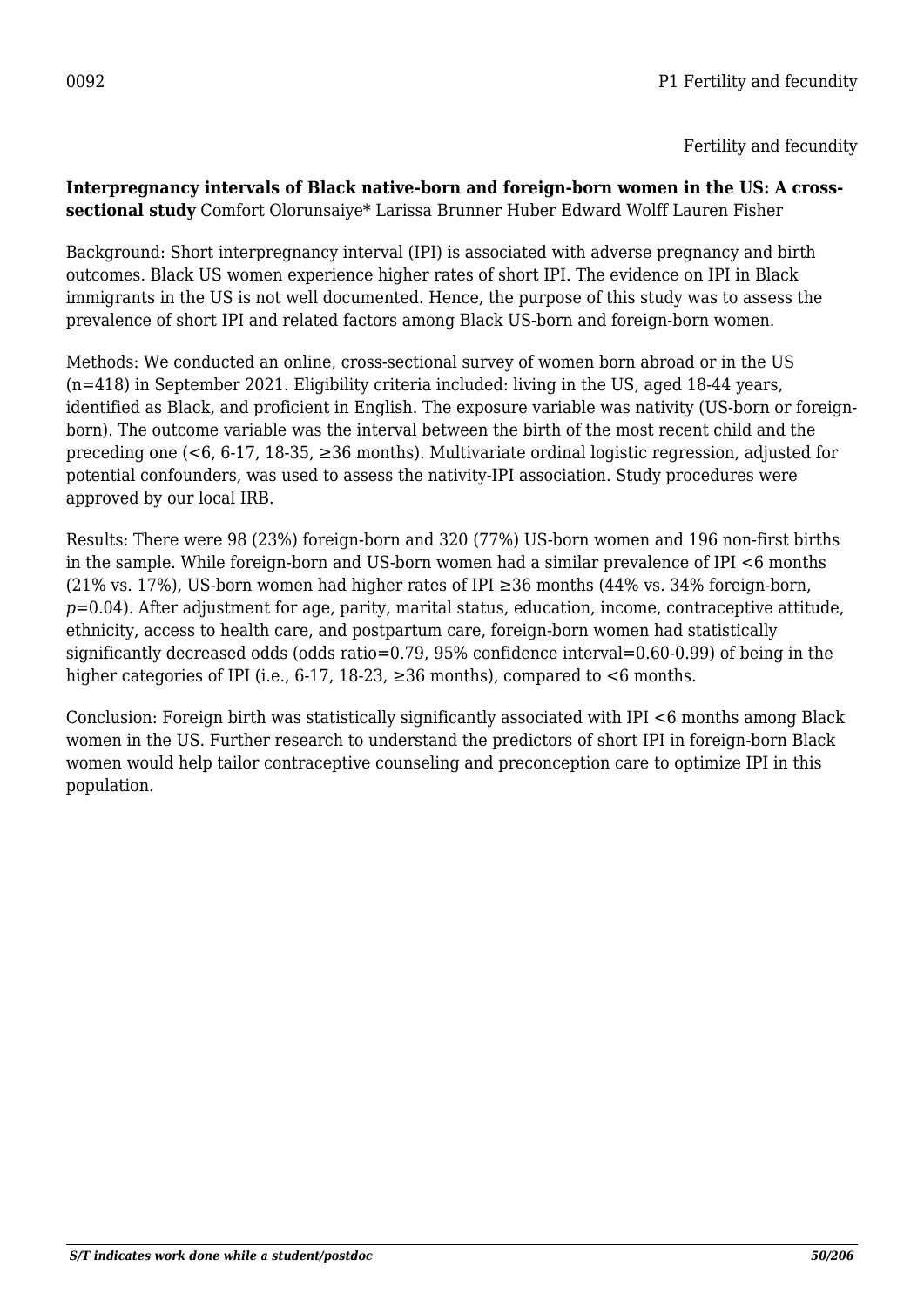Fertility and fecundity

#### **A Prospective Cohort Study of Thyroid Disorders and Fecundability** Holly Crowe\* Elizabeth Pearce Elizabeth Hatch Lauren Wise Amelia Wesselink

Thyroid disorders have been associated with menstrual irregularities and subfertility, although thyroid treatments can mitigate these risks. We analyzed data from a preconception cohort of pregnancy planners in the United States and Canada. From 2013-2021, we followed 12,432 female pregnancy planners who had been trying to conceive for ≤6 cycles at entry. Participants completed a baseline questionnaire and bi-monthly follow-up questionnaires for up to 12 months or until pregnancy. On baseline questionnaires, participants reported thyroid disorder diagnosis and medications used to treat thyroid disorders. We used multivariable-adjusted proportional probabilities regression models to estimate fecundability ratios (FR) and 95% CIs, comparing those with and without thyroid disorders. We adjusted for demographic/lifestyle factors and medical/reproductive history. Overall, 1,064 participants (9%) reported a previous diagnosis of thyroid disorder, of whom 879 (83%) reported a diagnosis of hypothyroidism, Hashimoto's disease, or use of thyroid hormone replacement, indicating likely hypothyroidism. The remaining participants reported hyperthyroidism, Grave's disease, or medication indicating hyperthyroidism (2%), a diagnosis of thyroid autoimmunity (2%), or a diagnosis of thyroid nodules or cancer (3%). Ten percent of individuals with a thyroid disorder did not report a specific diagnosis or thyroid medication use. Individuals with hypothyroidism had slightly reduced fecundability compared to those without a thyroid disorder (FR=0.85, 95% CI: 0.78-0.93). The FRs for diagnosis of hyperthyroid, thyroid autoimmunity, or thyroid nodules/cancer were 1.26 (0.85-1.86), 1.12 (0.71-1.75), and 0.82 (0.53-1.20), respectively. The FR for individuals who did not report medication use or a specific diagnosis was 0.81 (0.62-1.05). While our findings show that hypothyroidism is associated with slightly reduced fecundability, we did not have lab results to confirm participant thyroid status.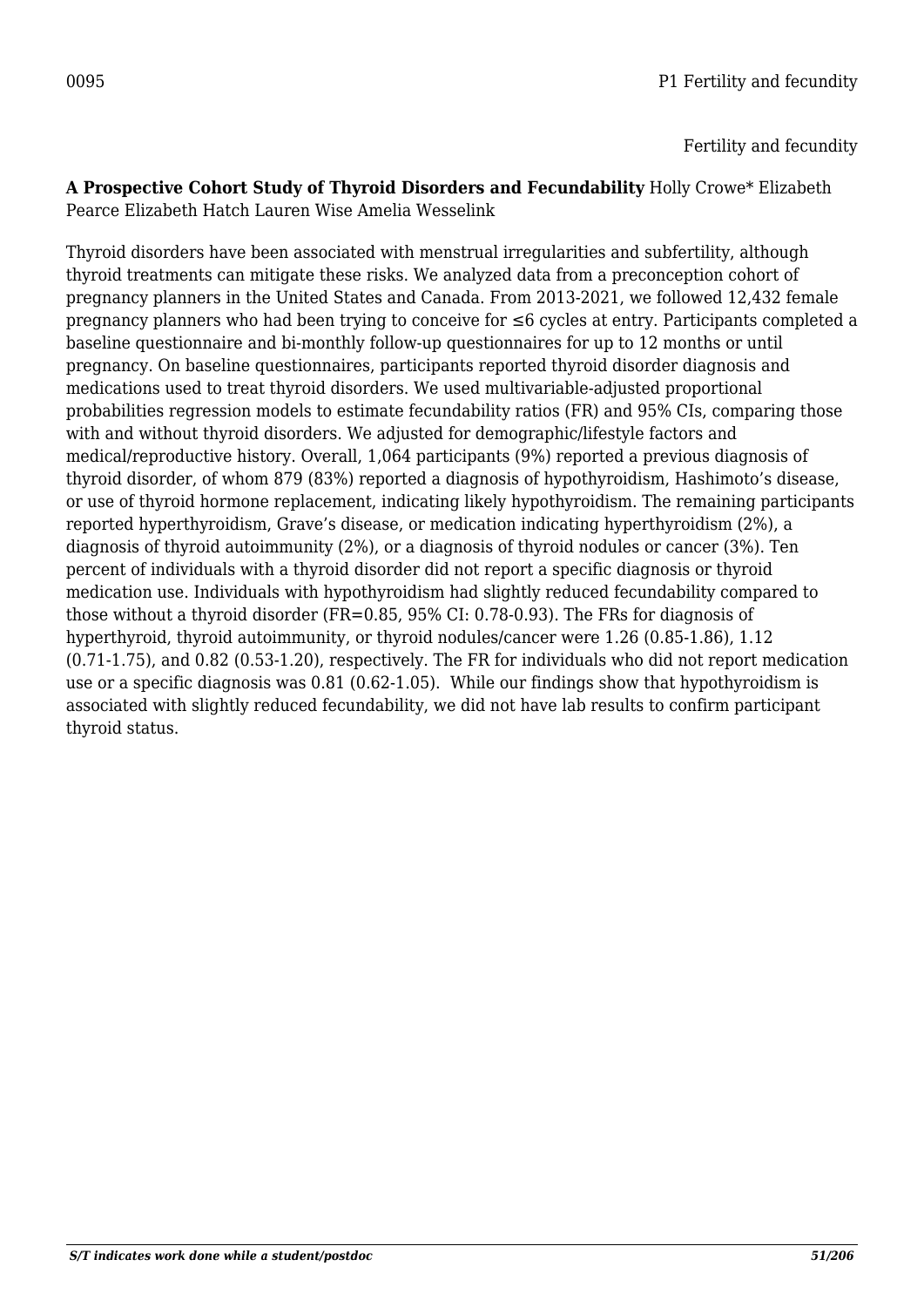**A prospective cohort study evaluating periconceptional exposure to seasonal inactivated influenza vaccines and risk of miscarriage** Annette Regan\* Amelia Wesselink Tanran Wang Elizabeth Hatch Kenneth Rothman Olivia Orta David Savitz Jennifer Yland Lauren Wise

**Background:** Although pregnant individuals are a priority group for inactivated influenza vaccination (IIV), <40% of individuals receive vaccination during pregnancy. Safety concerns are a major contributor to vaccine refusal. While clinical trial and observational data have provided reassurance about the safety of IIV during second and third trimesters, effects of periconceptional IIV exposure on early pregnancy outcomes, such as miscarriage, have not been well studied.

**Methods:** We analyzed data from PRESTO (2013-2021), a preconception cohort study of female pregnancy planners in the US and Canada. Participants completed a baseline questionnaire, bimonthly follow-up questionnaires until pregnancy, and pregnancy questionnaires at ~8 weeks and  $\sim$ 32 weeks of gestation. In a subset of couples, male partners provided vaccine data. We used Cox proportional hazard models to estimate the hazard ratio (HR) for the association between IIV and miscarriage, with gestational weeks as the time scale. Models included IIV as a time-varying exposure, with fine-stratification weights inversely proportional to the probability of vaccination to control confounding by seasonality and maternal factors.

**Results:** Of the 7159 pregnancies, 58.2% of female partners reported IIV: 6.2% during early pregnancy, 12.3% <3 months before pregnancy, and 39.8% ≥3 months before pregnancy. Risk of miscarriage was not appreciably associated with IIV before conception (HR 0.96; 95% CI 0.78, 1.16) or during pregnancy (HR 1.09, 95% CI 0.88, 1.34). Among the 2002 couples with male partner data, 9.3% reported IIV <3 months before pregnancy. We observed little association between male partner vaccination and miscarriage (HR 0.90; 95% CI 0.58, 1.39).

**Discussion:** Neither female partner vaccination before or during pregnancy nor male partner vaccination before pregnancy was materially associated with miscarriage risk. These findings provide additional reassurance about vaccine safety for pregnant individuals.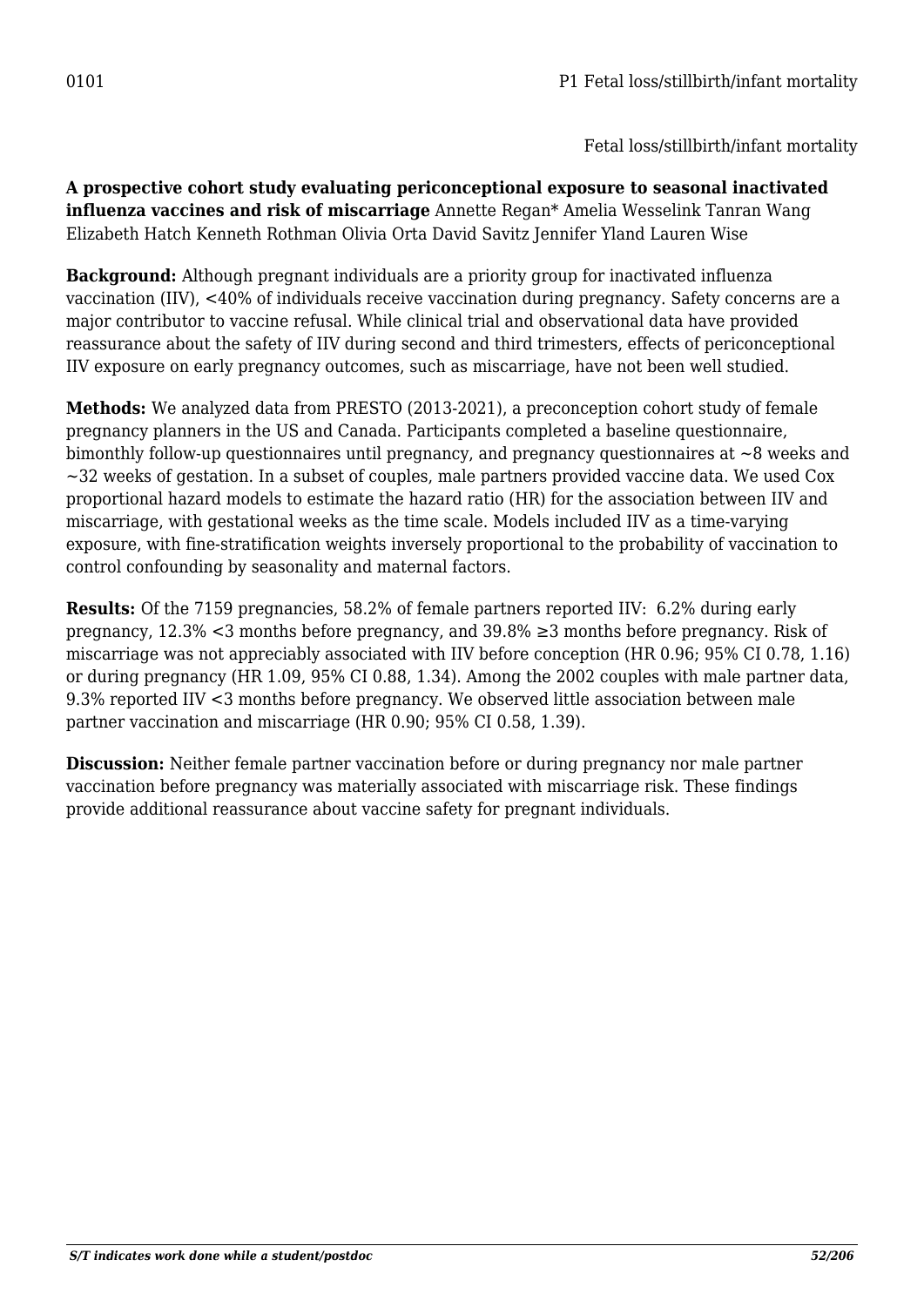Fetal loss/stillbirth/infant mortality

## **The Causes of Infant Deaths in Dhi Qar, Iraq in 2019** Hashim Talib Hashim\* Mustafa Ahmed Ramadhan

## **Background and objectives:**

The high percentage of newborn deaths in Iraq generally and in Dhi Qar particularly can be elucidated to the deterioration of the healthcare services and the socioeconomic status of the population. The paucity in available data related to infant fatality causes in Dhi Qar, Iraq impedes the efforts for addressing this gap. In this paper, we aim to study the leading causes of all infant deaths recorded in the year 2019 in Dhi Qar according to the central statistics office of the Ministry of Health in Iraq and the Directorate of Health in Dhi Qar.

## **Methodology:**

This is a cross-sectional study involving 1307 infant mortality case in Dhi Qar in 2019 out of 7632 registered deaths of all ages in the state. Inclusion criteria included all those reported dead under the age of 1-year-old in Dhi Qar between the  $1<sup>st</sup>$  of January and the  $31<sup>st</sup>$  of December in 2019.

#### **Results:**

Infant deaths account for 17.12%, 1307 deaths from a total of 7632 recorded deaths. Infant mortality rate (IMR) in 2019 in Dhi Qar was found to be 23.34 per 1,000 live births, with a total resident live birth count of 56,000.

Out of the 1307 deaths, 166 case were reported dead at an age of less than a day, 781 case of days and 360 case of months.

The most common causes of death were contributed to perinatal period conditions (64,5%) and congenital malformations (11%).

#### **Conclusion**

The high infant mortality rate and percentage of infant deaths in Iraq generally and in Dhi Qar in particular could be explained by the deterioration of the health services and the socioeconomic status of the population. The mortality rate of infants among all deaths in 2019 is 17.12% (1307 deaths from 7632 deaths), which is 1712 per 10000 deaths. The most common cause of death was the conditions originated from perinatal period with a rate of 64,5% followed by the congenital malformations with a rate of 11%. There is a statistically significant difference between the cause of death and the age group of the infants, and between the cause of death and the month of death with the majority of deaths have occurred during March, July and December.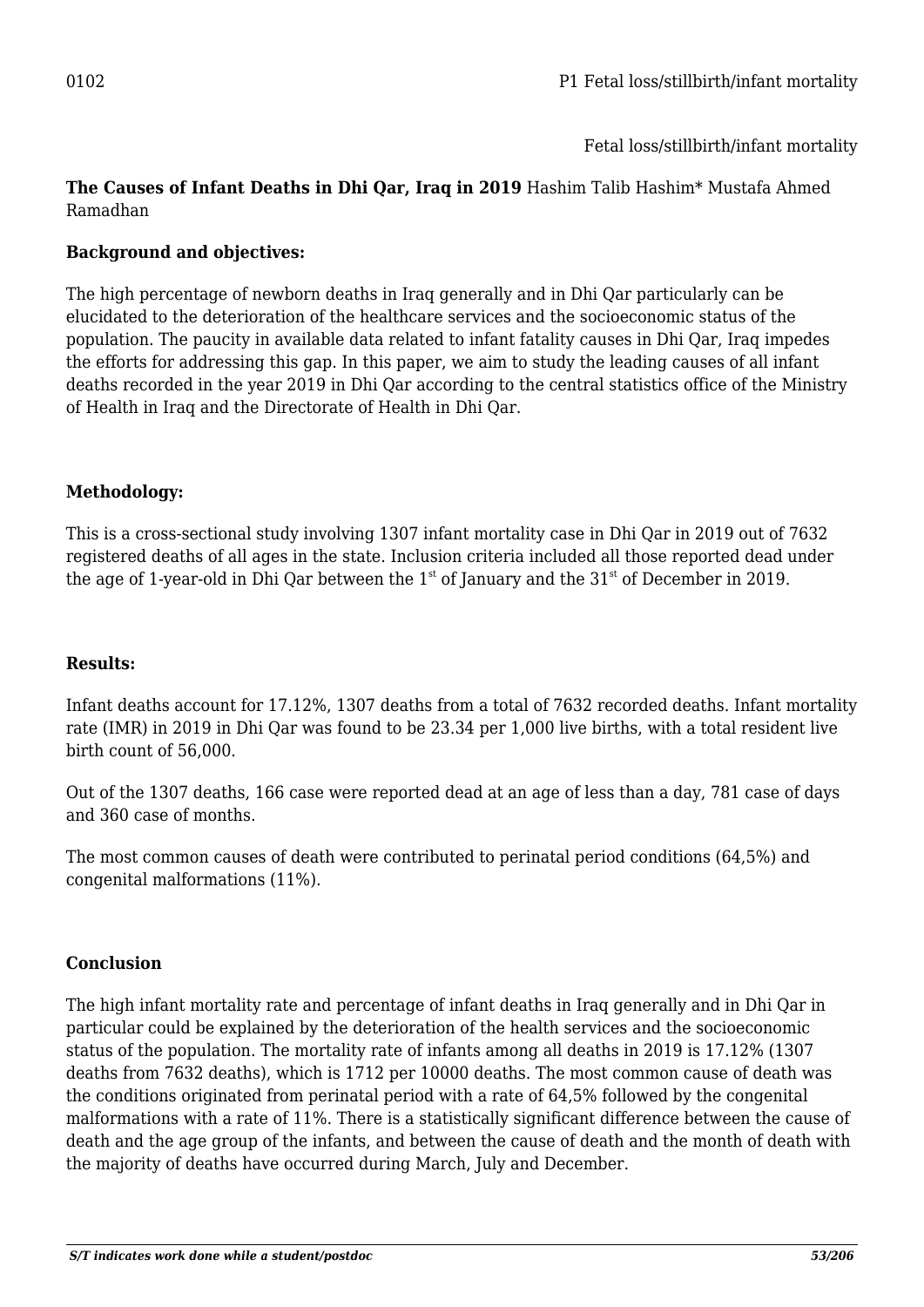Fetal loss/stillbirth/infant mortality

## **Failure of heuristic diagnosis: Gestational diabetes is not a disease** Sid John\* KS Joseph

**Background:** Although diseases are typically defined as somatic anomalies, they are sometimes diagnosed heuristically based on anomalous states that increase the risk of complications, e.g., hypertension. However, such heuristic formulations require the anomalous state and the associated complications to follow specific epidemiologic patterns.

**Objective:** To examine the use of current (NICE and IADPSG) criteria for diagnosing gestational diabetes mellitus (GDM).

**Methods:** We examined the distribution of blood glucose among pregnant women, and the distribution and rates of complications such as large-for-gestational age (LGA) and shoulder dystocia (SD) by blood glucose level. This was contrasted with the distribution of blood pressure among adults, and the distribution and rates of cerebrovascular (CVD) and cardiovascular disease (CHD) by blood pressure level.

**Results:** Rates of GDM-associated complications (LGA and SD) increased linearly with increasing blood glucose, whereas rates of hypertension-associated complications (CVD and CHD) increased exponentially with increasing blood pressure (J-shaped curve). There was a large overlap in the blood glucose distributions of pregnant women and women with GDM associated complications, while adult blood pressure distributions were left-shifted compared with those of CVD and CHD cases. 5% and 15% of LGA cases and 4% and 17% of SD cases occurred among women with a diagnostic fasting plasma glucose by NICE ( $\geq$ 5.6 mmol/l) and IADPSG criteria ( $\geq$ 5.1 mmol/l), respectively. In contrast, 65% of CVD deaths and 63% of CHD deaths occurred among adults with systolic/diastolic pressure  $\geq$ 140/90 mm Hg.

**Interpretation:** Blood glucose patterns mean that GDM diagnosis will fail to accurately identify women with GDM complications, irrespective of the blood glucose criteria used. Blood glucose is preferably viewed as a determinant for adverse perinatal outcomes, and hyperglycemia is preferably treated as a risk factor managed through a graded approach.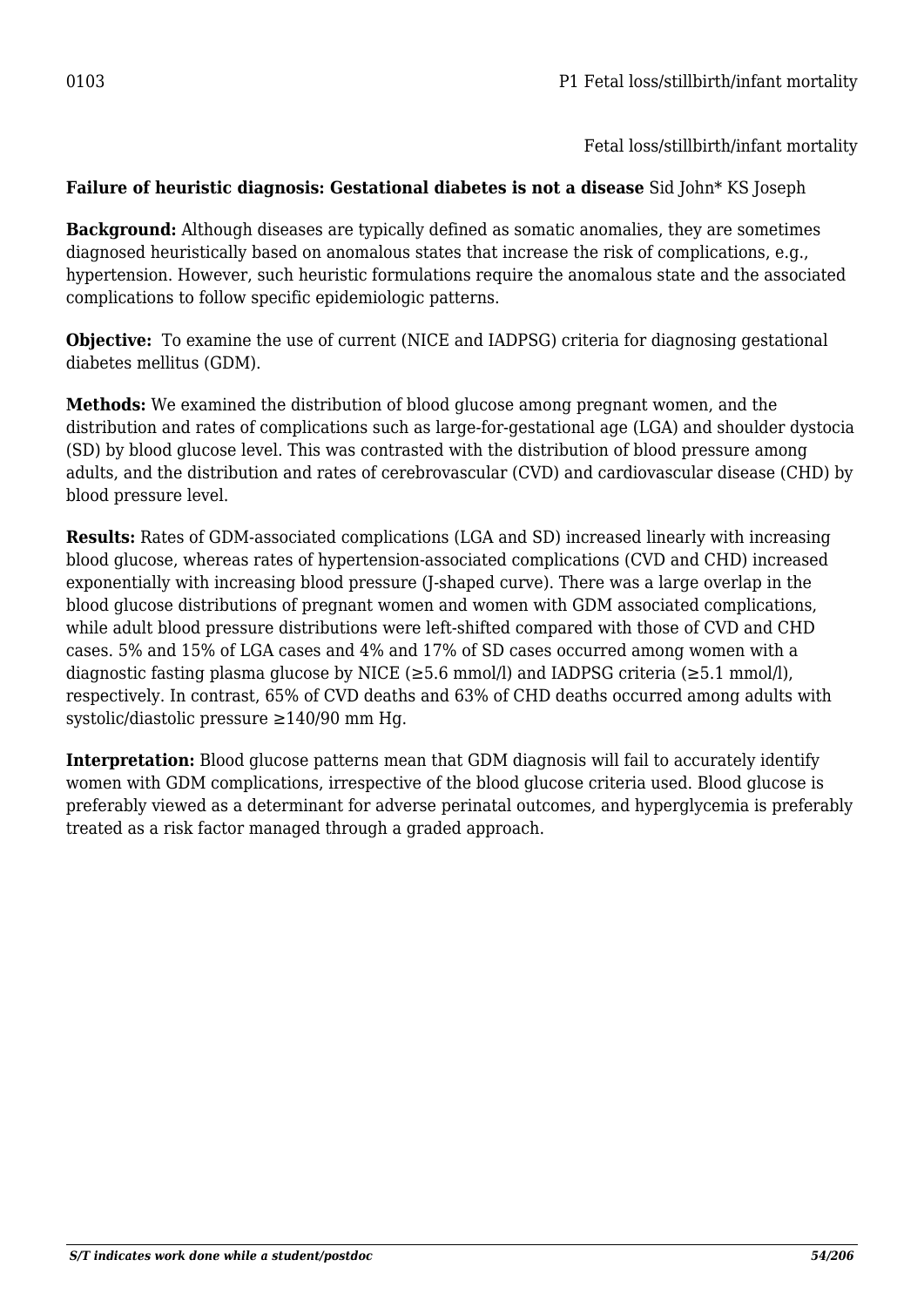Fetal loss/stillbirth/infant mortality

## **Antenatal corticosteroids for preventing respiratory morbidity and mortality in twins: a regression discontinuity study** Peter Socha\* Jennifer Hutcheon Erin Strumpf Sam Harper

**Background**: Antenatal corticosteroids prevent morbidity and mortality in singletons, but their effectiveness in twins is less clear. In 2020, the American College of Obstetricians and Gynecologists called for "further research…[on] outcomes for multifetal gestation." We aimed to determine if twins with higher (vs lower) rates of exposure to antenatal corticosteroids had lower respiratory morbidity and mortality.

**Methods**: We used medical records in a perinatal data registry, for all liveborn twins whose parent was admitted for delivery at 31+0 through 36+6 weeks' gestation, 2008-2018, in British Columbia, Canada. Our primary outcome was a neonatal diagnosis of respiratory distress or in-hospital mortality; our secondary outcome was neonatal ventilation or in-hospital mortality. During our study period, guidelines recommended antenatal corticosteroids for all pregnancies with imminent preterm birth before 34+0 weeks. We used a regression discontinuity design to compare twins born from pregnancies admitted directly on either side of this 34-week cut-point. We used generalizing estimating equations to account for clustering within twin pairs, and bootstrapped 95% confidence intervals (CIs).

**Results**: In our cohort of 5,120 liveborn twins, 45% of pregnancies admitted for delivery at <34+0 weeks were administered antenatal corticosteroids, compared with 4.6% admitted at ≥34+0 weeks. Twins whose parent was admitted for delivery just before 34+0 weeks had lower risk of neonatal respiratory distress or mortality (risk difference [RD] = -8.6 per 100 livebirths, 95% CI = -14.4 to  $-3.4$ ; risk ratio  $[RR] = 0.78$ , 95% CI = 0.63 to 0.90), but similar risk of neonatal ventilation or mortality (RD = 0.32 per 100 livebirths, 95% CI = -2.2 to 2.3; RR = 1.06, 95% CI = 0.66 to 1.64).

**Conclusion**: Our results suggest that current antenatal corticosteroid treatment practices reduce neonatal respiratory distress or mortality in twins. We found no evidence of an effect on ventilation or mortality.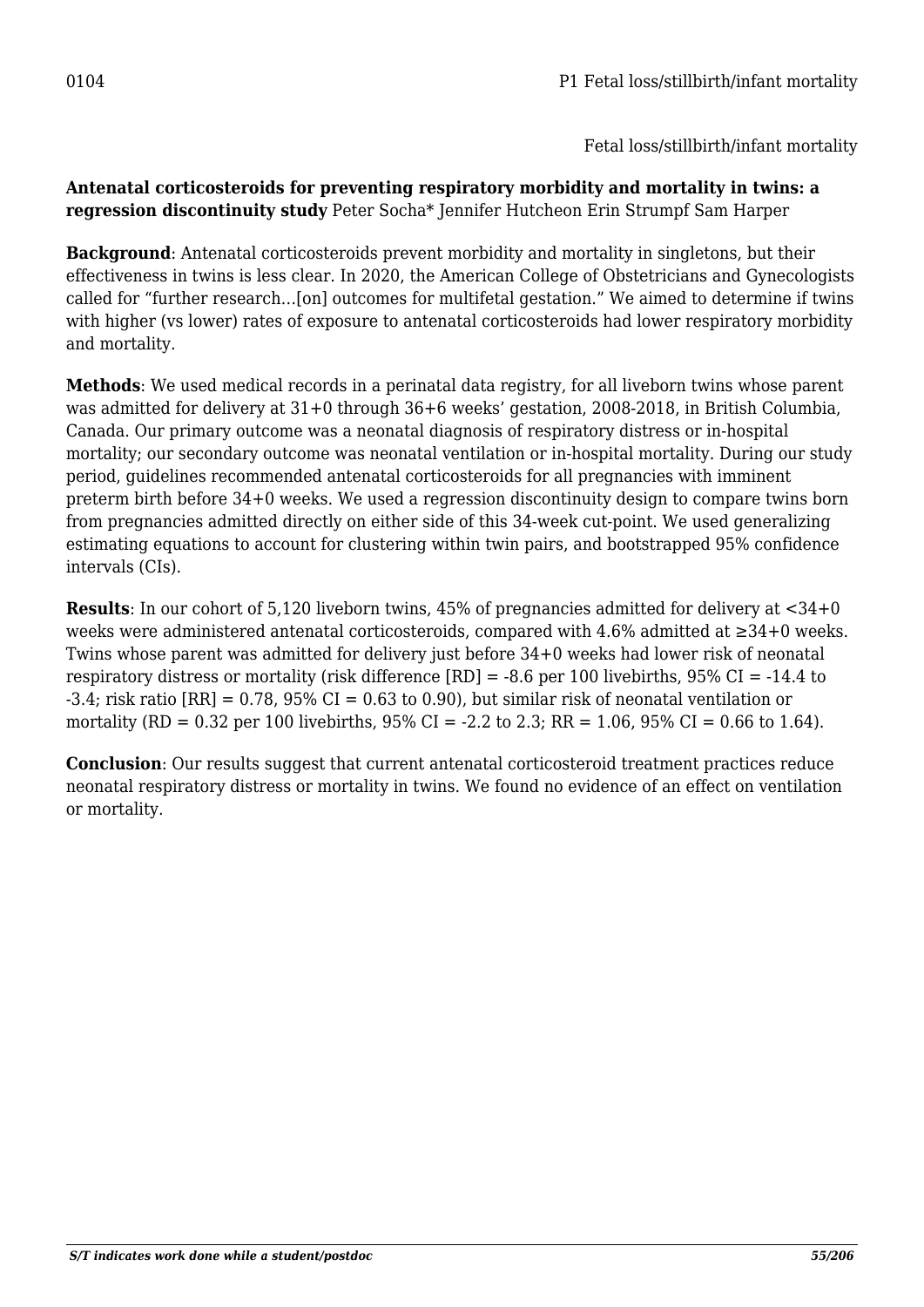# **Prenatal and childhood lead exposure associations with epigenetic age in adolescence**

Olivia Halabicky\* Mara Tellez Rojo Jaclyn Goodrich Dana Dolinoy Adriana Mercado-García Howard Hu Karen Peterson

Early life lead exposure alters child development and may induce dysfunction of physiological stress response pathways in puberty. In turn, alterations in functionality of stress pathways may accelerate biological age, which further increases the risk of future disease. This study examined the influence of lead exposure on adolescent biological age measured via epigenetic age. 246 mother-child pairs from the Early Life Exposures in Mexico to ENvironmental Toxicants cohort were included. Maternal bone lead levels (patella) were measured one month postpartum and children's blood lead levels were measured at 3, 6, and 12 months and in adolescence. Epigenetic clocks (Horvath and GrimAge) were estimated from Infinium EPIC data from blood samples collected during adolescence and then regressed on chronological age. The residuals of those models were used as the outcomes of interest. Time specific lead measures were regressed on Horvath and GrimAge residuals in models stratified by sex and adjusted for batch, cell type, chronological age, and BMI. Average age was 12.93 years (range 10-16) and 51.22% were female. For males, blood lead at 12 months was associated with a 0.24 yr higher GrimAge (95%CI 0.09, 0.39) and 0.25 yr higher Horvath's age (95%CI 0.06, 0.43). Adolescent blood lead was associated with a 0.24 yr higher Horvath's age (95%CI 0.01, 0.46) while blood lead at 6 months was associated with a 0.29 lower age (95%CI -0.57, -0.01). For females, there were no significant associations for GrimAge. Blood lead at 6 months was associated with a 0.15 yr lower Horvath's age (95%CI -0.26, -0.05) while adolescent blood lead was associated with a 0.21 yr higher age (95%CI 0.02, 0.41). There were no significant associations for maternal bone lead. Early childhood and adolescent lead exposure may alter the rate of epigenetic aging approximated in adolescence. These findings may suggest dysfunction of stress pathways and hold implications for increased risk of future disease.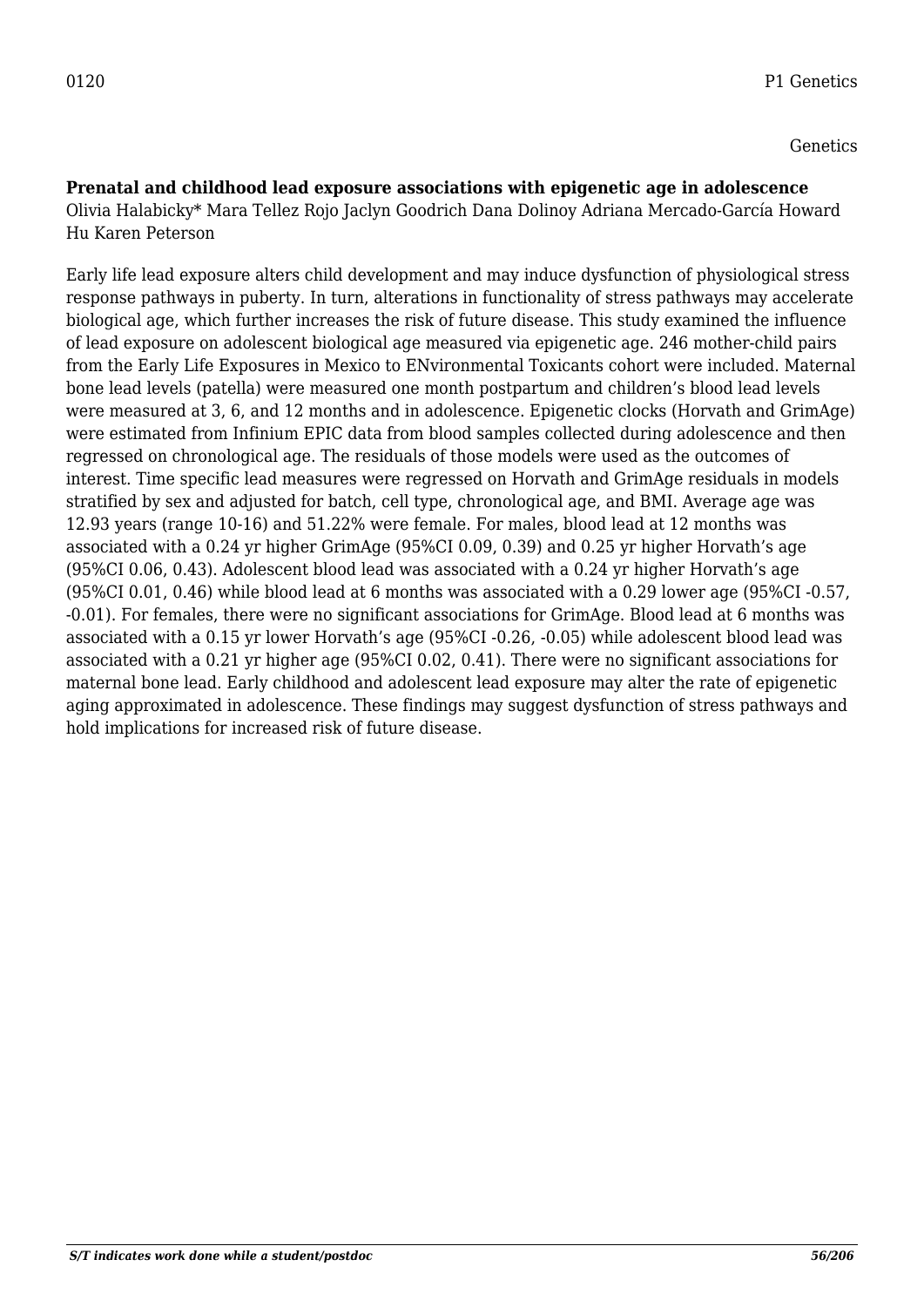**Maternal pre-pregnancy obesity and gestational diabetes are associated with epigenetic gestational aging in the placenta** Katelyn Huff\* Kyle Roell Catherine Bulka Kristen Boyle Carrie Breton Amber Burt Dana Dabelea Linda Kahn Margaret Karagas Christine Ladd-Acosta Carmen Marsit Sierra Niemiec Heather Volk T. Michael O'Shea Rebecca Fry

**BACKGROUND:** Pregnancy conditions like maternal pre-pregnancy obesity and gestational diabetes (GDM) have been linked with the development of placenta, a critical organ required for maternal-fetal interface during gestation, and can lead to adverse health outcomes in both mother and fetus. However, the molecular signatures associated with these conditions are not fully understood. Epigenetic clocks, which are based upon DNA methylation of age-related CpGs, are thought to better reflect biological age compared to chronological age and have been used in different tissues as potential biomarkers.

**HYPOTHESIS**: Altered placental epigenetic gestational aging is associated with pre-pregnancy obesity and GDM.

**METHODS:** We leveraged data from three diverse cohorts in the Environmental influences on Child Health Outcomes (ECHO) program (overall N=830). Using linear mixed modeling, we investigated associations between maternal pre-pregnancy obesity and GDM and estimated placental epigenetic gestational age acceleration (eGAA) while adjusting for the appropriate covariates. Similarly, we examined associations between these two conditions and methylation of each CpG site within the robust placental clock (558 CpGs).

**RESULTS:** Significant associations were not observed between pre-pregnancy obesity and GDM and eGAA. Interestingly, pre-pregnancy obesity was associated with methylation levels at 28 placental clock CpGs (q<0.1). These sites were annotated to 17 unique genes that enrich processes like circadian entrainment and cellular response to glucagon stimulus (*GNAS, GNG2*). Additionally, GDM was associated with methylation levels at 22 CpGs that mapped to 14 genes related to apoptosis (*TNFRSF10B, TRADD*) and neurological development (*CACNA1G, ATXN1*).

**CONCLUSION:** Overall, findings suggest that maternal pre-pregnancy obesity and GDM are associated with CpG methylation of the placental epigenetic clock, revealing potential markers vital for healthy pregnancy and fetal development.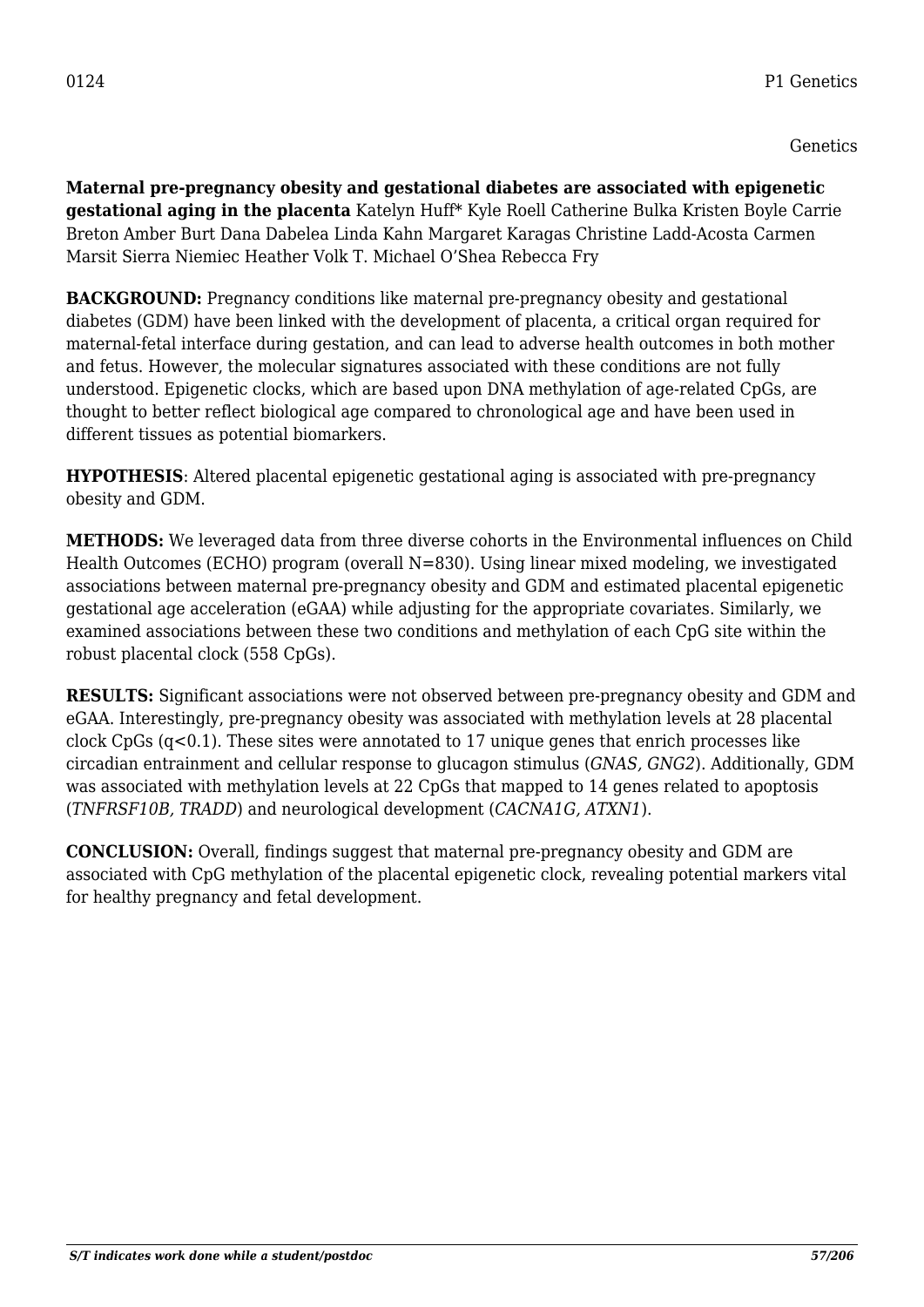Global health

**Impact evaluation of healthcare and community worker trainings on maternal health in Tanzania** Erin Hetherington\* Sam Harper Rebecca Davidson Charles Festo Nadia Lampkin Sally Mtenga Clarissa Teixeria Ilona Vincent Arijit Nandi

Background: From 2018 to 2019, a multi-component intervention to improve maternal and newborn health was delivered in the Tabora region of Tanzania, by Tanzanian and Canadian collaborators. Intervention components included training healthcare and community workers, infrastructure upgrades to health facilities and improvements to regional planning and management. The study aim was to examine the impact of trainings on three key outcomes: skilled birth attendance, antenatal care and respectful maternity care.

Methods: Trainings were delivered sequentially in 8 districts (2 districts at a time), resulting in 4 treatment groups. A series of cross-sectional surveys were administered to a random sample of households in all districts at baseline and after each wave of training. Risk differences were estimated using a difference in difference approach comparing outcomes in treated districts to not yet treated districts. The overall Average Treatment Effect on the Treated (ATT), and group/time dynamic effects were aggregated using estimators for multiple groups in multiple time periods.

Results: Respondents reported 3,895 deliveries and 3,492 pregnancies over the course of the intervention and up to 2 years prior. The overall ATT for women receiving 4 or more antenatal care visits was -0.02 (95%CI -0.22, 0.18); for delivery with a skilled birth attendant 0.13 (95%CI 0.00, 0.25); and for disrespectful treatment at delivery 0.03 (95%CI -0.06, 0.13). Results of the dynamic treatment estimates suggest that skilled birth attendance began to increase 4 months after the end of training in each district.

Discussion: We found stronger evidence of impact on skilled birth attendance than other outcomes, though all estimates were imprecise. Practical considerations, including the non-sequential delivery of other parts of the intervention (facility upgrades, ambulance purchase and community meetings), made estimating the overall impact of the intervention challenging.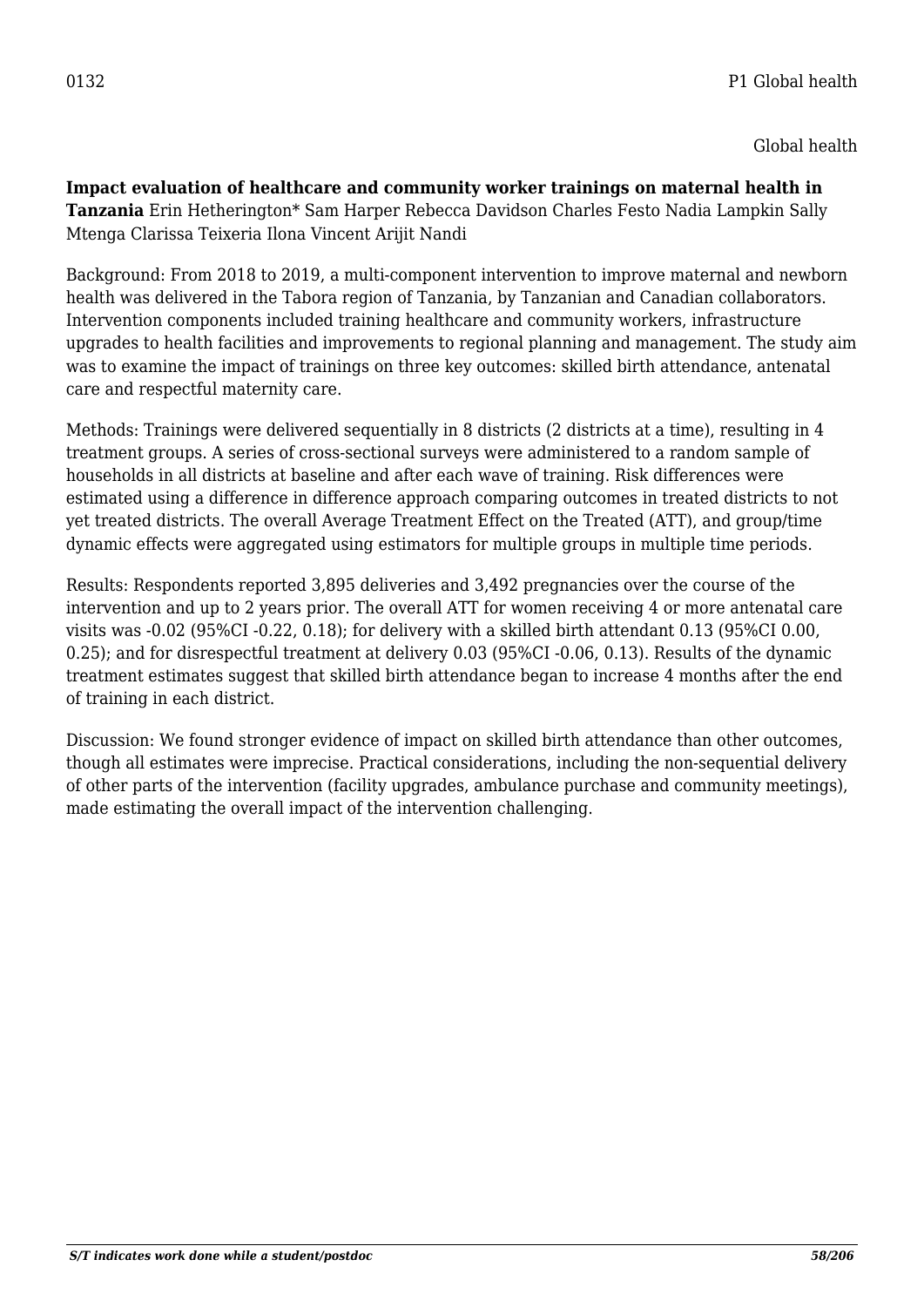Gynecological health

# **Tear Gas Exposure During the 2020 and 2021 Protests and Female Reproductive Health**

Emily Reece\* Monica Unseld Madeline Tomlinson Aastha Kakar Anne Wallis Cynthia Corbitt Ted Smith Aruni Bhatnagar Kira Taylor

#### **Background**

During the racial justice protests of 2020-2021, lacrimator agents, also known as "tear gas", were deployed against protestors. Effects on the eyes, skin, and respiratory system are well-documented; however, effects on the female reproductive system are not.

## **Objective**

The objective is to determine whether acute symptoms of tear gas exposure, and/or seeking medical care, are associated with menstrual cycle outcomes.

## **Methods**

Individuals who believed they were exposed to tear gas were recruited using an online questionnaire. Demographic, acute exposure symptom, medical care, and menstrual outcome data were collected using RedCap. Acute exposure symptoms of the eye, lung, skin, and heart were assessed. Menstrual cycle outcomes were cycle length, bleed length and intensity, and period pain. Composite acute and menstrual scores were the total number of symptoms. Correlation and linear regression were used to assess the relationship between acute and menstrual scores. Chi-square tests and t-tests examined associations between the seeking medical treatment for tear gas exposure and both acute scores and menstrual scores.

# **Results**

81 women under 46 years of age contributed data on acute symptoms of tear gas exposure and menstrual cycle outcomes. Acute and menstrual scores were correlated (rho=0.34, *P*=0.0004). Mean menstrual scores were lower among women who sought medical care for tear gas exposure (mean=1.0 versus 2.6, t-test *P*=0.014). Mean acute scores were not significantly different based on whether medical care was sought (t-test *P*=0.48). After adjusting for confounders, acute scores (beta=1.17, 95% confidence interval  $\text{[CI]} = -0.20, 2.54$ ) and medical care (beta=1.35, 95% CI=0.22, 2.93) were not associated with menstrual scores.

#### **Conclusions**

Before adjusting for confounders, acute tear gas symptoms and not seeking medical care were associated with menstrual cycle abnormalities. Confounding may account for the association between acute symptoms and menstrual outcomes.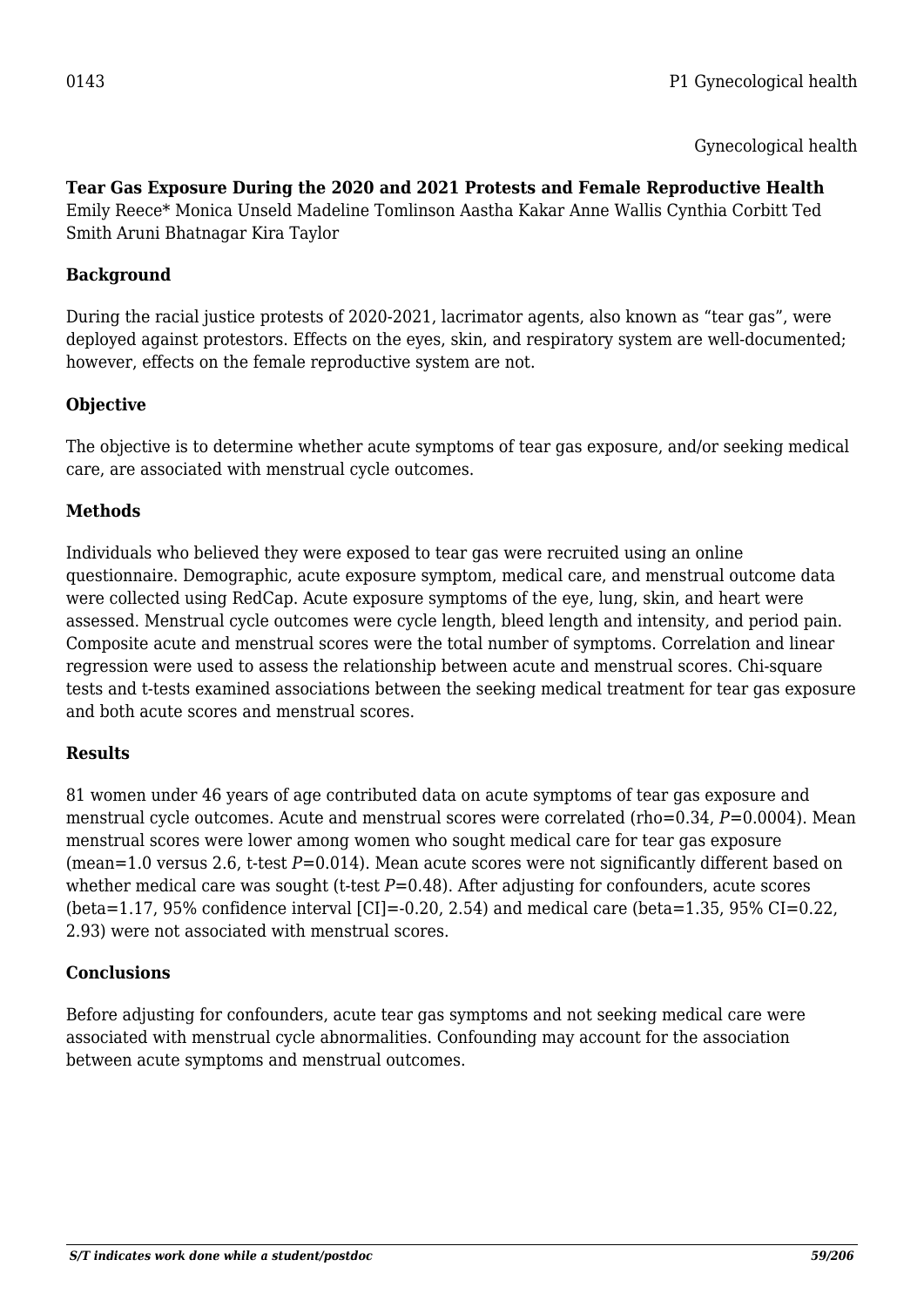# **Sleep health in adulthood and incidence of uterine leiomyomata in the Study of**

**Environment, Lifestyle and Fibroids** Chad M. Coleman\* Traci N. Bethea Amelia K. Wesselink Quaker Harmon Ganesa Wegienka Donna D. Baird Lauren A. Wise

Disparities in sleep health by race and gender are well-documented, with Black women more likely to report poor sleep. Black women are also more likely to develop uterine leiomyomata (UL), or benign fibroid tumors of the uterus, than White women. Poor sleep health could influence UL risk through stress and endocrine biologic pathways; however, there have been no epidemiologic studies of this association. We examined the association between self-reported sleep health in adulthood and UL incidence in the Study of Environment, Lifestyle and Fibroids, a prospective cohort study of 1,693 Black women. Eligible participants were aged 23-35 years, resided in the Detroit, MI region, had no history of UL, and were recruited from 2010-2012. Participants reported their duration of sleep, frequency of sleep troubles, and sleep quality on self-administered questionnaires at baseline. UL incidence was ascertained using standardized ultrasounds at baseline and every 20 months through 80 months. We used Cox proportional hazards regression models to estimate adjusted incidence rate ratios (aIRR) and 95% CI for the association between baseline sleep health and UL risk. Among 1,246 participants without prevalent UL and with at least one post-baseline visit, 62% reported not feeling well-rested ≥4 days/week, 58% slept <7 hours/night on a typical workday, and 30% had trouble falling asleep or going back to sleep ≥5 nights/month. Preliminary findings indicate little association between sleep health and UL incidence. The aIRR for not feeling well-rested  $\geq 4$ days/week compared with <3 days/week was 0.99 (95% CI: 0.81-1.23), for sleeping <7 vs.  $\geq$ 7 hours/night on a typical workday was 0.90 (95% CI: 0.73-1.10) and for sleep troubles 5-14 and  $\geq$ 15 vs. 0 nights/month were 0.93 (95% CI: 0.69-1.26) and 0.89 (95% CI: 0.60-1.32), respectively. We will next perform latent class analysis to examine changes in sleep patterns during 80 months of followup with UL incidence.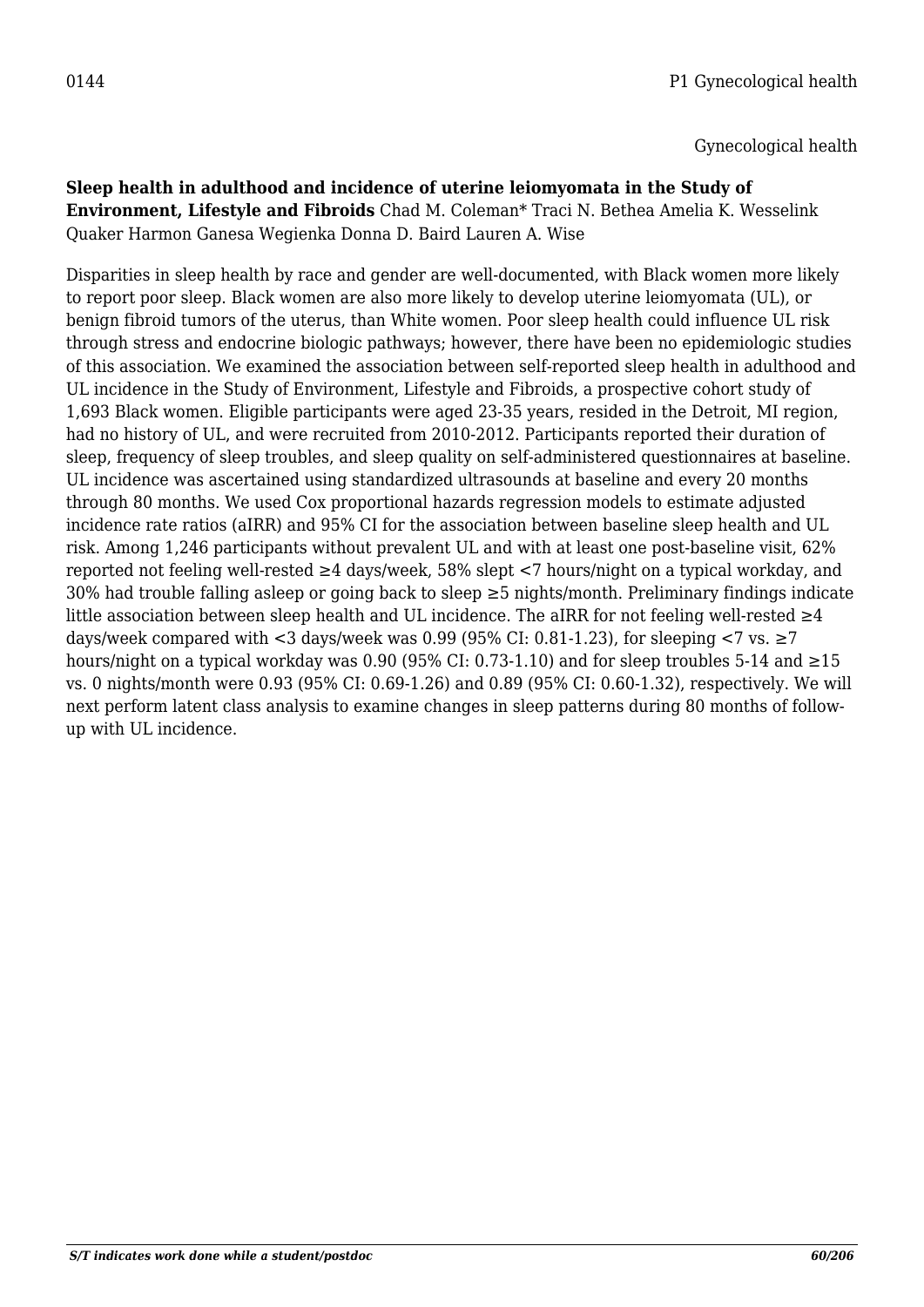**Acculturation proxies and progression to type 2 diabetes after gestational diabetes in a multiethnic population-based retrospective cohort** Teresa Janevic\* Katharine McCarthy Shelley Liu Joseph Kennedy Hui Tai Chan Luciana Vieira Victoria Mayer Gretchen Van Wye Mary Huynh

Gestational diabetes (GDM) is a common complication of pregnancy for which immigrant women are at increased risk relative to US-born women. Over half of women with GDM will be diagnosed with type 2 diabetes (T2DM) in their lifetime, but it is unknown if region of origin or proxies for acculturation are associated with longitudinal T2DM risk. Our objective was to measure associations between region of origin, years in the US, and paternal nativity with 8-year cumulative risk of T2DM. We used data from the NYC APPLE Cohort, a retrospective cohort of linked 2009-2011 birth certificate and hospital discharge data, and 2009-2018 HbA1C test data. We ascertained GDM with no history of elevated HbA1c to comprise the baseline cohort (n=21,695). We classified women with 2 or more HbA1c tests >6.5% from 12 weeks to 8 years postpartum with T2DM. We used Cox proportional hazards models to estimate associations between acculturation proxies and 8-year cumulative incidence of T2DM. Covariates included sociodemographic and clinical factors at baseline. Models were generalized to accommodate non-proportional hazards by allowing interaction with time. Covariate-adjusted hazard ratios (aHR) for T2DM comparing region of origin to all USborn women were elevated for South Asian women (aHR=1.7, 95% Confidence Interval(CI)=(1.7, 1.4,2.1), Sub-Saharan African women (aHR=1.6,  $95\%CI=1.6$ , 1.2, 2.1), and Latin American women  $(1.4, 95\%CI=1.2, 1.6)$ . Compared to women living in the US for 10 or more years, 0-4 years was associated with a borderline increased incidence of T2DM (aHR=1.2, 95%CI=1.0, 1.5); 5-9 years was not (aHR=1.0, 95%CI=0.8, 1.2). Immigrant women whose husband was also foreign born had an increased hazard of T2DM relative to US-born women of 1.3(95%CI=1.1, 1.5). T2DM risk after GDM varies by region of origin. Paternal nativity is associated with T2DM after GDM, but longer time in the US is not, suggesting structural inequities as an explanation for observed findings.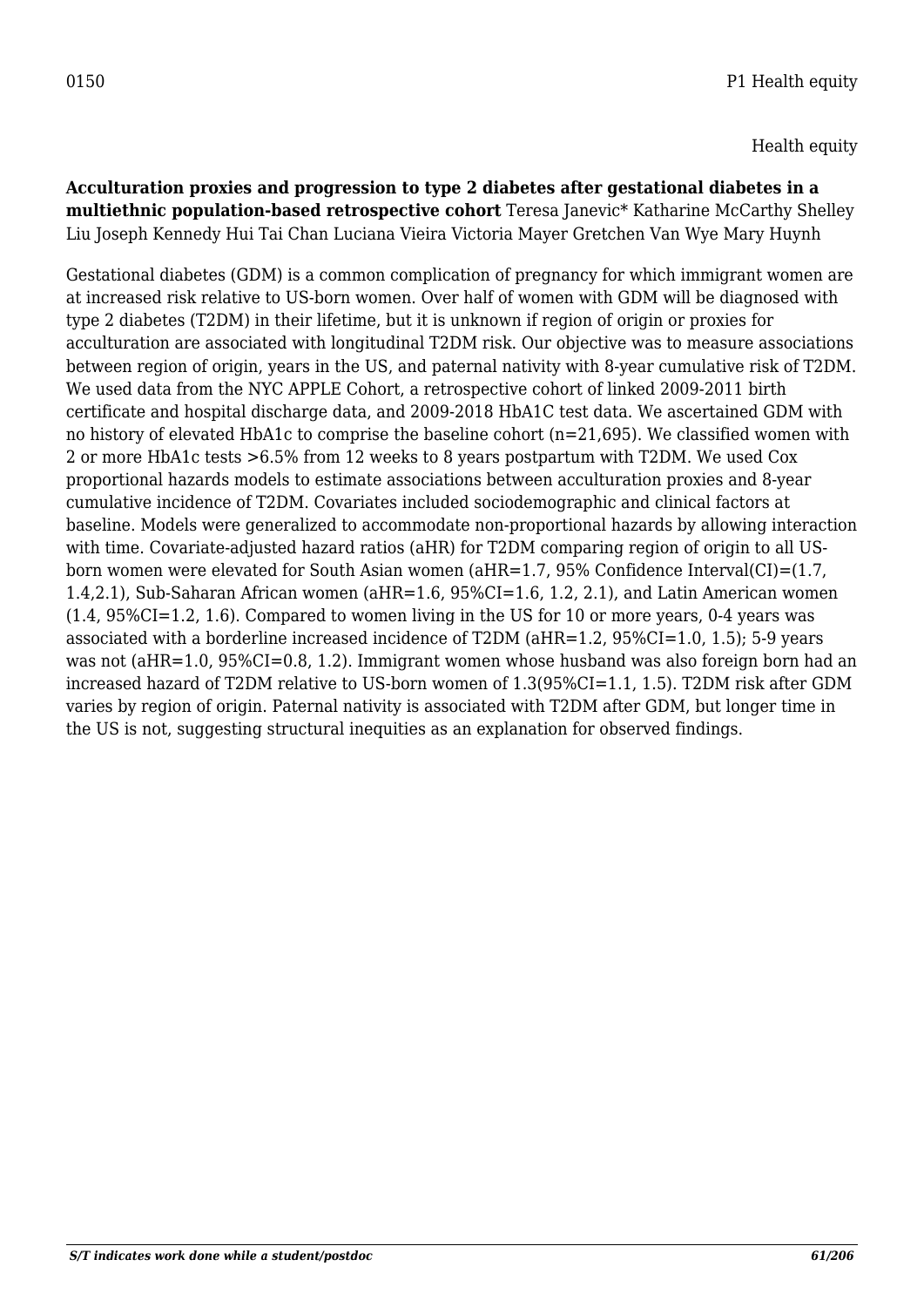Health equity

**Black-White disparity in severe cardiovascular maternal morbidity: a systematic review and meta-analysis** Ugochinyere Vivian Ukah\* Xinting Li Shu Qin Wei Jessica Healy-Profitós Natalie Dayan Nathalie Auger

**Introduction**: Racial disparities exist in adverse pregnancy complications but no study had quantified Black-White disparities in the occurrence of severe cardiovascular maternal morbidity. Our objective was to systematically review and synthesize existing evidence on Black-White disparities in the prevalence of severe cardiovascular maternal morbidity.

**Methodology**: MEDLINE, EMBASE, and CINAHL databases were searched until July 31, 2021 for studies comparing the risk of severe cardiovascular maternal morbidity between Black and White women. Severe cardiovascular maternal morbidity included stroke, acute myocardial infarction, and peripartum cardiomyopathy, occurring during pregnancy, delivery, or postpartum. Relevant information including adjusted and unadjusted effect estimates were extracted and the quality of included studies was assessed using the Newcastle-Ottawa scale. Random-effects models were used to estimate the pooled association between Black and White race and severe cardiovascular maternal morbidity.

**Results**: Eighteen eligible studies, which included a total of 7,656,876 Black women and 26,412,600 White women, were included in our systematic review and meta-analysis. Black women had an increased risk of any severe cardiovascular maternal morbidity (adjusted odds ratio, 1.90; 95% confidence interval, 1.54-2.33), compared with White women. Black women were also at increased risks of stroke (adjusted odds ratio, 2.13; 95% confidence interval, 1.39-3.26), acute myocardial infarction (adjusted odds ratio, 1.38; 95% confidence interval, 1.14-1.68), and peripartum cardiomyopathy (adjusted odds ratio, 1.71; 95% confidence interval, 1.51-1.94).

**Conclusion**: The risk of severe cardiovascular maternal morbidity is significantly higher in Black women than in White women, despite adjusting for confounders. Identifying effective ways to reduce Black-White inequality in serious cardiovascular maternal outcomes should be a priority for public health.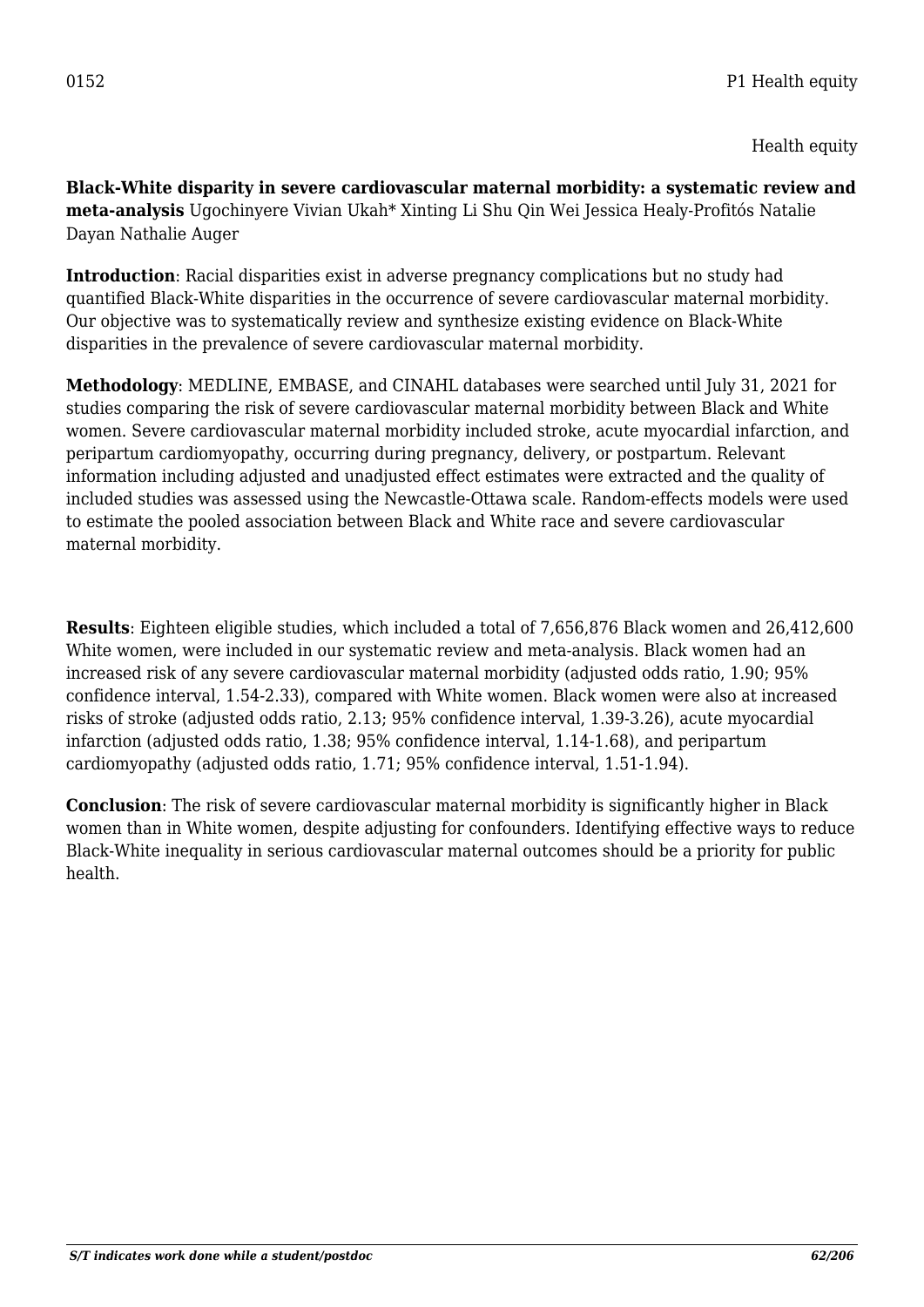Infectious disease

#### **Geographic Proximity to Care is Not Associated with Pediatric Sepsis Outcomes** Morgan Swanson\* James Torner Ryan Carnahan Knute Carter Kang Zhao Nicholas Mohr

# **Objective**

Pediatric sepsis is a serious, critical illness where time to care is important. Many children do not have ready geographic access to pediatric emergency and hospital care. We hypothesized closer proximity to pediatric sepsis care was associated with better clinical outcomes among pediatric sepsis patients.

## **Study Design**

A retrospective cohort of pediatric sepsis patients was built from three states' administrative claims data. Geographic proximity was defined as driving distance in miles from the centroid of the zip code area of residence to the nearest hospital with a pediatric intensive care unit (PICU). The primary outcome was 28-day hospital-free days, which is a composite outcome of mortality, hospital lengthof-stay, and readmission. Negative binomial and logistic regression estimated the effect of geographic access on sepsis outcomes after adjusting for subject and illness characteristics.

#### **Results**

Pediatric sepsis subjects ( $n = 3.671$ ) resided a median 5.7 miles from the closest hospital and 17.7 miles from the closest hospital with a PICU. Subjects were a median age of 4 years with 1.6% mortality. Driving distance was not associated with 28-day hospital-free days (closest quartile [<6.2 miles] median: 23 days (IQR: 13 to 25) vs. farthest quartile [>50.9 miles] median: 23 days (IQR: 12 to 25), p= 0.724) and remained not associated after adjustment (farthest vs. shortest adjusted quartile incidence rate ratio (aIRR): 1.03, 95%CI: 0.95 to 1.13]). Proximity to care was associated with an increased odds of transfer (adjusted odds ratio = 3.26 [95%CI: 2.33 to 4.57]).

#### **Conclusions**

Shorter driving distance to a pediatric sepsis hospital was not associated with improved clinical outcomes for pediatric sepsis patients. Pediatric sepsis patients who lived farther from a pediatric sepsis hospital did have increased inter-hospital transfer. This suggests local emergency care with current transfer practices provides quality care for pediatric sepsis patients.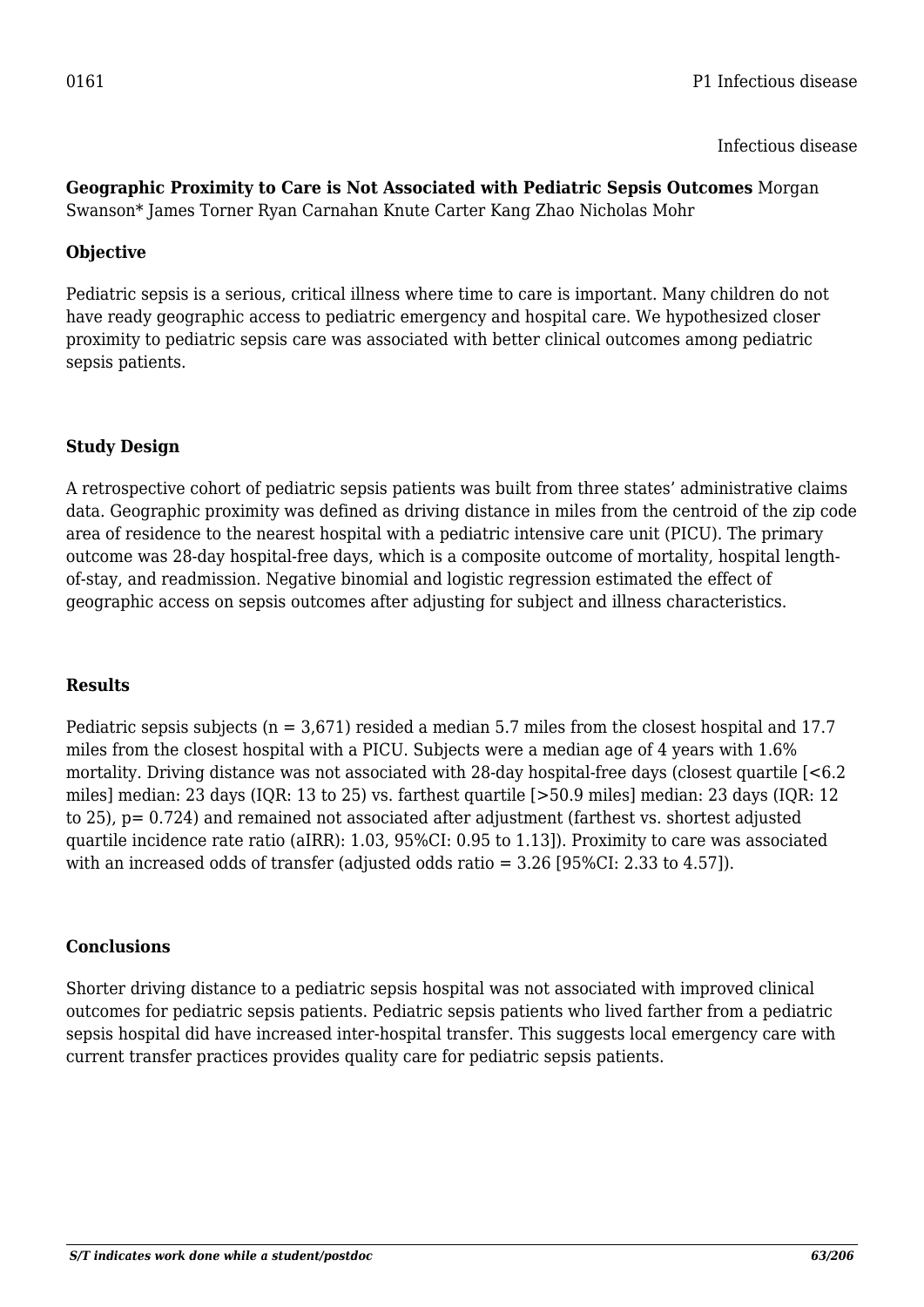# **Violence in childhood and self-reported symptoms of psychological distress among adolescents and young adults: Evidence from the Côte d'Ivoire 2018 Violence Against Children and Youth Survey (VACS)** Otobo Ujah\* John Ferron

Evidence regarding variations in psychological distress in adolescence based on number, types and combinations of violence experienced in childhood is limited. The objective was to determine whether types and patterns of lifetime violence differ with respect to a set of psychological distress symptoms among adolescents and young adults.

Males and females 15-24 years old participating in the Côte d'Ivoire 2018 Violence Against Children and Youth Survey (VACS) were selected for analysis. Multivariate Analysis of Variance (MANOVA) was used to test whether no experience of violence, emotional violence only, physical violence only, sexual violence only, both emotional and physical violence, both emotional and sexual violence, both physical and sexual violence and, a combination of emotional, physical and sexual violence differed with respect to nervousness, hopelessness, restlessness, depressed, effort and worthlessness based on Kessler's Psychological Distress Scale (K6). Post-hoc univariate *F*-tests and multiple pairwise comparisons provided information on the extent to which specific factors contributed the overall differences.

MANOVA revealed significant differences in means between groups based on the linear combination of psychological distress factors [Wilk's  $\Lambda = 0.82$ ,  $F(42,8910,6) = 9.31$ ,  $p < 0.0001$ , partial  $\eta^2 =$ 0.03]. *Post-hoc* univariate *F* tests with Tukey test performed showed feeling nervous  $[F(7,1904) =$ 15.97,  $p \le 0.0001$ ,  $\eta^2 = 0.06$ ; Hopeless [ $F(7,1904) = 26.46$ ,  $p \le 0.0001$ ,  $\eta^2 = 0.09$ ], Restless  $[F(7,1904) = 16.86, p < 0.0001, \eta^2 = 0.06]$ ; Worthless  $[F(7,1904) = 25.05, p < 0.0001, \eta^2 = 0.08]$ ; Depressed [F(7,1904) = 17.31,  $p < 0.0001$ ,  $\eta^2 = 0.06$ ]; and, everything was an effort [F(7,1904) = 18.56,  $p < 0.0001$ ,  $\eta^2 = 0.06$ .

Exposure to multiple types of violence in childhood is associated with severe psychological distress. Interventions should focus both on addressing specific and multiple forms of violence as well as, specific psychological distress symptoms.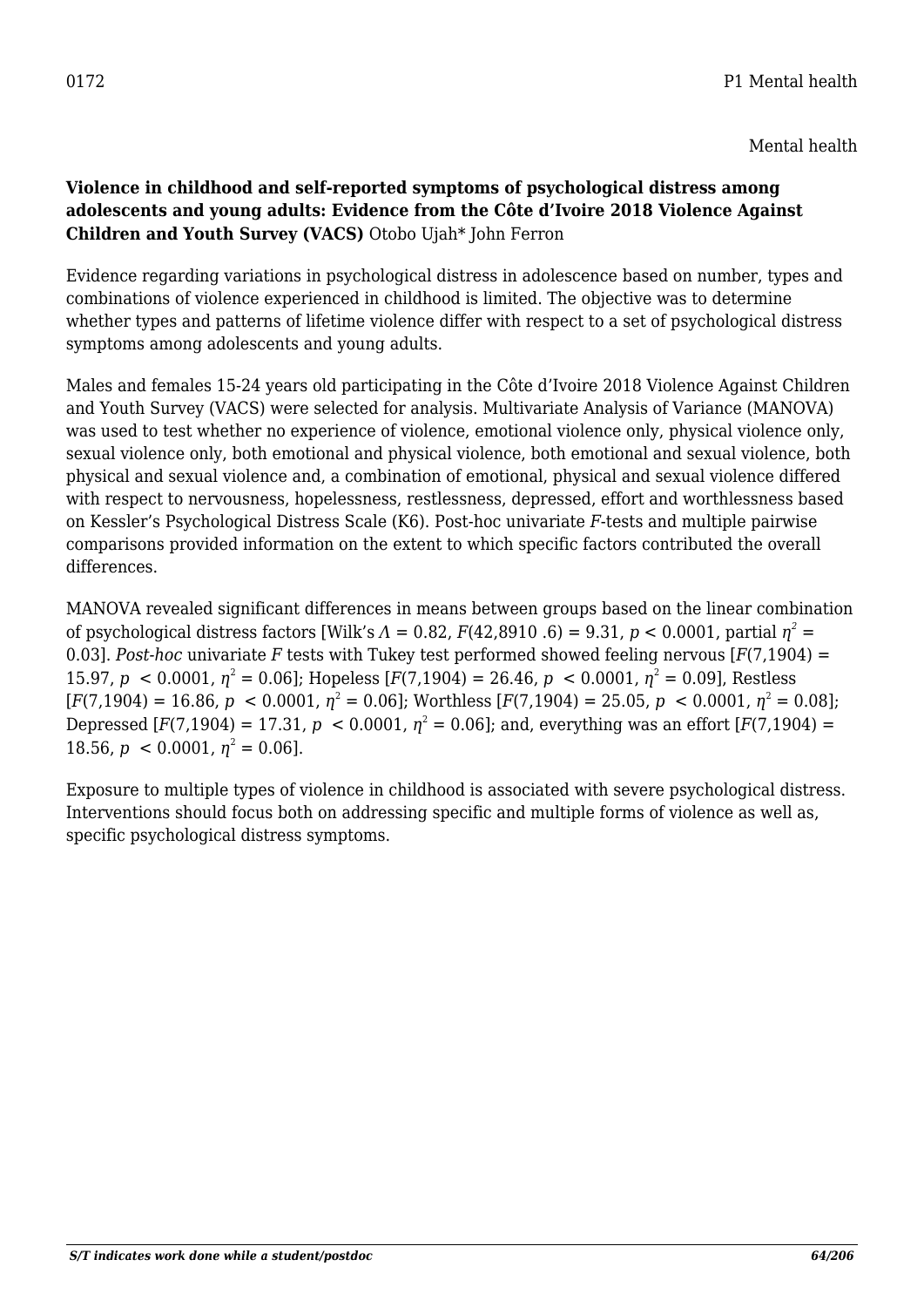**Characterization of maternal psychosocial stress during pregnancy: The Health Start Study** Satvinder K Dhaliwal\* Dana Dabelea Angela Lee-Winn Deborah H. Glueck Greta Wilkening Wei Perng

**Objective:** Despite the multifaceted nature of stressful experiences and their manifestations, most studies on this topic have used single questionnaire-based assessments of psychosocial status during pregnancy. Here, we sought to capture multidimensional maternal psychosocial stress using responses from the Edinburgh Postnatal Depression Scale (EPDS) and Cohen's Perceived Stress Scale (PSS) administered during pregnancy, and identify perinatal correlates of the stress domains.

**Methods:** Using data from 1,079 pregnant women, we implemented principal components analysis on EPDS and PSS responses and retained factors based on the Scree plot and Eigenvalues>1. We then used linear regression to identify perinatal correlates of each domain.

**Results:** We identified three stress domains: "Feeling Overwhelmed", "Anhedonia", and "Lack of Control" that accounted for 10.6% of variance in questionnaire responses. In multivariable analyses, household income ≤\$70,000 (β=0.21 [95% CI: 0.05, 0.39]), primiparity (0.36 [0.02, 0.71]), inadequate (0.21 [0.04, 0.39]) or excessive gestational weight gain (0.27 [0.11, 0.42]), and Healthy Eating Index [HEI] score  $\leq$  57 (0.14 [0.00, 0.28]) were associated with Feeling Overwhelmed. Older age (0.02 [0.00, 0.03] per 1-year), Hispanic ethnicity (0.19 [0.00, 0.38]), and HEI score ≤57 (0.15 [0.02, 0.28]) were associated with Anhedonia. Non-Hispanic Black race/ethnicity (0.37 [0.10, 0.63]), not having graduated college (0.16 [-0.02, 0.35]), having a partner born outside the US (0.17 [-0.02, 0.37]), household size  $\geq$ 5 persons (0.21 [-0.02, 0.37]), receiving public assistance (0.18 [-0.02, 0.37]), and prenatal smoking (0.32 [0.05, 0.59]) were associated with Lack of Control.

**Conclusions:** Three domains of maternal psychosocial stress during pregnancy were differentially related to sociodemographic, biological, and health behavioral characteristics during the perinatal period that may be targets for interventions to ameliorate stress in pregnant women.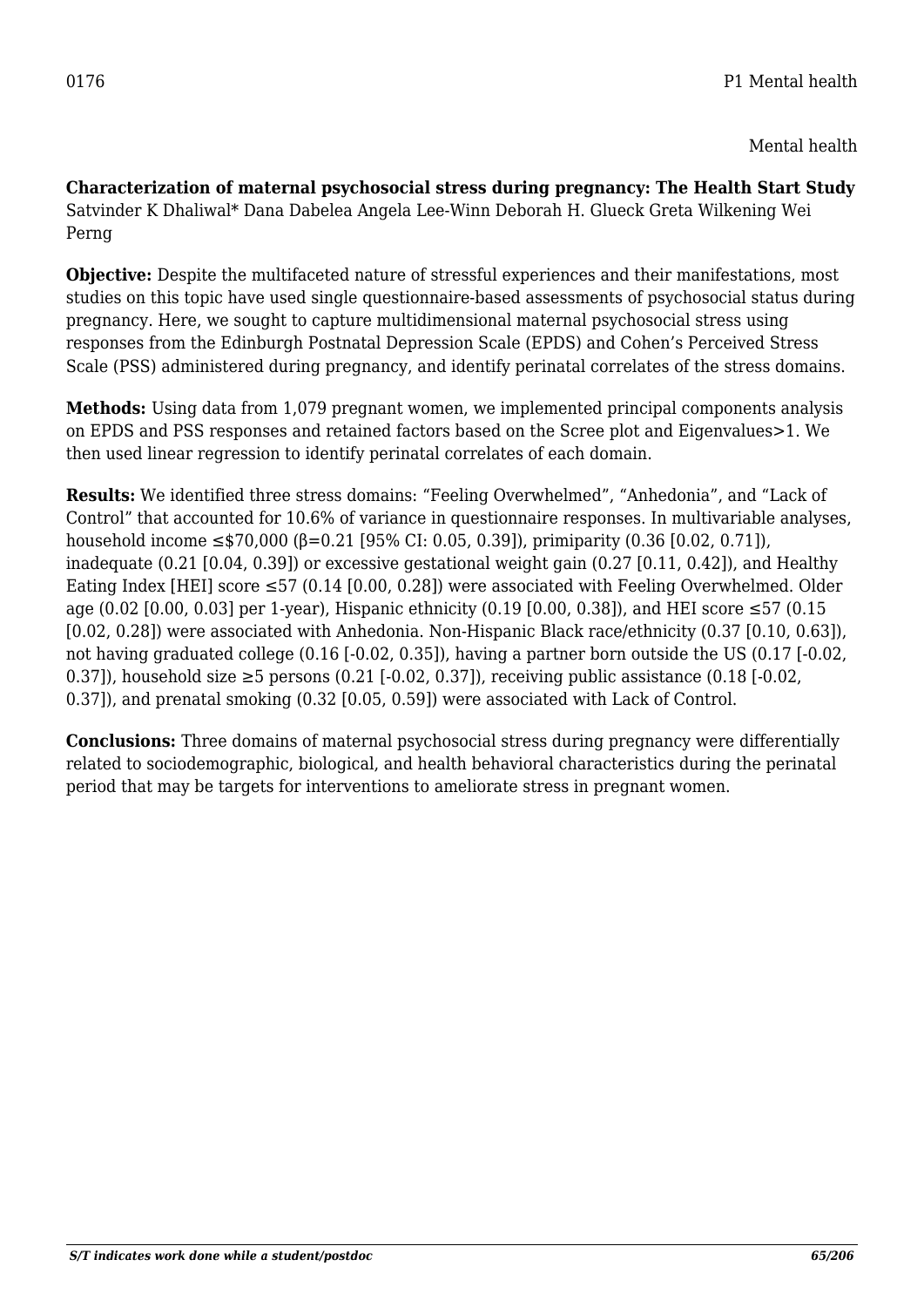# Mental health

# **A systematic review and meta-analysis of chemical exposures and attention-**

**deficit/hyperactivity disorder** Lina Dimitrov\* Jennifer Kaminski Joseph Holbrook Rebecca Bitsko Brenna O'Masta Brion Maher Audrey Cerles Margaret Rush

Exposure to certain chemicals prenatally and in childhood can impact development and may increase risk for attention-deficit/hyperactivity disorder (ADHD). Leveraging a larger set of literature searches conducted to synthesize results from longitudinal studies of potentially modifiable risk factors for childhood ADHD, we present meta-analytic results from 66 studies that examined the associations between early chemical exposures and later ADHD diagnosis or symptoms. Studies were eligible for inclusion if the chemical exposure occurred at least 6 months prior to measurement of ADHD diagnosis or symptomatology. Included papers were published between 1975 and 2019 on exposure to anesthetics (n=5), cadmium (n=3), hexachlorobenzene  $(n=4)$ , lead  $(n=22)$ , mercury  $(n=12)$ , organophosphates  $(n=7)$ , and polychlorinated biphenyls (n=13). Analyses are presented for each chemical exposure by type of measure of association reported (categorical vs. continuous), type of ADHD measurement (overall measures of ADHD, ADHD symptoms only, ADHD diagnosis only, inattention only, hyperactivity/impulsivity only), and timing of exposure (prenatal vs. childhood vs. cumulative), whenever at least 3 relevant effect sizes were available. Childhood lead exposure was positively associated with ADHD diagnosis and symptoms in all analyses; the strongest association was for hyperactivity/impulsivity. Other statistically significant associations were limited to organophosphates (*r*=0.11, 95% confidence interval (CI):0.03–0.19 for continuous ADHD outcomes overall) and both prenatal and childhood mercury exposure (*r*=0.02, 95% CI:0.00–0.04 for continuous ADHD outcomes overall for either exposure window). Our findings provide further support for negative impacts of prenatal and/or childhood exposure to these chemicals and raise the possibility that primary prevention and targeted screening could prevent and mitigate ADHD symptomatology.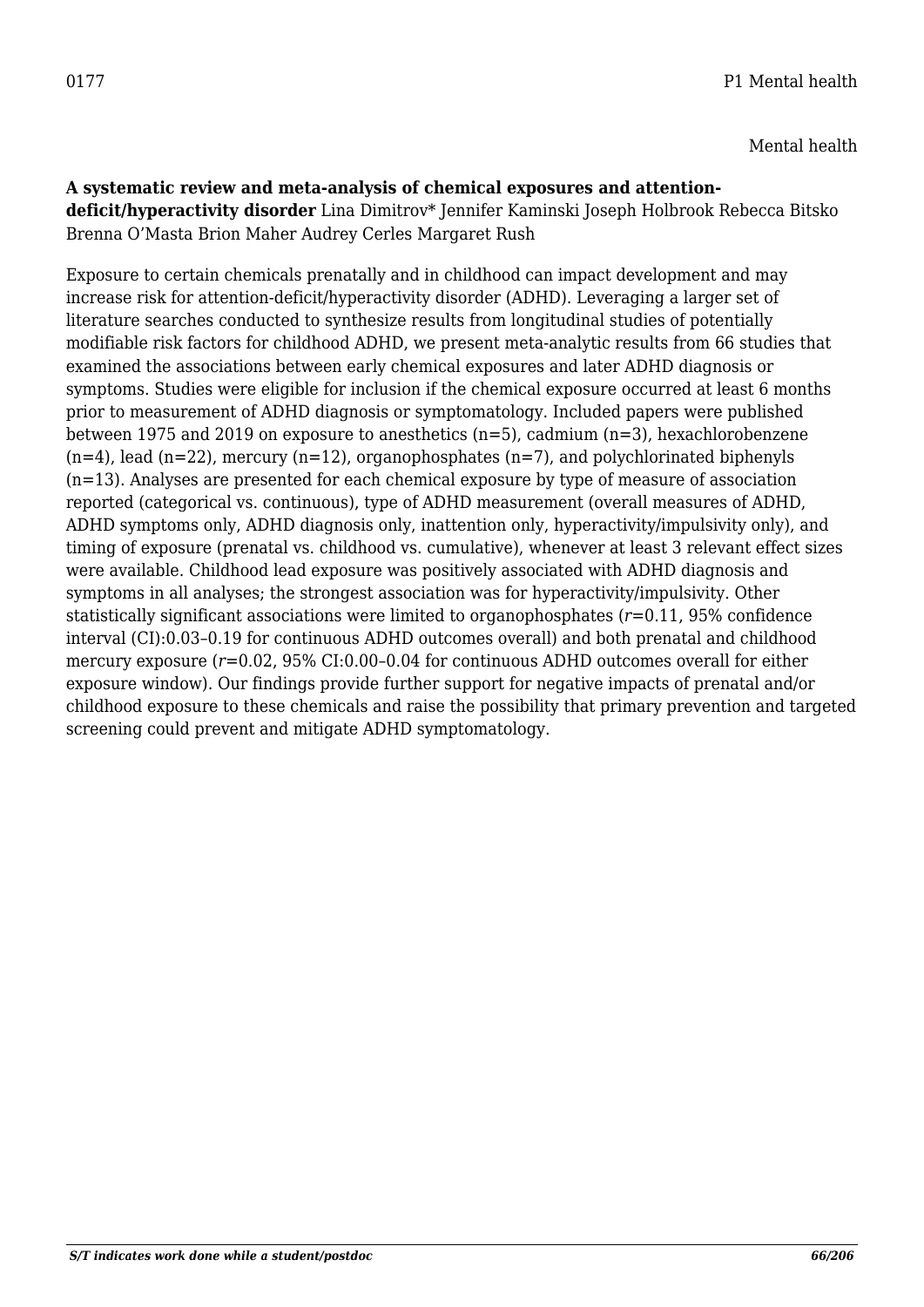**Seeing the invisible: A novel study design in reproductive epidemiology** Marc Weisskopf\* Michael Leung Sebastian Rowland Raanan Raz Brent Coull Ander Wilson Marianthi-Anna Kioumourtzoglou

When all events of an outcome cannot be counted, it may be impossible to identify risk factors associated with the outcome due to small numbers, or bias may be introduced if the events missed are non-random. An example is pregnancy loss because many of these events never come to medical attention, and some may not even be recognized by the mother. This greatly limits the research that can be done into risk factors for pregnancy loss. The few studies that have examined pregnancy loss as an outcome have relied on either a) medically-identified losses, which as a subset of all pregnancy losses is limited and could introduce unknown biases, or b) enrolling and tracking women intensively around conception (i.e., a preconception cohort), which are generally small and may not be representative.

We present a new study design to analyze exposure-pregnancy loss associations that considers all pregnancy losses, even those that go unrecognized by the medical community and even the mother. This approach relies on live birth records, which are generally much more widely available. This novel approach involves resorting live births by their estimated conception date, and then takes advantage of the fact that the total number of conceptions (TC) in a given period of time is the sum of live births that result from those conceptions (live birth-identified conceptions; LBIC) and those that are lost (pregnancy losses; PL). Put in simple mathematical terms, for a given period, e.g., week,  $TC = LBIC + PI$ .

Thus, for any risk factor that does not affect total conceptions, e.g. post-conception exposures, associations with total pregnancy loss can be inferred from associations with LBIC, which are identifiable.

Here we describe this novel, inferred-effects approach, its implementation, and assumptions required for causal inference. This new approach could be a powerful method to study effects on events that have to date been hidden to epidemiologists.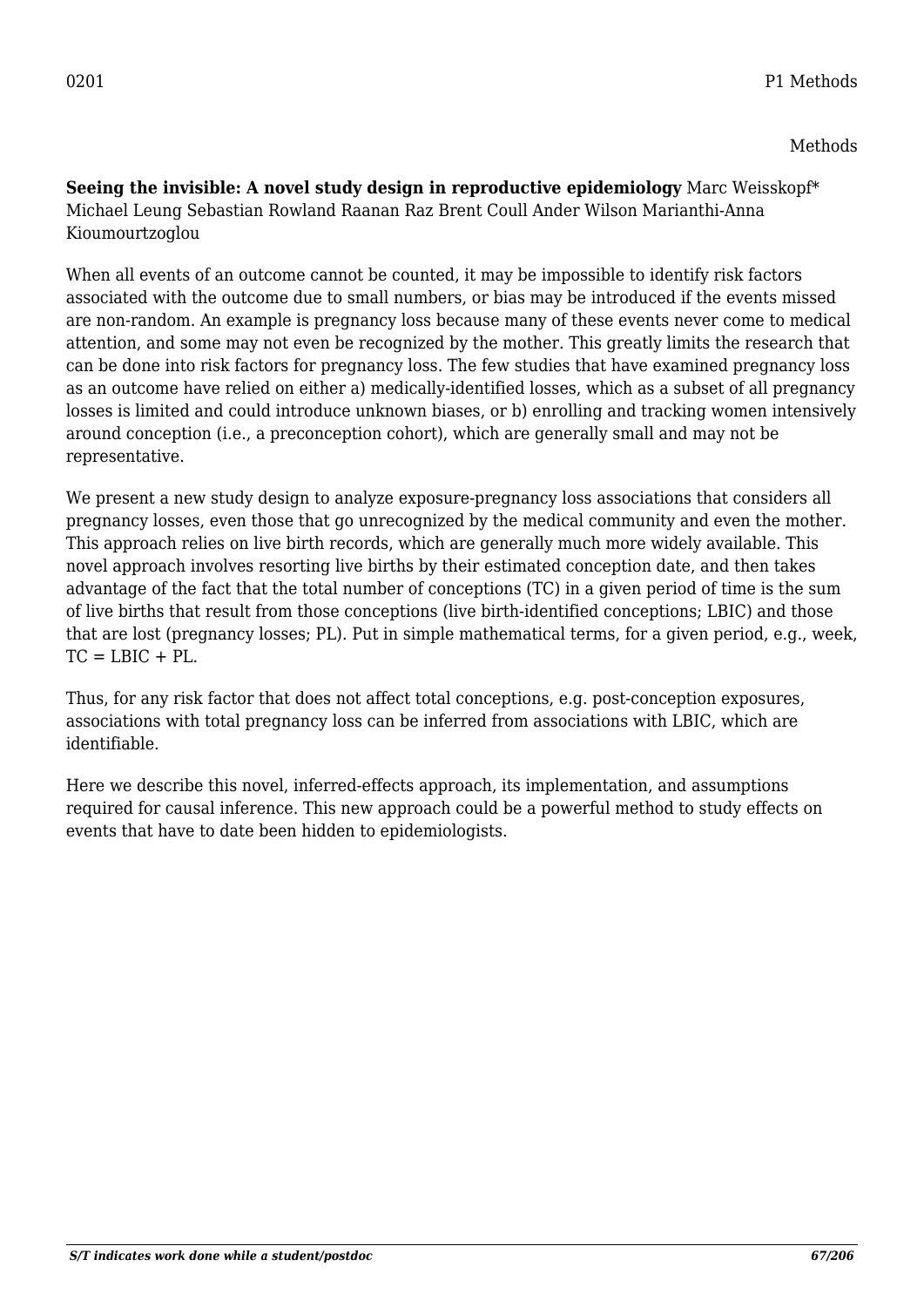**Placental cell type DNA methylation reference panel for epidemiological studies** Kyle Campbell\* Justin Colacino Muraly Puttabyatappa Joseph Ciarelli Steven Domino Dana Dolinoy Rita Loch-Caruso Vasantha Padmanabhan Kelly Bakulski

DNA methylation perturbations in placental tissue are linked to adverse perinatal outcomes. To distinguish mechanistic DNA methylation changes from cell composition differences, robust placental cell type-specific DNA methylation profiles are needed. From 18 uncomplicated, Cesareansection term placentas, we isolated DNA and measured methylation via the IlluminaEPIC microarray from cell type-specific fractions of cytotrophoblasts (n=14), fibroblasts (n=11), Hofbauer cells (n=9), and syncytiotrophoblasts ( $n=8$ ), and/or unsorted whole tissue samples ( $n=17$ ). We subsampled four placentas by quadrant for 34 additional samples. All samples (n=93) passed quality control metrics. We interpreted all tests at false discovery rate adjusted p-value<0.05. We excluded 44,590 genotype-specific, sex-specific, cross-reactive, or low-quality probes. We fit linear models (n=821,328 sites) adjusted for individual to control for unmeasured confounding with empirical Bayes standard error moderation. To identify cell type-specific differentially methylated sites, we compared methylation M-values to values in one cell type against the average across other cell types with an absolute beta-value difference threshold of 10%. DNA methylation signatures distinguished cytotrophoblasts (214,496 sites), Hofbauer cells (216,990 sites), syncytiotrophoblasts (17,260 sites), and fibroblasts (7,220 sites). Differentially methylated sites were annotated to genes enriched for cell type differentiation and placental cell type-specific functions such as epithelial cell development among cytotrophoblasts (p-value<sub>adj</sub><0.001), phagocytosis among Hofbauer macrophages (p-value<sup>-</sup>  $_{\text{adj}}$ <0.001), and regulation of ERK1 and ERK2 cascade among syncytiotrophoblasts (p-value<sub>adj</sub>=0.007). These cell type DNA methylation references can be used to robustly estimate cell composition from placental DNA methylation data for application in epidemiological scale studies to reveal biological mechanisms and improve casual inference.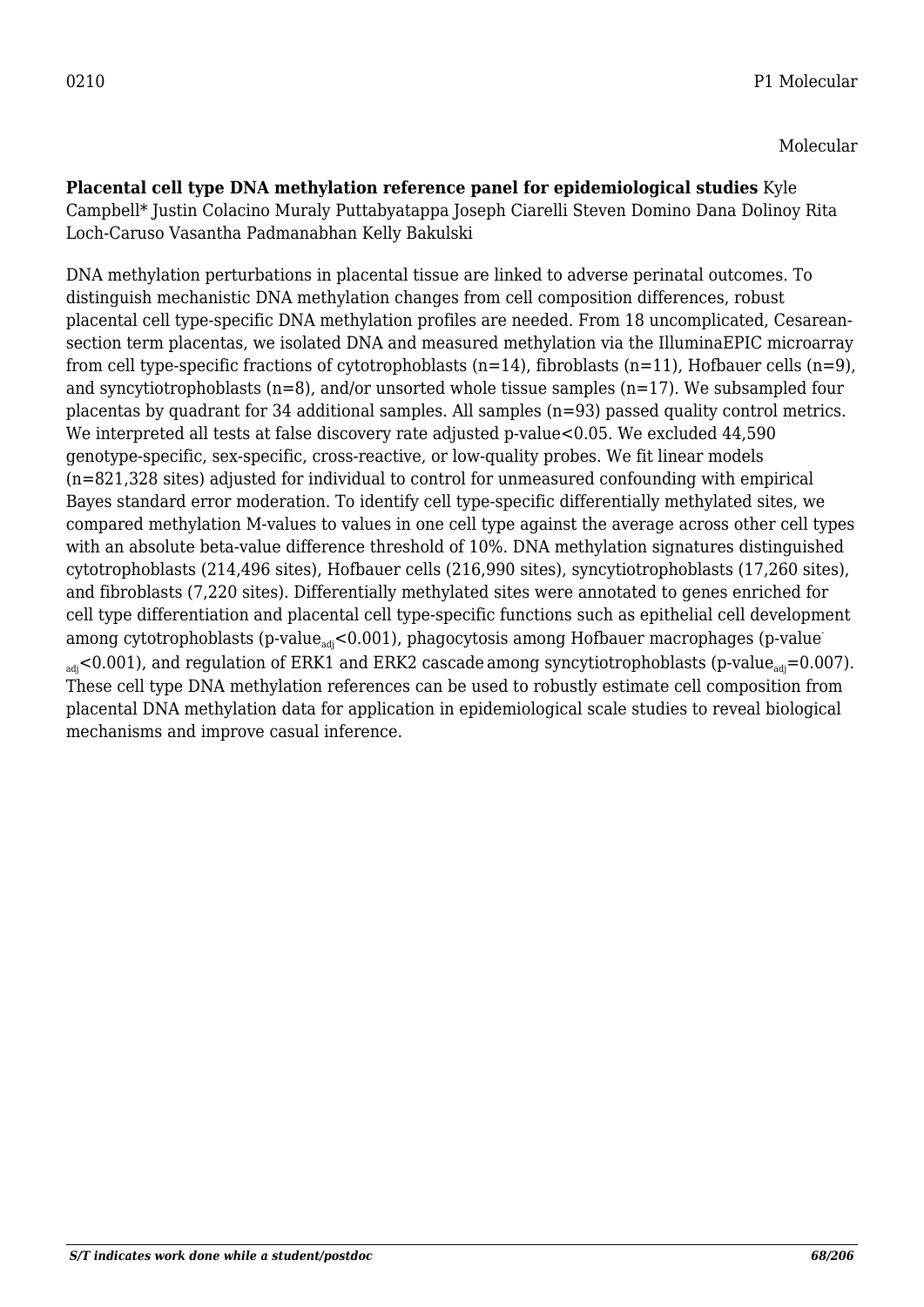Nutrition/obesity

**Maternal weight trajectories and eating behaviors in the Study of Latinos Family Lifestyles Outcome Research (SOL-FLOR)** Christina Cordero\* Daniela Sotres-Alvarez Anna Maria Siega-Riz Alan Delamater Marc Gellman Carmen Isasi Linda Gallo Linda Van Horn Madison LeCroy Amanda McClain Martha Daviglus Maria Llabre

Food addiction and reward-related eating are known risk factors for obesity. Whether weight changes in the reproductive years affect maternal eating behaviors is unknown. We aim to identify weight trajectory classes in a diverse group of Hispanic/Latina women and examine the association with eating behaviors. The Study of Latinos Family Lifestyles Outcome Research (SOL-FLOR; 2019-2022) is enrolling women from the Hispanic Community Health Study/Study of Latinos (HCHS/SOL) who became pregnant after the baseline visit (2008-2011) and their offspring (N=278 dyads as of 1/4/22). Among women eligible for SOL-FLOR (n=548), we identified weight trajectories using a latent class growth model of body mass index from up to 4 weights, self-reported for age 21, 1 year prior to baseline, baseline, and at a 6-year follow-up. Two weight trajectories were identified, Trajectory 1 (74%) started with lower BMI and had a slower rate of weight gain and Trajectory 2 (26%) started with higher BMI and had a higher rate of weight gain. The 13-item Reward-based Eating Drive scale was administered to women in SOL-FLOR, z-scores for each item were calculated and then averaged. Food addiction was measured through the modified Yale Food Addiction Scale 2.0; 7 items were summed and ≥3 contribute to a diagnosis of food addiction. Linear and logistic regression models tested for the association between maternal weight trajectory and food addiction and reward-related eating behaviors, adjusted for education, income, Hispanic/Latina background, and nativity/years in the US. Compared to Trajectory 1, Trajectory 2 was associated with ≥3 food addiction symptoms (12.2%; OR=3.28 (95% CI 1.41, 7.65)). No significant associations were observed with reward-related eating (Trajectory 1 vs. 2 b=0.08 (95% CI -0.10, 0.26)). Hispanic/Latina women with a higher weight trajectory were more likely to report symptoms of food addiction. Screening for food addiction in women with higher weight gain may be beneficial.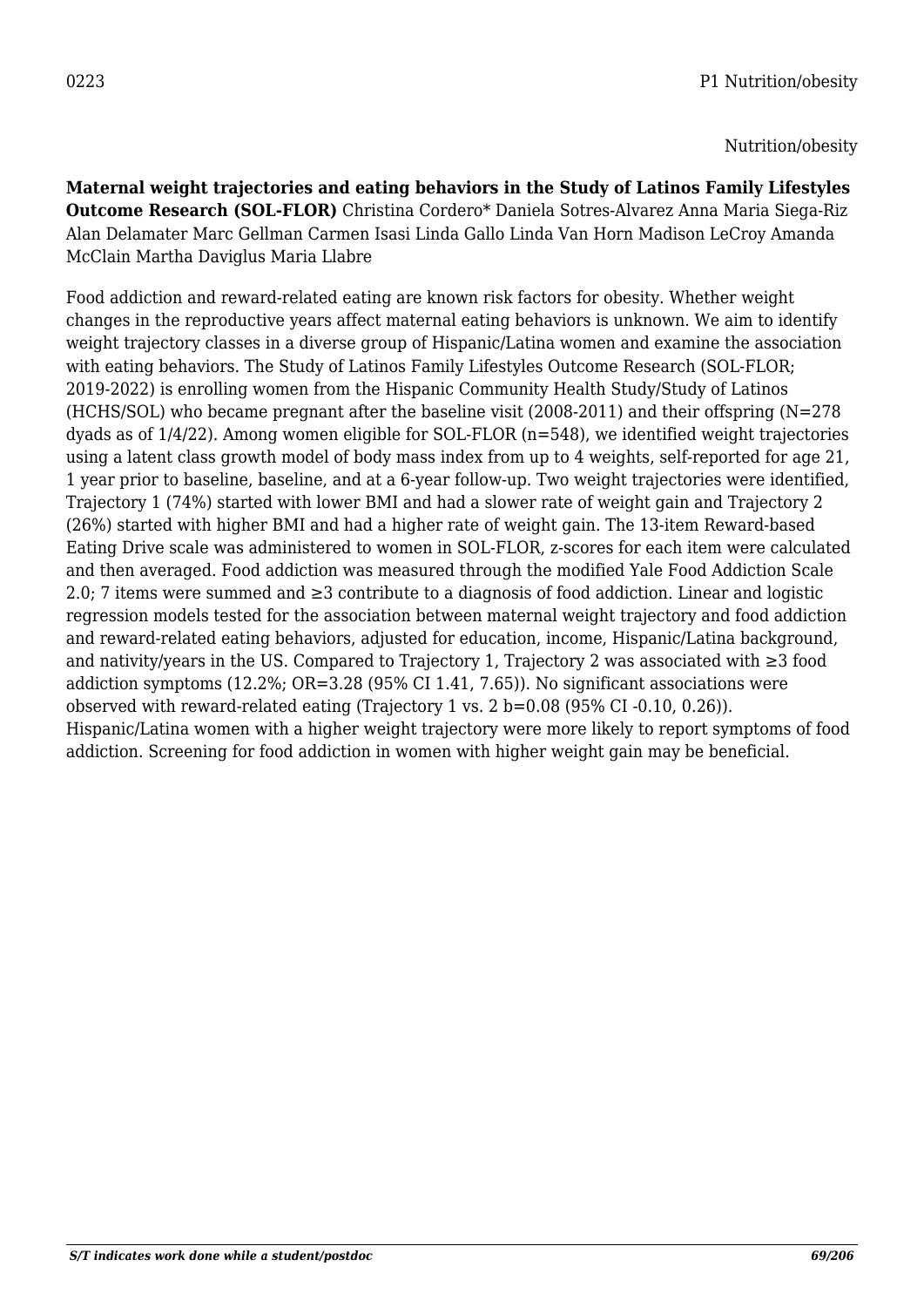Nutrition/obesity

**The association between maternal diet quality and pregnancy and subacute postpartum outcomes among Latinas** Megan Harvey\* Sofija Zagarins Katherine Tucker Bess Marcus Milagros Rosal JoAnn Manson Lisa Chasan-Taber

Maternal diet quality has been inversely associated with adverse pregnancy and birth outcomes, although findings are inconsistent and few studies have examined the impact on subacute postpartum outcomes. Furthermore, the majority of did not use dietary quality indexes designed for pregnancy and did not focus on Latinas, a group with poorer diet quality and higher rates of adverse maternal outcomes, relative to non-Latina White women. Therefore, we evaluated the association between the Alternate Healthy Eating Index for Pregnancy (AHEI-P) and pregnancy, birth and subacute postpartum outcomes among 168 predominantly Puerto Rican participants in Estudio PARTO, a randomized trial of a lifestyle intervention in Western Massachusetts (2013-2017). Diet was measured at a mean of 28.1 (SD=6.6) weeks gestation by trained bicultural/bilingual personnel via three 24-hour recalls. Associations were modeled with multivariable linear and logistic regressions, adjusting for age, pre-pregnancy body mass index, physical activity level, caloric intake, and intervention group. Higher scores on the AHEI-P (indicating better diet quality) were not associated with total gestational weight gain  $(\beta = 0.08, p = 0.30)$ , hypertension (OR=0.99 95%)  $CI=0.95-1.03$ ) or fasting glucose during pregnancy ( $\beta=0.04$ ,  $p=0.65$ ). Women with higher scores on the AHEI-P experienced a slightly longer second stage of labor  $(\beta = 0.23, p = 0.048)$ , but AHEI-P scores were not associated with other birth outcomes, including gestational age at delivery, infant birth weight, number of days spent in the hospital, length of first or third stage of labor, or APGAR scores. AHEI-P scores were also not associated with postpartum body mass index ( $\beta$ =-0.17, p=0.08) or fasting glucose tolerance  $(\beta = 0.07, p = 0.72)$ . Findings suggest that current measures of maternal diet quality may be of limited value among Puerto Ricans in the United States and highlight the need for better tools to identify the nutrient profile among Latinas in the United States to best predict favorable birth outcomes.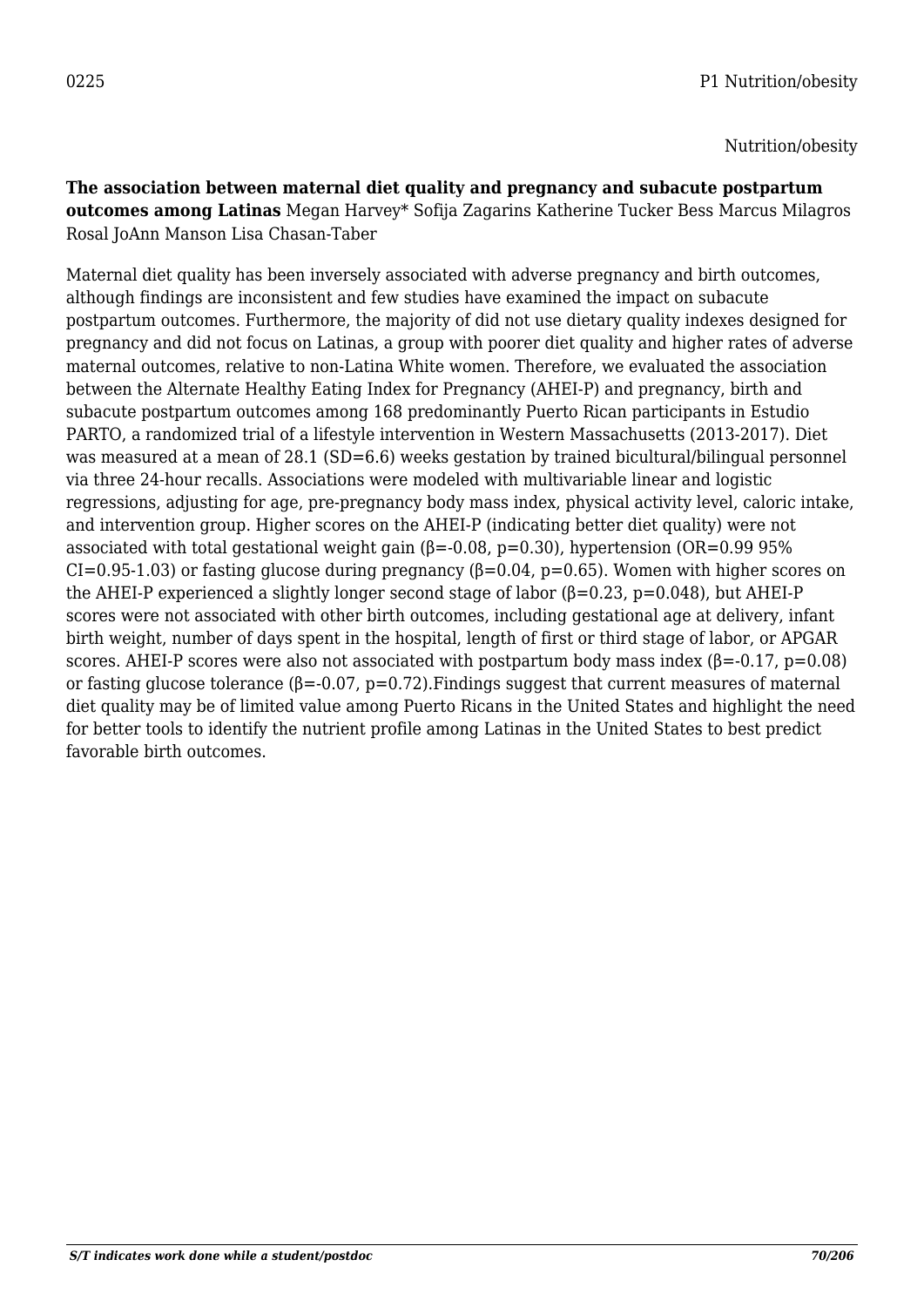Nutrition/obesity

**Obesity in Children with Amblyopia** Carolyn Drews-Botsch\* Kyle Machicado Scott Lambert Ali Weinstein

**Purpose: C**hildren with amblyopia, and the resultant loss of stereopsis, may have fine and gross motor deficits. In other contexts, such deficits have been associated with a higher risk of obesity. However, the risk of obesity in individuals with amblyopia is unknown.

**Methods:** These analyses use data from the 1999 – 2008 National Health and Nutrition Examination Survey (NHANES). We focus on the 8295 children between the ages of 12 and 18 who participated in the visual examination component of NHANES and had a best corrected visual acuity in the better eye of at least 20/40. Amblyopia was defined as at least a two-line intraocular difference in acuity. In separate analyses, obesity was defined as a body mass index (BMI) or a body fat percentage (BFP) greater or equal to the  $95<sup>th</sup>$  percentile for age and gender. BFP was measured using a dual-energy X-ray absorptiometry (DEXA). Cardiovascular fitness level (CFL) was assessed using a submaximal exercise test. We calculated odds ratios to examine the relative prevalence odds of obesity in children with and without amblyopia.

**Results:** The prevalence of amblyopia was 4.3%. The prevalence of high BMI was higher in children with amblyopia than those without  $(30.3\%$  versus  $21.4\%$ ; OR = 1.56; 95% CI 1.24-1.98). Children with amblyopia were also somewhat more likely to have a high BFP (15.3% versus 13.2%;  $OR = 1.15$ ) 95% CI 0.77,1.70) and have low CFL (OR = 1.15; 95% CI 0.83,1.57) but these measures were available for only about half of the population.

**Conclusions:** Our findings suggest that adolescents with amblyopia may be more likely to be obese and sedentary. Given the range of morbidities associated with childhood obesity, targeted interventions promoting physical activity among children with amblyopia could be important to minimize the potential for future weight-related health issues.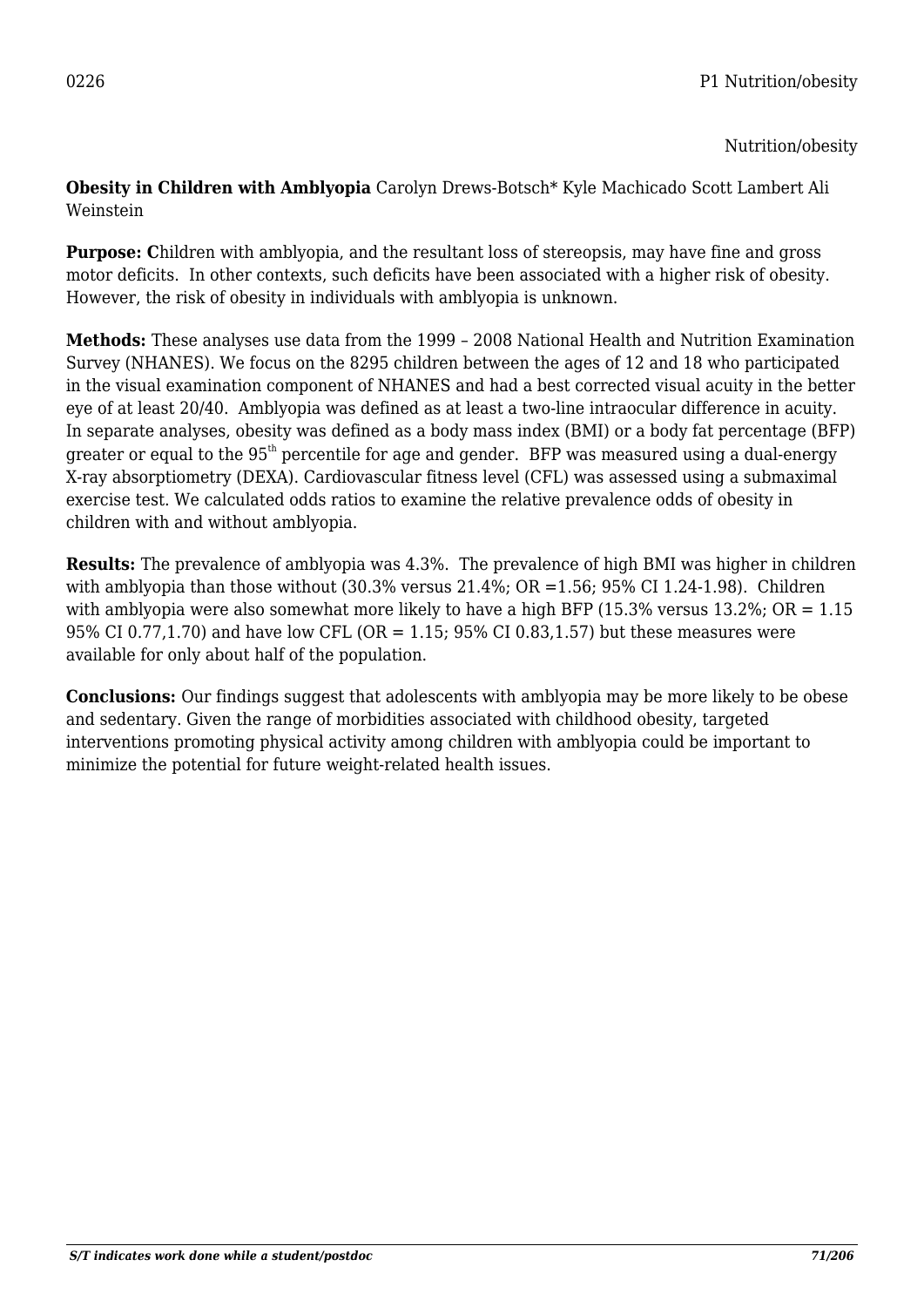Nutrition/obesity

### **Dietary Quality Indices in Early Pregnancy and Gestational Weight Gain Rate among a Prospective Multi-Racial/Ethnic Cohort** Emily Liu\* Yeyi Zhu Assiamira Ferrara Monique Hedderson

Meeting the Institute of Medicine (IOM) gestational weight gain (GWG) guidelines is associated with a reduced risk of adverse perinatal outcomes. Overall diet quality comprehensively assesses dietary components and accounts for interactions between them. While GWG is influenced by maternal diet, its association with overall diet quality — measured by various indices — is not well-defined.

We examined multiple diet quality indices in relation to GWG in a prospective multi-racial/ethnic cohort of 2,914 pregnant women from the Pregnancy Environment and Lifestyle Study (2014–2017). We calculated the Healthy Eating Index 2010 (HEI-2010), alternate Healthy Eating Index-Pregnancy, alternate Mediterranean Diet, and Dietary Approaches to Stop Hypertension using a Block Food Frequency Questionnaire administered in the first trimester, with higher scores indicating better diet quality. Subsequent GWG was determined as weight change between the dietary assessments and delivery dates. Rate of GWG was categorized according to IOM guidelines into inadequate (below guidelines), adequate, and excessive (above guidelines). Multinomial logistic regression assessed the risk of inadequate and excessive GWG in association with each dietary index, adjusting for total energy intake, race/ethnicity, age, parity, household income, maternal education, and prepregnancy BMI.

Overall, 860 (29.5%) of pregnancies had adequate, 1,640 (56.3%) had excessive, and 414 (14.2%) had inadequate GWG. Adjusted model results showed increased odds of excessive GWG among the two lowest quartiles compared to the highest quartile of the HEI-2010: Odds Ratio [95% Confidence Interval] Quartile 1 vs.  $4 = 1.26$  [0.99-1.6]; Quartile 2 vs.  $4: 1.37$  [1.07-1.74]. The other indices were not associated with excessive GWG. We found null results across all diet indices and inadequate GWG. Adhering to the 2010 Dietary Guidelines for Americans (HEI-2010) during pregnancy may lower the risk of excessive GWG.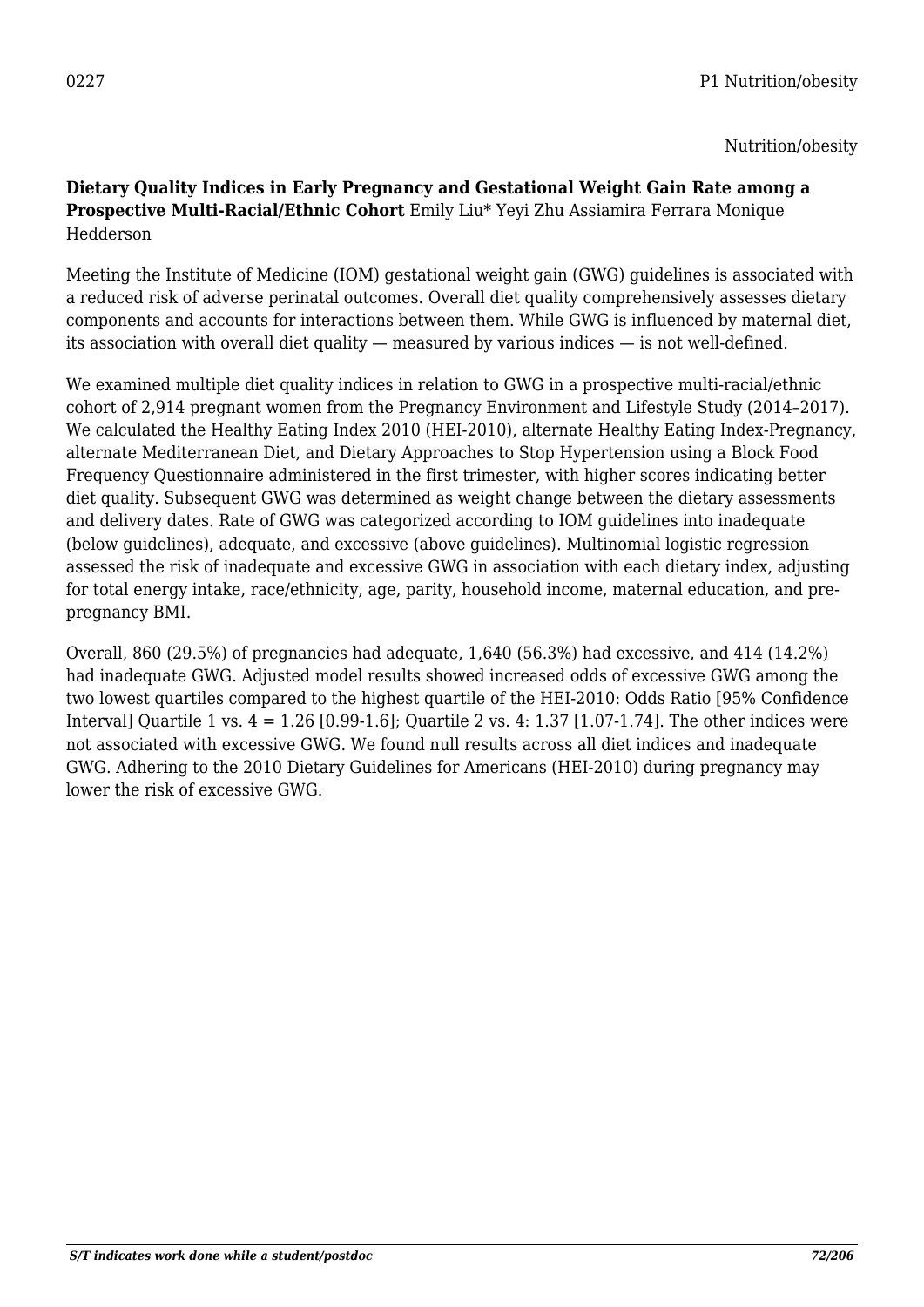**The association between measures of acculturation and established diet quality indices in Hispanic women** Sofija Zagarins\* Megan Harvey Katherine Tucker Bess Marcus Milagros Rosal JoAnn Manson Lisa Chasan-Taber

Prior research indicates that maternal diet quality impacts pregnancy and birth outcomes. Puerto Rican populations living in the continental US have lower diet quality as compared to those living in Puerto Rico, although research examining the association between acculturation and diet quality in pregnancy in this population is sparse. Therefore, we evaluated this association using baseline data from 169 Hispanic (predominantly Puerto Rican) participants enrolled in Estudio PARTO, a randomized controlled trial conducted in Western Massachusetts (2013-17). Acculturation was assessed via Psychological Acculturation Scale (PAS), language preference, and birthplace. Trained bicultural/bilingual personnel assessed diet at a mean ± SD of 28.6±6.3 weeks gestation via 3 24 hour recalls. We calculated the Healthy Eating Index 2015 (HEI-2015), Alternate Healthy Eating Index 2010 (AHEI-2010), alternate Mediterranean Diet Score, and Healthy Plant-Based Diet Index, and adjusted for age, pre-pregnancy BMI, activity level, and energy intake in multivariable models. Mean PAS score was  $2.46 \pm 0.67$ , and  $23.7\%$  of women reported Spanish language preference. Mean diet scores were  $54.9 \pm 14.6$  (HEI-2015),  $36.5 \pm 11.6$  (AHEI-2010),  $24.4 \pm 5.5$  (aMED),  $51.8 \pm 7.7$ (HPDI). In unadjusted models, each one-unit lower PAS score was associated with a 3.2-unit higher HEI-2015 (SE=4.3; *P*=0.06) and 2.6-unit higher AHEI-2010 (SE=1.3; *P*=0.05), although associations were attenuated in multivariable models. Spanish language preference (indicating lower acculturation) was associated with a 5.6-unit higher HEI-2015 (SE=2.7, *P*=0.04) and 4.2-unit higher AHEI-10 (SE=2.0, *P*=0.04) in adjusted models. No significant associations were seen with aMED or HPDI. Lower psychological acculturation and Spanish language preference were associated with higher maternal diet quality in Puerto Rican women. Public health interventions aimed at improving pregnancy outcomes in this population should be tailored to acculturation level.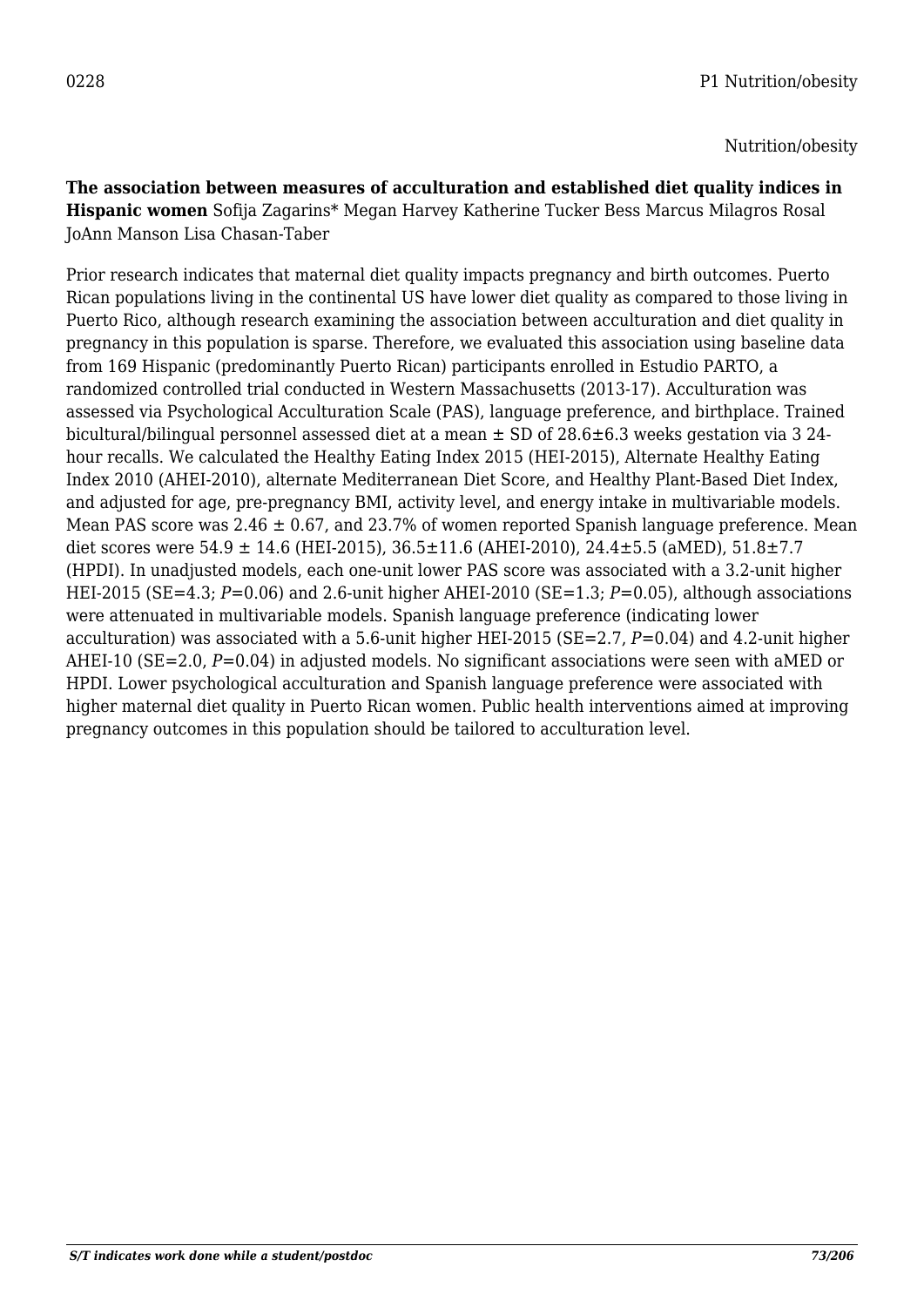# **A prediction model of postpartum hospital use incorporating social determinants of health**

Teresa Janevic\* Kimberly Glazer Natalia Ergorova Jennifer Zeitlin Elizabeth Howell

Racial inequities in maternal mortality are largest in the postpartum period. Postpartum hospital use is a marker of poor maternal health, with similar Black vs White disparities present. Our objective was to develop a risk prediction model of postpartum hospital use (emergency department visit and/or readmission), and to evaluate if inclusion of individual- and area-level social determinants of health (SDH) improved model prediction. We used birth data linked with inpatient and outpatient hospital claims data. We included deliveries to individuals residing in the New York City metropolitan area between January 1, 2016-November 30, 2018 and followed patients until December 31, 2018 (n=317,677) to ascertain 30-day hospital use. Candidate variables included sociodemographics, comorbidities, obstetric complications, and severe maternal morbidity. Individual-level SDH included psychosocial factors, maternal education and intimate partner violence (IPV). Area-level SDH were publicly available indices of the built/natural (BNI) and social/economic (SEI) environment. We randomly selected a 70% training sample and 30% internal validation sample. We used logistic regression with backwards selection to build the prediction model, with and without SDH indices. We evaluated model performance using the area under the receiver operating characteristic curve (AUC). The overall incidence of postpartum hospital use was 5.7%. Prediction of postpartum use was fair (AUC=0.671). Covariates selected in the final model included both individual-level and area-level SDH (e.g. adjusted odds ratio(aOR) for IPV=1.7, 95%confidence interval(CI) 1.2-2.4; aOR for very high vs. very low SEI=0.7, 95%CI=0.6-0.7). However, SDH variables only marginally improved the prediction of postpartum hospital use. Results were similar in the internal validation model. Findings highlight associations between SDH and postpartum health, but further research is needed to optimize their use in risk prediction.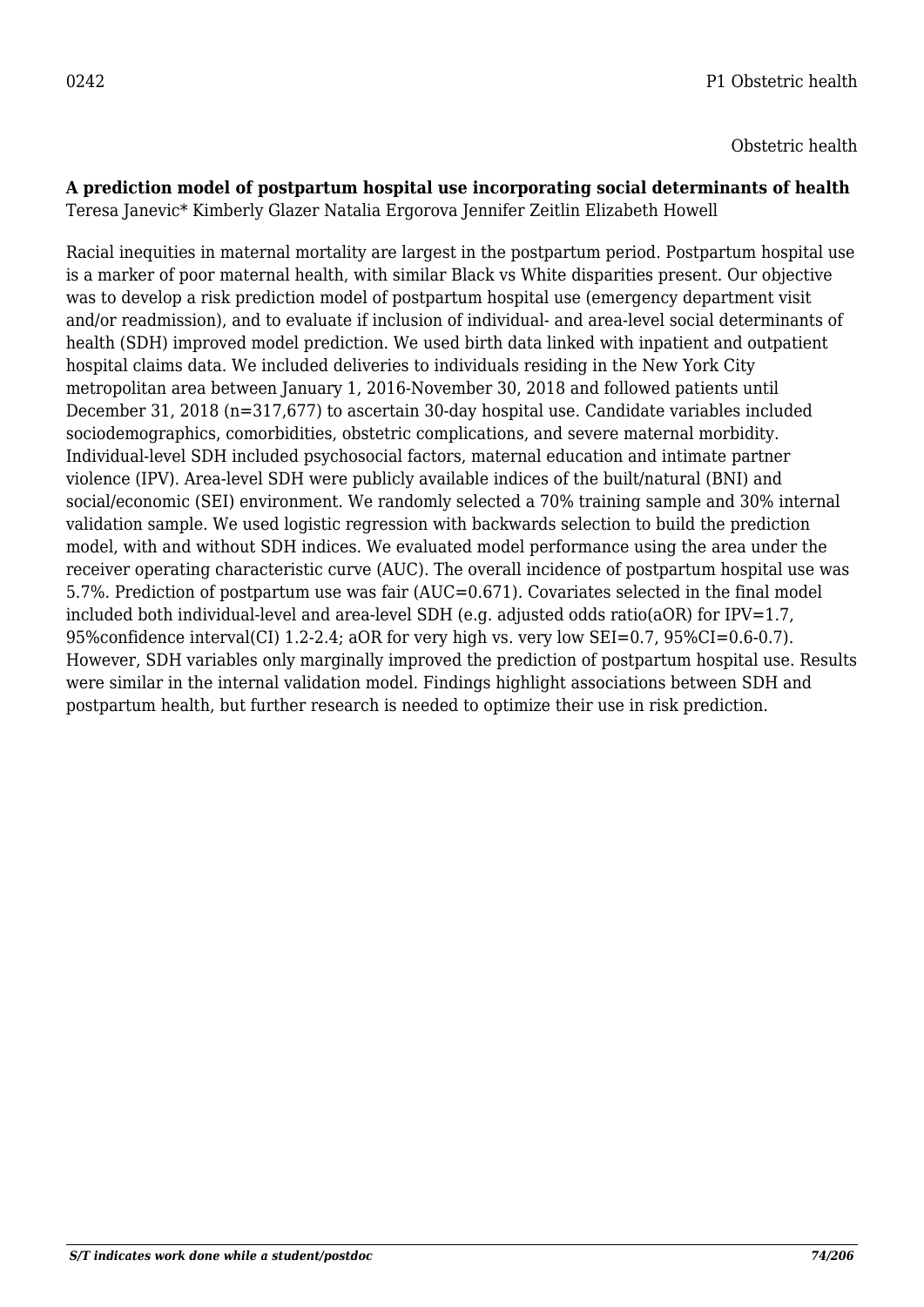**Fibroids, neonatal anthropometry, and preterm birth in singleton pregnancies: NICHD Fetal Growth Studies** Susanna Mitro\* Rajeshwari Sundaram Zhen Chen Shyamal Peddada Germaine Buck Louis Jagteshwar Grewal Anthony Sciscione Jessica Gleason Karin Fuchs Mary D'Alton Cuilin Zhang Katherine Grantz

**Background:** Leiomyomata (fibroids) are common in pregnancy. However, findings on the association between fibroids and birthweight are inconsistent. Lack of consensus could partly be due to prior studies not accounting for delivery timing. We investigated the relationship of fibroids, preterm birth, and neonatal anthropometry.

**Methods:** Pregnant women (n=2,578) had up to 6 sonograms from weeks 10-41. Sonographers recorded fibroid number and volume of the 3 largest fibroids. Women were compared by the presence of any fibroid, fibroid number, and total volume categorized as <1cm (small), 1-<3cm (medium), or ≥3cm (large) diameter at first visualization. Neonatal anthropometry was measured by trained personnel. Linear and logistic regression assessed associations between fibroids, neonatal anthropometry, and pregnancy outcomes. Causal mediation analysis evaluated preterm birth as a mediator.

**Results:** Fibroid prevalence was 9.5% (n=245) in the cohort. Presence of fibroids was associated with 1.73-2.65 times higher odds of preterm delivery and 2.42-4.37 times higher odds of premature rupture of membranes (varying by fibroid number and volume) compared to the absence of fibroids. Presence of fibroids was not associated with birthweight, but neonates from pregnancies with single fibroids had on average 0.3 (95% confidence interval (CI): 0.0, 0.5) cm larger head circumferences; those with multiple fibroids had on average 0.3 (95%CI: 0.0, 0.6) cm larger arm circumferences; and those with small fibroids had on average 0.7 (95%CI: 0.3, 1.2) cm larger head circumferences, 0.4 (95%CI: 0.0, 0.8) cm larger arm circumferences, and 0.7 (0.1, 1.3) cm larger thigh circumferences compared to neonates from pregnancies without fibroids. Mediation analysis indicated that variation in risk of preterm birth did not explain anthropometry results.

**Conclusions:** Fibroids were associated with both higher odds of preterm birth and slightly larger neonatal size. Investigation of mechanisms is warranted.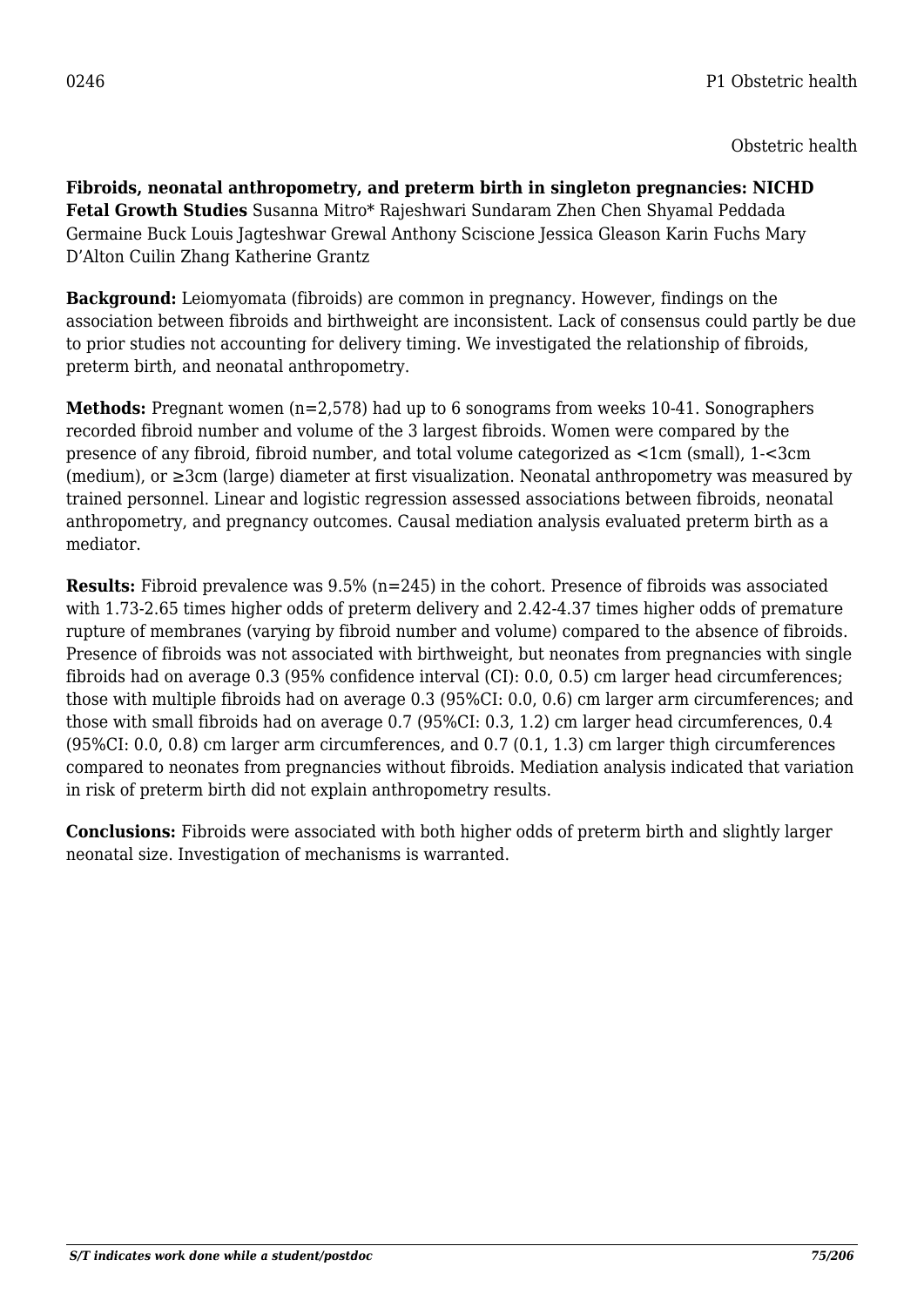### **Prenatal Exposure to Ambient Particle Radioactivity and Fetal Growth in Eastern**

**Massachusetts** Veronica A. Wang\* Michael Leung Longxiang Li Anna M. Modest Michele R. Hacker Joel Schwartz Brent Coull Petros Koutrakis Stefania Papatheodorou

**Background:** Particle radioactivity (PR) is the radioactive component of particulate matter (PM) that mainly originates from the natural decay of PM-attached radon and has been previously associated with elevated glucose levels during pregnancy.

**Method:** We included 9,409 singleton pregnancies that had routine obstetric ultrasounds and delivered at Beth Israel Deaconess Medical Center in 2011-2016. Particle gross β-activity (mBq/m $^3$ ) representing PR exposure was estimated from an ensemble model and was assigned based on residential zip-code. We considered two exposure windows: first 16 weeks of pregnancy and conception until fetal growth measurement (cumulative PR). Standardized (z-score) biparietal diameter (BPD), head circumference (HC), femur length (FL), and abdominal circumference (AC) were examined on anatomic scans (<24 weeks' gestation) and growth scans (≥24 weeks' gestation), and weight was measured at birth. We used linear mixed models to examine the association of PR with fetal growth measurements and adjusted for maternal risk factors, meteorologic variables, and long-term trends. As a sensitivity analysis, we adjusted for PM  ${\leq}2.5$   $\mu$ g/m $^3$  (PM $_{2.5}$ ).

**Results:** An interquartile range (IQR) increase in cumulative PR was associated with reduced BPD (-0.06 [95% CI: -0.12, -0.01]) and FL (-0.06 [95% CI: -0.12, -0.01]) on anatomic scans and birth weight (-0.05 [95% CI: -0.11, -0.001]). While the association with AC was positive in early growth scans, it decreased with gestational age and was negative after week 35. First 16 weeks of gestation was not a critical window. Estimates were similar after controlling for  $PM_{2.5}$ .

**Conclusion:** Prenatal PR was associated with fetal growth, where the direction of the association depended on the fetal growth measure and the gestational age at measurement. Our findings are consistent with patterns previously observed among pregnancies complicated with gestational diabetes and bring awareness to a novel environmental exposure.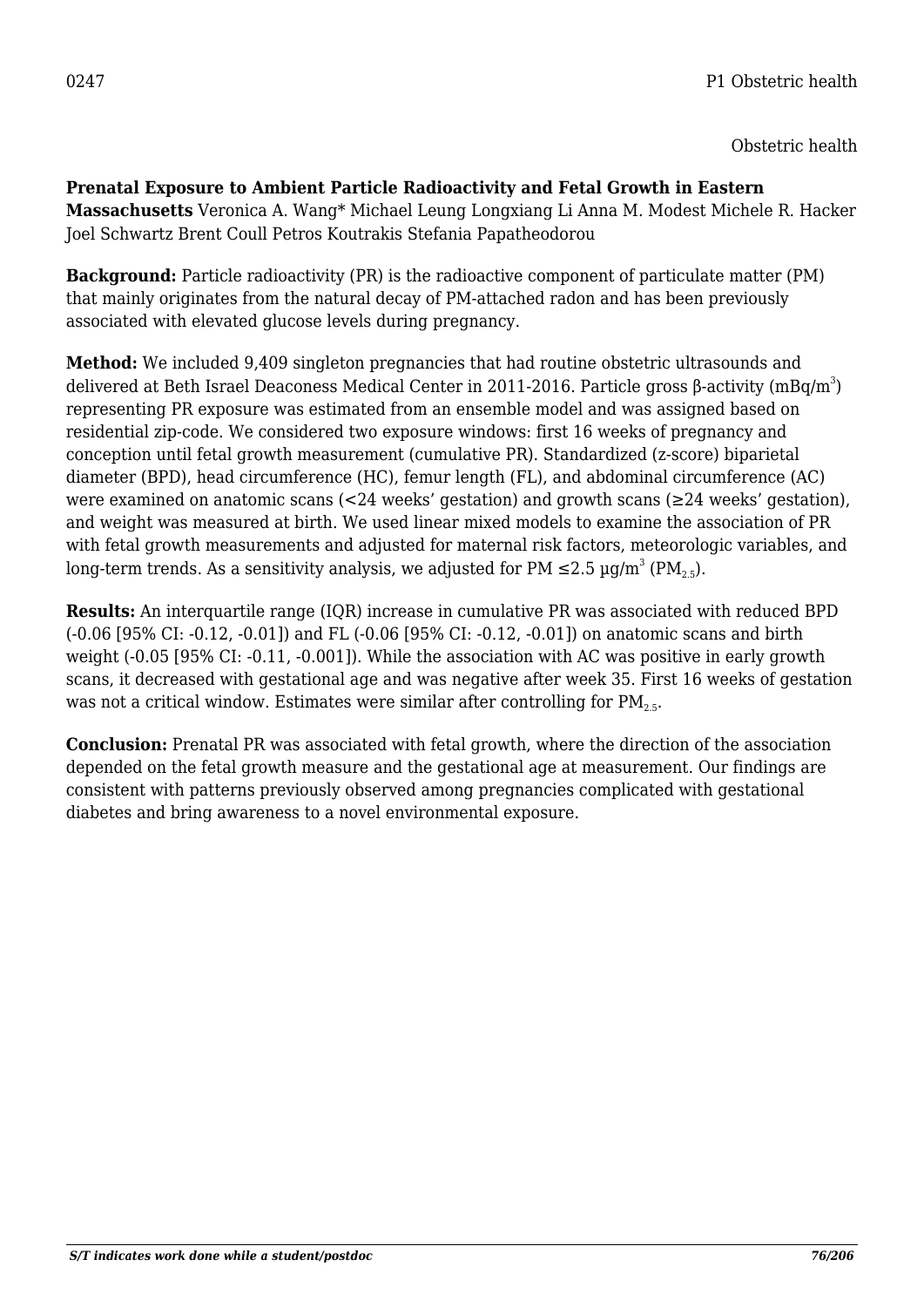**Rural-urban residence and sequelae of hypertensive disorders of pregnancy in the first year postpartum, 2013 – 2019** Mariah Pfeiffer\* Catherine Gelsinger Kristin Palmsten Heather Lipkind Christina Ackerman Katherine Ahrens

# **Background:**

Hypertensive disorders of pregnancy (HDP) are one of the leading causes of maternal morbidity and mortality in the US. Rural women have higher prevalence of pre-pregnancy hypertension and increased risk for severe maternal morbidity and mortality compared to urban women.

# **Objective:**

To estimate the association between rural residence and sequelae of HDP in the first year postpartum.

### **Methods:**

We used the Maine All Payer Claims Database to identify women with HDP who delivered during 2013-2019 (n=5748). We estimated the risk of having at least one Emergency Room and/or Inpatient visit related to hypertension in the first year postpartum and receipt of postpartum antihypertensive medications from 4 days to 1 year postpartum, separately. We excluded women with chronic hypertension or pre-pregnancy cardiac conditions. Cox proportional hazards modeling was used to estimate rural-urban hazard ratios (HR) and 95% confidence intervals (95% CI), adjusting for HDP severity, age, public insurance, nulliparity, and co-morbidities. Observations were censored upon loss of health insurance, start of next pregnancy, or at 12 months, whichever came first.

# **Results:**

Rates of HDP increased from 6.9% to 11.0% of all deliveries over the study period. 65% of women with HDP were rural residents. Risk of at least one acute care visit in the first year postpartum was not different between rural vs. urban women (5.4% vs. 4.8%; adjusted HR 1.09; 95% CI 0.85,1.40). Similarly, receipt of a prescription for antihypertensive medication was not different (13.1% vs. 14.0%; adjusted HR 0.94; 95% CI 0.81, 1.09).

### **Conclusions:**

Though acute care visits and antihypertensive medication in the first year postpartum are common among women with HDP, rural and urban women do not differ. Further research is needed to determine whether early prescribing of antihypertensive medications, cardiac evaluations, and enhanced postpartum follow-up are effective for risk reduction in both rural and urban women.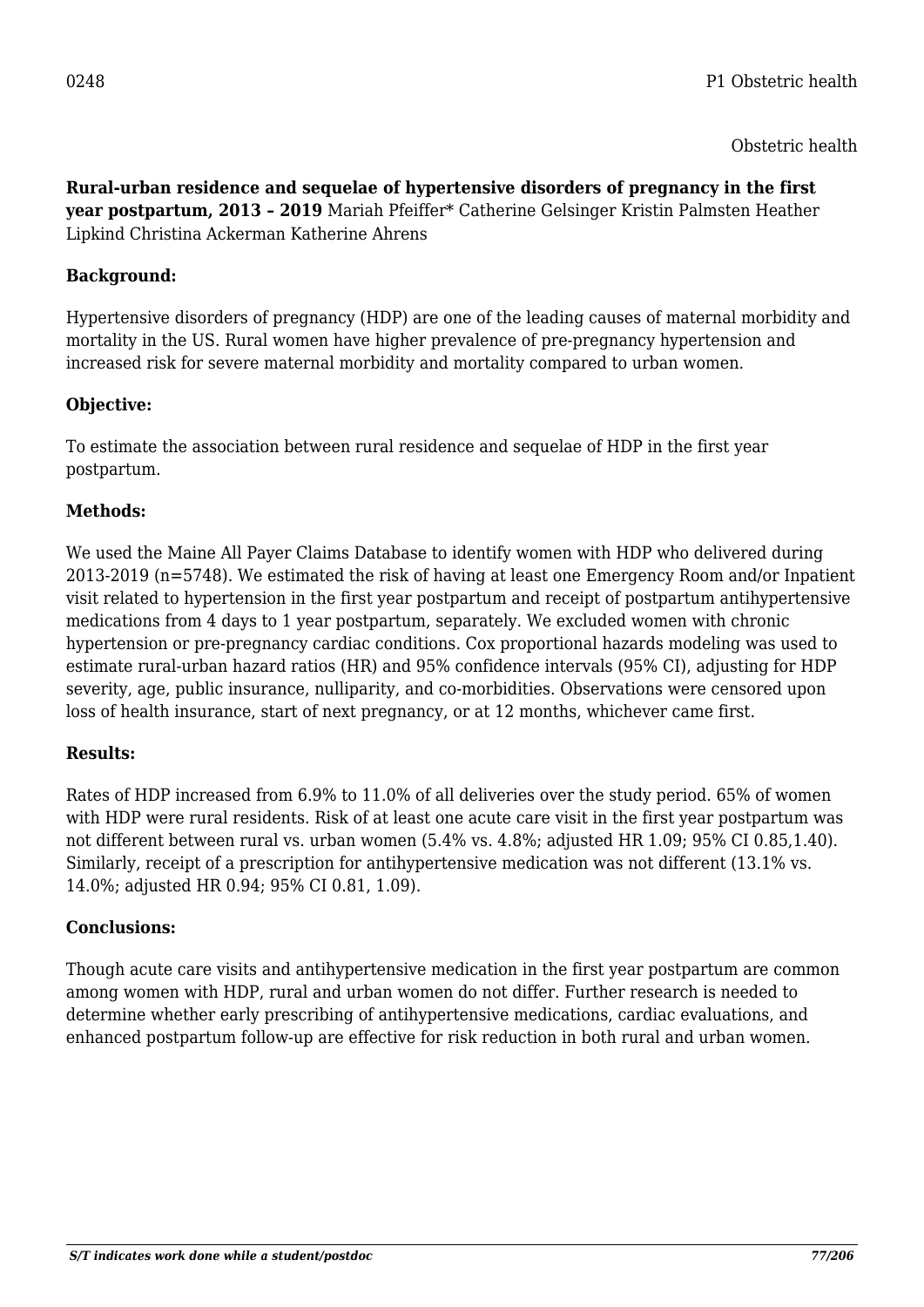**Adverse Childhood Experiences, Domestic Violence and racial disparities in early prenatal care in North Dakota (ND PRAMS 2017-2019)** Andrew Williams\* Lexie Schmidt MichaeLynn Kanichy Grace Njau Matthew Schmidt Anastasia Stepanov

*Background.* In North Dakota(ND), American Indian(AI) women have higher prevalence of adverse childhood experiences(ACE), higher exposure to domestic violence(DV), and higher risk of late prenatal care than other racial groups. Evidence regarding ACE, DV and prenatal care is mixed. In the context of ACE, we explored whether DV accounts for racial disparities in prenatal care in ND.

*Data.* Data for 2141 women were from 2017-2019 ND Pregnancy Risk Assessment Monitoring System. First prenatal care visit after week 13 was "late prenatal care." DV was measured for 12 months preconception via self report(yes/no) of violence from husband/partner, family member, someone outside of family, or ex-husband/partner. An "Any DV" variable was created if women reported "yes" to any DV. Women reported(yes/no) to 10 ACE and ≥4ACEs was "High." Logistic regression(adjusted for maternal demographic, medical, and behavioral factors) estimated odds ratios and 95% confidence intervals for late prenatal care among AI and Other race women compared to White women, stratified by high/low ACE. In separate models, we included DV to assess if DV accounted for racial disparities.

*Results.* Odds of late prenatal care were similar for AI women in High ACE (1.98 95%CI:1.09-3.61) and Low ACE (2.57 95%CI:1.67-3.97) groups; the effect of DV differed between groups. Including husband/partner violence reduced odds of late prenatal care for AI women with Low ACE by 6 percent (2.41 95%CI: 1.55-3.74), yet increased odds of late prenatal care for AI women with High ACE by 5 percent (2.09 95%CI: 1.16-3.80). Of note, in High ACE group, DV estimates suggest reduced odds of late prenatal care, yet the opposite was observed in Low ACE group.

*Discussion.* DV does not explain racial disparities in early prenatal care. Women with High ACE may be more likely to seek early prenatal care when exposed to DV than women with Low ACE. Resiliency in the face of DV among women seeking prenatal care should be further examined.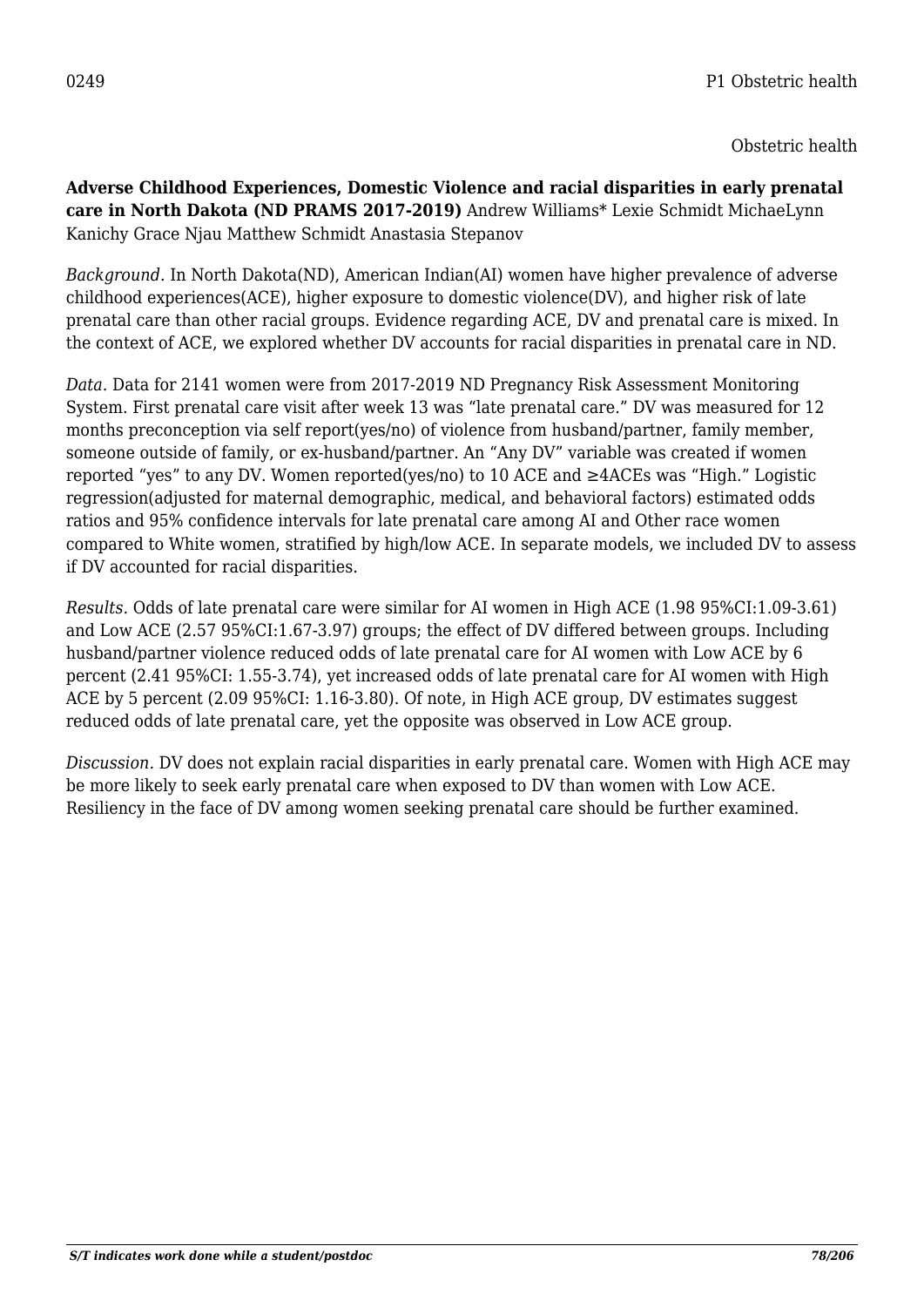#### **Postpartum Emergency Care Visits among North Carolina Medicaid Recipients** Clara Busse\* Catherine Vladutiu Divya Mallampati Milton Molina M Kathryn Menard

Medicaid recipients frequently use emergency care, but little is known about their patterns of emergency care use in the postpartum period. We sought to describe the rate and timing of emergency care visits up to 8 weeks (56 days) after live birth among Medicaid recipients in North Carolina. We constructed a retrospective cohort by linking the Medicaid hospital claims and live birth records of 380,307 Medicaid recipients who delivered a live-born infant in North Carolina between January 1, 2013 and November 4, 2019. We excluded those missing data on Medicaid member months and those without Medicaid coverage for at least 8 weeks postpartum. Emergency care visits were defined as encounters in the Emergency Department or obstetric triage unit. A total of 336,885 postpartum people were included in this analysis. In this cohort, 45,159 postpartum people (13.4%) had at least one emergency care visit within 8 weeks of live birth (range= 0 to 19 visits per person). There were 58,213 emergency care visits with an overall rate of 17.3 visits/100 people. Postpartum people with the highest rates of emergency care visits completed less than a high school education (22.9 visits/100 people), were  $\leq$ 19 years old (19.9 visits/100), were non-Hispanic Black (18.4 visits/100), and had a rural residence (18.3 visits/100). The rate of emergency care visits peaked in weeks 2 and 3-4 postpartum: 1.3 visits/100 people (postpartum week 1), 4.5 visits/100 (week 2), 4.5 visits/100 (weeks 3 and 4 combined), 3.6 visits/100 (weeks 5 and 6 combined), and 3.4 visits/100 (weeks 7 and 8 combined). Approximately one in eight postpartum Medicaid recipients in this North Carolina cohort used emergency care within 8 weeks after live birth, and the patterns of use varied meaningfully by sociodemographic characteristics. This information should be used to inform interventions aimed at improving access and continuity of care during the postpartum period.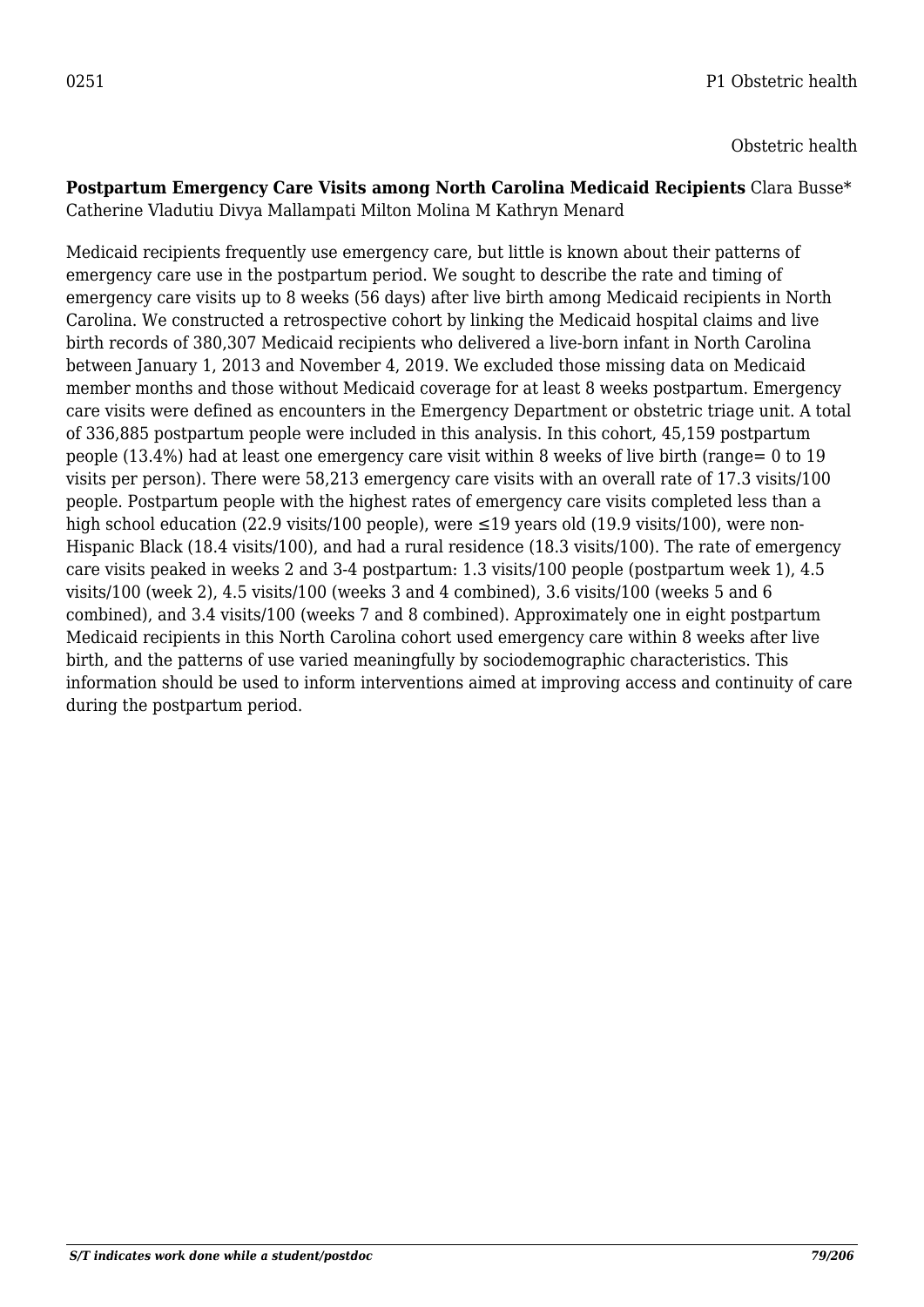#### **Maternal Prenatal Diurnal Cortisol Patterns Associated with Impaired Glucose Tolerance in Pregnancy** Hannah Murphy\* Amber Kautz Ying Meng Emily Barrett Richard Miller Tom O'Connor

The hypothalamic-pituitary-adrenal (HPA) axis regulates the release of glucocorticoids that play crucial roles in stress physiology and glucose metabolism. Diurnal cortisol is an important endproduct and natural target for human research. Excess blood glucose levels and resulting insulin resistance, a precursor to Type 2 diabetes, has been negatively associated with HPA axis activity in non-diabetic/non-pregnant populations. However, among diabetic populations, a paradoxical effect of higher HPA axis activity in conjunction with higher glucose levels has been noted. We leverage data from a prospective longitudinal study that characterizes maternal prenatal diurnal cortisol at multiple points across gestation to test the hypothesis that flatter diurnal slopes are associated with higher glucose levels, moderated by obesity, in participants with normal fasting glucose following a challenge test in pregnancy.

Understanding Pregnancy Signals and Infant Development (UPSIDE) is a longitudinal pregnancy cohort study in Rochester, NY with 326 mothers recruited in their first trimester. Glucose levels were obtained following a glucose challenge test, which sensitively detects clinically relevant metabolic alterations. Prenatal diurnal salivary cortisol samples were collected at each trimester following standard passive drool protocols at wake, 45 minutes post-wake, 2.5 hours, 8 hours, and 12 hours post-wake. Samples were analyzed using a high-sensitivity enzyme immunoassay (Salimetrics). Cortisol parameters were derived from the diurnal pattern to include an early morning level and diurnal slope.

Using a linear mixed effects model to account for the longitudinal, repeated measures and inherent nested structure of our dataset, we examined the diurnal cortisol pattern of participants with normal blood sugar levels ( $\leq$ 140 mg/dL; n=169) and those with high blood sugar levels ( $>$ 140 mg/dL; n=40), adjusting for BMI. Within the normal range, higher glucose scores were associated with more negative diurnal slopes (estimate=-.002 SE .001; p=.015). In contrast, high range blood sugar levels were associated with more positive, flatter diurnal slopes (estimate=.007 SE .004; p=.056). We intend to expand these analyses to include biomarkers of obesity, such as leptin, and clinically relevant diet measures.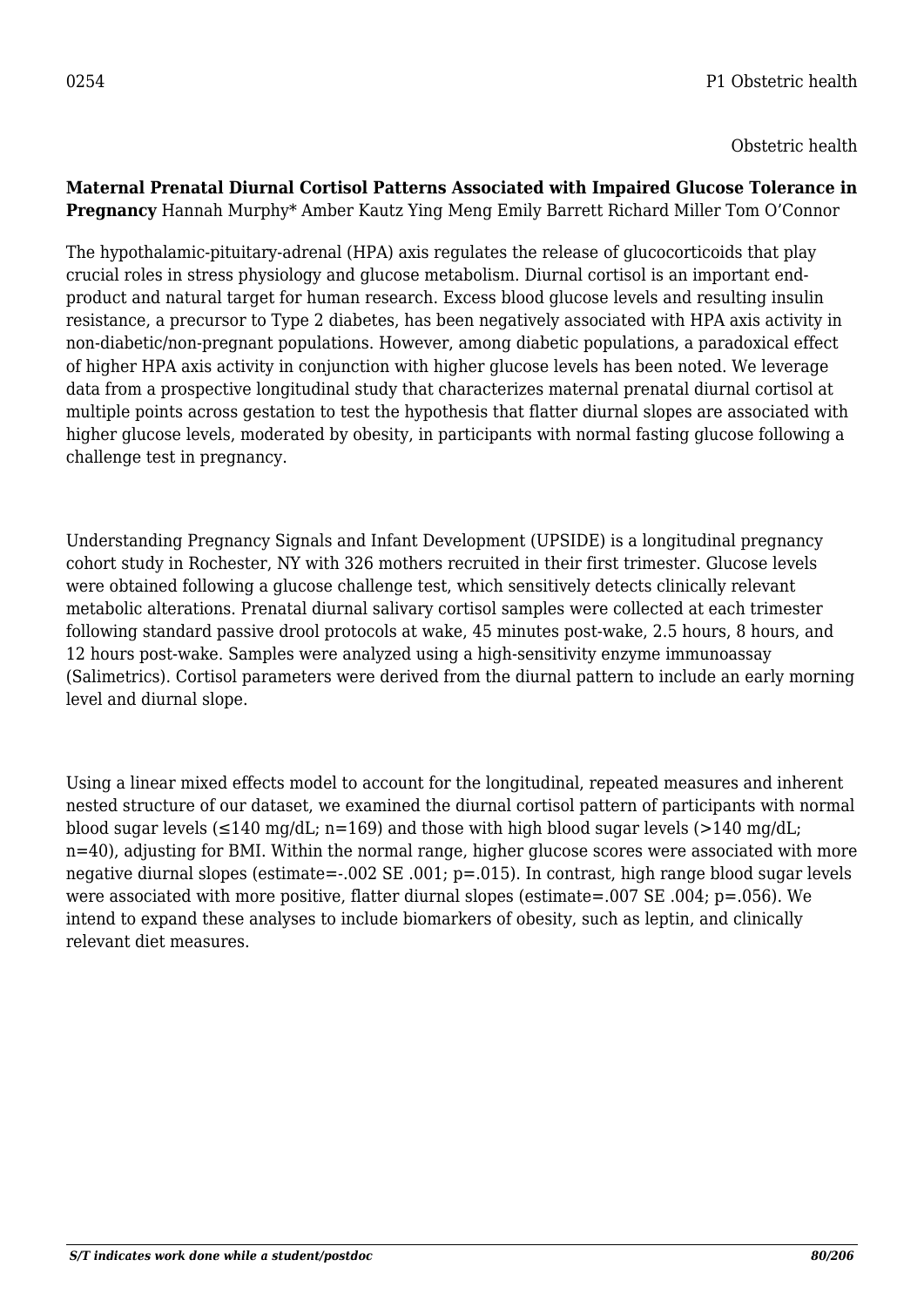**Pregnancy-associated and pregnancy-related mortality in the United States military, 2003–2014** Celeste Romano\* Clinton Hall Anna Bukowinski Gia Gumbs Ava Marie Conlin

**Objective:** To assess trends and variation in pregnancy-associated and pregnancy-related mortality in the US military, a population with comprehensive health coverage and stable employment.

**Study Design:** Live births to active duty Service members were captured in Department of Defense (DoD) Birth and Infant Health Research program data, 2003–2014. Pregnancy-associated deaths (deaths temporally related to pregnancy from any cause) were identified through one year after pregnancy end date using National Death Index Plus (NDI+) data from the DoD Suicide Data Repository. Pregnancy-associated deaths were classified as pregnancy-related (causally related to pregnancy) based on cause of death (including suicide and unintentional overdose), administrative medical encounter data, and chart review. Mortality ratios (deaths per 100,000 live births) were reported overall and biennially; the relative contribution of each cause of death to all pregnancyassociated deaths was reported overall and by age and race/ethnicity.

**Results:** A total of 179,252 live births occurred to active duty Service members, 2003–2014. Pregnancy-associated and pregnancy-related mortality ratios were 41.3 (95% confidence interval [CI]: 32.4–51.8) and 18.4 (95% CI: 12.7–25.9), respectively. Deaths from suicide and unintentional overdose comprised a larger proportion of pregnancy-associated and pregnancy-related deaths over time and accounted for 17.6% of all pregnancy-associated deaths. Whereas deaths from suicide and unintentional overdose constituted a larger share of pregnancy-associated deaths among those who were 18–29 years and non-Hispanic White, deaths from other pregnancy-related causes accounted for a greater share among individuals ≥30 and non-Hispanic Black.

**Conclusion:** Pregnancy-associated and pregnancy-related mortality ratios and causes varied over time and by age and race/ethnicity. Suicide and overdose are major recent causes of pregnancyrelated mortality among active duty Service members.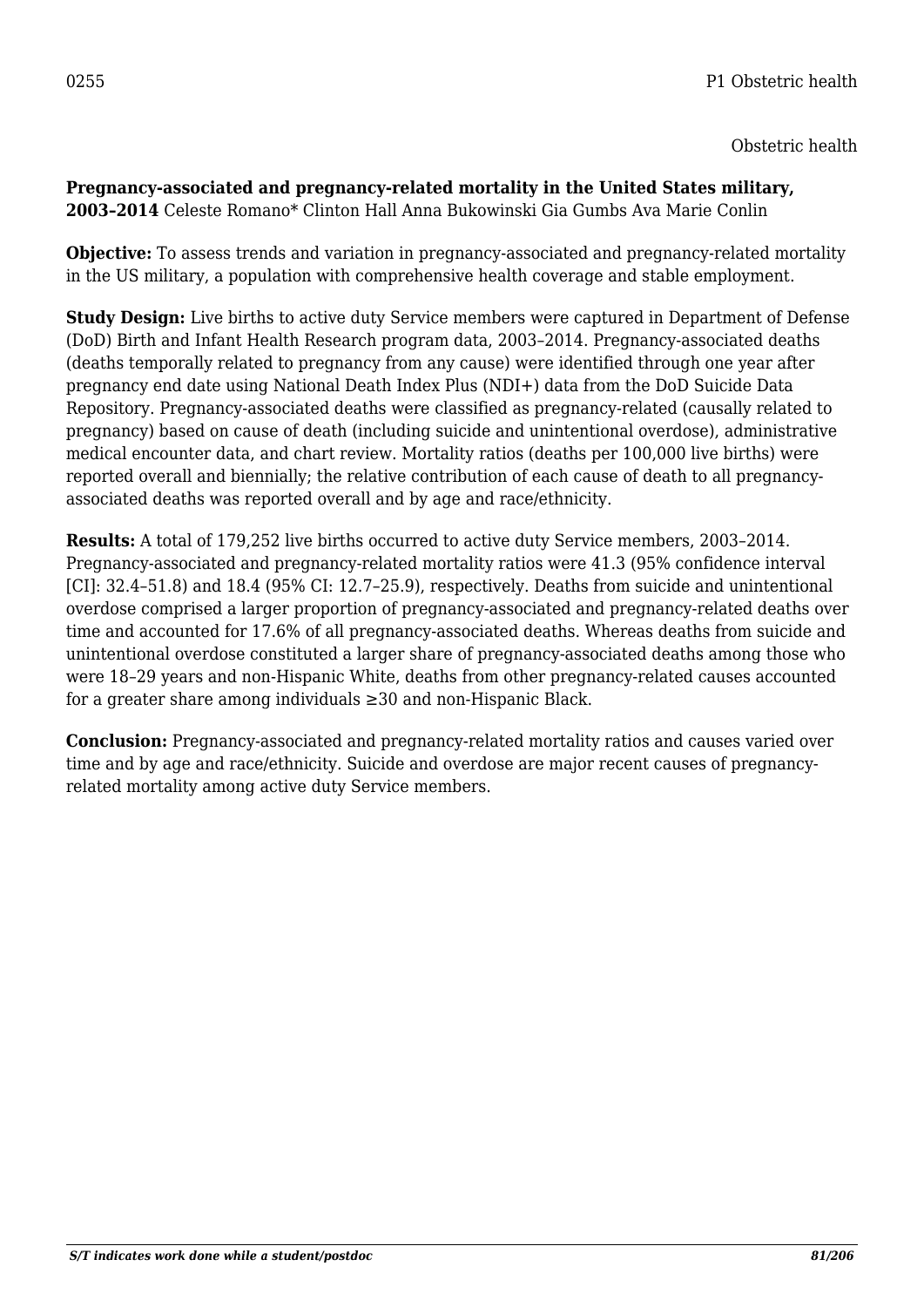#### **Associations of maternal paraben levels with gestational weight gain through late pregnancy** Diana Pacyga\* Joseph Braun Susan Schantz Rita Strakovsky

**Background/Aims:** Parabens are endocrine/metabolic disrupting chemicals and exposure is ubiquitous in pregnant women, but their impact on gestational weight gain (GWG) is unclear. We evaluated associations of maternal parabens with GWG and considered differences by pre-pregnancy BMI (ppBMI).

**Methods:** Pregnant women from Illinois (n=459) reported their weight pre-pregnancy and at their final obstetric visit before delivery (median 38 weeks gestation). We calculated ppBMI- and gestational age-specific GWG z-scores (GWGz) using a reference population. We quantified ethyl, methyl, and propyl parabens in pools of five first-morning urines collected from 8-40 weeks gestation. We categorized ppBMI (kg/m $^2$ ) as under-/normal weight (<25.0), overweight (25.0-29.9), and obese (≥30.0). Using linear regression, we assessed associations of parabens with GWGz accounting for race/ethnicity, education, income, smoking, diet, and ppBMI. We fit models with paraben levels as continuous (ln-transformed) or in quartiles (Q). We included paraben\*ppBMI interactions to explore differences by ppBMI.

**Results:** These mostly non-Hispanic white, college-educated women gained 14.9 kg on average through late gestation and  $\sim$ 50% had a normal ppBMI. We observed strongest associations of methyl paraben with GWGz, where each 2-fold increase in methyl paraben was associated with -0.05 (95%CI: -0.10, 0.00) lower GWGz. Associations were prominent at higher Qs compared to Q1 (Q2 β: -0.20, 95%CI: -0.47, 0.08; Q3 β: -0.28, 95%CI: -0.55, 0.00; Q4 β: -0.27, 95%CI: -0.55, 0.01; *Ptrend* = 0.27). Associations were prominent in women with under-/normal ppBMI (Δ: -0.07 for 2-fold methyl paraben increase; 95%CI: -0.14, -0.01;  $P_{\text{interaction}} = 0.31$ ), modest in women with obesity (β: -0.06, 95%CI: -0.16, 0.05), but minimal in women with overweight (β: 0.03, 95%CI: -0.08, 0.14).

**Conclusions:** Higher methyl paraben levels were associated with reduced GWG. Because optimal GWG is critical, these findings should be corroborated.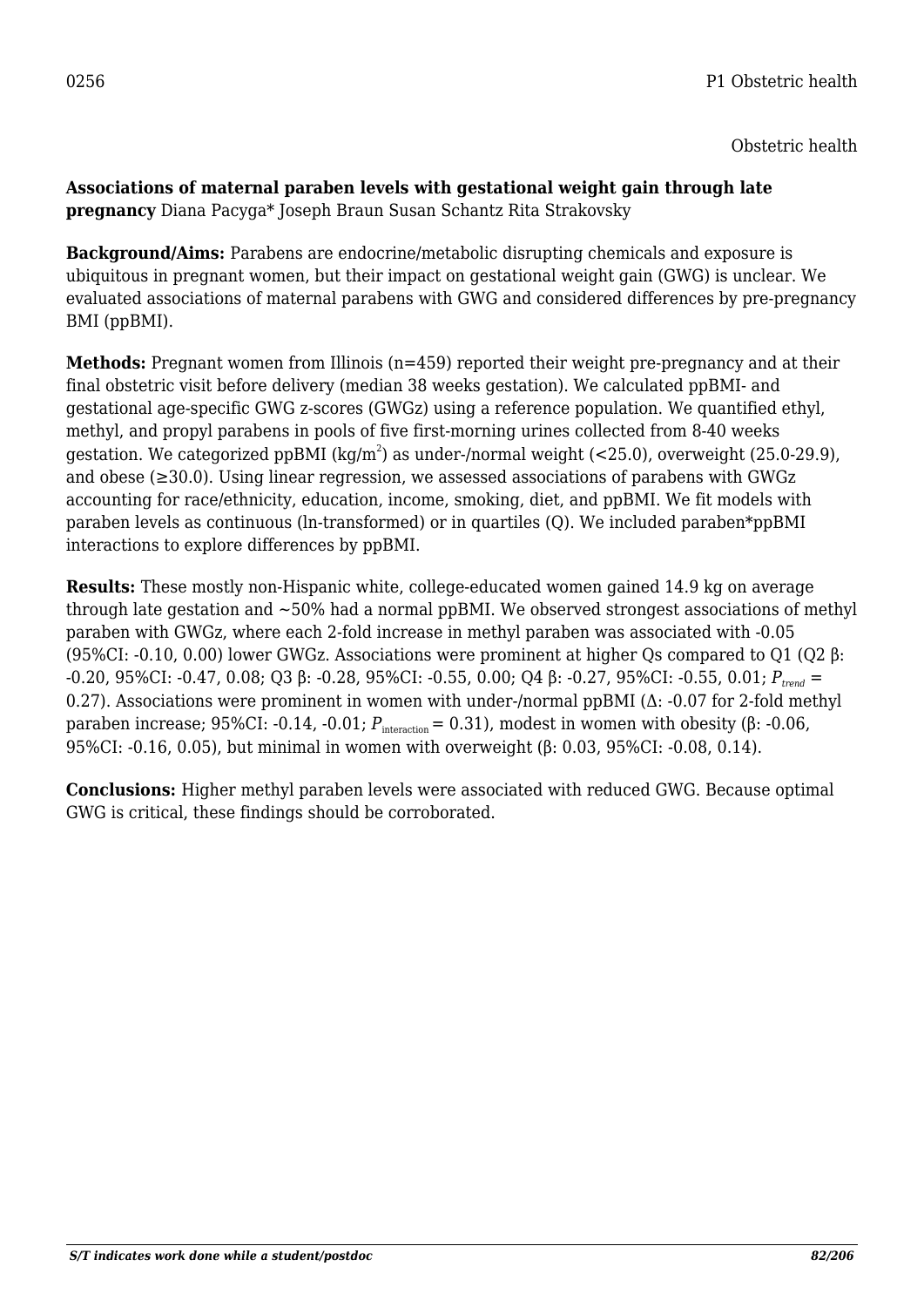**Outcome-based cesarean delivery rate targets by Robson group: population-based analysis of deliveries from Canada and Sweden** Giulia Muraca\* KS Joseph Neda Razaz Sarka Lisonkova Linnea Ladfors Olof Stephansson

**Objective**: To estimate the relationships between cesarean delivery rates and rates of severe maternal and perinatal morbidity and mortality within each Robson group.

**Methods**: We carried out a population-based, cohort study of deliveries in British Columbia, Canada and Sweden (2004-2016), with institution-year serving as the unit of analysis. The main independent variable was the cesarean delivery (CD) rate and the outcomes were severe maternal morbidity (SMM) and severe perinatal morbidity/mortality (SPMM). Associations between the CD rate and rates of SMM/SPMM were quantified using ecological Poisson regression, while controlling for confounders. These associations were tested for non-linearity using the likelihood ratio test (LRT), comparing the model with only the linear term to the model with the linear and the cubic spline terms.

**Results**: 2,226,584 deliveries were included among 1,372 institution-year units. The overall mean CD rate was 21.8% and the SMM and SPMM rates were 11.0 and 9.1 per 1,000. In Robson Group 1 (nulliparas with a singleton, term, cephalic fetus with spontaneous labor) the average CD rate was 13.3% and the SMM and SPMM rates were 11.9 and 7.1 per 1,000, respectively. A non-linear relationship was observed between the CD rate and SMM (LRT p<0.0001). The predicted probability of SMM in Group 1 declined as the CD rate increased from 10% to 20%, after which the SMM rate was unchanged. Group 5 (multiparas, singleton, term, cephalic with a previous CD) had a mean CD rate of 61.0% and SMM and SPMM rates of 12.7 and 13.5 per 1,000, respectively. An inverse, linear relationship was observed between the CD rate and both the SMM (ARR=0.988, 95% CI 0.984-0.994) and SPMM rates (ARR=0.992, 95% CI 0.985-0.999), with morbidity rates decreasing as CD rates increased.

**Conclusion**: Outcome-based CD rate targets vary among subpopulations of pregnant individuals. Lower CD rates are not universally associated with better maternal/perinatal outcomes.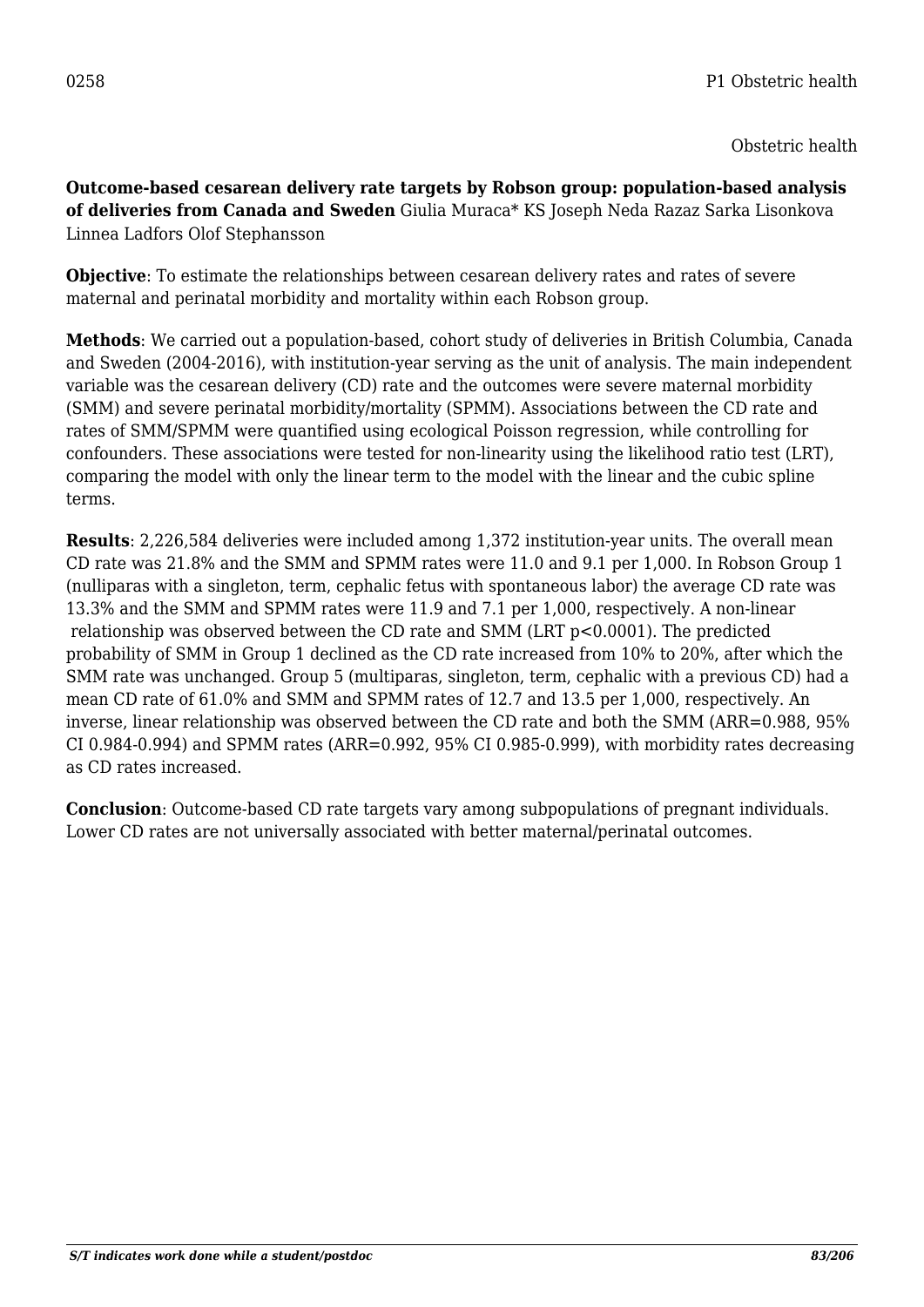**Maternal exposure to occupational noise during pregnancy: prevalence and selected pregnancy outcomes, National Birth Defects Prevention Study, 1997-2011** Kristen Van Buren\* Carissa Rocheleau Wayne Sanderson Leslie MacDonald Elizabeth Masterson Elizabeth Ailes I-Chen Chen Eirini Nestoridi

**Introduction:** Noise-induced oxidative stress may be a risk factor for adverse birth outcomes and select disorders during pregnancy. Associations between expert-rated occupational exposure to noise were investigated for adverse health outcomes, including preterm birth, small-for-gestational age infants, gestational diabetes mellitus and gestational hypertension (with or without preeclampsia).

**Methods:** Our population-based sample included  $>7,000$  mother/infant pairs who were controls (without birth defects) enrolled in the National Birth Defects Prevention Study from 10 sites in the United States from 1997-2011. Estimates of maternal occupational exposure to noise occurring anytime from one month prior to conception through the end of pregnancy were determined by expert rater based on standard occupational and industry codes. Unconditional multiple logistic regression was used to estimate associations between occupational maternal noise exposure and each adverse health outcome.

**Results:** Preliminary, adjusted results showed a statistically significant association between estimated occupational noise exposure of 76-85 decibels among expectant workers and live-born infants characterized as small-for-gestational age. No significant associations were observed for the outcomes preterm birth, maternal hypertension, or maternal gestational diabetes. Significant differences were also observed between categorical levels of occupational noise exposure and maternal race/ethnicity, nativity, and education.

**Discussion:** Findings suggest that moderate levels of occupational noise exposure (76-85 decibels), below the threshold known to induce hearing loss and require hazard controls, may have an adverse impact on normal fetal growth. Observed differences in exposure to elevated noise levels, such as those by race/ethnicity, highlight the need to consider disparities in occupational environmental conditions as potential reproductive risk factors among expectant worker populations.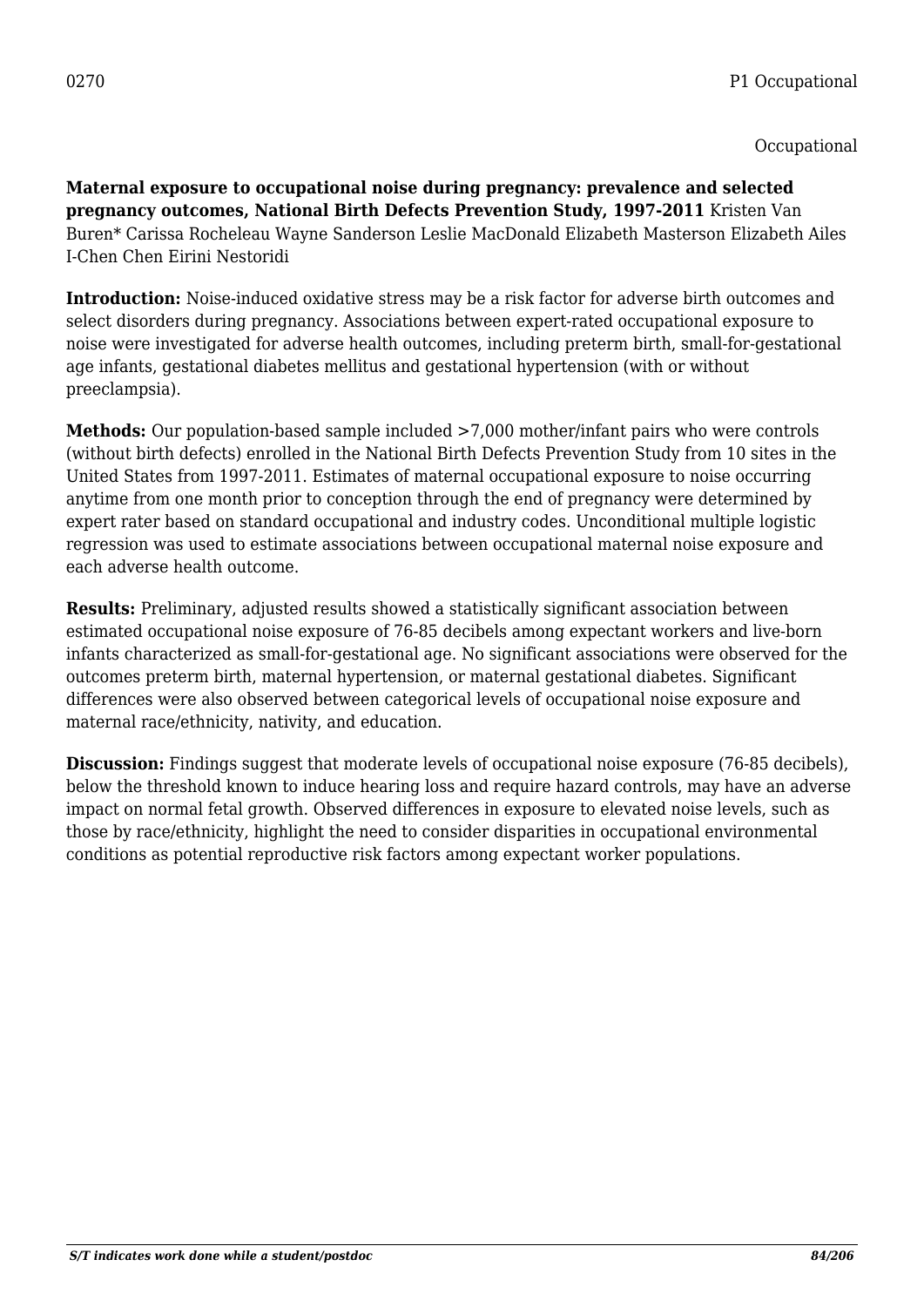**DNA methylation age at birth and childhood: Performance of epigenetic clocks and predictors of epigenetic age acceleration in the Project Viva cohort** Anne K. Bozack\* Sheryl L. Rifas-Shiman Diane R. Gold Wei Perng Marie-France Hivert Andres Cardenas

*Background:* Epigenetic clocks based on DNA methylation (DNAm) predict chronological age and estimate biological aging. We evaluated correlations between chronological and epigenetic age at birth and childhood, and investigated factors associated with epigenetic age acceleration (EAA).

*Methods:* In the Project Viva cohort, we measured DNAm in cord blood (N=485, 31-43 wks gestation), early (N=120, 3-5 yrs), and mid-childhood blood (N=460, 6-10 yrs) with the Illumina 450K BeadChip. We calculated epigenetic gestational age (Bohlin and Knight clocks) and epigenetic age (Horvath, Hannum, PhenoAge, Skin and Blood, and GrimAge clocks). We calculated correlations and median absolute error between chronological and epigenetic age, and evaluated associations of infant sex, maternal characteristics, and epigenetic age at birth with childhood EAA using linear models.

*Results:* Chronological age was correlated with all measures of childhood epigenetic age (*p*<0.01). The highest correlations observed for the Horvath (early childhood  $r=0.54$ , mid-childhood  $r=0.45$ ) and Skin and Blood clocks (early childhood  $r=0.65$ , mid-childhood  $r=0.59$ ). Females had higher Knight gestational EAA [*B* (95% CI)=3.11 (0.07, 0.55) days] but lower mid-childhood Horvath EAA [*B* (95% CI)=-0.63 (-0.95, -0.32) yrs]. Epigenetic clocks appeared to start recording biological age prior to birth; adjusting for gestational age decreased the median absolute error between childhood chronological and epigenetic age. Horvath EAA at birth was positively correlated with Horvath EAA in early- (r=0.42) and mid-childhood (r=0.19; *p*<0.01). In addition, for each one-yr increase in Horvath age at birth, childhood EAA increased by approximately 2 yrs.

*Conclusions:* Epigenetic clocks can reasonably predict chronological age in childhood. Intrinsic EAA, which is independent of age-related immune changes, may be influenced by sex and epigenetic age at birth. Our results suggest that biological aging might be partially programmed *in utero*.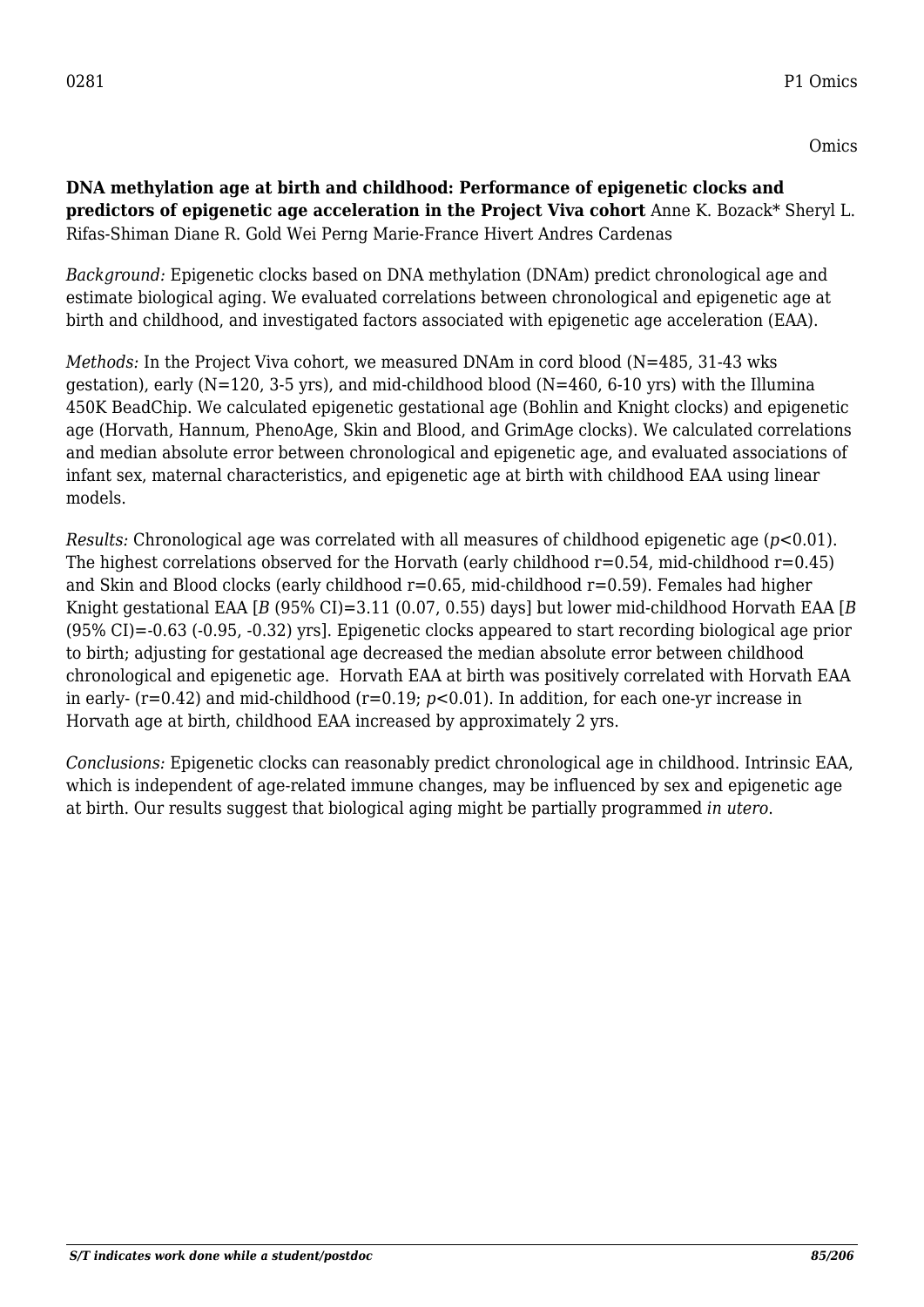**Validity of administrative chorioamnionitis diagnoses at two U.S. Naval Hospitals, 2013-2018**Sandra, Kathy, Celeste, Anna, Gia, Ava Marie Magallon, Snell, Romano, Bukowinski, Gumbs, Conlin\*, Clinton Hall Sandra Magallon Kathy Snell Celeste Romano Anna Bukowinski Gia Gumbs Ava Marie Conlin Sandra Magallon

**Background:** Chorioamnionitis, or intra-amniotic infection, can occur during pregnancy and is characterized by acute inflammation of the membranes and chorion of the placenta, but clinical presentation is heterogenous. Chorioamnionitis affects 1-5% of births, with estimates varying by diagnostic criteria used. Little is known about the validity of administrative chorioamnionitis diagnoses, though International Classification of Diseases (ICD) diagnosis codes are often used to define chorioamnionitis in observational research, particularly studies of vaccine safety in pregnancy.

**Methods:** Using medical encounter data from a cohort of births among active duty military service members at two southern California U.S. Naval Hospitals from 2013 to 2018, we identified (suspected) chorioamnionitis case status by the presence or absence of ICD-9/10 codes 658.4x/O41.12x on maternal delivery records. We selected a complete sample of cases and a random sample of noncases for chart review, and systematically abstracted clinical parameters from the delivery episode to inform a gold standard case definition developed by the Brighton Collaboration. We calculated positive predictive values (PPV) and weighted sensitivity and specificity, with 95% confidence intervals (CI), to determine the validity of administrative chorioamnionitis diagnoses in our cohort.

**Results:** We selected 1868 deliveries (467 cases; 1401 non-cases) for chart review and used 1857 (99.4%) for analysis. The PPV for administrative chorioamnionitis diagnoses was 0.17 (95% CI: 0.14-0.21); weighted sensitivity and specificity were 0.85 (95% CI: 0.78-0.92) and 0.94 (95% CI: 0.94-0.95), respectively.

**Conclusion:** Administrative chorioamnionitis diagnoses poorly predict true case status, but have high sensitivity and specificity. Observational research studies using ICD codes to define chorioamnionitis could produce valid risk estimates in the setting of nondifferential misclassification by exposure status.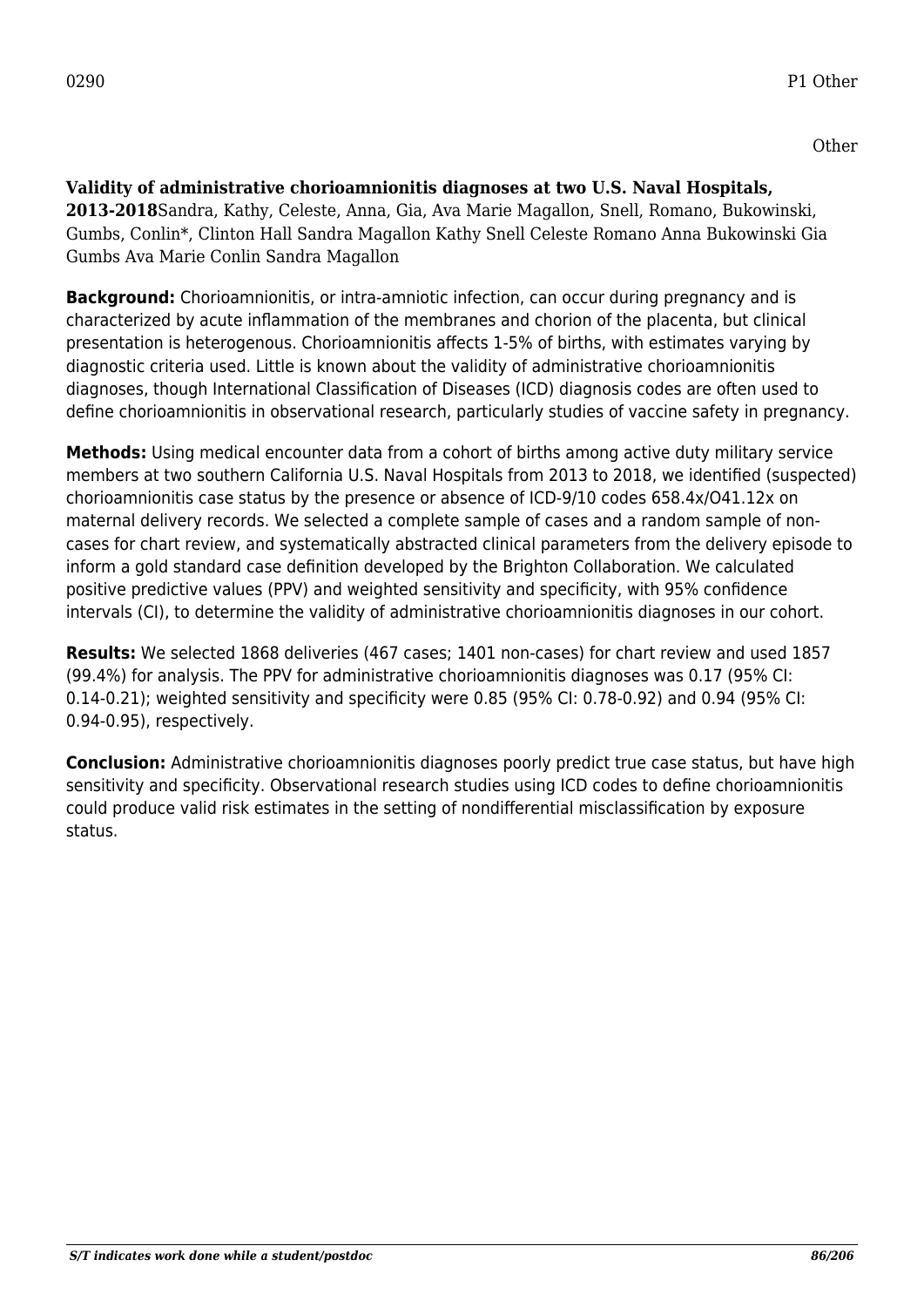### **Federal legislation to reduce racial/ethnic inequities in access to worker policies that promote maternal and child health** Candice Johnson\* Penelope Howards Helen Chin

**Background.** Three bills currently under consideration by Congress—the Build Back Better Act, the Healthy Families Act, and the Pregnant Workers' Fairness Act—would provide workers nationwide with access to paid parental leave, paid sick time, and reasonable accommodations during pregnancy. These policies promote maternal and child health, particularly among low-wage workers whose jobs are unlikely to offer these benefits in the absence of a mandate. Without federal legislation, some states have enacted their own version of these policies. We quantified current racial/ethnic inequities in workers' access to these state-level benefits that are caused by this patchwork of policies and that could be reduced by federal legislation.

**Methods.** Using demographic data from 96,468 participants in the 2016–2019 American Community Survey, we estimated the proportion of recently pregnant workers in each racial/ethnic group who lived in a state with these policies. We used six broad racial/ethnic groups (Latina; non-Latina American Indian/Alaska Native [AIAN], Asian or Pacific Islander, Black, Multiracial, White) and further disaggregated groups when sample sizes allowed.

**Results.** Among the six broad racial/ethnic groups, Asian or Pacific Islander (50%) workers were the most likely to live in a state that offered all three of paid parental leave, paid sick time, and reasonable accommodations during pregnancy, followed by Latina (41%), Multiracial (31%), White (23%), Black (16%), and AIAN (13%) workers. After disaggregating racial/ethnic groups, Chinese and Dominican workers were the most likely to live in a state with all three policies (65% each) and Cuban workers were the least likely (9%).

**Conclusions.** Federal legislation granting nationwide access to paid parental leave, paid sick leave, and reasonable accommodations during pregnancy could reduce existing racial/ethnic inequities in coverage.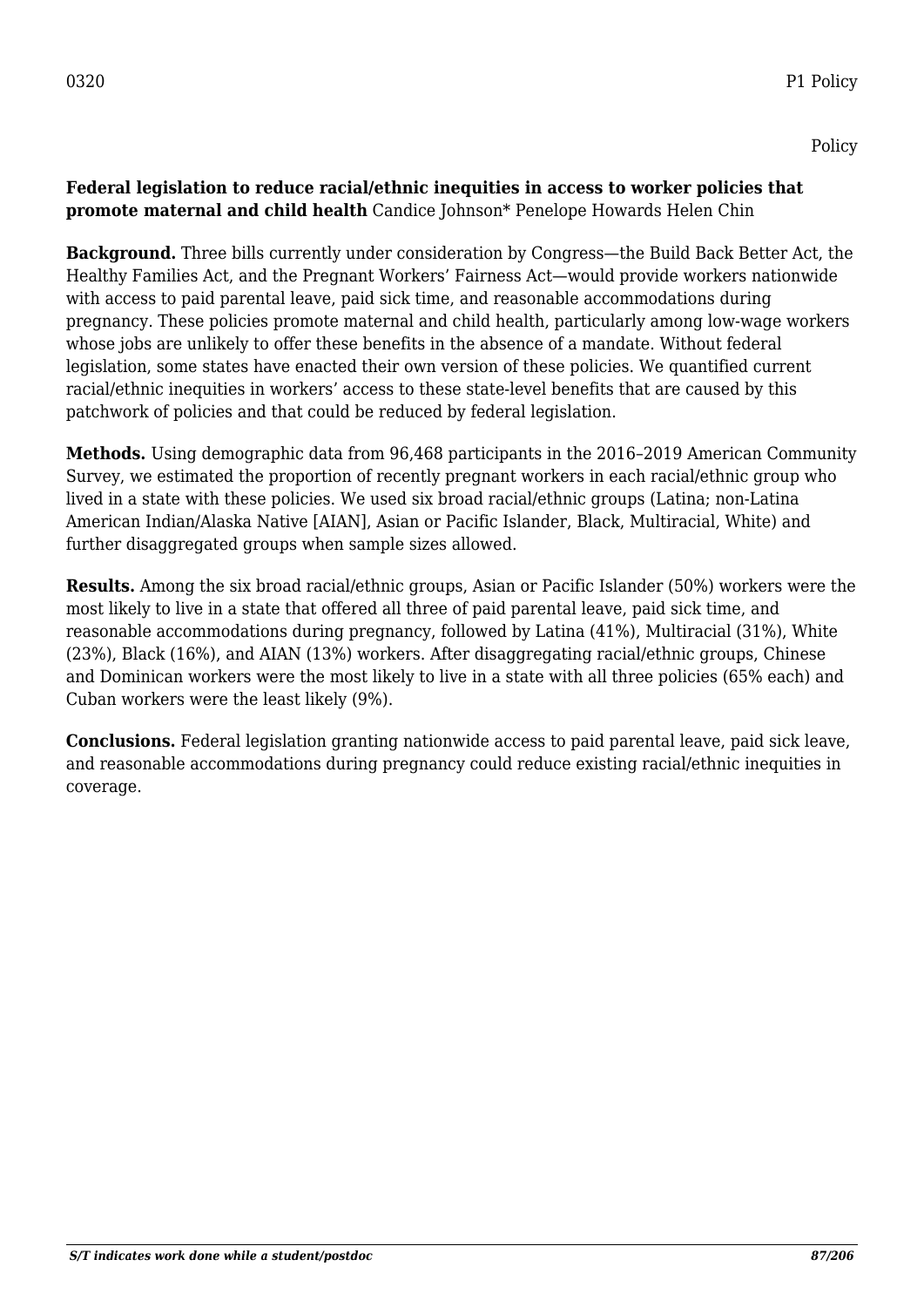#### **A prospective study of migraine and spontaneous abortion, stillbirth, and ectopic**

**pregnancy** Alexandra Purdue-Smithe\* Leslie Farland Jennifer Stuart Jae Hee Kang Andrea Harriott Kathryn Rexrode Janet Rich-Edwards

Migraine is a neurovascular disorder most prevalent among women 18-45 years of age (~25%). Among those with migraine, 30% experience aura, transient neurological symptoms that precede headache onset. Women with migraine, particularly those with aura phenotype, have elevated inflammatory cytokines, endothelial dysfunction, and platelet activation, which may confer greater risks of adverse pregnancy outcomes. However, prospective studies of migraine and spontaneous abortion, stillbirth, and ectopic pregnancy are lacking. We therefore estimated associations of selfreported physician-diagnosed migraine occurring before pregnancy (14%) and aura phenotype with spontaneous abortion (losses <20 weeks' gestation), stillbirth (losses ≥20 weeks' gestation), and ectopic pregnancy among incident pregnancies in the prospective Nurses' Health Study 2 (1989-2009; n=40,339). Relative risks (RR) and 95% confidence intervals (CI) were estimated using log-binomial regression that accounted for multiple pregnancies per participant. In models adjusted for age, adiposity, chronic hypertension, and other health and behavioral factors, pre-pregnancy migraine was modestly associated with overall risk of spontaneous abortion (RR=1.08; 95% CI=1.02-1.15). This association was more prominent for losses occurring during 12-19 weeks' gestation (RR=1.15; 95% CI=1.01-1.32) than earlier losses (<8 weeks RR=1.04; 95% CI=0.92-1.17; 8-11 weeks RR=1.06; 95% CI=0.95-1.18). The overall risk of spontaneous abortion appeared slightly stronger for migraine with aura (RR=1.12;  $95\%$ CI=1.03-1.22) than without aura (RR=1.04; 95%) CI=0.96-1.13), compared to no migraine. Migraine was not statistically significantly associated with stillbirth (RR=1.14; 95% CI=0.86-1.52) or ectopic pregnancy (RR=1.31; 95% CI=0.97-1.76), though power for these analyses was limited. Overall, our findings suggest that migraine history is associated with a modestly higher risk of spontaneous abortion, especially later in gestation.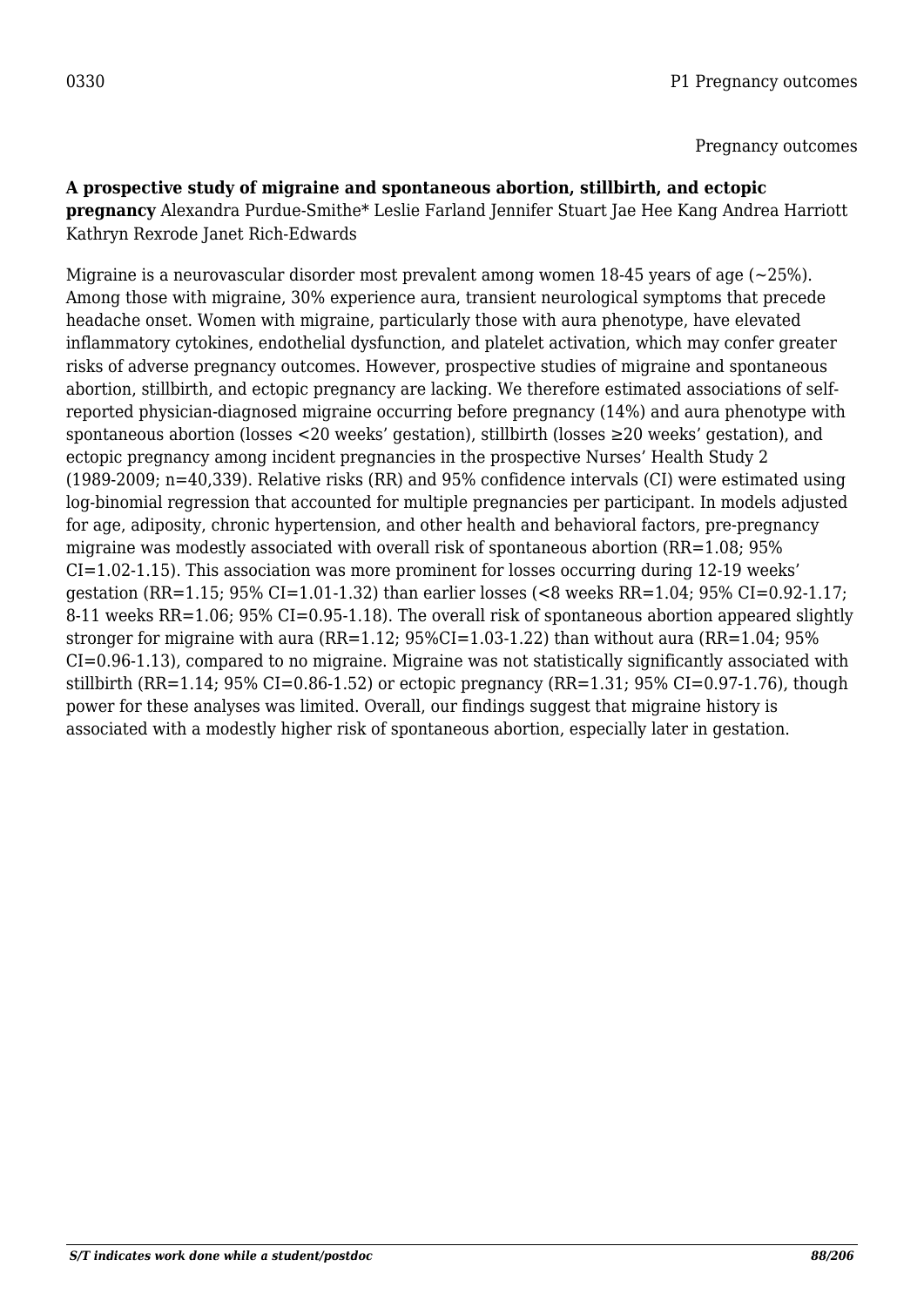### **The association between fetal sex and preeclampsia in a diverse cohort of nulliparous women** Brandie DePaoli Taylor\* Camillia Comeaux Ashley Hill Akaninyene Noah Maria Perez-Patron Abbey Berenson

Women with male fetuses have higher risk of pregnancy loss, preterm birth, and infant mortality. Differences in placental adaptations to maternal stressors may explain these epidemiologic findings. Interestingly, prior studies conducted in primarily non-Hispanic White and Asian populations suggest that female fetal sex is associated with preterm preeclampsia. Others have suggested that associations may vary by race and ethnicity. Our analysis included 12,689 singleton nulliparous pregnancies from an administrative database that recruits women from three urban hospitals. Women in this study are primarily on Medicaid/Chip (55.2%), are of Hispanic ethnicity (48.2%) and are married (68.2%). Outcomes included mild preeclampsia or preeclampsia with a term delivery >37 weeks, preeclampsia with severe features, and preeclampsia with preterm delivery (<37 weeks). Log-binomial regression was used to calculate relative risk (RRs) and 95% confidence intervals (CIs). Multivariable models adjusted for maternal age, race/ethnicity, marital status, and aspirin use. Relative excess risk due to interaction determined if there was an interaction between race/ethnicity and preeclampsia subtypes. Multiple imputations were used for missing data. Nulliparous women with a male fetus had higher risk of HELLP/eclampsia ( $RR_{\text{adj}}$ . 2.0, 95% CI 1.0-4.4) and preeclampsia with severe features ( $RR_{\text{adi}}$ . 1.2, 95% CI 1.0-1.4) compared to women with a female fetus. Male:female ratios displayed a male excess for all other preeclampsia subtypes (range 1.04-1.11). There was a significant interaction between Hispanic ethnicity and fetal sex (RERI 0.80, 0.10-1.51) for preterm preeclampsia and preeclampsia with severe features (RERI 0.90, 0.24-1.6) but not HELLP/eclampsia. In contrast to other investigations, our study found that male fetal sex was associated with severe forms of preeclampsia. This association was modified by Hispanic ethnicity. Population structure may influence the relationship between fetal sex and preeclampsia, possibly due to different underlying maternal stressors.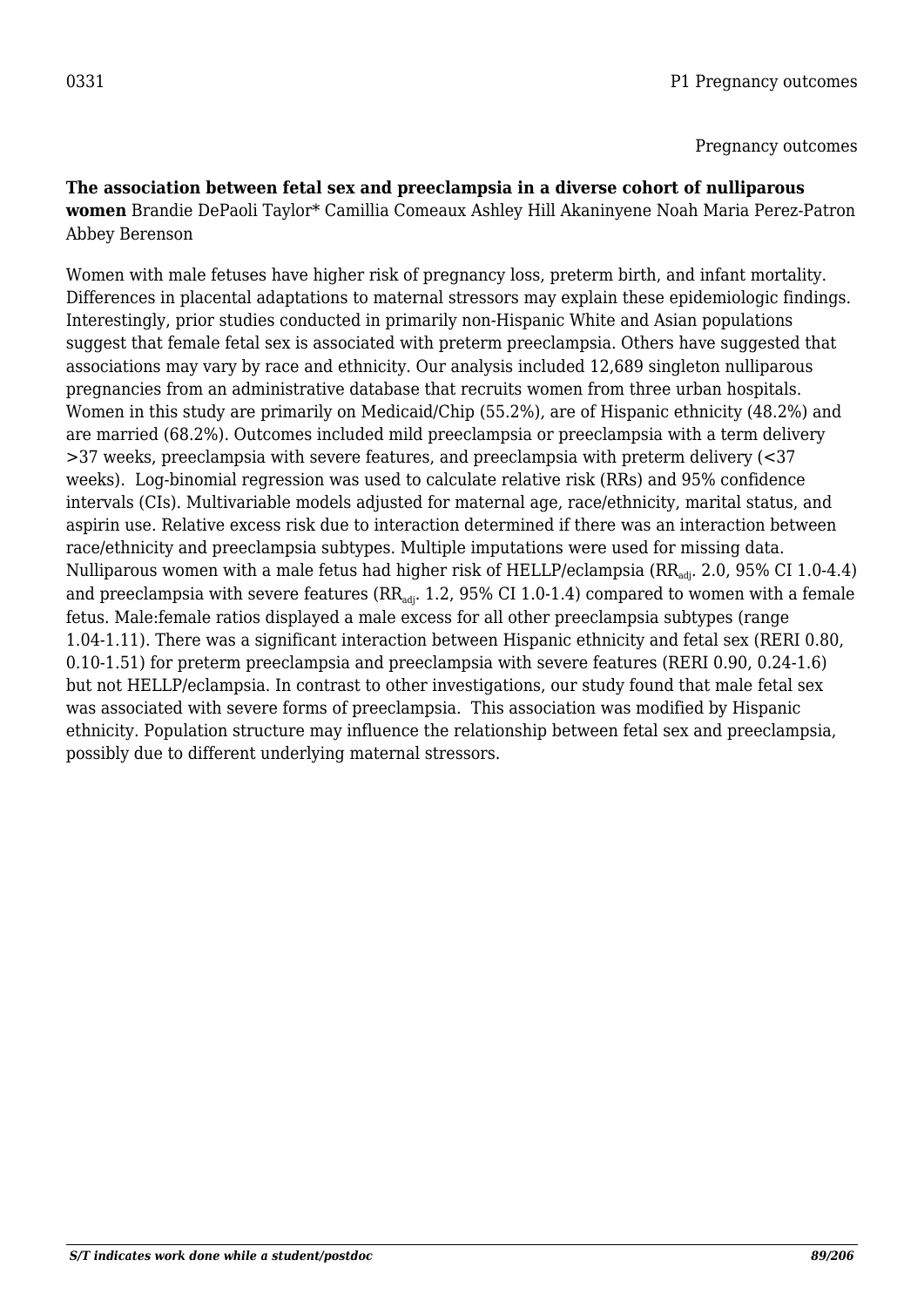**Hypothetical interventions on anemia to reduce HIV disparities in adverse birth outcomes** Ellen Caniglia\* Rebecca Zash Modiegi Diseko Gloria Mayondi Mompati Mmalane Joseph Makhema Angela Bengtson Shahin Lockman Roger Shapiro Sonja A. Swanson

**Background:** Women living with HIV (WLHIV) have a higher risk of adverse birth outcomes than HIV-negative women, even in the modern era of antiretroviral therapy. A higher risk of anemia in WLHIV could partially explain this persistent disparity. We evaluated whether hypothetical interventions on anemia could reduce these disparities.

**Methods**: The Tsepamo Study measured birth outcomes at up to 18 delivery sites in Botswana from 2014-2021. We evaluated 5 hypothetical interventions on anemia among women presenting to antenatal care <24 weeks gestation: 1) eliminate all maternal anemia by 24 weeks; 2) initiate all women on multiple micronutrient supplementation (MMS) by 24 weeks; 3) initiate all women on iron and folic acid supplementation (IFAS) or MMS by 24 weeks; 4) initiate all women on MMS plus Vitamin C by 24 weeks; and 5) a joint intervention including 1 and 2. Any adverse birth outcome comprised stillbirth, preterm delivery, small-for-gestational-age, or neonatal death. We estimated the counterfactual disparity measure (CDM) under each intervention using inverse probability weighted marginal structural models. We compared the CDM with the observed disparity measure (ODM) under no intervention by calculating the proportion explained (PE).

**Results:** Of 137,499 eligible women (22% WLHIV), risk of anemia was 13.9% in HIV-negative women and 25.4% in WLHIV. The observed risk of any adverse birth outcome was 26.0% in HIVnegative women and 34.5% in WLHIV (ODM, 8.5% [95% CI, 7.9%-9.1%]). The risk of any adverse birth outcome was smaller under each intervention in both groups. CDMs (95% CIs) ranged from 6.6% (4.8%-8.4%) for the joint intervention eliminate anemia and initiate all women on MMS to 8.4% (7.7%-9.1%) for eliminate anemia only, corresponding to modest PEs (0.8% to 21.9%).

**Conclusions:** Preventing maternal anemia and expanding MMS access may decrease the risk of adverse birth outcomes overall and modestly reduce HIV disparities in adverse birth outcomes.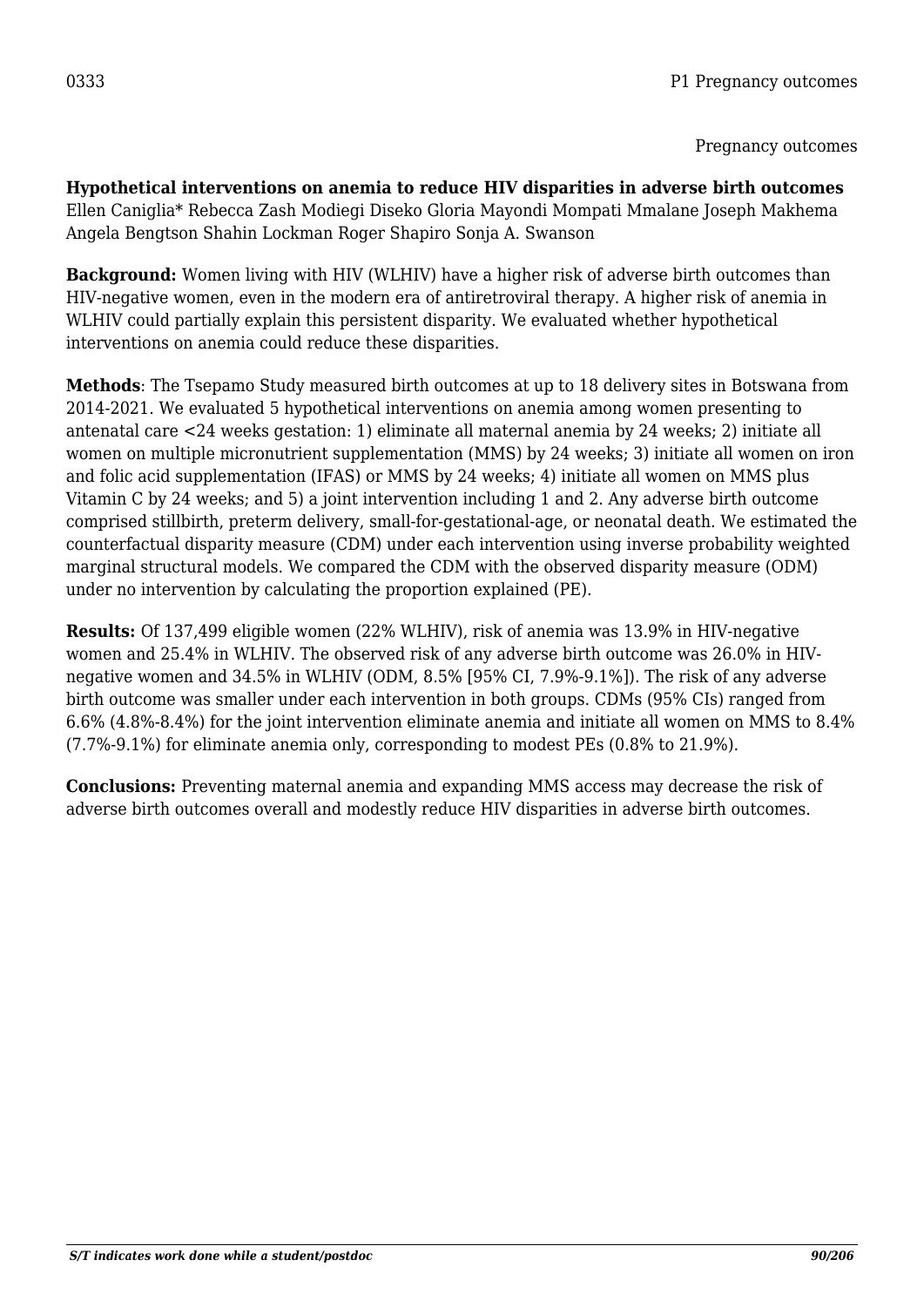**Prenatal weight change trajectories among twin gestations** Amy Nichols\* Sina Haeri Anthony Rudine Natalie Burns Paul Rathouz Monique Hedderson Saralyn Foster Rachel Rickman Elizabeth Widen

Despite an increase in twin pregnancies in recent decades, the Institute of Medicine twin gestational weight gain (GWG) recommendations remain provisional and provide no guidance for timing or pattern of weight change. We sought to characterize GWG trajectory patterns and examine associations with birth outcomes.

Prenatal and delivery records were examined for 320 women who delivered twins at a maternal-fetal medicine practice in Austin, TX 2011-2019. We modeled GWG for those with at least 1 measured weight in the first trimester and a minimum of 3 prenatal weights. Trajectories were modeled to 32wk (mean delivery 33.7±3.3wk) using flexible latent class mixed models with low-rank thin plate splines. Associations between trajectory classes and neonatal outcomes were analyzed using linear or Poisson regression.

GWG at delivery was  $15.4\pm6.3$ kg for underweight BMI,  $15.4\pm5.8$ kg for normal weight,  $14.7\pm6.9$ kg for overweight, and 12.5±6.6kg for obesity. Three GWG trajectory classes were identified: low (1), moderate (2), or high gain (3). Those in Class 1 (24.7%) maintained weight to 15wk, then gained an estimated 6.6kg at delivery. Class 2 (60.9%) exhibited steady gain with 13.5kg predicted gain, and Class 3 (14.4%) showed rapid gain with a predicted 21.4kg gain. Compared to Class 3, Class 1 pregnancies were associated with lower continuous size for gestational age z-score (CSGAZ; b=-0.50, 95%CI -0.81,-0.19), and reduced risk for large for gestational age (LGA) infants (IRR=0.19, 95%CI 0.05,0.65) and preterm birth <32wk (IRR=0.54, 95%CI 0.32,0.93). Class 2 pregnancies were associated with decreased CSGAZ (b=-0.28, 95%CI -0.55, -0.01) and LGA risk (IRR=0.40, 95%CI 0.20,0.80).

GWG followed a low (1), moderate (2), or high (3) weight gain trajectory; both low and moderate patterns were associated with lower CSGAZ and reduced risk for LGA and preterm birth. The optimal pattern of maternal weight change that balances risk for mothers and infants requires further investigation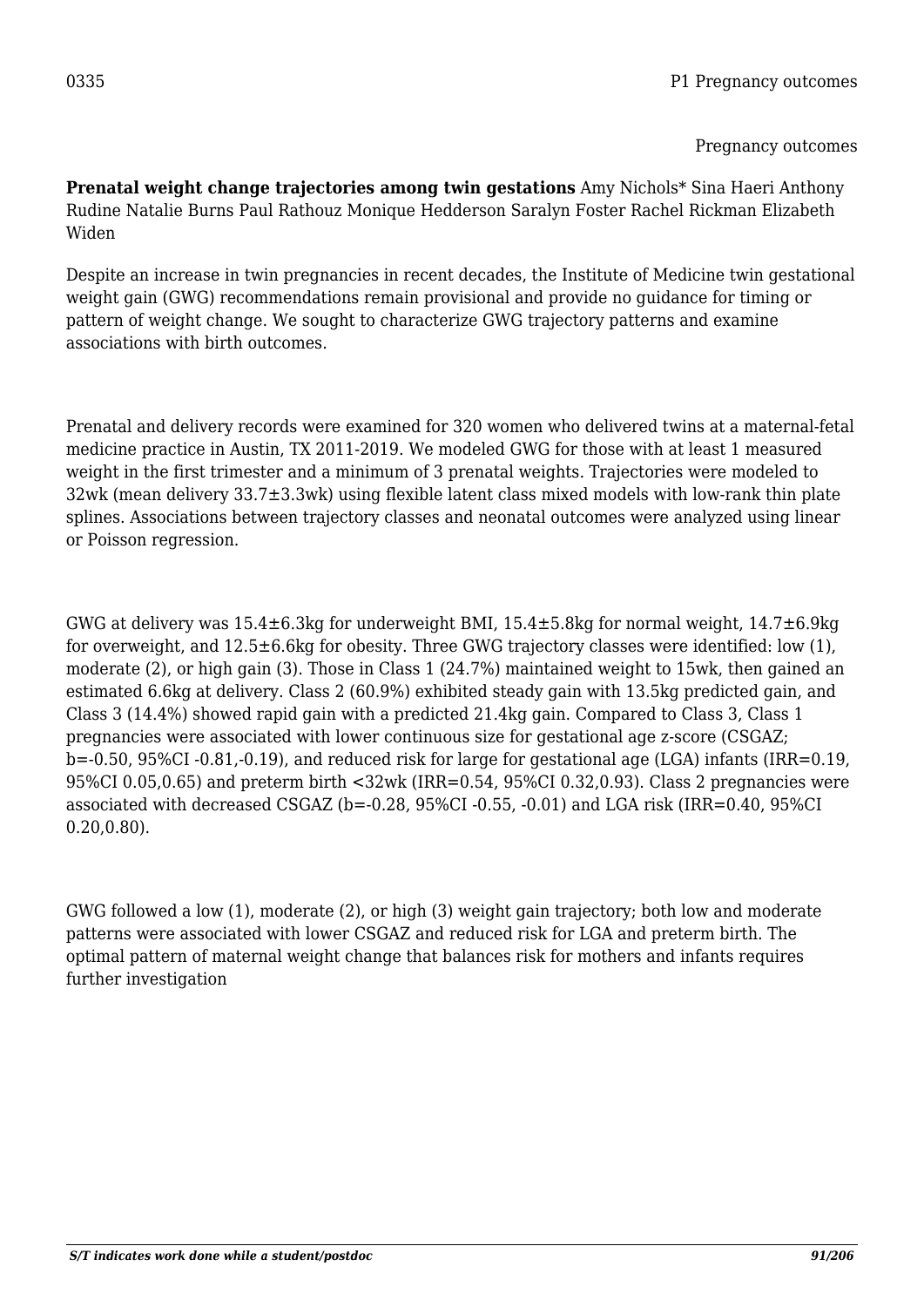# **Maternal body mass index and unexpected complications among low-risk, term newborns**

Kimberly Glazer\* Teresa Janevic Natalia Egorova Jennifer Zeitlin Elizabeth Howell

Maternal obesity increases risks of congenital anomalies, growth restriction, placental insufficiency, and preterm delivery, but the contribution of body mass index (BMI) to neonatal complications in routine births is not well understood. Our objective was to examine associations between maternal BMI and morbidity among low-risk newborns. **Methods:** We studied 2016-2018 linked birth certificate and maternal-infant discharge data. We restricted to low-risk newborns (term, singleton, non-anomalous, birthweight≥2,500 grams, without fetal or placental conditions, n=254,255) and classified morbidity according to the Joint Commission "unexpected newborn complications" (UNC) measure. Pre-pregnancy BMI (kg/m<sup>2</sup>) was ascertained via birth certificate self-reported height and weight. We compared UNC among births to women with underweight (BMI<18.5), overweight (25≤BMI<30), class I-II obesity (30≤BMI<40), and class III obesity (BMI≥40) versus normal weight (18.5≤BMI<25) using logistic regression, and adjusted incrementally for maternal sociodemographic and medical characteristics. **Results:** Roughly 25% of births were among women with overweight and 15% with obesity. UNC incidence increased with increasing BMI (underweight: 29/1000 births; normal weight: 32/1000, overweight: 40/1000, class I-II obesity: 47/1,000, class III: 60/1000). Adjusted for socio-demographics and parity, UNC was higher among births to women with overweight (adjusted odds ratio [aOR] 1.2, 95% confidence interval [CI] 1.1-1.3) and obesity (1.4 [1.3-1.5] class I-II; 1.8 [1.6-2.0] class III) compared to normal weight. Further adjustment for comorbidities (e.g. diabetes, hypertension) slightly attenuated but did not eliminate associations. **Conclusions:** Maternal BMI was associated with complications among a low-risk subset of term infants with adequate growth. Understanding the pathobiology of obesity in pregnancy and care practices on delivery units may help to address potentially preventable newborn morbidity.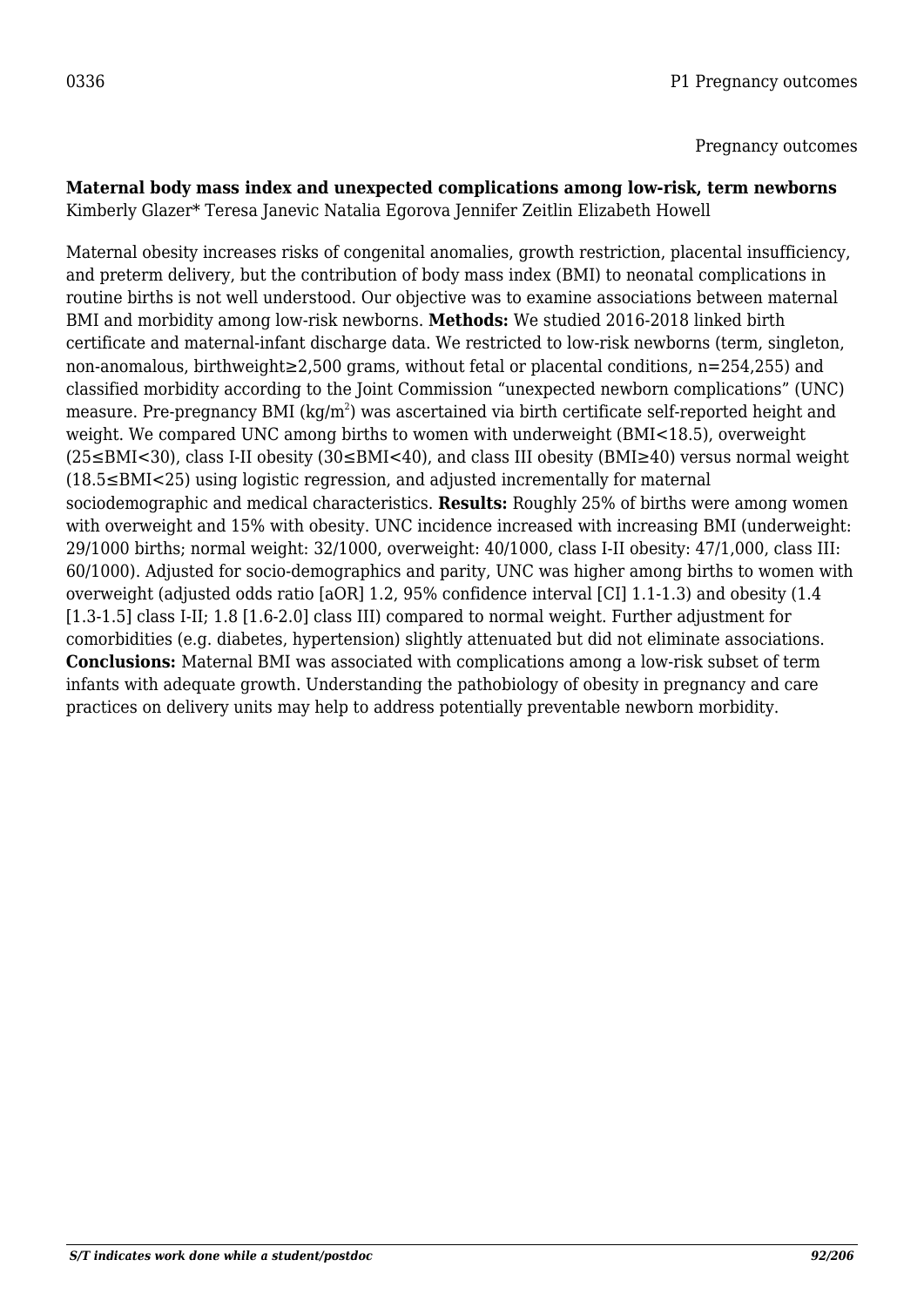**Birthweight in second singleton babies following a first twin versus singleton pregnancy** Prativa Basnet\* Rolv Skjaerven Nils-Halvden Morken Linn Marie Sørbye Janne Mannseth Liv Kvalvik

**Introduction:** Birthweight is an important indicator of short and long-term outcome of pregnancy for both the infant and the mother. Previous studies have found that second born babies are on average heavier than first born babies, indicating an independent effect of parity on birthweight. Existing data is mostly based on singleton pregnancies and does not consider higher order pregnancies.

**Aims:** To determine the parity effect of plurality on birthweight in second born singleton babies after first twin versus singleton birth.

**Methods:** This was a population-based cohort study with data from the Medical Birth Registry of Norway (1967-2020). The study population included 862 729 first singleton and 5 017 first twin pregnancies followed by a second singleton pregnancy. Birthweight (grams) for second singletons were evaluated by means and ANOVA using STATA. The values were adjusted for maternal age at first pregnancy, year of first pregnancy and maternal education.

**Results:** Second singleton babies were heavier after a first twin than after a first singleton. This was evident across all gestational ages (GA) in first pregnancy. For GA 34-36 and 37-39 weeks in first twin and singleton, mean birthweight of second babies were 3613 vs 3358 and 3712 vs 3528 grams, respectively. Birthweight in the second singleton declined when the interpregnancy interval was > three years in women with first singleton pregnancy. A similar decline was not observed after a first twin pregnancy. Women with a first twin pregnancy had a lower peak in interpregnancy interval around three years compared to women with first singleton.

**Conclusion:** Women with first born twins have higher birthweight in a second singleton birth than women with a first-born singleton. Interpregnancy interval differs between women with twins and singletons. Birthweight in a second singleton did not decline after long intervals following a twin pregnancy.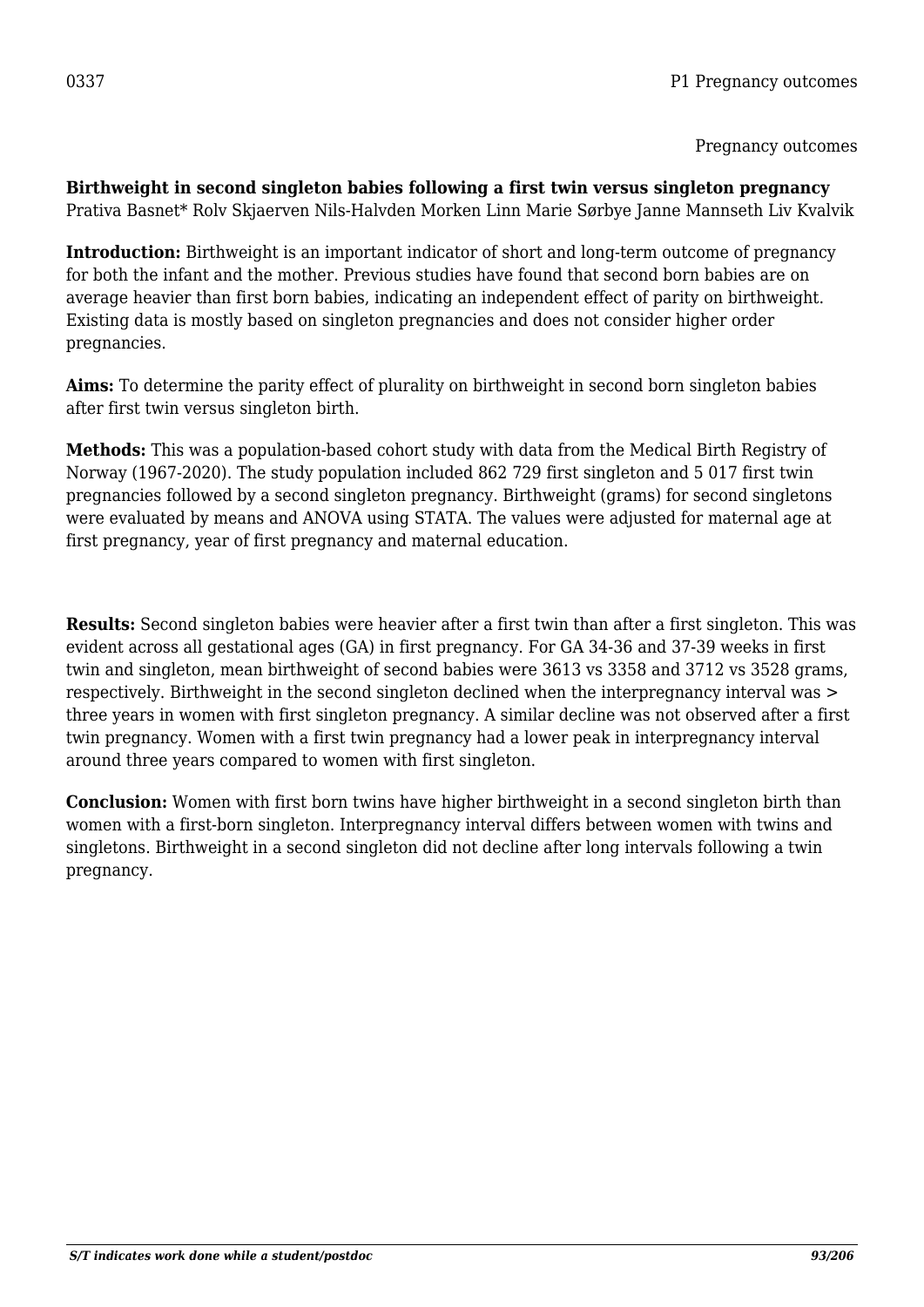#### **Racial and socioeconomic disparities in the association between adverse childhood experiences and preterm delivery** Yasamean Zamani-Hank\* Ahnalee Brincks Nicole Talge Claire Margerison

Life stressors, including adverse childhood experiences (ACEs), may contribute to persistent racial and socioeconomic disparities in preterm delivery (PTD). Few studies have assessed the influence of ACEs on PTD within race & socioeconomic status (SES) subgroups in diverse, national samples. We examined impacts of ACEs on PTD within race & SES subgroups among 2,929 women in The National Longitudinal Study of Adolescent to Adult Health (1994-2018). Data on 11 ACEs (sexual, physical, and emotional abuse; family member suicide attempt or death, neglect, household substance abuse risk, foster care placement, foster care abuse, maternal or paternal death, and maternal incarceration), PTD, and race was collected via self-report. A composite childhood SES construct included parental occupation and education, family income, and public assistance receipt. We utilized 1) chi-square tests to assess differences in ACE levels (low, moderate, high) by race (White, Black, Hispanic, Asian, Pacific Islander, American Indian/Alaska Native, Other) & SES (low, middle, high) and 2) logistic regression to assess relations between all 11 ACEs & PTD overall and within race & SES subgroups. We found no differences in ACEs by race  $(X^2=14.2, F=1.2, p=0.3)$  or SES  $(X^2=5.2, F=1.3, p=0.3)$ . Among Black women, sexual abuse (Odds Ratio OR 3.9, 95% CI 1.2,12.3) and physical abuse (OR 2.4, 95% CI 1.1,5.6) were associated with higher odds of PTD. However, emotional abuse (OR 0.4, 95% CI 0.2,0.8) and family member suicide attempt or death (OR 0.1, 95% CI 0.0,0.5) were associated with lower odds of PTD among Black women. Among women with low SES, household substance abuse risk was associated with higher odds of PTD (OR 2.5, 95% CI 1.1,5.8), while physical abuse was associated with higher odds of PTD among women with middle SES (OR 2.3, 95% CI 1.3,4.1). Our findings suggest the relationship between ACEs and PTD operates differently within race and SES subgroups rather than equally for all women.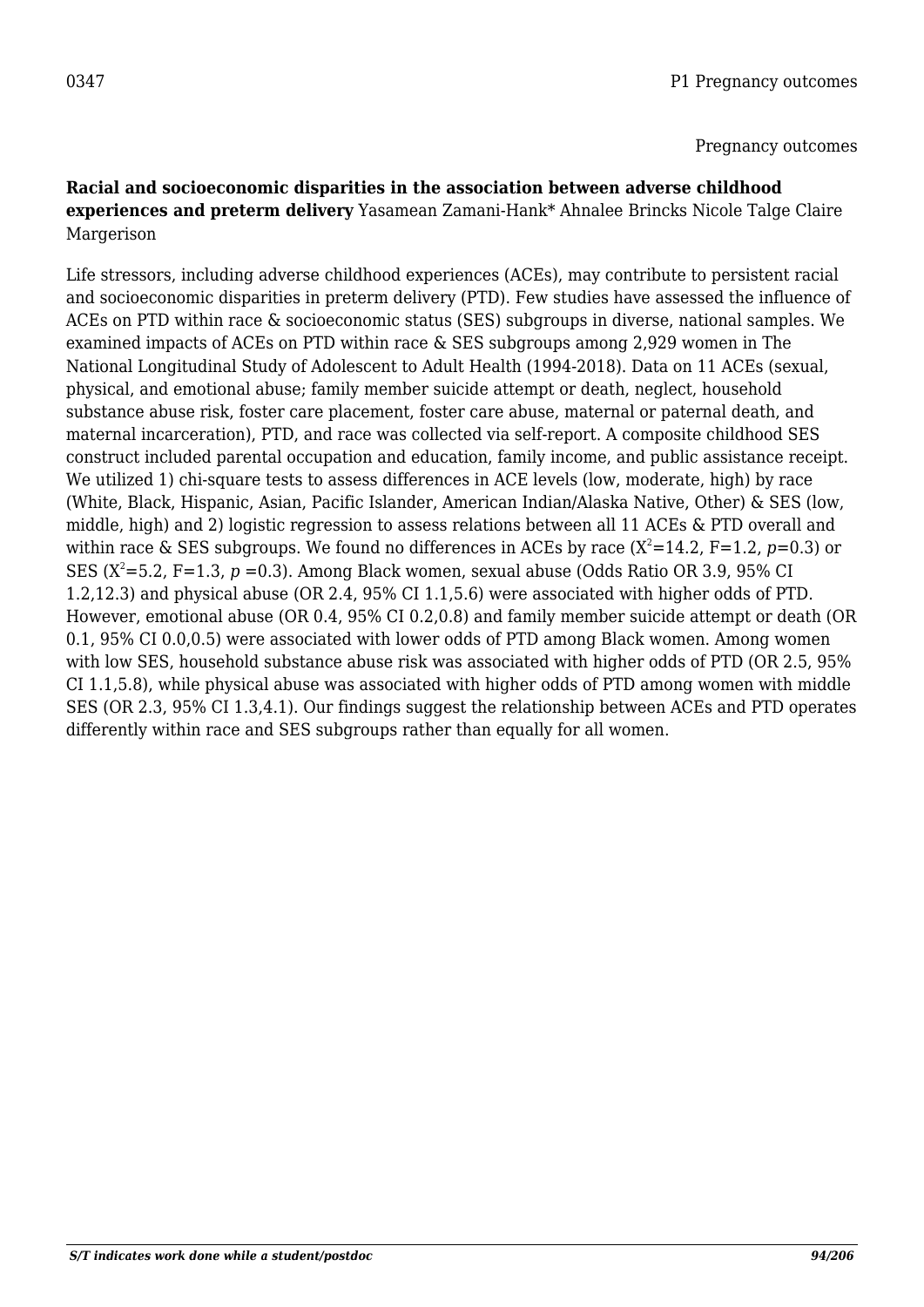#### **Does Length of Stay Influence Association between Foreign-born Status and Gestational Diabetes?** Akaninyene Noah\* Brandie Taylor Ashley Hill Maria Perez-Patron

The healthy migrant hypothesis posits that foreign-born (FB) women experience better birth outcomes than their native-born counterparts, although this effect appears to wane with increased length of stay in the US, prior to delivery. Gestational diabetes (GDM) is a notable exception to this hypothesis, as prior studies show FB women have a higher risk, especially Asian women. Our study aimed to examine the association between FB status and GDM across different race/ethnic groups and the influence of length of stay in the US. We obtained data on 43,777 singleton pregnancies from a perinatal database, which recruits women from Houston, TX hospitals. A modified Poisson regression model was used to calculate the relative risk (RR) and 95% confidence intervals (CI) for the association between FB status and GDM within the entire cohort and stratified by race/ethnicity. We further compared FB women by time spent in the US  $(0 - 5)$ /  $(5 + \text{years})$  to US-born women. Models were adjusted for age, insurance method, BMI, and chronic health conditions. Multiple imputation was used for missing data. FB status was associated with an increased risk of GDM (RRadj. 1.65, 95%CI 1.53 – 1.79) this trend was consistent, across all race/ethnicity groups. Compared to US-born women, we observed higher risk of GDM as length of stay in the US increased where more recent migrants (0 - 5 years) had slightly lower risk of GDM ( $RR_{\text{adj}}$ , 1.17, 95%CI 1.05 -1.31), than women who have lived in the US  $5 +$  years ( $RR_{\text{adi}}$  1.79, 95%CI 1.64 - 1.95). This trend was also consistent across all race/ethnicity groups. The risk of GDM among FB women appears to increase with longer time spent in US. Future studies should examine the acculturative factors that appear to be driving this risk.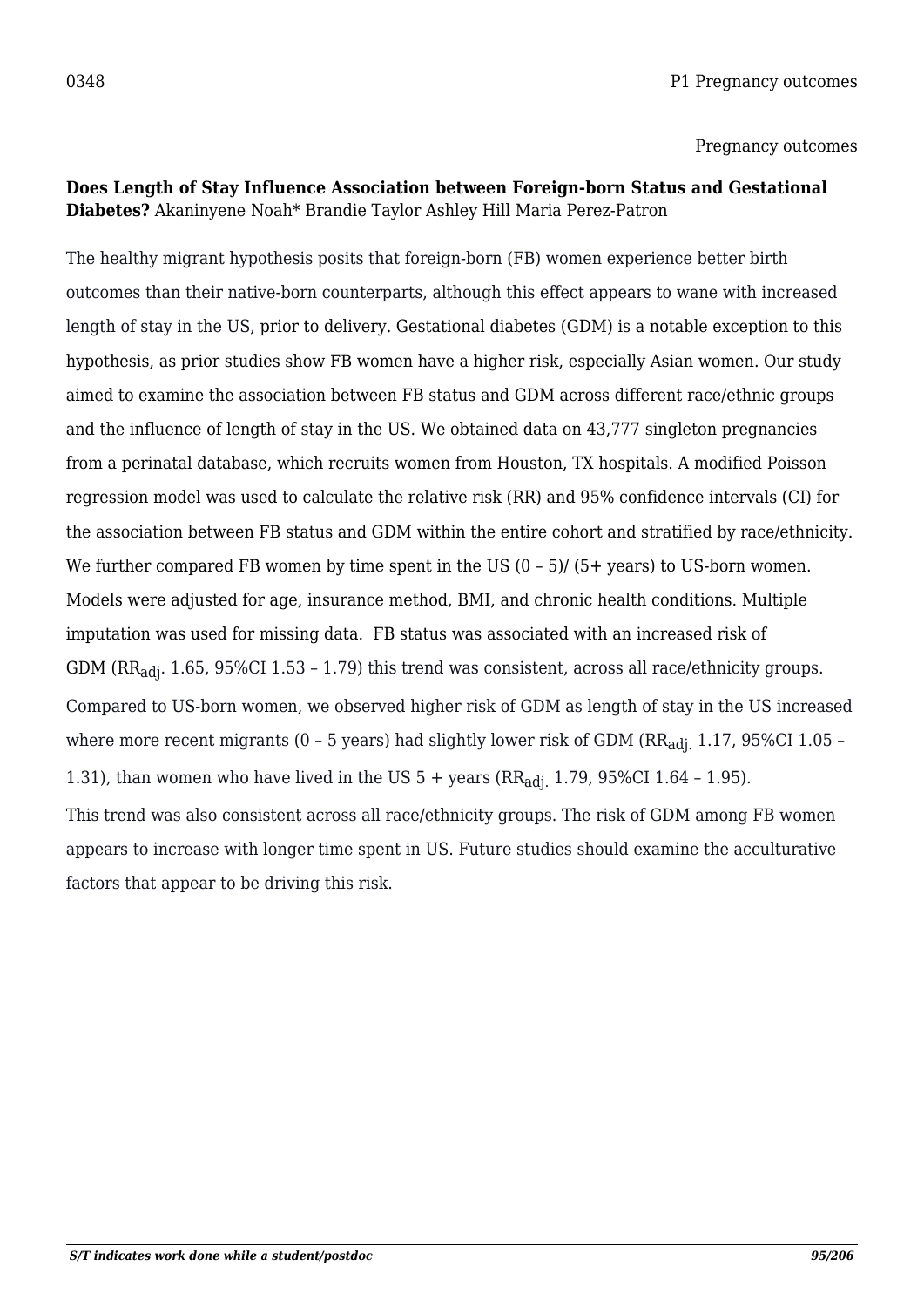**Latent class analysis to identify social and clinical risk clusters for preeclampsia subtypes by race/ethnicity** Camillia Comeaux\* Ashley Hill Akaninyene Noah Maria Perez-Patron Levent Dumenci Brandie DePaoli Taylor

Nulliparous women have an increased risk of preeclampsia (PE), but individual clinical factors are poor predictors of severe disease. We used a latent class analysis (LCA) to identify heterogeneity in social and health risk factors associated with PE by race/ethnicity among 9,809 nulliparous women with singleton pregnancies from a perinatal database. Exploratory LCA identified a three-class solution for Hispanic women, NH-White women, and NH-Black women. Indicators included maternal age, sociodemographic factors, foreign-born status (FBS), pregnancy intendedness, body mass index, mental health, chronic health conditions, substance use, and sexually transmitted infections (STI). Structural equation modeling identified predictors of PE with and without a preterm delivery (<37 weeks) using a multinomial logistic link function and multiple imputation for missing data. Odds ratios (OR) and 95% confidence intervals (CIs) are presented. Reference classes had the highest probability of membership. In NH-Whites and Hispanics, this included older, educated, married women with planned pregnancies. The reference class for Black women consisted of younger, USborn women, with unplanned pregnancies, mental health conditions, and STIs. In NH-Whites, Class 2 was associated with preterm PE (OR 4.9, 95%CI 2.1-11.2). In Hispanics, Class 1 (OR 2.1, 95%CI 1.1-3.7) and Class 2 (OR 2.1, 95%CI 1.1-3.9) were associated with preterm PE. Effect estimates were similar for term PE. In Black women, Class 1 reduced odds of preterm PE (OR 0.4, 95%CI 0.2-1.0). Classes that included young, US-born, single women, with lower socioeconomic status, unplanned pregnancies, mental health conditions, and STIs had higher odds of preterm PE. In Hispanic women, a mostly FBS cluster, with lower socioeconomic status but better health indicators also had increased odds of PE subtypes. Different PE risk patterns by race/ethnicity, suggests that prevention strategies must consider varying needs of pregnant women.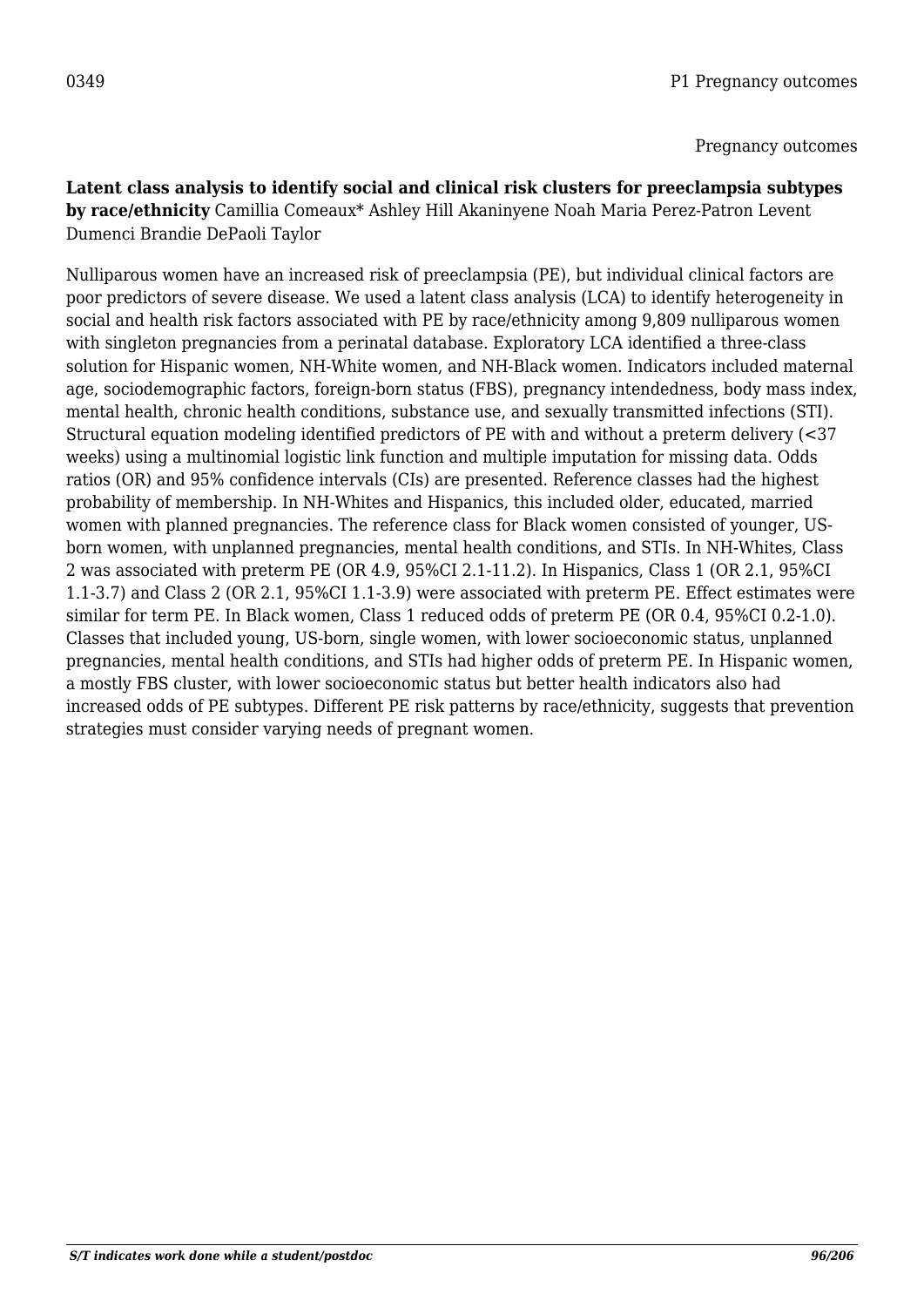**How well do neonatal growth charts predict adverse neonatal outcomes?** K.S. Joseph\* Sid John John Fahey Shiliang Liu Michael Kramer

**Background** Despite the creation of new neonatal growth standards, no chart for growth assessment has been proven superior. We evaluated the performance of outcome-based populationbased centiles and centiles from the Intergrowth and WHO growth charts for identifying infants at risk for adverse neonatal outcomes.

**Methods** We included singleton live births at 37-41 weeks' gestation in the United States, 2003-2019. Birth weight-specific neonatal morbidity/mortality (NMM), which included 5-min Apgar score <4, seizures, ventilation and neonatal death, was modeled by gestational week using penalized B-splines. Birth weights at which NMM odds were minimized, and increased by 10%, 50% and 100% relative to the minimum were estimated. Population, Intergrowth and WHO centiles corresponding to the birth weight at which NMM odds were minimized/increased were identified, and the predictive performance of these birth weight/centile cut-offs was compared.

**Results** The study included 40,196,326 live births and 1,001,738 NMM cases. Among singleton girls at 39 weeks, NMM odds were lowest at 2949 g (Population, Intergrowth and WHO centiles 18, 26 and 23) and 10% higher at 2722 g (Population, Intergrowth and WHO centiles 6, 11 and 8). Birth weight/centile cut-offs performed poorly as predictors of NMM, regardless of chart. The birth weight cut-off of 2722 g for singleton girls at 39 weeks yielded a sensitivity of 8.3% and specificity of 94.0%. The pretest probability of NMM was 20.3 per 1,000 live births and increased to 27.8 per 1,000 given a positive test, while the pretest probability of not having NMM was 979.7 per 1,000 and barely changed to 980.1 per 1,000 given a negative test.

**Conclusions** All growth charts perform poorly as predictors of adverse neonatal outcomes in term infants. Birth weight for gestational age (as a continuous centile) is strongly associated with adverse neonatal outcomes in populations but works poorly when used as the sole predictor at the individual level.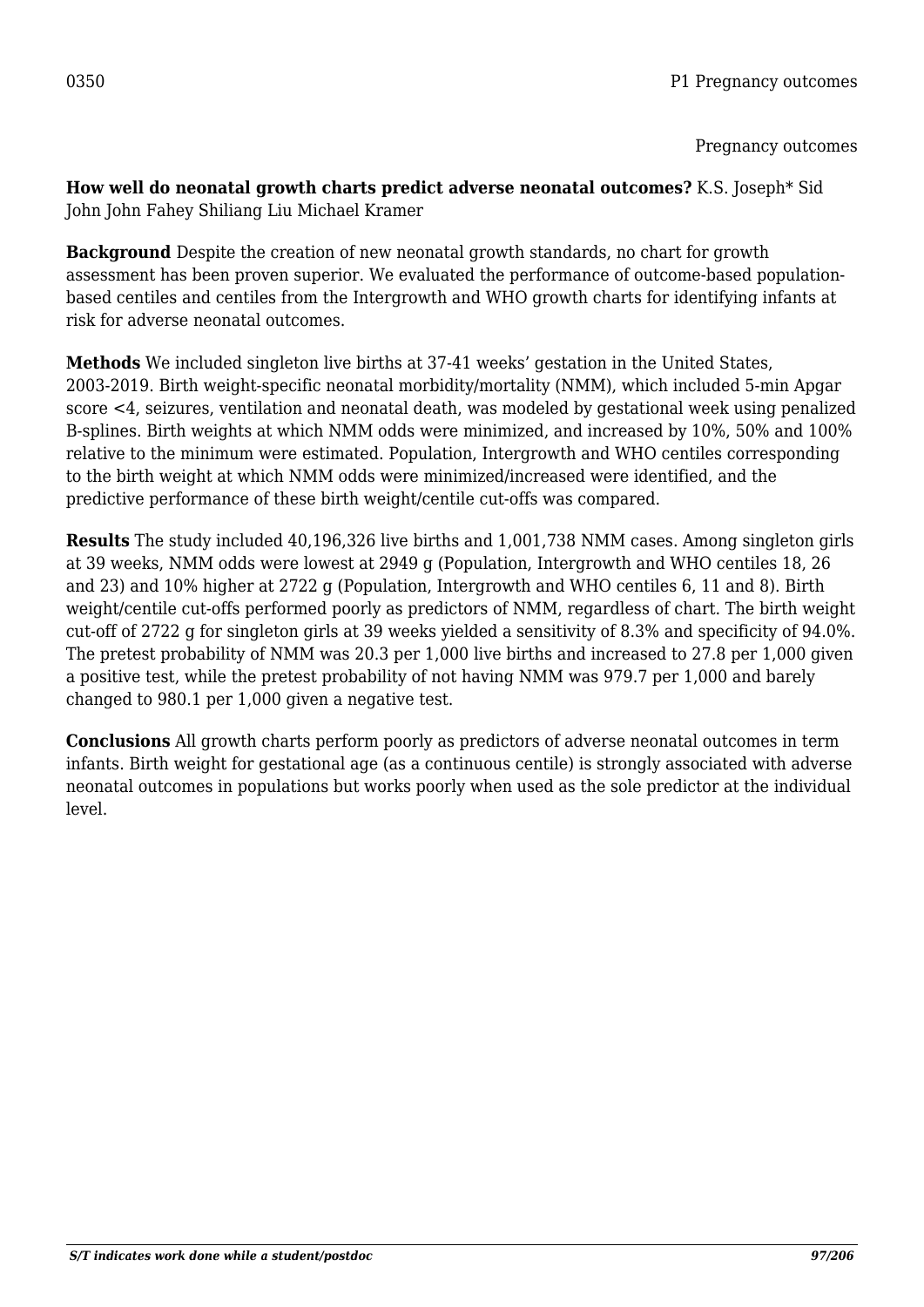**Physical Activity during Pregnancy and Markers of Placenta Vasculature**Amber, Robert, Jessica, Diana, Richard, Ruchit, Theresa, Carolyn, Susan, Thomas, Emily Kautz, Block, Brunner, Fernandez, Miller, Shah, Girardi, Salafia, Groth, O'Connor, Barrett\*, Nicole Mayo Amber Kautz Robert Block Jessica Brunner Diana Fernandez Richard Miller Ruchit Shah Theresa Girardi Carolyn Salafia Susan Groth Thomas O'Connor Emily Barrett Amber Kautz

Background: Physical activity (PA) in pregnancy is beneficial for mother and baby, however little is known about the underlying mechanisms. The placenta is the maternal-fetal interface for nutrient, gas and waste exchange, yet limited research has examined the impact of PA on the placenta. To date, studies have had small sample sizes and crude placental measures. Here, we examined PA during pregnancy in relation to placental morphology and chorionic vascularization in a large observational cohort.

Methods: The Pregnancy Physical Activity Questionnaire (PPAQ) was used to characterize PA among pregnant women in the Understanding Pregnancy Signals and Infant Development (UPSIDE) cohort (n=199). At birth, placentae were collected and imaging was conducted. Using multivariable linear regression, we examined the mean total PA (Total METs) and moderate to vigorous PA (MVPA METs) across pregnancy in relation to a set of novel, specialized markers of placental vascular health.

Results: In fully adjusted models, Total and MVPA METs were inversely associated with distance from the ends of arteries to the perimeter of the placenta (smaller distance indicates better chorionic surface vasculature "fit"; Total: -0.27 [-0.57, 0.03]; MVPA: -0.45 [-0.84, -0.06]). PA was positively associated with the total length of the placental arterial "tree" (longer length indicates more extensive vascularization), though associations were attenuated in fully adjusted models. PA was not associated with placental weight or fetoplacental weight ratio.

Conclusion: Our results suggest that prenatal PA is associated with greater placental vascular function. Although there was no evidence of gross differences in the placenta, when we examined specialized vascular markers, we observed evidence that PA may enhance vascularization, which has implications for fetal growth and development. More research is needed to examine placental health markers in relation to maternal postnatal and child health.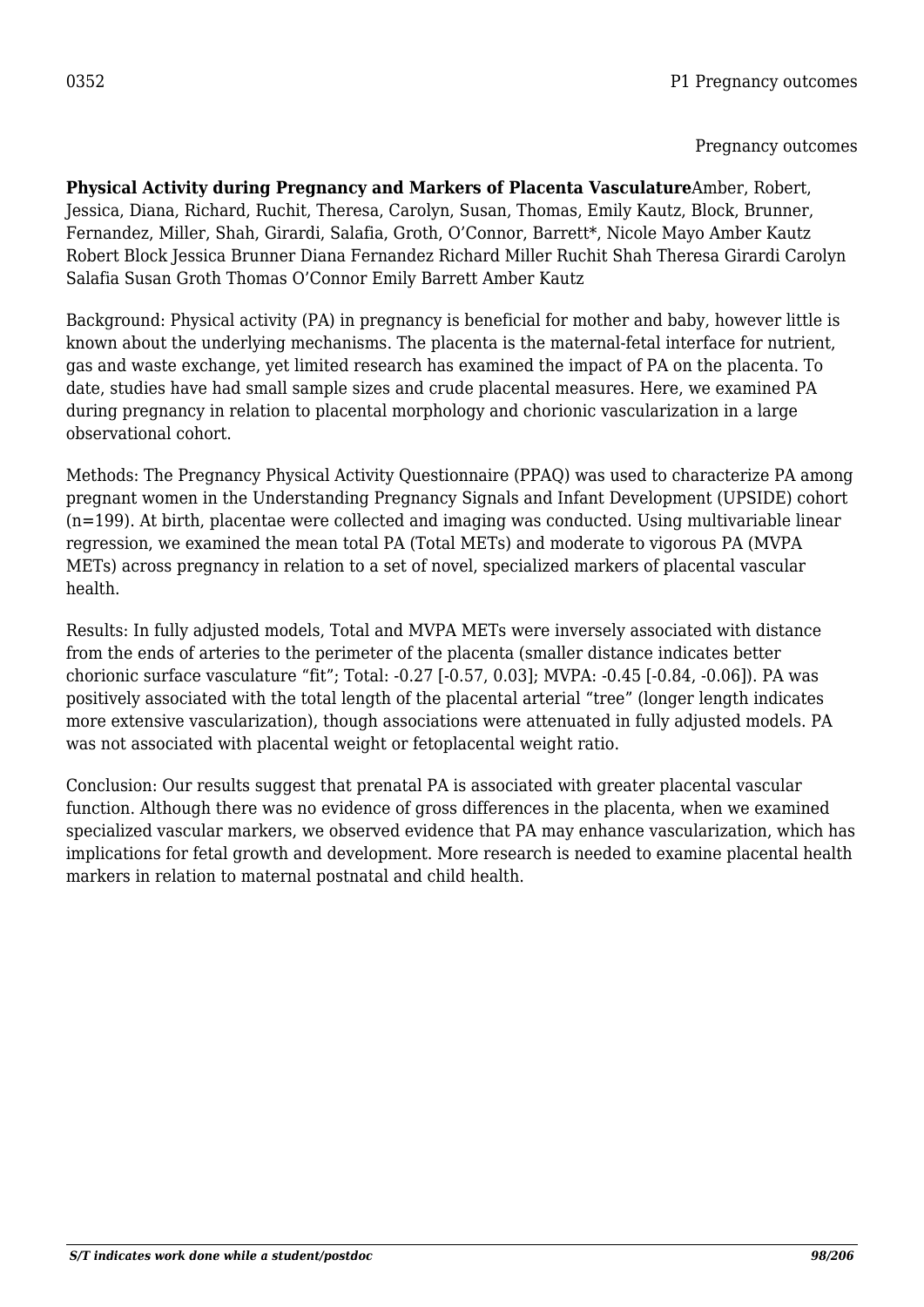**Variability in risk factors and outcomes related to maternal and infant health among Asian, Native Hawaiian, and Pacific Islander Individuals giving birth in California** Shalmali Bane\* Barbara Abrams Mahasin Mujahid Chen Ma Aileen Xu Latha Palaniappan Suzan Carmichael

Despite Asian, Native Hawaiian, and Pacific Islander (ANHPI) populations being the fastest growing racial/ethnic group in the US, they are understudied, underrepresented, and underfunded in research. Existing research often aggregates these populations, thus obscuring diversity and disparities among ANHPI sub-groups. Our goal was to examine variability in risk factors and outcomes related to maternal and infant health among disaggregated subgroups of ANHPI populations.

We used linked live birth and fetal death certificate and maternal hospital discharge data from California (2007-2017), for the following subgroups: Cambodian, Chinese, Filipino, Guamanian, Hawaiian, Hmong, Indian, Japanese, Korean, Laotian, Samoan, Thai, Vietnamese, Other-Asian, Other-PI.

For assessed risk factors, there was high variability ranging from a 2-fold difference between the lowest and highest groups for English as the principal language spoken (Chinese: 54.2% to Hawaiian: 99.8%) to 54-fold for smoking during pregnancy (Hawaiian: 5.9% to Indian: 0.1%). For perinatal outcomes, variability ranged from 2-fold for severe maternal morbidity (Korean: 1.1% to Samoan:1.9%) to 5-fold for high birthweight (Vietnamese: 3.1% Vietnamese to Samoan: 17.2%). Within sub-groups, the number of variables ranked highest or lowest risk varied considerably (i.e., no single sub-group was consistently high or low risk across all variables).

There is substantial variability in risk factors and perinatal health outcomes across ANHPI subgroups, and for high- or low-risk status across these variables within subgroups. Future work on this topic should consider disaggregated subgroups.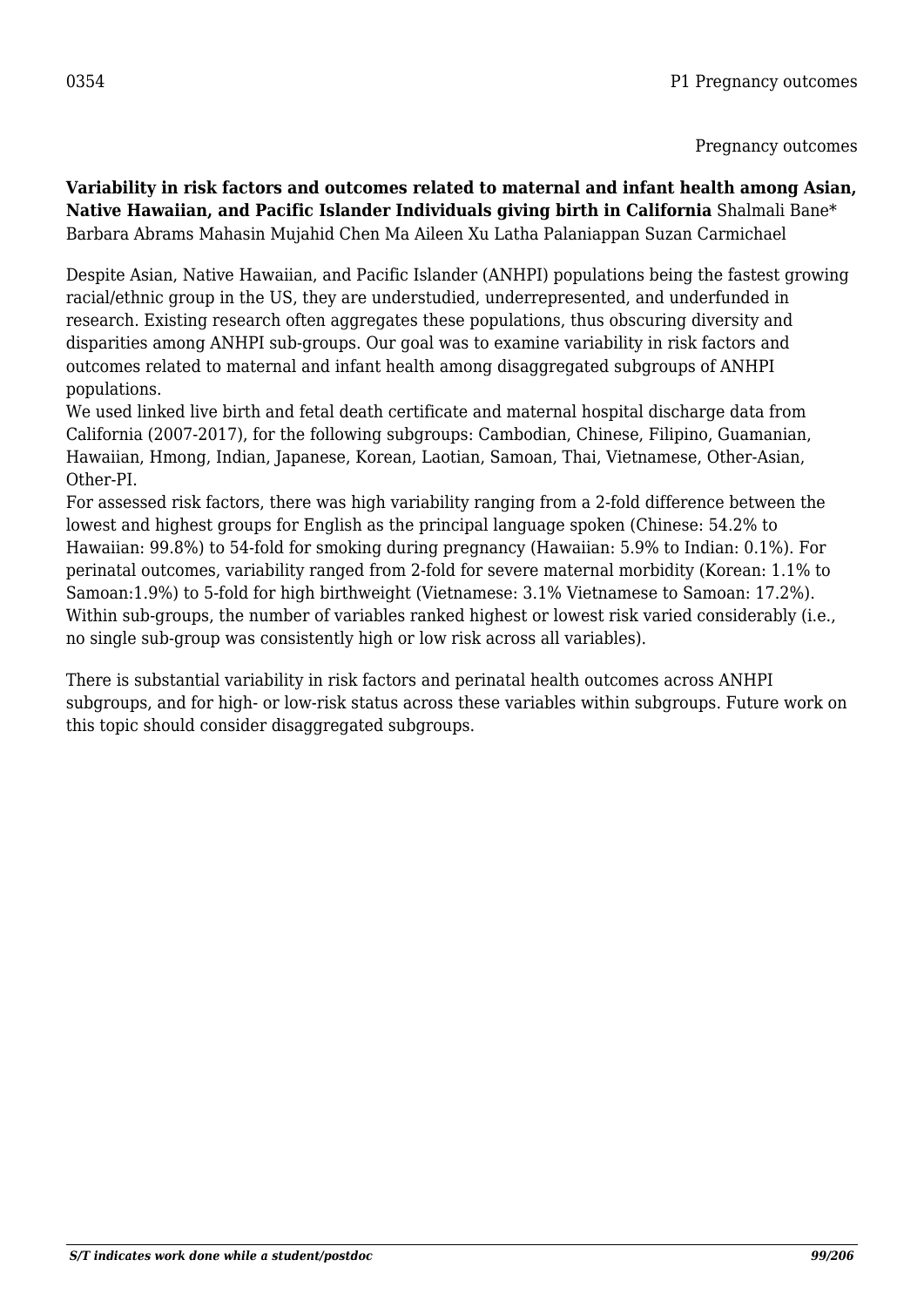**Investigating the impact of patient-centered medical homes on racial disparities in severe maternal morbidities using Medical Expenditure Panel Survey Data** Curisa Tucker\* Nathaniel Bell Cynthia L. Corbett Audrey Lyndon Tisha M. Felder

**Purpose:** The primary purpose of this study was to examine the association between participation in care consistent with a patient-centered medical home (PCMH) on severe maternal morbidity (SMM) outcomes and the association between PCMH status among racial groups on the prevalence of SMM.

**Methods:** We conducted a longitudinal analysis of pooled Medical Expenditures Panel Survey data of respondents for the years 2007-2016 merging self-reported primary care experiences with clinical care outcomes. We estimated odds ratios of SMM and calculated Generalized Estimation Equation models.

**Main Findings:** A total of N=2801 respondents who gave birth during the study period were identified, representing 5,362,782 U.S. lives. Among all respondents, 76% were never in a PCMH, 18% were sometimes in a PCMH, and 7% were always in a PCMH. An SMM was experienced by 2% of respondents which did not differ significantly (*p*=0.11) by PCMH status. We found marginal statistical significance between respondents who were always in a PCMH versus never (*p*=0.05). There was no overall interaction effect between race and PCMH status on the SMM outcome (*p* = 0.80).

**Conclusions:** Few respondents (7%) were always enrolled in care consistent with a PCMH. There is an implication that the PCMH model may produce fewer SMM outcomes. The trend of decreased SMM outcomes for respondents in a PCMH indicates that more research is needed to investigate this model and its impact on SMM outcomes, as well as race as an effect modifier.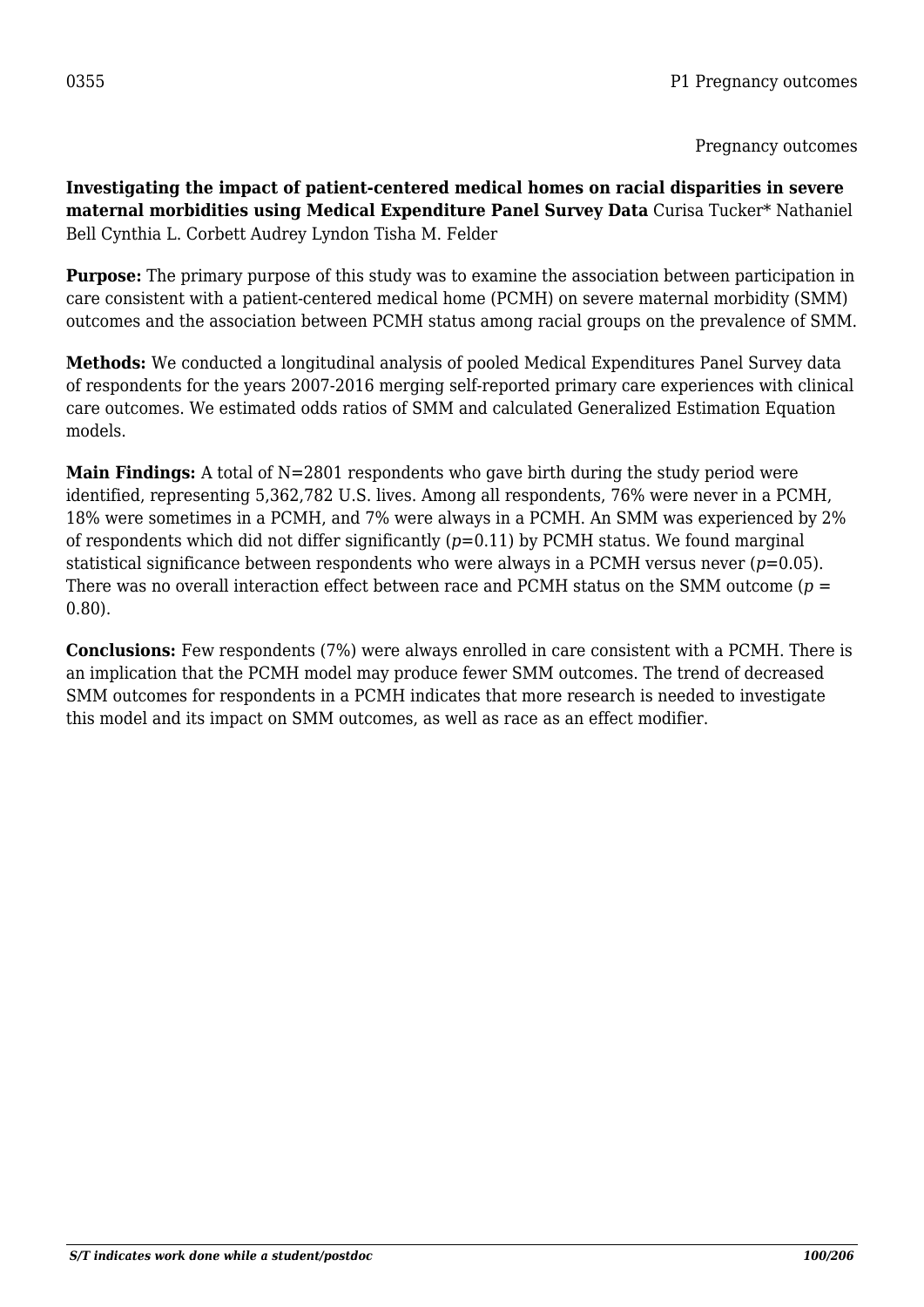#### **Relation Between Poor Maternal Cardiovascular Health Scores During Pregnancy and Adverse Pregnancy Outcomes** Andrea Kozai\* Melissa Jones Michele Levine Kara Whitaker Bethany Barone Gibbs

### **Introduction**

Adverse pregnancy outcomes (APOs), including hypertensive disorders of pregnancy, gestational diabetes, growth restriction, and preterm birth, are related to negative health consequences for mother and child. Lifestyle cardiovascular health (LCVH) components, such as those in the Life's Simple 7 CVH score, may predict risk of APOs, although its utility is not well-established in pregnancy. Thus, we examined the association between LCVH scores during pregnancy and APOs.

### **Methods**

Pregnant participants ( $N=114$ ,  $31+4.7$  years) enrolled in a cohort study prior to 14 weeks gestation. Five lifestyle components of Life's Simple 7 were adapted for pregnancy. Diet quality (Diet History Questionnaire), self-reported smoking, and physical activity (PA) (GT3X accelerometer) were measured each trimester. Pre-pregnancy body mass index (ppBMI), gestational weight gain (GWG), and APOs were abstracted from medical records. Components were averaged across gestation, scored as ideal (2), intermediate (1), or poor (0), and summed for an overall LCVH score (range 0-10). Odds ratios (OR) were calculated using logistic regression and adjusted for maternal demographics.

#### **Results**

Mean $\pm$ SD LCVH score was 5.6 $\pm$ 1.69 (range 2-10). APOs occurred in 29 participants (25%). Ideal scores were uncommon for GWG (11%) and diet (8%), but at least half scored ideal on ppBMI (50%), PA (76%), and smoking (79%). Mean LCVH score was nonsignificantly higher (more favorable) in those with no APO compared to those with at least 1 APO  $(5.8 \pm 1.71 \text{ vs. } 5.2 \pm 1.59, \text{ p} = 0.12)$ . Adjusted odds of APO were 23% lower with each 1-point increase in LCVH score, though this clinically meaningful reduction was not statistically significant (aOR=0.77, 95% CI 0.58, 1.01, p=0.056).

#### **Conclusion**

LCVH are intervention targets in pregnancy and this metric provides a useful composite to assess APO risk. Future research should examine associations in larger samples with greater power and consider trimester-specific associations with APO risk.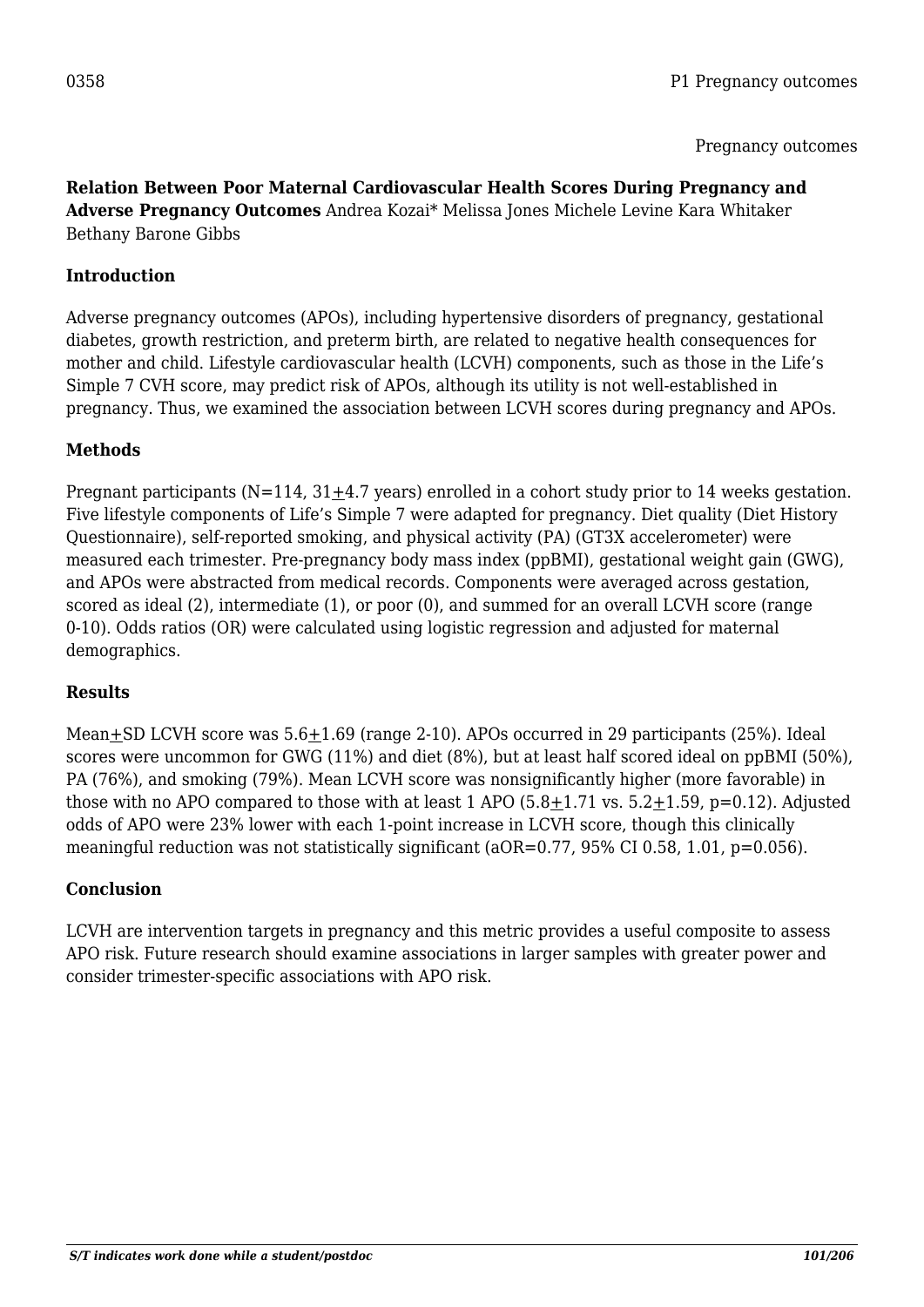#### **A mediation analysis of maternal smoking and infant birth weight on the US-Mexico border** Chino Ogbutor\* Stephanie Mishaw Zuber Mulla

Published data on the indirect effect of maternal smoking on birth weight as mediated by gestational age in Hispanic populations are lacking. Our goal was to conduct a mediation analysis in which maternal smoking during pregnancy was the causal antecedent variable, gestational age was the mediator, and the outcome was birth weight using data from El Paso County, Texas. El Paso County is located on the US-Mexico border. A mediation analysis was conducted using year 2010 birth certificate data. The SAS macro PROCESS 3.5.3 was used to estimate the direct and indirect effects of active maternal smoking (by trimester) on birth weight in the setting of linear regression. The single mediator was gestational age in weeks. A direct or indirect effect was deemed to be present if the 95% confidence limits (CL) excluded 0. Analyses were adjusted for multiple variables including maternal pre-pregnancy body mass index. The indirect effect was reported along with a 95% bootstrap CL based on 12,000 bootstrap samples. 16,654 singleton births were included in the cohort. The majority of the mothers were White Hispanic (87.2%). The mean (standard deviation) birth weight was 3198.6 grams (517.2). Mean gestational age was 38.4 weeks. A direct effect of maternal smoking during each trimester on birth weight was detected. In the third trimester, for every one-unit increase in the mean number of cigarettes smoked per day, there was a decrease in birth weight of 14.8 grams (95% CL: -25.0, -4.6). An indirect effect of maternal smoking was not detected in any of the trimesters. In the third trimester the indirect effect of the mean number of cigarettes smoked per day was -4.2 (95% bootstrap CL: -10.6, 2.0). In our large, predominantly Hispanic cohort, it appears that gestational age is not a mediator of the effect of maternal smoking on birth weight. Future studies in our population should explore other possible mediators of the association between maternal smoking and birth weight.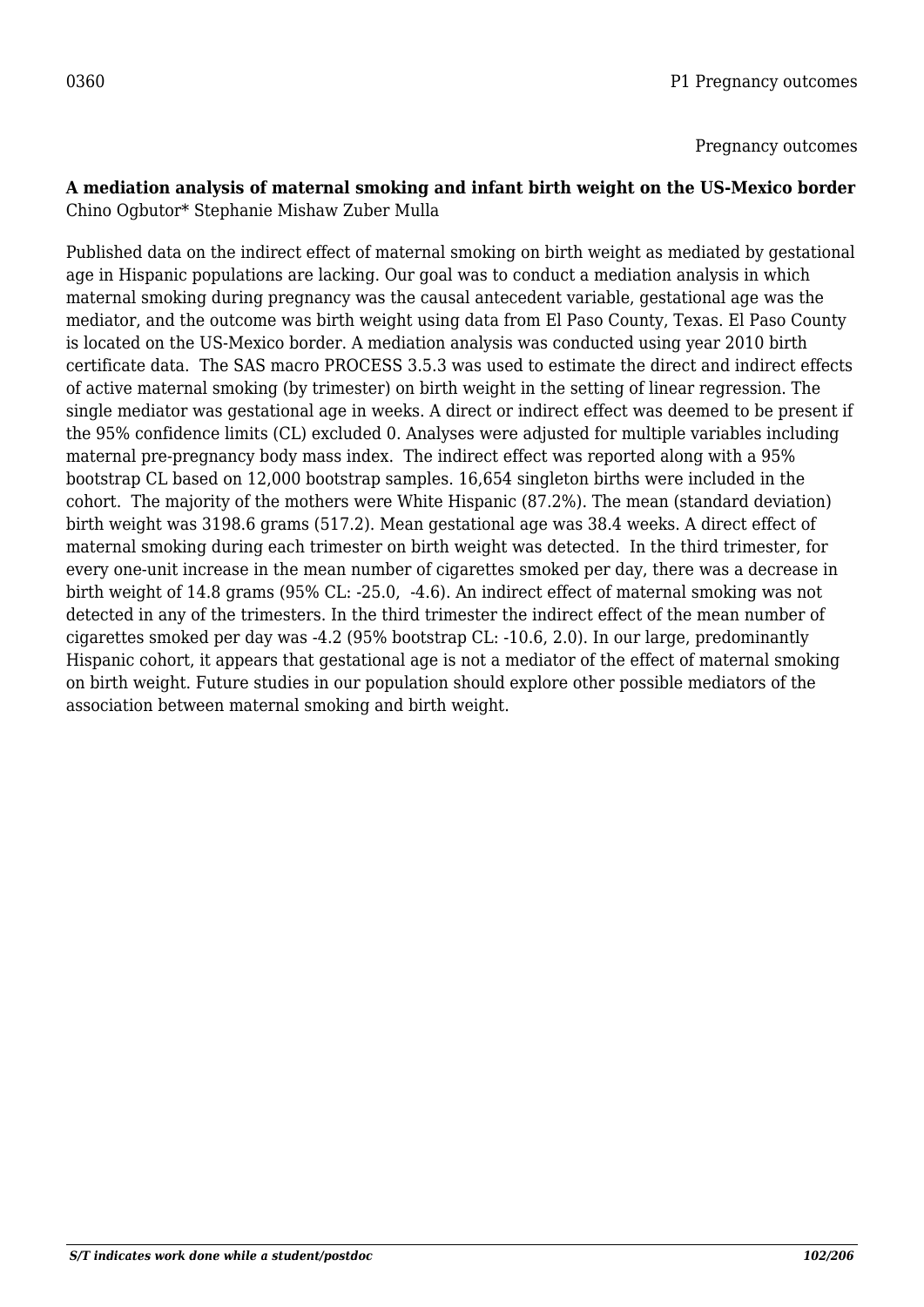#### **Risk of severe postpartum hemorrhage according to the sum of birthweights in twin**

**pregnancies** Lola Loussert\* Thomas Schmitz Diane Korb Aurélien Seco Elie Azria Loïc Sentilhes François Goffinet Catherine Deneux-Tharaux

#### **Background**

Twin pregnancies have a five-fold increased risk of severe postpartum hemorrhage (PPH) compared with singleton pregnancies. This study aimed to characterize the strength and pattern of association between birthweights and severe PPH in twin pregnancies.

### Methods

This was a secondary analysis of the JUMODA cohort, a national, prospective, population-based study of twin deliveries, in 2014-2015 in France. We excluded women with fetal death or medical termination of either twin, with antepartum hemorrhage, placenta previa, placenta abruptio and with missing birthweight. The primary outcome was severe PPH. The exposure was the sum of the birthweights of the two twins (SBW). To assess the association between SBW and severe PPH, we used multilevel multivariable modified Poisson regression modeling. Analyses were conducted on the overall population and by planned and actual mode of delivery. Three sensitivity analyses were performed, assessing the association between SBW and a) most severe PPH, b) PPH caused by uterine atony or genital tract laceration, and c) PPH from 32 weeks.

#### Results

Among the 8373 women included, 76.1% had a SBW above 4000 grams, considered the high-risk threshold in singleton pregnancies. Severe PPH occurred in 4.5% (95% confidence interval (CI) 4.1-5.0), from 2.1% for SBW less than 3000g up to 8.8% for SBW greater than 6500g. In the multivariable analysis, the association between SBW and severe PPH was linear with an adjusted relative risk of severe PPH for each 500 grams increase in SBW of 1.36, 95% CI 1.24–1.49. In subgroup and sensitivity analyses, results were similar.

#### Conclusion

In twin pregnancies, the risk of severe PPH gradually increased with the SBW. By improving the identification of high-risk women, this result may help to promote optimal PPH management. This study highlights the importance of considering both maternal and neonatal risks when assessing a twin pregnancy, in order to provide the most appropriate peripartum care.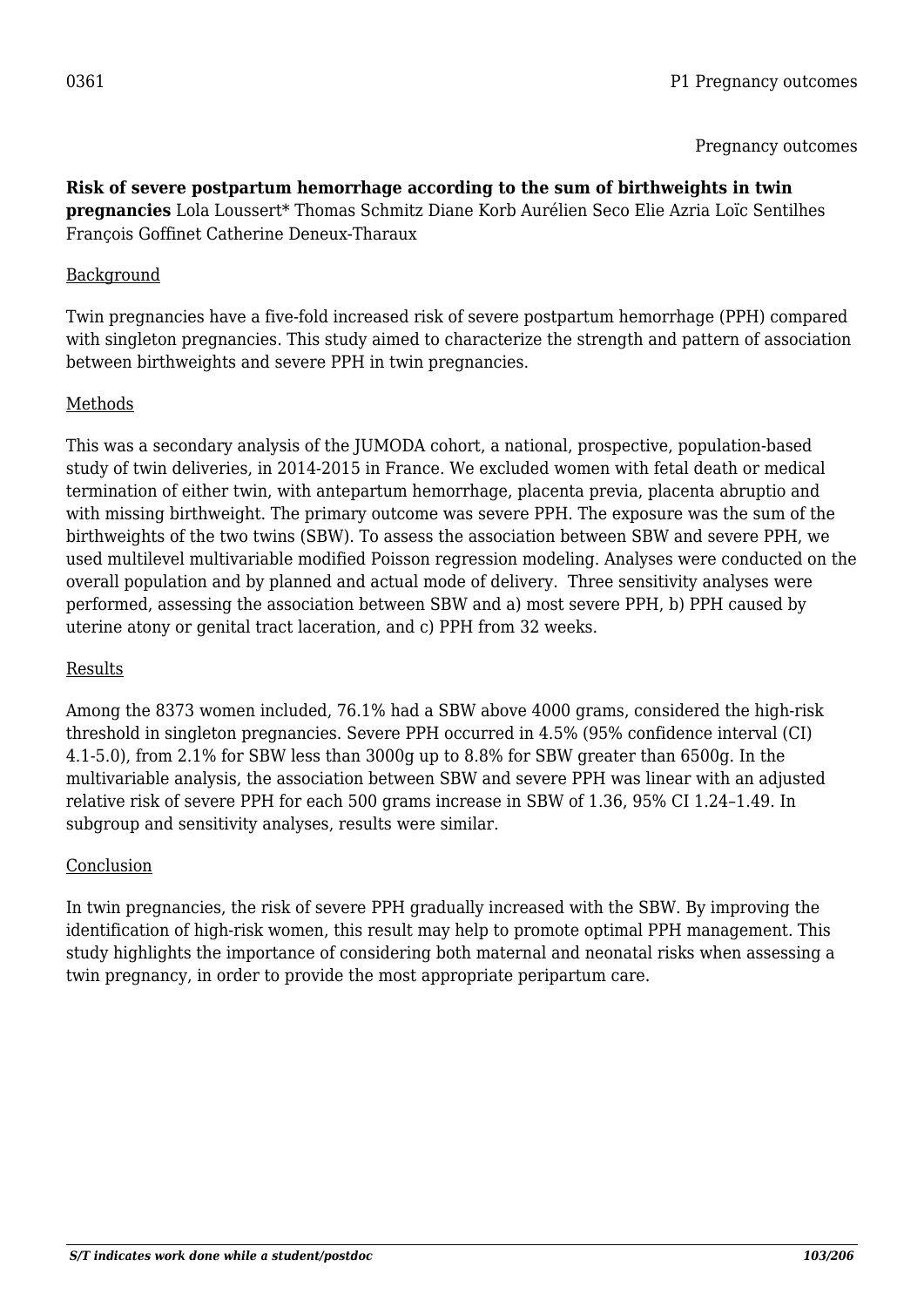### **Impact of access to rideshare on satisfaction, healthcare utilization, and preterm delivery among pregnant women with Medicaid coverage: a randomized controlled trial** Courtney Lynch\* Sara Conroy Kenneth Jackson Rachel Smith Erinn Hade

Lack of access to reliable transportation is a barrier to receipt of prenatal care. We aimed to assess the impact of modernization of non-emergency medical transportation (NEMT) services on patient satisfaction, prenatal care utilization, and preterm delivery. We conducted a randomized controlled pilot trial in an urban community with high rates of infant mortality. From May 31, 2019 to June 30, 2020, we enrolled 143 pregnant individuals. Eligibility criteria included: pregnant and <32 weeks of gestation, age 18 years or older, enrolled in one of two participating Medicaid Managed Care Organizations (MCO), lives in the county with no plans to move, and can communicate in English. Women were randomly assigned to usual NEMT services from their MCO or enhanced smart transportation (EST) services (i.e., on demand transportation with access to a mobile application and rides to the grocery store, food bank or pharmacy). The primary outcome was satisfaction with transportation services. Secondary outcomes included prenatal care utilization and preterm delivery <37 weeks of gestation. We also examined the number of trips taken by participants in each randomized group.

Among the 4,120 women screened, 143 (3.5%) were eligible and enrolled. Women in the EST group took more medical-related trips than those in the usual care group, with a median number of 8 versus 1 respectively. Some evidence of increased traveler satisfaction was observed in the intervention group compared to usual transportation, with 90 percent and 79 percent respectively reporting being satisfied or very satisfied [risk difference = 11.5 percent (95 percent confidence interval (CI): -1.3, 24.3), p-value=0.08]. There were no meaningful differences in prenatal care utilization or preterm delivery between groups. EST increases use of NEMT and may increase traveler satisfaction. It remains unclear whether provision of EST increases prenatal care utilization or decreases preterm delivery.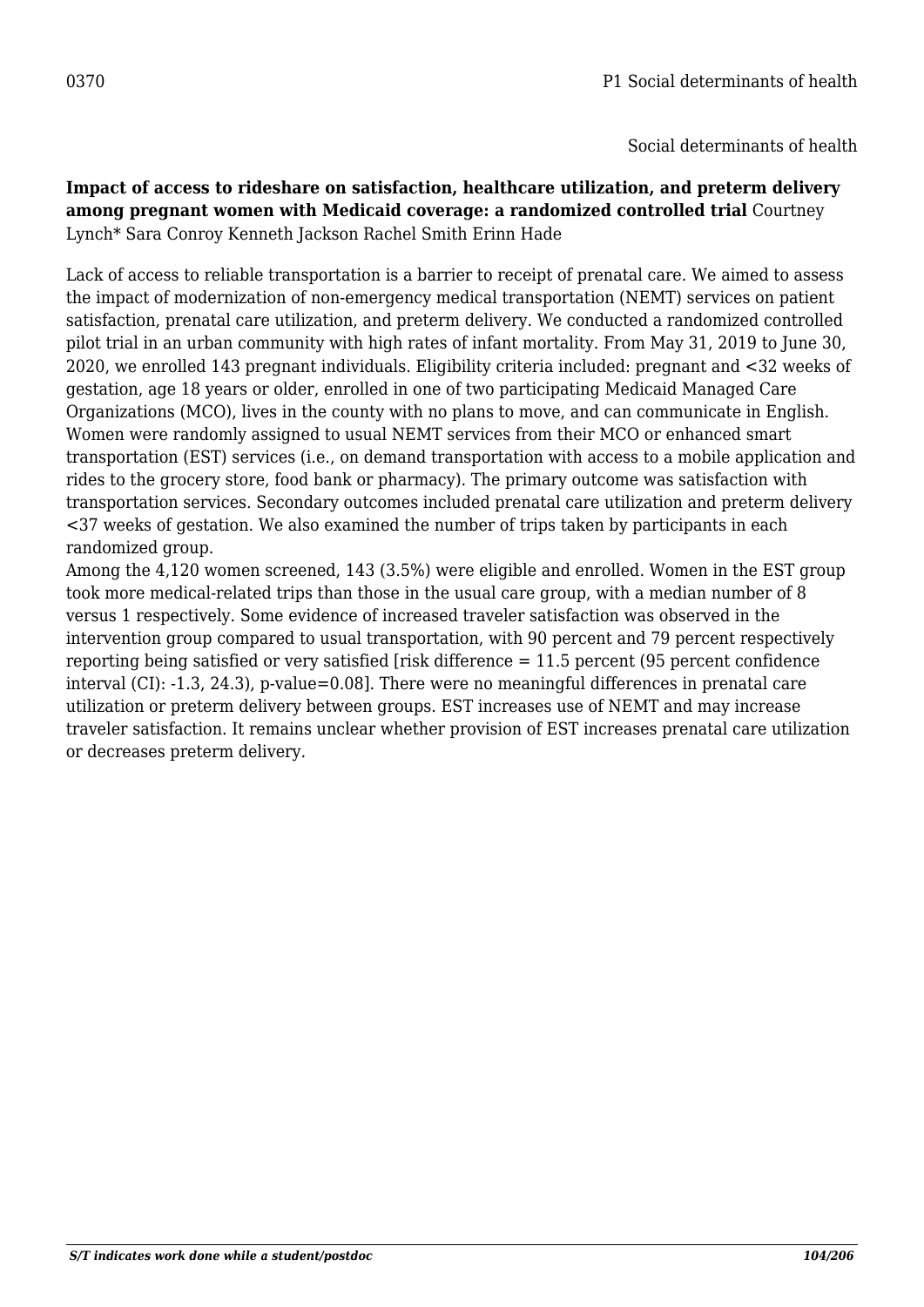**Food insecurity during pregnancy: data from the National Children's Study** Rachel M. Smith\* Sarah E. Anderson Eben Kenah Mark A. Klebanoff Courtney D. Lynch

**Background:** Over 38 million people in the United States are living in food insecure households, but little is known about the prevalence of food insecurity (FI) during pregnancy.

**Methods:** Using data from the National Children's Study–Initial Vanguard Study (NCS-IVS), conducted in 2009-2010, we examined the characteristics of pregnant women (n=770) who reported past year FI. Most women entered the study during the first (79.1%) versus the third trimester, and FI and covariate data were collected at enrollment. FI was assessed using the 6-item USDA Food Security Short Form during the first study visit, which occurred during the first or third trimester, with individuals with a score of 0-1 being considered FI.

**Results:** Of the 770 pregnant women in NCS-IVS, 12.6% reported FI. FI prevalence varied by demographic characteristics. More Hispanic and Non-Hispanic Black/African American women were FI than Non-Hispanic white women (33.9% and 14.6% vs. 6.7%, respectively). The youngest (age  $15-24$ ) and oldest (age).

**Discussion:** Those who are underserved and those of racial and ethnic minority carry a larger burden of prenatal FI, however, the prevalence and risk factors might differ given COVID-19.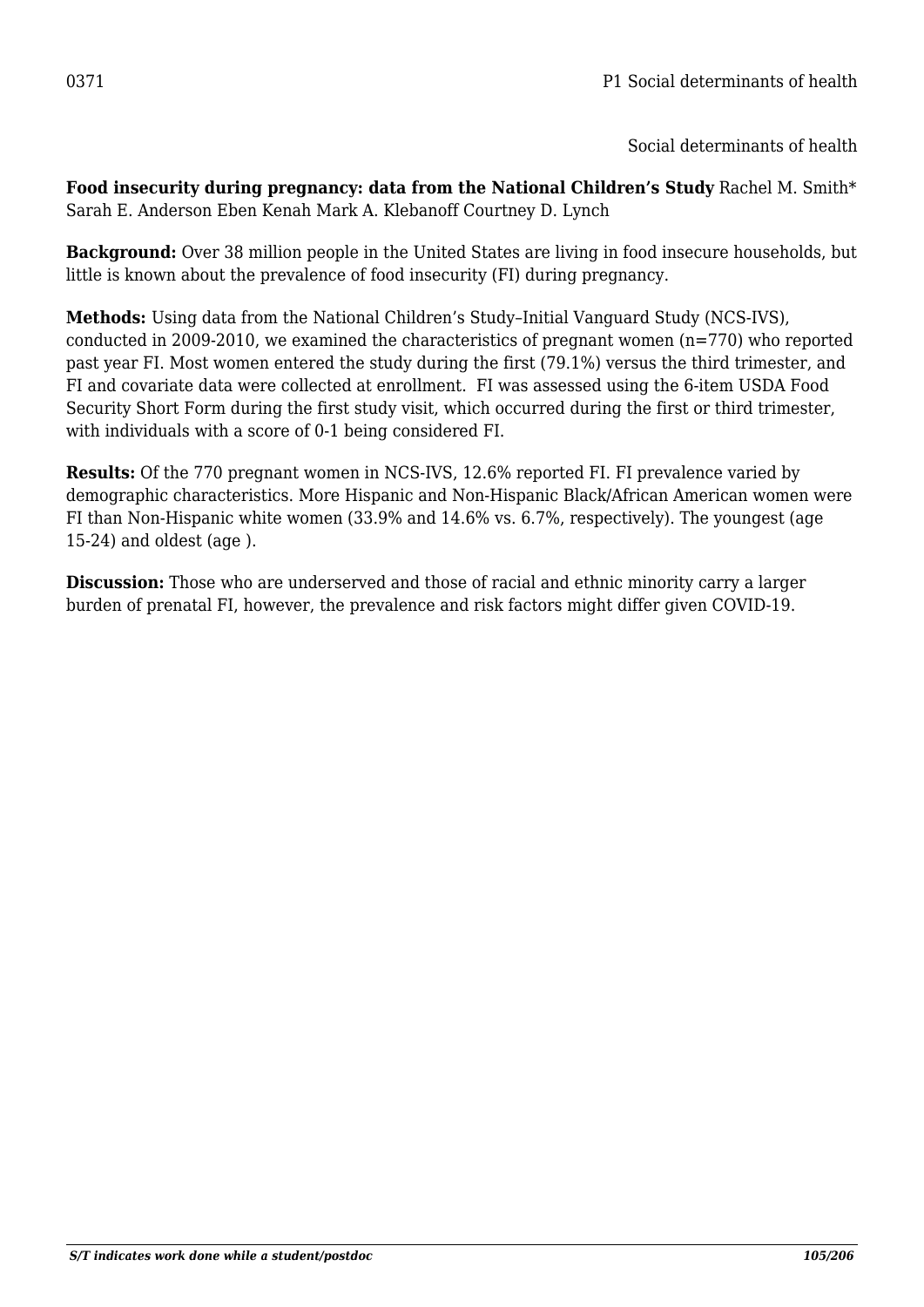#### **Eviction as a social determinant of pregnancy health: County-level eviction rates and adverse birth outcomes in the U.S.** Emily Harville\* Maeve Wallace Katherine Theall

Access to housing is an important manifestation of structural racism and discrimination, and birth outcomes show wide health disparities, but few studies have examined eviction and birth outcomes. This multilevel study merged data from the Eviction Lab on 2015 eviction judgments and records with the National Center for Health Statistics natality dataset. The analytic sample included 2950965 births across 5924 counties in 45 states. Outcomes of interest were low birthweight (<2,500g; LBW) and preterm birth (<37 weeks gestation; PTB). We fit generalized estimating equations to account for clustering within county and a logistic distribution to estimate the odds ratio of LBW or PTB associated with the county-level eviction rate, with control for individual and county-level characteristics. Results were calculated separately for non-Hispanic white, non-Hispanic Black, and Hispanic mothers. After adjustment for covariates, living in the counties in the highest quartile of eviction was associated with a 12-13% increased odds of LBW. The magnitude of association with PTB was not as large. Non-Hispanic Black women were more likely to live in counties in the highest quartile of eviction rate (43%, vs. 23% for white women and 23% for Hispanic women) or filing rate (44%, vs. 23% for white and 18% for Hispanic). The association between eviction rate and LBW/PTB was strongest for Black women, while there was essentially no association among Hispanic women. Housing instability may be a key social determinant of poor birth outcomes and should be considered in state and local maternal and child health policy and programming.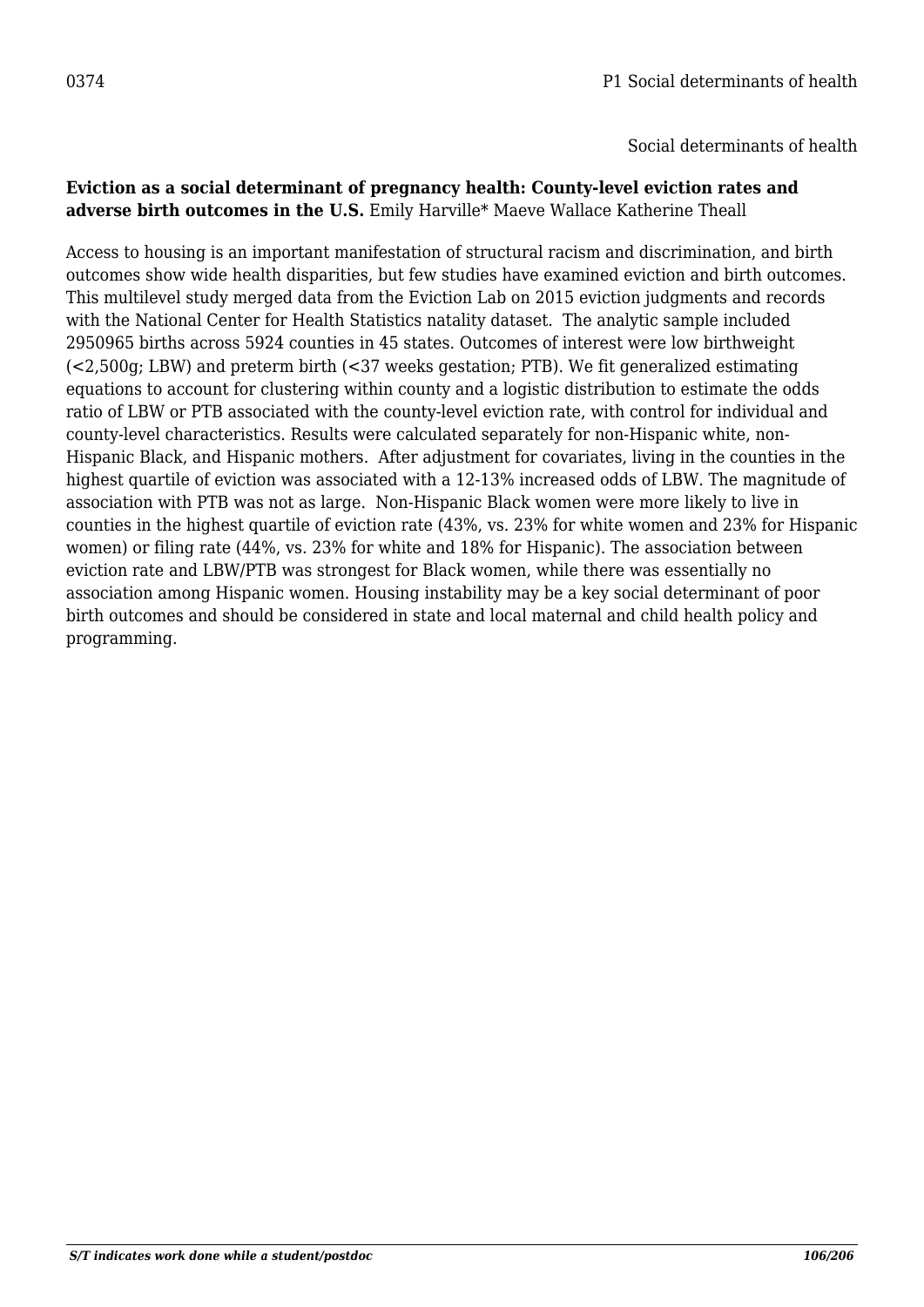#### **Assessing the Impact of Neighborhood Deprivation on Birth Defects among North Carolina singleton live births from 2011-2015** Kristen Cowan\* Monica Jimenez Thomas Luben Kristen Rappazzo

One in 33 babies born in North Carolina (NC) are diagnosed with any birth defect. Little has been done to examine the association between community-level risk factors and birth defects. The objective of this study was to estimate the association of census-tract level neighborhood deprivation and prevalence of birth defects. Data from 2011-2015 from the NC Birth Defects Monitoring Program, the State Center for Health Statistics, and the Census were combined. The Neighborhood Deprivation Index (NDI) was created using principal component analysis with census variables representing income/poverty, education, employment, housing, and occupation; we dichotomized NDI into high and low deprivation areas. Linear binomial regression was used to estimate the prevalence differences (PD) of birth defect diagnoses in the first year of life stratified by with and without early prenatal care (within first 5 months) adjusting for maternal age and education level at delivery, race/ethnicity. Among the final sample of 566,799 births, 17,691 infants (3.1%) were diagnosed with at least one birth defect in the first year of life. The adjusted prevalence of birth defects among those with early prenatal care was 35.57 per 10,000 higher for those in high deprivation neighborhoods compared to those in low deprivation neighborhoods (PD=35.57, 95% CI: (25.26, 45.88)). The adjusted prevalence of birth defects among those without early prenatal care was 2.27 per 10,000 lower for those in high deprivation neighborhoods compared to those in low deprivation neighborhoods (PD=-2.27, 95% CI: (-39.84, 35.81)). Among those with early prenatal care, high levels of neighborhood deprivation had a significant impact on birth defect prevalence. These findings can be used to inform more specific research into other environmental- or neighborhood-level exposures that should be investigated in relation to birth defects, along with research into specific birth defects and groupings.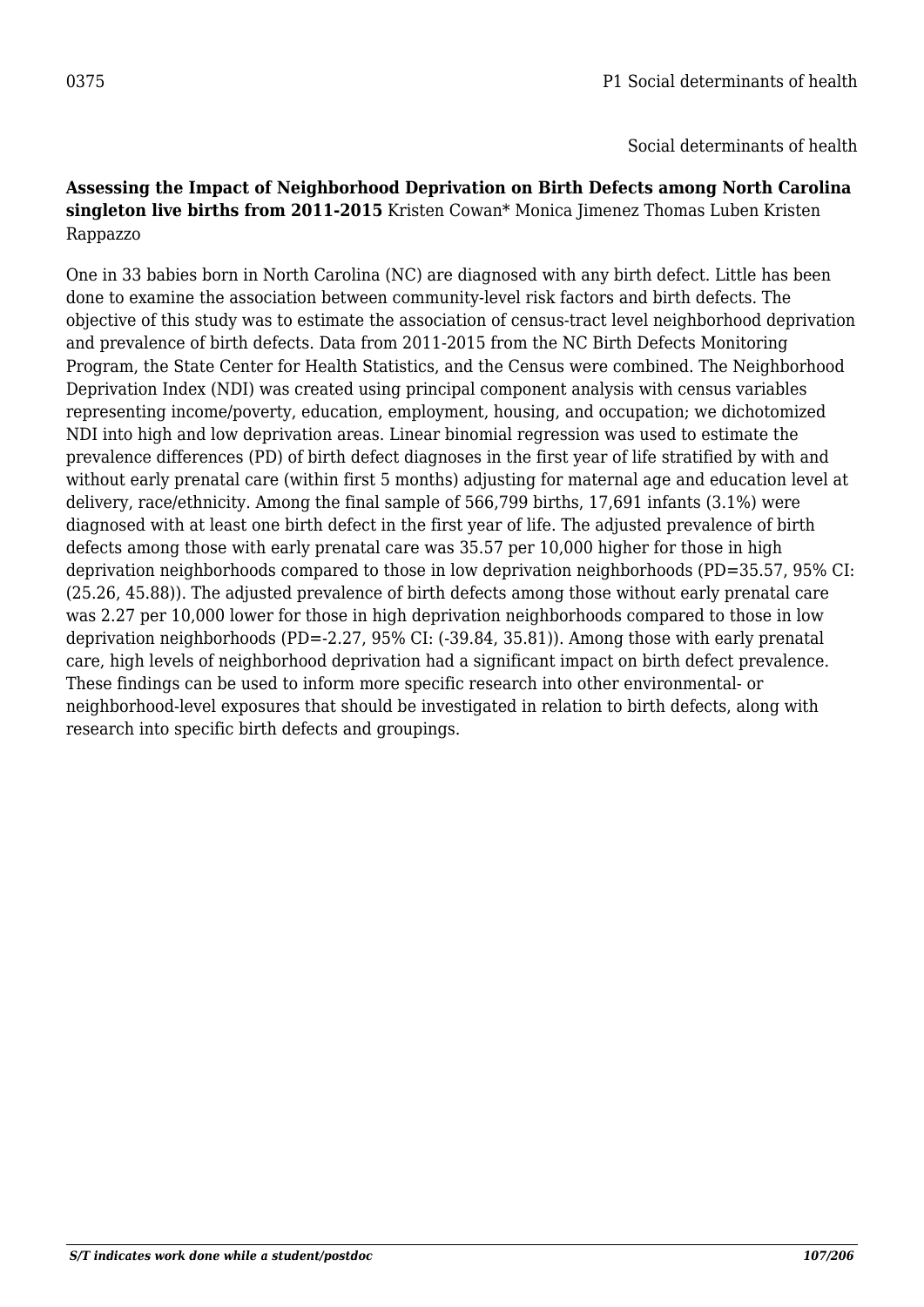Social determinants of health

**Neighborhood fatal police violence and severe maternal morbidity in California**Curisa, Corinne, Jennifer, Patrick, Suzan, Mahasin Tucker, Riddell, Ahern, Bradshaw, Carmichael, Mujahid\*, Elleni Hailu Curisa Tucker Corinne Riddell Jennifer Ahern Patrick Bradshaw Suzan Carmichael Mahasin Mujahid Mahasin Mujahid

Police violence is a pervasive public health issue that may have implications for adverse pregnancy outcomes such as severe maternal morbidity (SMM). We aimed to assess how the occurrence of fatal police violence (FPV) in one's neighborhood before/during pregnancy may influence SMM risk, and its racial/ethnic disparities. Hospital discharge records from California were linked with the Fatal Encounters database between the years 2000-2017 (N=3,027,537). We identified 2,800 neighborhoods (i.e. census tracts) with at least one incident of FPV during the study period. We used neighborhood fixed effects models adjusting for individual sociodemographic characteristics to estimate odds of SMM associated with experiencing FPV in the neighborhood anytime within the 24 months before childbirth. We also considered more granular exposure time-windows (within 18, 12, and 9 months before childbirth) and examined differential associations based on frequency of such events (1-2 vs ≥3) and by using race/ethnicity stratified models. Birthing people who experienced at least one FPV in their neighborhood within 24 months before their child's birth had 9% higher odds of experiencing SMM compared to their counterparts (95% Confidence Interval (CI): 6%-12%). Among birthing people experiencing ≥3 FPV in the neighborhood, the occurrence of any such event within 24, 18, 12, or 9 months of giving birth was associated with 24% (95% CI: 8%-31%), 20% (95% CI: 8%-31%), 18% (95% CI: 5%-31%), and 14% (95% CI: 1%-31%) increased odds of SMM respectively, such that risk of SMM increased as exposure window increased. Associations were stronger for Hispanic/Latinx and Asian/Pacific Islander individuals than for white birthing people. Results were mostly null in neighborhoods with 1-2 incidents of FPV. Our findings underscore the urgent need to address the deleterious health consequences of policing and the imperative to prioritize preconception health in maternal health research.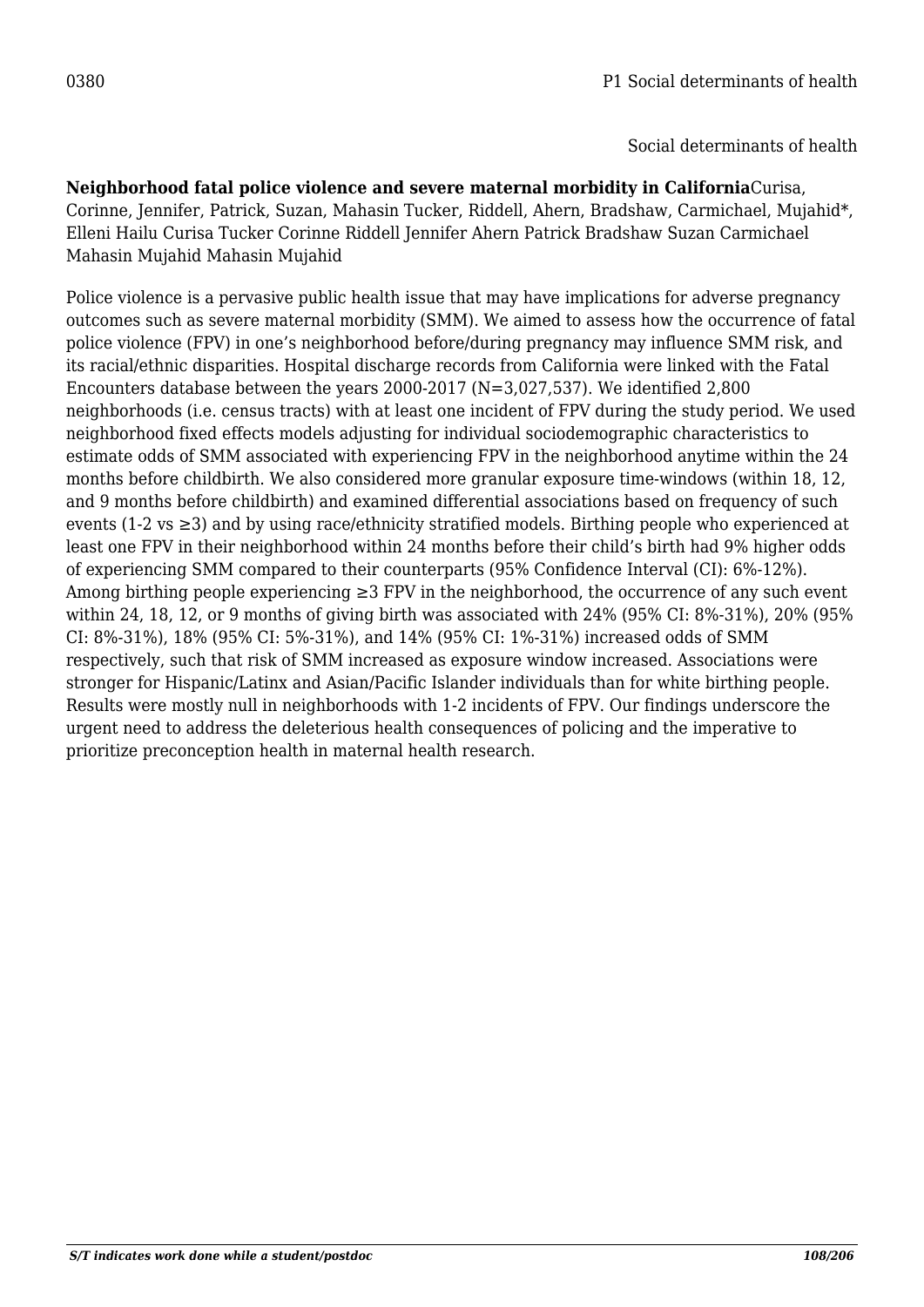Substance Use

### **Maternal preconception and pregnancy tobacco and cannabis use in relation to placental developmental markers: a population-based study** Kim N. Cajachagua-Torres\* Hanan El Marroun Irwin K.M. Reiss Vincent W.V. Jaddoe

Maternal tobacco and cannabis use during pregnancy is associated with adverse perinatal outcomes. We hypothesized that maternal tobacco and cannabis use are associated with placental adaptations, which subsequently lead to adverse perinatal outcomes. In a population-based prospective cohort study of 8,008 pregnant women, we assessed maternal tobacco and cannabis use by questionnaires. Placental growth factor (PlGF) and soluble fms-like tyrosine kinase-1 (sFlt-1) were measured in the first and second trimester and at delivery from blood samples. Placental weight and pregnancy complications were obtained from medical records. We observed that tobacco use before and during first-trimester only were not associated with any angiogenic factors. As compared to no tobacco use, continued use during pregnancy was associated with higher PlGF, lower sFlt-1 concentrations, and lower sFlt-1/PlGF ratio in second trimester (all p-values <0.05). Also, compared to no cannabis use, use before and during pregnancy were associated with higher PlGF concentrations and lower sFlt-1/PlGF ratio in first and second trimester (all p-values <0.05). First trimester only cannabis use was associated with higher sFlt-1 concentrations and higher sFlt1/PlGF ratio at delivery (all p-values <0.05). Compared to non-use, tobacco use before pregnancy was associated with a higher placental weight, whereas continued tobacco use during pregnancy was associated with a lower placental weight. Continued

tobacco or cannabis use was related to higher placental weight to birth weight ratio and higher risk of pregnancy complications (all p-values <0.05). These results suggest that maternal tobacco and cannabis use lead to placental vascular maladaptation predisposing to adverse pregnancy outcomes.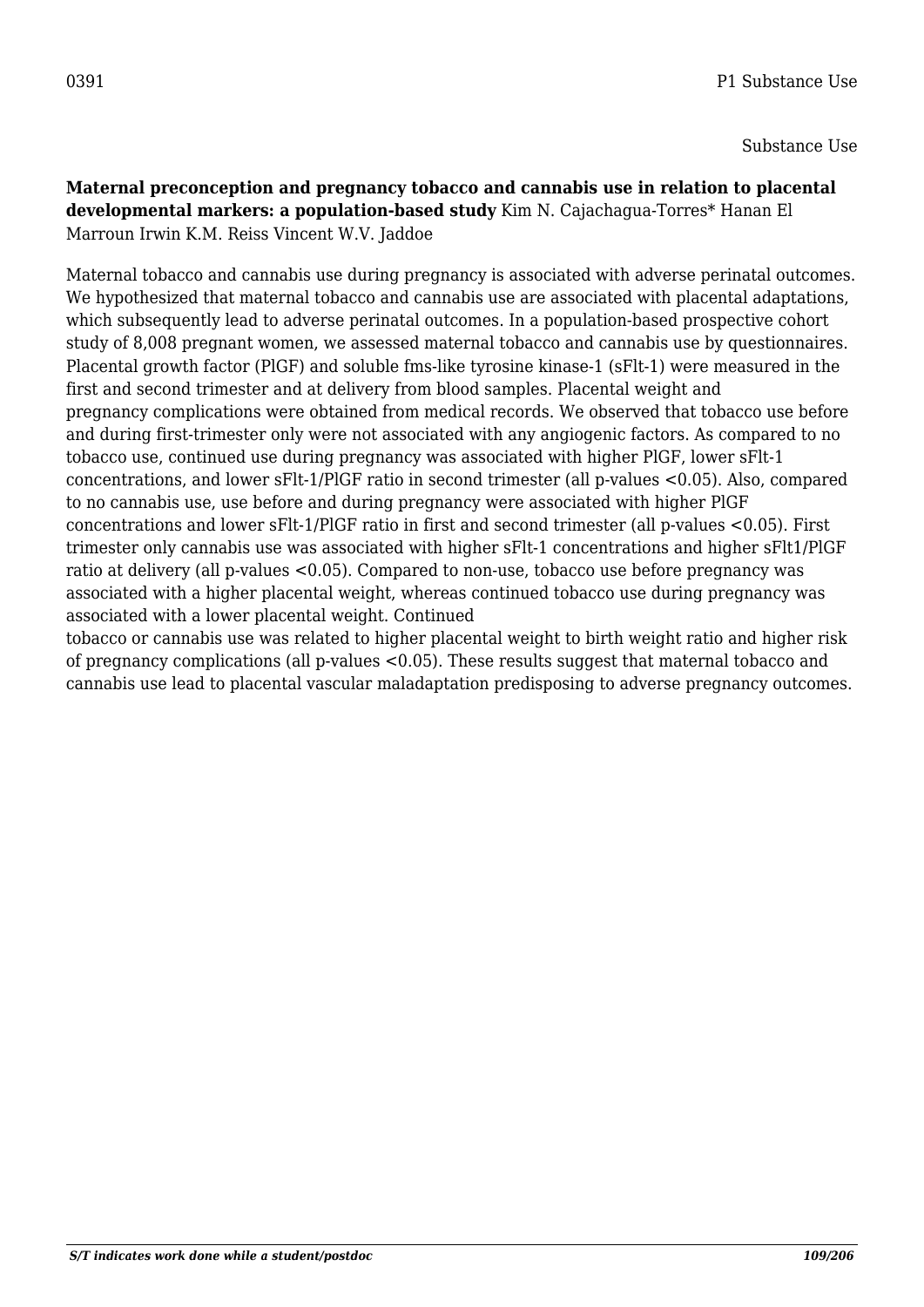Substance Use

#### **Effect of perceived neighborhood environment on cannabis use during pregnancy among African American women** Ban Al-Sahab\* Dawn Misra

**Background:** Environmental context is an important predictor of health behavior. Understanding its effect on cannabis use among pregnant women is yet to be understood. **Objective:** To assess the impact of perceived neighborhood environment on prenatal cannabis use among African American women. **Methods:** Data is from the Life-Course Influences on Fetal Environments Study (LIFE), a retrospective cohort of postpartum African American women in Metropolitan Detroit, Michigan (2009-2011). Prenatal cannabis use was defined as ever use by calculating the last self-reported date of cannabis use relative to the mother's last menstrual period. Five perceived neighborhood scales were considered: social cohesion and trust, healthy food availability, walkability, social disorder and danger and safety. Higher scores for all of the neighborhood scales, except for social disorder, imply a better perceived environment. **Results:** Out of 1,369 women, 151 (11.0%) self-reported prenatal cannabis use. Younger, unmarried, unemployed, nulliparous and women with  $\leq 12$  years of education had higher odds of using cannabis during pregnancy. Cannabis use was also concurrent with prenatal tobacco smoking, alcohol drinking during pregnancy and ever use of other drugs. Comparing the means with a t-test, the means for all five neighborhood scales were significantly different by cannabis use status. Women who reported cannabis use during pregnancy had worse neighborhood scores than their counterparts. The mean differences in neighborhood scores between cannabis and non-cannabis users were: social cohesion and trust (-1.3, 95% confidence interval(CI): -2.12,-0.47), healthy food availability (-0.47, 95%CI: -0.85,-0.09), walkability (-0.81, 95%CI: -1.51,-0.12), social disorder (1.5, 95%CI: 0.63,2.36), and danger and safety (-1.69, 95%CI: -2.61,-0.76). **Conclusion:** Further studies are warranted to understand the relationship between individual and environmental determinants of prenatal cannabis use.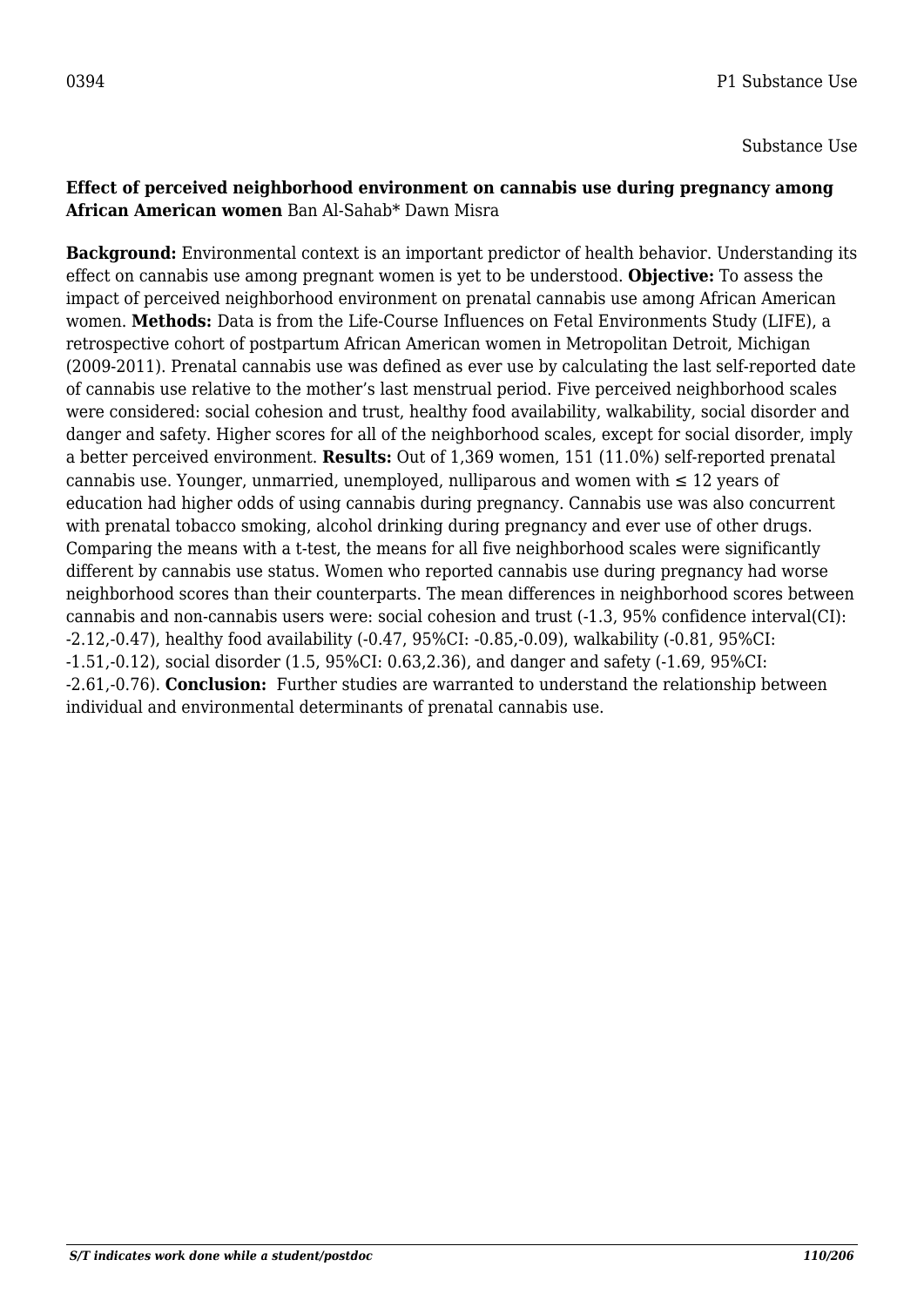### Substance Use

**Polysubstance use during pregnancy – 25 U.S. states and jurisdictions, 2019**Denise, Beatriz, Clark, Brenda, Janae, Shin D'Angelo, Salvesen von Essen, Denny, Bauman, Dunkley, Kim\*, Amy Board Denise D'Angelo Beatriz Salvesen von Essen Clark Denny Brenda Bauman Janae Dunkley Shin Kim Janae Dunkley

**Introduction:** Substance use during pregnancy is often associated with poor health outcomes for the birthing parent and infant; however, research on polysubstance use during pregnancy is somewhat limited. This study assessed the prevalence of polysubstance use during pregnancy and identified commonly co-occurring substances.

**Methods:** We analyzed 2019 data from the Pregnancy Risk Assessment Monitoring System for 25 U.S. jurisdictions that included supplementary questions on opioid and other substance use during pregnancy, 11 of which also asked about alcohol use. The questions assessed alcohol and cigarette use during the last trimester of pregnancy, and use of all other substances at any point during pregnancy. Weighted prevalence estimates and 95% confidence intervals (CIs) were calculated.

**Results:** Overall, nearly one quarter of participants who reported use of any substance engaged in polysubstance use during pregnancy. Alcohol was the substance most commonly reported (7.4%; 95% CI 6.7-8.1%), followed by cigarettes (6.5%; 95% CI 6.0-7.0%), and marijuana (4.3%; 95% CI 3.9-4.7%). Approximately 1 in 4 participants who reported cigarette or e-cigarette use also reported marijuana use. Among participants who reported prescription stimulant use during pregnancy (0.6%; 95% CI 0.4-0.8%), 31.0% (95% CI 7.4-54.6%) also reported alcohol use and 24.2% (95% CI 9.9-38.6%) reported cigarette use. Although prevalence of heroin use was low (0.2%, 95% CI 0.1-0.2), use of illicit stimulants (amphetamines: 51.7%, 95% CI 32.1-71.3% or cocaine: 26.5%, 95% CI 11.9-41.1%) was frequently reported among pregnant persons using heroin.

**Conclusions:** Polysubstance use was reported for multiple substances during pregnancy in this sample. A multi-layered approach of evidence-based screening and risk counseling, enhanced availability of clinical and mental health services, and prompt access to quality substance use programs could be used to address substance use during pregnancy.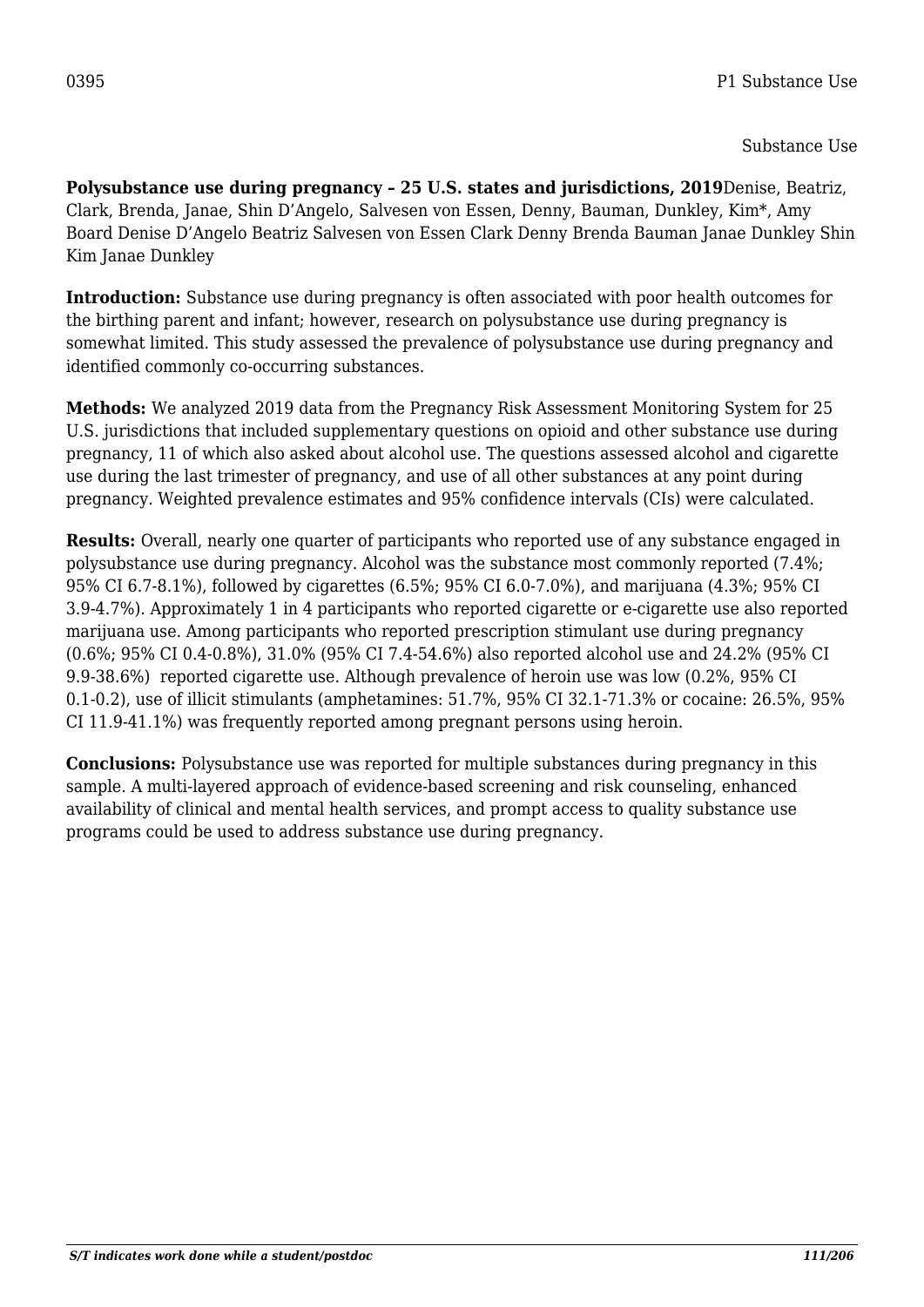**Associations between substance use and frequency of menopausal symptoms among US women with or at risk for HIV** Brooke Bullington\* Andrea Knittel Andrew Edmonds Catalina Ramirez Lisa Rahangdale Genevieve Neal-Perry Deborah Konkle-Parker Deborah Jones Weiss Caitlin Moran Elizabeth Topper Golub Helen Cejtin Dominika Seidman Seble Kassaye Tracey Wilson Anjali Sharma Adaora Adimora

**Background:** Half of US adults over age 50 report history of drug use. Menopausal symptoms can adversely affect well-being, but little is known about menopausal symptoms of women who use or used drugs.

**Methods:** We used longitudinal data from the Women's Interagency HIV Study from 2008-2020 to describe frequency of past or current substance use and menopausal symptoms among perimenopausal and postmenopausal women. We used alternating logistic regression to model associations between current (in past 6-12 months) and past (before menopause) heavy alcohol, heavy cigarette, heavy cannabis, crack/cocaine, and narcotics use and frequency of vasomotor, mood, and musculoskeletal symptoms. We estimated odds ratios (aOR) adjusted for other current substance use, cumulative substance use, race, ethnicity, menopausal stage, childhood and current sexual/physical trauma, income, and geographic location.

**Results:** Of 2,947 women, 66% were Black, 54% had an annual household income <\$12,000, and 74% had HIV. Women reported heavy drinking (8%), heavy smoking (5%), heavy cannabis (5%), crack/cocaine (7%), and narcotics (12%). A total of 54%, 35%, and 46% of women without HIV and 41%, 51%, and 60% of women with HIV reported frequent vasomotor, mood, and musculoskeletal symptoms, respectively. Heavy alcohol use during menopause was associated with more frequent vasomotor symptoms (aOR: 1.22; 95% confidence interval [CI]: 1.10,1.37) and mood symptoms (aOR: 1.19; 95% CI: 1.05,1.33). Narcotics use during menopause was associated with more frequent mood symptoms (aOR: 1.19; 95% CI: 1.09,1.30) and musculoskeletal symptoms (aOR: 1.17; 95% CI: 1.07,1.28).

**Conclusions:** Substance use was common, including during the menopausal transition, and may affect menopausal symptoms, though there is potential for reverse causality given the exposure and outcome. Clinically assessing women's historical and current substance use may help to contextualize menopausal symptoms and guide management.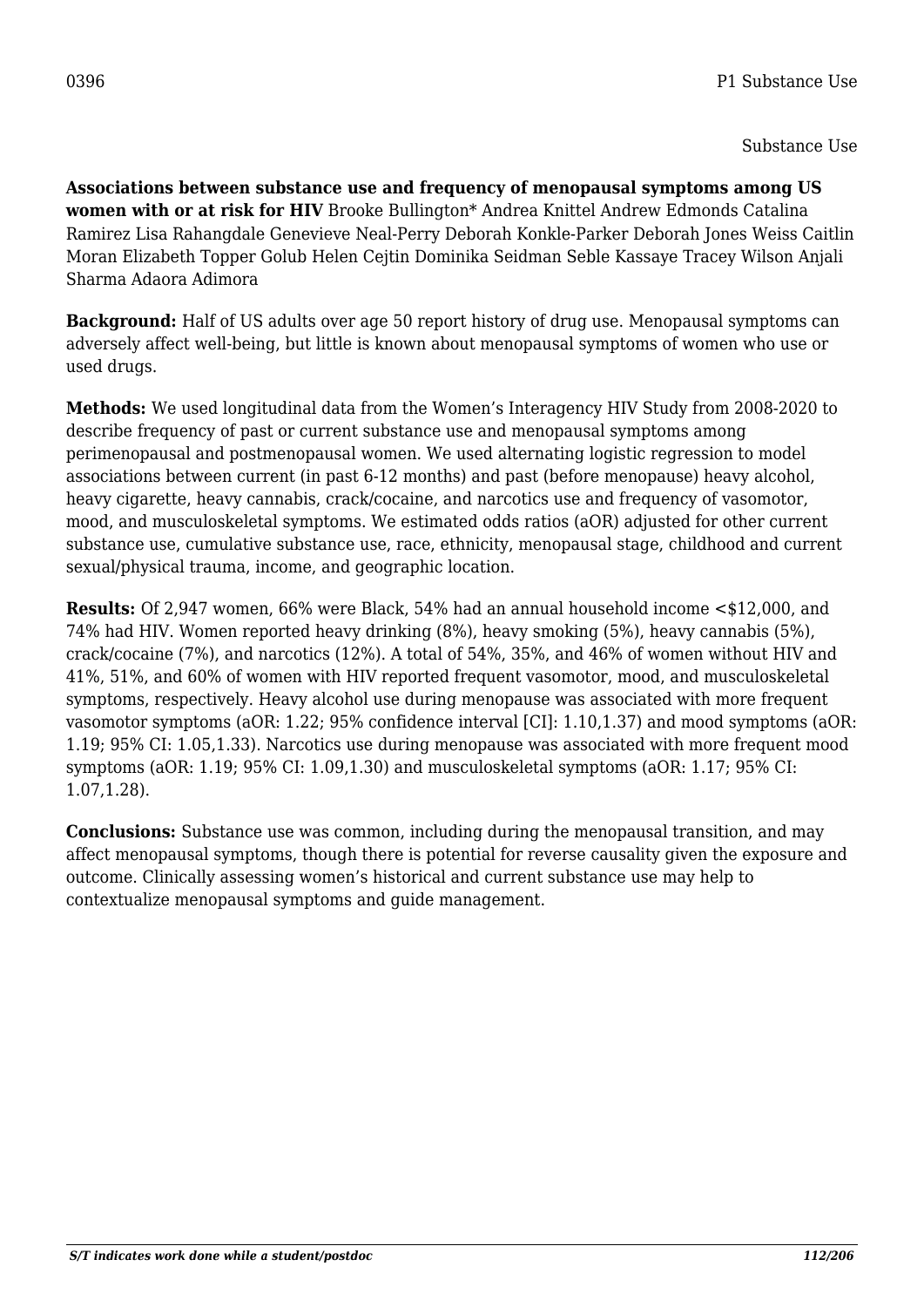### **Associations of maternal cigarette and electronic cigarette use around the time of pregnancy with risk of diabetes** XIAOZHONG WEN\* Mariana Hand Alexia Pezzino Meghana Sana Brooke Pearce

Background: E-cigarette use during pregnancy has been increasing rapidly. But there is limited knowledge regarding e-cigarette use and maternal health, including diabetes.

Objective: To examine the associations of e-cigarette and cigarette use (ever and frequency) with diabetes before pregnancy and gestational diabetes.

Methods: This secondary data analysis used data from phase 8 (2016-2019) of the Pregnancy Risk Assessment Monitoring System (PRAMS, N=153,336). Postpartum mothers reported their ecigarette and cigarette use within the 3 months before pregnancy and during the last 3 months of pregnancy. They also reported their diabetes status before pregnancy (preexisting diabetes) and during pregnancy (gestational diabetes). We used multivariable log-binomial regression models to estimate the adjusted odds ratio (aOR) for the associations of e-cigarette and cigarette use with diabetes, adjusting for significant covariates.

Results: Compared to non-users, mothers who exclusively used cigarettes before pregnancy (10.4% vs. 10.0%; aOR, 1.10 [95% confidence interval or CI, 1.05-1.16]) had an increased risk of gestational diabetes. Heavy smokers before pregnancy  $(\geq 11 \text{ eigenttes/day})$  had an increased risk of diabetes before pregnancy compared to light smokers  $(\leq 10 \text{ eigenttes/day})$   $(4.4\% \text{ vs. } 3.5\%; aOR, 1.20 \text{ [}95\%)$ CI, 1.03-1.39]) or non-smokers (4.4% vs. 3.4%; aOR, 1.18 [95% CI, 1.03-1.34]; p-value=0.020). Heavy smokers before pregnancy (10.5% vs. 10.1%; aOR, 1.12 [95% CI, 1.03-1.22]) also had an increased risk of gestational diabetes, compared to non-smokers. However, e-cigarette use before or during pregnancy was not associated with diabetes before pregnancy or gestational diabetes.

Conclusions: Heavy cigarette smoking before pregnancy was associated with a high risk of diabetes before pregnancy and gestational diabetes. E-cigarette use seemed not to be a significant risk factor for maternal diabetes.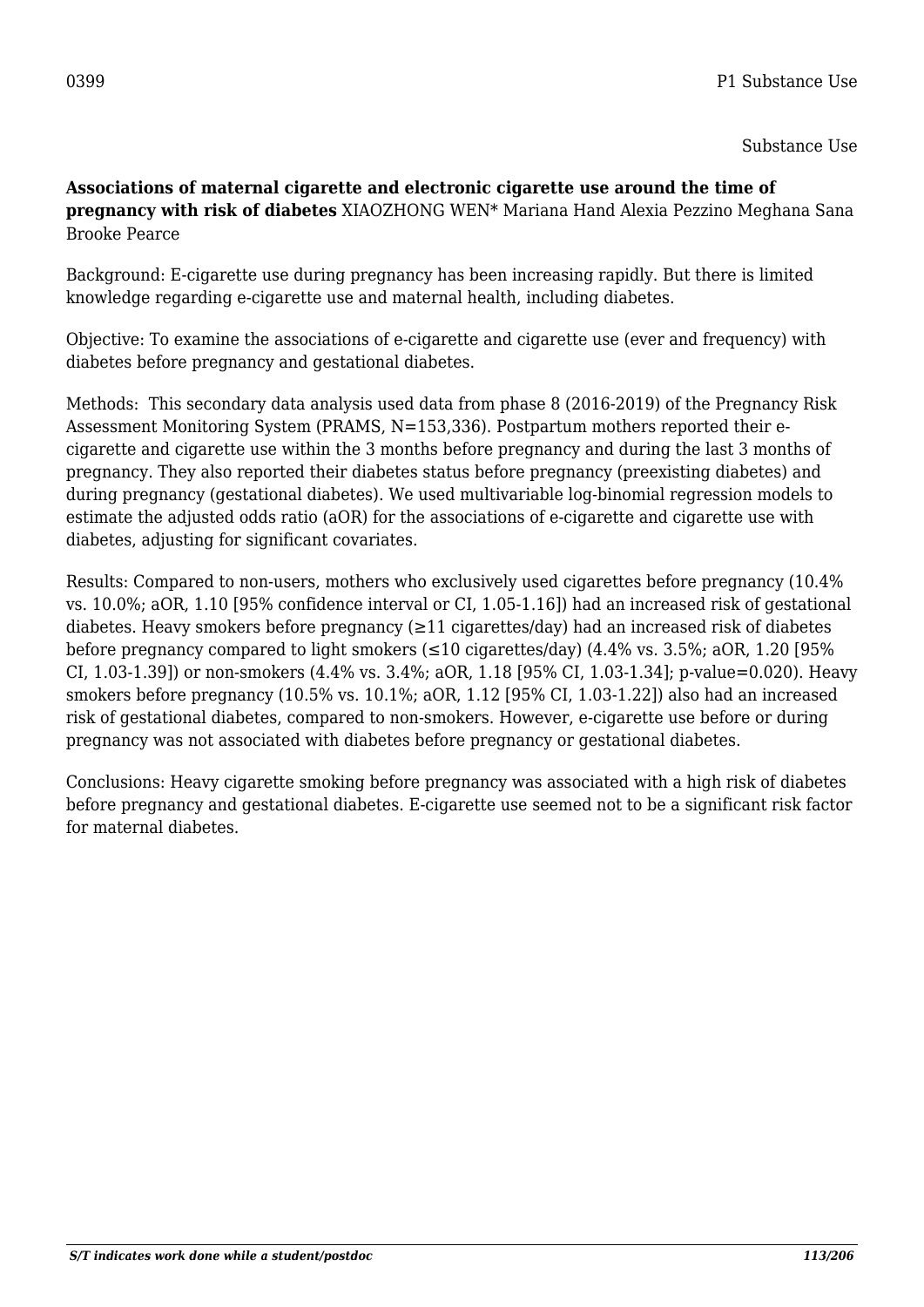Violence or abuse victimization

**Exposure to Domestic Violence and racial disparities in breastfeeding in North Dakota (ND PRAMS 2017-2019)** Andrew Williams\* MichaeLynn Kanichy Lexie Schmidt Grace Njau Matthew Schmidt Anastasia Stepanov

*Background.* In 2019, the overall breastfeeding initiation rate in the US was 84.1%, yet only 76.6% of American Indian (AI) women initiated breastfeeding. Exposure to domestic violence (DV) may influence breastfeeding via high stress and low social support. In ND, AI women have greater exposure to DV than other racial/ethnic groups. Evidence regarding DV and breastfeeding is limited, especially among AI women. We explored whether DV partially explains racial/ethnic disparities in breastfeeding initiation in ND.

*Methods.* Data for 2214 women were from 2017-2019 ND Pregnancy Risk Assessment Monitoring System. Breastfeeding initiation was maternal response to "Did you ever breastfeed or pump breast milk to feed your new baby, even for a short period of time?" (yes/no). DV was assessed for both 12 months before and during pregnancy based on maternal report (yes/no) of violence from a husband/partner, family member, someone outside of family, or ex-husband/partner. An "Any DV" variable was created if women reported "yes" to any DV. Logistic regression estimated odds ratios and 95% confidence internals for breastfeeding initiation among AI and Other race/ethnicity women compared to White women. In separate models, we included DV to assess whether DV accounted for racial/ethnic disparities. Models were adjusted for maternal demographic, medical, and behavioral factors.

*Results.* AI women had 51% reduced odds to initiate breastfeeding(OR:0.49 95%CI:0.31,0.59) compared to white women. Including the "Any DV" during pregnancy reduced the odds of breastfeeding initiation among AI women by 15%(OR:0.42 95%CI:0.30,0.59) compared to white women. Results were similar for DV before and during pregnancy.

*Discussion*. Findings suggest that AI women are less likely to initiate breastfeeding than white women, and DV does not explain the disparity but widens the disparity. Strengthening of cultural ties to the tradition of breastfeeding may improve breastfeeding rates in AI populations.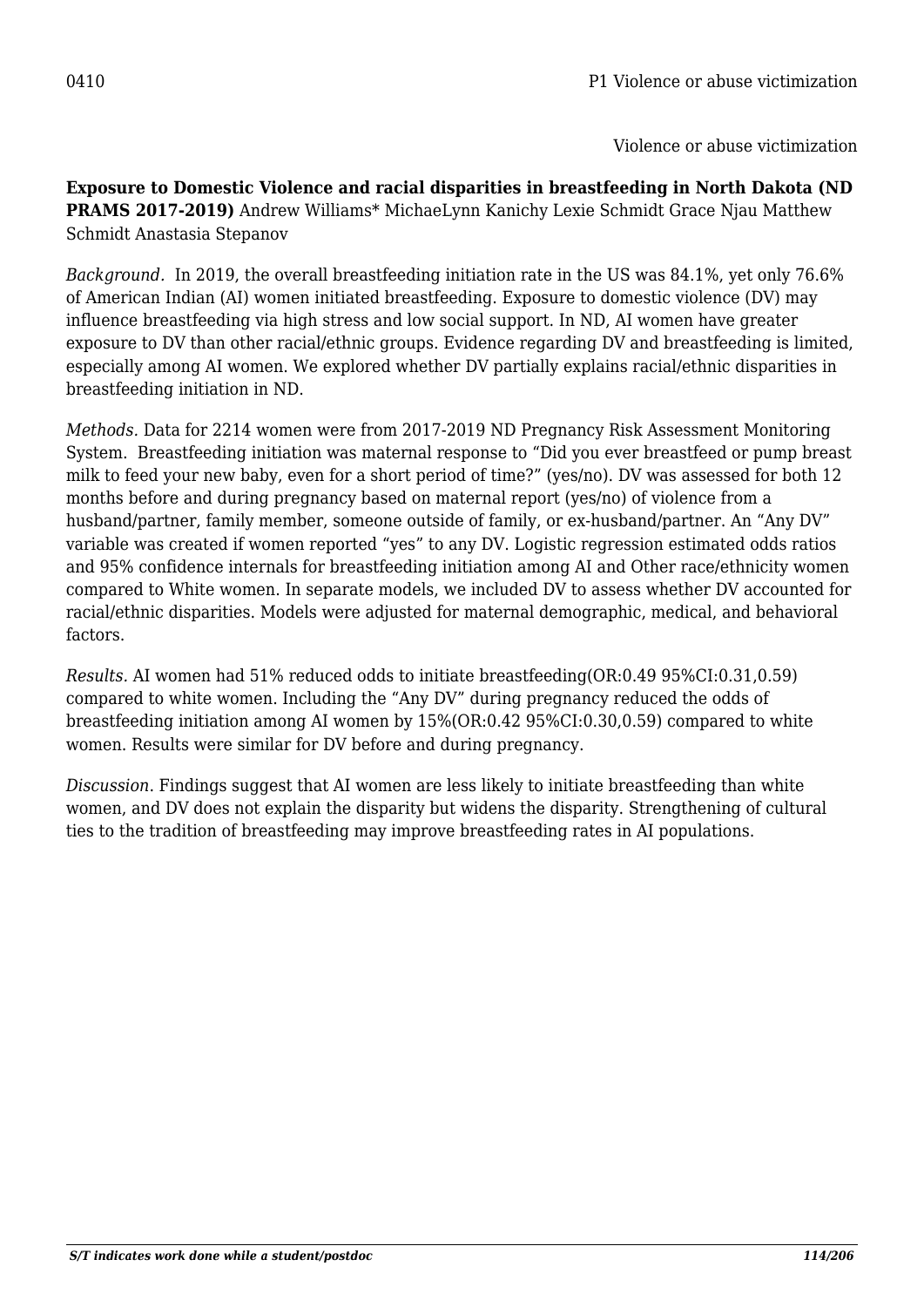**Characterizing the Risk of Type 2 Diabetes Mellitus by Gestational Diabetes: The APPLE NYC Cohort** Katharine McCarthy\* Shelley Liu Joseph Kennedy Hiu Tai Chan Luciana Vieira Victoria Mayer Gretchen Van Wye Mary Huynh Teresa Janevic

Diverse population-based data on the progression to Type 2 Diabetes (T2DM) from gestational diabetes mellitus (GDM) are lacking. We estimate the population-based risk of T2DM by GDM status and race/ethnicity with the A1c in Pregnancy and Postpartum Linkage for Equity (APPLE) cohort, a multiethnic retrospective cohort in New York City (NYC). We used a systematic match algorithm to identify unique women who gave birth between 2009 and 2011 and were followed for up to eight years postpartum using linked NYC birth record, hospital discharge and A1c diabetes registry data. Differences in time to T2DM by GDM status were assessed using Cox regression, adjusting for sociodemographic and clinical factors. We tested for effect measure modification between GDM status and race/ethnicity using tests for interaction and stratification. Models were generalized to accommodate non-proportional hazards by GDM by allowing interaction with time and through stratification by postpartum time interval. We applied a quantitative adjustment for bias due to disease misclassification using probabilistic bias analysis, hypothesizing non-GDM women may be less closely monitored and more likely to be underdiagnosed for T2DM. The cumulative incidence for T2DM was 8.2% and 0.5% among women with and without GDM, respectively. The adjusted hazard ratio (aHR) for the risk of GDM on developing T2DM was 15.7 (95% Confidence interval (CI) 13.9, 17.8) in the overall cohort and varied only slightly by race/ethnicity. When stratified by time, we found risk was highest in the first year following birth (aHR 17.2, 95% CI: 14.8, 20), and decreased with time to (aHR: 7.8, 95%CI: 6.2, 9.9) at 5-9 years postpartum. Under diagnosis of T2DM among women without GDM could reduce estimates by only one-third. Results demonstrate stark differences in the risk of T2DM by GDM which persist after accounting for diagnostic bias. These findings call for improved T2DM prevention in the postpartum period.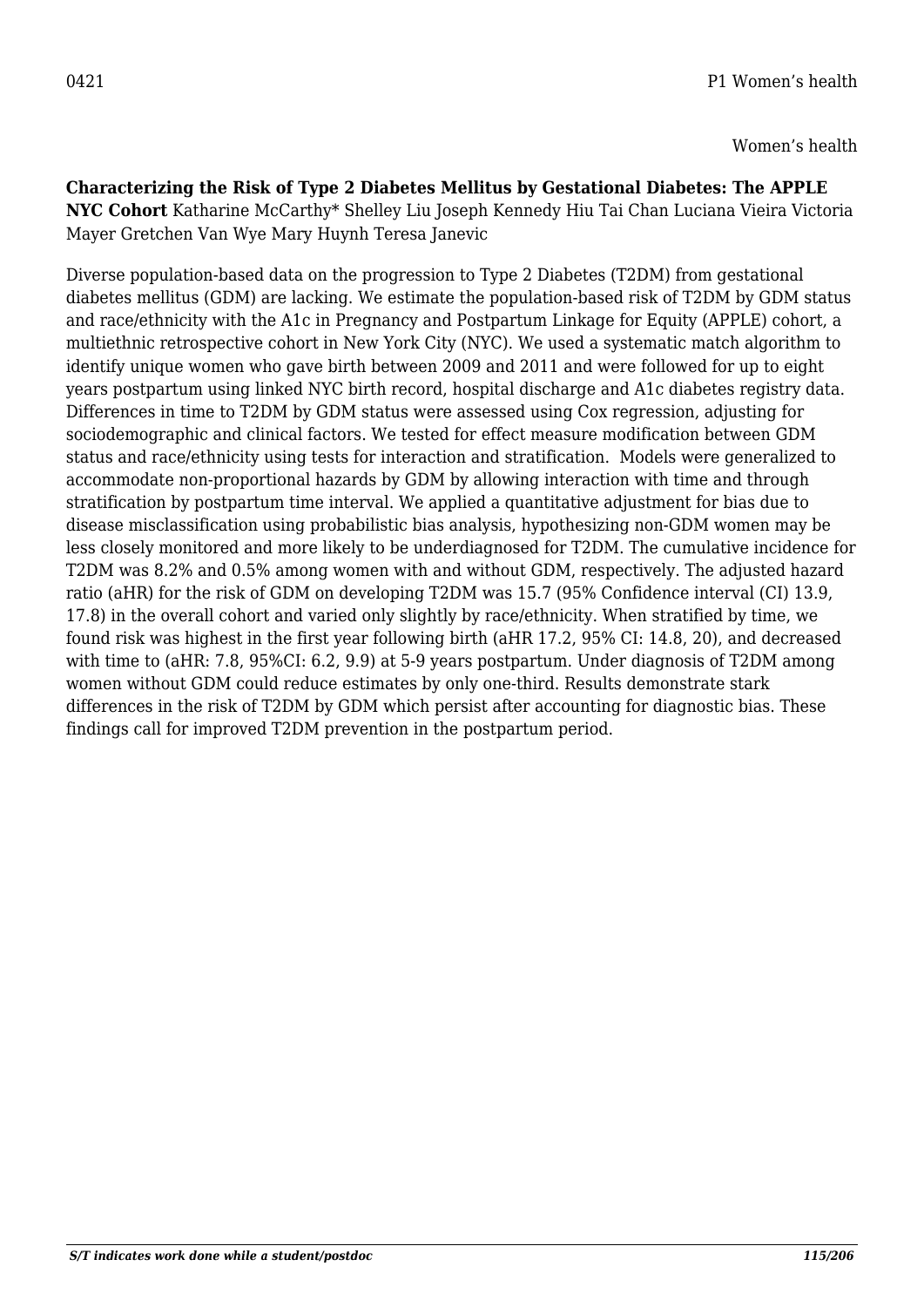### **The Association between Delivery Type and Breastfeeding Initiation: A State-Specific Analysis Utilizing the Pregnancy Risk Assessment Monitoring System, 2016-2021** Evelyn Jones\* Ksenia Primich

In Virginia, the percentage of infants who have attempted breastfeeding is higher than the national average, but gaps exist when looking at delivery type (cesarean section vs. vaginal). A growing amount of research has shown that the mode of infant delivery has an effect on breastfeeding practices, specifically on delay of breastfeeding initiation and early breastfeeding cessation. Because of the health benefits, the promotion and support of breastfeeding initiation is a public health issue. The purpose of this study was to determine whether delivery type is associated with breastfeeding initiation using Virginia Pregnancy Risk Assessment Monitoring System (VA PRAMS) data.

Data from VA PRAMS, a state-level, population-based survey, annually collects data on maternal behaviors and perinatal experiences that were used for this analysis. We included all live births to women of reproductive age (15-49) from 2016-2021 with information on the exposure and outcome variables. The exposure was delivery type, measured using birth certificate data. The outcome variable was breastfeeding initiation, which was assessed using the respective questions in VA PRAMS. Logistic regressions were performed to assess the relationship between delivery type and breastfeeding initiation. Multivariate logistic regressions were performed to control for covariates such as race, age, maternal education, insurance, WIC utilization, marital status, and previous live births. This data was a weighted percentage of mothers with live births reporting yes to breastfeeding initiation.

There were  $N=4,728$  women included in our analysis. 71%(n=3,415) of women reported a vaginal delivery while 29%(n=1,427) of women reported a cesarean section delivery. Our initial analysis showed higher odds of breastfeeding initiation in women who had vaginal deliveries (Odds Ratio: 1.39; 95% Confidence Interval: 1.14, 1.70) compared with women who had cesarean section deliveries. However, results of adjusted analyses yielded this relationship as insignificant (OR: 1.30 95% CI: 0.92, 1.84).

In Virginia, women who had vaginal deliveries are more likely to initiate breastfeeding than women who delivered via cesarean section. Further analysis of barriers and how policies may support women delivering via cesarean section are recommended.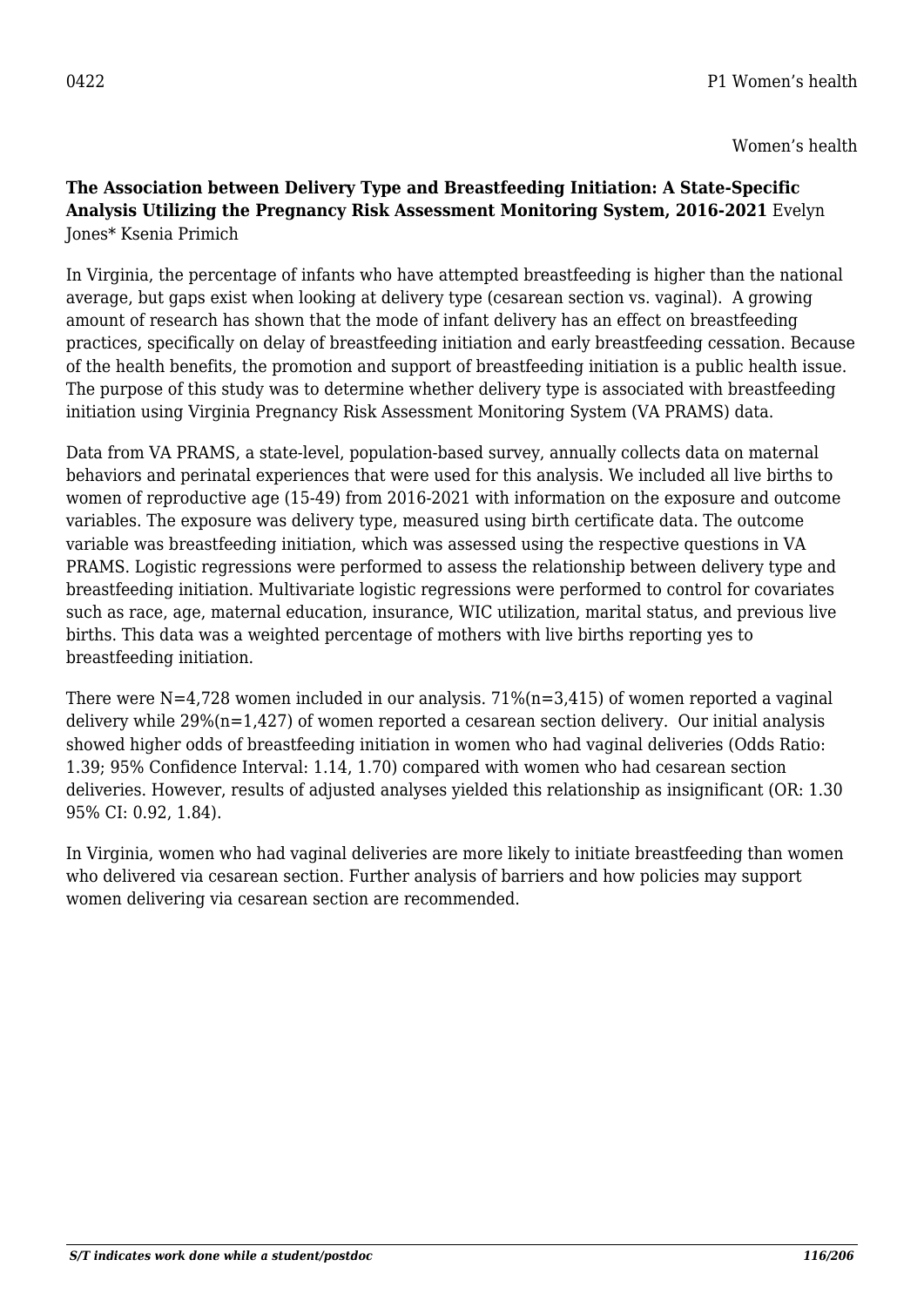**Association between pregnancy complications in the older sister and later cardiovascular death in the younger sister with uncomplicated pregnancies** Aditi Singh\* Liv Grimstvedt Kvalvik Kari Klungsøyr Rolv Arnold Skjærven

**Background:** Pregnancy complications like preeclampsia and preterm birth are associated with increased future cardiovascular (CVD) mortality. Studies have also shown an increased risk of preeclampsia in mothers who have sisters with preeclamptic pregnancies. It is unknown whether pregnancy complications in an older sister are associated with increased CVD mortality in a younger sister who did not herself experience complications.

**Method:** The Medical Birth Registry of Norway and the Population Registry was used to identify 83586 sister pairs who had their first births between 1967–2013 and where the younger sister had no pregnancy complications (defined as the absence preterm birth, preeclampsia, placental abruption, small or large for gestational age, diabetes, plural birth, perinatal death, malformations and caesarean section in all pregnancies). The Cause of Death Registry with follow-up until 2020 provided data on deaths.

Hazard ratios (HR) and 95% confidence intervals (CI) using Cox regression analyses were estimated for CVD deaths up to 69 years in younger sisters without pregnancy complications by specific pregnancy complications in the older sister's pregnancy, adjusted for maternal age at first birth, year of first delivery and maternal education (three categories) in both sisters.

**Results:** CVD death was identified in 249 (9.1%) younger sisters, and an increased risk of CVD death was present if the older sister had preeclampsia in any pregnancy (HR 1.77; 95% CI 1.14-2.75). There were 22 CVD deaths (16.1%) in younger sisters with no complications when the older sister had preeclampsia, relative to 227 CVD deaths (8.7%) when the older sister did not have preeclampsia. Increased risk of CVD death in the younger sister was less evident for other specific pregnancy complications in the older sister's pregnancies.

**Conclusion:** The risk of CVD death among younger sisters with no pregnancy complications was increased if the older sister had preeclampsia in any pregnancy.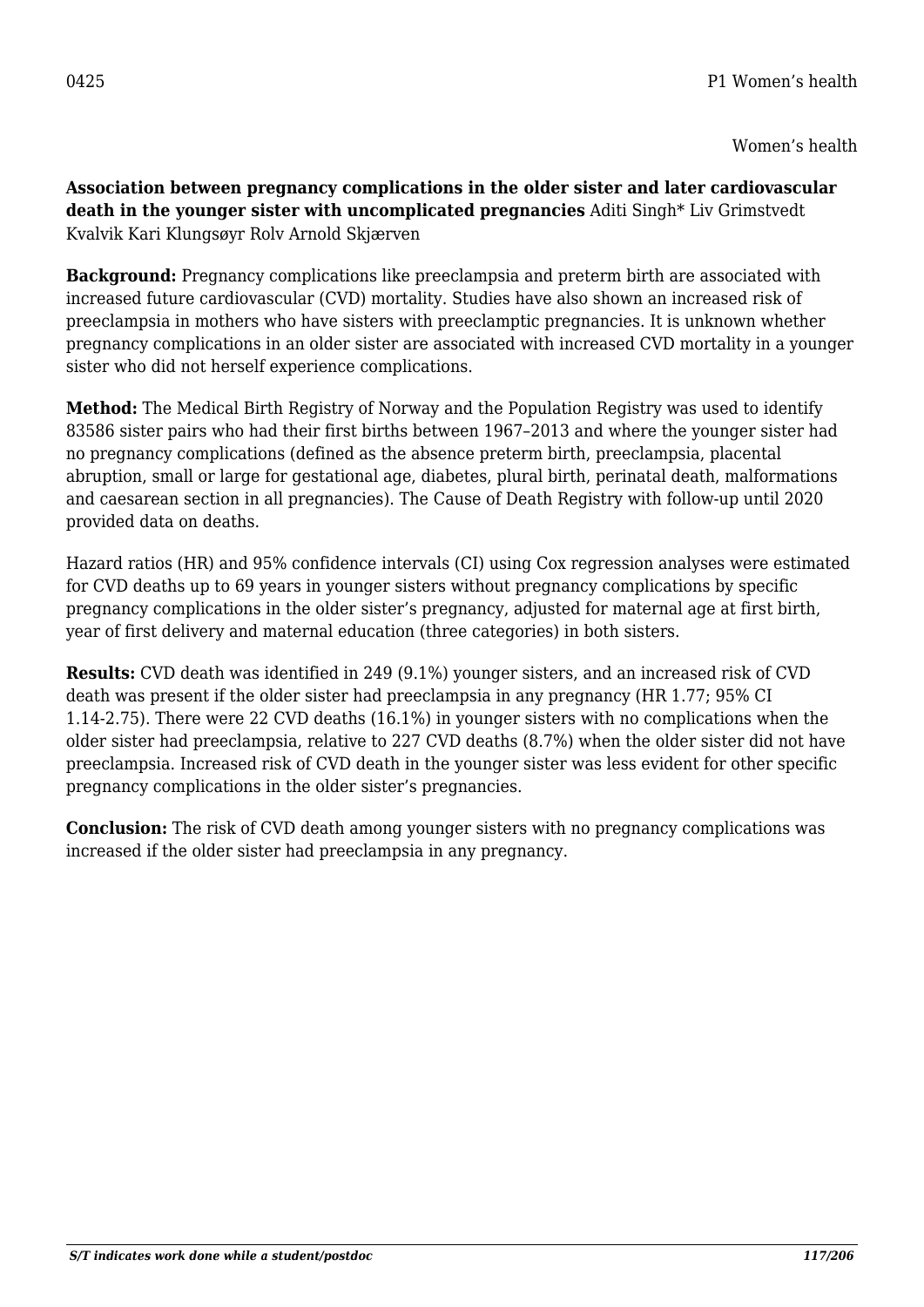**The Affordable Care Act dependent coverage provision and unintended pregnancy** Colleen MacCallum-Bridges\* Robert Kaestner Zhehui Luo Claudia Holzman Tim Bruckner Claire Margerison

**Background:** Nearly 50% of pregnancies in the US are unintended (mistimed or unwanted), and these pregnancies disproportionately impact younger and lower income women. The Affordable Care Act dependent coverage provision (hereafter "the provision") required that insurance plans cover dependents up to age 26, increasing access to health insurance coverage and contraceptives for young women. This had potential to reduce unintended pregnancies. The impact of this policy may have differed by dependent income level as those with lower income were less likely to be insured and thus more likely to benefit.

**Objective:** Estimate the association between the provision and unintended pregnancy, overall and by dependent income level.

**Methods:** We used data from the National Survey of Family Growth, cycles spanning 2006-2015. We estimated the impact of the provision on unintended pregnancy using an event study approach to compare trends in unintended pregnancy between those eligible to benefit (ages 18-25) and those ineligible to benefit (ages 26-44). We used 2007-2009 as the reference period, and we estimated unadjusted and adjusted associations overall and within income subgroups [<100% of the federal poverty level (FPL), 100-399% FPL, ≥400% FPL].

**Results:** There was no evidence of an association overall. However, among those with income <100% FPL, the provision was associated with an 8.7 (95% CI: 3.8, 13.6) percentage point decrease in unintended pregnancy between 2007-2009 and 2012-2014. Prior to the provision, the annual prevalence of unintended pregnancy among this group was 15%. Thus, the observed association is a decrease of >50%. No evidence of an association was found among other income groups.

**Conclusion:** Following the provision, a large decline in unintended pregnancy was observed among low-income women <26 years old. Additional work is needed to understand the interaction between parental and dependent income level and its implication for health equity.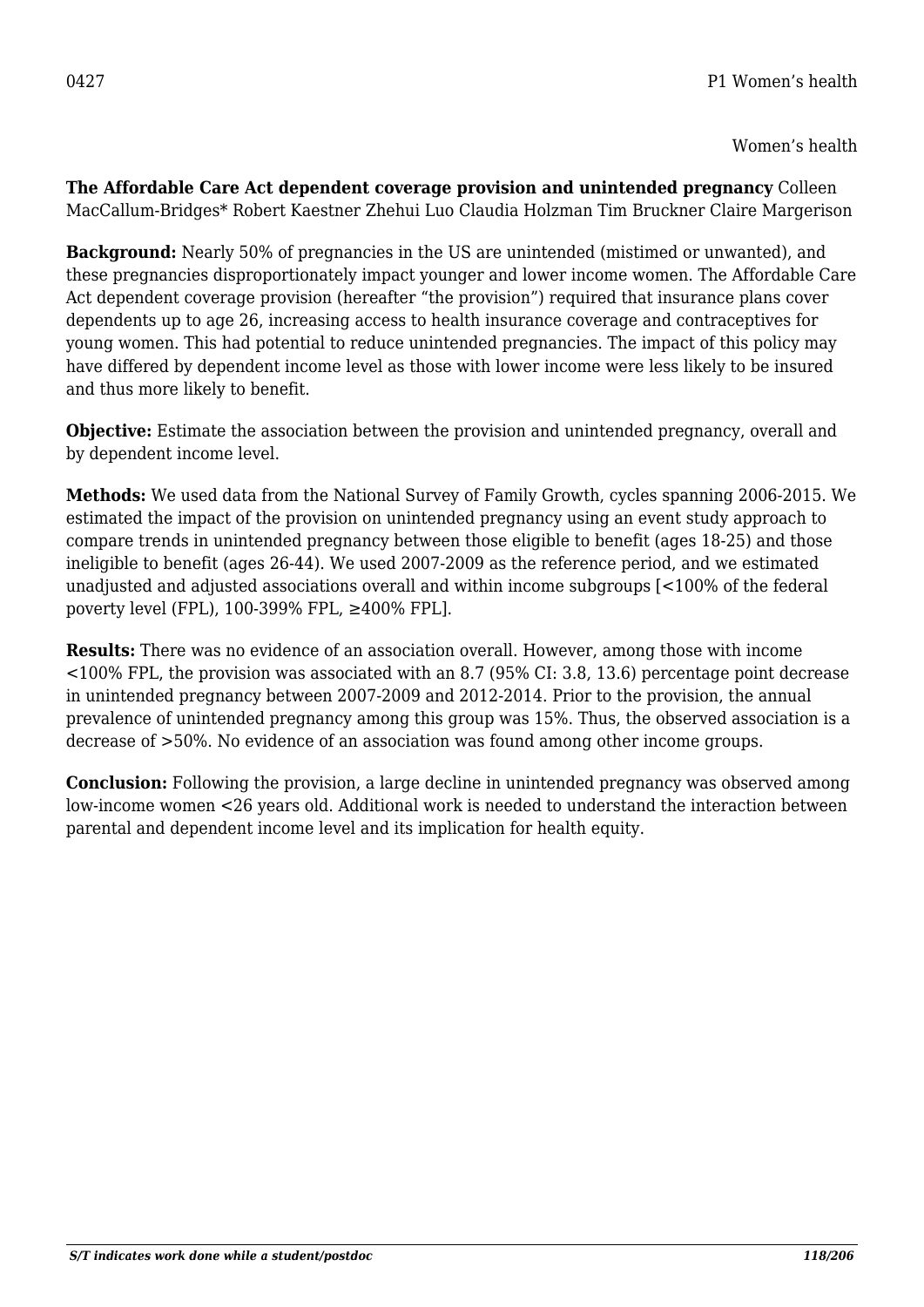## **Impact of Medicaid Expansion on Contraception Use Among Low-income Women of Reproductive Age** Nazeeba Siddika\* Katlyn Hettinger Claire Margerison

Impact of Medicaid Expansion on Contraception Use Among Low-income Women of Reproductive Age

Nazeeba Siddika $^{\rm 1}$ , Katlyn Hettinger $^{\rm 2}$ , Claire E Margerison $^{\rm 1}$ 

 $^{\rm 1}$  Department of Epidemiology and Biostatistics, Michigan State University, East Lansing, Michigan.

 $^{\rm 2}$  Department of Economics, Michigan State University, East Lansing, Michigan.

Abstract:

The Affordable Care Act (ACA) Medicaid expansions have been found to be associated with increased enrollment in Medicaid among women of reproductive age and utilization of preventive care services, but it remains unknown whether these gains in coverage increased the use of contraceptives.

Objective: Our objective was to evaluate the impact of Medicaid expansion on contraception use among low-income, nonpregnant women of reproductive age.

Methods: We used data (35,274) from the National Survey of Family Growth (NSFG) waves 2006-2010, 2011-2013, 2013-2015, 2015-2017, and 2017-2019. The primary outcomes of interest were the current use of contraception (defined as self-reported any form of contraception in the month of the interview); use of 'most effective' contraceptives (as defined by the Centers for Disease Control and Prevention); and use of contraceptives that require interaction with a health care provider. We conducted a quasi-experimental study with a difference-in-differences (DID) design.

Results: Research using the NSFG dataset with state identifiers requires accessing data in a Research Data Center and obtaining disclosure permission for all results. We await disclosure of our results and were thus unable to report results by the abstract submission deadline. However, by June, we will report the estimated percentile point change in contraceptive use, use of effective contraception, and use of contraceptives requiring interaction with a health care provider associated with Medicaid expansion in the first 2 years after Medicaid expansion (2015-2017) and in the second 2 years after expansion (2017-2019) as well as an overall impact from 2015-2019. We will also report whether the impacts of Medicaid expansion were equitable across racial/ethnic groups.

Conclusions: Our findings will contribute to a growing understanding of the impact of the ACA on the health of women of reproductive age.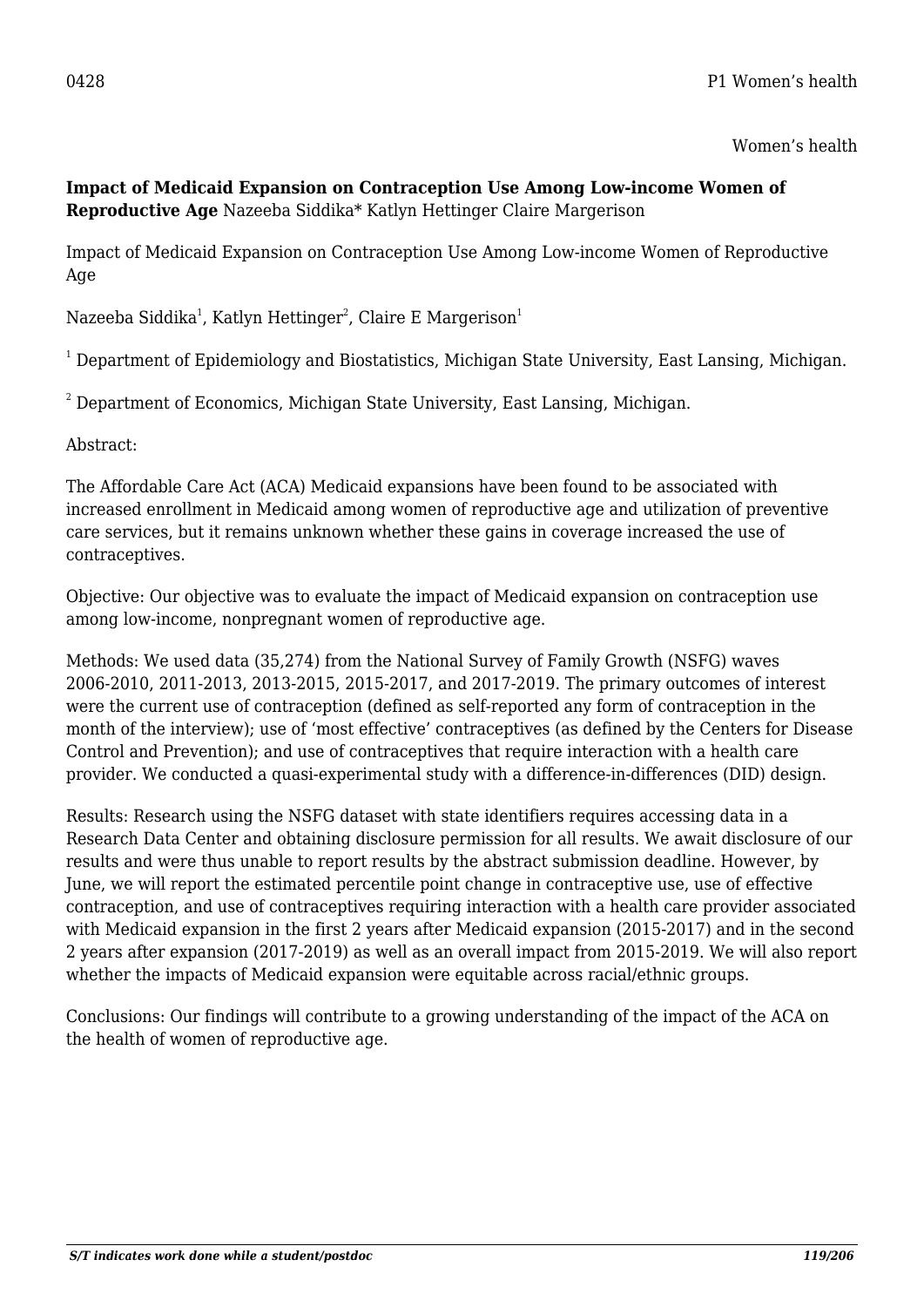**Maternal birthplace and risk of Postpartum Haemorrhage. A Norwegian population-based cohort study** Katrine M Owe\* Silje Pettersen Johanne Sundby Benedikte Lindskog Siri Vangen Ingvil K. Sørbye

**Background:** Postpartum hemorrhage (PPH) is a feared complication to childbirth and a leading contributor to maternal morbidity and mortality worldwide. Given the increasing trend in PPH in developed regions, we investigated maternal birthplace and its association with moderate and severe PPH by mode of delivery.

**Methods:** This was a nationwide registry-based cohort study of all singleton pregnancies lasting ≥22 gestational weeks registered in the Medical Birth Registry of Norway (2008-2017), and linked to the National Population Registry. The exposure was maternal birthplace, defined as the country where the woman was born, and categorized into regions. The outcome was PPH, defined as estimated blood loss of 500-1500ml (moderate) and >1500ml and/or blood transfusion (severe). Multinomial regression models simultaneously estimated adjusted relative risk ratios (RRR) for moderate and severe PPH, with 95% confidence intervals (CI) stratified by mode of delivery.

**Results:** Among 574,583 pregnancies, we identified 20.9% cases of PPH out of which 2.4% with severe PPH. Compared to Norwegian-born women, we observed a high risk of both moderate and severe PPH in women from Southeast/East Asia/Pacific who had a vaginal delivery (RRR 2.01, 95% CI 1.89–2.13, and RRR 2.18, 95% CI 1.89-2.51). Among women with an operative vaginal delivery, those from Southeast/East Asia/Pacific had high risk of moderate (RRR 2.06, 95% CI 1.83-2.32) and severe PPH (RRR 2.59, 95% CI 2.12-3.17), followed by women from Latin America/Caribbean (RRR 1.75, 95% CI 1.33-2.29, and RRR 2.03, 95% CI 1.28-3.21). Women from Sub-Saharan Africa and Southeast/East Asia/Pacific who had a Caesarean delivery, had almost twice the risk of severe PPH compared to Norwegian-born women (RRR 1.94, 95% CI 1.66-2.28; and RRR 1.94, 95% CI 1.63-2.32).

**Conclusion:** The risk of moderate and severe Postpartum hemorrhage differed by maternal birthplace, with a particular high risk in women from Asia & the Pacific, across modes of delivery.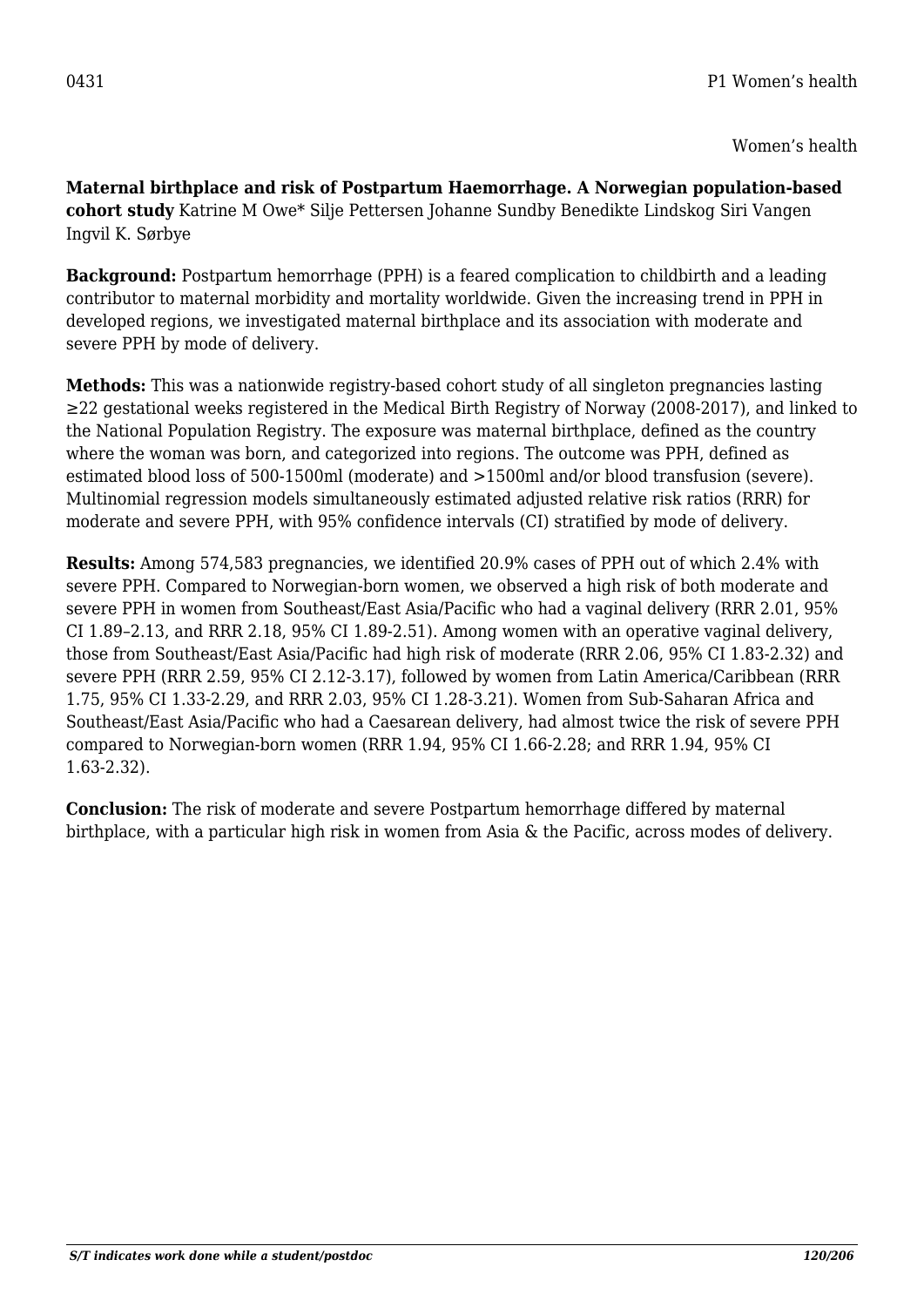**Offspring birthweight in consecutive pregnancies and long-term maternal mortality, following spontaneous and iatrogenic term deliveries: A population-based study** Yeneabeba Tilahun Sima\* Rolv Skjaerven Liv Grimstvedt Kvalvik Nils-Halvdan Morken Kari Klungsoyr Linn Marie Sorbye

**Background:** Knowledge of the association between large offspring and maternal cardiovascular disease (CVD) mortality shows inconsistency. Most of these conclusions are based on first-born infants, not considering women's consecutive births.

**Objective**: To assess long-term CVD mortality in women with consecutive pregnancies by trajectories of offspring birthweight by gestational age and explore whether the association was specific to spontaneous or iatrogenic deliveries.

**Design**: Population-based cohort study

**Population**: Women with first and second (453,741) singleton and term births in the Medical Birth Registry of Norway between 1967-2013, were followed up till 2020 by linkage to the Norwegian Cause of Death Registry.

**Methods:** Offspring birthweight by gestational age (z scores) was categorized into quartiles (Q) for women's first and second birth. Exposure trajectories were made by combining Q1, Q2/Q3 and Q4 from women's births, keeping women with consecutive birth in Q2/Q3 quartile as the reference. Risk of CVD mortality was estimated by cox regression model and expressed as hazard ratios (HR) with 95% confidence interval (CI), adjusting for women's age and year of delivery. Results were stratified into spontaneous- and iatrogenic deliveries.

**Results**: Moving from a higher to lower quartiles of offspring birthweight in subsequent birth was associated with a higher risk of mortality. Women with a first offspring in Q2/Q3 and a subsequent birth in Q1 had higher risk of mortality (HR 1.4, 95% CI 1.2-1.6). Correspondingly, mortality was reduced in women with a first offspring in Q2/Q3 and second in Q4 (HR 0.7, 95% CI 0.6-0.9). Mortality was higher in women with iatrogenic than spontaneous deliveries.

**Conclusions**: Women with large offspring in subsequent deliveries had lower risk of CVD mortality while risk was higher for women with consecutive low birthweight infants. Maternal mortality risk was modified by birthweight of the successive offspring.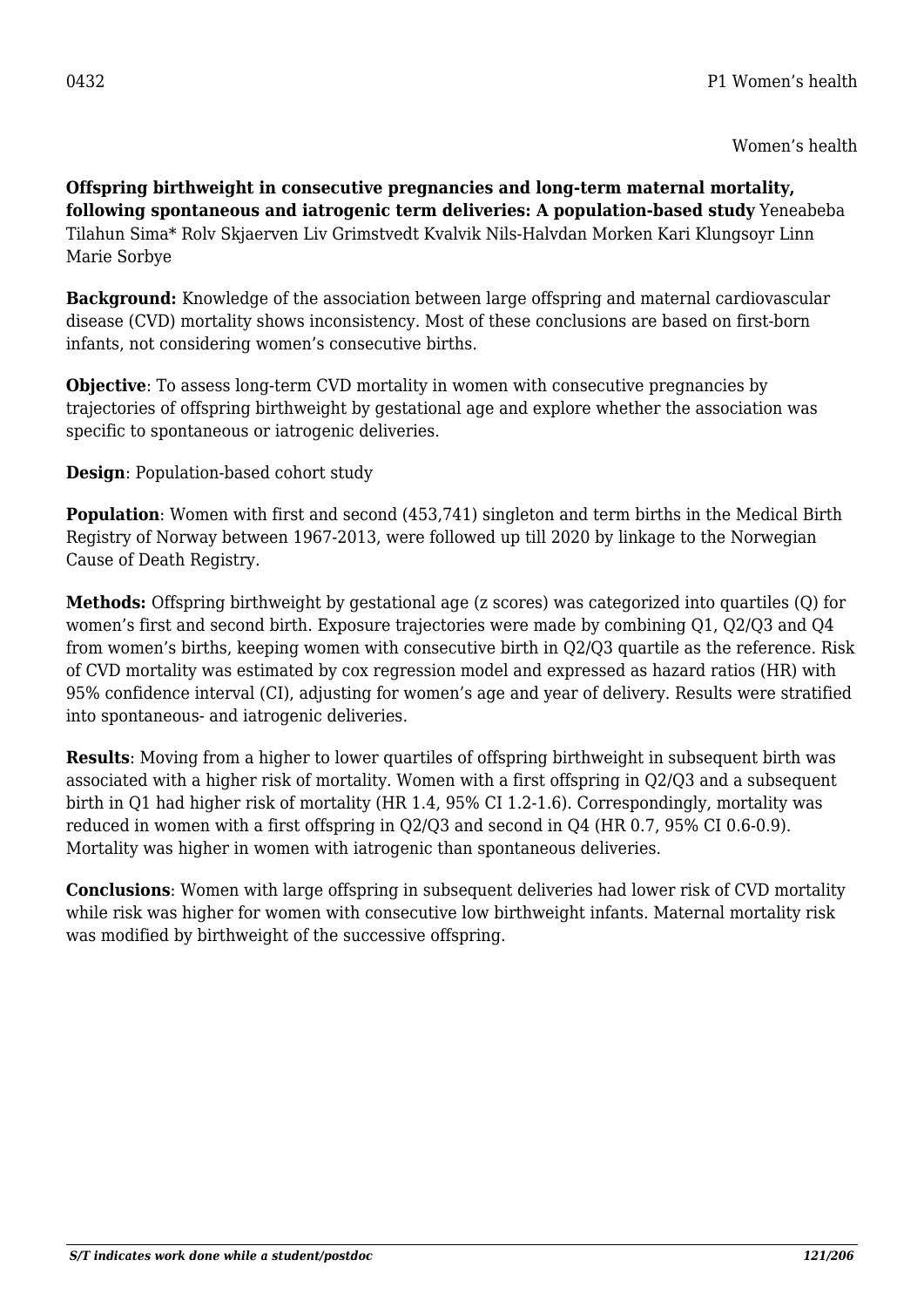Big Data/Machine Learning/AI

**Predictors of Unplanned Extubations Requiring Reintubation in Pediatric Critical Care** Krista Wollny\* Deborah McNeil Stephana J. Moss Tolulope Sajobi Simon Parsons Karen Benzies Amy Metcalfe

Accidental removal of a breathing tube (*unplanned extubation)* is an adverse event in pediatric critical care. When a tube needs to be reinserted (*reintubation*), skilled clinicians must be available. This study explored predictors of unplanned extubation requiring reintubation.

We obtained data on children  $(\leq 18$  years) who had an unplanned extubation in a PICU (2012-2020) from the Virtual Pediatric Systems database. We developed and trained a multilevel least absolute shrinkage selection operator (LASSO) logistic regression model in the 2012-2016 sample that accounted for between-PICU variations as a random effect to predict reintubation within 24 hours after unplanned extubation. The remaining sample (2017-2020) was used to externally validate the model. Predictors included age, weight, sex, primary diagnosis, admission type, and readmission status. Model calibration and discriminatory performance were evaluated using Hosmer-Lemeshow goodness-of-fit (HL-GOF) and area under the receiver operating characteristic (AUROC), respectively.

Of the 5,703 children included, 1,661 (29.1%) required reintubation. Variables associated with increased risk of reintubation were age (<2 years; OR: 1.61, 95% CI: 1.41-1.81), weight (<10kg; OR: 1.54, 95% CI: 1.37-1.73), and diagnosis (respiratory; OR: 1.51, 95% CI: 1.32-1.74). Scheduled admission was associated with decreased risk of reintubation (OR: 0.75, 95% CI: 0.64-0.87). With LASSO (lambda=0.008), remaining variables were age, weight, diagnosis, and scheduled admission. The predictors resulted in AUROC of 0.59 (95% CI: 0.57–0.61); HL-GOF showed the model was well calibrated (*p*=0.84). The model performed similarly in external validation (AUROC 0.58, 95% CI: 0.56-0.61).

LASSO logistic regression is a powerful feature selection technique that is useful for regression problems. Including clinical factors (e.g., oxygen and ventilatory requirements at the time of unplanned extubation) in the model may increase predictive capacity.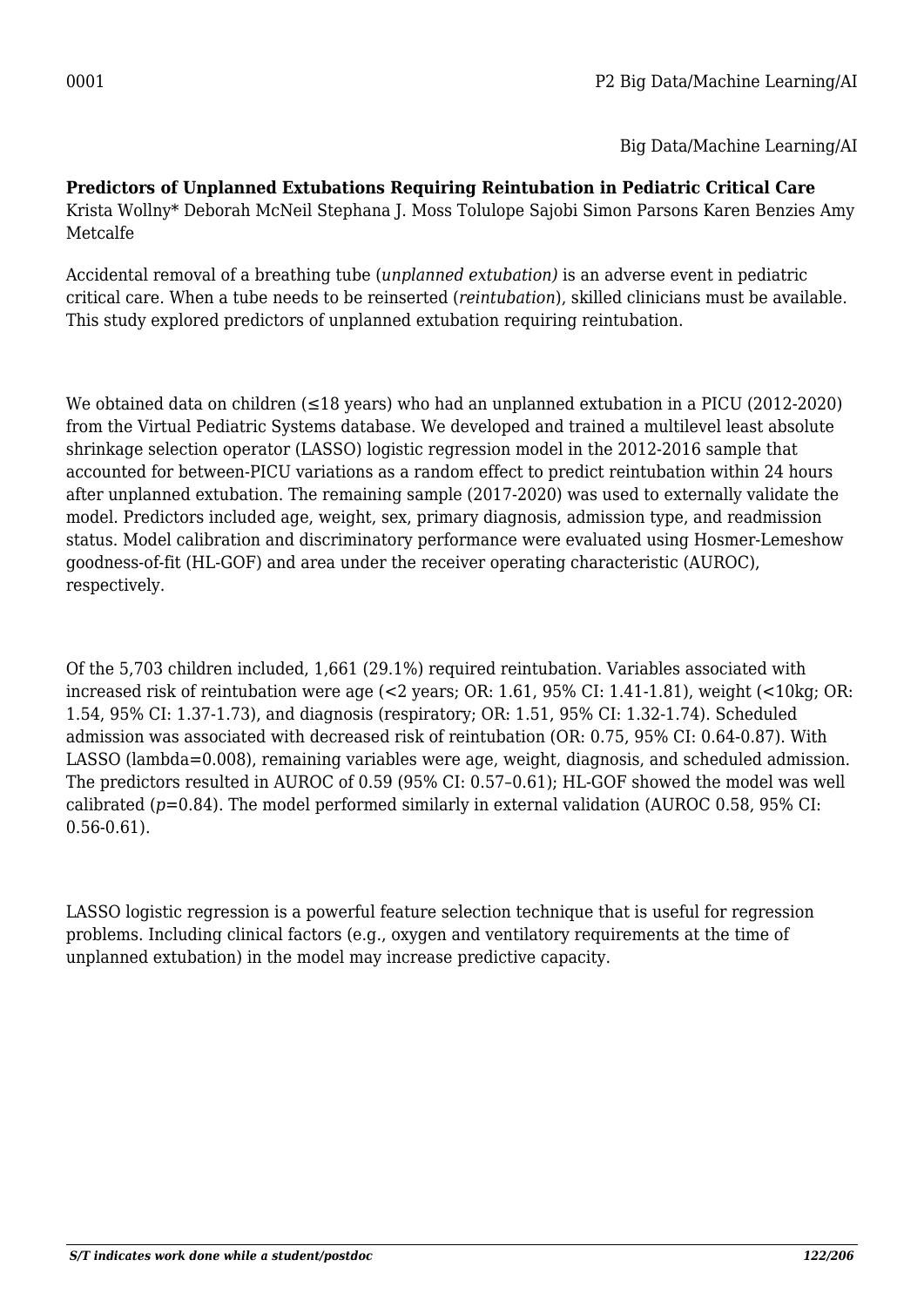**Maternal caffeine consumption and risk of birth defects in the National Birth Defects Prevention Study, 1997-2011** Eva Williford\* Meredith Howley Sarah Fisher Kristin Conway Paul Romitti Matthew Reeder Andrew Olshan Mahsa Yazdy Marilyn Browne

Caffeine consumption is common during pregnancy. Existing evidence for the association between maternal caffeine consumption and birth defects is mixed. We updated estimates of associations between daily caffeine consumption in the year before pregnancy and 52 specific birth defects from the National Birth Defects Prevention Study (NBDPS) based on pregnancies from 1997-2011. The NBDPS was a large multisite, population-based case-control study conducted in 10 US states. We used logistic regression to estimate adjusted odds ratios (aORs) and 95% confidence intervals for the risk of specific birth defects associated with maternal pre-pregnancy daily caffeine consumption. We categorized self-reported total dietary caffeine consumption from coffee, tea, soda, and chocolate as:  $\langle$  <10 mg/day, 10 to <100 mg/day, 100 to <200 mg/day, 200 to <300 mg/day, and 300 mg/day or more. For birth defects with at least five exposed cases, we adjusted for maternal race/ethnicity, age at delivery, body mass index, first trimester cigarette smoking, first trimester alcohol use, and study site. Our analysis included 30,516 cases and 11,502 controls, where 52% of case and 54% of control women reported consuming <100 mg caffeine per day, and 11% of both case and control women reported consuming 300 mg or more per day. Low levels of caffeine consumption were associated with small, statistically significant increases in aORs (1.2-1.7) for 10 birth defects. Associations with high levels of caffeine were generally weaker, except for two defects, craniosynostosis and aortic stenosis (aORs= 1.3 [1.1-1.6], 1.6 [1.1-2.3], respectively). Given the large number of estimates generated, some of the statistically significant results may be due to chance and thus the weakly increased ORs should be interpreted cautiously. No dose-response patterns were observed for any defect. Overall, our results support earlier NBDPS findings suggesting that caffeine consumption is not a risk factor for the studied defects.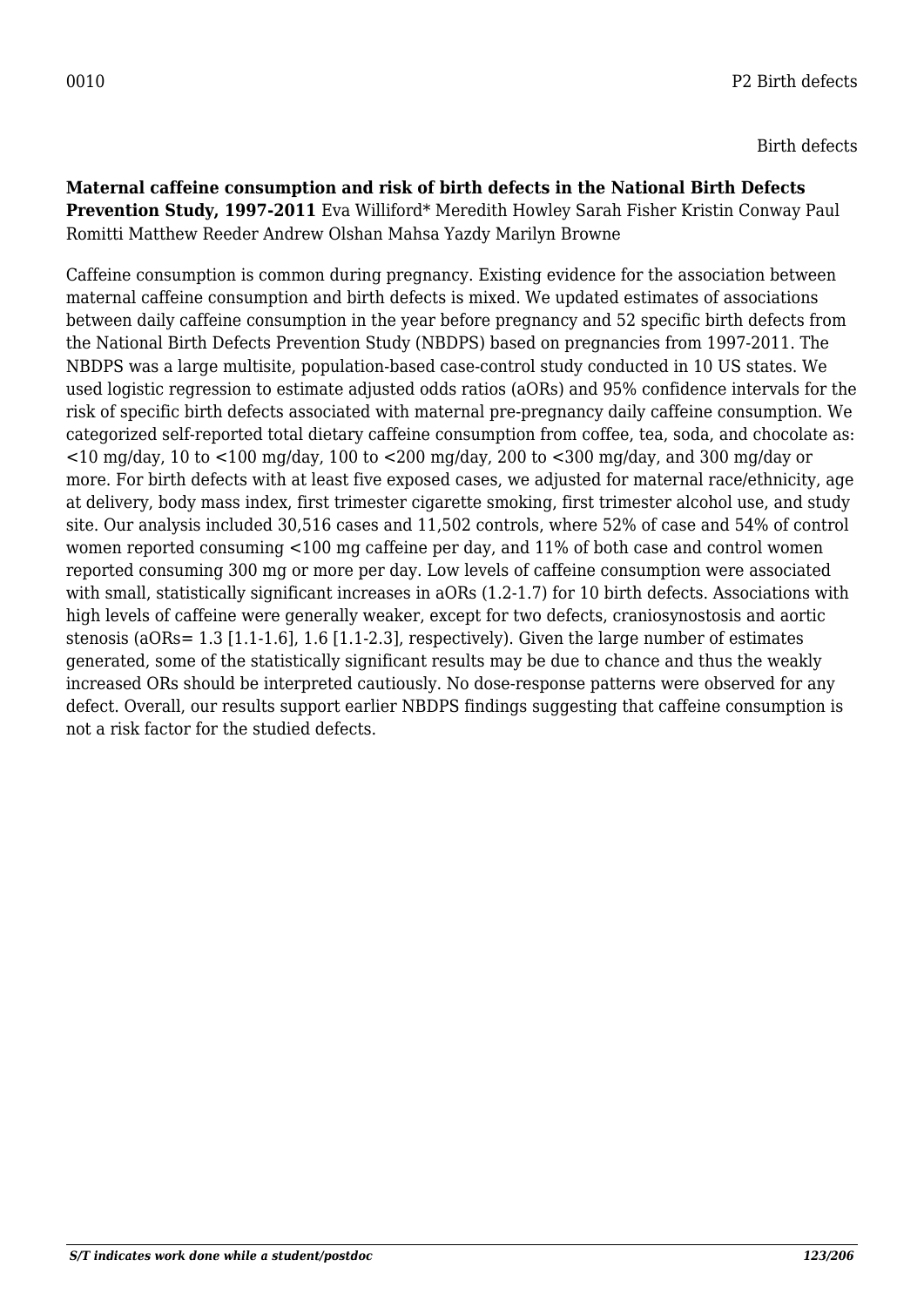**Prenatal psychosocial stress is associated with lower infant gut microbiome alpha diversity in Cebu, Philippines** Elijah Watson\* Melissa Manus Sahana Kuthyar Delia Carba Thomas McDade Christopher Kuzawa Katherine Amato

Prenatal stress in mouse models has been linked to offspring microbiome development, but this relationship is understudied among humans. We used data from a subsample of mother-infant pairs from the Cebu Longitudinal Health and Nutrition Survey to examine associations between prenatal psychosocial stress measures and infant gut microbial alpha diversity. During pregnancy, mothers completed the Perceived Stress Scale (PSS) and a modified Center for Epidemiologic Studies-Depression scale (CES-D). Infant fecal samples were collected at two weeks (n=32) and six months (n=22) from 2017-2018. Infants reporting C-section birth, antibiotic use, or illness two weeks before sample collection were excluded. After 16S rRNA bacterial gene sequencing, infant gut alpha diversity was estimated using DivNet. Associations between prenatal psychosocial stress measures and infant gut alpha diversity were estimated using models accounting for incomplete microbial community structure. All models were run cross-sectionally at the two time points with either continuous PSS or CES-D as the main exposure and adjusted for a household asset index as a measure of socioeconomic status. Prenatal PSS scores ranged from 5-25 and CES-D scores ranged from 1-14. At two weeks, prenatal PSS (β=-0.07 [95% CI: -0.08, -0.06]) and CES-D (β=-0.14 [95% CI: -0.15, -0.13]) were associated with lower infant alpha diversity. Negative associations with alpha diversity persisted, but were attenuated, at six months with prenatal PSS (β= $-0.05$  [95% CI:  $-0.06$ ,  $-0.05$ ]) and CES-D ( $\beta$ = $-0.05$  [95% CI:  $-0.08$ ,  $-0.06$ ]). Our findings provide preliminary support for associations between prenatal psychosocial stress and infant gut microbiome alpha diversity. Larger samples, longer follow-up, and longitudinal modeling are needed to determine whether these associations persist and have developmental or health implications.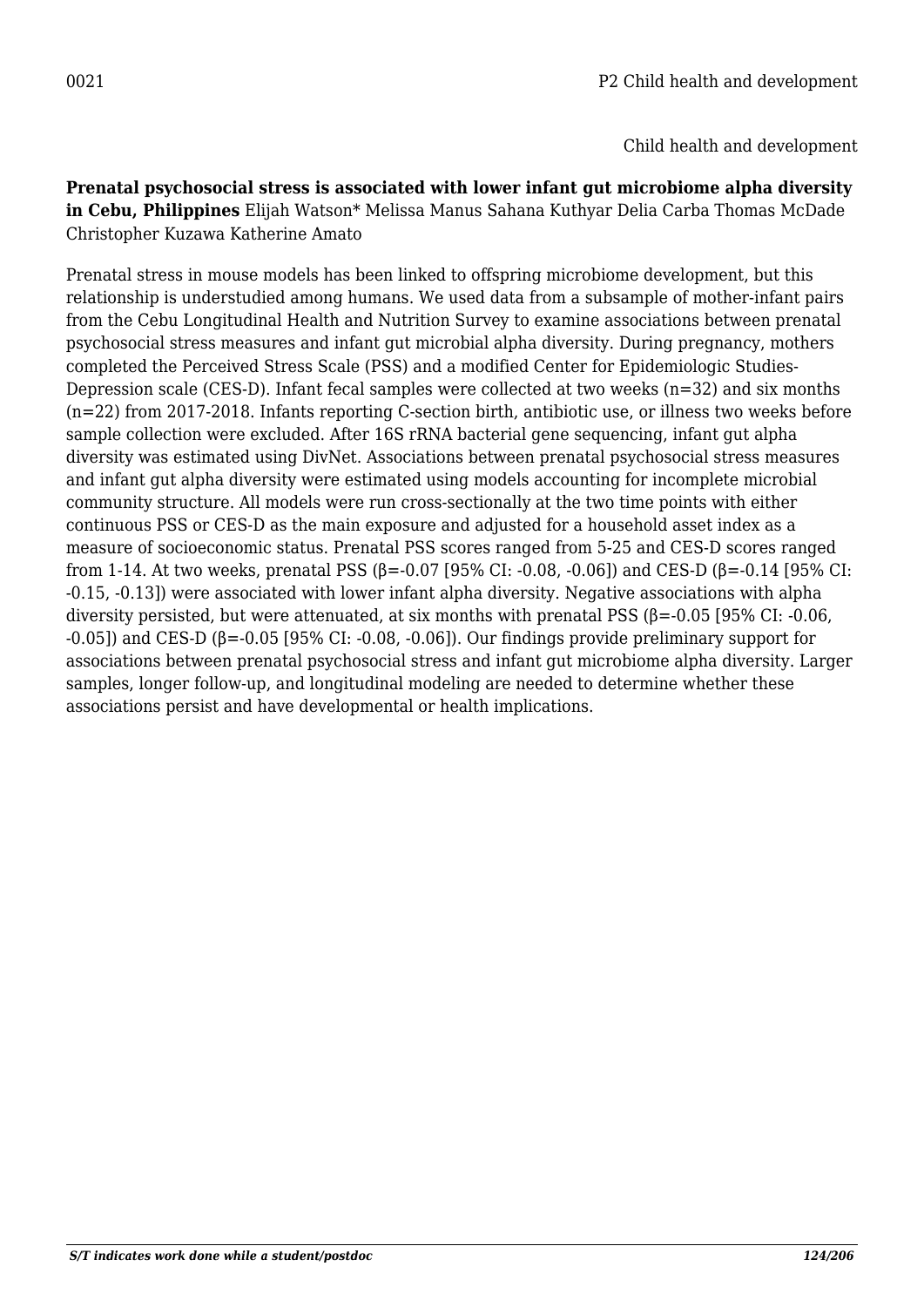**Effect of exposure to maternal diabetes during pregnancy on offspring's brain cortical thickness and neurocognitive functioning** Shyfuddin Ahmed\* Miguel Ángel Cano Mariana Sánchez Nan Hu Gladys E Ibañez

### **Background**

Maternal diabetes may affect the developing brain of the fetus. However, little is known about the long-term effects of maternal diabetes on offspring's brain morphometry and neurocognitive functioning (NCF).

## **Objective**

To examine the effect of prenatal exposure to maternal diabetes during pregnancy (DP) on brain structure and neurocognition in children between 9 and 10 years of age.

## **Methods**

This study used cross-sectional structural neuroimaging and NCF data from the baseline wave of Adolescent Brain and Cognitive Development study. Exposure to maternal DP were extracted from developmental history questionnaire. Differences in brain cortical thickness (CTh) and five cognitive abilities (executive function, working and episodic memory, processing speed, and language abilities) were examined in diabetes-exposed and unexposed children. Linear mixed effect models and generalized linear models were used to adjust for the effect of confounding variables.

# **Results**

A total of 9967 children (718 Diabetes-exposed, 9249 unexposed children) with an average age of 9.9 years (SD 6.2) were included in the analysis. Diabetes-exposed children had lower whole-brain CTh [mean: exposed vs unexposed= 2.725mm vs 2.732mm; mean difference(95%CI): exposed – unexposed= -0.007mm (-0.013, -0.001)] compared to unexposed children after adjusting for confounding variables. Diabetes-exposed children had lower CTh in most part of the occipital lobe of both hemispheres, right post-central gyrus and left superior parietal cortex. Diabetes-exposed children also had lower scores in processing speed task [mean: 85.9 vs 87.6; mean difference (95%CI): -1.7 (-2.8, -0.6)], and total cognition [mean: 83.2 vs 83.8; mean difference (95%CI): -0.6 (-1.2, -0.02)] compared to unexposed children.

### **Conclusions**

Diabetes-exposed children have reduced CTh and NCF during preadolescence, which may have implications for psychomotor development during later life. Prospective studies are needed to confirm our findings.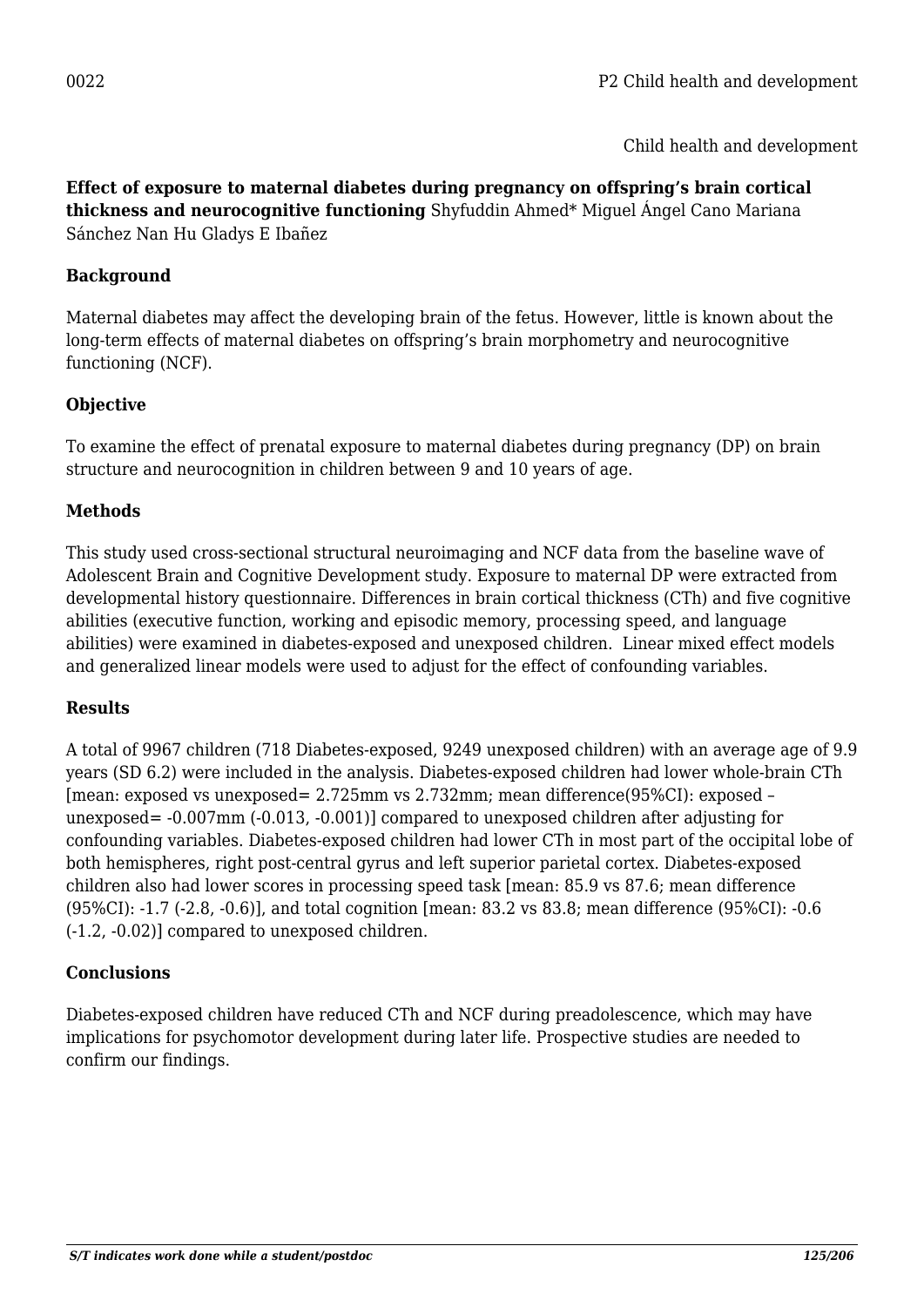**Red blood cell folate modifies the association between serum per- and polyfluoroalkyl substances and antibody levels in U.S. adolescents**Vicente, Yi-Xin, Yang, Zainab, Nicole, Angela, Carmen Mustieles, Wang, Sun, Bibi, Torres, Slitt, Messerlian\*, Yu Zhang Vicente Mustieles Yi-Xin Wang Yang Sun Zainab Bibi Nicole Torres Angela Slitt Carmen Messerlian Alexandra Hillcoat

# **Background**

Several per- and polyfluoroalkyl substances (PFAS) are considered immunotoxic and have been associated with reduced vaccine antibody response. Although red blood cell (RBC) folate has previously been associated with lower PFAS concentrations, no prior study assessed its role as an effect modifier between PFAS exposure and antibody levels.

## **Methods**

We included 584 adolescents aged 12 to 19 years in the National Health and Nutrition Examination Survey 2003-2004 cycle. Concentrations of folate in RBC, four PFAS compounds [i.e., perfluorooctane sulfonic acid (PFOS), perfluorooctanoic acid (PFOA), perfluorohexanesulphonic acid (PFHxS), and perfluorononanoic acid (PFNA)], and measles, rubella, and varicella antibodies were determined in serum. We stratified the population into lower vs. equal or higher than median RBC folate levels (RBC folate  $\lt$  vs.  $\geq$  median). We used multivariable linear regressions to estimate the covariate-adjusted percent changes (PCs) and 95% CIs of antibody levels in relation to a 2.7-fold increase in individual PFAS concentrations, for low and high folate groups, respectively. We used quantile g computation (QGC) and Bayesian kernel machine regression (BKMR) to examine the joint effect of total PFAS mixtures on antibody levels for each folate group. We further restricted the analyses to participants with seropositive antibody levels (about 95% of the total population).

# **Results**

In the total population, we found negative associations between serum PFOS and PFHxS concentrations and rubella antibody levels in the lower folate group, while the results were null in the upper folate group. Associations among the lower folate group were strengthened by restricting to the seropositive subpopulation. We further found negative associations between serum PFOA and rubella antibody levels, and PFOS and varicella antibody levels only among the lower folate group in the seropositive subpopulation. QGC and BKMR showed consistent negative associations between the total PFAS mixture and rubella antibody levels among the lower folate group, while the upper folate group showed no meaningful mixture results. No associations were found between PFAS exposure and measles antibody.

### **Conclusion**

In this U.S. representative cross-sectional study, we found negative associations between select PFAS and the total PFAS mixture and rubella antibody levels only among adolescents with lower than median RBC folate levels. If confirmed in mechanistic studies, the findings have important implications for using folate as a mitigating measure for adverse PFAS immune effects.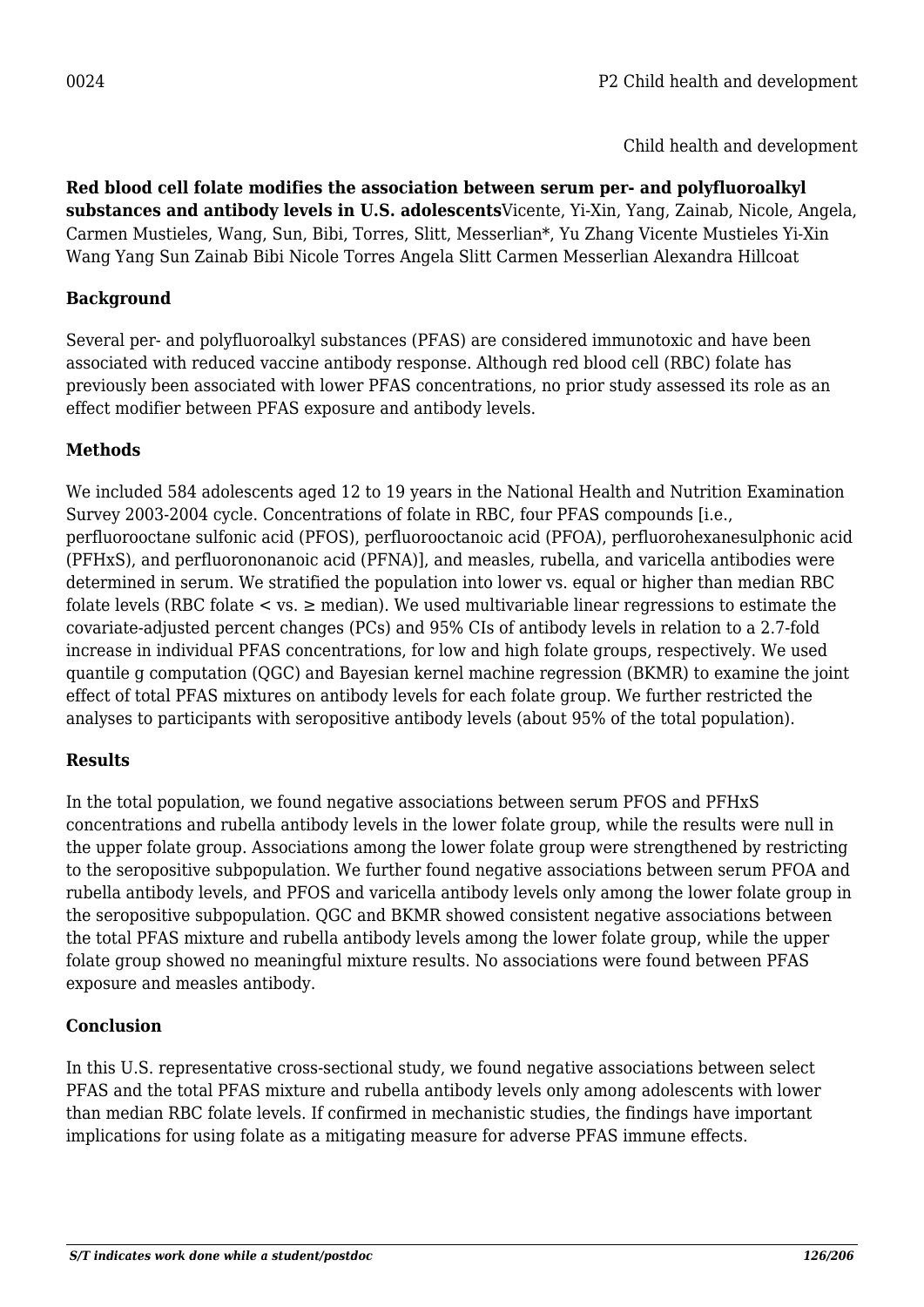### **The Language and Communication Development and School Readiness of U.S. Preschool-Aged Children Raised by Grandparent Caregivers Compared to Parents** Sarah Keim\* Samrawit Yisahak Andria Parrott Rachel Mason

The early family environment is important to language and communication development and school readiness. More grandparents are in roles supporting child development when parental custody is impacted by substance misuse, incarceration, abuse and neglect, and other adverse childhood experiences (ACEs). We compared the prevalence of being "on track" with language and communication development and school readiness among US preschool children by household structure (grandparent- vs parent-headed) in the nationally-representative National Survey of Children's Health. Caregivers completed modules about language and communication development and a "healthy and ready to learn" school readiness indicator. We used survey-weighted adjusted logistic regression to estimate the prevalence of being "on track" for these outcomes by household structure, stratified by ACEs, race, and poverty when interaction p<.1. We also used a 1:1 greedy matching algorithm and caliper of 0.5-SD for propensity score matching. Four percent of 38737 eligible children lived in a grandparent-headed household. 86% were on track for language and communication development; 30% were on track for school readiness. In unadjusted models, children in grandparent-headed households had a much lower odds of being on track with socialemotional development (OR=0.59; 95% CI: 0.35, 0.99). Adjusted results for all outcomes were null. Some interactions were detected, but only 1 association was statistically significant in stratified models: white children in grandparent-headed households had a higher odds of being on track with physical well-being and motor development than white children in parent-headed households (OR=1.41; 1.05, 1.90). Propensity score matching made no difference. Overall, many children are not on track with language and communication development and school readiness. Regardless of a child's household structure, many families are in need of early development resources to promote school readiness.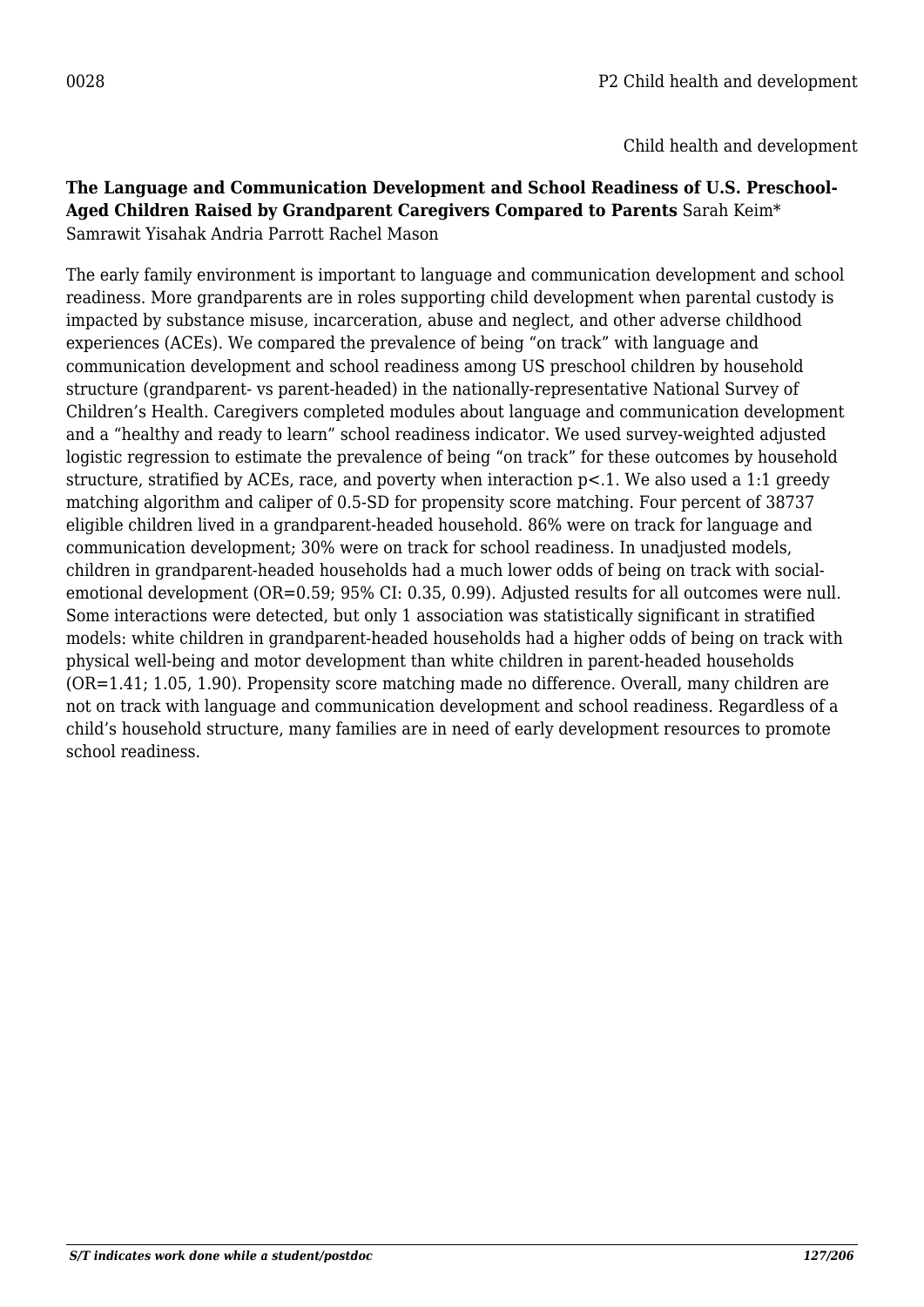**Association of maternal autoimmune disease and offspring autism spectrum disorder and potential interaction with infection in early childhood: a population-based cohort study** Timothy Nielsen\* Natasha Nassar Antonia Shand Hannah Jones Velda Han Shrujna Patel Adam Guastella Russell Dale Samantha Lain

*Background:* Both maternal autoimmune disease and early childhood infections have been associated with increased risk of autism spectrum disorder (ASD) in offspring. However potential synergistic effects between these exposures remain unexplored in human studies. The aim of this study was to examine potential synergistic effects between maternal autoimmune disease and early childhood infections and their association with offspring ASD.

*Methods:* We conducted a population-based cohort study of singleton children born at term gestation (37-41 weeks) in New South Wales, Australia from January 2002 to December 2008 and followed until 2017. Maternal autoimmune diagnoses and childhood infections before age 2 years were identified from linked maternal and child hospital admissions and child ASD by age 9 years was identified from linked disability services data. Multivariable logistic regression assessed the association between each exposure and ASD and additive interaction between exposures, controlling for potential confounders.

*Results:* A total of 18,451 children exposed to maternal autoimmune disease were propensity score matched (1:2) to 36,902 unexposed children. Any maternal autoimmune disease (adjusted odds ratio (aOR) 1.25, 95% confidence interval (CI) 1.07-1.47) and any childhood infection before age 2 years (aOR 1.38, 95% CI 1.15-1.67) were each associated with ASD. However, there was no evidence of additive interaction between the two exposures (relative excess risk due to interaction (RERI) 0.128, 95% CI -0.418-0.675) resulting in increased odds of ASD in offspring.

*Conclusions:* Both maternal autoimmune disease and early childhood infections were independently associated with offspring ASD, but we found no evidence of synergistic effects between these exposures. Future studies could examine potential interactions between other measures of maternal immune activation and childhood infection and impact on ASD.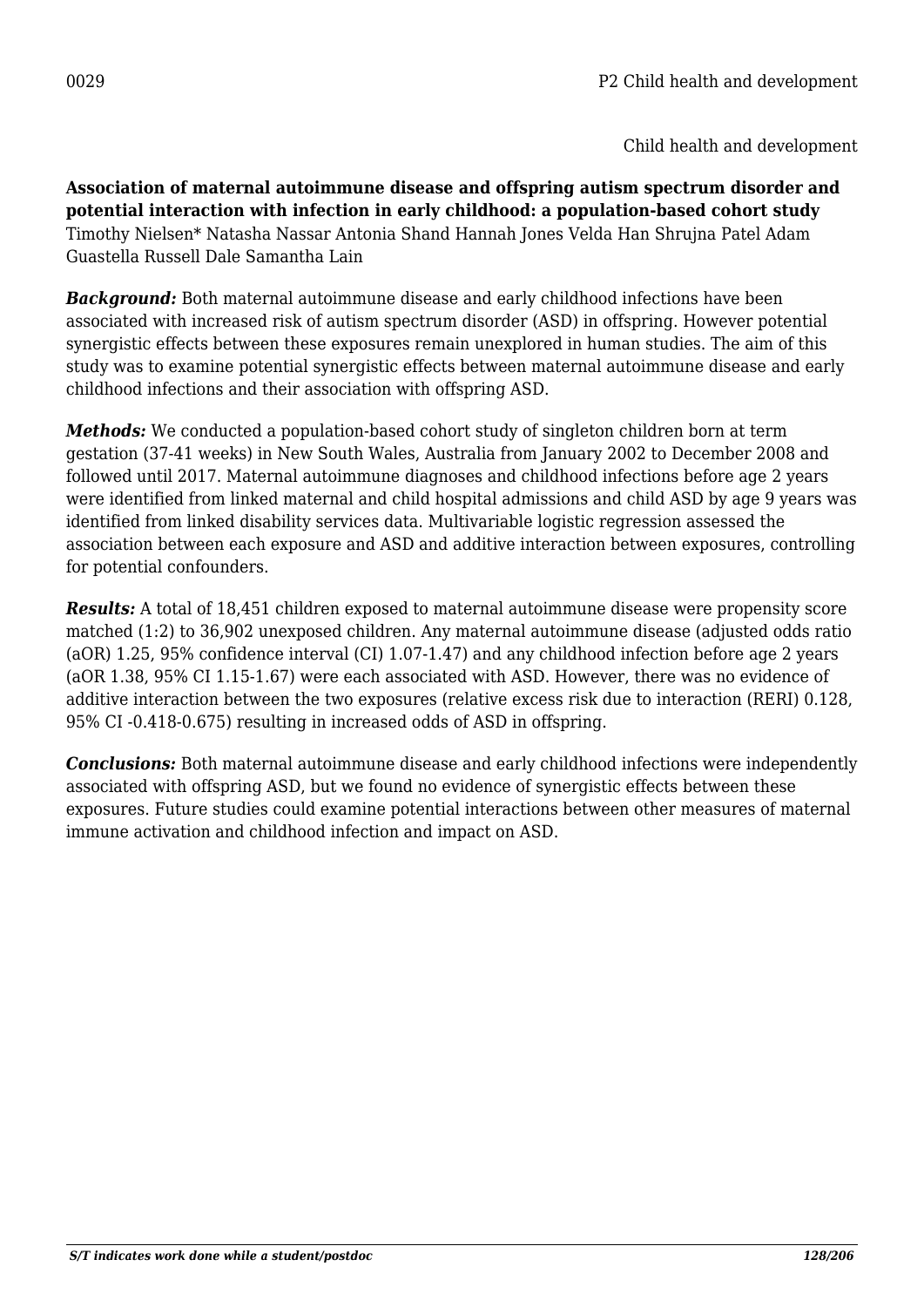**Twins and singletons- who is healthier?** Tamar Wainsotck\* Israel Yoles Ruslan Sergienko Eyal Sheiner

Objective: Multiple gestation is a risk factor for many pregnancy complication, including mainly preterm delivery, low birthweight , gestational diabetes mellitus , and preeclampsia. The current study aimed to clarify whether offspring born after twin pregnancies are at an increased risk for long term health complications.

Methods: A retrospective cohort study was conducted in a single large tertiary medical center, including all live births between the years 1991-2021. Offspring with congenital malformations were excluded. Hospital based diagnoses of all offspring were categorized into main groups of morbidities: cardiac, respiratory, infectious, neurologic, neoplasm, and metabolic. Incidence of each main group was compared between twins and singletons, as well as time to first morbidity diagnosis in each group and pregnancy characteristics. Cox proportional survival models were used to study the association between twins versus singletons and main grouped morbidities, while adjusting for gestational age, mode of conception (spontaneous versus infertility treatments) and mode of delivery (cesarean versus vaginal).

Results: A total of 369,841 offspring were included in the analysis, of them 11,986 (3.2%) were twins and 357,855 (96.8%) were singletons. Twins were more likely to be delivered preterm (57.3% vs. 7.1%), by cesarean delivery (54.1% vs. 14.2%), and following infertility treatments (15.9% vs. 1.2%). Incidence of most morbidities was slightly, some significantly, higher among twins (Table). The differences can also be seen in the Kaplan-Meier survival curves. However, once adjusting for gestational age (among other confounding variables), twin offspring were no longer at an increased risk for morbidities, and were even at lower risk for health complications as compared to singletons.

Conclusion: Although twins seem to be at greater risk for long term health complications, once adjusting for prematurity, they may even be healthier than singletons.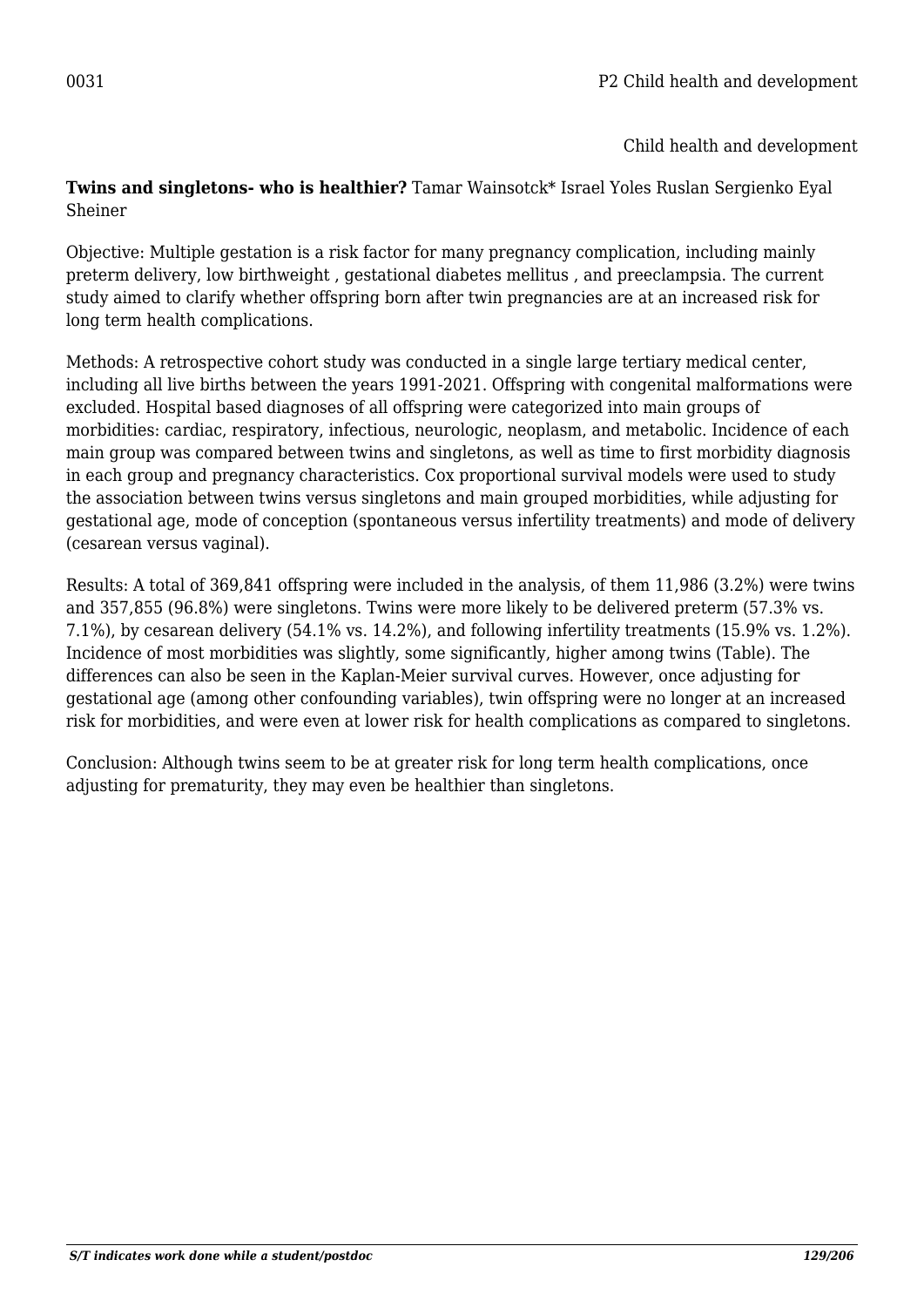### **Trends in adult survival, reproductive and educational outcomes for Norwegians born preterm from 1967 – 1991** Sage Wyatt\* Truls Østbye Liv Grimstvedt-Kvalvik Kari Klungsøyr Rolv Skjærven

### Introduction

While many effective interventions were developed during the 1980's to reduce short term risk of mortality for preterm infants, change in adult outcomes is unclear. The purpose of this study is to compare adult educational, reproductive, and survival outcomes of people born preterm over time.

### Methods

We used data from 1249878 singleton births from Norwegian population registry data born from January 1967 to December 1991, divided into 5 cohorts of 5 years. Gestational age was divided into extremely preterm (22 – 32 weeks), moderately preterm (33 – 36 weeks) and term (>36 weeks). People were followed through June 2020.

### Results

The total incidence of preterm birth (extremely preterm (EP): 1%, moderately preterm (MP): 4%) has remained stable over time, but percent who survive to age 18 has increased (EP 16% increase, MP 3% increase). People born preterm people are not at significantly different risk of adult death in 1986-1991 compared to term born people (EP: RR 1.20 CI95% 0.79-1.80, MP: RR 1.19 CI95% 0.94-1.49), but the risk has increased since 1967-1971 (EP: RR 1.09 CI95% 0.87-1.36, MP: RR1.05 CI95%0.93-1.18). People born preterm remain at lower odds than term born people of graduating high school in 1986-1991 (EP: OR 0.61 CI95% 0.56-0.67, MP: OR 0.76 CI95% 0.74-0.81) as they did 1967-1971 (EP: OR 0.61 CI95% 0.55-0.67, MP: OR 0.79 CI95% 0.75-0.83). People born preterm remain less likely than term born people to reproduce in 1986-1991 (EP: RR 0.65 CI95% 0.61-0.69, MP: RR 0.89 CI95% 0.86-0.92), but with less disparity than 1967-1971 (EP: RR 0.61 CI95% 0.55-0.67, MP: RR 0.79 CI95% 0.75-0.83).

### **Conclusions**

Changes in clinical handling that drastically improved survival for preterm infants and children are not clearly reflected in wellbeing of the adult population. However, increasing early survival does not indicate an increase in greater adult disability, as indicators for quality of life show similar or higher levels to the initial period.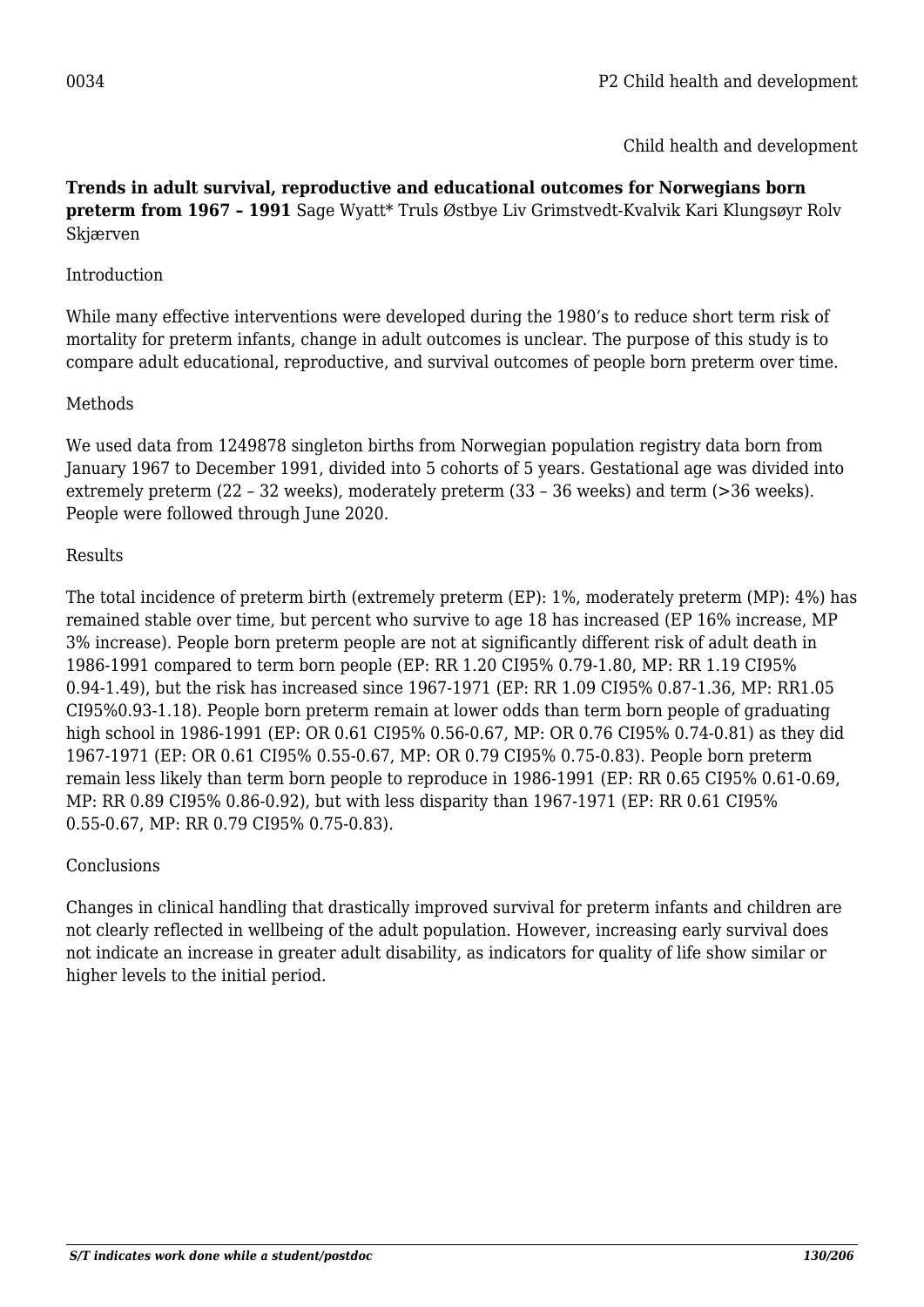#### **Unique and Joint Effects of Maternal Exposure to Phthalates and Experiences of Racism on Infant Behavior** Amanda Wylie\* Julia Rager Rebecca Fry Cathi Propper

Prior studies have revealed the adverse effects of early phthalate exposure, including to DEHP and DEP, on child neurodevelopment (Braun et al., 2013). Recent interest has surrounded whether the effects of chemical stressors, like phthalates, on outcomes may be conditional upon exposure to social stress. Though there is evidence that stressful life events and race (a proxy for race-related stress or effects of racism) moderates the effects of phthalates on child physical development (Barrett et al., 2016; Wenzel et al., 2015), the combined study of social stress and phthalates on child neurodevelopment is in its infancy. Leveraging data (N=97) from the Brain and Early Experience Study, we examine the unique, joint, and mediating effects of maternal prenatal self-reported experiences of racism (EOR) and phthalate exposure at 6-months postpartum (captured via silicone wristbands) on maternal report of infant behavior at 6-months. In linear regressions, DEHP was associated with increased infant negativity after controlling for maternal age, education, and infant's gestation-corrected age (*β*=.23, *p*=.03); there was weak (not significant) evidence that DEP was associated with infant surgency (β=.20, p=.07). DEHP and DEP were not associated with infant behavior after adjusting for EOR; rather, EOR was associated with the infant behavior at the same magnitude (negativity: *β*=.28, *p*=.02; surgency: β=.20, *p*=.07). Though mothers who identified as minoritized were exposed to higher DEHP and DEP  $(p<.02)$  than mothers who were white, we did not detect mediating effects. We also tested statistical interactions between phthalates and EOR on infant development but did not find meaningful effects. Thus, though minoritized mothers experienced higher phthalate exposure (which predicted infant behavior), EOR appears to be more salient than the chemical stressor. We will further probe relations between EOR, social stress, and phthalates, and extend outcomes to toddler behavior for SPER.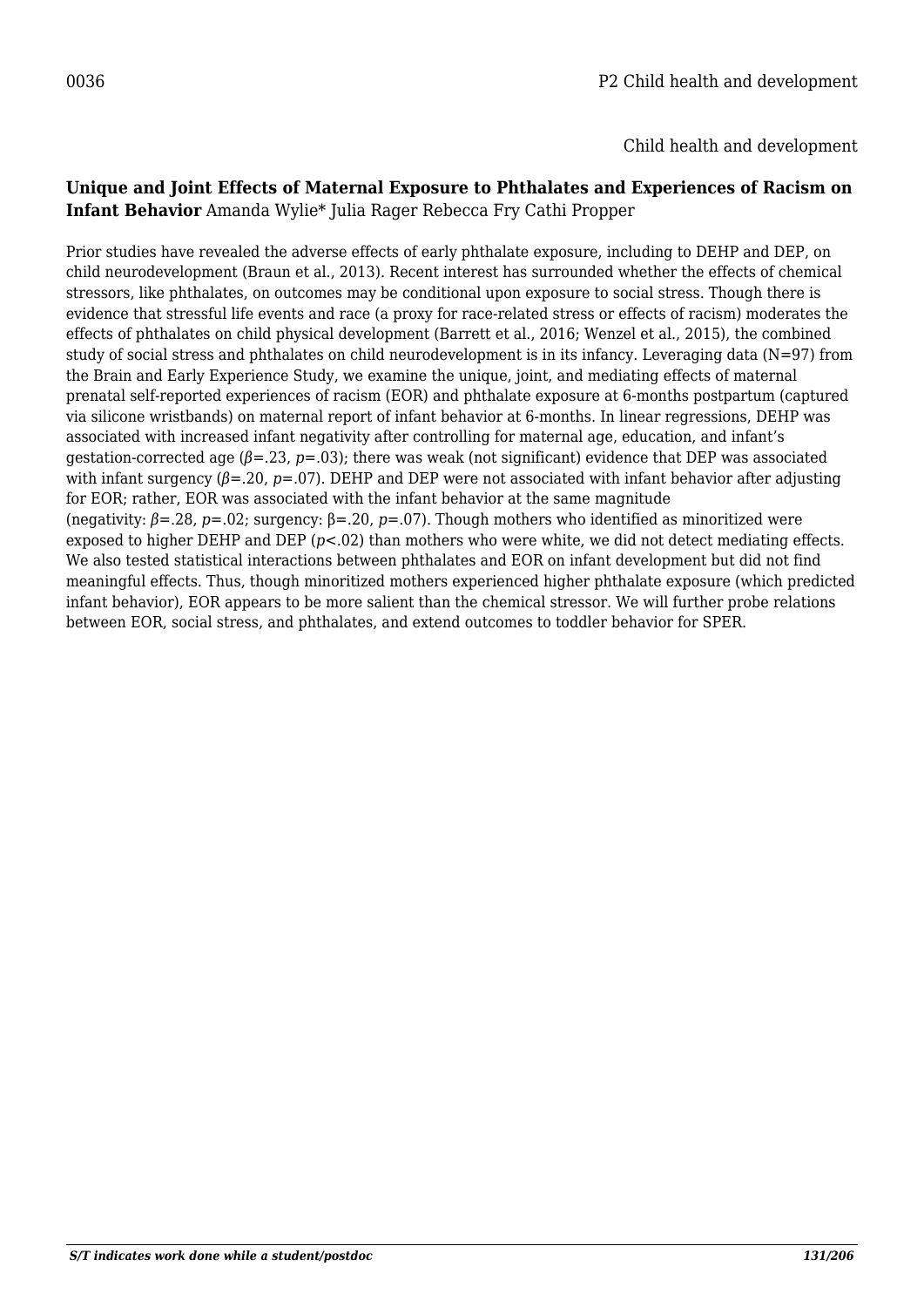## **Pre-pregnancy maternal cardiovascular diseases and risk of offspring's**

**neurodevelopmental disorders: a population-based cohort study** M Zakir Hossin\* Kyla McKay Lorena Cruz Anna Sandström Neda Razaz

**Introduction:** Maternal exposure to cardiovascular disease (CVD) during pregnancy is associated with adverse maternal and neonatal health outcomes. However, its association with offspring's longterm neurodevelopmental disorders (NDDs) is not yet known. Therefore, we aimed to investigate the association between mothers' pre-existing CVDs and offspring's NDDs.

**Methods:** This population-based cohort study included 2.4 million live singleton births recorded in the Swedish Medical Birth Register between 1990 and 2016. Information on maternal pre-pregnancy CVDs was extracted from the National Patient Register, including diagnosis of ischemic heart disease, heart failure, cerebrovascular disease, arrhythmia, cardiomyopathy, and congenital heart disease. Registered diagnoses of offspring NDDs included Attention-Deficit/Hyperactivity Disorder (ADHD), Autism Spectrum Disorder (ASD), and intellectual disability (ID). Cox proportional hazards models were fitted to estimate Hazard Ratios (HRs) and 95% Confidence Intervals (CIs) for the associations, adjusting for maternal characteristics including age, parity, education, smoking, psychiatric illness, pre-gestational diabetes and hypertension.

**Results:** A total of 141 027 individuals received a diagnosis of ADHD, 63 802 of ASD, and 22 385 received a diagnosis of ID. The adjusted analyses showed that offspring of mothers with CVD had 14% higher risk of ADHD (HR 1.14; 95% CI: 1.07-1.22) and 11% higher risk of ASD (HR 1.11; 95% CI: 1.01-1.21), compared with offspring of mothers without CVD. Specifically, maternal heart failure was associated with 2.12-fold increased risk of ASD (95% CI: 1.31-3.41) and maternal cerebrovascular disease was associated with 32% elevated risk of ASD (95% CI: 1.08-1.61) and 17% elevated risk of ADHD (95% CI: 1.01-1.35). No association was found between maternal CVDs and ID.

**Conclusion:** Maternal CVD before pregnancy may be a risk factor for ADHD and ASD in offspring, with varied risk by CVD subtype.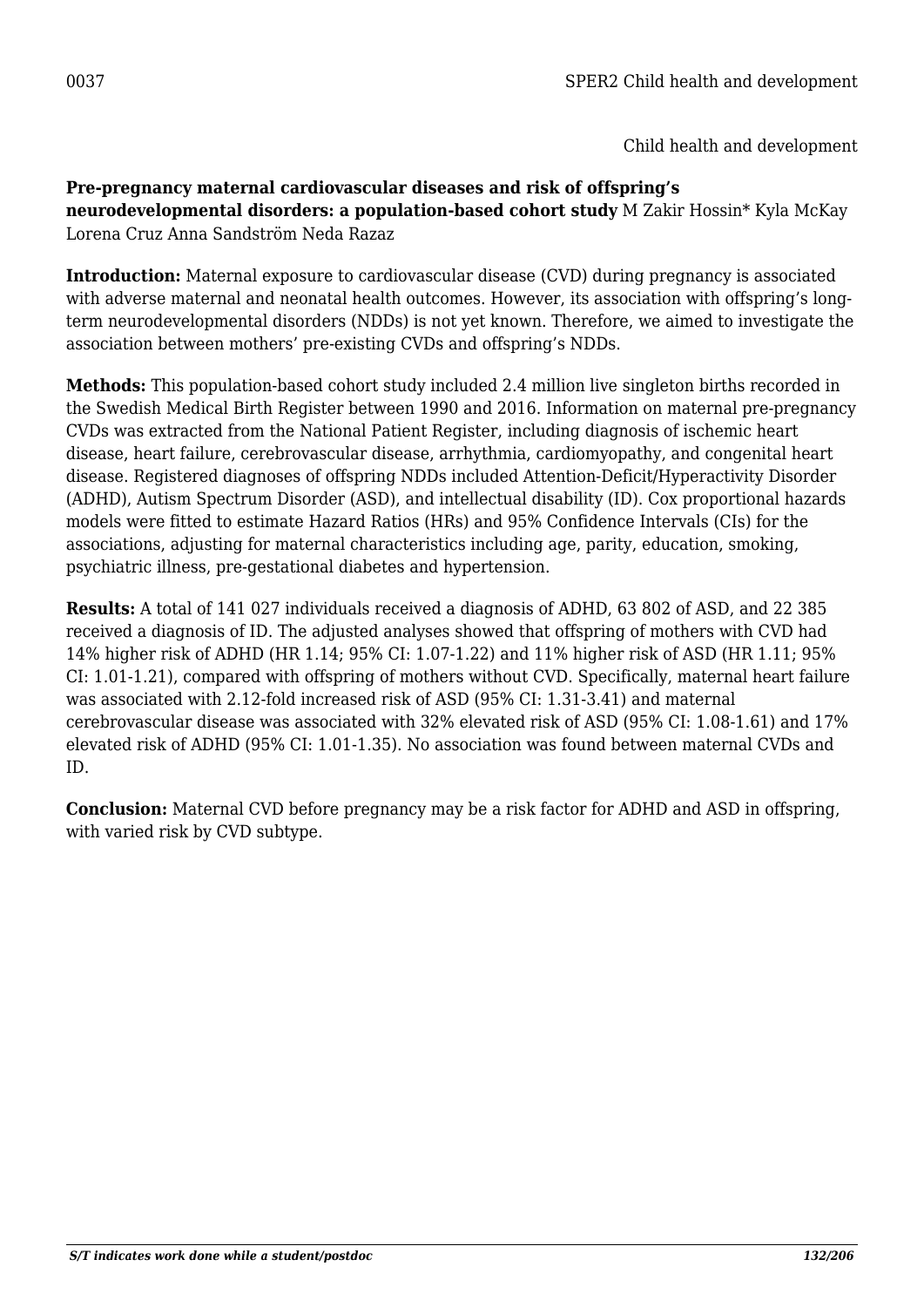**Prenatal exposure to toxicants and child language development in the Norwegian Mother, Father and Child Cohort Study (MoBa)** Amanda Ramos\* Amy Herring Gro Villanger Heidi Aase Stephanie Engel

**Background/aim**: Prenatal toxicant exposures have been associated with an increased risk of language difficulties in children. Much of this work has yet to explore which toxicant among correlated exposures might be most influential and whether there could be potential cascading developmental effects. Therefore, we examined the influence of prenatal exposure to phthalates, organophosphate esters (OPEs), and organophosphorous pesticides (OPPs) on children's language development from toddlerhood to the preschool period.

**Methods:** The study included 1055 pregnant women selected from the MoBa cohort run by the Norwegian Institute of Public Health. Prenatal concentrations of toxicant metabolites (6 phthalates, 4 OPEs, and 6 dialkylphosphate pesticides) were measured in maternal urine collected at 17 weeks gestation. Children's language was assessed with parent report on the Ages and Stages Questionnaire at 18 months, and parent and teacher report on the Child Development Inventory at preschool age. We ran structural equation models (parent and teacher model) to account for multiple exposures on on the longitudinal development of language ability.

**Results:** Prenatal OPPs were negatively associated with parent- and teacher-reported preschool language ability through earlier language deficits at 18 months (indirect effect: standardized beta (b)=-0.06, 95% Confidence Interval (CI): -0.11,-0.01; b=-0.04, 95% CI: -0.08,-0.004, respectively). Additionally, in the teacher model, prenatal low molecular weight phthalates were negatively associated with teacher-reported preschool language ability (b=-0.13, 95% CI: -0.24, -0.01). High molecular weight phthalates and OPEs were not associated with language development at either age nor were there differences by child sex for any toxicant.

**Conclusions:** Our results suggest that there could be unique and age-specific mechanistic pathways through which prenatal toxicant exposures influence child language ability.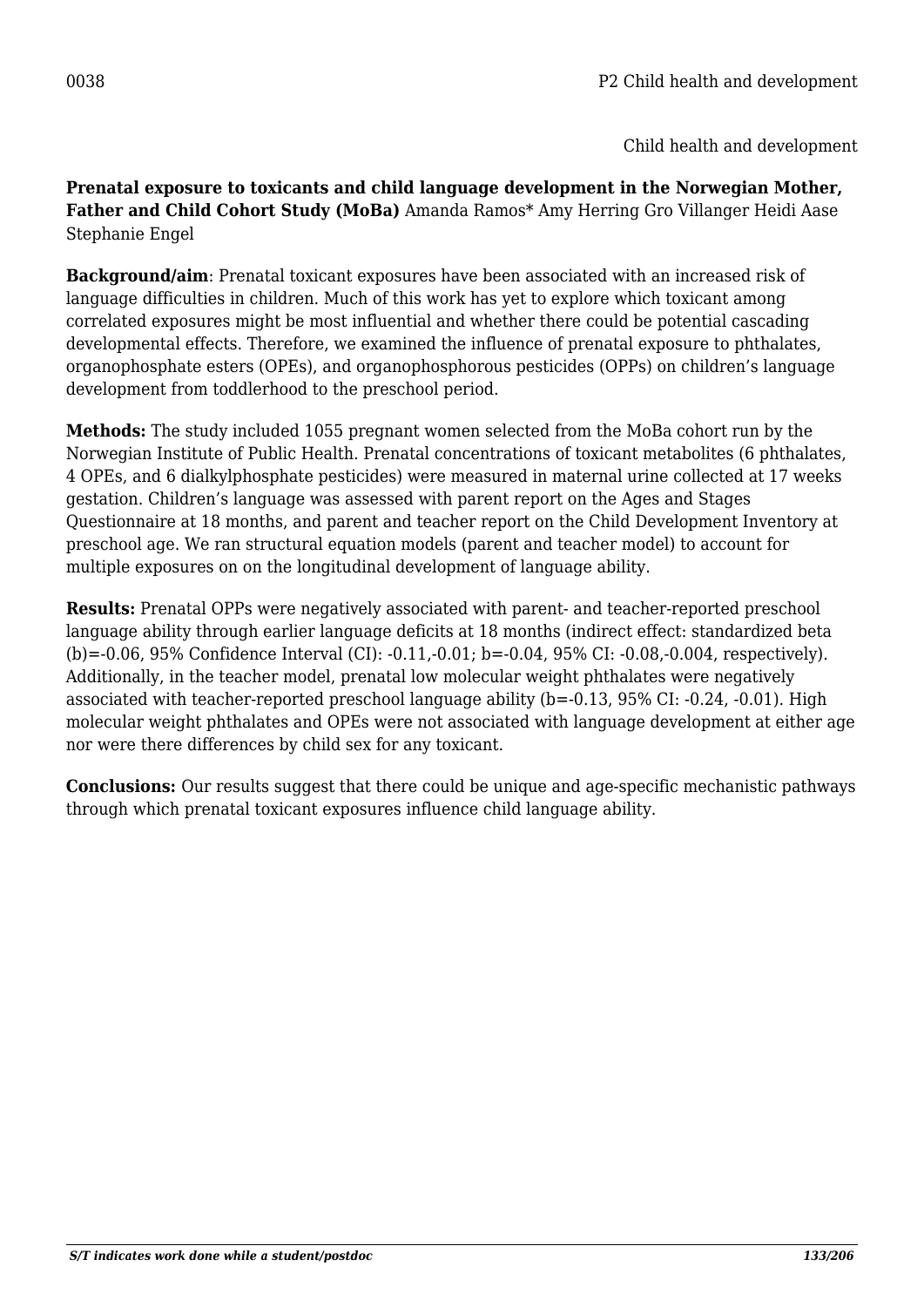## **Symptomatic and asymptomatic COVID-19-infected pregnant women: pregnancy and perinatal outcomes** Zohra Lassi\* Durray Khan Anna Ali Rehana Salam Jai Das

Background: There is a dearth of information on COVID-19's impact on pregnant women. However, literature reported trends of COVID-19 differ depending on the presence of clinical features upon presentation. This systematic review assessed differences in risk factors, management, complications, and pregnancy and perinatal outcomes in symptomatic vs. asymptomatic pregnant women with confirmed SARS-CoV-2 infection.

Methods: A search was run on electronic databases to identify studies reporting COVID-19 in pregnancy. Meta-analysis was performed using Review Manager 5.4.

Results: We included ten articles reporting data from 3158 pregnancies, with 1900 symptomatic and 1258 asymptomatic pregnant women. There was no significant difference in the mean age, gestational age, and body mass index between the two groups. The meta-analysis suggested that pregnant women who were obese, hypertensive, or had a respiratory disorder were more likely to be symptomatic when infected with SARS-CoV-2. Pregnant women with Black or Asian ethnicity were more likely to be symptomatic, while Whites were more likely to be asymptomatic. Cesarean-section was more likely amongst symptomatic pregnant women. The mean birth weight(g) was significantly lower, while the odds of low birth weight and preterm birth (<37 weeks) were higher amongst symptomatic pregnant women. Symptomatic pregnant women had a greater requirement for maternal intensive care unit (ICU) admission and mechanical ventilation while their neonates had a higher likelihood for Neonatal ICU admission.

Conclusion: The evidence suggests that the presence of risk factors increased the likelihood of pregnant women being symptomatic. Higher odds of complications were also observed amongst symptomatic pregnant women. However, more adequately conducted studies with adjusted analysis and parallel comparison groups are required to reach conclusive findings.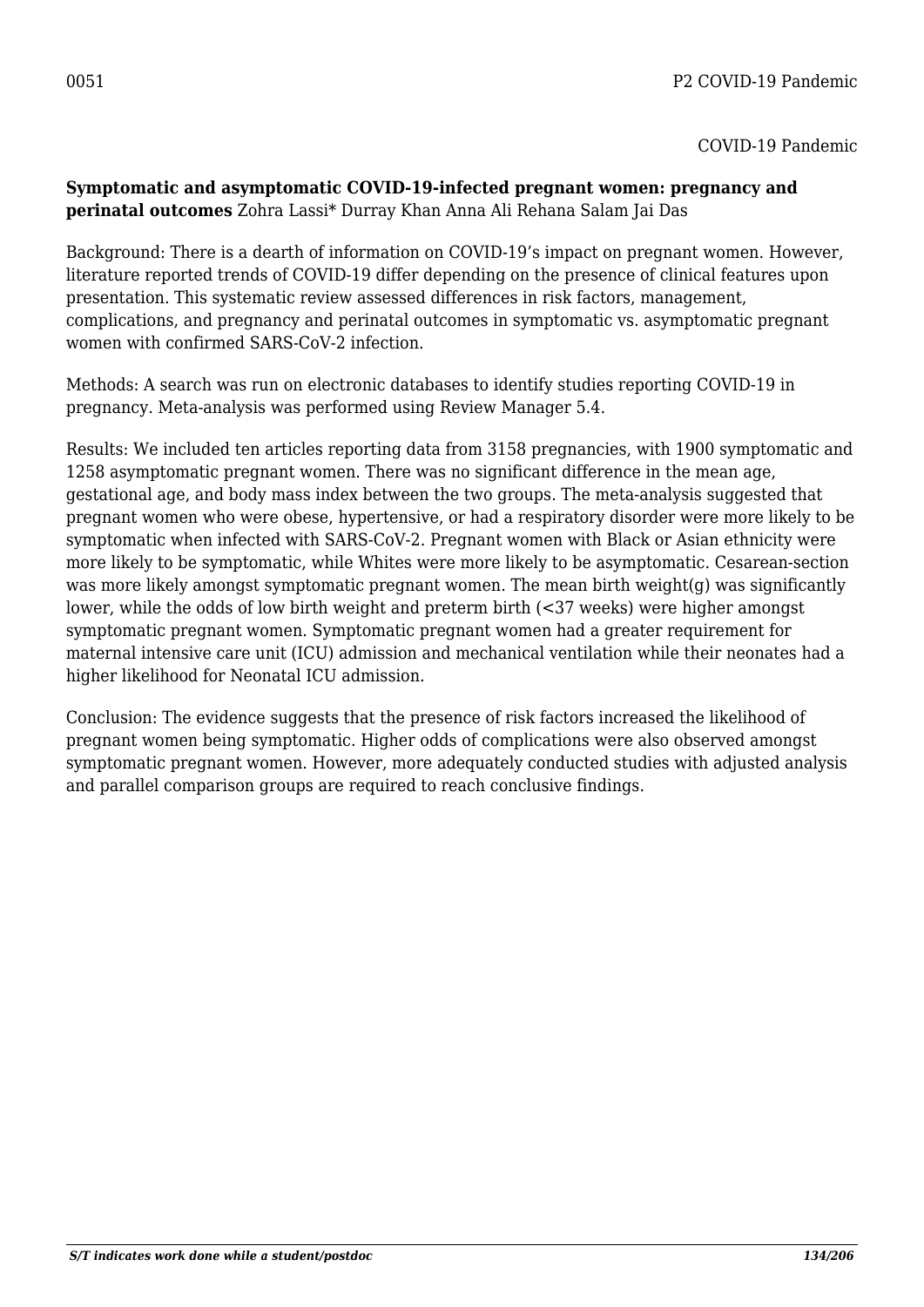**Immune response to SARS-CoV-2 in pregnant and non-pregnant women following infection** Marni Jacobs\* Holly Valentine Celestine Magallanes Sierra Adkins Sydney C. Morgan Abbas Hakim Peter DeHoff Louise C. Laurent Priyadarshini Pantham

During pregnancy, the immune system undergoes adaptations to prevent fetal rejection. For certain pathogens, these adaptations cause increased disease susceptibility and altered immune response following infection. Recent research suggests that pregnant women are at higher risk for severe COVID-19 disease compared to non-pregnant patients. However, it is unclear whether this increased risk is associated with differences in immune response to infection. The present study assesses whether humoral immune response to SARS-CoV-2 is affected by pregnancy. Pregnant women with a positive SARS-CoV-2 test (n=20) were matched in a 1:2 ratio with non-pregnant reproductive aged women  $(n = 40)$  on number of days post-positive test at the time of blood sample. The final study population included 71 samples from 59 patients (1 vaccinated control excluded). Mean immunoglobulin G (IgG) and immunoglobulin M (IgM) levels to SARS-CoV-2 proteins were compared between groups using generalized estimating equations to account for repeated measures in some participants. Levels were log transformed prior to analysis. Median number of days post-positive at the time of sampling was 6 (range 2-97). No significant differences in mean age (29.6 vs. 26.9 years), ethnicity (40% Hispanic vs. 41%), or race (55% white vs. 37%) were noted between groups. No differences in mean antibody levels were seen between pregnant and non-pregnant groups (all  $p \ge$ 0.53). Results were similar when stratified by trimester of infection. Additionally, no differences were noted in IgG or IgM trajectories over time between groups. Overall, results suggest that humoral immune response following SARS-CoV-2 infection does not differ in pregnant women compared to their non-pregnant counterparts. While this study is small, findings should reassure patients and healthcare providers that pregnant patients appear to mount an appropriate immune response to SARS-CoV-2 following infection.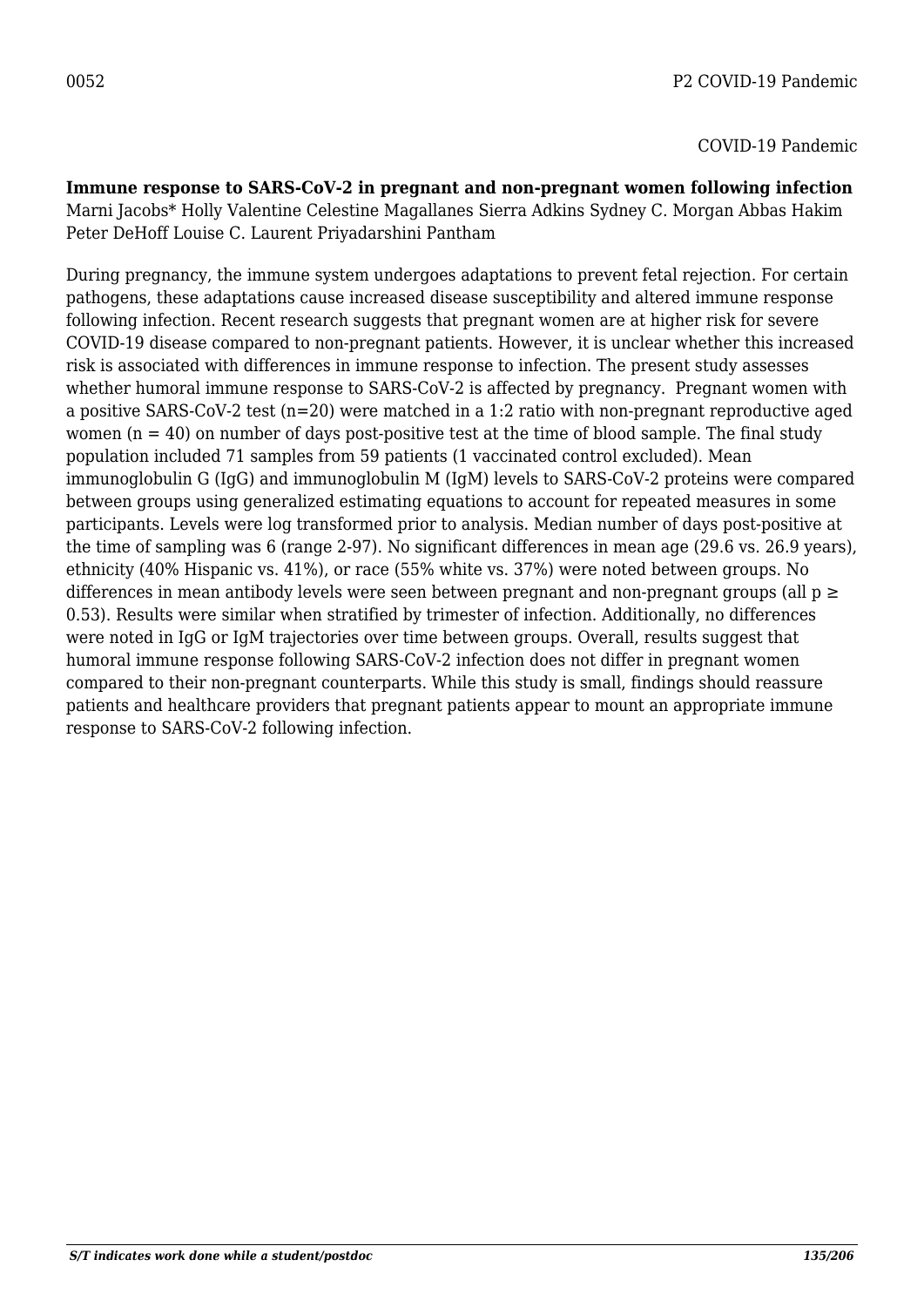### **Association between SARS-CoV-2 Infection during Pregnancy and Postpartum Depression and Anxiety: Finding from the International Registry of Coronavirus Exposure in Pregnancy (IRCEP) Study** Sonia Kim\* Sonia Hernandez-Diaz Yanmin Zhu Diego Wyszynski Krista Huybrechts

While there has been widespread concern over the perinatal mental health implication of the COVID-19 outbreak, evidence on the risk of postpartum depression and anxiety following SARS-CoV-2 infection during pregnancy is limited. We studied this question using the web-based International Registry of Coronavirus Exposure in Pregnancy. Study participants were required to have been tested for SARS-CoV-2 between the date of last menstrual period and delivery. The exposure of interest was SARS-CoV-2 infection during pregnancy, as well as COVID-19 severity (Severe, Moderate, Mild, Asymptomatic). Women who tested negative and reported no clinical symptoms served as the reference group. The outcome was postpartum depression and anxiety, assessed by the 4-item Patient Health Questionnaire. The study collected baseline characteristics upon enrollment and prospectively followed the participants until 90 days post-delivery. The study also included retrospective cohort, who have been pregnant within the last 6 months and completed all questionnaires at enrollment. The analytic cohort consisted of 3,819 participants (Positive: 771, Negative: 3,048). We used inverse propensity weighting to adjust for confounding by sociodemographics, prior obstetric and maternal health comorbidities and used log-binomial models to estimate the adjusted relative risk (aRR) and 95% confidence intervals (95%CIs). Mothers exposed to severe COVID-19 had an increased risk of depression (aRR: 1.72; 95%CIs: 1.18-2.52) and anxiety (aRR: 1.40; 0.98-2.00). The strength of the association was attenuated for women with moderate COVID-19 (aRR=1.12; 0.86-1.44 for depression; aRR=1.18; 0.96-1.44 for anxiety). No increased risk was observed for mild or asymptomatic illness. Results were similar after restricting the cohort to individuals without pre-existing mental health illnesses. The results inform targeted interventions to minimize the risk of adverse COVID-19 related mental health outcomes for pregnant women.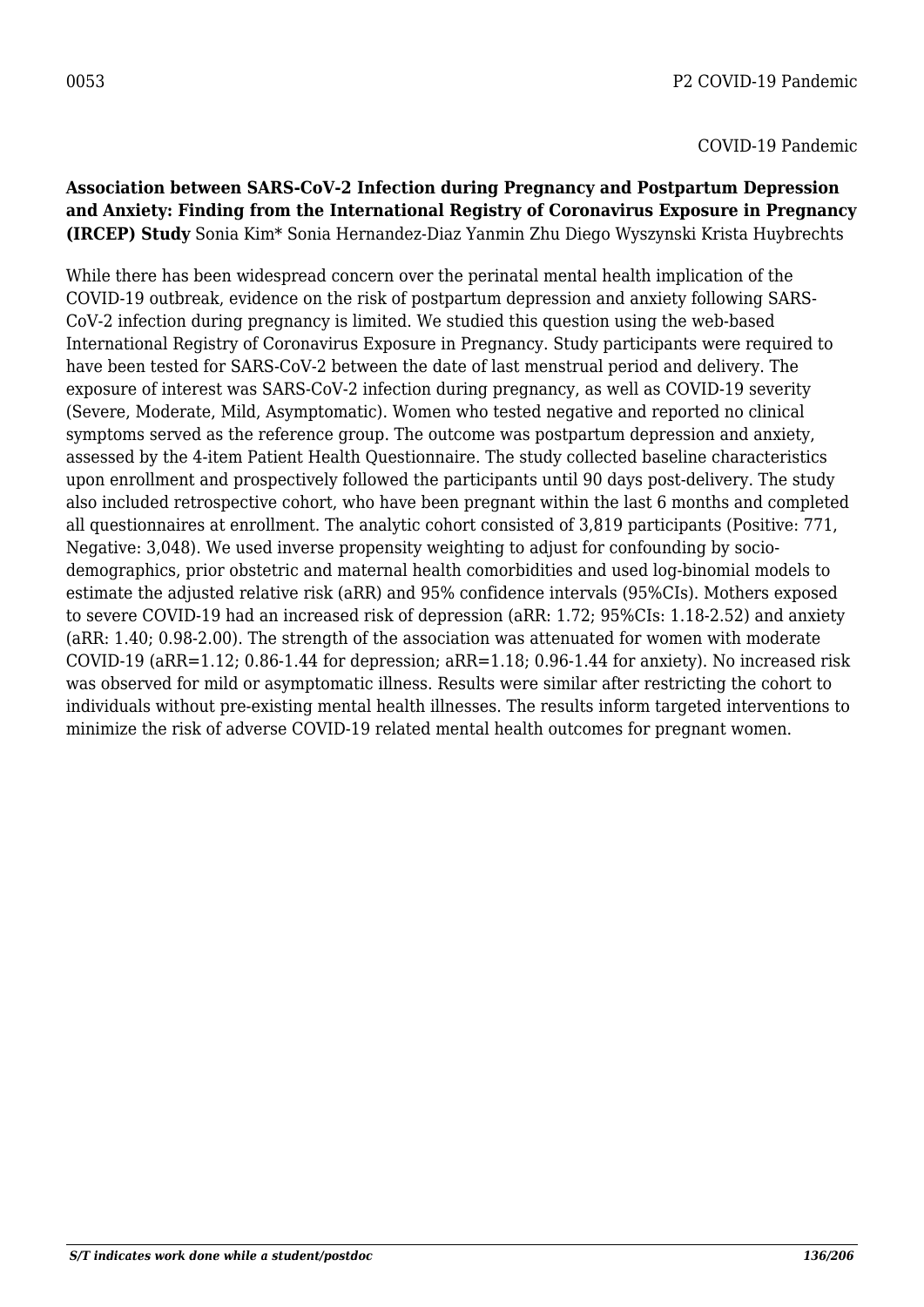#### **Isolation and mental health among pregnant women during the coronavirus pandemic** Emily Harville\* Moira Wood Elizabeth Sutton

**Purpose**: To examine the effect of social isolation due to the COVID-19 pandemic on the mental health of pregnant women, of particular concern, given potential effects on physical health, family functioning, and child development.

**Methods:** Pregnant women were recruited for the "Implications of and Experiences Surrounding being Pregnant during the COVID-19 Pandemic" at Woman's Hospital in Baton Rouge, Louisiana. Participants enrolled in the study at any point during their pregnancy and surveys were delivered weekly until the participant indicated that she had delivered her baby; a postpartum survey followed six weeks after delivery. This analysis includes 1037 participants with baseline, 596 with follow-up, and 302 with postpartum surveys. Questions on isolation behaviors were asked at baseline and grouped based on whether they involved isolation from work, friends and family, or public places. Symptoms of anxiety, stress, depression, and pregnancy-related anxiety were measured. Each type of isolation was examined as a predictor of mental health using linear model with control for confounders.

**Results:** The study population was largely white, married, and educated. Women who were younger, Black, single, had less education and income reported fewer isolation behaviors. After controlling for covariates, anxiety was associated with isolation from friends and family, and isolation from public events, while perceived stress postpartum and pregnancy-related stress were not associated with isolation. Associations were substantially diminished when controlled for baseline levels of anxiety symptoms.

**Conclusion:** Greater isolation was associated with more mental health symptoms, but worse mental health, particularly anxiety, may also have contributed to greater isolation behaviors.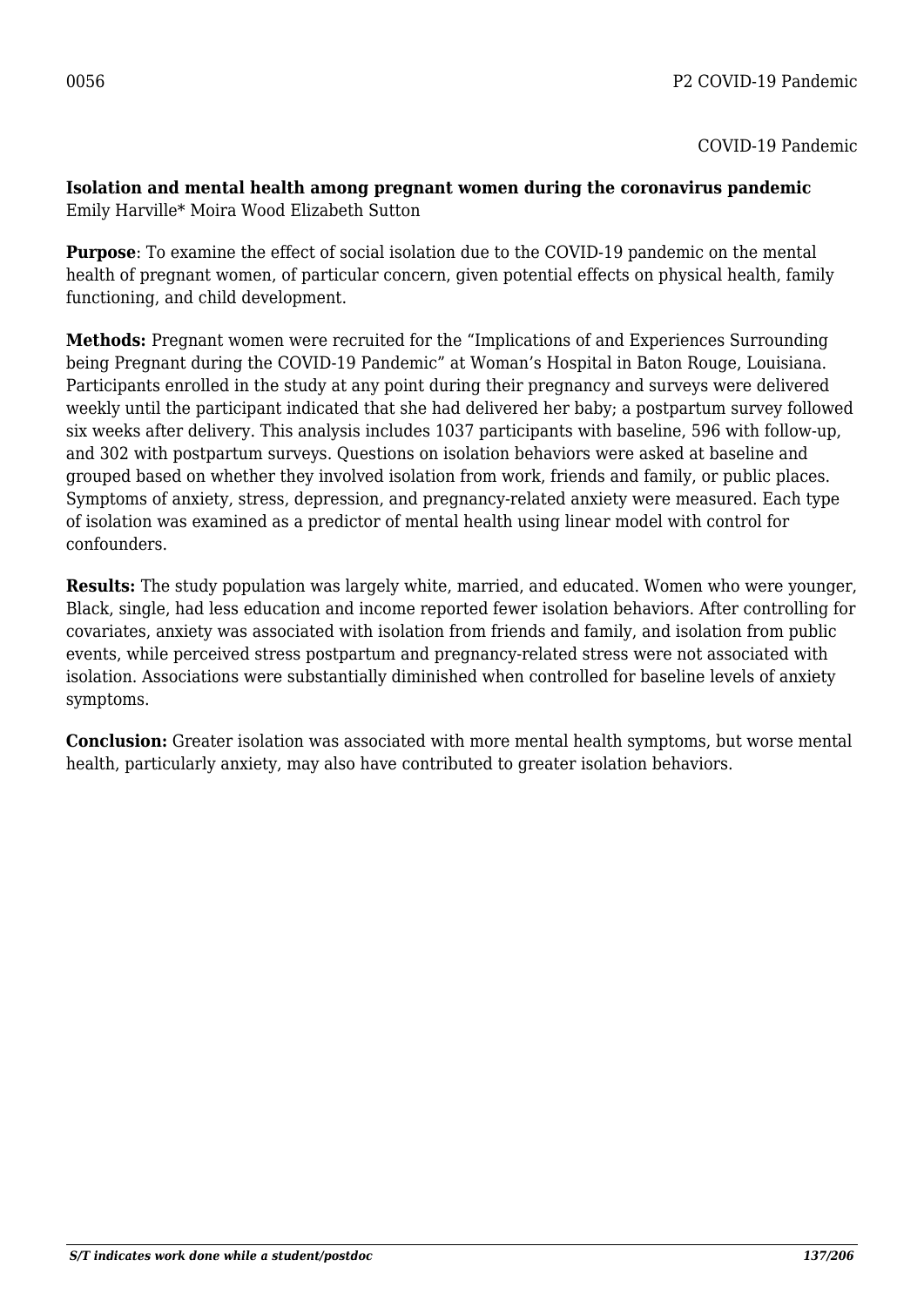**Exposure to the early COVID-19 pandemic and early, late, and overall preterm births in the US: a conception cohort approach** Claire Margerison\* Tim Bruckner Colleen MacCallum-Bridges Ralph Catalano Joan Casey Alison Gemmill

Background: United States (US) data suggest fewer-than-expected preterm births (PTB) during March and April of 2020 and in November of 2020. To our knowledge, no study has examined the impact of exposure to the early COVID-19 pandemic at different points in gestation on the outcome of pregnancies. Our objective was to determine—among cohorts exposed to the population-level shock of the early COVID-19 pandemic—whether observed values of overall, early, and late PTB fell outside the expected range.

Methods: We used de-identified, national vital statistics birth certificate data from 2014 to 2020. We used month and year of birth (with randomly assigned day of birth) and gestational age to estimate month of conception for birth. We then calculated the count of overall (<37 weeks gestation), early (<33 weeks gestation), and late (33 to <37 weeks gestation) PTB by month of conception. We employed ARIMA time-series methods to estimate expected values of PTB for exposed conception cohorts and identified cohorts for whom the observed value of PTB fell outside the 95% detection interval of the expected value.

Results: Gestations conceived in June, August, or December of 2019—i.e., exposed to the early COVID-19 pandemic in the first or third trimester—yielded approximately 3,005 fewer late and 4,108 fewer overall preterm births than expected. In addition, gestations conceived in August, September, and October of 2019—i.e., exposed to the early COVID-19 pandemic in the late second to third trimester—produced approximately 631 fewer early preterm births than expected. Conclusions: The population shock of the early COVID-19 pandemic may have promoted longer gestation among closeto-term pregnancies, reduced risk of later preterm delivery among gestations exposed in the first trimester, or induced selective loss of exposed gestations. Future research should test these hypothesized mechanisms.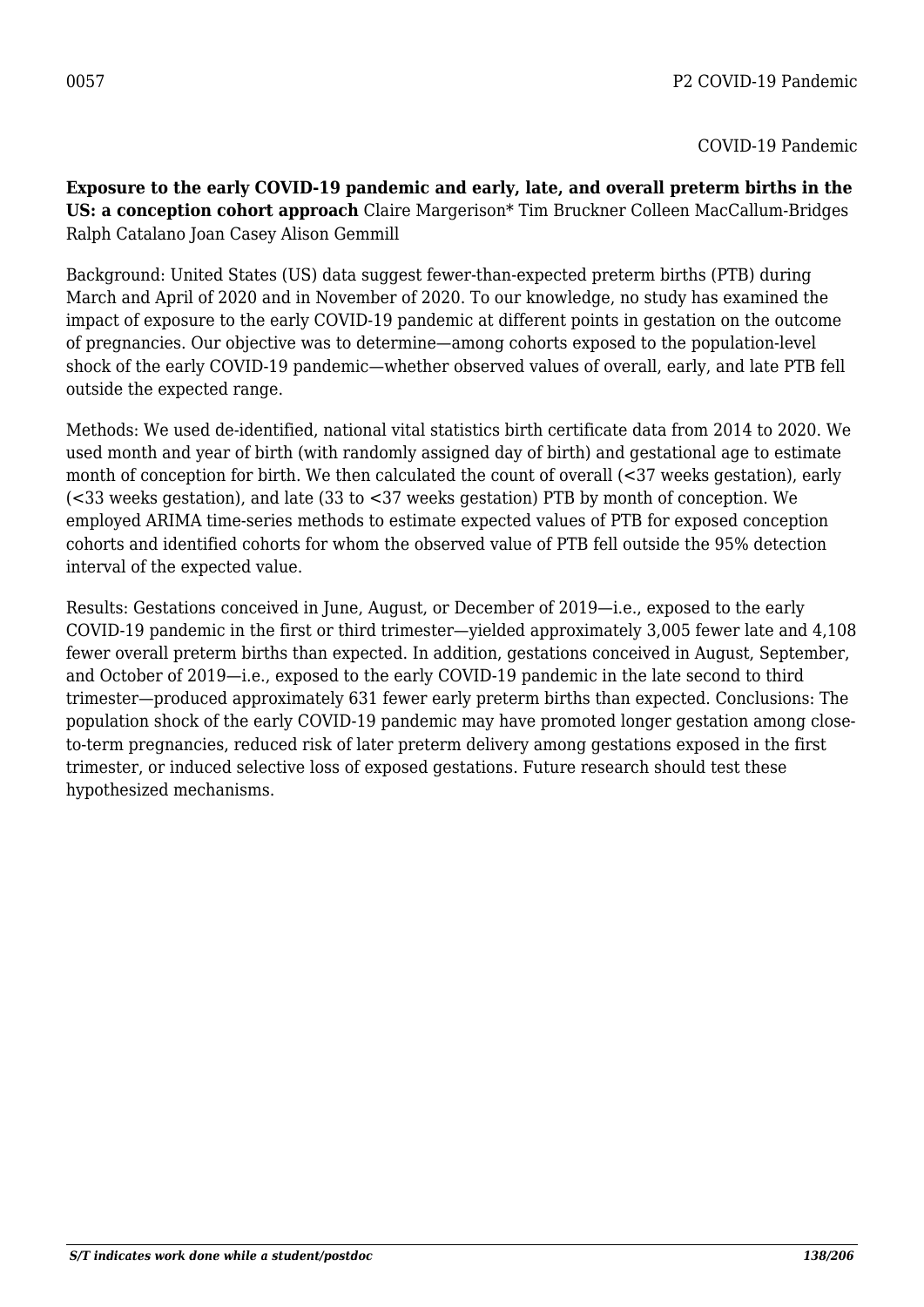**Determinants of COVID-19 vaccine initiation during the postpartum period in Ontario, Canada** Deshayne Fell\* Eszter Török Tavleen Dhinsa Gillian D. Alton Sheryll Dimanlig-Cruz Annette K. Regan Ann E. Sprague Shannon E. MacDonald Sarah A. Buchan Jeffrey C. Kwong Sarah E. Wilson Siri E. Håberg Christopher A. Gravel Kumanan Wilson Sandra Dunn Darine El-Chaâr Jon Barrett Nannette Okun Prakesh S. Shah Mark C. Walker Shelley D. Dougan

There is limited information on COVID-19 vaccine initiation in the postpartum period for individuals not yet vaccinated by the date of delivery. This study described temporal patterns and factors associated with postpartum COVID-19 vaccine initiation in Ontario. We included all deliveries ≥20 weeks' gestation between Dec 14, 2020 and Oct 31, 2021 from the provincial birth registry, linked to the COVID-19 vaccine database to capture all vaccinations up to Nov 30, 2021; individuals who had received ≥1 dose of COVID-19 vaccine before or during pregnancy were excluded. We constructed cumulative incidence curves for timing of vaccine initiation for each calendar month. Among deliveries between Apr and Oct 2021, we assessed sociodemographic, obstetrical, and behavioral factors associated with postpartum vaccination using Cox proportional hazards regression to estimate adjusted hazard ratios (aHR) and 95% confidence intervals (CI). Among 78,615 individuals unvaccinated at delivery, 45,303 (57.6%) received  $\geq 1$  dose of COVID-19 vaccine by the end of Nov 2021; vaccine initiation was highest among those who gave birth in Jan through Apr 2021 (reaching about 70% by Nov 2021) and time-to-initiation was shortest among those who gave birth in Apr 2021. Lower maternal age (<25 vs. 30-34 years aHR: 0.68, 95% CI: 0.64-0.71), smoking during pregnancy (vs. non-smoking aHR: 0.61, 95% CI: 0.58-0.65), residing in a rural area (vs. urban aHR: 0.75, 95% CI: 0.72-0.78), lower neighborhood income (lowest quintile vs. highest aHR: 0.68, 95% CI: 0.65-0.71), higher material deprivation (highest quintile vs. lowest aHR: 0.73, 95% CI: 0.68-0.78), and exclusive breastfeeding (vs. combined or other feeding aHR: 0.91, 95% CI: 0.88-0.93) were associated with lower likelihood of vaccine initiation. Postpartum vaccine initiation was lower among certain sociodemographic subgroups and a substantial proportion of postpartum individuals had still not initiated COVID-19 vaccination by Nov 2021.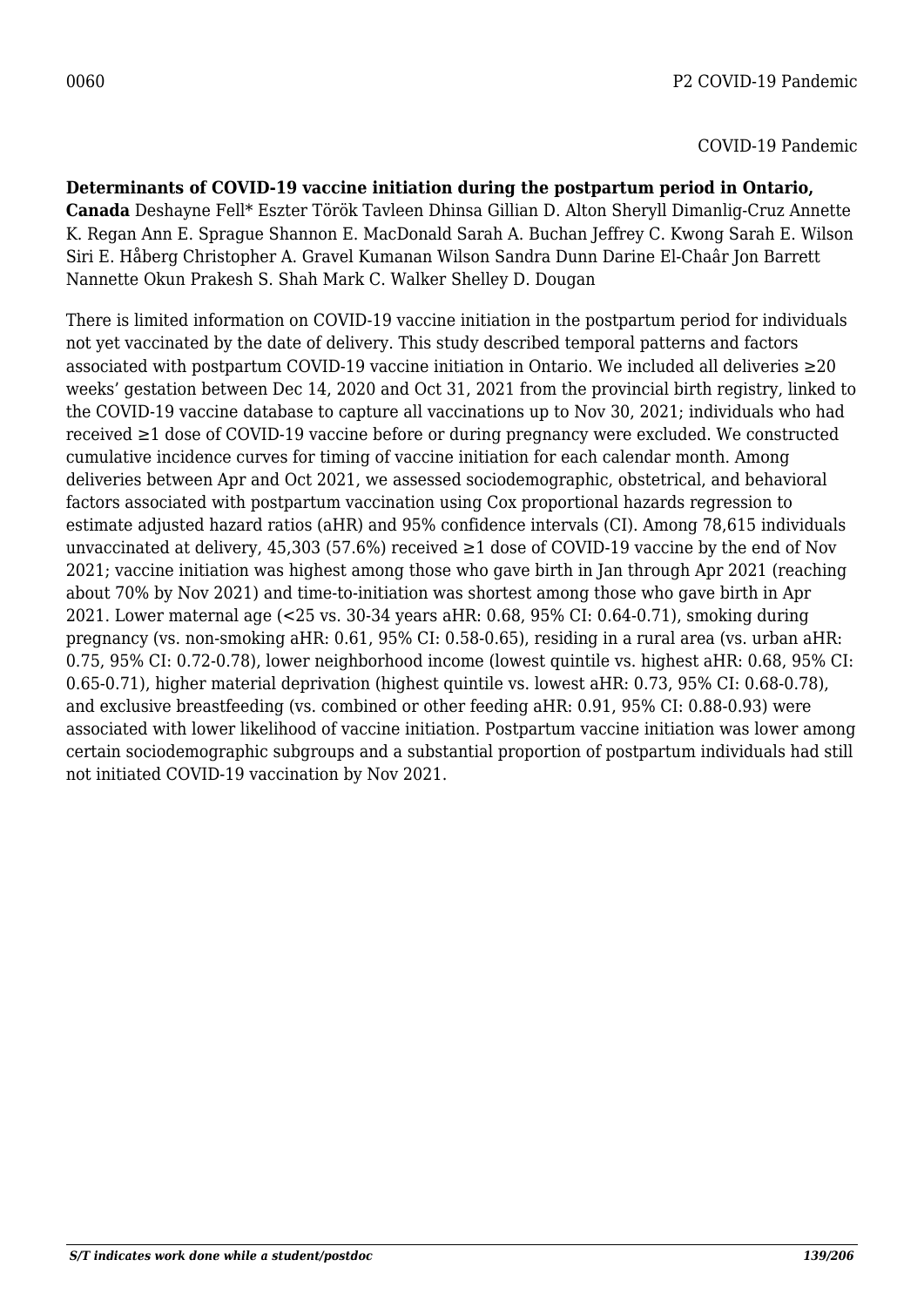**Birth Outcomes Among North Dakota Women Who Tested Positive for COVID-19 During Pregnancy**Grace, Brenda Njau, McGrath\*, Ramona Danielson Grace Njau Brenda McGrath Grace Njau

Background: Research on COVID-19 during pregnancy has shown an association with greater maternal and infant risk. However, other studies have found birth outcomes among women who have tested positive for COVID-19 to be similar to those who tested negative. The present study examined birth outcomes (i.e., low-birth weight; pre-term birth; neonatal intensive care unit stay; use of infant ventilation; poor Appearance, Pulse, Grimace, Activity, and Respiration (APGAR) score; delivery by Cesarean section) to explore if women with a positive COVID-19 test during pregnancy had worse birth outcomes than infants born to women without a record of a positive COVID-19 test during pregnancy. Methods: North Dakota Department of Health birth records from Apr.-Dec. 2020 were merged with COVID-19 testing data (N=2796); 311 of these records were women who had a positive COVID-19 test while pregnant. To isolate the effects of a positive COVID-19 test on birth outcomes, we used propensity score matching to ensure covariate balance using a variety of demographic and health-related characteristics that could potentially influence the likelihood of exposure to COVID-19 or that could impact birth outcomes. We also conducted a sensitivity analysis using birth records from Jan.-Mar. 2020. Results: No significant differences were detected in birth outcomes between women who tested positive for COVID-19 and women who gave birth in the three months prior to the presence of COVID-19 in ND or among women who gave birth during the same 9-month period but who did not have a positive test. Conclusions: Infants born to a ND woman with a positive COVID-19 test were not at an increased risk of poor birth outcomes compared to women without a positive COVID-19 test. This study is an important use of linking data files to learn about the impact of COVID-19 on women while accounting for factors that could make women at greater risk of exposure to COVID-19 or of poorer birth outcomes.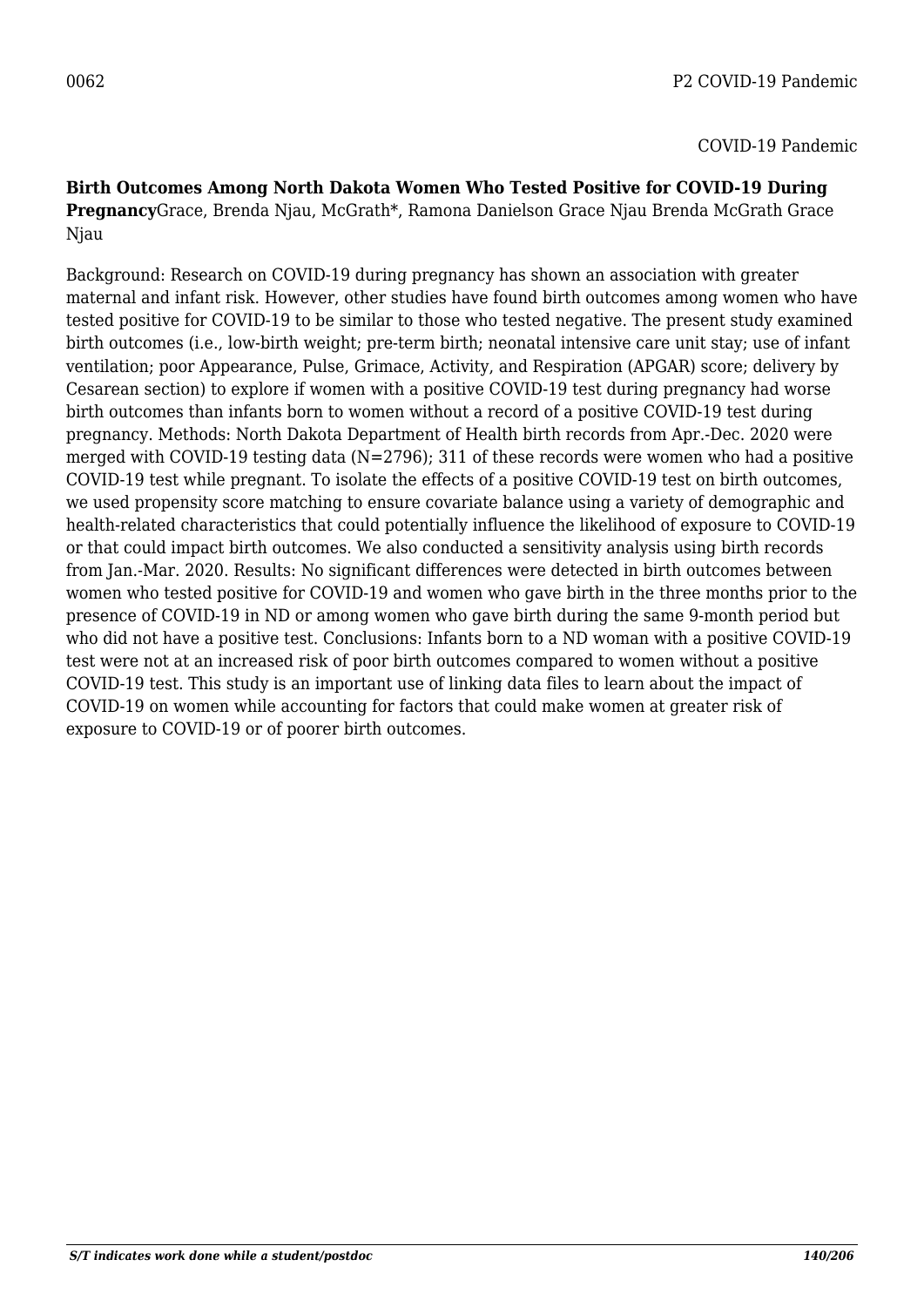**Prevalence of antibodies against SARS-CoV-2 among children and staff in Belgian schools between December 2020 and December 2021: a representative prospective cohort study** Joanna Merckx\* Mathieu Roelants Milena Callies Ines Kabouche Isabelle Desombere Els Duysburgh

### **Background**

Reported cases are insufficient to assess the epidemiologic distribution of SARS-CoV-2 infections in the school population and staff. Seroprevalence studies provide complementary estimates of past infection. We completed a prospective representative country-wide cohort study in Belgian primary and secondary school pupils and staff between December 2020 and December 2021.

### **Methods**

We used a two-stage randomized cluster design with allocation by province and sociodemographic background for school selection and collected data at 5 testing periods (T1 to T5) from a convenience sample of pupils (grade 2-3 and grade 7-8) and staff. Only primary school pupils were included in T4/T5. A semi-quantitative IgG Rdb in-house adapted ELISA was used to detect antibodies in saliva. We collected survey data at inclusion and per test period. Point-prevalence estimates (95%CI) were estimated with generalized estimating equations accounting for clustering, without correction for test performance.

#### **Results**

In total, 44 and 40 schools providing in-person education participated including 710/575 pupils and 432/386 staff for primary and secondary school levels, respectively. From T1 to T3 (June 2021), seroprevalence in secondary school pupils increased from 13.6% (9.9 – 18.5) to 17.3% (12.5 – 22.0) and from *14.8 (12.2 – 18.0)* to 21.1% (16.9-26.3) in non-vaccinated staff. Point-prevalence estimates in primary school pupils were 11.0% (7.6 – 15.9), 17.1% (13.3 – 21.9), 15.5% (11.8 – 19.2), 26.6% (21.5 – 32.8) and 50.9% (43.7 – 59.2), at T1 to T5. A quarter of primary school pupils reported a confirmed acute infection since the pandemic start.

#### **Conclusion**

Belgian pupils and staff had similar increasing seropositivity in the second half of the 2020-2021 academic year. Primary school pupil seroprevalence increased strongly over the 2021 summer and 2021 fall, coinciding with the fourth Belgian wave. Less than half of the serology confirmed cases reported a SARS-CoV-2 acute infection.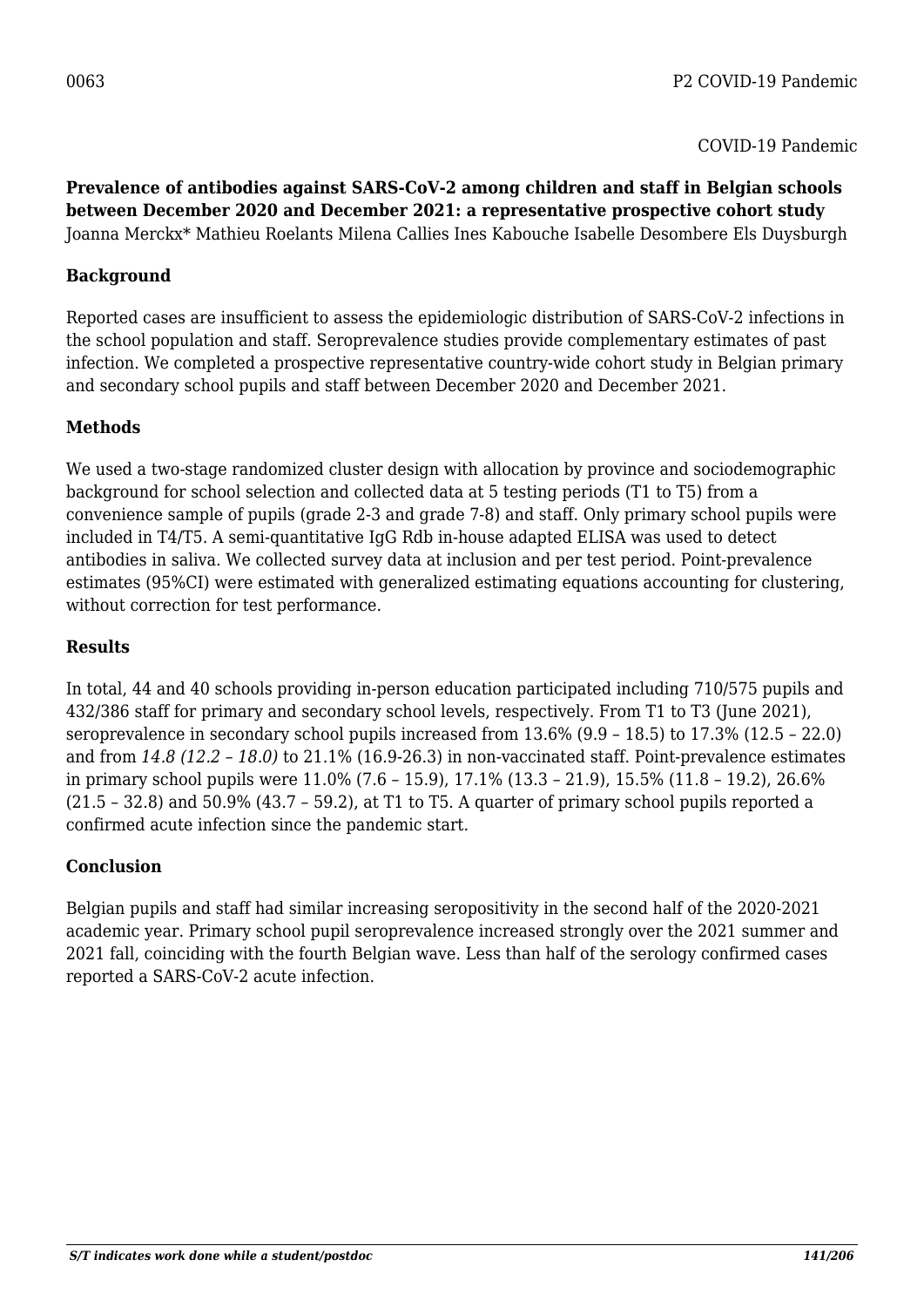Environment/climate change

**Traffic-related air pollution and fetal growth in Eastern Massachusetts, USA** Michael Leung\* Anna M Modest Michele R Hacker Blair J Wylie Yaguang Wei Joel Schwartz Brent A Coull Francine Laden Marc G Weisskopf Stefania Papatheodorou

 $\mathbf B$ a $\mathbf c$ kground: Previous studies have examined the association between prenatal NO $_2$  —a traffic emissions tracer— and fetal growth based on ultrasound measures during pregnancy. Yet, most studies have used exposure assessment methods with low temporal resolution, which limits the identification of critical exposure windows given that pregnancy occurs over a relatively short period. Here, we used NO $_{\text{2}}$  data estimated from a high-resolution spatiotemporal ensemble model to examine the association between prenatal NO $_2$  exposure and fetal growth measures (ultrasound parameters and birth weight [BW]) and identify critical exposure windows in a Massachusetts-based pregnancy cohort. **Methods:** We used ultrasound and obstetric data from 9,446 singleton births at Beth Israel Deaconess Medical Center in 2011-2016. Fetal characteristics included biparietal diameter (BPD), head circumference, femur length, abdominal circumference, and BW. We fitted linear mixed-effects models to examine the associations between  $\mathrm{NO}_2$  and measures of fetal growth in three windows: 1) first 16 weeks of gestation, 2) cumulative exposure from conception to fetal growth measure, and 3) one-month prior to fetal growth measure. Fetal growth was assessed by anatomic scans (ultrasounds <24 weeks), growth scans (ultrasounds ≥24 weeks), and BW. All models were adjusted for sociodemographic characteristics, time trends, and temperature. **Results:** We found that higher NO $_{\rm 2}$  in all three exposure windows was associated with smaller fetal growth measures, with associations particularly strong for BPD and BW. For example, a 10-ppb increase in  $\rm NO_2$  in the first  $16$  weeks was associated with lower mean z-score of -0.06 (95% CI: -0.11, -0.02) for anatomic BPD scans, -0.07 (95% CI: -0.11, -0.03) for growth BPD scans, and -0.06 (95% CI: -0.09, -0.02) for BW.  $\bf Conclusion\rm:$  Higher NO $_2$  —a gaseous pollutant derived from traffic combustion— in three exposure windows during pregnancy was associated with smaller fetal growth measures.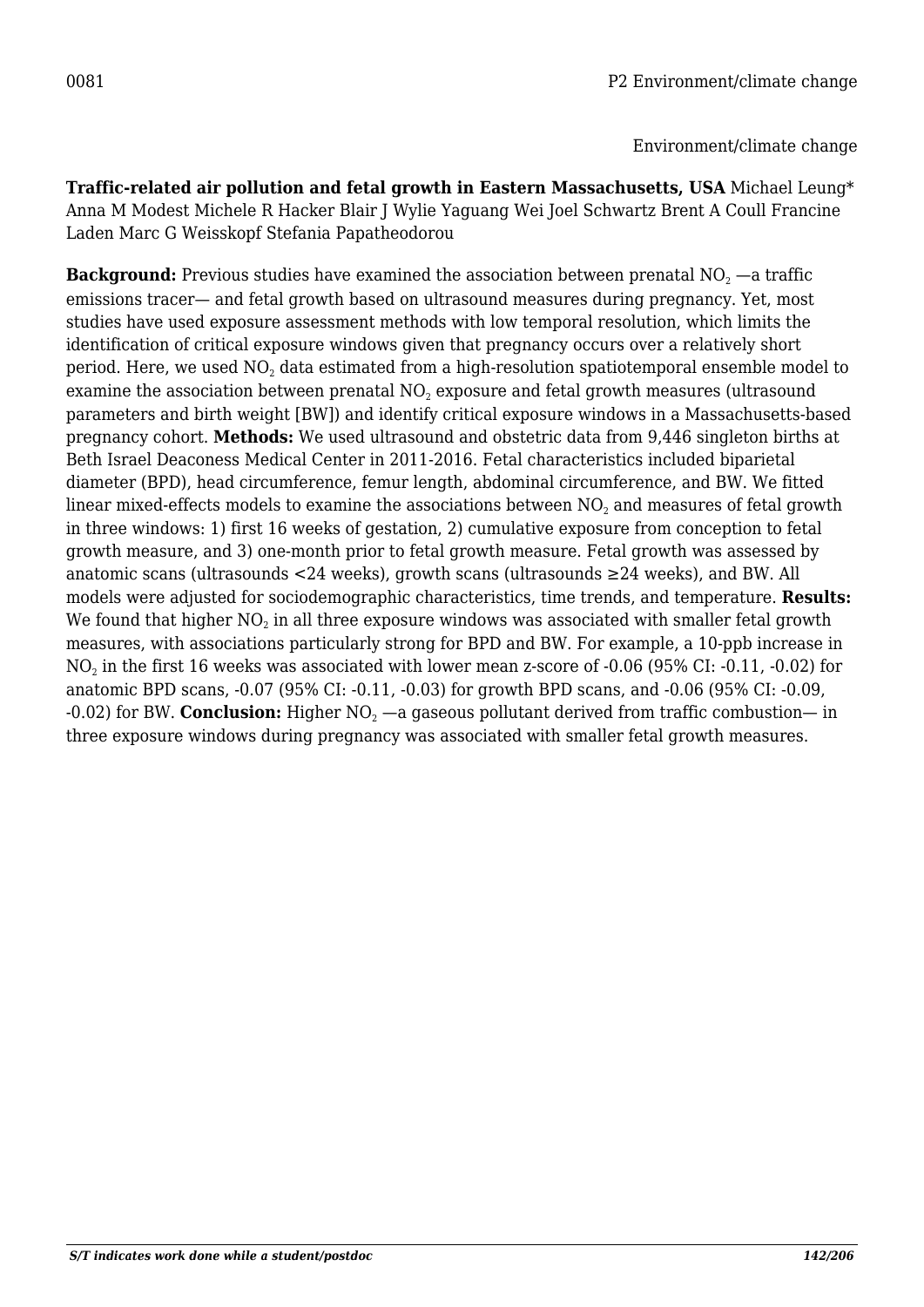**Mid-pregnancy phthalate metabolites and phenols in relation to infant size and body composition: the Healthy Start study** Danielle Stevens\* Anne Starling Paige Bommarito Alexander Keil Dorothy Nakiwala Dana Dabelea Kelly Ferguson

Laboratory studies suggest prenatal phthalate and phenol exposure contribute to catch-up adipogenesis in males, but epidemiologic evidence is scarce. We aimed to examine associations between mid-pregnancy biomarkers of phthalate and phenol exposure and infant size and body composition in 438 mother-infant dyads from the Healthy Start prospective cohort. Sixteen phthalate metabolites and phenols were assessed in spot urine samples collected at 24-28 weeks' gestation. Infant outcomes measured at birth and 5 months included size (weight [grams]) and body composition (fat and lean masses [grams], percent fat mass). Single- (linear) and multi-pollutant (quantile g-computation) models adjusted for maternal sociodemographics, sample collection, and lifestyle factors, estimated associations of phthalates and phenols with infant outcomes at birth and 5 months, and effect modification by infant sex. On average, most phthalate metabolites and phenols were highly detected (~95%). Phenols were generally not associated with infant outcomes. In singlepollutant models, MBzP was inversely associated with weight (β:- 29.5 [95% CI: -60.9, 2.0] grams) and fat mass (-9.8 [-21.1, 1.5] grams) at birth, and MEP was inversely associated with weight (-47.5  $[-111.4, 16.5]$  grams) and fat mass  $(-39.1 \div 75.5, -2.6]$  grams) at 5 months; the magnitude of these associations was stronger in males. In multi-pollutant models, the phthalate mixture was generally inversely associated with fat mass among males but not females. For example, a one-quartile increase in the phthalate mixture was associated with reduced fat mass at 5 months (-125.9 [-228.1, -23.8] grams; -1.2 [-2.3, -0.2] percent) among males, but were null among females (-3.4 [ -122.5, 115.7] grams; -0.2 [-1.5, 1.1] percent; p=0.11). In this US-based prospective cohort, prenatal phthalates were inversely associated with infant weight and fat mass, particularly in males. Additional follow-up is needed to assess catch-up adipogenesis past 5 months.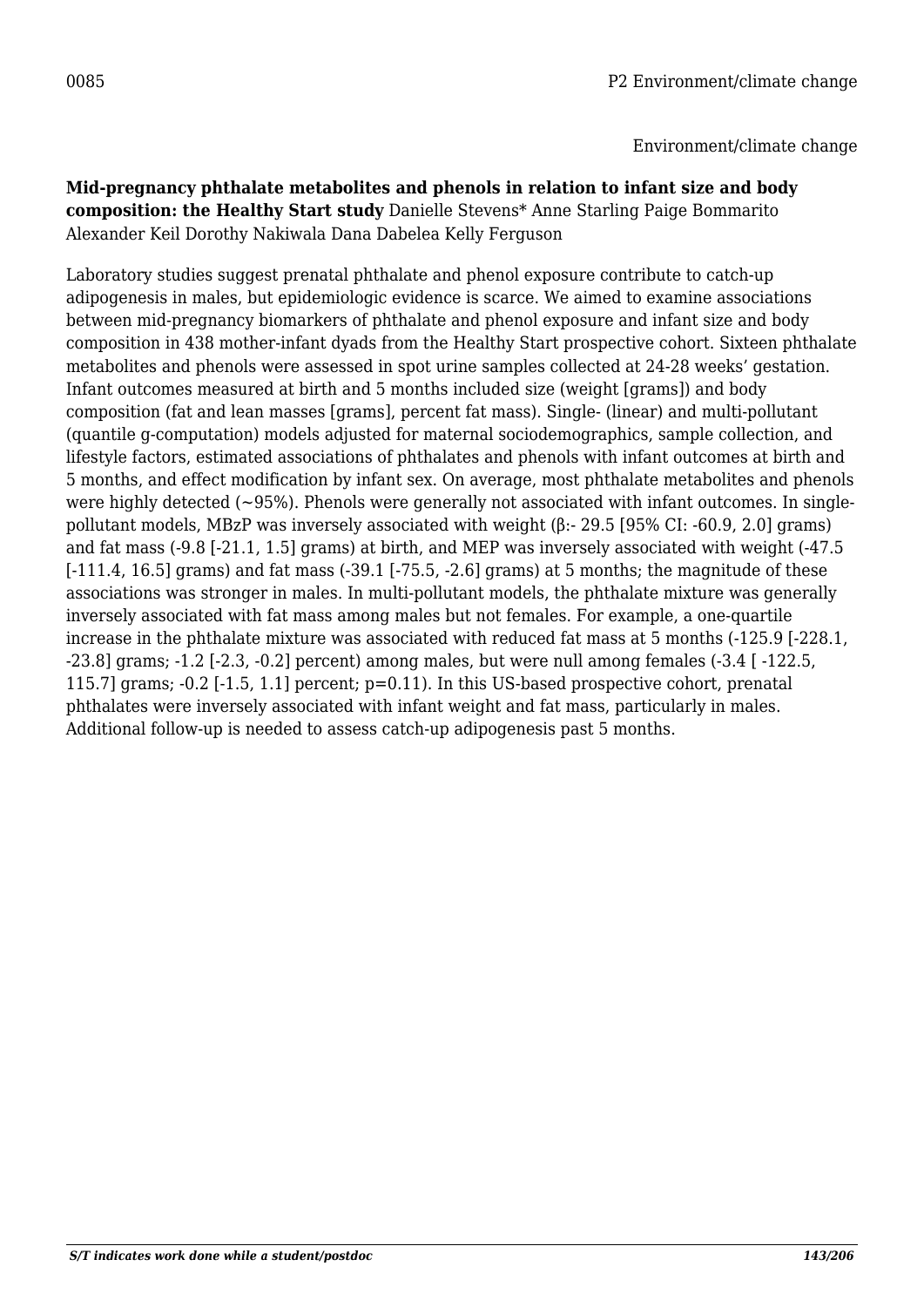Environment/climate change

**Maternal per- and poly-fluoroalkyl substances exposures associated with higher depression scores among immigrant women in the Chemicals in Our Bodies cohort** Max Aung\* Stephanie Eick Amy Padula Erin DeMicco Sabrina Smith June-Soo Park Tracey Woodruff Rachel Morello-Frosch

*Background:* Prenatal exposure to per- and poly-fluoroalkyl substances (PFAS) remains an important public health issue, partly due to their widespread detection in environmental media, slow metabolism in humans, and potential impacts on physiological processes such as neurological signaling. Maternal depression is highly prevalent in pregnancy and is an important neurological outcome that is potentially sensitive to PFAS. The health risks of PFAS may be further amplified in historically marginalized communities, including immigrant women.

*Objective:* We evaluated the extent to which maternal concentrations of PFAS were associated with depression scores during pregnancy and stratified by US-born and immigrant women.

*Methods:* Our analytical sample included 263 US-born and 213 immigrant pregnant women recruited in the Chemicals in Our Bodies cohort based in San Francisco, CA. Serum samples were collected in the  $2<sup>nd</sup>$  trimester to measure seven PFAS metabolites. Depression scores were assessed using the Center for Epidemiologic Studies Depression Scale. Associations were estimated using multiple linear regression, adjusting for maternal age, education, and pre-pregnancy body mass index.

*Results:* On average, immigrant women had lower levels of all PFAS, which may partly be due to their shorter time spent in the US. A natural log unit increase in two PFAS was associated with higher depression scores in the overall combined sample, and stratified analyses showed that this association persisted only among immigrant women (*b* [95% confidence interval]: perfluorooctane sulfonic acid (1.25 [0.14-2.36]) and methyl-perfluorooctane sulfonamide acetic acid (1.68 [0.58-2.77]).

*Conclusions:* Findings provide new evidence that PFAS are associated with higher depression scores among immigrant women during pregnancy. Results can inform health risk assessments to better address depression rates in immigrants within the US.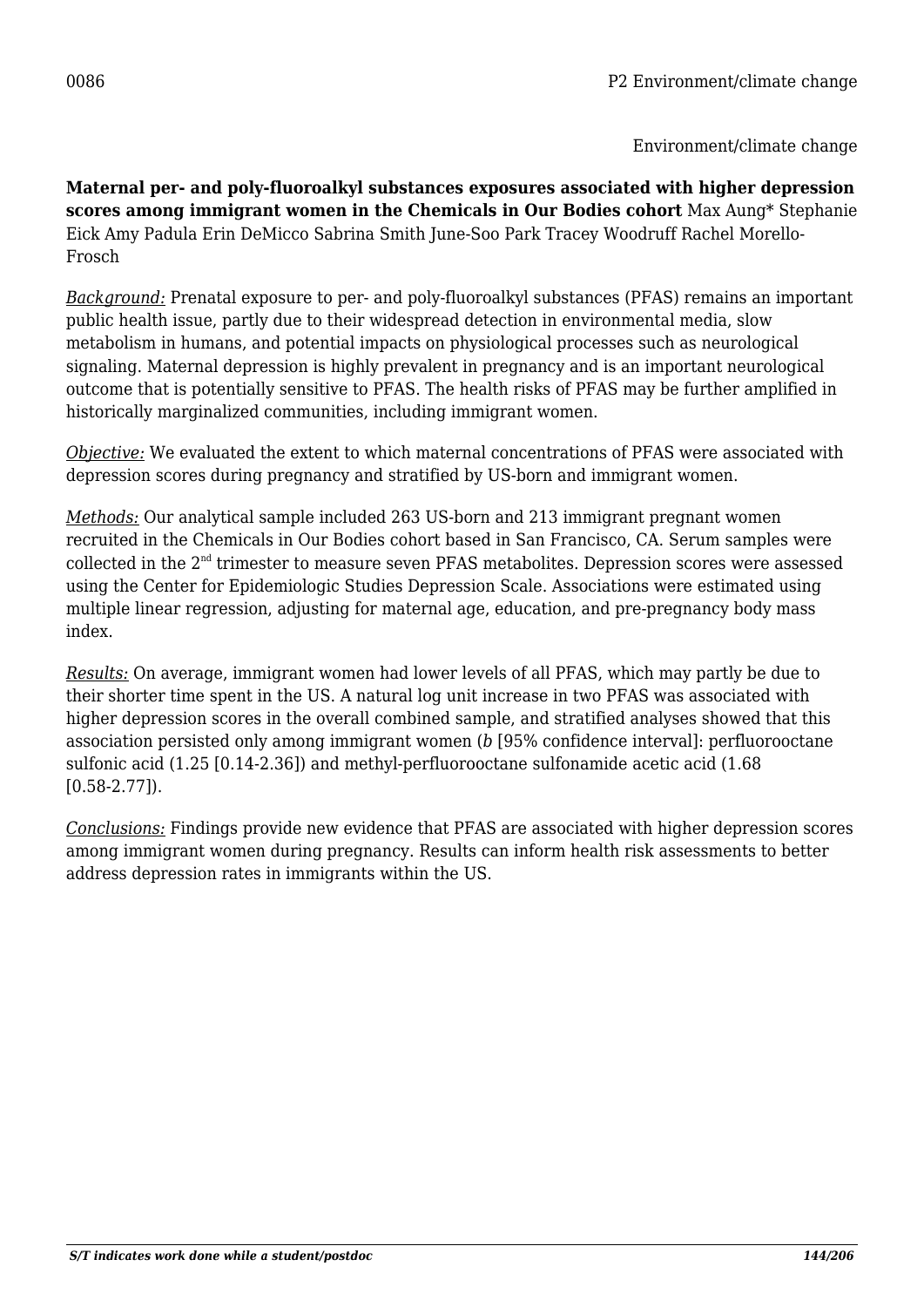**Maternal risk of cardiovascular disease after use of assisted reproductive technologies: a Nordic registry linkage** Maria C. Magnus\* Abigail Fraser Siri E. Håberg Kristiina A Rönö Liv Bente Romundstad Christina Bergh Anne Laerke Pedersen Anja B. Pinborg Mika Gissler ulla-britt wennerholm Deborah A. Lawlor Signe Opdahl

Background: The current evidence regarding the risk of cardiovascular disease (CVD) among women who have undergone treatment with assisted reproductive technologies (ART) is limited by the small number of studies available, the heterogeneity between the studies, and the short follow-up.

Methods: We examined the association between delivery after ART and risk of CVD in a Nordic registry linkage including 4,149,279 women (out of whom 3% had used ART) who gave birth in Norway, Sweden, Finland and Denmark. Information on use of ART was available from birth or ART registries, while information on CVD was available from patient and cause of death registries. The risk of CVD was estimated using Cox regression, reporting hazard ratios (HR) and 95% confidence intervals (CI), adjusting for age, parity, and country.

Results: The rate of any CVD was 923 per 100,000 person years. Women who gave birth after ART had a modestly higher risk of any CVD, with an adjusted HR of 1.17 (95% CI: 1.15, 1.20) compared to those who had only conceived without ART. We observed a modestly higher risk of hypertensive disorders among women who gave birth after ART (adjusted HR 1.06; 95% CI: 1.01, 1.12), but no higher risk of ischemic heart disease (adjusted HR 0.95; 95% CI: 0.87, 1.03), cerebrovascular disease (adjusted HR 0.95; 95% CI: 0.86, 1.05), myocardial infarction (adjusted HR 0.91; 95% CI: 0.71, 0.95) or stroke (adjusted HR 0.91; 95% CI: 0.81, 1.02).

Conclusion: Women who gave birth after ART had a modestly higher risk of CVD. These women might benefit from regular monitoring of their cardiovascular health to initiate early interventions. Future studies should attempt to distinguish the role of underlying subfertility from aspects related to the ART procedure.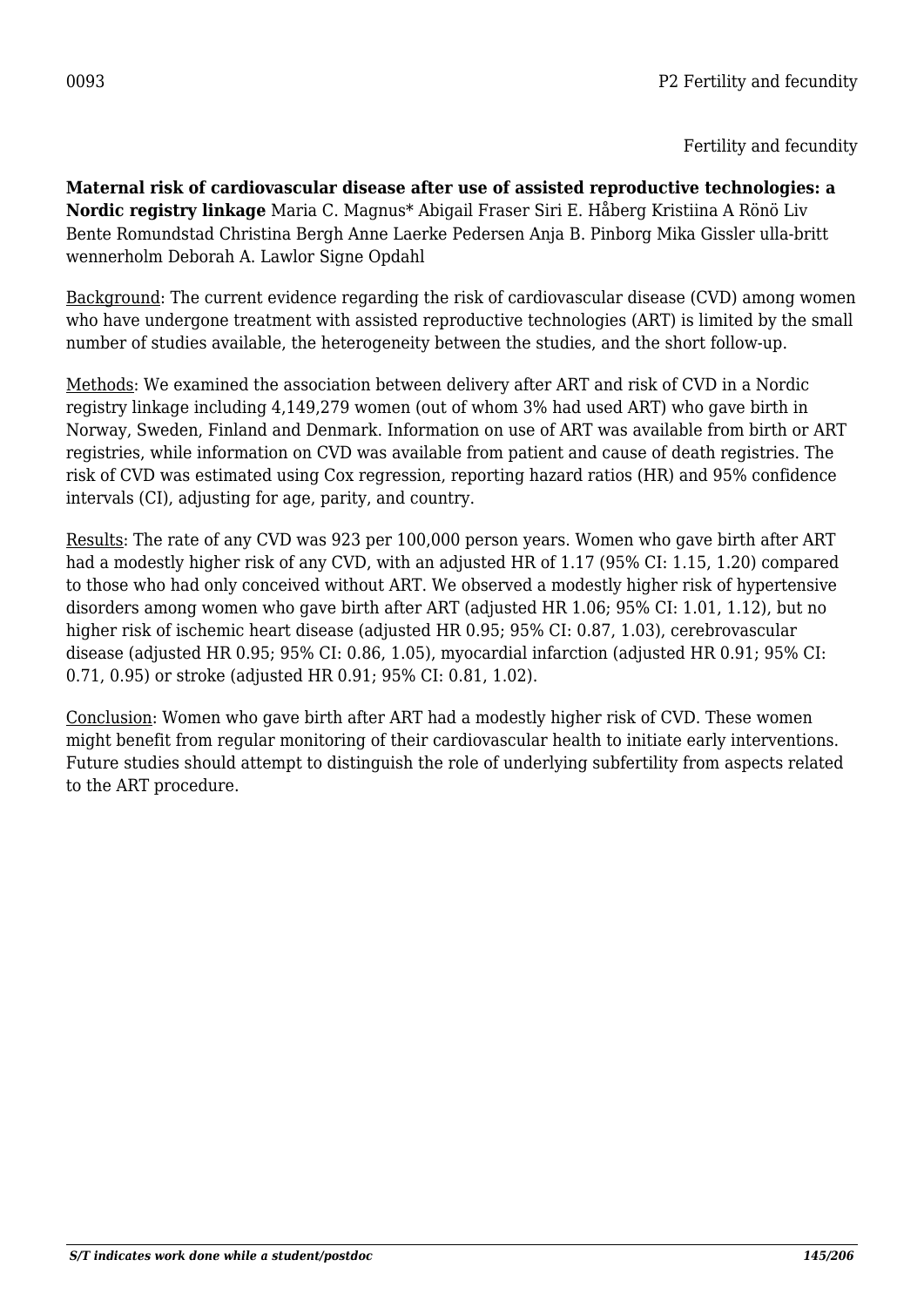Fertility and fecundity

#### **Factors related to participation in surveys of sexual health in a preconception cohort study** Julia Bond\* Katharine White Amelia Wesselink Kenneth Rothman Lauren Wise

Introduction: Because sexual behavior is often considered a sensitive topic, several studies have examined the extent to which volunteer bias influences research on sexuality. This research has primarily focused on psychological attributes of survey participants and has often been conducted among undergraduate students, which may limit generalizability.

Methods: Pregnancy Study Online (PRESTO) is a North American prospective cohort study of couples trying to conceive. Female participants completed a baseline questionnaire and then shorter bimonthly follow-up questionnaires for 12 months or until conception, whichever came first. In March 2021, we added an optional supplemental survey entitled the "Sexual Health and Wellness Questionnaire" (SQ) to the PRESTO protocol. Thirty days after enrollment, participants were invited to complete the SQ via email. To restrict to participants who were engaged in the study, we included those who filled out the SQ or at least one follow-up survey. We calculated the percentage and corresponding 95% CI of participants who responded to the SQ across characteristics.

Results: Seventy-nine percent of the 1,053 participants completed the SQ. Seventy percent (95% CI 61, 80) of those who identified as Hispanic completed the SQ compared with 80% (95% CI 78, 83) of those who identified as non-Hispanic white. Seventy-eight percent (95% CI 75, 81) of participants doing something to increase chances of pregnancy completed the SQ, compared with 84% (95% CI 79, 89) of those who were not. There was a pattern of decreasing SQ response with increasing months of pregnancy attempt time at study entry, though it did not hold for the highest category of pregnancy attempt time.

Discussion: SQ response was influenced by demographic variables and characteristics related to intensity of pregnancy attempts. These findings have implications for the design and conduct of studies on sexual behavior and fertility.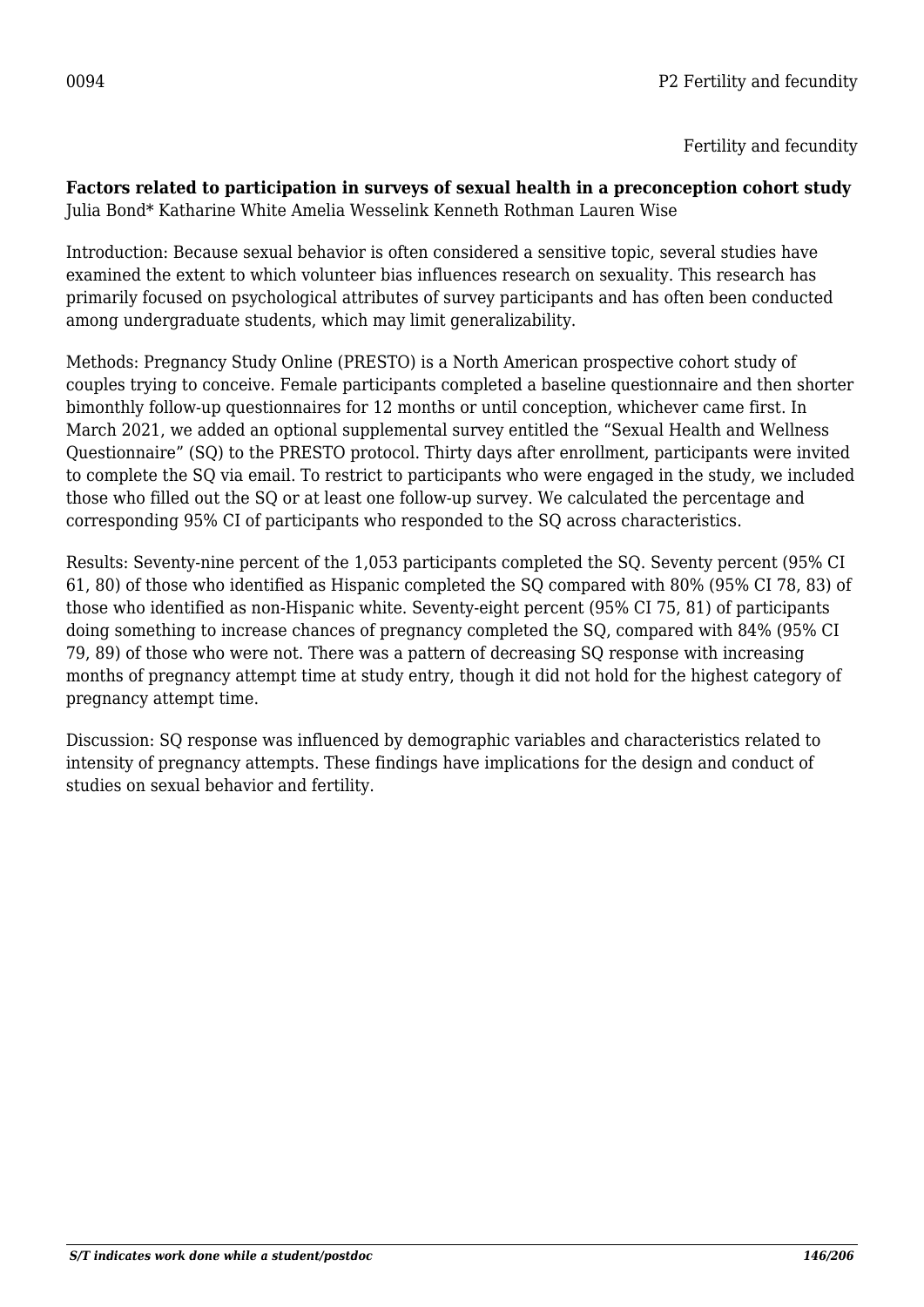**Time of delivery among low-risk women at 37-42 weeks of gestation and risks of stillbirth and infant mortality, and long-term neurological morbidity** Neda Razaz\* Giulia Muraca Katharina Fink Amelie Boutin Sid John Sarka Lisonkova Olof Stephansson Sven Cnattingius KS Joseph

**Background:** The most important knowledge gap in connection with obstetric management for time of delivery in term low-risk pregnancies relates to the absence of information on long-term neurodevelopmental outcomes.

**Objectives:** We examined risks of stillbirth, infant mortality, cerebral palsy (CP), and epilepsy among low-risk pregnancies.

**Methods:** In this population-based Swedish study, we identified, from 1998 to 2019, 1,773,269 singleton infants born between 37 and 42 completed weeks in women with low-risk pregnancies. Poisson log-linear regression models were used to examine the association between gestational age at delivery and stillbirth, infant mortality, CP, and epilepsy. Adjusted rate ratios (aRRs) and 95% confidence intervals expressing the effect of birth at a particular gestational week compared with birth at a later gestational week were estimated.

**Results:** Compared with those born at a later gestation, aRRs for stillbirth and infant mortality were higher among births at 37 weeks' and 38 weeks' gestation. The aRRs for infant mortality were approximately 20% and 25% lower among births at 40 or 41 weeks compared with those born at later gestation, respectively. Infants born at 37 and 38 weeks also had higher aRRs for CP (vs infants born at ≥38 and ≥39 weeks, respectively), while those born at 39 gestation had similar aRRs (vs infants born at ≥40 weeks); infants born at 40 and 41 weeks had lower aRRs of CP (vs those born at ≥41 and 42 weeks, respectively). The aRRs for epilepsy were higher in those born at 37 and 38 weeks compared with those born at later gestation.

**Conclusion:** Among low-risk pregnancies, birth at 37 or 38 completed weeks' gestation is associated with increased risks of stillbirth, infant mortality and neurological morbidity, while birth at 39 to 40 completed weeks is associated with reduced risks compared with births at later gestation.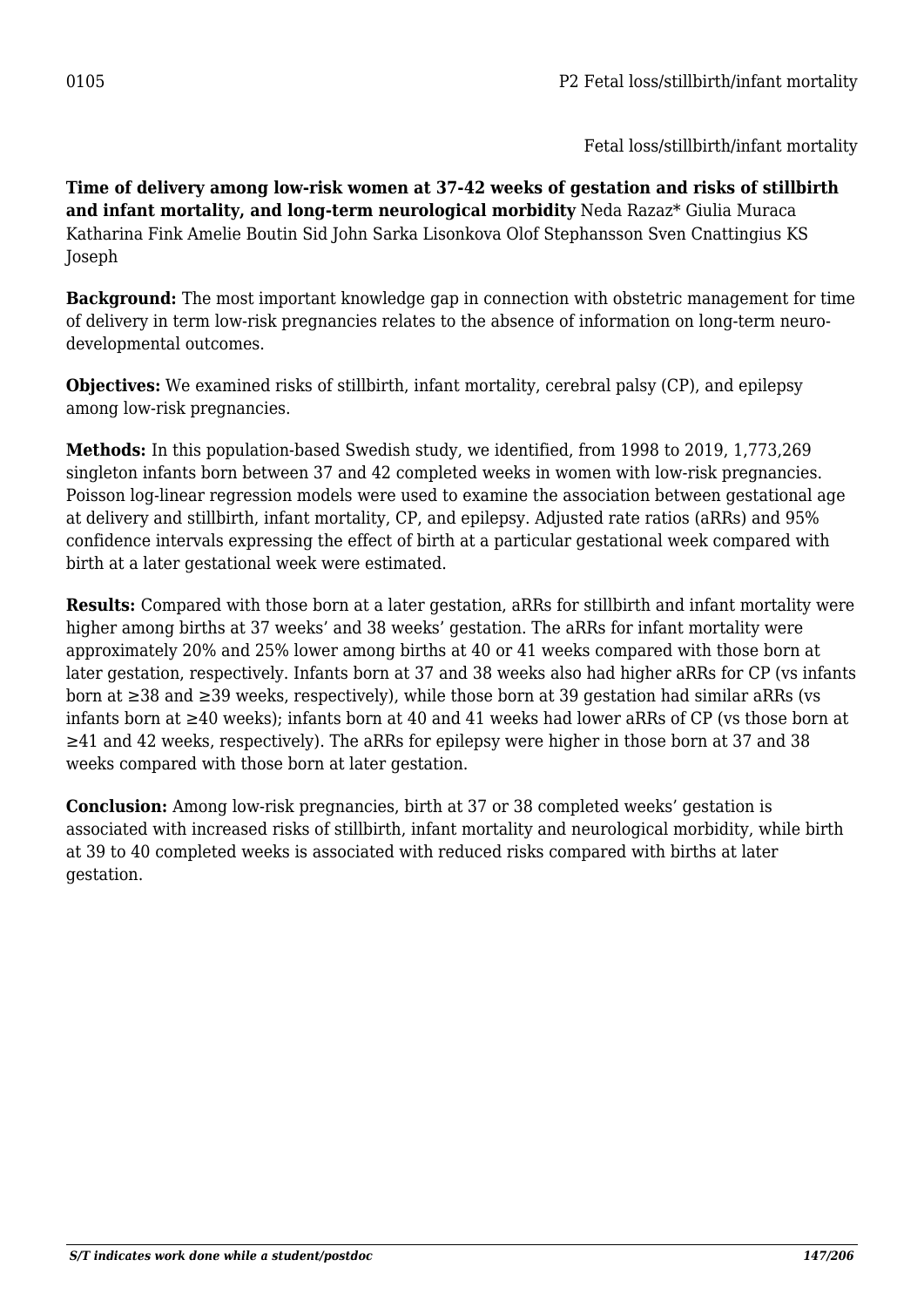Fetal loss/stillbirth/infant mortality

**Preconception pain medication use and spontaneous abortion: a prospective cohort study** Holly Crowe\* Lauren Wise Elizabeth Hatch Kenneth Rothman Ellen Mikkelsen Henrik Sørensen Amelia Wesselink

Pain medications are used by >50% of women in the preconception period. Previous research focused on prescription medication recorded in administrative databases. We examined the association between self-reported use of prescription or over-the-counter pain medications and incidence of spontaneous abortion (SAB, loss of pregnancy <20 weeks' gestation) using data from a North American preconception cohort study. Participants reported medication use in the 4 weeks before baseline and during follow-up on self-administered bimonthly questionnaires and SABs on questionnaires during preconception (every 8 weeks) and pregnancy ( $\sim$ 8 and  $\sim$ 32 weeks of gestation). We used Cox proportional hazards models with gestational weeks as the time scale to compute hazard ratios (HRs) and 95% confidence intervals (CIs), adjusting for demographics, lifestyle, and reproductive/medical history. We analyzed data from 8,128 participants enrolled during 2013-2021 who conceived over 12 months of follow-up. Twenty percent reported SAB. Overall, 5533 (68%) participants reported recent pain medication use on their last preconception follow-up, commonly for headache and muscle pain. Ibuprofen was the most reported medication (44% of participants), followed by acetaminophen (34%), naproxen (7%), aspirin (6%), and opioids (3%). Preconception use of any pain medication, compared with non-use, was not appreciably associated with SAB incidence (HR=0.94, CI: 0.85-1.06) nor was use of specific medications: 0.89 (CI: 0.80-0.99) for ibuprofen use, 0.90 (CI: 0.73-1.10) for naproxen use, 1.00 (CI: 0.81-1.25) for aspirin use, 1.05 (CI: 0.94-1.17) for acetaminophen use, and 0.95 (CI: 0.70-1.29) for opioid use. Results were similar after stratifying by medication use timing relative to conception. Our results indicate that preconception pain medication use of any type is not appreciably associated with increased risk of SAB. However, we were not able to consider dose, indication, or use after pregnancy detection.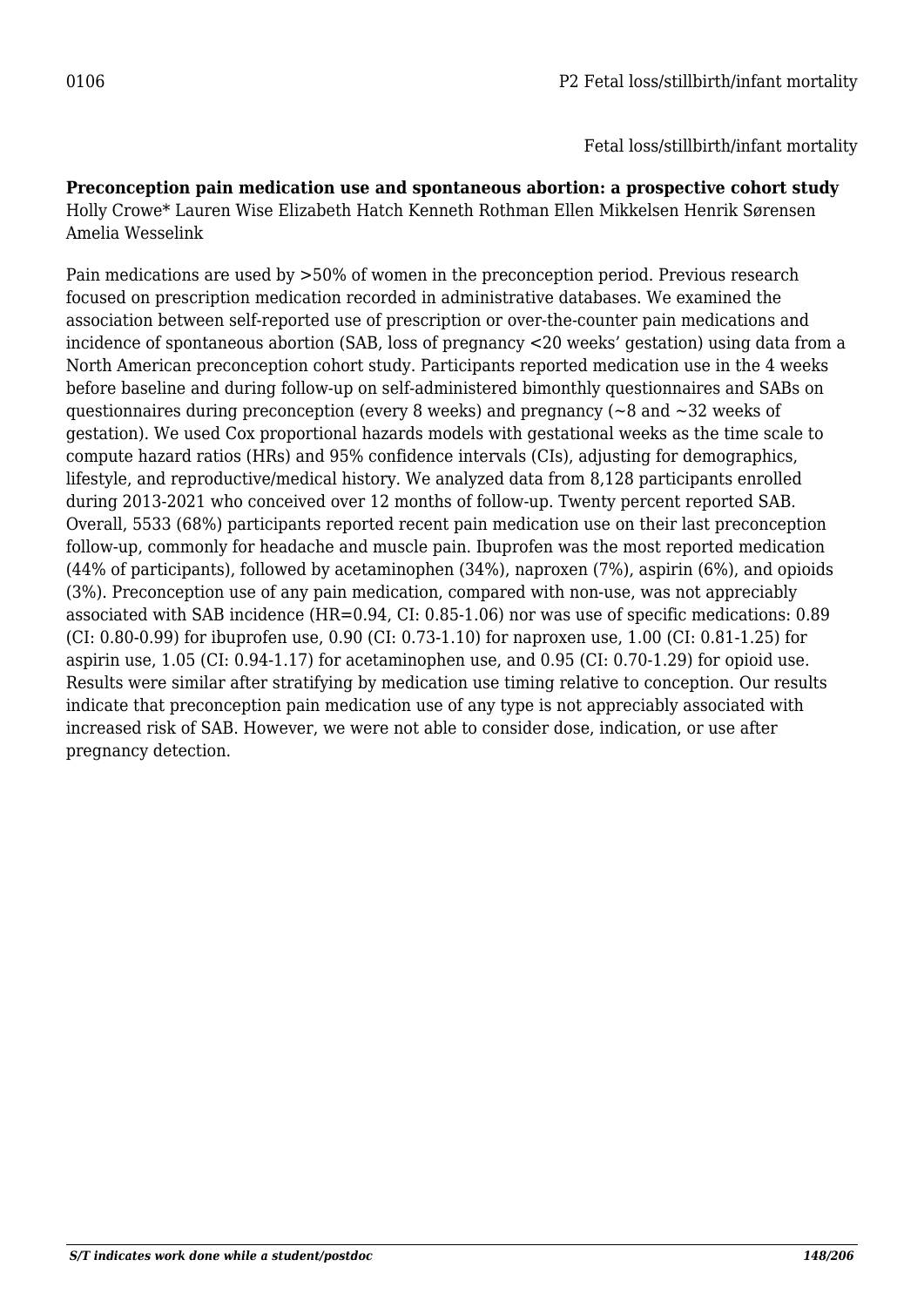## Fetal loss/stillbirth/infant mortality

**Estimates of stillbirths, preterm birth, small-for-gestational age, low birth weight and neonatal mortality in Ethiopia**Frederick, Bezawit, Yahya, Mesfin, Sebastien, Chalachew, Delayehu Goddard, Hunegnaw, Mohammed, Hunegnaw, Haneuse, Bekele, Bekele\*, Grace Chan Frederick Goddard Bezawit Hunegnaw Yahya Mohammed Mesfin Hunegnaw Sebastien Haneuse Chalachew Bekele Delayehu Bekele Frederick Goddard

## Introduction

Globally, data on birth outcomes and early mortality are scarce especially in settings with limited resources, programs, and data systems. Total births, stillbirths or live births, are often not counted; yet such data are critical for policy makers and researchers to allocate resources and target interventions to improve survival. Our study aims to report the number and estimate the prevalence of stillbirths, preterm births, small-for-gestational-age (SGA), low birth weight (LBW) births, and neonatal deaths in a region of the world where these key maternal and child health indicators remain largely unknown.

### Methods

We conducted a pregnancy cohort study in Amhara, Ethiopia between December 2018 and November 2020. Women were regularly visited during pregnancy through delivery. Gestational age was estimated by ultrasound, maternal recall of last menstrual period or number of months pregnant, and fundal height. Birth weight was measured with digital scales within three days of delivery, and vital status of the newborn at birth was collected. We estimated the prevalence of livebirths, stillbirths, preterm, SGA, and LBW births. We calculated the prevalence of neonatal (overall, early, and late) and perinatal mortality.

### Results

We enrolled 2801 pregnant women of which 2628 (94%) completed follow-up; 101 (4%) resulted in an early loss <28 gestational weeks. Among 2527 remaining women there were 2564 births (37 twins), 97.5% were livebirths and 2.5% were stillbirths. The prevalence of babies born preterm, SGA or LBW was very high (38%); 16% of live births were preterm, 23% SGA, and 9% LBW. Among live births, the overall prevalence of neonatal mortality was 3.2%. Mortality was higher among preterm births 6.6%, LBW births 12.5%, and SGA births 4.4% The prevalence of early neonatal mortality (2.1%) was almost twice as high as the prevalence of late neonatal mortality (1.1%). The perinatal mortality prevalence was 4.6%.

### Conclusion

There is a high prevalence of stillbirths, preterm, SGA, LBW, and neonatal mortality, and even higher prevalence of mortality among those who are born preterm, SGA and LBW. Our results have important implications for newborn health and survival. For researchers and programmers, our results provide evidence for resource allocation, to evaluate progress, and to develop and deliver interventions that improve survival.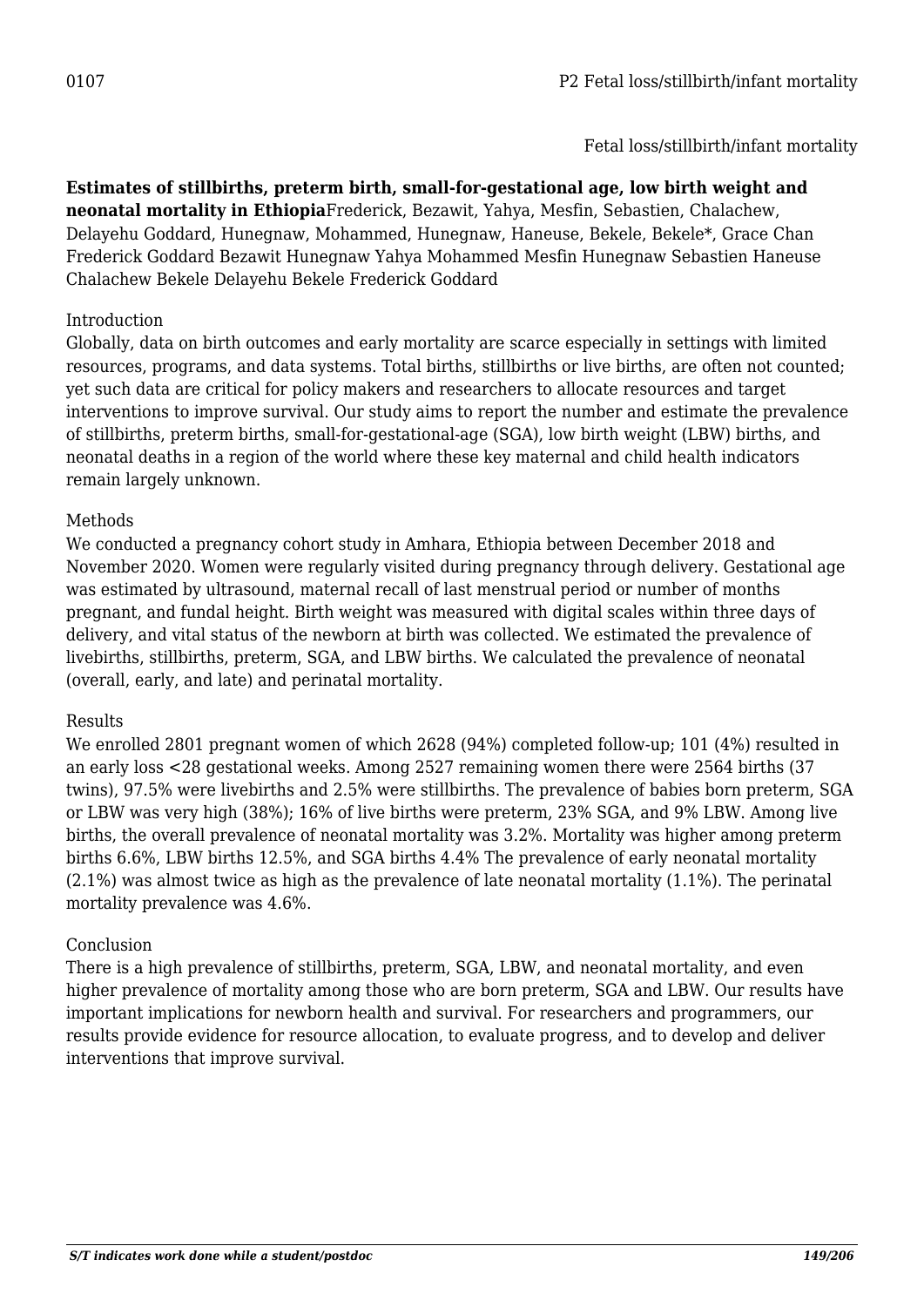Fetal loss/stillbirth/infant mortality

**Ambient air pollution and risk of spontaneous abortion among couples trying to conceive**Katrine, Sinna P., Matthias, Amelia K., Lauren A., Elizabeth E., Jibran, Jørgen, Kenneth J., Henrik T., Ellen M. Eriksen, Ulrichsen, Ketzel, Wesselink, Wise, Hatch, Khan, Brandt, Rothman, Sørensen, Mikkelsen\*, Anne Sofie Dam Laursen Katrine Eriksen Sinna P. Ulrichsen Matthias Ketzel Amelia K. Wesselink Lauren A. Wise Elizabeth E. Hatch Jibran Khan Jørgen Brandt Kenneth J. Rothman Henrik T. Sørensen Ellen M. Mikkelsen Ellen M. Mikkelsen

Evidence from cohort studies on air pollution and spontaneous abortion (SAB) remains inconsistent across specific pollutants. We estimated associations between ambient residential air pollution concentrations and the risk of SAB (loss before 22 completed weeks' gestation) in a Danish preconception cohort. From 2007-2019 we recruited couples who were trying to conceive. We ascertained pregnancies through bimonthly follow-up questionnaires completed up to 12 months after enrollment. We identified SABs by self-report on follow-up questionnaires and through the Danish National Patient Registry. We geocoded time-updated residential addresses and used the DEHM/UBM/AirGIS dispersion modelling system to estimate mean daily concentrations of nitrogen dioxide (NO $_{\rm 2}$ ), nitrogen oxides (NOx), carbon monoxide (CO), ozone (O $_{\rm 3}$ ), particulate matter <2.5  $\rm \mu g$ (PM $_{\rm 2.5}$ ) and <code><10</code>  $\rm \upmu g$  (PM $_{\rm 10}$ ), and sulfur dioxide (SO $_{\rm 2}$ ), modeled as weekly updated time-varying cumulative average exposures during the four weeks before conception through pregnancy. We used Cox proportional hazard regression models with gestational weeks as time scale to compute hazard ratios (HRs) and 95% CIs for associations for an interquartile range (IQR) difference in air pollutants with SAB. We analyzed data from 6,195 women who became pregnant within 12 months of enrollment of whom, 17% had an SAB. Adjusted HRs for one IQR higher residential air pollution concentration were  $1.00$  (95% CI: 0.77-1.28) for NOx, 0.91 (95% CI: 0.60-1.37) for NO<sub>2</sub>, 1.19 (95% CI: 0.74-1.93) for  ${\rm O}_{3}$ , 0.97 (95% CI: 0.70-1.36) for CO, 0.97 (95% CI: 0.66-1.41) for PM $_{10}$ , 1.13 (95% CI: 0.77-1.66) for PM $_{\text{2.5}}$  and 1.16 (95% CI: 1.03-1.29) for SO $_{\text{2}}$ . Overall, we observed little association between risk of SAB and higher cumulative concentrations of air pollutants through gestation. For  $\rm O_3$ , PM $_{2.5}$  and SO $_2$  HRs suggested an elevated risk of SAB, although for  $\rm O_3$  and PM $_{2.5}$ , the lower CIs were also consistent with a lower risk of SAB.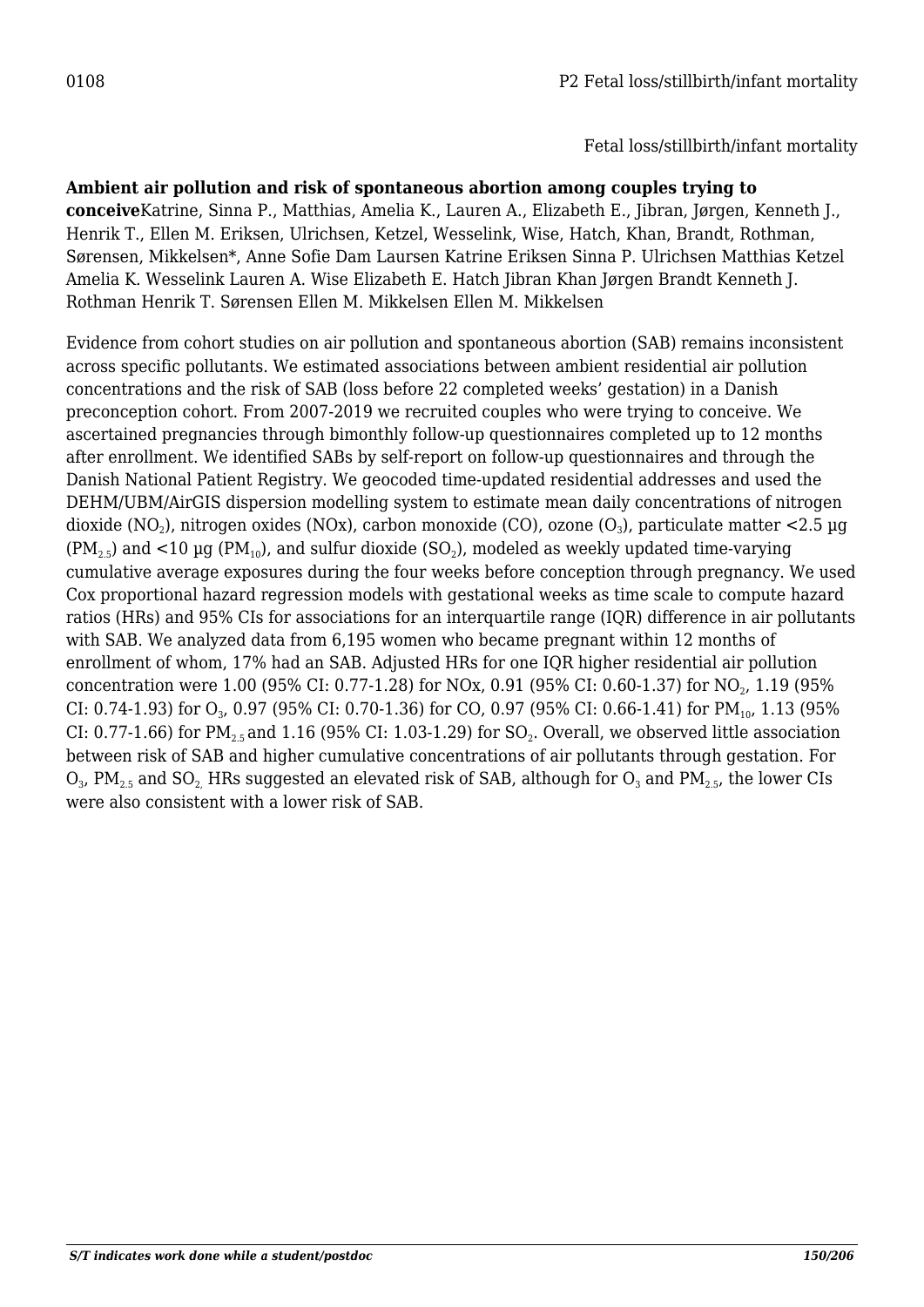**Examination of newborn DNA methylation among women with and without self-reported polycystic ovary syndrome and hirsutism** Kristen Polinski\* Sonia Robinson Diane Putnick Raji Sundaram Erin Bell Paule Joseph James Segars Veronica Gomez-Lobo Weihua Guan Edwina Yeung

**Objective:** To assess associations of maternal polycystic ovary syndrome (PCOS) with and without hirsutism and DNA methylation (DNAm) alterations in the dried blood spots (DBS) of 830 neonates. **Methods:** Women enrolled in the Upstate KIDS cohort self-reported diagnoses of PCOS and hirsutism (i.e., excessive body hair) 4 months after delivery. Women were categorized as having PCOS with hirsutism, PCOS without hirsutism or no PCOS. DBS DNAm was measured using the Infinium MethylationEPIC BeadChip in singletons and one randomly selected twin of a pair. Multivariable robust linear regression was used to evaluate associations of PCOS with DNAm βvalues. Minimally adjusted (infant sex, plurality, cell type count and batch effects) and fully adjusted models (inclusion of maternal characteristics) were considered. **Results:** Overall 12.3% (102/830) had a PCOS diagnosis (8.3% PCOS without hirsutism; 4% PCOS with hirsutism). These women were more likely to have a higher pre-pregnancy body mass index, gestational diabetes, or seek fertility treatment to conceive. Exposure to PCOS with hirsutism compared to no PCOS was associated with differential DNAm at cg08471713 near the *MEOX1* gene [β(SE):0.0768 (0.014); false discovery rate (FDR) p=0.04], which may have roles in somite development and hemopoietic stem cell differentiation. After adjustment for maternal characteristics, PCOS with hirsutism remained marginally associated with cg08471713  $\beta$ (SE):0.0716 (0.014); FDR p=0.12]. PCOS without hirsutism compared to no PCOS was not associated with individual CpG probes. **Conclusion:** The observed but limited effects among those exposed to PCOS with hirsutism suggests that excess circulating maternal androgens may potentially alter DNAm of offspring. This is supported by evidence from animal studies in which a hyperandrogenic state, such that is present in hirsutism, modifies offspring DNAm. Replication and further research are needed in additional cohorts.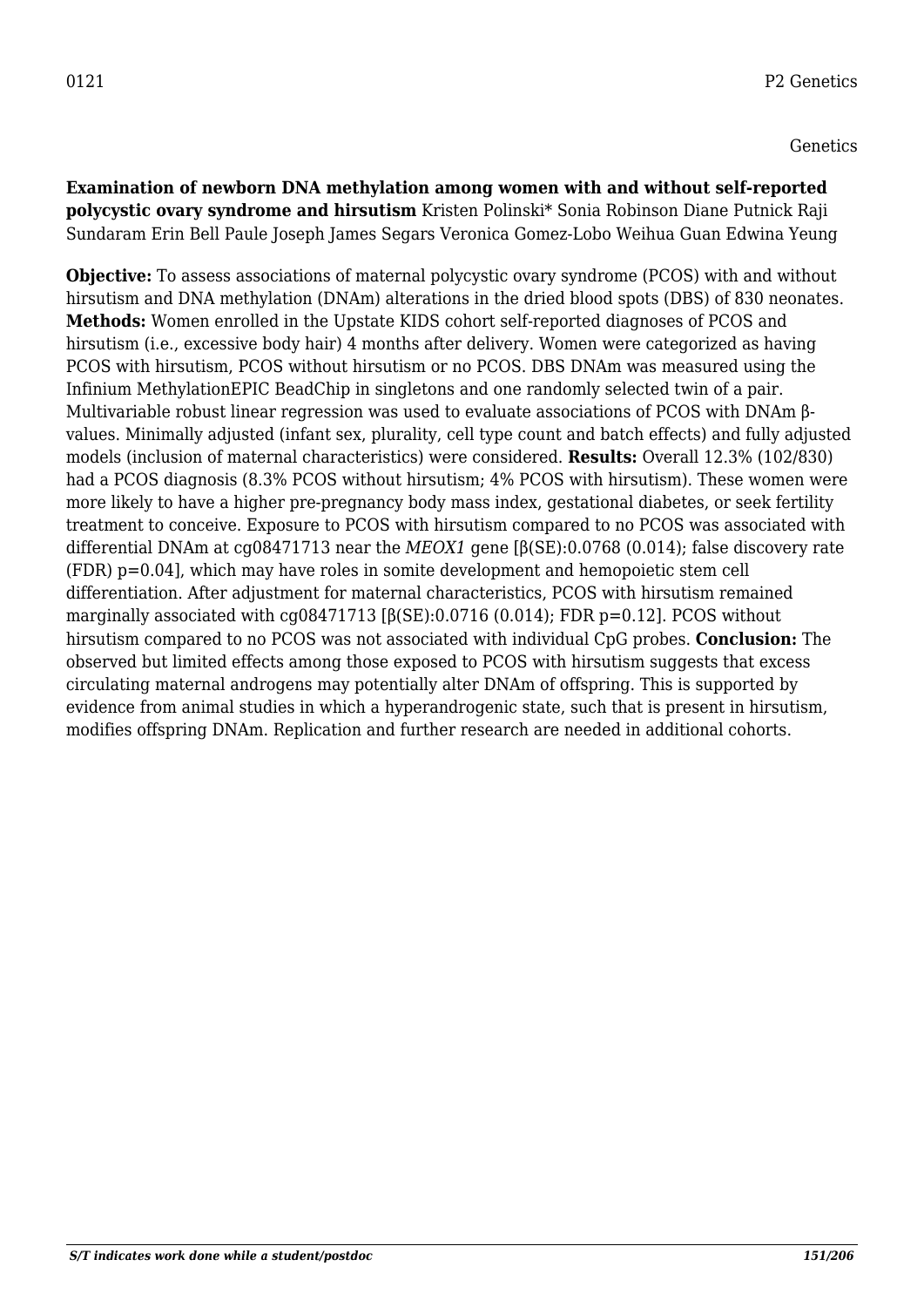**Epigenetic gestational age and the relationship with developmental milestones in early childhood: Upstate KIDS cohort** Kristen Polinski\* Sonia Robinson Diane Putnick Weihua Guan Jessica Gleason Sunni Mumford Raji Sundaram Stephanie London Edwina Yeung

**Objective:** DNA methylation clocks can estimate gestational age (DNAm GA) and deviations in observed and estimated DNAm GA may be useful markers in evaluating early childhood outcomes, such as identifying future developmental delay risk. We examined associations of measures of DNAm GA and probable developmental delay based on the Ages & Stages Questionnaire® (ASQ). **Methods:** Data came from 855 singletons and one randomly selected twin of a pair whose parents completed the ASQ when their child was 4, 8, 12, 18, 24, 30 and 36 months of age. The ASQ is a validated screening instrument designed to detect whether a child has reached developmental milestones in 5 domains. We examined probable delays on specific ASQ domains as well as overall delay on any domain as outcomes of interest. Dried blood spot DNAm was profiled using the EPIC 850K BeadChip and DNAm GA was estimated using a cord blood DNAm GA clock specific to the EPIC 850K BeadChip (Haftorn 2021). In addition, gestational age acceleration (GAA) was calculated as standardized residuals from a linear regression of DNAm GA on observed GA. **Results:** Using generalized linear mixed models, each week increase in DNAm GA was protective of overall delay (OR 0.76; 95%CI 0.65-0.90) and delay in all domains except for problem solving skills after adjustment for maternal age, race, education, smoking or alcohol during pregnancy, prepregnancy BMI, plurality and child sex, i.e., fine motor (OR 0.71; 0.56-0.91), gross motor (OR 0.68; 0.53-0.89), communication (OR 0.74; 0.60-0.91), and personal-social (OR 0.75; 0.59-0.94). Associations remained in singletons (n=688) but not twins (n=167). Results were similar when restricted to term births (73%). However, no associations were observed with GAA. **Conclusion:** Longer gestational age is known to be protective of developmental delay. While DNAm estimated gestational age mirrored those known associations, GA acceleration was not associated with risk of early developmental delay.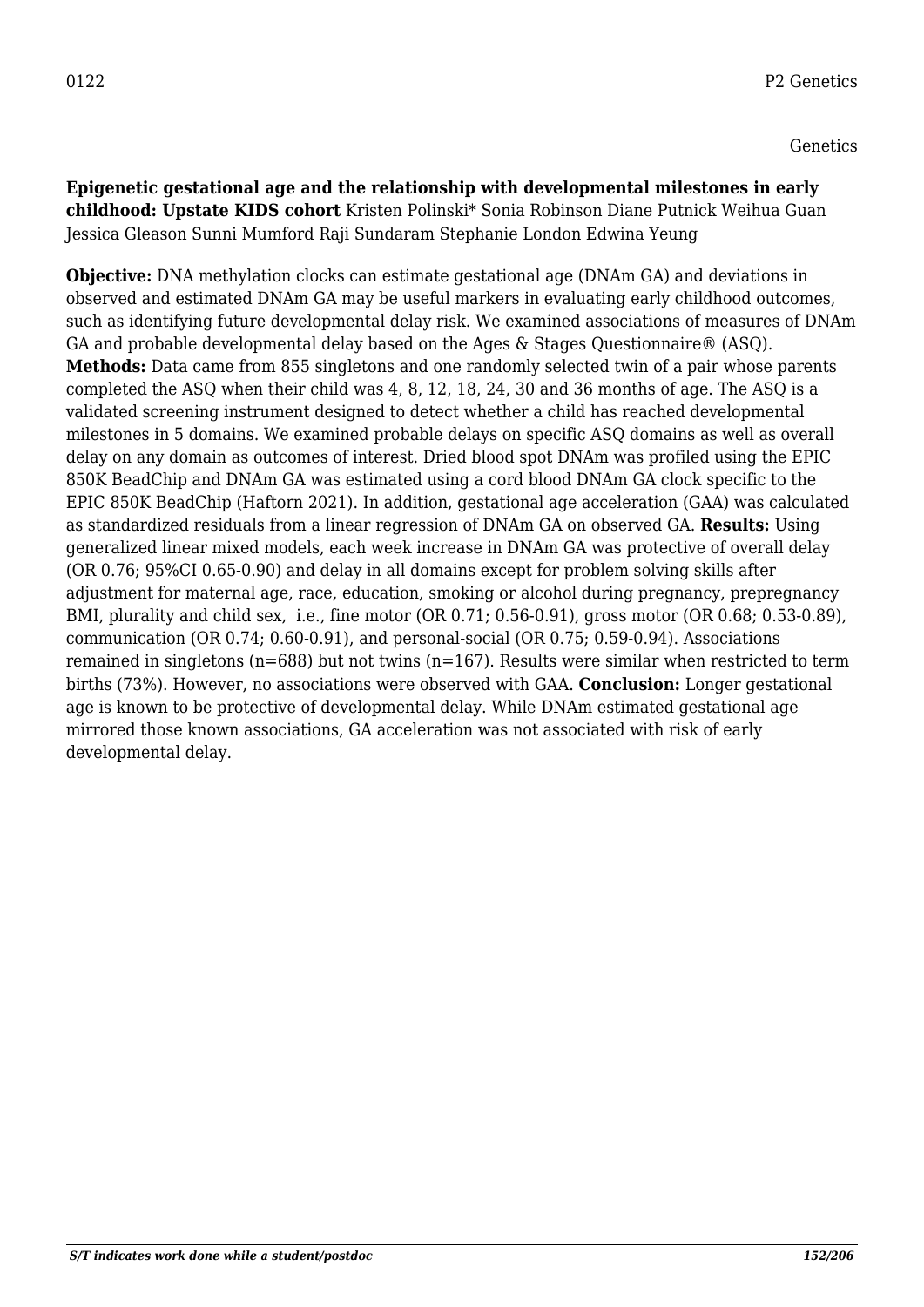**Global prevalence of preterm birth among Pacific Islanders: a systematic review and metaanalysis** Bohao Wu\* Kendall Arslanian Kate Nyhan Elizabeth Izampuye Sarah Taylor Veronika Shabanova Bethel Muasau-Howard Nicola Hawley

Preterm birth (live birth <37 weeks) is one of the most common causes of neonatal mortality. The global preterm birth prevalence estimate was 10.6% in 2014 and inequities exist both between and within countries. Pacific Islanders are underrepresented in health research, yet the disproportionately high prevalence of obesity among this group may put them at risk for preterm birth. This is the first systematic review and meta-analysis to estimate preterm birth prevalence among Pacific Islanders globally. We searched MEDLINE, EMBASE, Web of Science Core Collection, the Cochrane Library, CINAHL, Global Health, and two non-indexed regional journals. Observational studies reporting preterm birth prevalence among Pacific Islanders published before December  $3^{\text{rd}}$ , 2021 were included. Case-control studies were excluded due to the inability to estimate prevalence. We used random-effects models for estimates in order to not limit our findings to just the published studies. Heterogeneity was assessed with  $\tau^2$  statistic. We estimated preterm birth prevalence among Pacific Islanders in the US (11.1%, 95% CI 10.5%-11.6%,  $\tau^2$ =0.02), the US Affiliated Pacific Islands (USAPI, 6.7%, 95% CI 5.0%-9.0%,  $\tau^2$ =0.13), New Zealand (7.7%, 95% CI 7.1%-8.4%,  $\tau^2$ =0.01), Australia (6.2%, 95% CI 4.8%-7.8%,  $\tau^2$ =0.05), and Papua New Guinea (8.6%, 95% CI 4.9%-14.5%,  $\tau^2$ =0.40). Our results suggest that Pacific Islanders in the US had a relatively higher preterm birth prevalence than in other global settings, including Papua New Guinea (although heterogeneity among studies in that setting should be acknowledged). Our findings imply it is essential to explore risk factors for preterm birth among Pacific Islanders in the US. The disaggregation of Pacific Islanders from other races in the US, New Zealand, and Australia is needed to better identify their unique risk factors and the true burden of adverse pregnancy outcomes.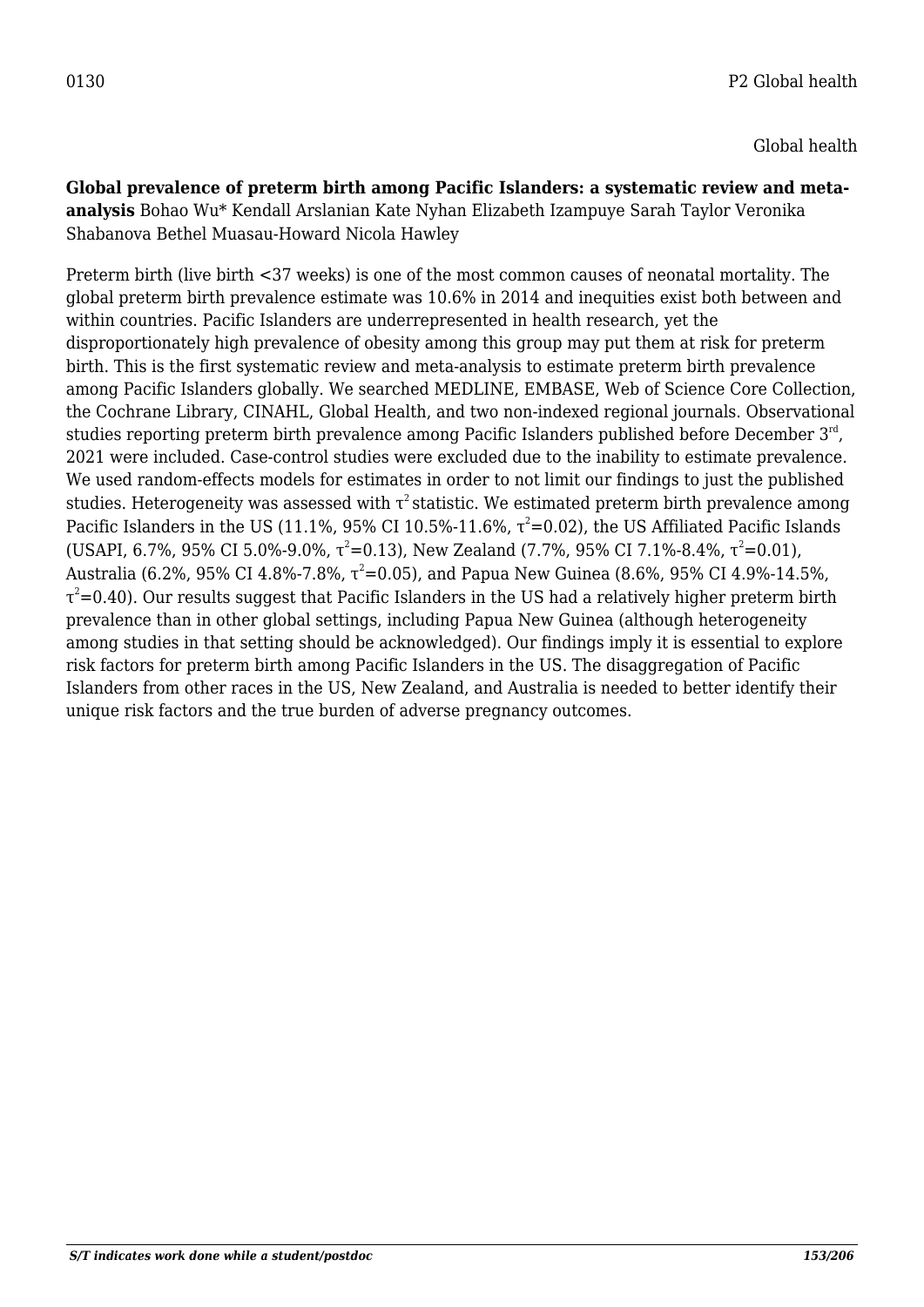Global health

**Socioecological Predictors of Breastfeeding Practices in Rural Eastern Ethiopia** Marina Magalhães\* Amanda Ojeda Karah Mechlowiz Kaitlin Brittain Jenna Daniel Kedir Roba Jemal Yousuf Mark Manary Wonwossen Gebreyes Arie Havelaar Sarah McKune

Estimates by the World Health Organization indicate that over 800,000 global neonatal deaths each year are attributed to deviations from recommended best practices in breastfeeding. Identifying factors promoting ideal breastfeeding practices may facilitate efforts to decrease neonatal and infant death rates and progress towards achieving the Sustainable Development Goals set for 2030. Though numerous studies have identified the benefits of breastfeeding in reducing the risk of childhood undernutrition, infection and illness, and mortality in low- and middle-income countries, no studies have explored predictors of breastfeeding practices in rural eastern Ethiopia, where undernutrition is widespread. This study uses data collected during the Campylobacter Genomics and Environmental Enteric Dysfunction (CAGED) project among 102 households in the Haramaya woreda, Eastern Hararghe Zone, Eastern Ethiopia, and investigates factors influencing breastfeeding practices: untimely initiation, prelacteal feeding, and untimely complementary feeding. Nearly half (47.9%) of infants in this study were non-exclusively breastfed (n=96). Generalized liner mixed effects models of breastfeeding practices revealed that prelacteal feeding may be a common practice in the region (43.9%, n=98) and characterized by gender differences (p=.04). No statistically significant differences were identified for untimely initiation and complementary feeding. Respective prevalences of 18% and 14% may, however, be clinically meaningful in a region burdened by high rates of undernutrition, particularly as severely food insecure mothers had more than 71% lower odds of early initiation and participants who selfreported to consumed khat daily had 3 times greater odds of untimely complementary feeding (95% CI, [0.60 – 16.57]). The findings of this study raise questions about gender norms and the factors that may affect breastfeeding practices in this region. This information may be used to guide future research questions and inform intervention strategies.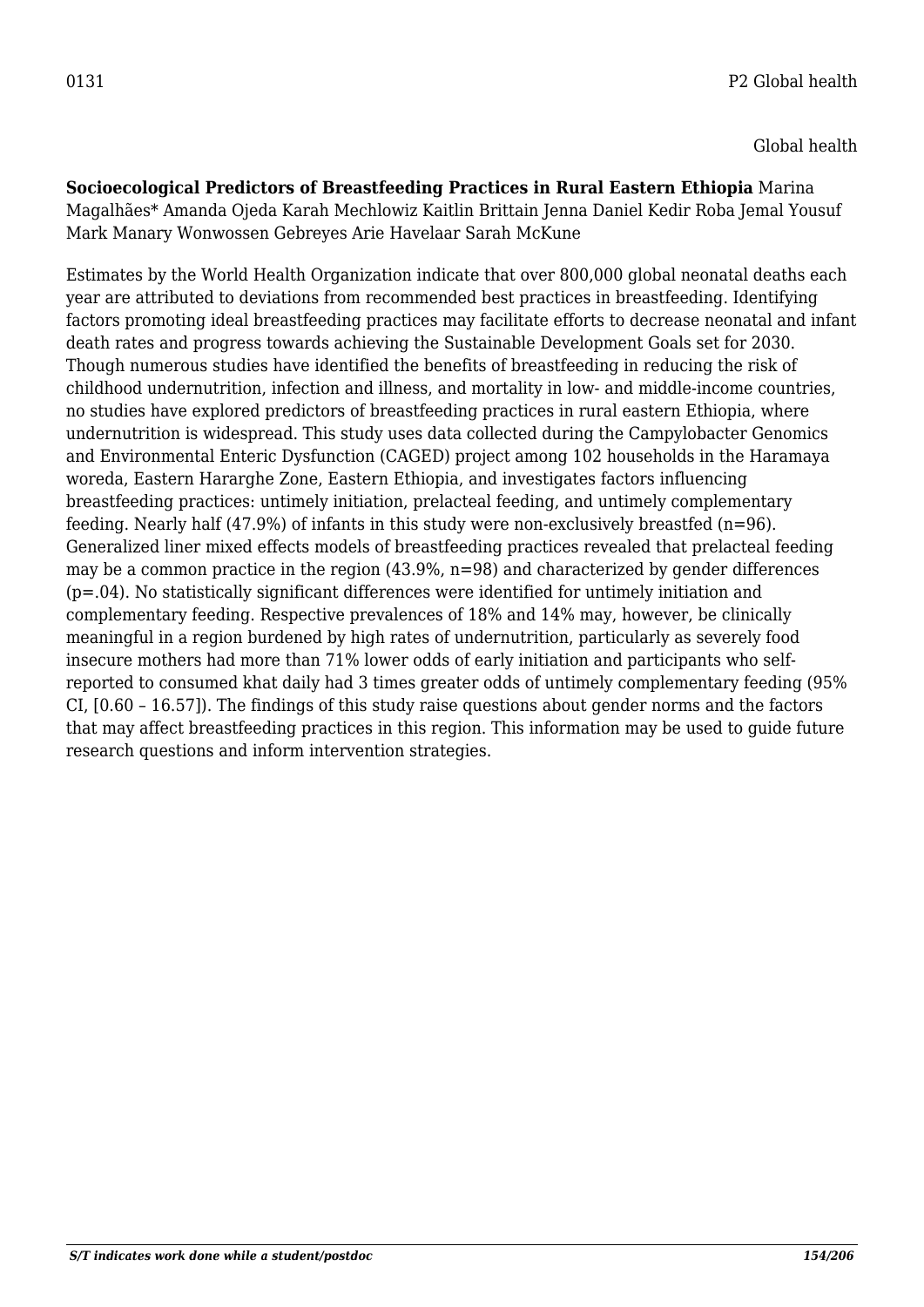Gynecological health

## **Breastfeeding history and adenomyosis risk using data from a population-based casecontrol study employing two control groups** Mandy S. Hall\* Claudia Holzman Ana I. Vazquez Sawsan As-Sanie Holly R. Harris Kristen Upson

Adenomyosis is characterized by the presence of endometrial tissue within the muscular wall of the uterus and is associated with substantial morbidity. While the etiology of adenomyosis remains unknown, an estrogenic milieu is recognized to contribute to disease pathogenesis. We hypothesize that lactation, in which infant suckling inhibits ovulatory cycles and induces a hypoestrogenic state, is associated with decreased adenomyosis risk. We investigated this hypothesis using data from a case-control study of adenomyosis conducted among female enrollees ages 18-59 years of a large, integrated healthcare system in Washington State. In that study, incident, pathology-confirmed adenomyosis cases diagnosed 2001-2006 were identified (n=386) and two control groups were employed: 1) randomly selected age-matched enrollees with intact uteri ("population controls", n=323) and 2) hysterectomy controls (n=233). Data on breastfeeding history were collected by inperson interview; for each live birth reported, each participant was asked if she breastfed the infant and for how long. We restricted the analytic sample to those with at least one live birth (331 cases, 246 population controls, and 198 hysterectomy controls) and used logistic regression to estimate ORs and 95% CIs for the associations between adenomyosis and 1) ever breastfeeding and 2) lifetime total breastfeeding duration, adjusting for age, reference year, smoking, education, and parity. In analyses using population controls, history of ever breastfeeding was associated with a 40% decreased risk of adenomyosis (OR 0.6, 95% CI: 0.3-1.0). The magnitude of association was stronger with longer total breastfeeding duration ( $\geq$ 12 months vs. 0-<3 months: OR 0.4, 95% CI: 0.3-0.6). In our analyses using hysterectomy controls, we observed similar patterns of associations that were attenuated in magnitude. Our results indicate that a potentially modifiable factor, breastfeeding, may decrease adenomyosis risk among parous women.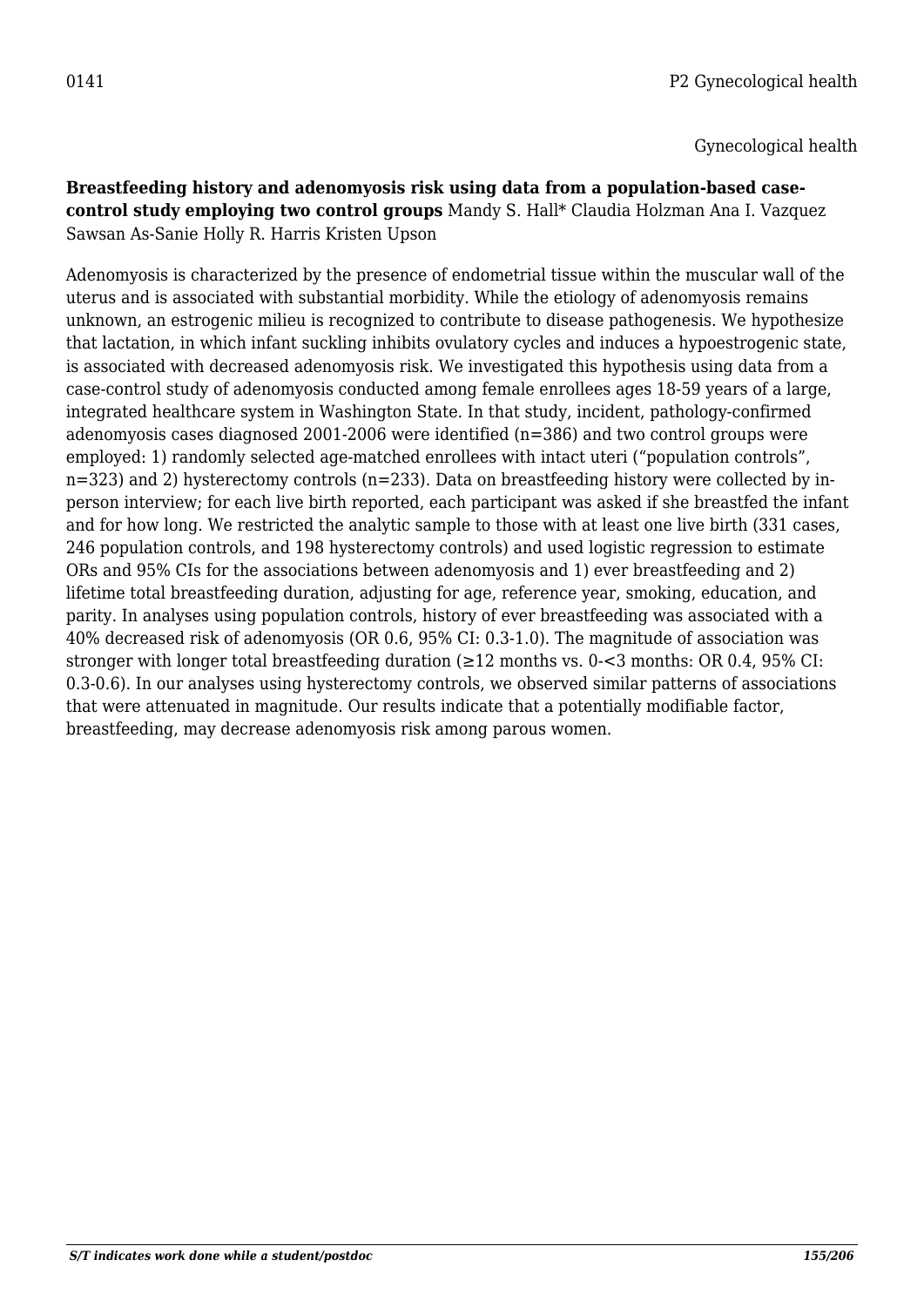**A population-based cohort study of risk after pregnancy complications in a woman's last birth** Nadia Arshad\* Rolv Skjærven Linn Marie Sørbye Kari Klungsøyr Janne Mannseth Liv Grimstvedt Kvalvik Nils-Halvdan Morken

**Introduction:** In the United States and around the world, maternal mortality (MM) dropped, however, there is still an opportunity to further reduce maternal deaths related to pregnancy.

**Aim:** To provide an overview of recent trends in maternal mortality ratio in Norway and to assess association between pregnancy complications and maternal mortality.

**Method:** Data was obtained from Medical Birth Registry of Norway, 1967-2020. Outcome was risk of MM within one year after childbirth with complications in any and in last pregnancy: placental abruption, preeclampsia, preterm birth (PB), perinatal mortality (PM), small for gestational age, gestational diabetes, and hypertension alone. Log binomial regression was used to calculate odds ratios (OR) with 95% confidence interval (CI) for association between exposures and outcome.

**Results:** Out of 1 501 063 mothers who gave birth, 636 died within one year after childbirth from 1967 to 2020. The overall MMR was 4.23/100 000 live births. The MM decreased by 7%. The highest absolute risk was after PB 26%, followed by preeclampsia, and PM 11% in any pregnancy. In the last pregnancy, the risk was 21% after PB, 8.4% after preeclampsia, and PM. The association between complications and risk of MM was strongest after PM [unadjusted OR 5.4 (4.1-7.1)], followed by 3.1 (1.9-5.1) after placental abruption, and 3.0 (2.5-3.7) after PB in any pregnancy compared with mothers without complications in any pregnancy. In last pregnancy, compared with no complications in the last, OR 22.0 (16.1-29.9), 5.5 (3.1-9.5), and 5.1 (4.1-6-3) after PM, placental abruption, and PB respectively. The associated persisted after adjustment for maternal education, age, and year of last childbirth.

**Conclusion:** Placental abruption, preeclampsia, PB, and PM in any and last pregnancy were associated with an increased risk of MM. Screening for and detection of pregnancy complications in lifetime and in last pregnancy is an essential step towards promoting safe maternal care.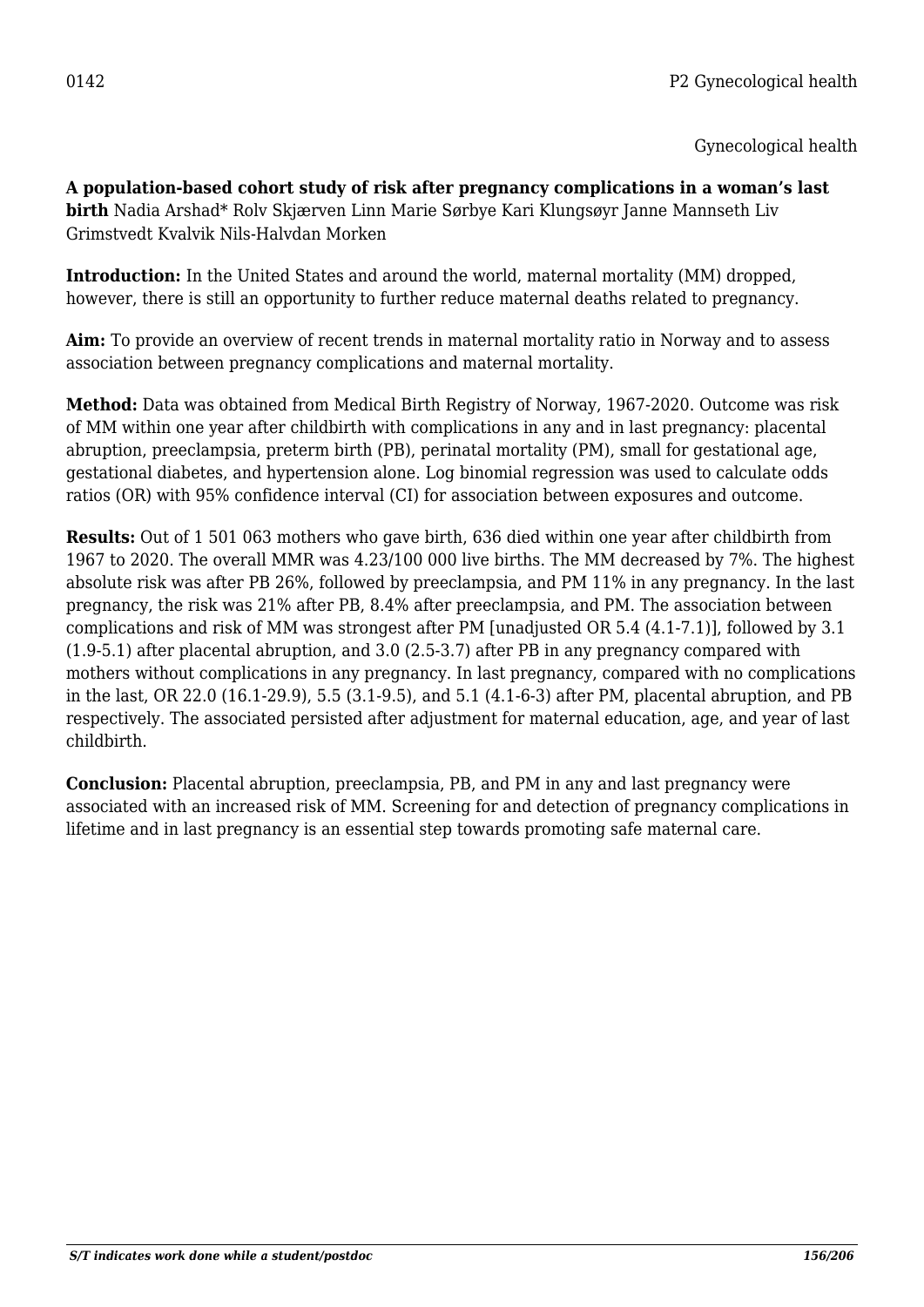Health equity

#### **A Descriptive Analysis of Optimal Birth Outcomes in the US 2018-2019** Lauren Dyer\* Caryn Bell Katherine Theall Maeve Wallace

Background: Adverse outcomes represent only one facet of many in the full experience of pregnancy and pregnancy outcomes. A shift in focus towards healthy reproductive outcomes may reveal opportunities for novel interventions and strategies to promote optimal health. Yet studies on optimal birth experiences and outcomes remain sparse.

Methods: Optimal births were those that met the following criteria: pregnancies without maternal clinical complications, vaginal delivery at a gestational age of 37 weeks or later, and infant birth weight of >2,500 grams with no congenital anomalies, no abnormal conditions, and 5-minute APGAR score >7. We calculated Empirical Bayes smoothed (EBS) rates of optimal birth for the total population and by maternal race/ethnicity by applying the smoothing tool in GeoDa version 1.18.0.10 We defined counties achieving greater racial birth equity as those where the total population EBS optimal birth rate was higher than the national 75th percentile and the absolute difference between maternal racial/ethnic categories was smaller than the national 25th percentile difference. Results: During the 2018-2019 period, 49.80% of overall births could be classified as an "optimal birth" according to the study definition. There was significant local clustering of births based on spatial analyses (Moran's I=0.471; p<.001). Of the 3140 US counties, only 282 (8.98%) appeared to advance White-Black equity in optimal births, and 205 (6.53%) appeared to advance White-Hispanic equity in optimal births.

Conclusions: In the effort improve maternal health, we should focus not only on the absence of negative outcomes, but also the occurrence of positive outcomes, a paradigm shift that may prove insightful and effective. Our analytic results suggest that optimal births can be measured and that spatial patterns exist at the county level for this outcome.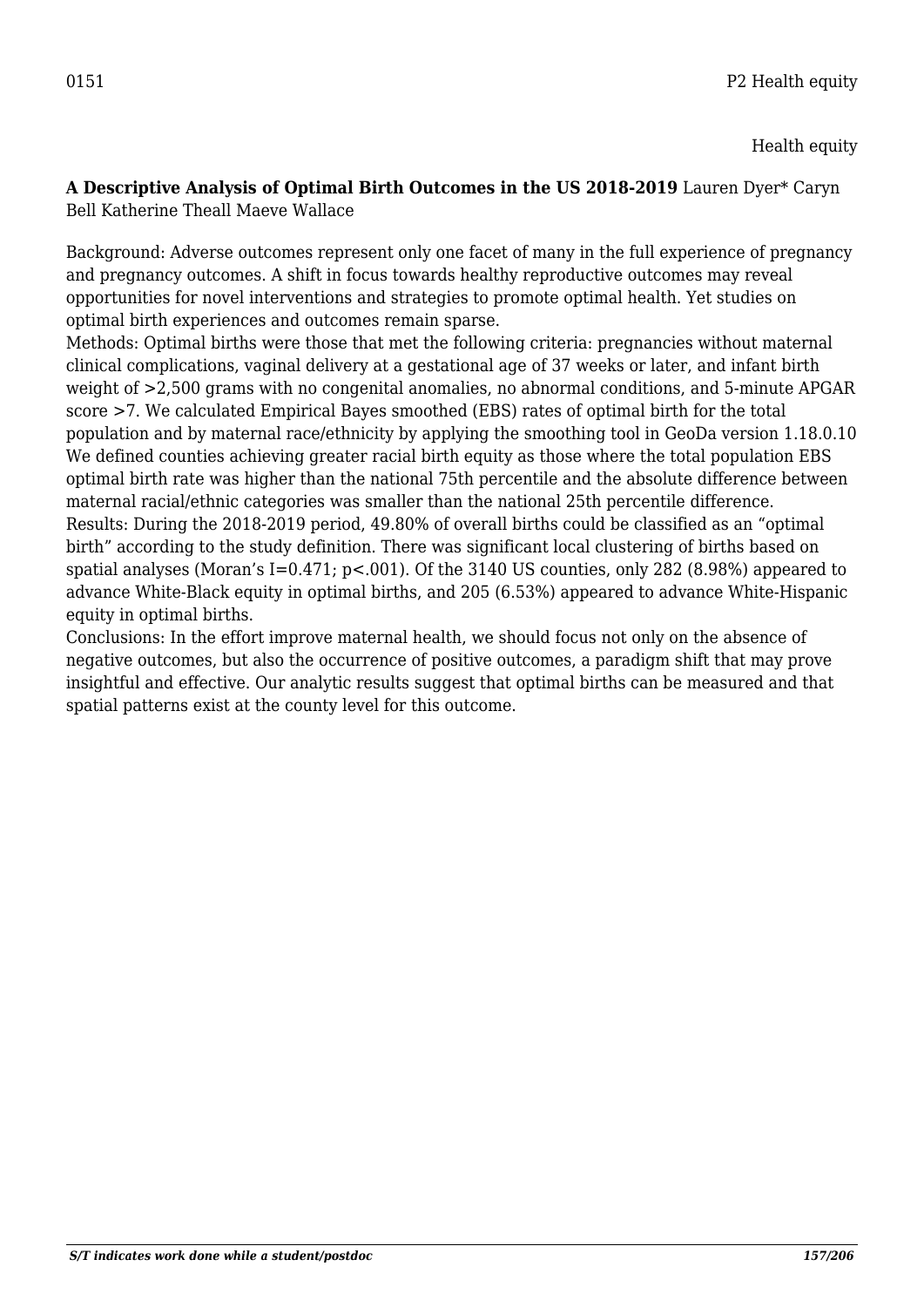Infectious disease

## **Emergency Department Pediatric Readiness Does Not Improve Pediatric Sepsis Outcomes**

Morgan Swanson\* James Torner Hilary Hewes Lawrence Cook Ryan Carnahan Monica Lieng Knute Carter Kang Zhao Nicholas Mohr

## **Objective**

Pediatric sepsis is a life-threatening condition leading to high pediatric morbidity and mortality. We hypothesized increased emergency department (ED) pediatric readiness would be associated with better clinical outcomes among pediatric sepsis patients.

## **Study Design**

A retrospective cohort of pediatric sepsis subjects were identified from administrative claims datasets (2010 – 2019) of ED and hospital visits in Iowa, New York, and Florida. ED pediatric readiness scores were obtained from the 2013 National Pediatric Readiness Assessment database, which is an assessment of EDs based on readiness to care for sick and injured children (scores range from 0 to 100). An instrumental variables approach, using an instrument of differential distance, estimated associations between pediatric readiness and the primary outcome, 28-day hospital-free days. Hospital-free days is a composite outcome of death, length-of-stay, and readmission; deaths are 0 hospital-free days. Models were adjusted for demographics, co-morbidities, payer, state, and year.

### **Results**

There were 3,675 pediatric sepsis subjects in 311 hospitals; the median pediatric readiness score was 78 out of 100 (interquartile range: 61 to 90). Overall, median 28-day hospital-free days were 23 and 2.5% of subjects died during the hospital encounter. Presenting to a top-quartile pediatricreadiness ED was not associated with 28-day hospital free days (adjusted 2SLS estimand: -0.10, [95%CI: -2.36 to 2.16], p=0.928). Transfer was less common in subjects presenting to high-readiness hospitals (adjusted odds ratio: 0.38, [95%CI: 0.24 to 0.60]).

### **Conclusions**

We found no association between ED pediatric readiness and clinical outcomes in pediatric sepsis patients. This suggests current regionalization practices may work to deliver pediatric sepsis patients to the level of definitive care that is needed. Further work could investigate optimal transfer practices for pediatric sepsis patients.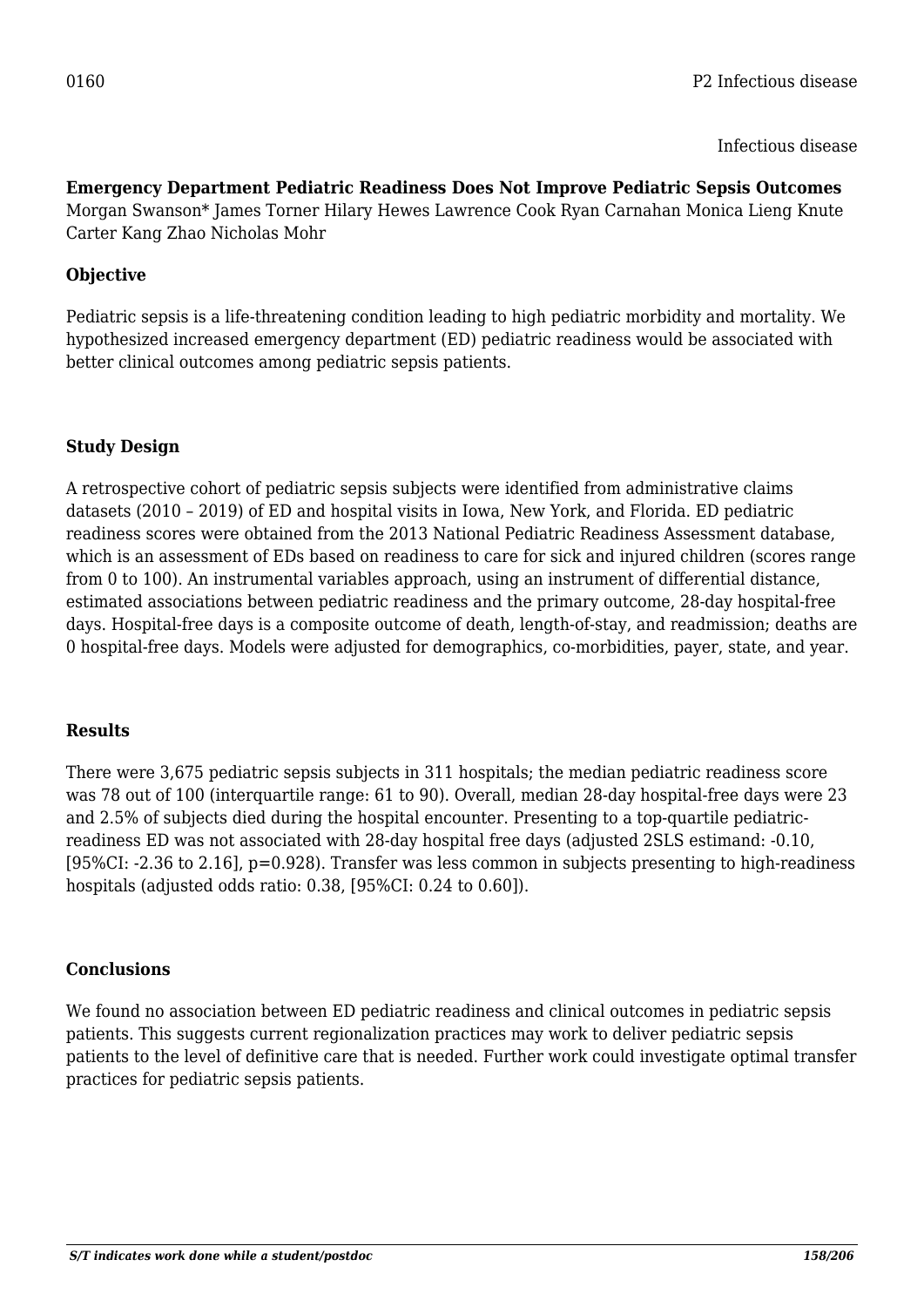Mental health

## **Residential segregation and prenatal depression in non-Hispanic Black and Hispanic mothers in North Carolina, 2005-2009** Sarah Haight\* Lea Ghastine Catherine Hoyo Chantel Martin

Research on residential segregation and mental health is inconsistent and rarely assessed during pregnancy, a high-risk time for depression. We investigate this relationship in a sample of non-Hispanic (NH) Black and Hispanic mothers. Demographics, residence, and self-reported depressive symptoms (Center for Epidemiological Studies Depression [CESD] screener), were obtained from the Newborn Epigenetic Study (NEST), a North Carolina pregnancy cohort (2005-2009). Using U.S. Census data (2006-2010), census tract residential segregation (NH Black vs NH white and Hispanic vs NH white) was measured with the Index of Concentration at the Extremes (ICE). ICE scores range from -1 (highest concentration of low privilege) to 1 (highest concentration of high privilege). Generalized linear mixed models estimated average change in CESD score associated with ICE score, accounting for neighborhood clustering and adjusting for individual's age, education, parity, marital status, smoking, and neighborhood deprivation. Among 773 participants, average CESD scores (ranging 0-60) were 14.1 (SD=9.7) and 12.1 (SD=10.2) for NH Black and Hispanic mothers, respectively. Average ICE scores were 0.21 (SD=0.45) and 0.11 (SD=0.29) for NH Black and Hispanic, respectively. For NH Black mothers, a 1-unit increase in ICE score (towards an extreme concentration of NH white) was associated with a reduction of 1.5 in CESD score (95% CI=-5.3, 2.3). After adjustment, estimates crossed over the null indicating increased depressive symptoms for NH Black mothers living in areas with increased concentrations of NH white populations (b=8.0; 95% CI=-3.7, 19.7). Among Hispanic mothers, a 1-unit increase in ICE score was associated with an average reduction of 2.7 in CESD score (95% CI=-6.8, 1.5). The impact of residential segregation on prenatal mental health may differ by race/ethnicity and effects may attenuate after accounting for individual- and neighborhood-level factors.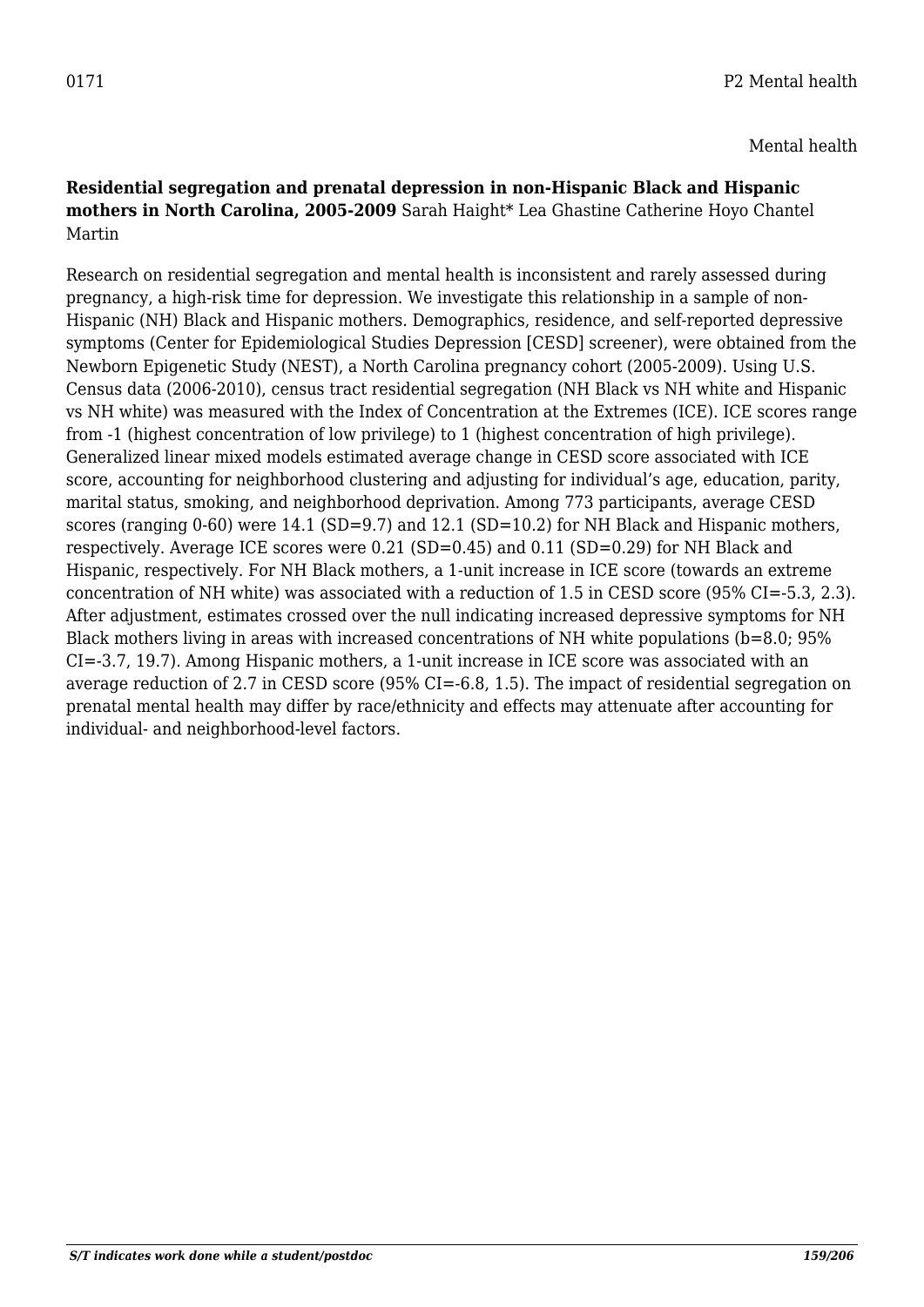Mental health

## **Early age at sexual debut, risky sex behaviors and depressive symptomatology among young adults in the United States** Andrew Williams\* Amy Breigenzer

**Background:** In the United States, depression is most common among adults aged 18-29. Early sexual debut and risky sex behaviors may influence depression, but current evidence is mixed. We examined associations between sex behaviors and depression among US adults aged 20-25.

**Methods:** Data were from 2,580 adults aged 20-25 in the National Health and Nutrition Examination Survey(2005-2016). Depression was measured with the Patient Health Questionnaire-9(PHQ-9, (9 questions scored 0-3, range 0-27). Severe depression was PHQ-9 score >10. Three sex behaviors were assessed: early age at sexual debut(first sexual intercourse ≤age 16), chlamydia diagnosis in prior 12 months, and herpes diagnosis ever. Chlamydia and herpes diagnoses were considered proxies for lack of barrier protection during sex. Logistic regression models estimated odds ratios(OR) and 95% confidence intervals(95%CI) for the association between sex behaviors and severe depression, adjusted for demographic factors. Sensitivity analyses examined differences by gender and the effect of age at menarche.

**Results:** Early age at sexual debut and risky sex behaviors were associated with increased risk for severe depression. Compared to later sexual debut, early age at sexual debut was associated with two-fold higher risk for severe depression(OR:2.00 95%CI:1.99,2.01). Chlamydia diagnosis was associated with a 35% increase(OR:1.35 95%CI:1.35,1.37) and herpes diagnosis was associated with a 16% increase(OR:1.16 95%CI:1.15,1.17) for severe depression. In sensitivity analysis, early age at sexual debut was a stronger predictor of severe depression among women(OR:2.52 95%CI:2.51,2.53) than men(OR:1.29 95%CI:1.28,1.30)(p-interaction<.01). Age at menarche did not change results among women.

**Conclusions:** Risky sex behaviors increase risk of depression in young adults. Early age at sexual debut was the strongest predictor of depression and may be a stronger predictor of depression among women.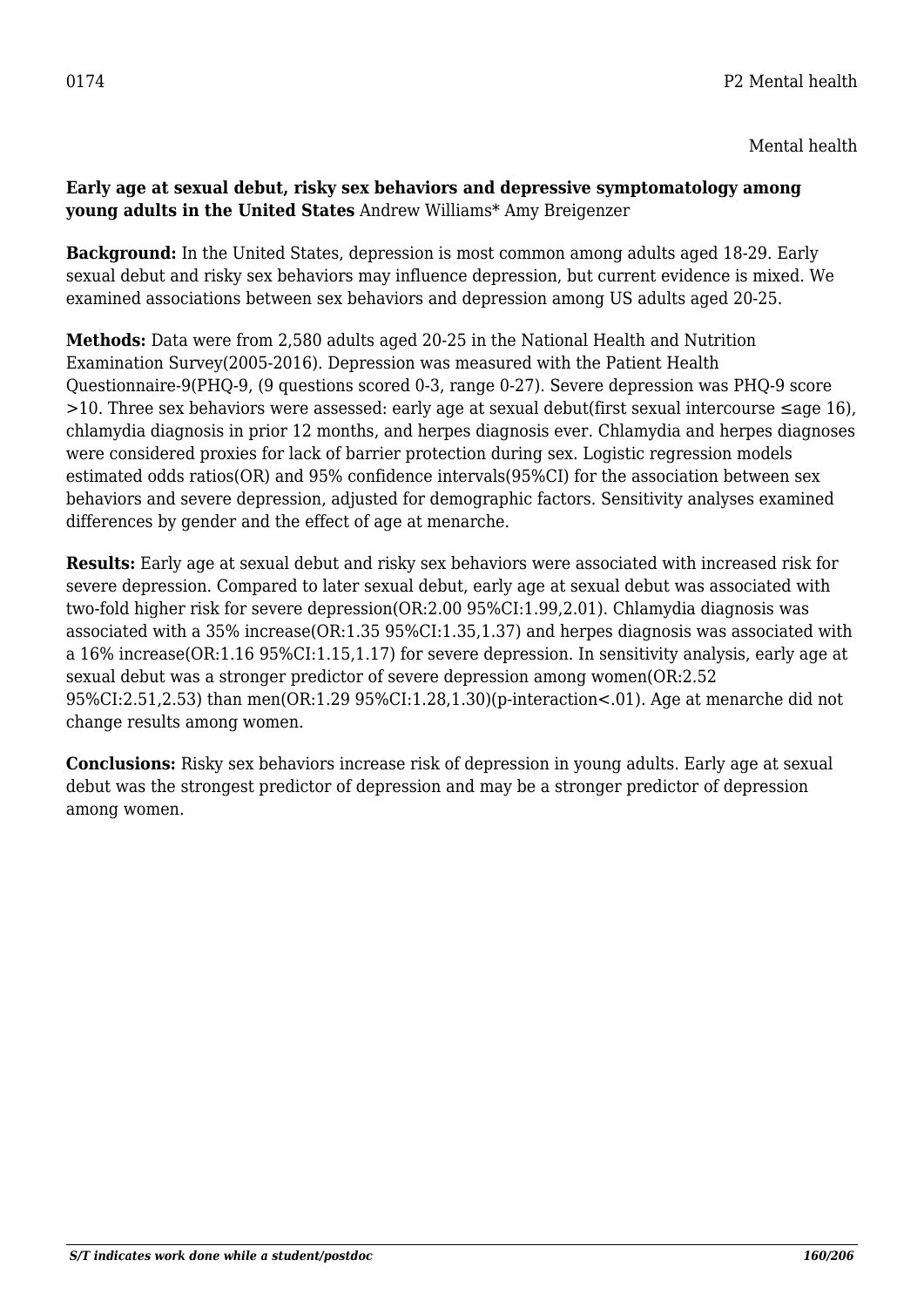**Prevalence of Mental Disorder Co-Occurrence and Outcomes Associated with Multiple Disorder Co-occurrence in the Project to Learn about Youth Mental Health (PLAY-MH)** Lina Dimitrov\* Corey Lipton Melissa Danielson Rebecca Bitsko Angelika Claussen Jennifer Zubler Joseph Holbrook Lorraine Kubicek Kate Flory Julie Owens Steven Cuffe

The aim of this study was to determine the prevalence of co-occurring mental disorders, as determined by a Diagnostic and Statistical Manual of Mental Disorders,  $4<sup>th</sup>$  Edition criteria-based approach, and to understand associations of co-occurring disorders with school discipline, child and family functioning, and suicidal ideation/attempts among a K-12 sample of children. We analyzed data from the Project to Learn About Youth-Mental Health which used a two-stage design to draw samples from school districts in Colorado, Florida, Ohio, and South Carolina. First, teacher screeners were used to classify a child as high vs. low risk for externalizing, internalizing, or tic disorders. In stage two, parents of selected children (sample stratified by risk status, gender, and school level) completed interviews, including the Diagnostic Interview Schedule for Children, version IV to identify those who met criteria for a mental disorder, including attentiondeficit/hyperactivity disorder, behavioral disorders, anxiety disorders, and depression. Analyses were restricted to 305 children with at least one disorder and accounted for the complex sample design to produce weighted percentages and 95% confidence intervals (CI) using SAS v9.4 survey procedures (SAS Institute, Inc.; Cary, NC). Among children who met criteria for at least one disorder, 39.4% had two or more (2<sup>+</sup>) total mental disorders and children with depression were most likely to have 2<sup>+</sup> disorders (90.3%). Compared to children with one disorder, parents reported children with  $2^+$  disorders were more likely to have sleep problems (92.6% vs. 72.7%, p=0.001), to have ever been suspended from school (42.5% vs. 29.4%, p=0.01), or to have experienced suicidal ideation (17.5% vs. 1.3%, p=0.01) and that their children's' mental disorders were more likely to cause family financial problems (17.7% vs. 4.9%, p=0.01). These results demonstrate the impact of mental disorders and inform mental health service resource allocation.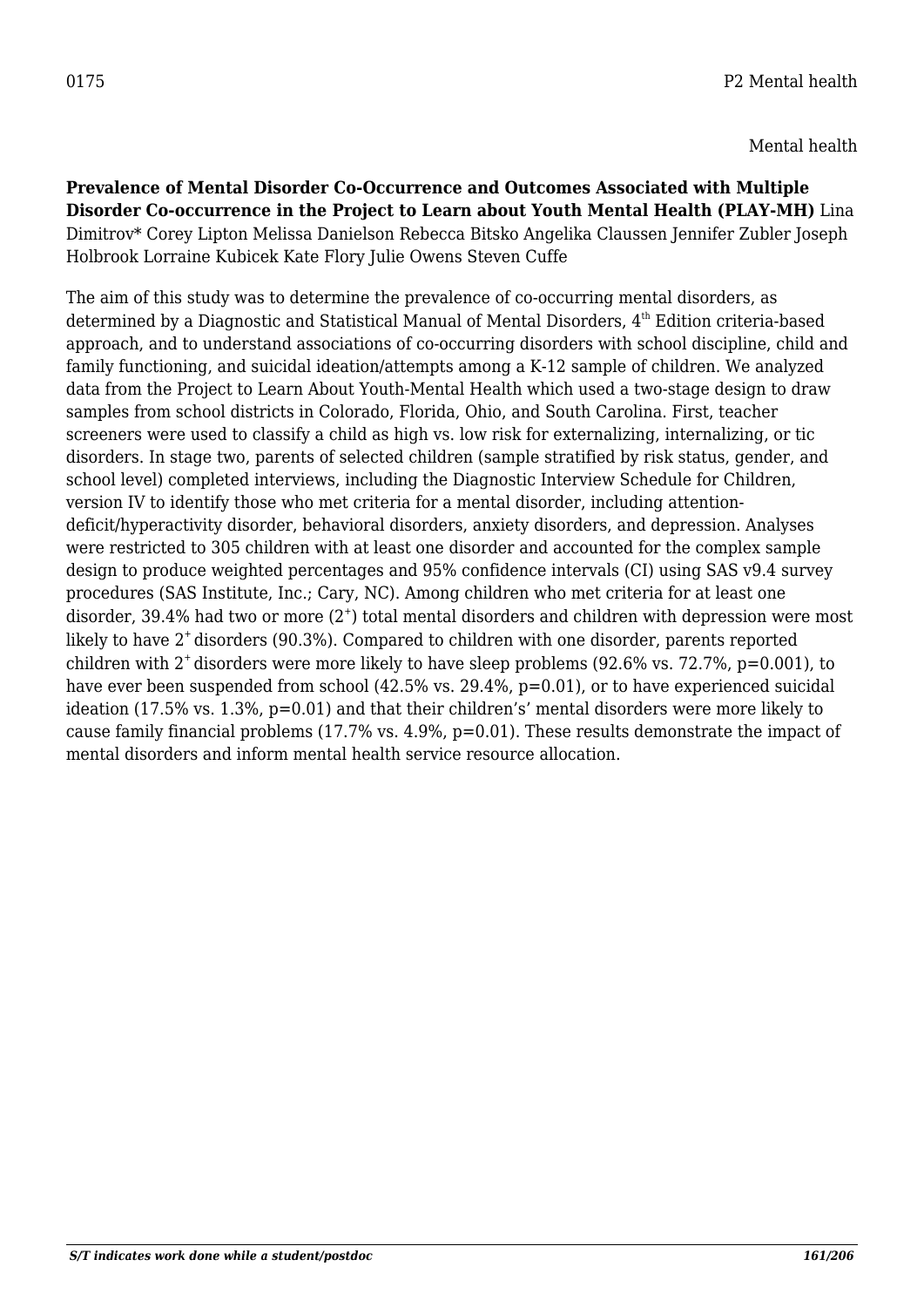Nutrition/obesity

**Impact of pre-pregnancy body mass index on adverse pregnancy outcomes: Analysis from the Longitudinal Indian Family hEalth (LIFE) cohort study** Fouzia Farooq\* Monica Gudipally Kalpana Basany Fouzia Farooq Catherine Haggerty Gong Tang Govindrao Kusneniwar Guru Rajesh Jammy Clareann Bunker P.S. Reddy

Background: Maternal pre-pregnancy body mass index (BMI) and gestational weight gain are measures of maternal health and nutrition that are key to meeting the nutrient demands of pregnancy. These factors are also vital for fetal development as well as infant health. While sufficient prenatal dietary intake is critically important, excessive maternal weight is associated with pregnancy complications, childhood obesity and adverse cardiovascular outcomes. Both low and high maternal BMI are linked to adverse pregnancy outcomes (APOs), yet data in developing countries including India are sparse. Methods*:* We modeled the relationships between pre-pregnancy BMI and adverse APOs including low birth weight (LBW), preterm birth, Cesarean delivery, intrauterine growth restriction, miscarriage, and fetal death among 675 women aged 15-35 years with singleton pregnancies in the Longitudinal Indian Family hEalth study, a population-based prospective pregnancy cohort study conducted in Telangana State, India. Pre-pregnancy BMI was assessed at a mean of 12.3 months prior to pregnancy. Odds ratios and 95% confidence intervals for each APO were adjusted for confounders. Results: Women categorized as obese prior to pregnancy had a 3-fold increased risk of Cesarean delivery (OR 3.13, 95% CI (1.56, 6.29)) compared to normal weight women. Women categorized as overweight preconception had a marginally increased risk of Cesarean delivery, albeit not statistically significant (OR 1.17, 95% CI (0.61, 2.24). Women who were underweight had a modestly increased risk of LBW compared to those categorized as having normal weight prior to pregnancy (OR 1.12, 95% CI (0.71, 1.77). On the other hand, women categorized as obese and overweight pre-pregnancy had marginally decreased risks of LBW (OR 0.71, 95%CI (0.28, 1.77); OR 0.61, 95% CI (0.24, 1.51), respectively). Conclusion: Our data suggest that women with elevated pre-pregnancy BMI may have a higher risk of APOs, especially Cesarean delivery. Targeted pre-pregnancy intervention studies and programs that include counseling on preconception health and lifestyle modification are in developing countries are warranted and may improve subsequent pregnancy outcomes among overweight and obese women.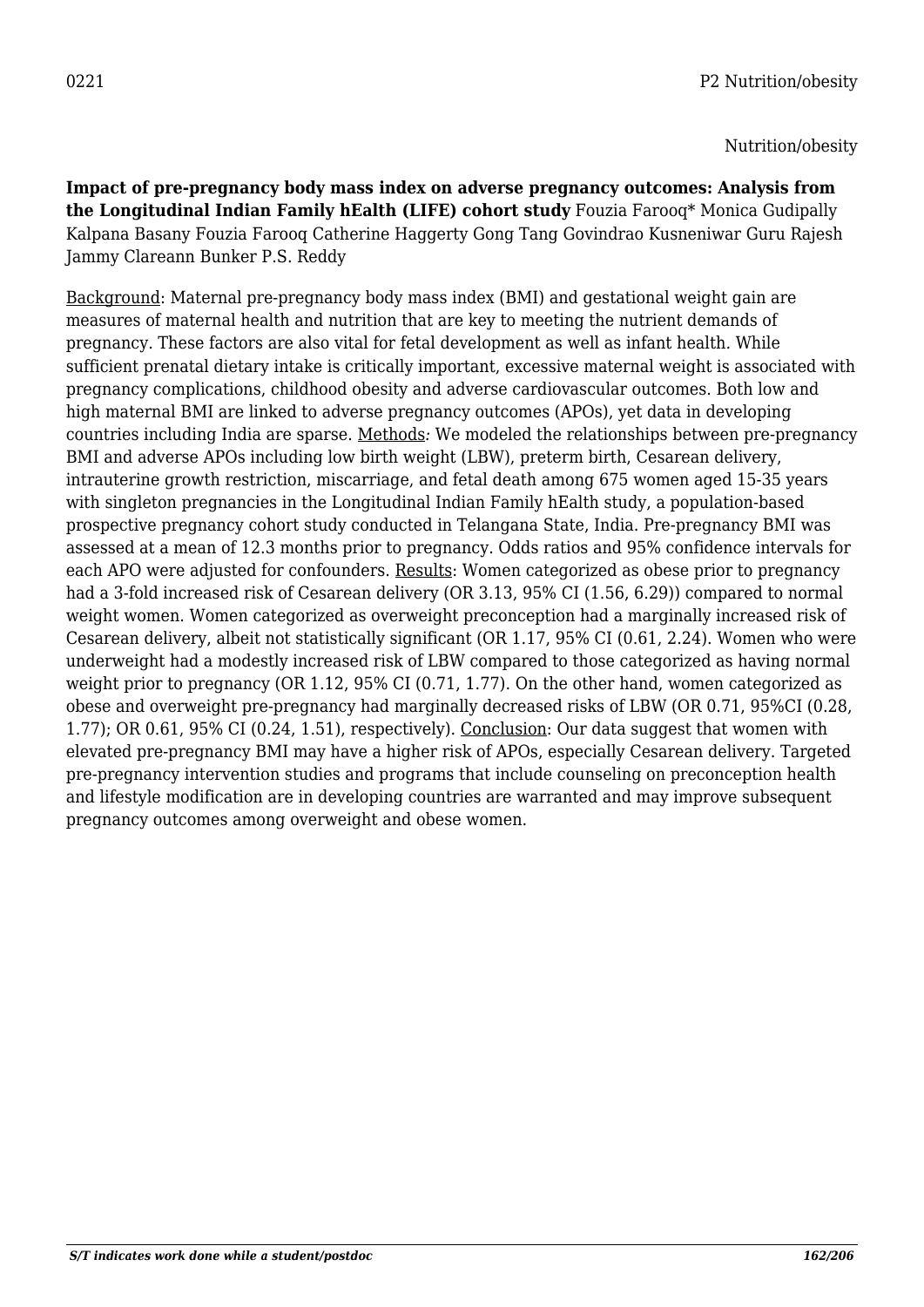Nutrition/obesity

#### **Prospective associations of sleep with diet, adiposity, and growth among toddlers born preterm** Samrawit Yisahak\* Kelly Boone Joseph Rausch Sarah Keim

Associations of sleep with diet and adiposity are understudied during toddlerhood when lifestyle habits and taste preferences establish. Prior studies focused on total sleep duration, though day and nighttime sleep could have different associations due to circadian regulation of appetite. Further, studies mostly focus on too little sleep. In a secondary analysis of a randomized trial of toddlers born preterm, we examined prospective associations of sleep duration and timing with diet, adiposity, and growth. Children born at <35 weeks' gestation were randomized at 10-17 months (age corrected for prematurity) to placebo or fatty acid supplementation for 180 days. Caregivers reported toddlers' sleep habits at baseline using the Brief Infant Sleep Questionnaire. After 180 days, caregivers reported the child's past month diet in a food frequency questionnaire. We computed a toddler diet quality index (TDQI, max 100 points), reflecting adherence to 2020 Dietary Guidelines for Americans for < age 2. Anthropometry was measured at baseline and follow-up using standardized protocols. We used WHO growth standards to calculate weight-for-height, triceps skinfold, and subscapular skinfold z-scores. We used linear and logistic regression for assessing associations of sleep with outcomes at follow-up, and linear mixed models with sleep\*time interaction for changes in anthropometry (growth). Nearly 30% of 284 toddlers slept shorter or longer than recommended. Night and daytime sleep (per hour) were associated with higher (β=1.01 (95% CI: 0.16, 1.85)) and lower TDQI (β -1.62 (CI: -2.71, -0.52)), respectively. Associations of short and long sleep with TDQI were β=-2.24 (CI: -5.71, 1.24) and β=-0.24 (CI: -3.62, 3.14), respectively. Associations with adiposity at follow-up were null, but daytime sleep was associated with changes in weight-for-height z (P=0.02). Nighttime, but not daytime sleep maybe favorable for diet quality and longer than recommended sleep may not be unfavorable.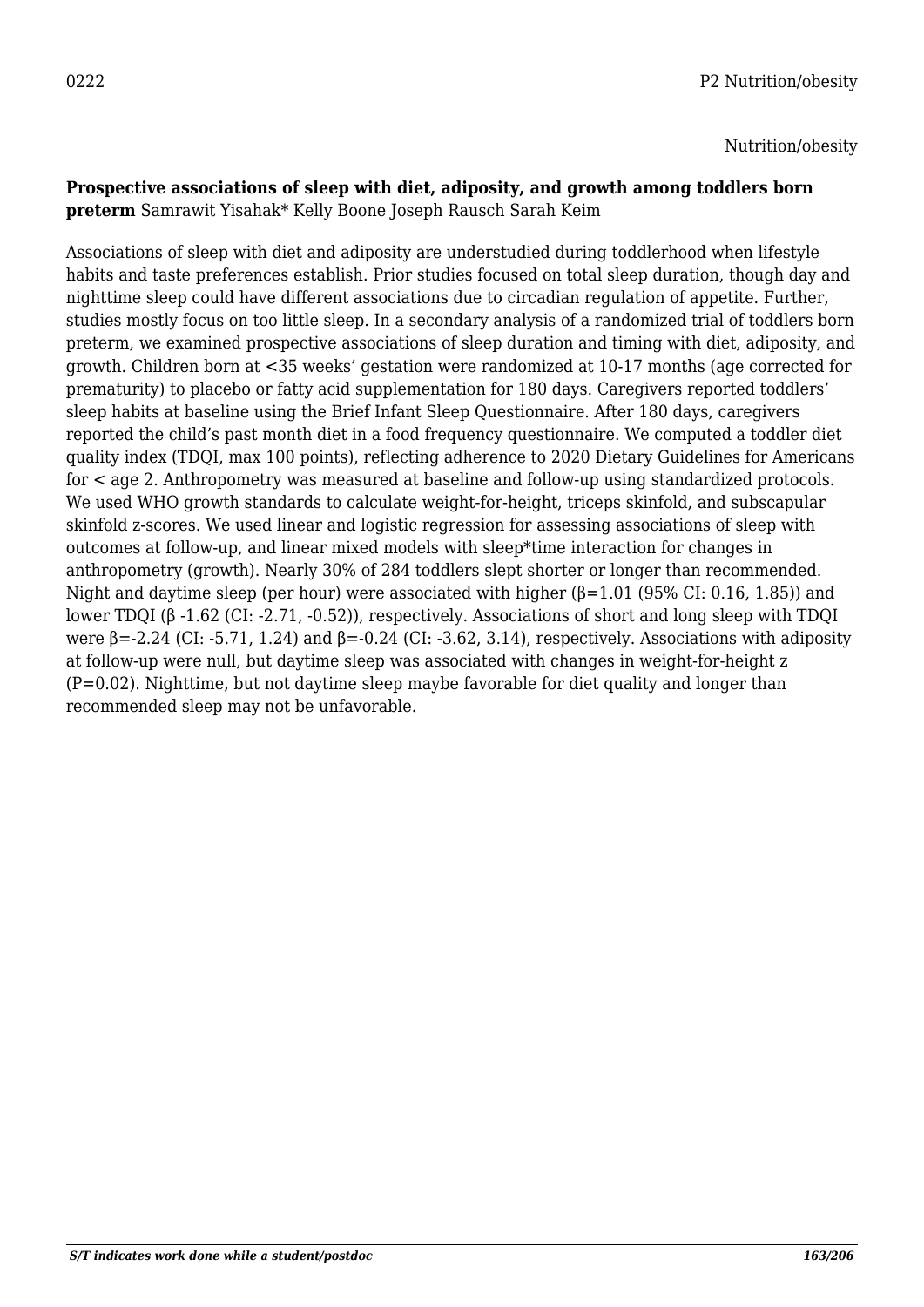## **Associations Between Dietary Carbohydrate Intake During Pregnancy and Placental**

**Glucose Transporter Expression** Amber Kautz\* Lauren Aleksunes Sadia Chowdhury Ying Meng Richard K. Miller Thomas O'Connor Emily Barrett

**Background:** Prenatal dietary carbohydrate intake has been positively associated with infant size at birth, however, mechanisms are poorly understood. Maternal delivery of glucose via placental transporters may play a role.

**Objective:** To examine the association between carbohydrate intake during pregnancy and placental expression of the glucose transport proteins GLUT1 and GLUT3.

**Methods:** We analyzed data from women with healthy pregnancies enrolled in the Understanding Pregnancy Signals and Infant Development Study (UPSIDE) who reported dietary intake in the second trimester and had placental glucose transporter data available (N=157). Based on 24-hour dietary recalls, we quantified proportion of calories from carbohydrate and added sugar, as well as glycemic load. Transporter concentrations were measured in membrane fractions of term placental tissue using quantitative targeted proteomics. We fit multivariable linear regression models adjusted for gestational age at birth, infant sex, maternal age, early pregnancy body mass index, lifetime smoking status, and transporter batch.

**Results:** Median (25th, 75th percentiles) for glycemic load and proportion of calories from added sugar and total carbohydrate were 141.06 (115.36, 180.80), 0.110 (0.075, 0.159) and 0.507 (0.455, 0.561), respectively. We observed positive associations between proportion of calories from carbohydrate and GLUT1 that were strengthened after adjustment for covariates (β: 208.316, 95% CI: -3.539, 420.172). Proportion of calories from carbohydrate was additionally positively associated with GLUT3 (β: 4.723, 95% CI: 0.605, 8.840). Proportion of calories from added sugar and glycemic load were not associated with GLUT1 or GLUT3.

**Conclusions:** Proportion of calories from total carbohydrate was positively associated with expression of glucose transport proteins in human placentae. Future research to confirm the impact of dietary intake on placental nutrient transporters is planned.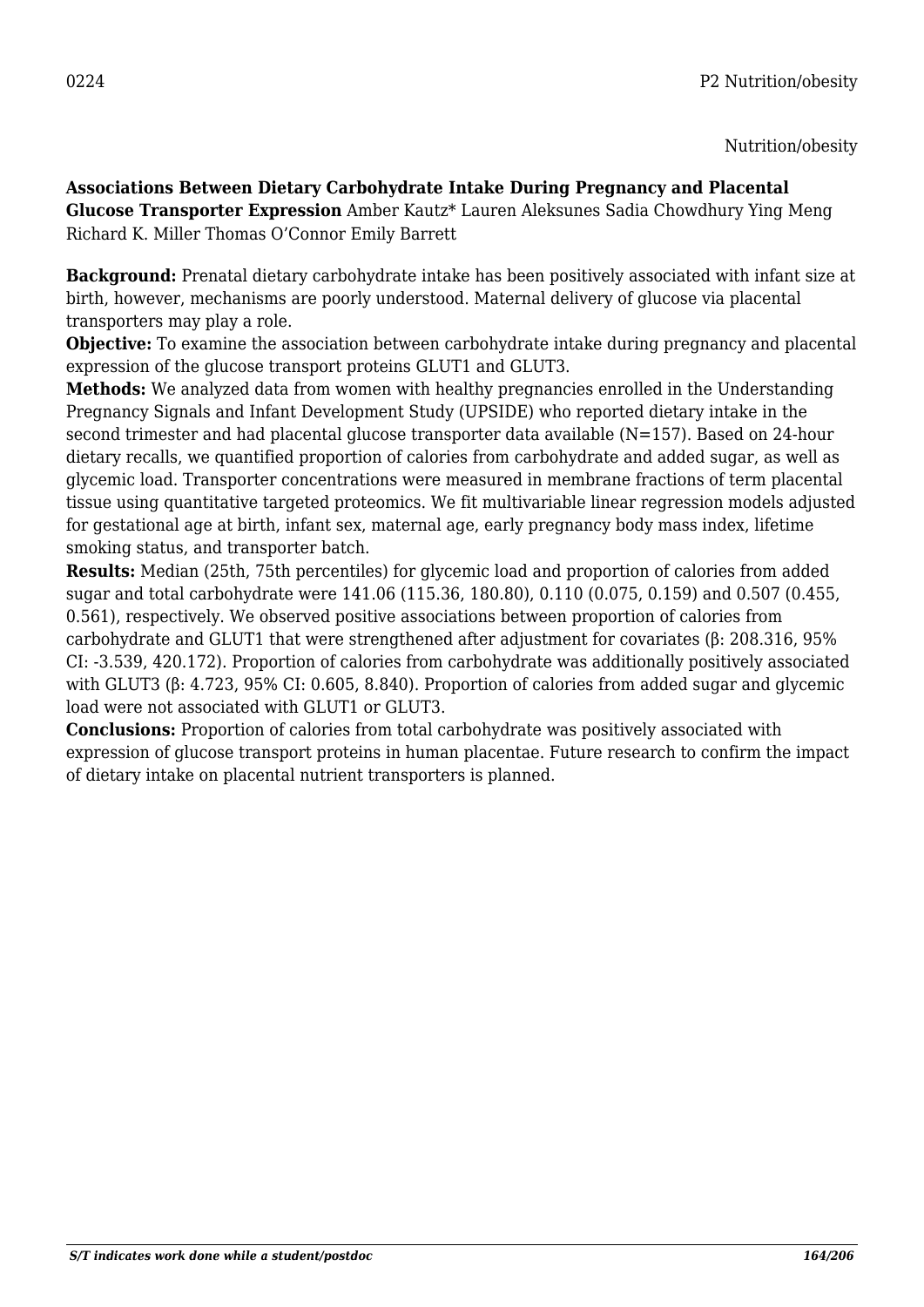**Findings from Hispanic Community Health Study/Study of Latinos (HCHS/SOL) on prospective influence of maternal psychosocial stressors and BMI on birth outcomes**Tracy, Krista, Michelle, Hridya, Carmen, Liana, Ian, Christina, Martha, Linda, Lindsay Manuck, Perreira, Kominiarek, Rao, Isasi, Preudhomme, Paul, Cordero, Daviglus, Gallo, Fernández-Rhodes\*, Cristin McArdle Tracy Manuck Krista Perreira Michelle Kominiarek Hridya Rao Carmen Isasi Liana Preudhomme Ian Paul Christina Cordero Martha Daviglus Linda Gallo Lindsay Fernández-Rhodes Lindsay Fernández-Rhodes

Objective: We assessed the overall effect of maternal psychosocial stressors of Latina mothers using measured/self reported 1-5 years pre-pregnancy Body Mass Index (BMI) on adverse birth outcomes (gestational diabetes (GDM), preterm birth (PTB: <37 weeks), small or large for gestational age  $(SGA: <10<sup>th</sup>$  percentile:  $LGA>90<sup>th</sup>$  percentile), hypertension (HTN) and Caesarean section).

Methods: In this study, 508 mother-infant dyads met inclusion criteria from the target population of 16,415 self-identified Hispanic/Latinos enrolled in the Hispanic Community Health Study/Study of Latinos. Sociodemographic, and clinical measurements of pre-pregnancy BMI were measured as World Health Organization categories: underweight (<18.5 kg/m $^2$ ), normal (18.5-24.9 kg/m $^2$ ), overweight (25-29.9 kg/m<sup>2</sup>), and obese ( $\geq$ 30 kg/m<sup>2</sup>) at visit 1. Pregnancy characteristics (age at birth, birth year, smoking, parity, gestational weight gain, and birth outcomes were self-reported at Visit 2 and converted to standardized or dichotomous scores for analysis. HCHS/SOL participants with a valid pre-pregnancy BMI value who experienced a singleton birth between visit 1 and visit 2 with complete information (N=508, survey weighted n=868.1) were included. Logistic regression analysis was performed to quantify the association between pre-pregnancy BMI category and birth outcomes, adjusting for biopsychosocial factors including maternal and pregnancy factors, self-identified race/ethnicity, intergenerational educational mobility, marital status, and acculturation.

Results: Almost 35% of the study population (weighted  $n = 298.2$ ) comprised births to women with normal BMI. For birth outcomes we report 12.3% SGA, 13.4% LGA, 9.89% PTB, 3.0% GDM, 9.0% Hypertension, and 38.8% Cesarean Section. In logistic regression, we found pre-pregnancy BMI was positively associated with LGA, and PTB after adjustment for biopsychosocial factors for both underweight and obese categories of BMI, while SGA, GDM, HTN were weaker and monotonic by BMI category. The adjusted odds ratio (OR $_{\tiny{\text{a}}}$ ) for pre-pregnancy BMI obese category compared to normal LGA OR $_{\rm a}$ :1.3 95%CI: (1.0, 5.3); PTB OR $_{\rm a}$  2.6 (95%CI:0.9-7.3); SGA OR $_{\rm a}$  0.9 (95%CI: 0.5-2.1).

Conclusions: In this community-based cohort of Hispanic/Latinos from diverse backgrounds we report attenuated but persistent effects of pre-pregnancy BMI, with increased odds of adverse birth outcomes given exposure to biopsychosocial stressors. However, these associations were not significant. Future exploratory analysis will examine structural equation modelling to better understand the potential mediation pathways for this association.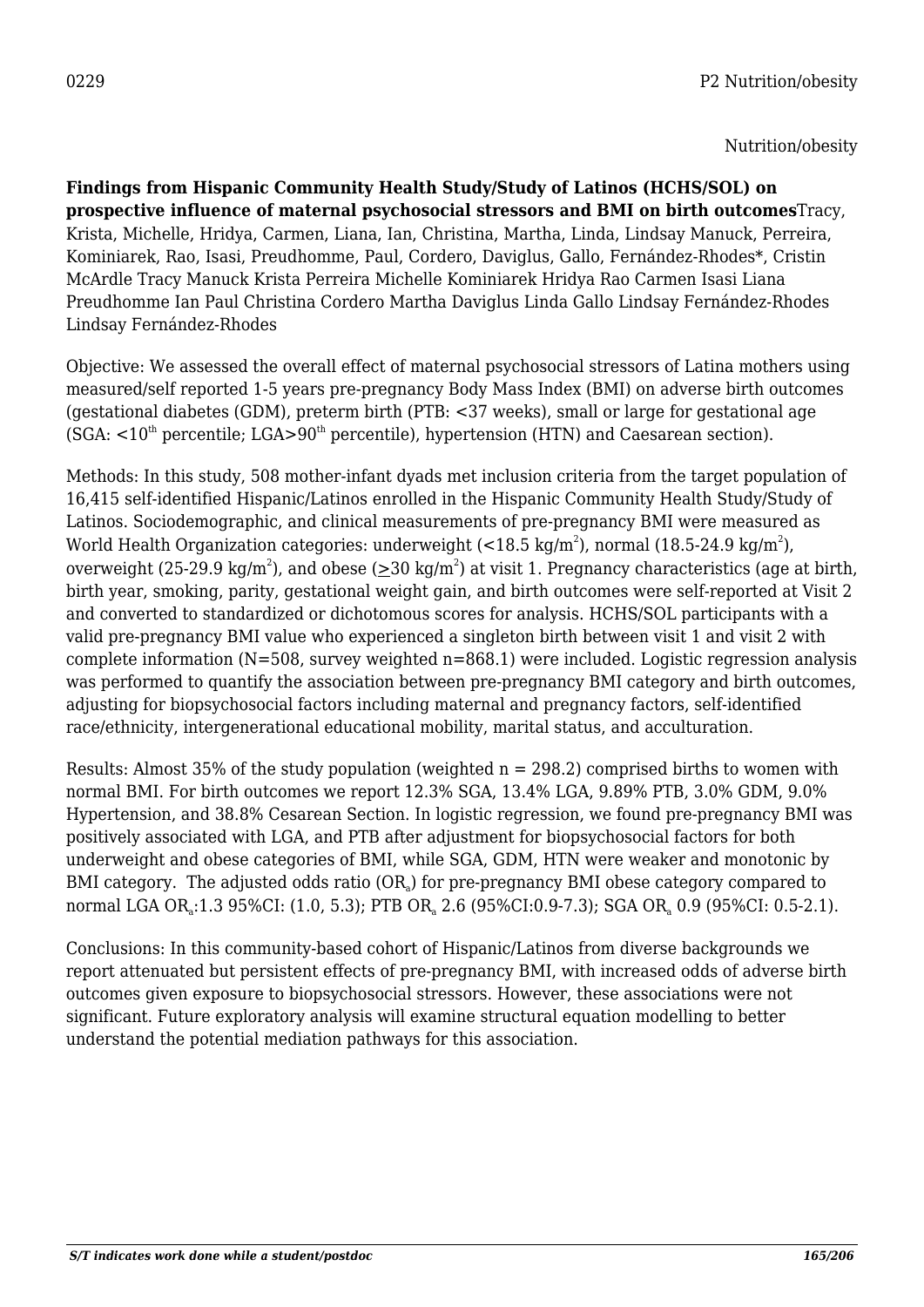**Obstetric anal sphincter injury by maternal origin and length of residence: a nationwide cohort study**Sukhjeet, Siri, Johanne, Benedikte, Katrine Mari Bains, Vangen, Sundby, Lindskog, Owe\*, Ingvil Krarup Sørbye Sukhjeet Bains Siri Vangen Johanne Sundby Benedikte Lindskog Katrine Mari Owe Katrine Marie Owe

Objective: To estimate the association between maternal origin and obstetric anal sphincter injury (OASI), and assess if associations differed by length of residence.

Design: Population-based cohort study.

Setting: The Medical Birth Registry of Norway.

Population: Primiparous women with vaginal livebirth of a singleton cephalic fetus between 2008 and 2017 ( $n = 188$  658).

Methods: Multivariable logistic regression models estimated adjusted odds ratios (aORs) for OASI with 95% CI by maternal region of origin and birthplace. We stratified models on length of residence and paternal birthplace.

Main outcome measures: OASI.

Results: Overall, 6373 cases of OASI were identified (3.4% of total cohort). Women from South Asia were most likely to experience OASI (6.2%; aOR 2.24, 95% CI 1.87-2.69), followed by those from Southeast Asia, East Asia & the Pacific (5.7%; 1.59, 1.37-1.83) and Sub-Saharan Africa (5.2%; 1.85, 1.55-2.20), compared with women originating from Norway. Among women born in the same region, those with short length of residence in Norway (0-4 years), showed the highest odds of OASI. Migrant women across most regions of origin had the lowest risk of OASI if they had a Norwegian partner.

Conclusions: Primiparous women from Asian regions and Sub-Saharan Africa had up to two-fold risk of OASI, compared with women originating from Norway. Migrants with short residence and those with a foreign-born partner had higher risk of OASI, implying that some of the risk differential is due to sociocultural factors. Some migrants, especially new arrivals, may benefit from special attention during labour to reduce morbidity and achieve equitable outcomes.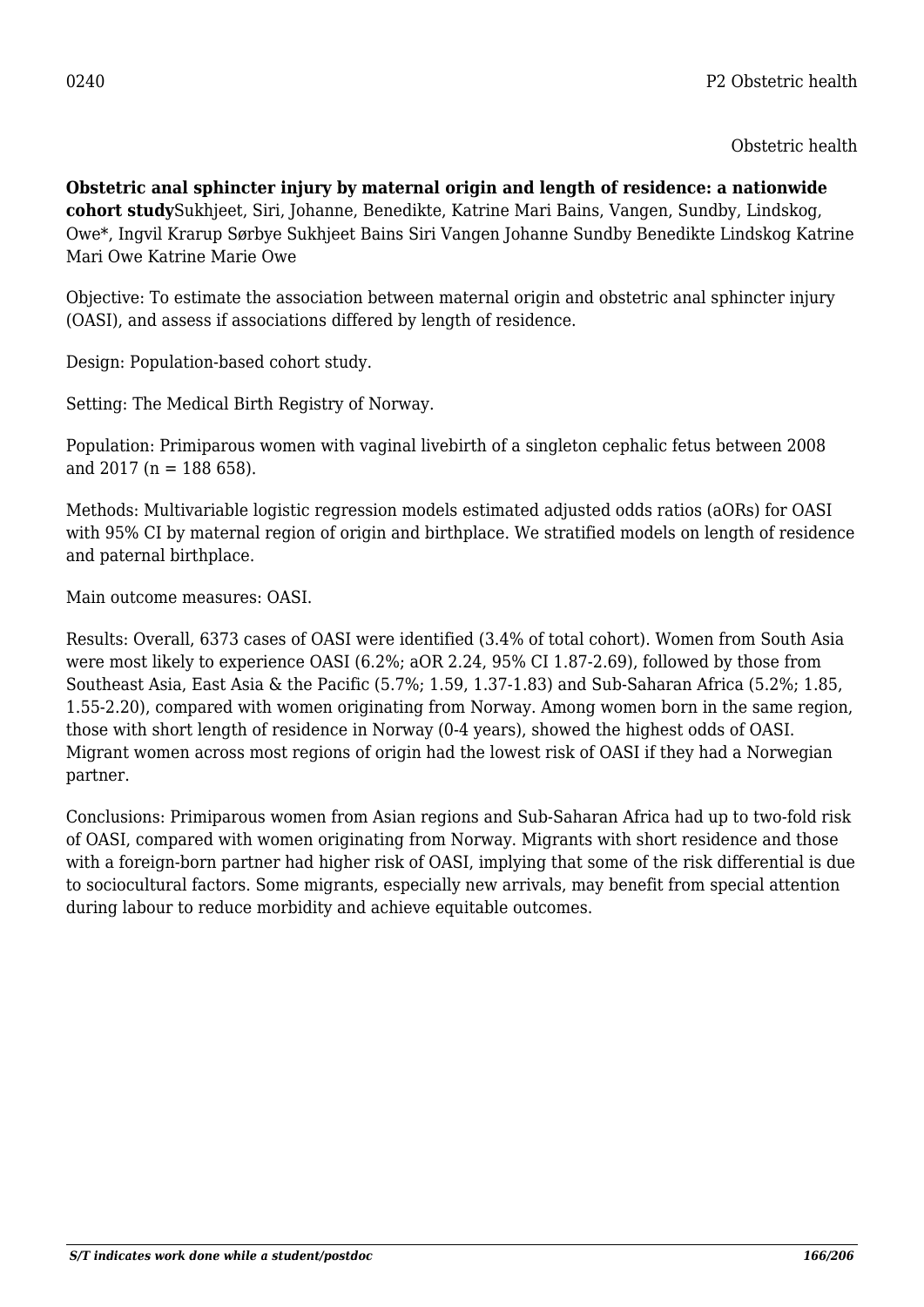**Mode of delivery and maternal sexual wellbeing: a longitudinal investigation of the UK ALSPAC cohort** Florence Martin\* Paul Madley-Dowd Viktor Ahlqvist Egill Jónsson Bachmann Abigail Fraser Harriet Forbes

**Background** The rate of cesarean section is increasing globally. Qualitative evidence suggests that cesarean section is perceived to be protective of sexual function, however, this is evidenced by a few short-term, and almost no long-term, quantitative studies. Emerging evidence suggests that cesarean section may be associated with sex-related pain postpartum, but further longitudinal studies are needed. We investigated the relationship between mode of delivery and subsequent maternal sexual enjoyment, sexual frequency, and sex-related pain.

**Methods** Using the UK-based Avon Longitudinal Study of Parents And Children (ALSPAC) cohort, eligible women had data available for mode of delivery (from obstetric records) and at least one selfreported sexual outcome (via questionnaire). Sexual enjoyment and frequency were measured repeatedly between 33 months and 18 years postpartum; sex-related pain, both in the vagina during sex and elsewhere after sex, was measured at 11 years postpartum. Missing covariate and outcome data were imputed and associations between mode of delivery and sexual outcomes were investigated using ordinal logistic regression.

**Results** In our sample of 10,327 women, 1,094 (11%) participants gave birth via cesarean section. Mode of delivery (cesarean section vs vaginal delivery) was not strongly associated with sexual enjoyment at any timepoint (e.g., adjusted odds ratio (aOR) 1.12, 95% confidence interval (CI) 0.98–1.28, P-value=0.10 at 33 months) or sexual frequency (aOR 0.99, 95% CI 0.88–1.11, P=0.84 at 33 months). Cesarean section was, however, associated with an increased odds of both types of sexrelated pain at 11 years postpartum as compared with vaginal delivery in the adjusted models (aOR 1.68, 95% CI 1.42–2.01, P<0.001 and aOR 1.42, 95% CI 1.09–1.86, P=0.01, respectively).

**Conclusions** Cesarean section was not associated with improved sexual enjoyment and frequency up to 18 years postpartum (compared to vaginal delivery), however, it was associated with increased sex-related pain at 11 years postpartum as compared with vaginal delivery. These findings contradict perceptions of sexual wellbeing in the mode of delivery debate, suggesting that women who have delivered via cesarean section can suffer from sex-related pain that is not limited to abdominal scarring.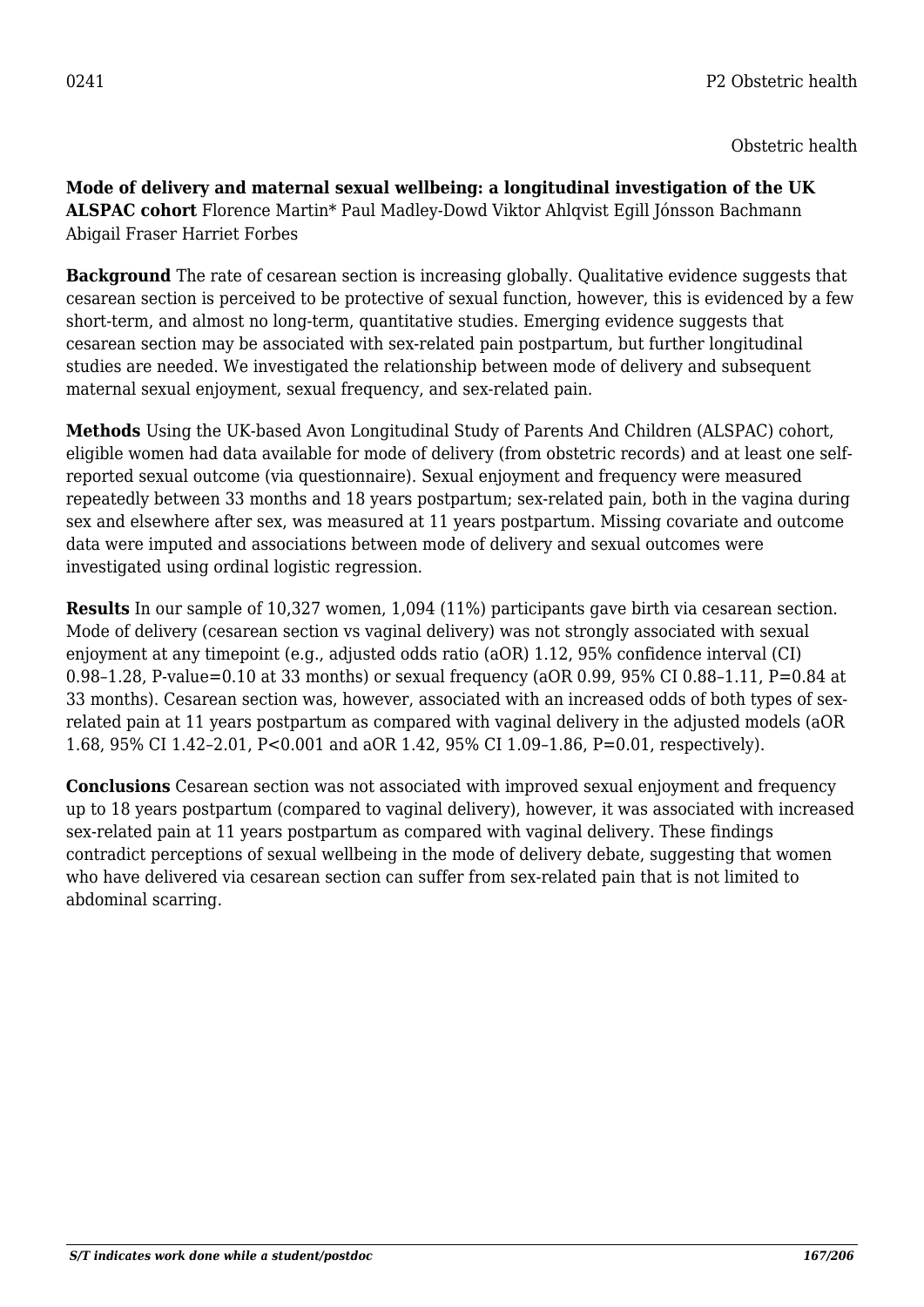**Frequency and correlates of short interpregnancy interval: analysis of PRAMS data from 44 sites in 2009-2018** Amanda Luff\* Michelle Menegay Maria Gallo

**Objectives:** Short interpregnancy interval (SIPI) is associated with unintended pregnancy. We aimed to identify frequency and correlates of SIPI.

**Methods:** We assessed data from the 2009-2018 Pregnancy Risk Assessment Monitoring System, a representative survey of gestational parents with live births in US locations at 2-6 months postdelivery. We classified SIPI based on respondent reporting of not needing contraception because of current pregnancy. Using survey weights, we calculated SIPI prevalence and adjusted prevalence ratios (aPRs) with 95% confidence intervals (CIs) for correlates, accounting for age, race/ethnicity, site, year, and time since delivery.

**Results:** Of 367,775 responses in 44 sites, 2,178 (0.49%; 95% CI: 0.45-0.53) reported pregnancy at time of survey. Non-Hispanic Black people had a higher aPR compared to non-Hispanic White people (1.40; 95% CI: 1.13-1.73). aPRs were higher among those with less than high school education (1.96; 95% CI: 1.64-2.37) and earning less than 250% of the federal poverty level (2.03, 95% CI: 1.59-2.60). Among those receiving prenatal care, people who discussed contraception with a healthcare worker before birth had a lower aPR (0.57; 95% CI: 0.40-0.81). Those who were uninsured postpartum had a higher aPR (1.42; 95% CI: 1.02-1.99), but no association was detected for insurance preconception or prenatally. People who attended a postpartum check-up had a lower aPR (0.45; 95% CI: 0.37-0.55) compared to those without a check-up.

**Conclusions:** Racial and socioeconomic disparities in SIPI prevalence suggest inequity in contraceptive counseling and access. Contraceptive options should be discussed prenatally, especially among patients at risk of losing insurance postpartum.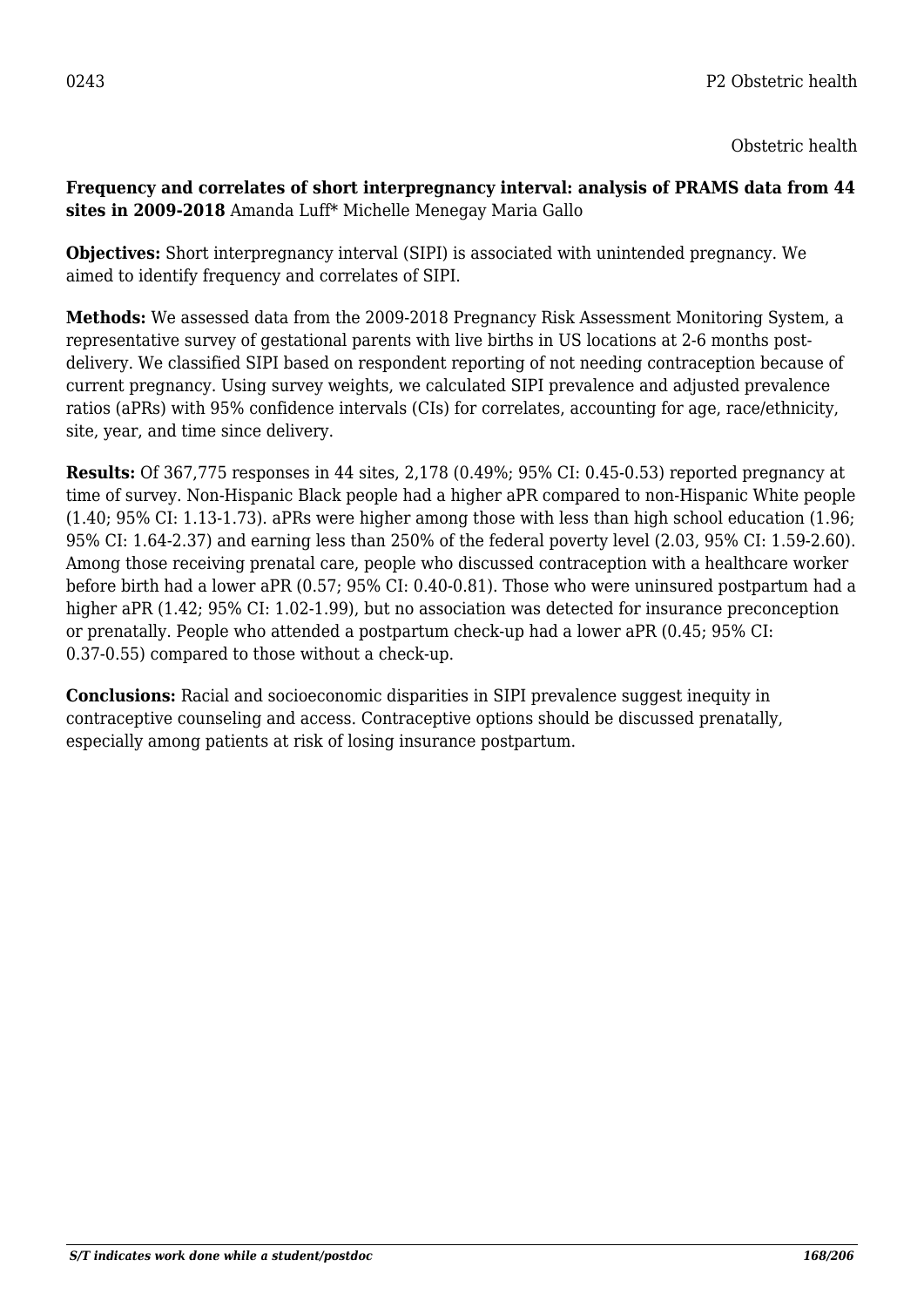## **Ovulation Tracking to Elucidate Length of Gestation and First-Trimester Growth** Ginna Doss\* Julie Daniels Sunni Mumford Charles Poole Anne Steiner Anne Marie Jukic

**Background.** Gestational age is approximated using observable measures like last menstrual period (LMP) and crown-rump length (CRL). Ovulation detection kits provide a more accurate estimate of the beginning of pregnancy. Our objectives were 1) to compare the proportion of births defined as preterm and postterm at delivery by LMP vs. by ovulation and 2) to present first trimester CRL growth curves when gestational age was defined by LMP vs. ovulation.

**Methods.** The Effects of Aspirin in Gestation and Reproduction (EAGeR) trial was a prospective time-to-pregnancy study that enrolled participants with a history of pregnancy loss. This analysis included singleton pregnancies conceived during prospective follow-up with known ovulation and LMP dates and with CRL measured at a first trimester ultrasound (n=464). Regression models for log-transformed and untransformed CRL with several functions of gestational age were fit for both ovulation and LMP-based gestational age assessment. Optimal models were selected by the highest adjusted coefficient of determination ( $R^2$ ). Among participants who went on to have a live birth  $(n=406)$ , we compared the proportion of births defined as preterm  $(\leq 37$  weeks) or postterm  $(\geq 42)$ weeks) when gestational age was defined by ovulation or LMP. We report the weighted kappa for agreement between gestational age measures.

**Results.** A slightly larger proportion of births were assessed as preterm at delivery by ovulation (8.3%) than by LMP (6.9%) and as postterm by LMP (1.0%) than by ovulation (0.2%). The agreement between gestational age estimation methods was moderate, weighted kappa = 0.70 (95% CI: 0.56, 0.87). Using each method of gestation age estimation, we fit a model of first trimester growth. The LMP-based model predicted smaller CRL than the ovulation-based model at later ultrasounds.

**Conclusion.** The comparison of LMP vs. ovulation-based gestational age at ultrasound and delivery suggest that LMP exhibits a slight tendency to overestimate gestational age relative to ovulation, potentially altering growth models. This is consistent with previous research.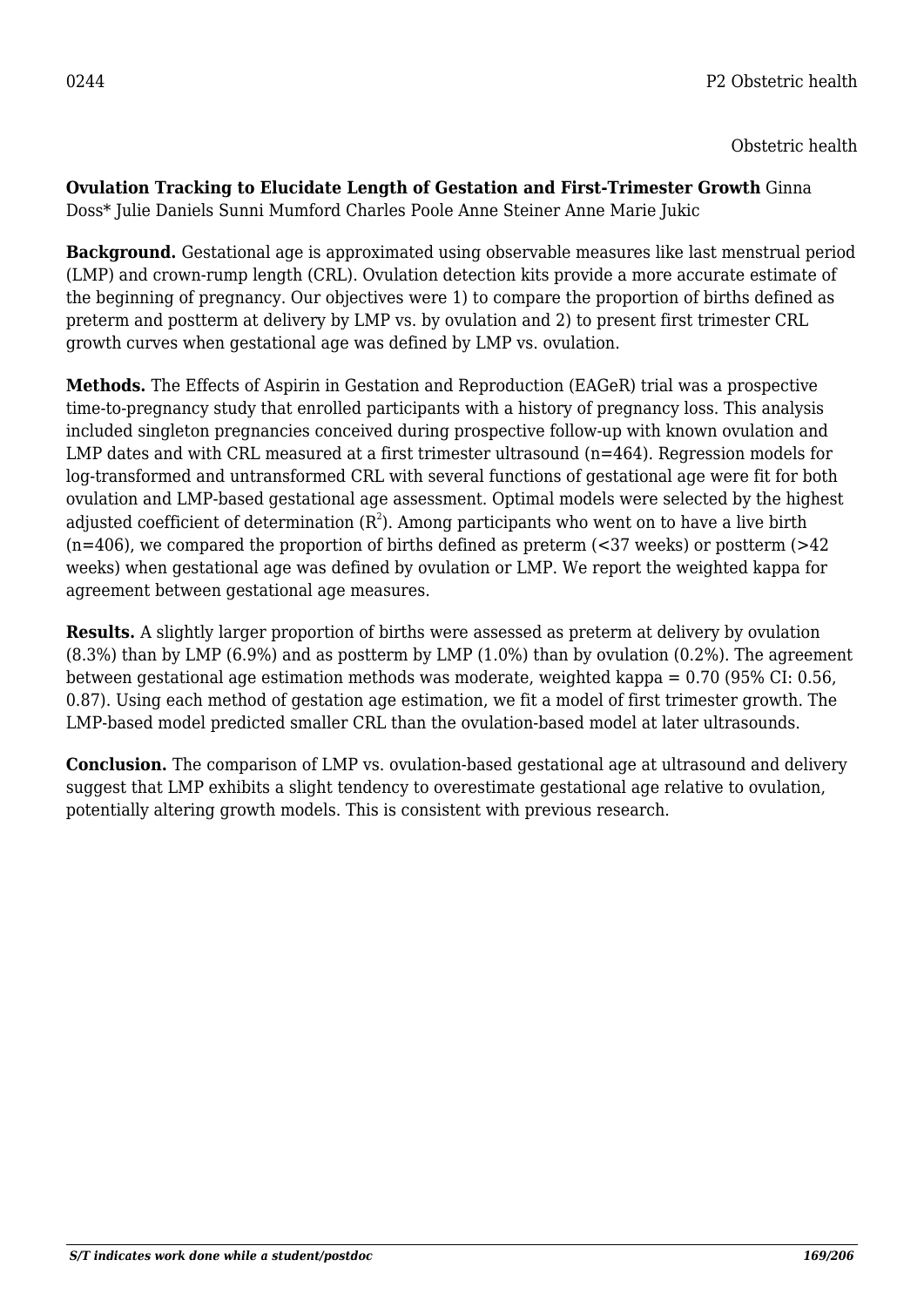**Prognosis for Adverse Neonatal Outcomes among Small- and Large-for-Gestational age infants: Should We Look at Maternal Stature?** Lauren Yearwood\* Jeffrey N Bone Emma Wen Giulia M Muraca Janet Lyons Neda Razaz KS Joseph Sarka Lisonkova

Objective: To assess the rates of adverse health outcomes among small-for-gestational age (SGA) and large-for-gestational age (LGA) infants born to mothers of short, average, and tall stature.

Methods: A retrospective cohort study of singleton live births in the USA, 2016-2017 (N=7,325,741), using data from the National Center for Health Statistics. Short and tall stature was defined as  $\leq 10^{\text{th}}$ and  $>90<sup>th</sup>$  centile of the maternal height distribution (<154.9 cm and  $>172.7$  cm, respectively). SGA and LGA were defined as  $\langle 10^{th} \text{ and } 290^{th}$  percentile of birth weight for gestational age, respectively. The primary outcomes included being born preterm (<37 weeks' gestation), neonatal intensive care unit (NICU) admission, and composite severe neonatal morbidity and neonatal death. Logistic regression was used to estimate adjusted odds ratios (AOR) and 95% confidence intervals (CI) adjusted for maternal risk factors.

Results: Compared with LGA infants of average stature mothers, LGA infants of short mothers had increased odds of being born preterm (5.5% vs 2.3%; AOR=1.68, Cl 1.59-1.78), NICU admission (9.9% vs 6.1%; AOR=1.32, Cl 1.27-1.38), and composite severe neonatal morbidity/neonatal death (3.7% vs 2.3%; AOR=1.30, Cl 1.21-1.39), whereas LGA infants of tall mothers had between 0.81 and 0.75-fold (95% CI range: 0.71-0.84) decreased odds. In contrast, SGA infants of tall vs. average stature mothers had increased odds of all adverse outcomes, particularly the composite severe neonatal morbidity/neonatal death (6.0% vs 4.6%; AOR=1.14, CI 1.08-1.21). SGA infants of short vs average stature mothers had comparable odds of all outcomes.

Conclusion: Neonatal prognosis in SGA and LGA infants is influenced by maternal height. SGA infants of tall women and LGA infants of short women have higher rates of neonatal death and/or severe morbidity compared with their counterparts born to women of average stature.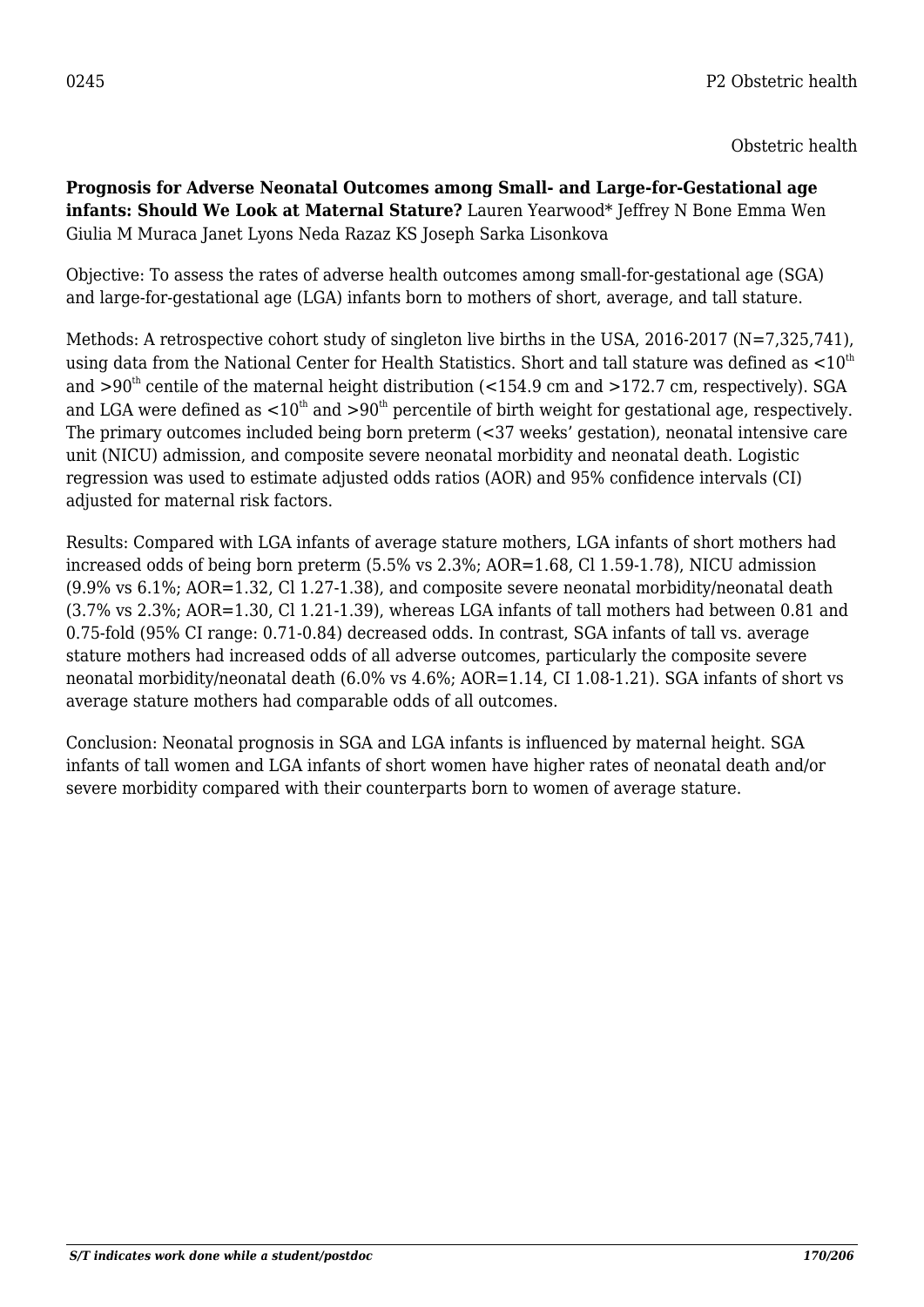## **What factors modify the association between pre-pregnancy obesity and adverse perinatal outcomes?** Jeffrey Bone\* KS Joseph Laura Magee Chantal Mayer Sarka Lisonkova

# **Background**

Obesity is one of the most common pre-pregnancy risk factors for adverse perinatal events. Our aim was to assess whether this effect of obesity is modified by other concomitant maternal risk factors.

# **Methods**

This was a retrospective cohort study of all singleton births in the United States, 2016-2017, using data from the National Centre for Health Statistics. Logistic regression was used to estimate the adjusted odds ratios (AOR) and 95% confidence intervals (CI) between obesity and a composite outcome of stillbirth, neonatal death, and severe neonatal morbidity. Modification of this association by maternal age, nulliparity, chronic hypertension and diabetes mellitus was assessed on both multiplicative and additive scales.

## **Results**

The study population included 7,576,417 singleton pregnancies; 1,062,177 (14.4%), 516,693 (7.0%), 365,357 (5.0%) had class I, II and III obesity, respectively. Rates of the composite outcome increased with increasing obesity class, compared with women with normal BMI. Nulliparity, hypertension and diabetes modified the association between obesity and the composite perinatal outcome on both the additive and multiplicative scales. Nulliparous vs. multiparous women had a higher rate of increasing risk with increasing BMI, e.g., in class 3 obese nulliparous women aOR was 1.77 (95%, CI 1.73-1.83) vs. aOR 1.35 (95%, CI 1.32-1.39) in multiparous women. Women with hypertension or diabetes had higher outcome rates overall, but no dose response relationship with increasing BMI. While overall outcome rates increased with age, the risk curves by maternal age were similar across obesity classes.

## **Conclusions**

Obese women are at increased risk of adverse perinatal outcomes, and the magnitude of these risks is modified by diabetes mellitus, chronic hypertension and nulliparity. These risk differences between subgroups of obese women should be emphasized in guidelines for the care of obese women.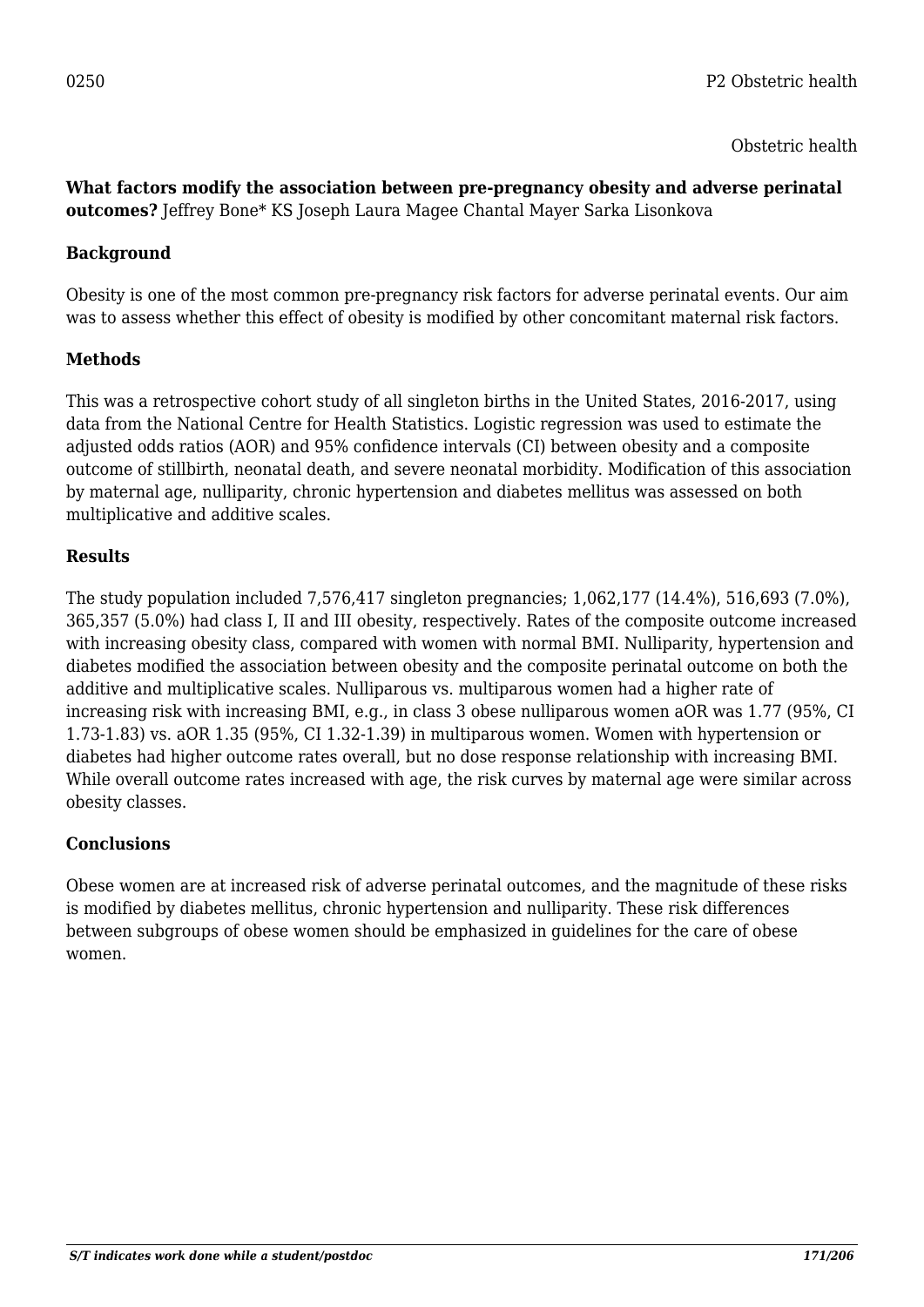**Pre-pregnancy Body Mass Index and Childhood Asthma Risk** Natalie Rosenquist\* Megan Richards Matthew Strickland Jeannette Ferber De-Kun Li Lyndsey Darrow

Background: Pre-pregnancy BMI may affect the intrauterine environment and increase a child's risk of developing asthma.

Methods: Electronic medical records (EMR) and pharmacy dispensing records were collected from the Kaiser Permanente Northern California (KPNC) integrated healthcare system. Children were included if they were born from 2005-2014, their mother received prenatal care in the KPNC system, and they were followed until at least age 6 (n=63,084). Asthma was defined using a combination of ICD codes and prescription dispensings. Pre-pregnancy BMI was ascertained using anthropomorphic measurements recorded in the EMR up to 6 months before pregnancy, or if missing, within the first 8 weeks after conception. Risk ratios (RR) and 95% confidence intervals for child's asthma were estimated using Poisson regression with robust error variance for (1) maternal pre-pregnancy BMI categories (underweight [<18.5], normal [18.5-25], overweight [25-30], obese I [30-35], and obese II & III [35+]) and (2) continuous pre-pregnancy BMI modeled using cubic splines with knots at BMI category boundaries. Models were adjusted for covariates including maternal age, education, race, asthma, allergies, smoking, diabetes, hypertension, and total gestational weight gain; and child's birth year, parity, sex, gestational age, and BMI (at age 5).

Results: 7.5% of children had asthma at age 6. Half of mothers had a normal pre-pregnancy BMI, 2.5% were underweight, 27% were overweight, 12% were obese I, and 9% were obese II & III. Relative to normal BMI, RRs were 0.95 (0.78, 1.16) for underweight, 1.09 (1.02, 1.17) for overweight, 1.13 (1.04, 1.24) for obese I, and 1.14 (1.03, 1.27) for obese II & III. The covariates that had the most impact on BMI estimates were gestational age and child's BMI. When continuous BMI was modeled with splines, asthma risk increased linearly between BMI values of 20 and 40.

Conclusions: Child's asthma risk is associated with higher maternal pre-pregnancy BMI.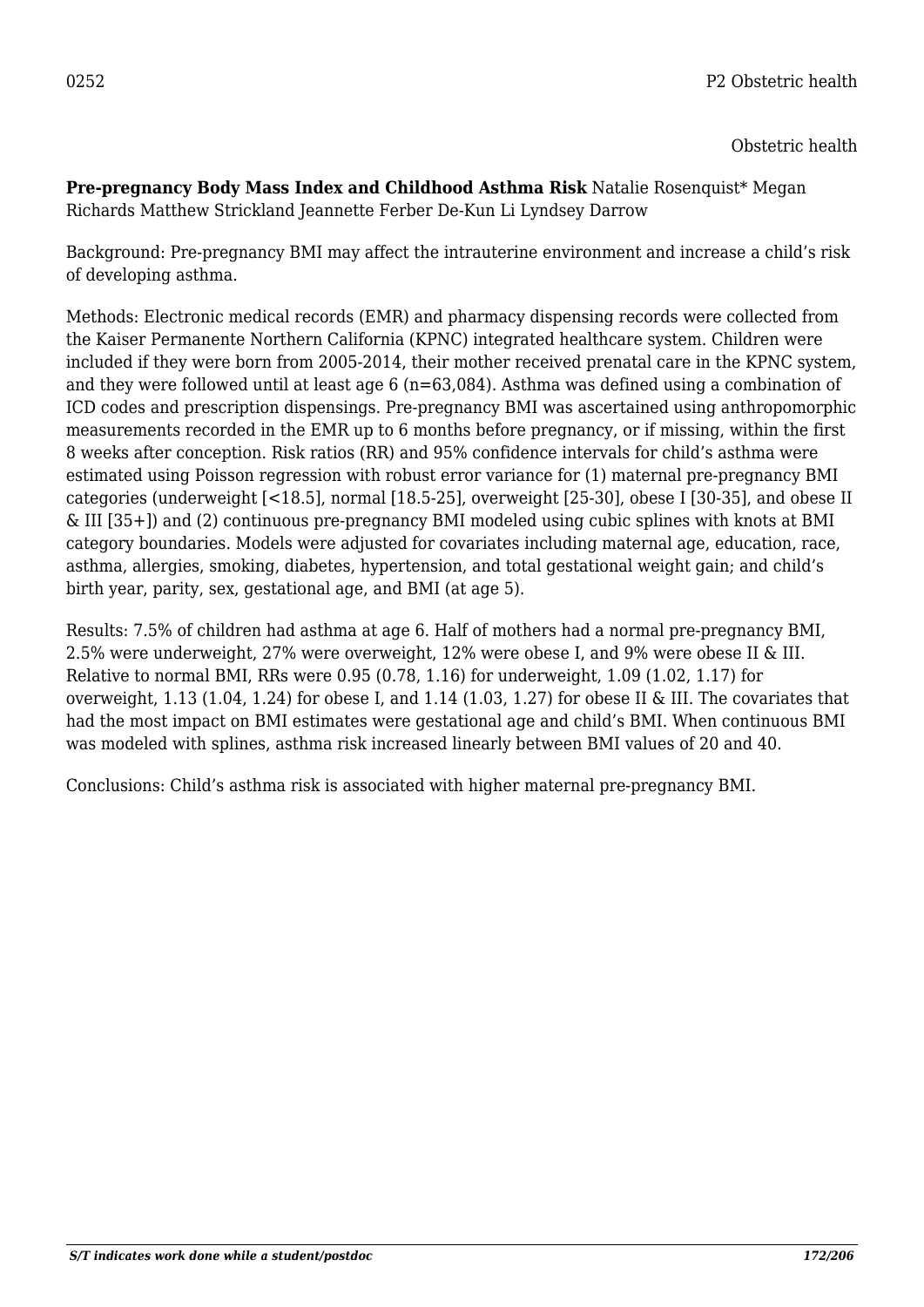## **Relative income and pregnancy outcomes after embryo transfer: real-world evidence from the National Health Insurance data** \*, Seung-Ah Choe Tammy Kim

Unsuccessful pregnancy including early pregnancy loss, ectopic pregnancy, molar pregnancy, fetal death in utero or stillbirth can occur after in vitro fertilization and embryo transfer (IVF-ET). In addition to the physical and financial burden, any types of abortive outcome have a devastating emotional impact on couples undertaking IVF-ET cycles. In October 2017, South Korean government started provision of insurance coverage for in vitro fertilization procedures in people who were diagnosed infertility. We explored the association between socioeconomic status and the risk of pregnancy outcome among women with clinical pregnancy after IVF-ET. This is a retrospective observational study using the data from the National Health Information Database of National Health Insurance (NHI) Service in South Korea. We constructed a national cohort of pregnant women who had diagnostic code of pregnancy (starting with 'O') and had ever taken health examination at least once utilizing the NHI data available up to those in December 2019. We identified clinical pregnancy after embryo transfer by identifying the appearance of diagnostic code for pregnancy within 8 weeks of treatment code for embryo transfer. To identify pregnancy outcomes including delivery, our analyses restricted to 44,038 clinical pregnancy episodes of 29,847 women who underwent embryo transfer between October 2017 and February 2019. We used individually linked data of household income decile. The income levels of individual data were divided into four groups (1, 0-30%; 2, 30-50%; 3, 50-70%; 4, 70-100%) for analytical convenience. Log-binomial regression analysis was applied to calculate relative risk (RR) of abortive pregnancy outcome after embryo transfer, adjusted for age, body mass index, parity, cause of infertility, region, and season of embryo transfer. Sixty percent of the pregnancies were in women with employment and living in Seoul capital area. Among the 44,038 clinical pregnancies after embryo transfer**,** 30,783 (69.9%) ended with live births. Majority of pregnancy outcome was live birth (30,783, 69.9%). Among the rest of cases, 11,215 (25.5%) cycles ended with miscarriage or early pregnancy loss, 1779 (4.0%) cycles were ectopic pregnancy, 45 (0.1%) was coded as molar pregnancy, and 224 (0.5%) were fetal death in utero or stillbirth. In all ET cycles, the association between risk of abortive outcome and relative level of income was close to null. In the stratification analysis, lowest income group showed lower risk of abortive outcome compared to those with highest income in the pregnancies after frozen embryo transfer. We observed generally null association between relative income and risk of abortive outcome in IVF-ET pregnancies in the setting of universal coverage of IVF-ET procedure.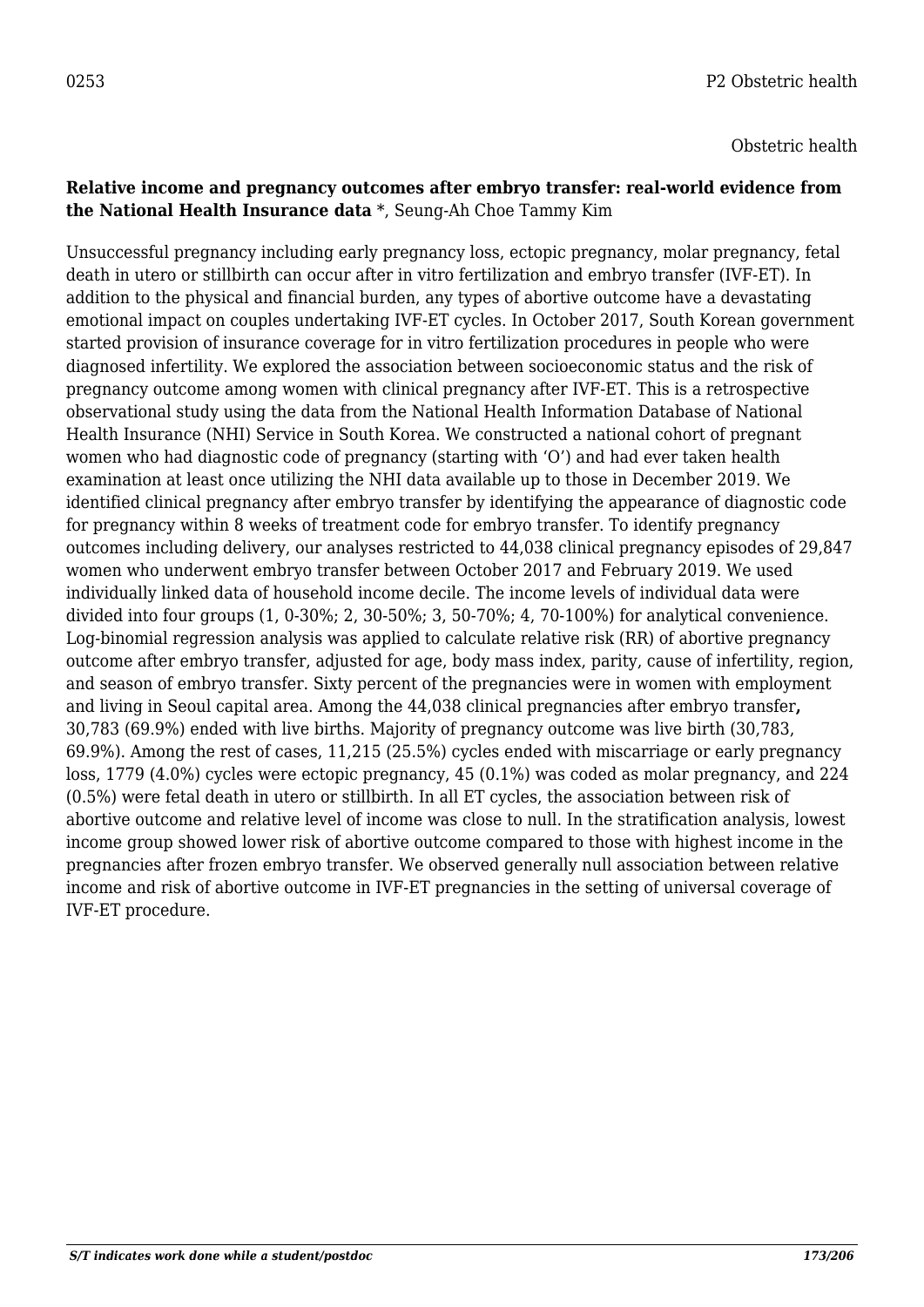## **Maternal cigarette and electronic cigarette use around the time of pregnancy associated with the risk of hypertension** XIAOZHONG WEN\* Meghana Sana Mariana Hand Alexia Pezzino Brooke Pearce

Objectives: Despite the rapid increase in electronic cigarette (e-cigarette) use among pregnant women, there is limited knowledge regarding the effects of e-cigarette use on maternal health. We examined the association between maternal e-cigarette use and gestational hypertension.

Methods: We obtained data from phase 8 (2016-2019) of the Pregnancy Risk Assessment Monitoring System (PRAMS, N=153,336). Postpartum mothers reported their e-cigarette and combustible cigarette use within the 3 months before pregnancy and during the last 3 months of pregnancy. Additionally, they retrospectively reported their hypertension status before pregnancy (preexisting hypertension) and hypertension that developed during pregnancy (gestational hypertension). We used multivariable logistic regression models to estimate the adjusted odds ratio (aOR) of hypertension (preexisting and gestational) associated with maternal e-cigarette use and frequency of use at various time points, controlling for socio-demographic and pregnancy confounders.

Results: Compared to non-users, mothers who exclusively used cigarettes (8.6% vs. 5.6%; aOR, 1.37 [95% CI, 1.29-1.45]) within 3 months before pregnancy had an increased risk of hypertension before pregnancy. Exclusive e-cigarette smokers in the 3 months before pregnancy had a higher risk of gestational hypertension compared to non-users (12.8% vs. 11.4%; aOR, 1.18 [95% CI, 1.03-1.35]). Other associations were not statistically significant.

Conclusion: Combustible cigarette use before pregnancy was associated with an increased risk of hypertension before pregnancy. E-cigarette use before pregnancy was associated with an increased risk for gestational hypertension.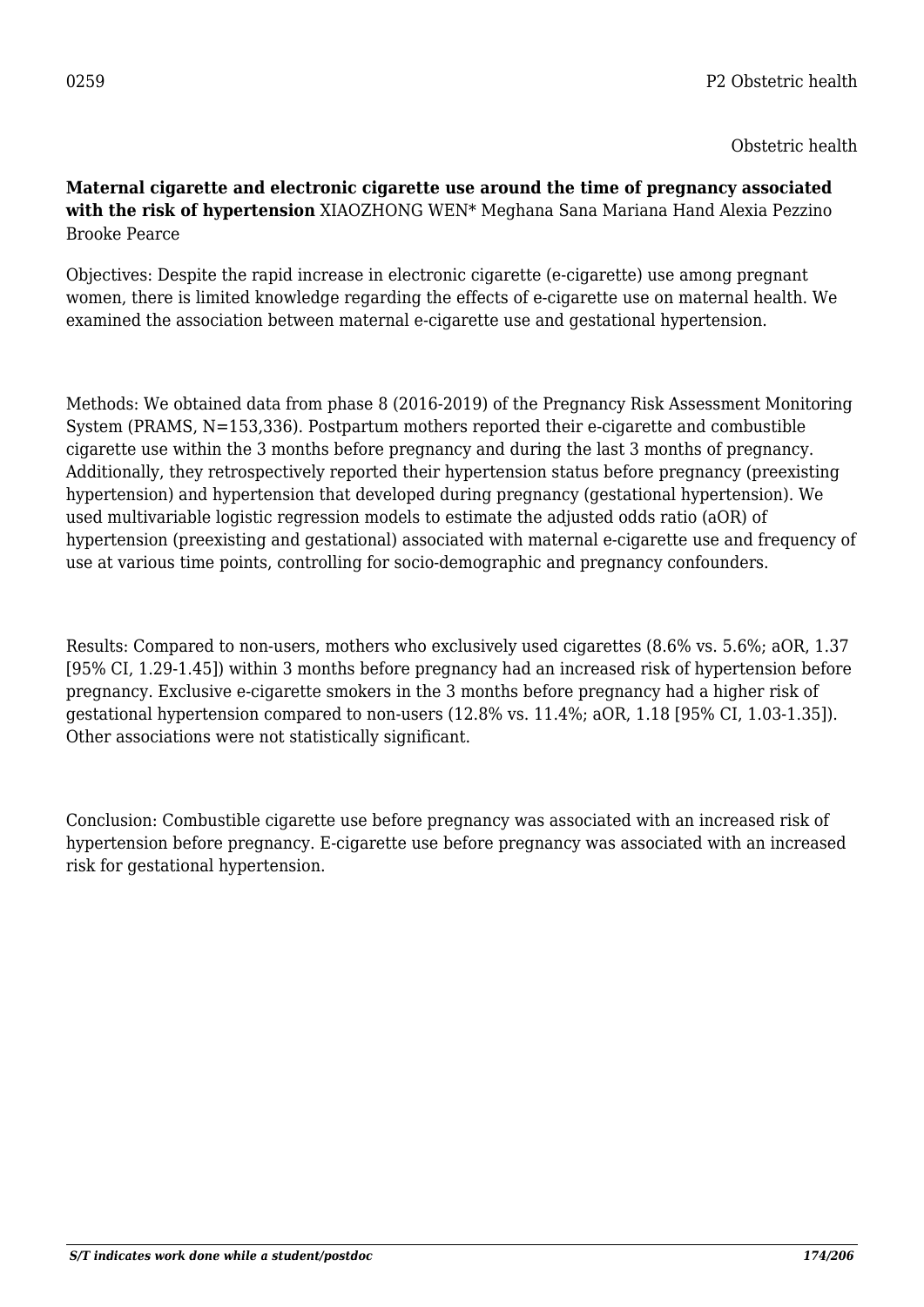**Explaining Black-White differences in CS rates among low-risk pregnancies: Applying the Kitagawa decomposition technique with the Robson classification system** Trang Pham\* Kristin Rankin Arden Handler

## Intro:

The U.S. C-section (CS) rate is over 30% and CS rates in non-Hispanic Black (Black) birthing persons surpass those of their non-Hispanic White (White) counterparts. The Robson Classification System (Robson group-RG) provides a method of risk stratification useful for comparing CS rates across groups with different risk profiles, but is under-utilized in the US. Methods:

Live births to Black and White U.S. residents (2019 Natality Data) were classified into 12 mutually exclusive RGs based on: parity, gestational age, onset of labor, fetal presentation, plurality and history of CS. Low-risk pregnancies comprise 6 RGs (1, 2a, 2b, 3, 4a, and 4b), which include term nulliparous or multiparous (without prior CS) pregnancies with spontaneous labor, labor induction or pre-labor CS. RGs 5-10 which include pregnancies at high risk for medical intervention (e.g., breech, multiples, preterms), were excluded. We applied the Kitagawa decomposition technique to estimate the distributional versus rate components to the excess CS rate among low-risk Black (vs. White) birthing persons in the U.S.

Results:

Low-risk CS was 20.0% in Blacks and 15.9% in Whites (RD=4.1 percentage points, 95% CI 4.0-4.2). While Whites were more likely to undergo labor induction, Blacks had higher CS rates across all lowrisk RGs. The decomposition analysis revealed that 77% of the excess CS rate among Blacks was attributable to the RG-specific CS rates, primarily due to higher CS rates after induction for Black primiparas and multiparas. The distribution of birthing people across RGs accounted for only 23% of the disparity.

Conclusion:

The high CS rate in low-risk birthing persons with and without prior birth is attributed, in part, to unnecessary medical intervention, particularly among Black birthing persons. Reducing inequities in unnecessary CS may play a significant role in postpartum health, an area of focus since the majority of pregnancy-related deaths occur in the postpartum period.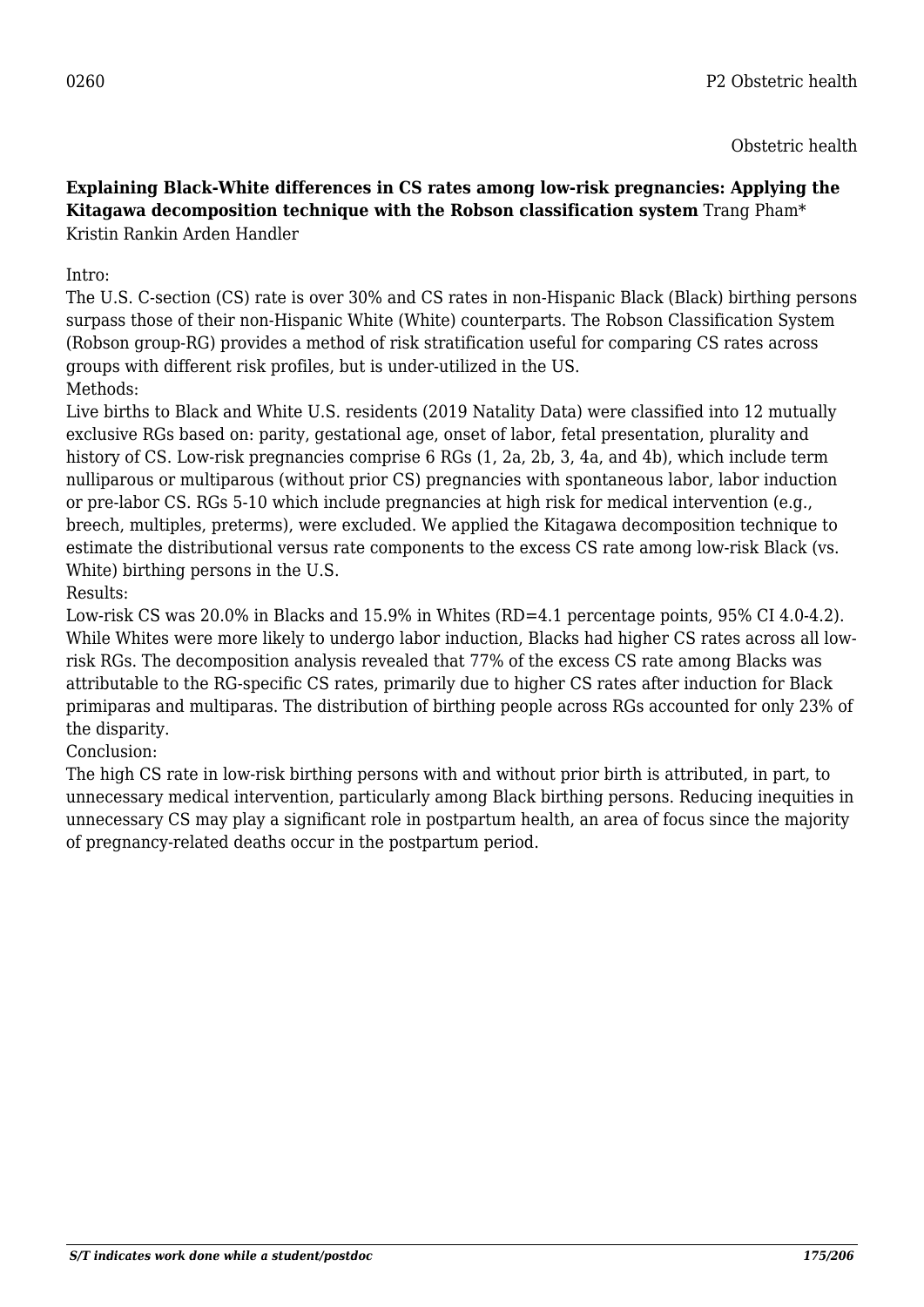## **Maternal Microbial Metabolites and Risk of Fetal Growth Extremes: A Longitudinal Multiracial/ethnic Cohort Study** Rana Chehab\* Adrienne Kwok Oliver Fiehn Ines Thiele Amanda Ngo Dinesh Barupal Charles Quesenberry Assiamira Ferrara Yeyi Zhu

Fetal growth extremes [small and large for gestational age (SGA and LGA)] represent high-risk phenotypes for cardiometabolic disorders. Profiling the in-utero milieu via metabolomic profiling may elucidate pathophysiology of fetal growth extremes. We aimed to identify microbial metabolites associated with SGA and LGA. A random sample of 140 SGA, 134 LGA and 140 appropriate for gestational age (AGA) was drawn from the PETALS cohort study. 1167 annotated metabolites were measured by gas and liquid chromatography (LC)/time-of-flight mass spectrometry (TOF-MS) and hydrophilic interaction LC/quadrupole TOF-MS using fasting serum at gestational weeks (GW) 10-13 and 16-19. 165 microbial metabolites were linked with the Virtual Metabolic Human Database. We identified significant pathways ( $P_{FDR}$  <0.05) associated with SGA and LGA vs. AGA using chemical similarity enrichment analysis. Branched-chain amino acids (AA), dicarboxylic acids (DA), mediumchain hydroxy acids at GW 10-13 were positively associated with SGA risk, while phosphatidylcholines, saturated fatty acids (FA) and glucogenic AA were inversely associated with SGA risk. At GW 16-19, positive associations with branched-chain AA and DA persisted, in addition to saturated FA and ceramides, while unsaturated triglycerides (TG) were inversely associated with SGA risk. LGA risk was positively associated with glucogenic AA, DA, hippurates, phenylacetylglutamine and cresols at GW 10-13, and inversely associated with phosphatidylcholine and unsaturated TG. At GW 16-19, carnitine, saturated TG, cyclic AA, DA, glyceric acids, phenylacetylglutamine and cresols were positively associated with LGA risk, while aromatic, basic and sulfur AA, sugar alcohols, phosphatidylcholines and unsaturated TG were inversely associated with LGA risk. Our findings suggest distinct microbial metabolites in early to mid-pregnancy are associated with SGA and LGA risk, calling for further investigation into microbiome-metabolomehost interactions.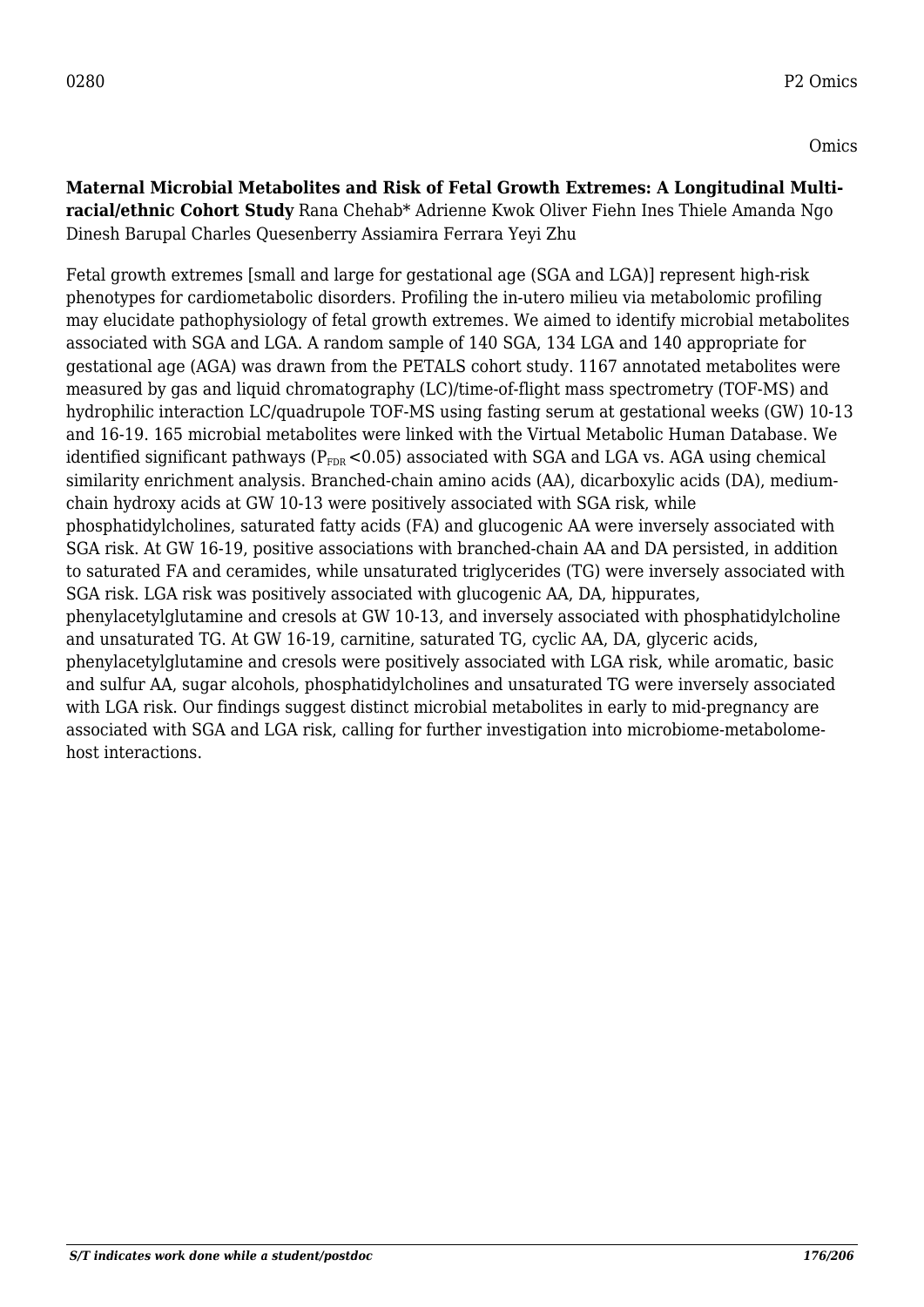**Relationship with the father of the baby and depressive symptoms among pregnant Black women Rosemary Adaji, Carmen Giurgescu, and Dawn Misra** Rosemary Adaji\* Carmen Giurgescu Dawn Misra

**Background:** Black women report higher levels of depressive symptoms during pregnancy compared to white women. Supportive relationships with the father of the baby (FOB) may be protective and decrease depressive symptoms. Yet, research with pregnant Black women that considers the role of the FOB remains sparse. This study examined the association between the relationship with the FOB and depressive symptoms among pregnant Black women.

**Methods:** A sample of 421 Black women (18-45 years) participating in the Biosocial Impacts on Black Births (BIBB) study completed questionnaires at 19-29 weeks' gestation. Relationship with the FOB indicators included satisfaction with FOB relationship, FOB involvement during pregnancy, support and conflict with FOB, warmth of relationship with FOB before and during pregnancy, and frequency of contact with FOB. Depressive symptoms were assessed by the Center for Epidemiologic Studies Depression Scale (CES-D). CES-D scores ≥23 were considered high levels of depressive symptoms. Descriptive and multivariate logistic regression analyses were used. The regression model was adjusted for maternal socio-demographic characteristics, health behaviors, and medical history.

**Preliminary results:** All indicators of relationship with FOB were associated with high levels of depressive symptoms (CES-D score ≥23) in bivariate analyses. Adjustment for potential confounders showed that conflict with FOB, marital/cohabitation status, and frequency of contact with FOB were independently associated with depressive symptoms (p< 0.05). Findings from the adjusted model may be reflective of likely correlation among relationship indicators. Further analysis will explore a latent class model to account for this correlation.

**Conclusion:** Findings from this study will inform research on the potential contribution of FOB to birth outcomes through indirect pathways such as maternal depressive symptoms.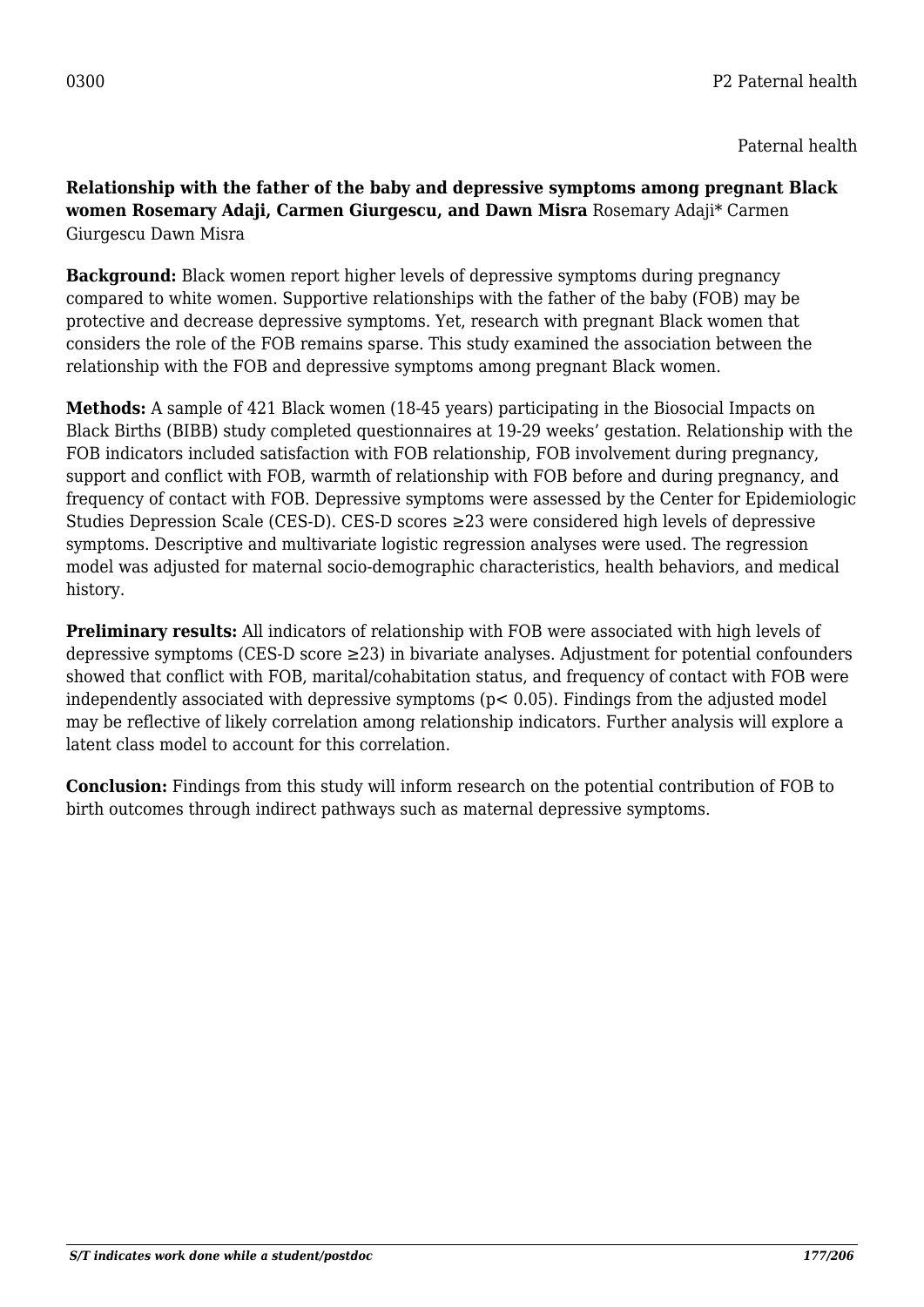Pregnancy outcomes

**Maternal hair cortisol concentration is associated with insulin resistance in mid-pregnancy** Diana Juvinao-Quintero\* Gloria Larrabure-Torrealva Sixto Sanchez Clemens Kirschbaum Michelle Williams Bizu Gelaye

**Background:** Intrauterine exposure to chronic stress, elevated levels of glucocorticoids and to an abnormal maternal glucose metabolism, may limit fetal development and determine early-life programming of disease. *Aim*: We conducted the present study to evaluate the extent to which elevated hair cortisol concentration (HCC), reflective of dysregulation of hypothalamic-pituitaryadrenal (HPA) axis, in pregnancy is associated with increased risk of gestational diabetes (GDM) and/or insulin resistance. *Methods*: We included data from 528 pregnant women (mean gestational age 25 weeks) attending prenatal clinics in Lima, Peru. We extracted cortisol concentrations from hair samples with methanol using liquid chromatography tandem mass spectrometry. Each participant provided 6-cm hair samples: 3 cm hair segment closest to the scalp reflected HCC in mid-pregnancy (13-24 weeks), and 3-6 cm from the scalp reflected HCC in early pregnancy (1-12 weeks). A standardized oral glucose tolerance test (OGTT) was administered in mid-pregnancy to diagnose GDM and to calculate indices of insulin resistance (HOMA-IR) and beta-cell function (HOMA-B). Multivariate regressions were used to estimate the association of HCC with GDM status and other glycemic traits. *Results*: GDM was detected in 123 (23.3%) women. Mean HCC were 3.7  $(\pm 3.4)$  pg/mg and 4.8 ( $\pm 3.4$ ) pg/mg in early and mid-pregnancy, respectively. We found that a unit increase in HCC in early and mid- pregnancy, were statistically significantly associated with higher fasting insulin (Beta=0.69  $\mu$ IU/mL), HOMA-IR (Beta=0.14-0.15) and HOMA-B (Beta=12.0-17.2). Glucose values measured during the OGTT and GDM status, were not associated with maternal HCC. *Conclusions*: High maternal HCC was associated with an abnormal insulin homeostasis in pregnancy, but not with risk of being diagnosed with GDM. Dysregulation of the HPA axis, as reflected by high HCC, may be an additional factor contributing to insulin resistance syndrome in pregnancy.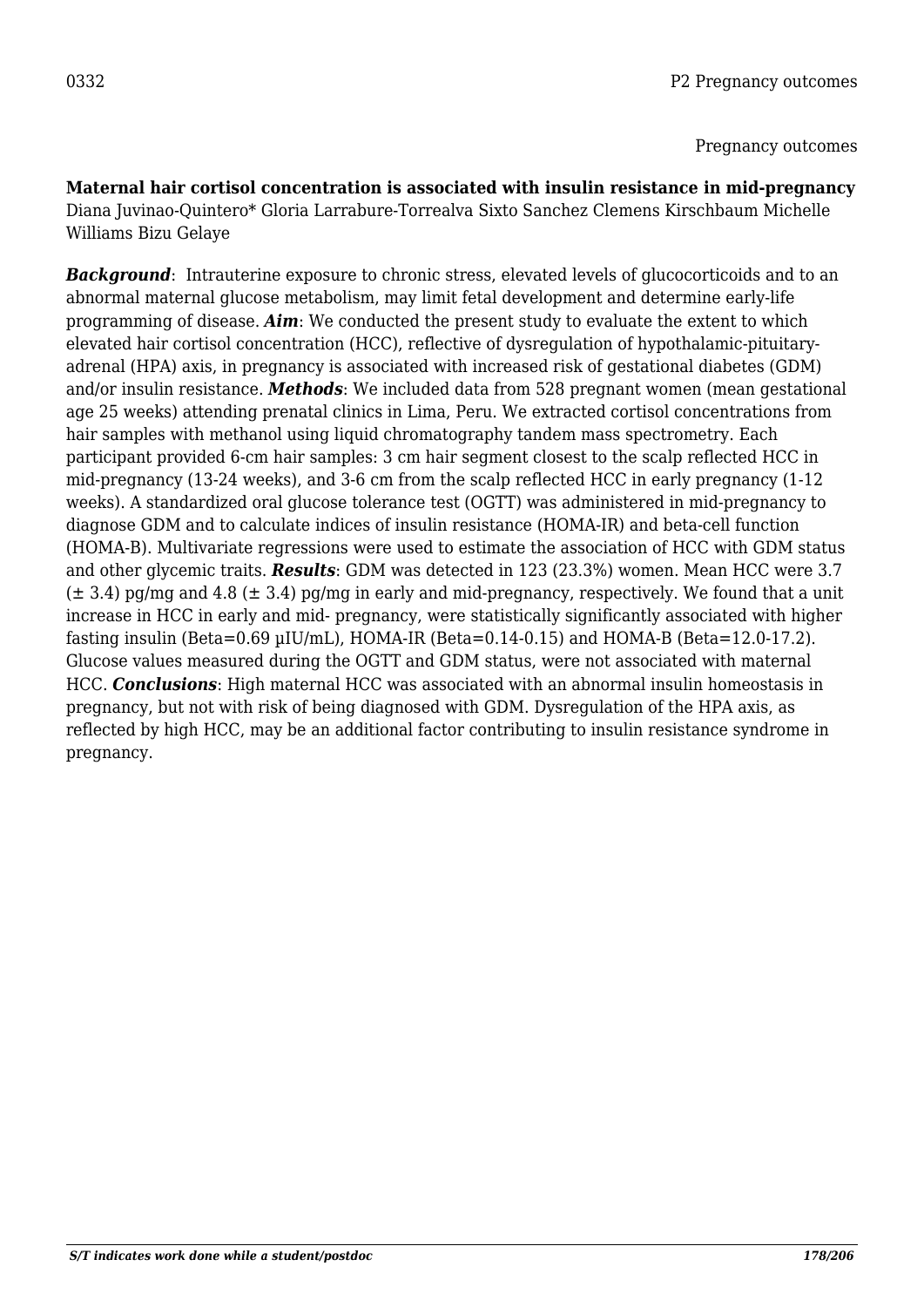Pregnancy outcomes

# **Preconception dietary glycemic index and risk of large-for-gestational age births** Anne

Marie Darling\* Mahsa Yazdy Suzan Carmichael Gary Shaw Eirini Nestoridi

*Background:* Prenatal diets with a high glycemic index (GI), which leads to elevated postprandial glucose levels and hyperinsulinemia, have been inconsistently linked to an increased risk of largefor-gestational age (LGA) births. The impact of pre-pregnancy dietary GI on LGA risk is unknown, however. We examined the association of maternal pre-pregnancy dietary GI with LGA among 9,661 mother-infant dyads from the National Birth Defects Prevention Study (NBDPS) as well as joint associations of GI and maternal overweight/obesity, infant sex, and maternal diabetes on this association.

*Methods:* Dietary intake for mothers of infants born without birth defects between 1997-2011 was ascertained using a 58-item food frequency questionnaire. We dichotomized dietary GI into high and low categories using spline regression models. Infants with a birth weight  $>$  the 90<sup>th</sup> percentile for gestational age and sex according to a U.S. population reference were considered LGA. We used logistic regression to obtain unadjusted and adjusted odds ratios (ORs) and 95% confidence intervals (CIs) for the association.

*Results:* 831 participants (8.6%) were classified into the high dietary GI category (58.8). 1250 infants (12.9%) were born LGA. Unadjusted analysis suggested an inverse association between high dietary GI and LGA (OR 0.81, 95% CI 0.65, 1.02). No association was observed after adjustment for demographic, lifestyle, and reproductive factors when comparing high dietary GI intake between LGA births and all other births (OR 0.99 95% CI 0.78, 1.27) or when excluding small-for-gestational age (SGA) births (OR 1.01 95% CI 0.79, 1.28). Further, no joint associations with maternal overweight/obesity, infant sex, or maternal diabetes were observed.

*Conclusion:* High pre-pregnancy maternal glycemic index was not associated with LGA births either independently or jointly with other factors.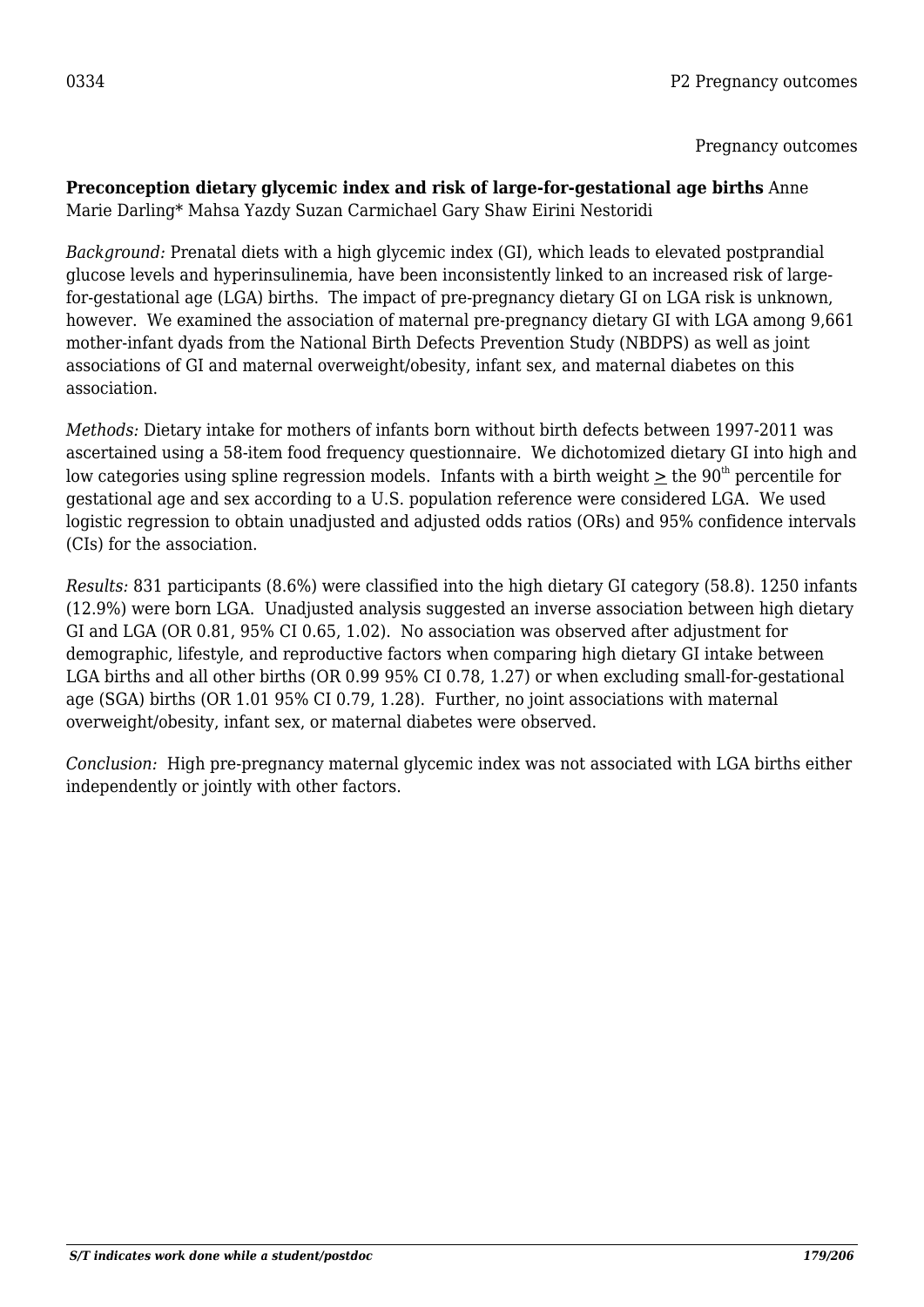#### **EPoCH: a web-app to explore potentially causal effects of parental prenatal health behaviours on child health** Kayleigh Easey\* Gemma Sharp

Background: Observational evidence shows that maternal (and paternal) health behaviours around pregnancy are associated with offspring health. It is often difficult to infer whether associations represent causal effects or arise due to confounding. We have conducted a multi-cohort, multiexposure, multi-outcome study, applying several approaches that can strengthen causal inference. We have developed a web-app to make our results available to the research community.

Methods: In a reduced phenome-wide association study (PheWAS), we separately regressed over 200 child health outcomes on up to four parental health behaviour classes at several timepoints, or polygenic risk scores (PRS) for these health behaviours. To increase power, we ran the PheWAS in four cohorts and meta-analysed results (maximum N=106,396). Finally, we developed a web-app (EPoCH) to search, visualize and download results.

Results: Our EPoCH web-app facilitates triangulation of approaches to strengthen causal inference. Users are shown associations (effect estimates and 95% confidence intervals): 1) adjusted for various confounders; 2) from different cohorts, allowing cross-context comparisons; 3) for (i) maternal and paternal exposures, and (ii) pre- and post-natal exposures, enabling negative control comparisons; 4) for different pregnancy exposure timepoints, enabling exploration of the importance of exposure timing; 5) for different doses of ordinal exposures, enabling exploration of dose-response effects; 6) for PRS, facilitating Mendelian Randomisation analyses.

Impact: The EPoCH app provides a useful resource for improving causal inference in parental prenatal effects research. Findings can help identify the most appropriate prenatal targets for more effective interventions to improve child health.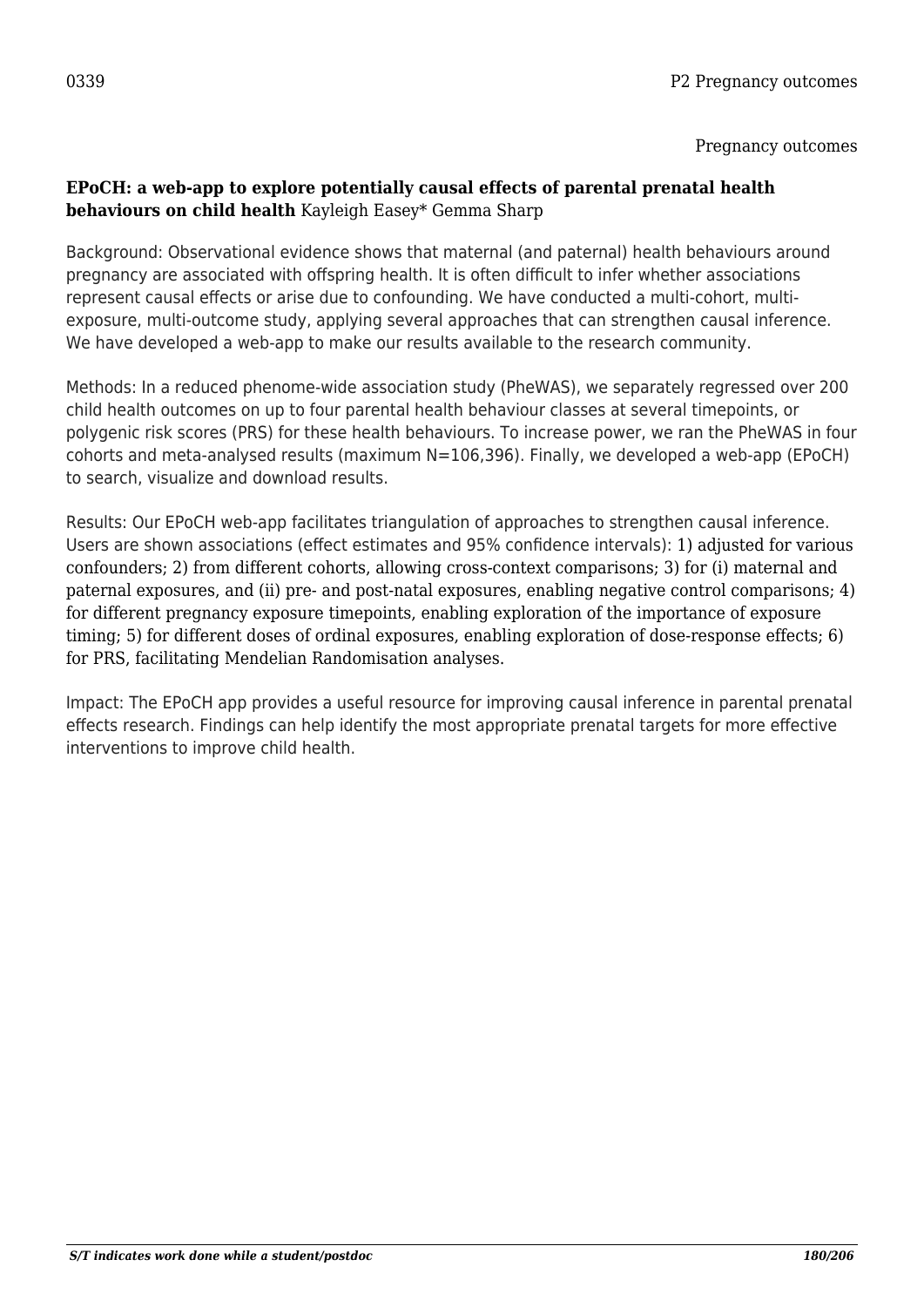#### **Associations between weekly gestational exposure of nitrogen dioxide and preterm birth in a North Carolina birth cohort, 2003-2015** Alison K. Krajewski\* Thomas J. Luben Joshua L. Warren Kristen M. Rappazzo

Preterm birth (PTB) is associated with exposure to criteria air pollutants, though variability in the magnitude and consistency of associations exists. We evaluated the associations between weekly gestational exposure to nitrogen dioxide (NO $_{\text{2}}$ ) with PTB (less than 37 weeks completed gestation) in a North Carolina (NC) birth cohort from 2003-2015 (N=1,367,757). Daily NO $_{\rm 2}$  concentrations from a hybrid model with a spatial resolution of 1 km x 1 km were aggregated to census tract level estimates and linked to residential address at delivery, and then averaged to obtain exposure estimates for each week of pregnancy. Modified Poisson regression with robust errors was used to estimate risk differences (RD) and 95% confidence intervals (CIs) per 10 ppb increase in NO<sub>2</sub>, adjusted for gestational parent marital status, race/ethnicity, age at delivery, Medicaid status, and month of conception. The associations between  $\rm NO_2$  exposure and PTB were generally null throughout pregnancy. RDs for weekly exposure during gestation ranged from -7 (95% CI: -14, 1) to 0 (-6, 5) per 10,000 births. However, when adjusting for estimated  $PM_{2.5}$  (from hybrid model) and ozone (from EPA's Community Multiscale Air Quality (CMAQ) model) concentrations to account for potential copollutant confounding, there was a consistent pattern of decreased risk of PTB per 10 ppb increase in NO $_{\scriptscriptstyle 2}$  exposure in each week of gestation. RDs in the copollutant model ranged from -29 (-36, -22) to -10 (-15, -5) per 10,000 births for NO<sub>2</sub>, 5 (4,6) to 12 (10, 14) per 10,000 births for PM $_{\rm 2.5}$ , and -17 (-24, -10) to 4 (-3, 11) per 10,000 births for ozone. While NO $_{\rm 2}$  exposure was not associated with PTB in the single pollutant model, there was decreased risk with PTB when adjusting for other criteria air pollutants.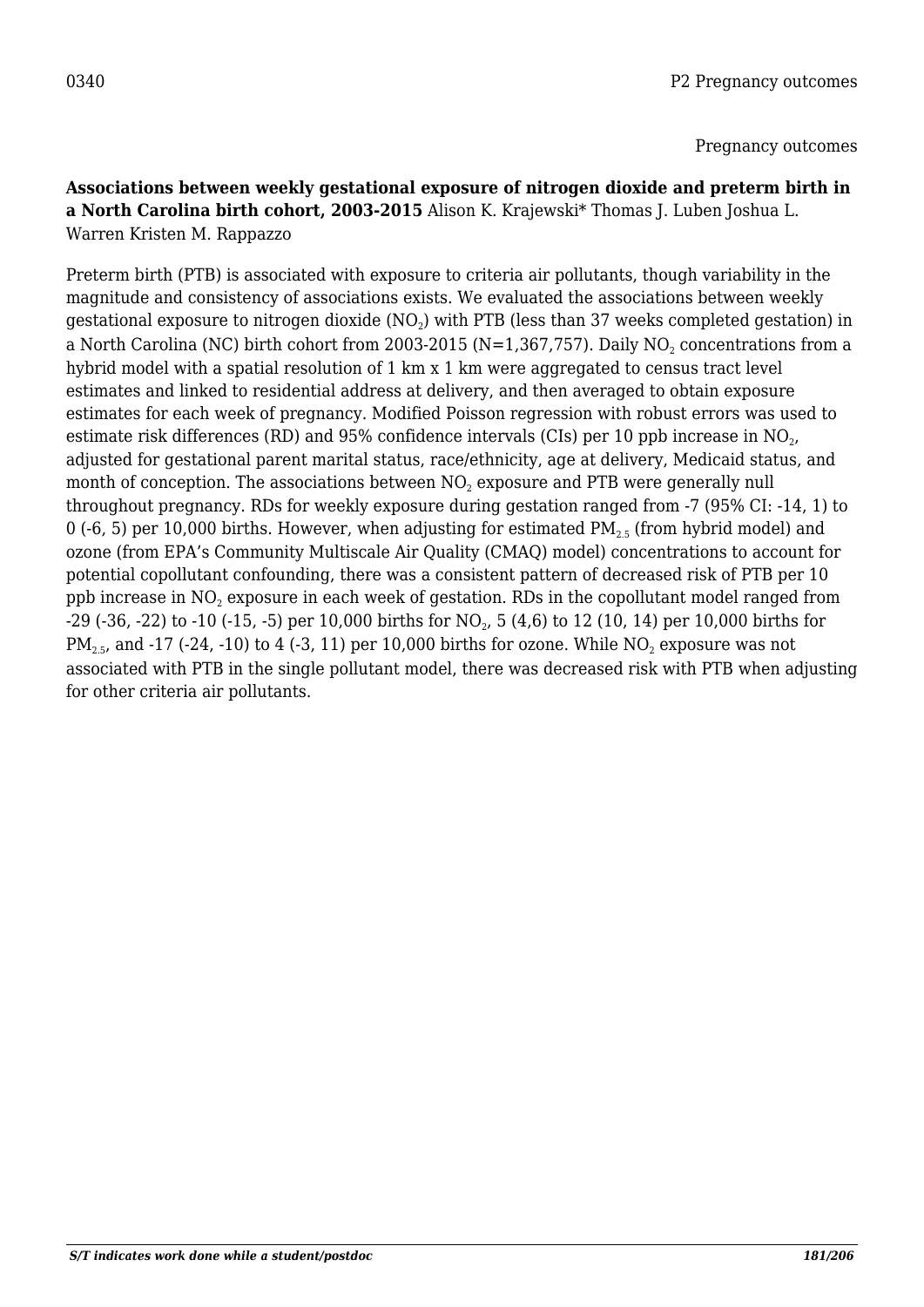**Causal effects of maternal coffee consumption on perinatal health: a systematic Mendelian randomization study based on four European cohorts** Peiyuan Huang\* Gemma Sharp Deborah Lawlor Robyn Wootton Carolina Borges

**Background:** Current guidelines for restricting caffeine intake during pregnancy are based on observational evidence for an association with pregnancy loss, low birth weight, and preterm birth, which may be biased by confounding. This Mendelian randomization (MR) study systematically examined the possible causal effect of maternal coffee consumption on perinatal health.

**Methods:** This two-sample MR study used eight coffee consumption-related genetic variants identified by a European genome-wide association study  $(N=91,462)$  as instruments. Genetic associations with 35 common perinatal health outcomes were obtained from two British (ALSPAC and UK Biobank), a Norwegian (MoBa) and a Finnish (FinnGen) study, with a total sample size of up to 390,000. MR results were meta-analyzed across studies. A range of sensitivity analyses were performed to test instrument strength, instrument-confounder associations, and potential pleiotropy.

**Results:** Genetically predicted coffee consumption increased the risk of maternal anaemia during pregnancy (pooled odds ratio: 1.80 [95% confidence interval: 1.03-3.16]) and reduced the risk of antenatal depression (0.61 [0.40-0.93]), but neither result passed the criteria for multiple testing corrections using the false discovery rate method. Little evidence was found for causal effects on other outcomes, including pregnancy loss (0.98 [0.91-1.05]), low birth weight (1.01 [0.56-1.85]), or preterm birth (1.03 [0.85-1.26]). Results were imprecise for some outcomes. MR sensitivity analyses validated the genetic instrument in pregnant women and found no evidence for pleiotropy via offspring genotype, lifestyle factors, or plasma caffeine levels.

**Conclusions:** In contrast to previous observational studies, we found limited evidence for a causal effect of maternal coffee consumption on adverse perinatal health outcomes, suggesting that findings from previous observational studies may be biased and that drinking coffee during pregnancy may not be harmful.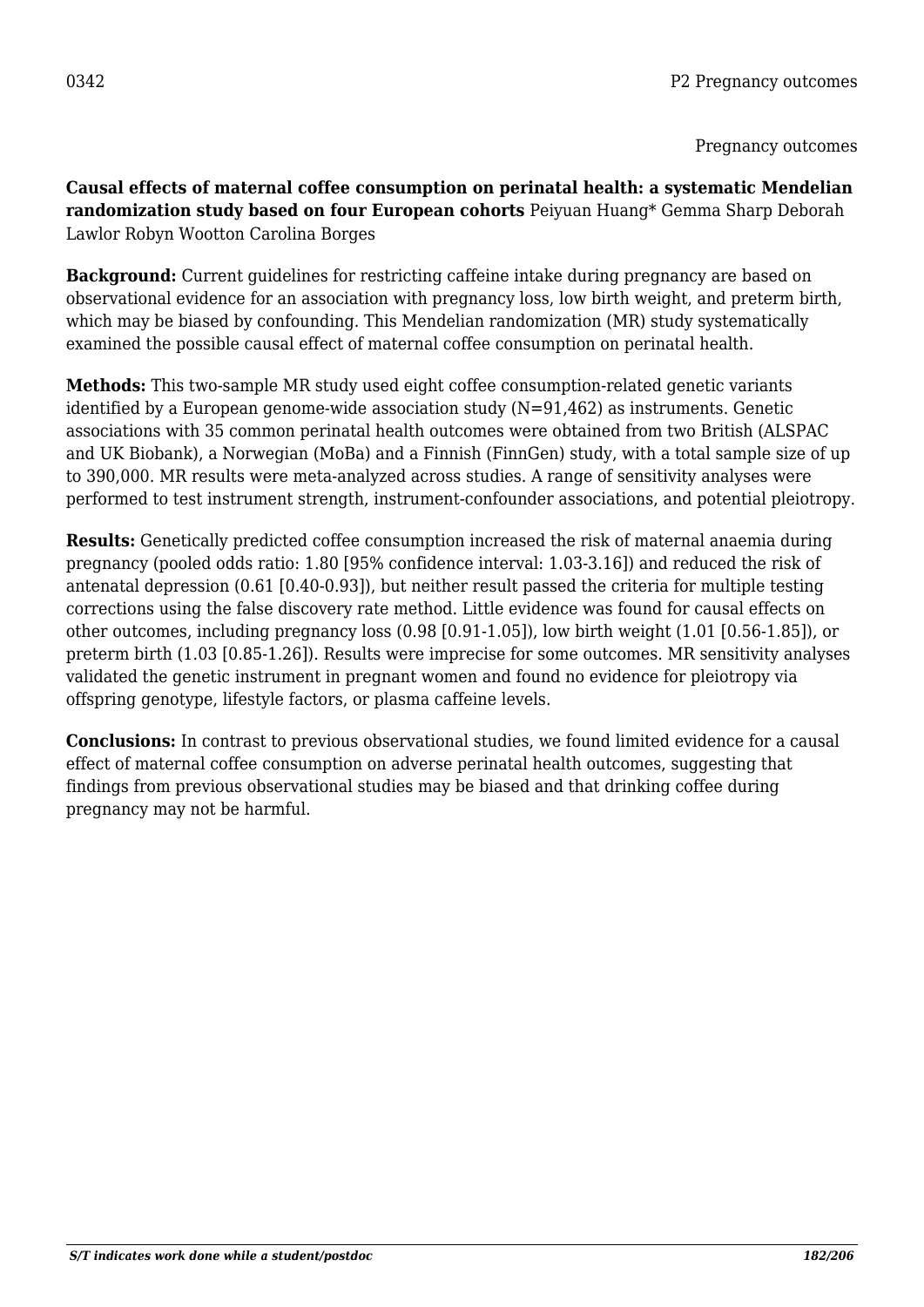**Plasma Persistent Organic Pollutants in Early Pregnancy and Fetal Growth among Pregnant Women with Obesity** Sifang Kathy Zhao\* Edwina Yeung Yan Qiao Marion Ouidir Katherine Grantz Dian He Roger Newman William Grobman Micahel Bloom Kurunthachalam Kannan Germaine Buck Louis John Vena Kelly Hunt Rajeshwari Sundaram Cuilin Zhang

**Background:** Maternal persistent organic pollutants (POPs) has been related to fetal growth and may alter adipogenesis and fat storage. However, it remains unclear as to associations of POPs with longitudinal fetal growth specifically for pregnant women with obesity.

**Methods:** Among 452 women with obesity in the NICHD Fetal Growth Studies, non-fasting blood samples collected at 10-14 weeks' gestation were analyzed for lipids and 76 POPs: 11 poly-andperfluorinated alkyl substances, 1 polybrominated biphenyl, 9 polybrominated diphenyl ethers (PBDE), 44 polychlorinated biphenyl congeners (PCBs), some detected infrequently, and 11 organochlorine pesticides (OCPs). Fetal biometrics were obtained from 5 ultrasound visits in pregnancy by certified sonographers. Relations of each of the 76 POPs to longitudinal fetal growth were examined using generalized linear mixed models, adjusting for confounders. Using group lasso variable selection, we identified important chemicals associated with fetal growth from the mixture and estimated the mixture effect on fetal growth at each visit.

**Results:** Higher plasma concentrations of 3 PCBs (PCB167, PCB172/192, PCB196/203) and 1 OCP (trans-Nonachlor) were associated with larger fetal size. For example, β (95% confidence interval) comparing  $3<sup>rd</sup>$  tertile (median 1.12 ng/g lipid) with 1<sup>st</sup> tertile (median 0.29 ng/g lipid) of PCB-196/203 was 0.17 g (0.02, 0.32) for estimated fetal weight. Of note, PCB167 and PCB172/192 were detected infrequently (<10% above limits of detection). When we examined the mixture effect in multipollutant models, the  $3<sup>rd</sup>$  compared to  $1<sup>st</sup>$  tertile of mixture concentrations was associated with larger abdominal circumference at 24-29 (0.08 mm [0.02,0.15]) and 30-33 weeks' gestation (0.07 mm [0.03,0.12]), mainly related to PCB-199 and PBDE-100.

**Conclusion:** Among pregnant women with obesity, higher levels of several individual and mixtures of POPs in early pregnancy were associated with accelerated fetal growth.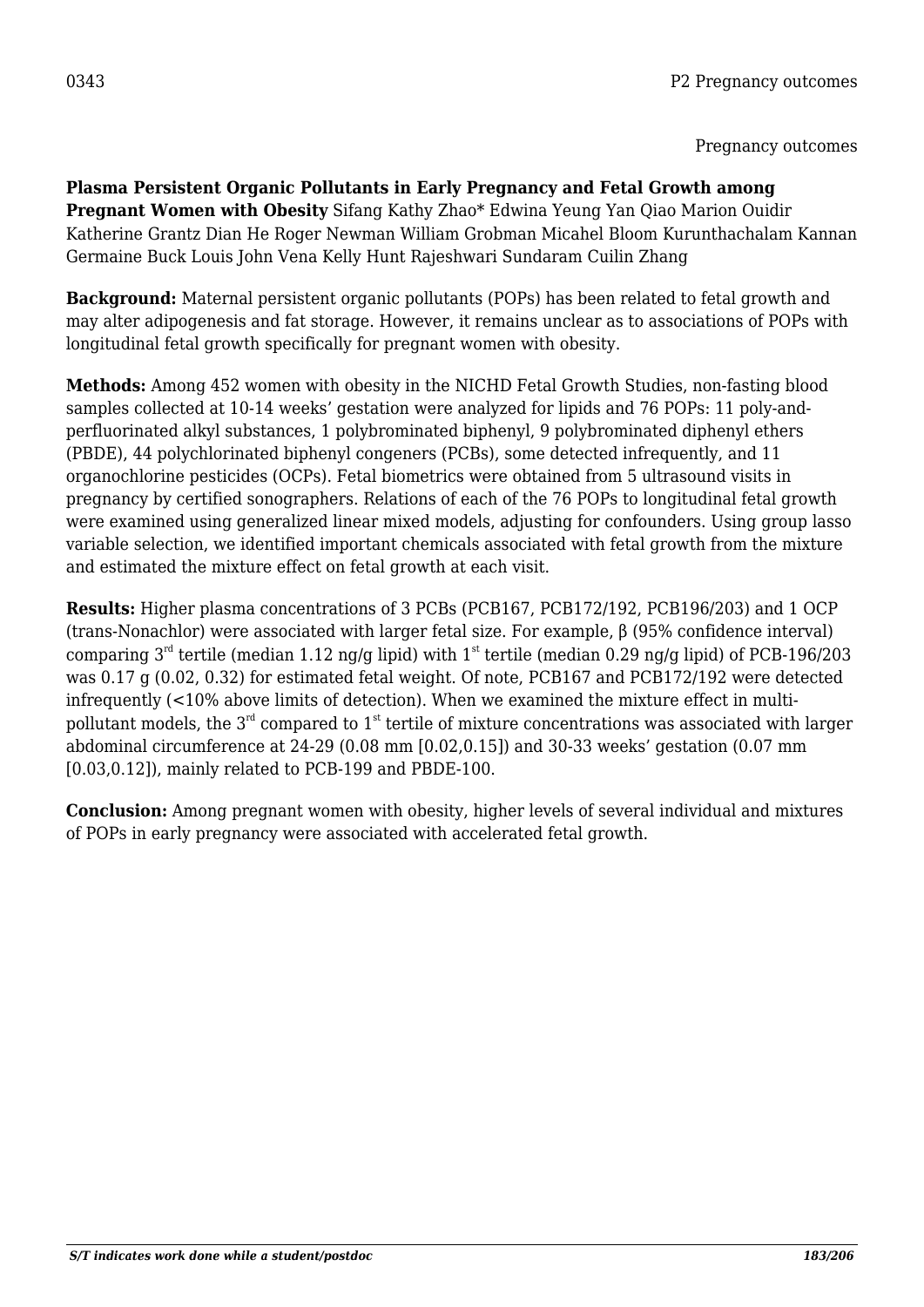**Preconception vitamin D and miscarriage in a prospective cohort study** Anita Subramanian\* Anne Z. Steiner Clarice R. Weinberg Ginna L. Doss Anne Marie Z. Jukic

**Background**: In humans, low vitamin D has been associated with prolonged menstrual cycles, delayed ovulation, and a lower probability of conception. Animal and in vitro data indicate that vitamin D may affect implantation. Our objective was to estimate the association between preconception vitamin D level and risk of miscarriage.

**Methods:** Participants were trying to conceive naturally for 3 months or less at enrollment and aged 30-44 years. A preconception blood sample was collected and 25-hydroxyvitamin D [25(OH)D] was measured. Women who conceived (n=362) were at risk of a miscarriage from the day of a reported positive pregnancy test until either a participant-reported pregnancy loss or 20 weeks post day of ovulation, whichever came first. Gestational age was defined by ovulation. Time to miscarriage (days) or censoring was modeled using a multivariate Cox proportional hazards model. Multiple imputation was performed for missing covariates and missing day of ovulation.

**Results**: The mean age was 33 years (standard deviation (SD): 3.0 years). Mean 25(OH)D was lower among those who reported their race as African-American and those with higher BMI. After adjustment for age, race, BMI, education, exercise, alcohol, and caffeine intake, compared to the referent group (30-<40 ng/ml), the hazard ratio (HR) and 95% confidence interval (CI) for those with a 25OHD level of less than 30 ng/ml was 1.10 (CI: 0.63, 1.93). Among participants with a higher 25OHD level ( $\geq 40$  ng/ml), the HR was 1.04 (CI: 0.61, 1.79).

**Conclusion**: In this population of women conceiving naturally, preconception vitamin D levels do not appear to predict miscarriage. Future research should focus on women at greater risk for miscarriage or in populations at risk for vitamin D deficiency or on supplementation.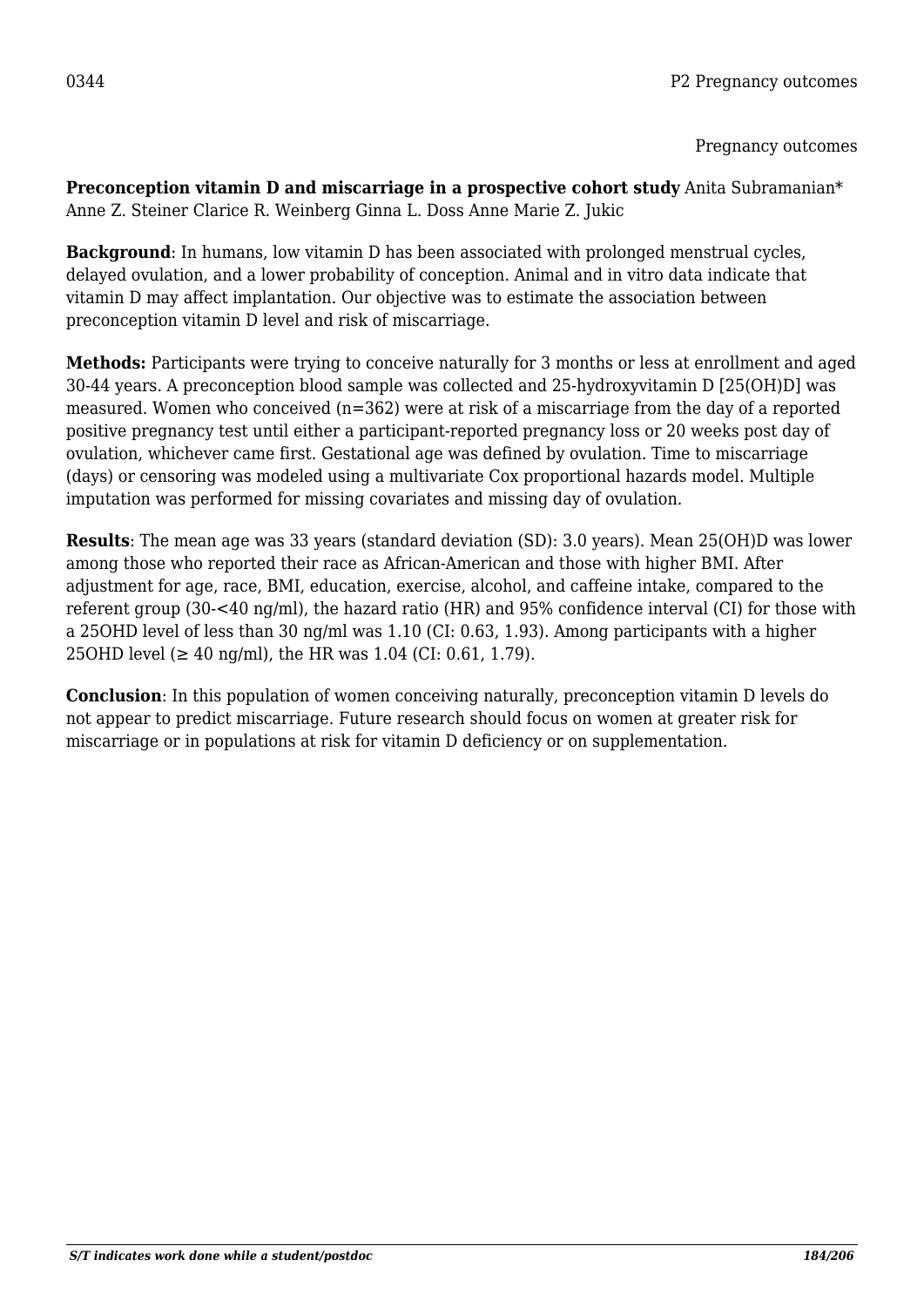**Associations of hypertensive disorders of pregnancy and gestational diabetes mellitus with menopausal symptoms at midlife in Project Viva** Diana Soria\* Wei Perng Sheryl Rifas-Shiman Lidia Minguez-Alarcon Marie-France Hivert Jan Shifren Emily Oken Jorge Chavarro

**Objective.** To evaluate the associations of a lifetime history of hypertensive disorders of pregnancy (HDP) and gestational diabetes mellitus (GDM) with menopausal symptoms in midlife.

**Methods.** Secondary analysis of 676 women participating in Project Viva, an ongoing cohort enrolled during pregnancy. The exposure was lifetime history of HDP or GDM assessed for the index pregnancy by review of outpatient and hospital medical records and for all other pregnancies by interview or questionnaire at study entry (1999-2002) and the midlife visit (2017-2021). The primary outcome was the Menopause Rating Scale (MRS) applied at the midlife study visit. We used linear or logistic regression models adjusted for covariates such as baseline age, race/ethnicity, education, married/cohabiting, household income, baseline parity, age at menarche, and body mass index at midlife.

**Results.** The mean (SD) age was 52 (3.9) years at the midlife visit, and 48% of the participants had experienced menopause. There were no consistent differences in total symptoms, domain-specific or individual symptoms in women with history of HDP (18%) or GDM (7%). A history of HDP and/or GDM was not associated with age at the onset of natural menopause.

**Conclusions.** Our findings do not support an association of a history of HDP or GDM with the severity of menopausal symptoms or age at the onset of natural menopause. Larger studies of women with history of these pregnancy complications are needed to clarify their association with menopausal symptoms.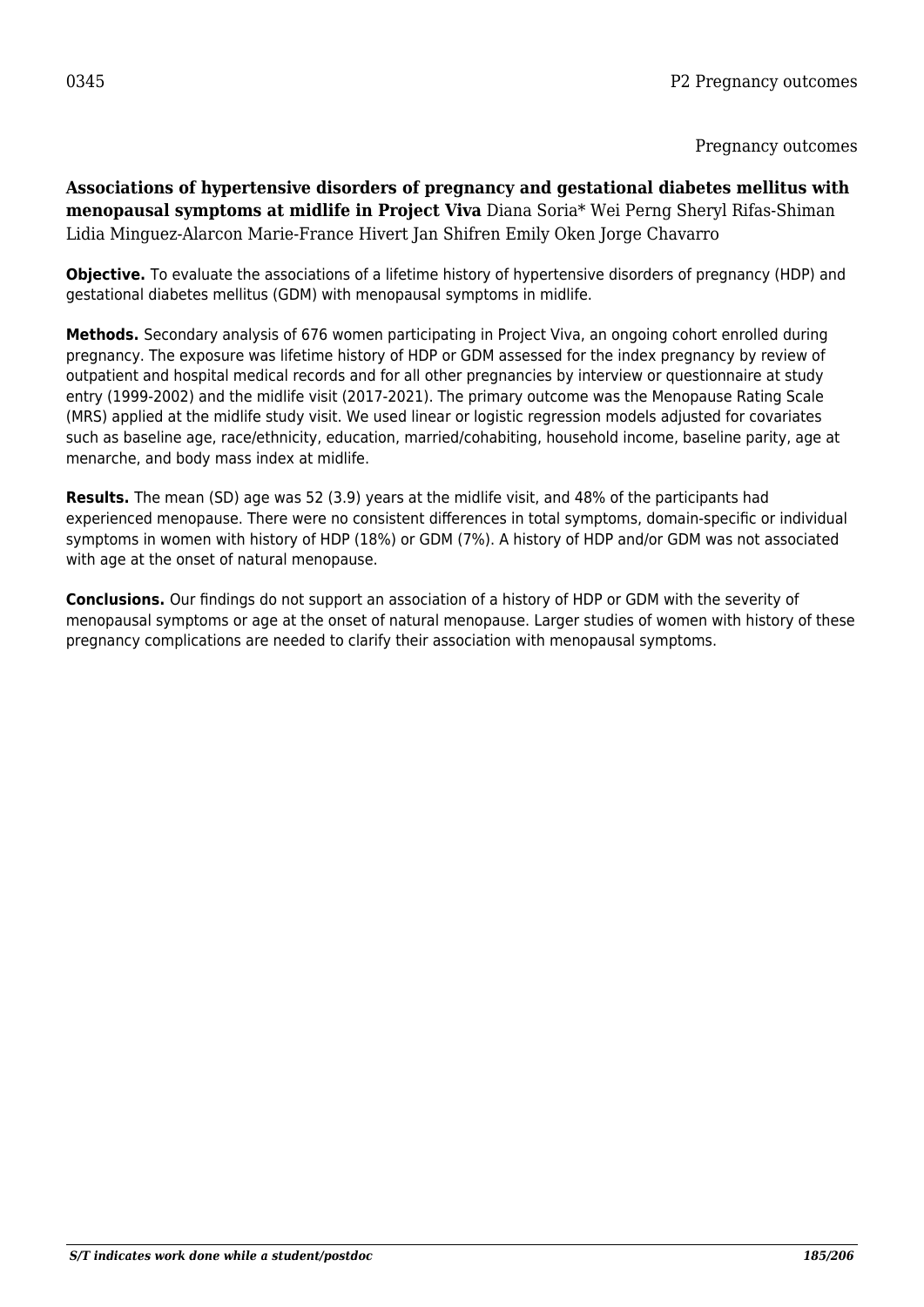#### **Application of fetal growth standards in the Nulliparous Pregnancy Outcomes Study (nuMoM2b) cohort** Jessica Gleason\* Uma Reddy Zhen Chen William Grobman Ronald Wapner Katherine Grantz

No fetal growth standard is currently endorsed for universal use in the US, and it is unclear how international standards perform compared to US-based standards at identifying small or large for gestational age at birth (SGA,  $\lt 10^{th}\%$ ile; LGA,  $\gt 90^{th}\%$ ile) or predicting neonatal morbidity/mortality in US populations. Using estimated fetal weight (EFW) from ultrasounds at 16-21 and 22-29 weeks in a prospective pregnancy cohort (n=9530; 2010-14), we compared area under the curve (AUC) and sensitivity of 5 commonly-referenced fetal growth standards (INTERGROWTH-21 (IG), World Health Organization (WHO), Hadlock 1991, National Institute of Child Health and Human Development (NICHD) race/ethnic-specific and unified) to predict SGA or LGA, and SGA or LGA with perinatal morbidity/mortality. At 22-29 weeks, WHO classified 9.2% of fetuses as SGA, while the other 4 classified a lower proportion: NICHD race/ethnic-specific 7.7%, IG 6.2%, Hadlock 6.1% and NICHD unified 5.1%. Hadlock and IG classified the lowest (8.3%) and highest (21.3%), respectively, as LGA. EFW at 22-29 weeks had better ability to predict SGA or LGA than EFW at 16-21 weeks, though AUC was low at both gestational age ranges. When predicting severe neonatal morbidity, WHO had the highest AUC of 0.525 (0.512, 0.531) when EFW was  $\lt 10^{th}$  %ile at 22-29 weeks, but the AUCs were similar among standards (range 0.517-0.521). Sensitivity was generally low across standards (22.7-29.1%). When predicting SGA with severe neonatal morbidity or mortality, when EFW was  $<$ 10<sup>th</sup> percentile at 22-29 weeks, WHO had highest AUC (0.65; 95% CI 0.61, 0.69) and IG had lowest (AUC=0.59; 95% CI 0.57, 0.63), though all standards had low sensitivity (9.4-13.1%) and positive predictive values (25.3-38.2%). Despite classifying different proportions of fetuses as SGA or LGA, all standards performed similarly in predicting perinatal morbidity and mortality. Our findings highlight the importance of knowing how standards perform in local populations.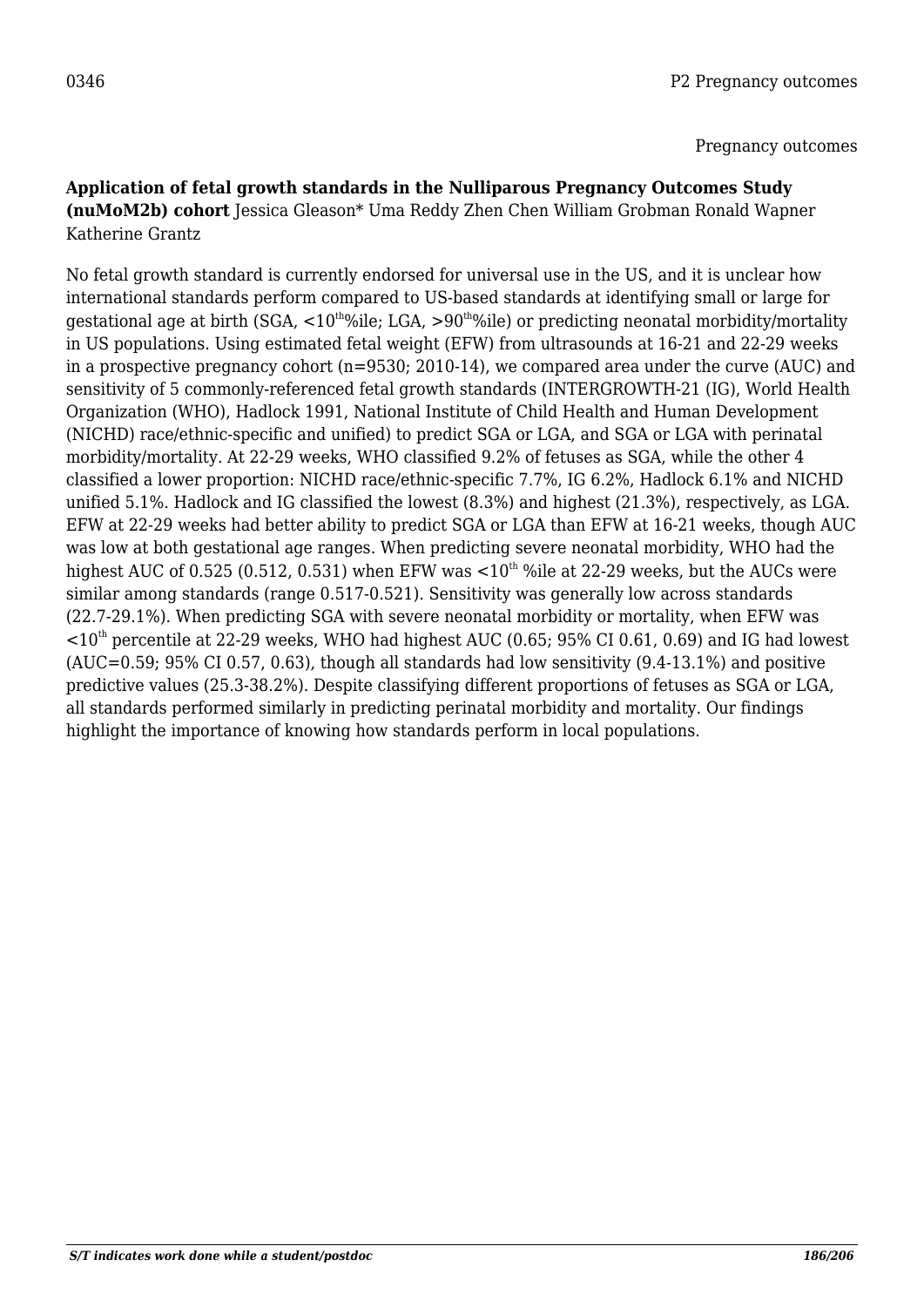**Prevalence and risk factors of vulnerable newborn phenotypes in rural Amhara, North West Ethiopia** Estifanos Baye\* Firehiwot Workneh Abate Michelle Eglovitch Mulatu Melese Derebe Ingrid E. Olson Fisseha Shiferie Sitota Tsegaye Kalkidan Yibeltal Workagegnhu Tarekegn Grace J. Chan Parul Christian Sheila Isanaka Yunhee Kang Luke C. Mullany Rose L. Molina Amare Worku Tadesse Blair J. Wylie Alemayehu Worku Yemane Berhane Anne CC Lee

**Introduction:** Low birthweight (LBW) (<2500 g) is often used as an indicator of newborn vulnerability. However, this classification does not distinguish preterm birth versus small for gestational age (SGA) newborns and excludes those preterm or SGA with a birthweight of >=2500 g (not LBW (NLBW)), who also carry increased risk. In low-income countries like Ethiopia, the quality of data on SGA/preterm prevalence is low and there is limited data on the simultaneous occurrence of these conditions.

**Methods:** A prospective pregnancy-birth cohort was followed in 12 rural health centers in Amhara region, Ethiopia. Preterm birth was defined as a live birth before 37 completed weeks' gestation. SGA was defined as a birthweight  $\lt 10^{th}$  percentile using the Intergrowth 21<sup>st</sup> standard, appropriate size for gestational age (AGA) between  $10 - 90<sup>th</sup>$  percentiles, and large for gestational age (LGA)  $>90<sup>th</sup>$  percentile. Live births were classified using 10 discrete combinations ("vulnerable newborn phenotypes") of LBW, preterm, and SGA status.

**Results:** 556 singleton consecutive live births were included. Overall, 7.7% were born preterm, 37.1% SGA, 1.4% LGA, and 16.4% LBW. The predominant birth phenotype was Term-AGA-NLBW (55%), followed by Term-SGA-NLBW (25%). Prevalences of Term-SGA-LBW, Preterm-AGA-LBW and Preterm-LGA-LBW were 11.2%, 3.6% and 0.2%, respectively. Compared to women with no education, those who completed secondary education and above had a 70% lower risk of having a preterm infant (adjusted odds ratio [AOR]=0.3, 95% confidence interval [CI]: 0.1 – 0.8). The odds of delivering a LBW infant among women with mid-upper arm circumference (MUAC) <23cm were two times higher than those with MUAC  $>=23$ cm (AOR=1.8, 95% CI: 1.1 – 2.9).

**Conclusion:** A high prevalence of LBW and SGA was observed in this rural Ethiopian setting. Implementation and scale-up of effective interventions are needed to prevent these vulnerable birth outcomes, thereby reducing associated morbidity and mortality.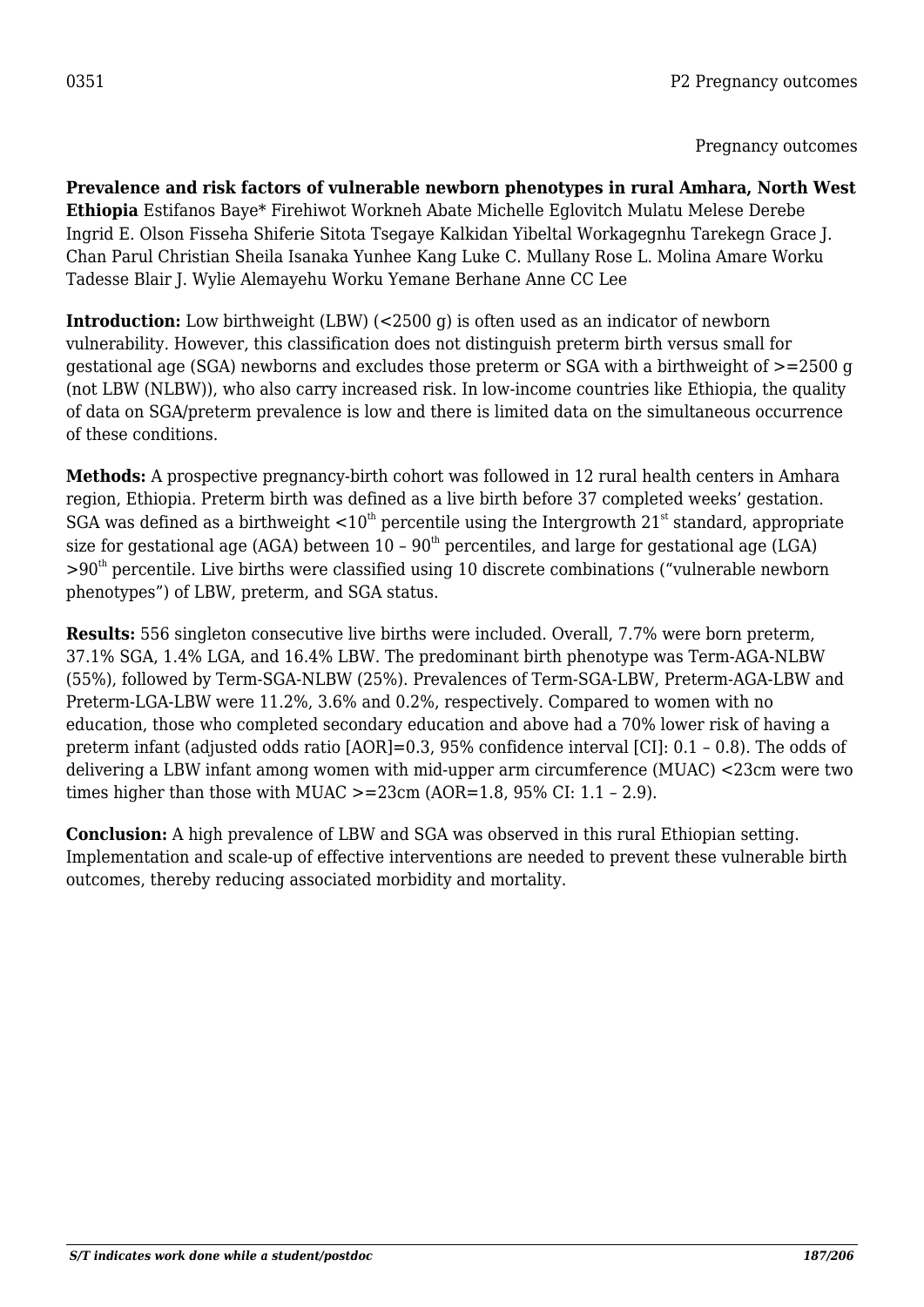**Neighborhood Evictions and Preterm Birth among Black Individuals**Shawnita, Elizabeth S., Cathrine, Chantel L. Sealy-Jefferson, McClure, Hoyo, Martin\*, Lea Ghastine Shawnita Sealy-Jefferson Elizabeth S. McClure Cathrine Hoyo Chantel L. Martin Chantel Martin

Preterm birth (PTB), defined as delivery before 37 completed weeks of gestation, is the leading cause of infant mortality among Black infants. Evictions (involuntary displacement of occupants from a rented residence) are a key aspect of neighborhood housing instability, a neighborhood characteristic that impacts social cohesion and public health. Building upon previous findings suggesting familial distress as a potential driver of increased PTB among Black pregnant people exposed to high neighborhood eviction rates, this study explores whether the association of neighborhood evictions with PTB differs depending on the presence or absence of children in the household among 397 singleton births to Black pregnant people in the Newborn Epigenetics Study from 2009-2011. This study is based in Durham, North Carolina, which is experiencing a decades long eviction crisis that disproportionately affects Black residents. Using publicly available data, we calculated neighborhood eviction rates as evictions per 100 renter-occupied households in a census block group for the year of pregnancy. Presence of children in the household (0 or  $\geq$ 1) was selfreported and PTB was abstracted from medical records. Logistic regression models were adjusted for maternal age at delivery, educational attainment, marital status, and neighborhood poverty. In our sample, 10% of births were preterm. A 1-SD increase in neighborhood eviction rate was associated with twice the odds of PTB among Black pregnant people with children in the household (OR=1.97, 95% CI: 1.14, 3.42). However, this association was not observed among those without children in the household (OR=0.85, 95% CI: 0.49, 1.39). These findings suggest that Black families with children are particularly vulnerable to neighborhood evictions. To reduce the disproportionate burden of PTB in Black communities, neighborhood level interventions to prevent evictions should prioritize Black families with children.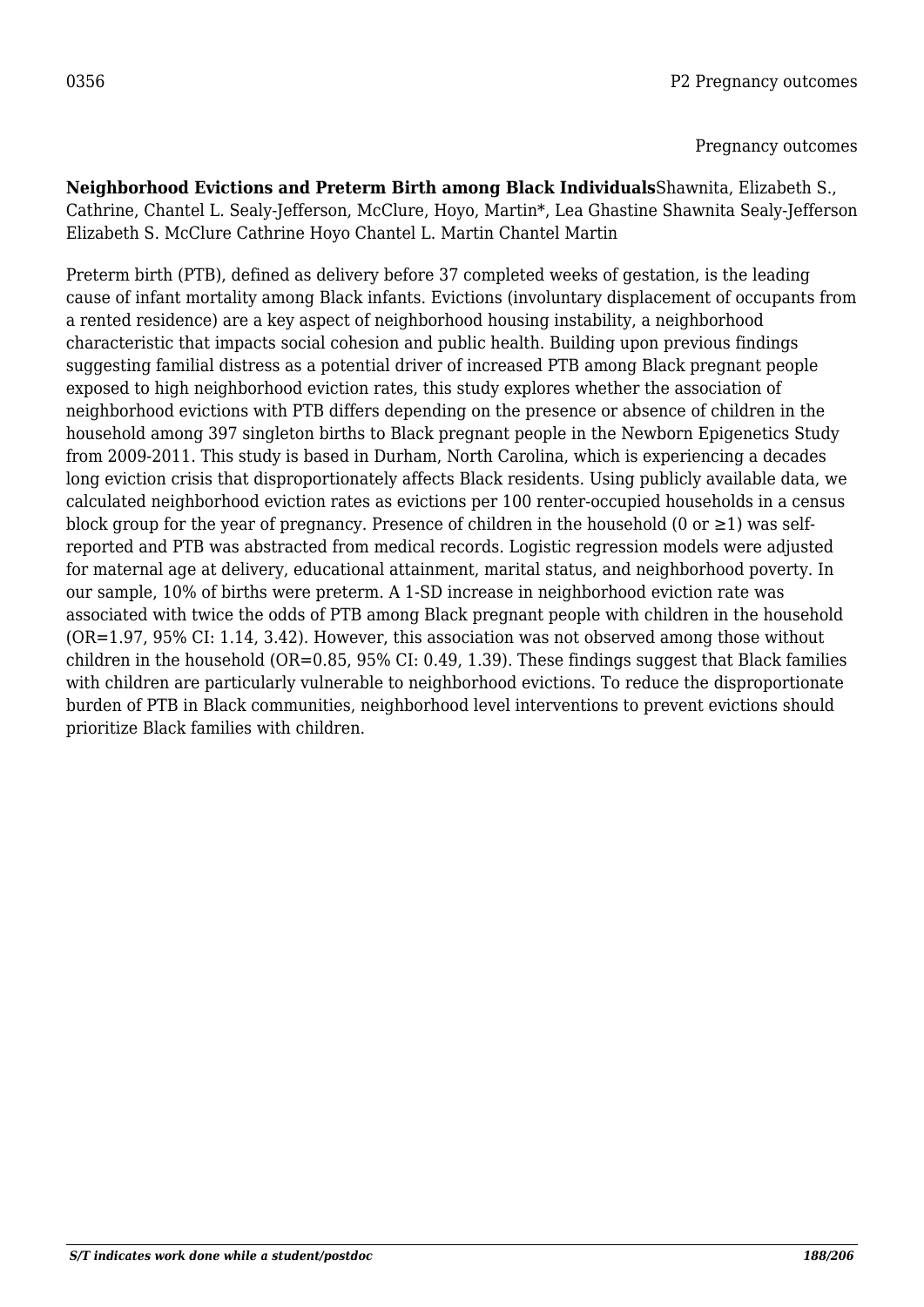**Associations between gestational weight gain adequacy and cesarean delivery in twin pregnancies: a secondary analysis of the JUMODA national cohort** Melissa Amyx\* Diane Korb Jennifer Zeitlin Thomas Schmitz Camille Le Ray

Objective: to evaluate the association between gestational weight gain (GWG) adequacy and cesarean sections (CS) in twin pregnancies in France

Methods: We included livebirths (N=7208) from the national, prospective, population-based JUMODA twin cohort (2014-15). GWG was calculated as end of minus beginning of pregnancy weight. GWG adequacy based on rate of GWG (insufficient [IGWG]; adequate [AGWG]; excessive [EGWG]) was determined by dividing lower and upper bounds of the 2009 IOM GWG recommendations (normal weight: 16.8-24.5, also for underweight; overweight: 14.1-22.7; obese: 11.4-19.1kg) and a previously derived French classification (underweight: 13-21; normal weight: 13-20; overweight: 11-19; obese: 7-16kg) by 37. The percentage of women delivering by CS (either twin CS; both vaginal delivery [VD]) and CS timing (prelabor, intrapartum) was determined by GWG adequacy. Adjusted generalized linear mixed models evaluated these associations (adjusted odds ratios [aORs], 95% confidence intervals [CIs]), stratified by BMI (under/normal weight; overweight; obese).

Results: Among under/normal weight women with twin pregnancy, per IOM recommendations, CS increased with EGWG (IGWG: 48.2%; AGWG: 49.9%; EGWG: 59.7%; p<.05), with similar trends after adjustment (IGWG: aOR 0.9, 95%CI 0.8, 1.0; EGWG aOR 1.2, 95%CI 1.0, 1.5). Specifically, prelabor CS increased with increasing GWG (IGWG: 26.7%; AGWG: 28.8%; EGWG: 34.4%; p<.05), remaining significant with adjustment (IGWG: aOR 0.8, 95% CI 0.7, 1.0; EGWG aOR 1.4, 95% CI 1.0, 1.9). Trends were similar for intrapartum CS (IGWG: aOR 0.8, 95%CI 0.7, 1.0; EGWG aOR 1.3, 95%CI 0.9, 1.9). For overweight and obese women with twin pregnancy, no consistent results were found. Results were similar with the French classification.

Conclusion: Among under/normal weight women with twin pregnancy, EGWG was associated with increased CS, particularly prelabor CS. More research is needed to determine appropriate GWG guidelines in this population.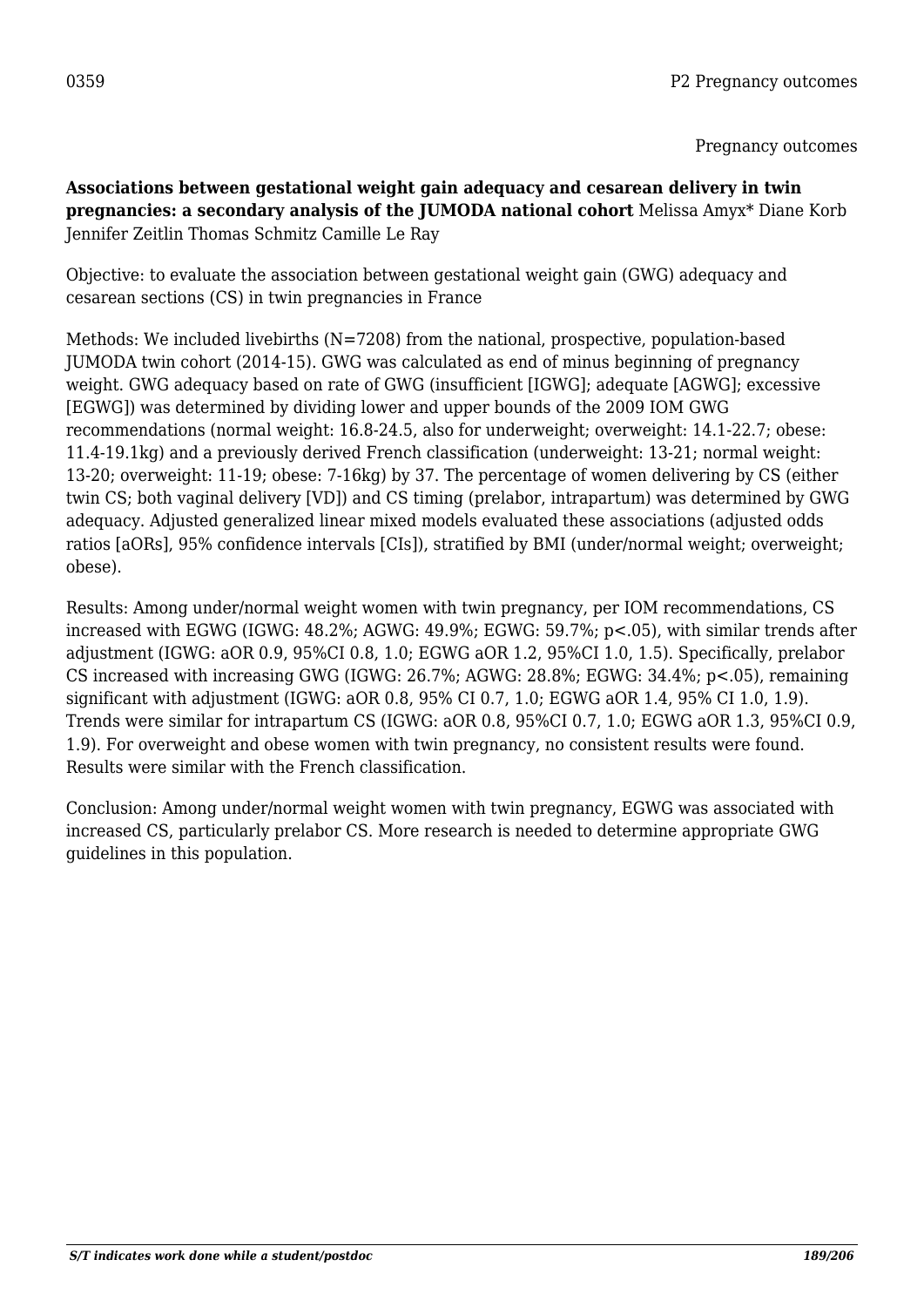#### **High Health Care Financial Burden Is Associated with Postpartum Care Seeking among Commercially Funded Hospital Births, Oregon 2012-2017** Menolly Kaufman\*

**Background:** Birthing people with commercial insurance tend to have better birth and postpartum health outcomes at the population level compared to Medicaid-funded births. However, the quality and cost of commercial insurances can vary widely, and it is increasingly common for private plans to have direct costs to the patient that are excessively high. Research is limited as to how high patient health care costs affect postpartum morbidity and access to care.

**Objective:** To assess how direct costs for health care (i.e. out-of-pocket spending) before and during birth impact postpartum care-seeking.

**Methods:** We conducted a retrospective cohort of commercially funded births in Oregon from 2012-2017 using an All-Payer All Claims database. Our primary exposure was out-of-pocket spending (deductibles, co-payments, and co-insurance, all health care costs that fall directly on the patient) for the birthing person from the first of the calendar year through delivery discharge. We utilized multivariable log-binomial regression to estimate how out-of-pocket spending impacts readmissions and emergency department visits within one-year postpartum and postpartum visit attendance within 12 weeks. We stratified the final models by pre-term birth status to assess if an out-of-pocket financial burden has a different impact on "higher risk" births.

**Results:** Among our population of commercial insured birthing people (N=78,147), 28.7% (N=22,406) had out-of-pocket health care costs over \$2,500. Compared to births with \$0 in out-ofpocket financial burden through delivery discharge, births with over \$5,000 were 15% less likely to attend their comprehensive postpartum visit within 12 weeks (RR: 0.85, 95% CI: 0.83, 0.88) and 20% less visit the emergency department (RR: 0.80, 95% CI: 0.73, 0.88). We observed no statistically significant differences between out-of-pocket financial burden and readmissions.

**Conclusion:** The financial burden of health care may influence care-seeking, including for birthing and postpartum people. As policymakers and clinicians seek solutions to reduce inequities in postpartum health outcomes, the financial burden related to birth should be considered.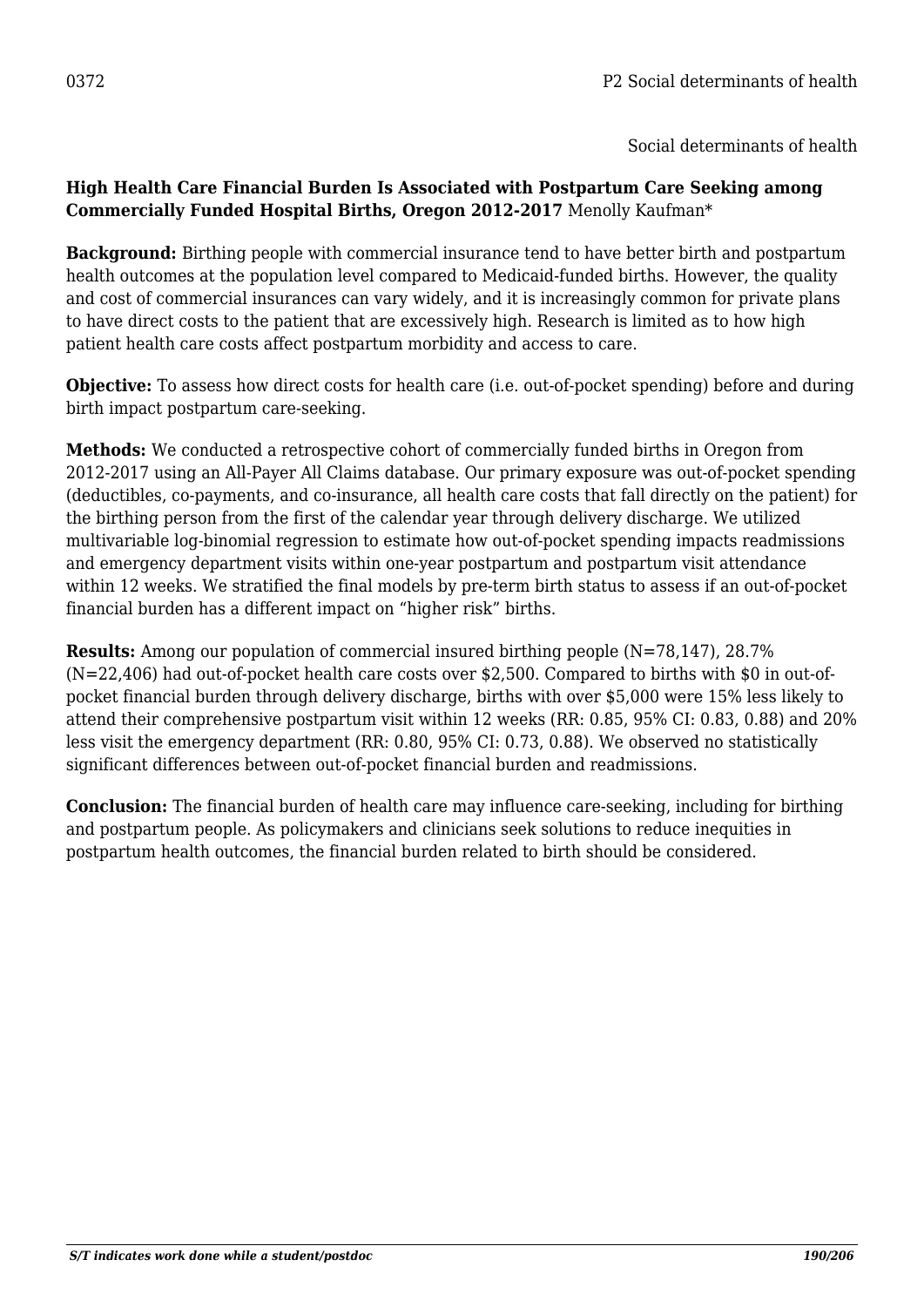**The hospital burden of intergenerational contact with the welfare system** Alexandra Procter\* Catherine Chittleborough Rhiannon Pilkington Odette Pearson Alicia Montgomerie John Lynch

Intergenerational welfare contact is a policy issue because of the personal and social costs of 'entrenched disadvantage' across generations. Yet few studies have quantified the hospital burden. We estimated the proportion of children who experienced intergenerational welfare contact and other welfare contact types; and estimate their cause-specific hospital burden.

This linked administrative data study of children born in South Australia, 1991-1995 (n=94,358), and their parent/s (n=143,814) used de-identified data from the Better Evidence Better Outcomes Linked Data platform. Using Australian Government Centrelink data, welfare contact was defined as parent/s receiving a means-tested welfare payment (low-income, unemployment, disability or caring) when children were aged 11-15, or children receiving payment at ages 16-20. Intergenerational welfare contact was welfare contact occurring in both parent and child generations. Children were classified as: No welfare contact, parent only welfare contact, child only welfare contact, or intergenerational welfare contact. Hospitalisation rates and cumulative incidence were estimated by age and welfare contact group.

Intergenerational welfare contact affected 34.9% of children, who had the highest hospitalization rate (133.5 per 1,000 person-years) compared to no welfare contact (46.1 per 1,000 person-years), parent only welfare contact (75.0 per 1,000 person-years), and child only welfare contact (87.6 per 1,000 person-years). Of all intergenerational welfare contact children, 43.0% experienced at least one hospitalization between 11-20, frequently related to injury, mental health, and pregnancy.

Children experiencing intergenerational welfare contact represent a third of the population aged 11-20. Compared to children with parent-only welfare contact, intergenerational welfare contact children had 78% higher hospitalization rates from age 11 to 20, accounting for over half of all hospitalizations in this age group.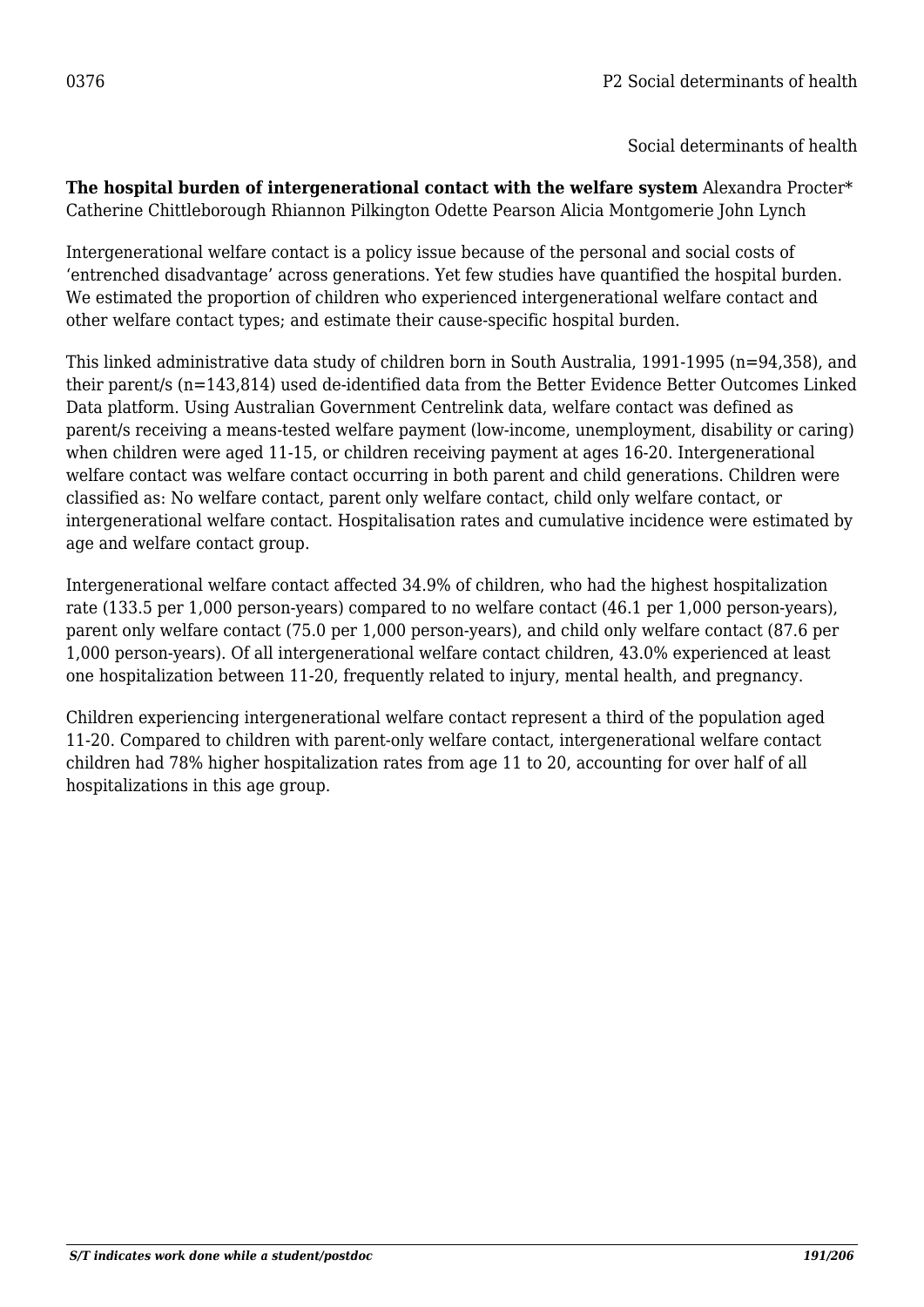# **Prenatal neighborhood stress and maternal sex steroid hormone levels across pregnancy**

Megan Hansel\* Thomas O'Connor Christina Wang Emily Barrett Zorimar Rivera-Núñez

Neighborhood stressors have been associated with adverse pregnancy outcomes. A potential mechanism is disruption of maternal endocrine pathways. While stress hormones (e.g. cortisol) have received much attention, other relevant hormones, such as sex steroids, have been overlooked. We examined associations between maternal neighborhood stressors and sex steroid hormones measured serially across pregnancy. Pregnant women in the Understanding Pregnancy Signals and Infant Development (UPSIDE) study contributed biospecimens, questionnaire, and medical record data in each trimester (n=262). Exposure to neighborhood stress was measured through the validated City Stress Inventory, which includes two subscales: 11-item *neighborhood disorder* (e.g., vacant buildings, crime), and 7-item *exposure to violence* (personal experiences of violence). Composite scores were calculated and examined categorically (quartile (Q) for neighborhood disorder and any/none for exposure to violence). Total testosterone [TT], free testosterone, estrone, estradiol, and estriol were measured in maternal serum in each trimester using LC/MS-MS. We fit linear regression models adjusting for confounders (including sociodemographic factors) and stratified by fetal sex. Results are presented as percentage change (∆%) and 95% confidence interval (CI) in hormones. Most participants (73%) reported one or more exposures to neighborhood disorder; 22% reported any exposure to violence. In adjusted models, neighborhood disorder was associated with higher TT in all trimesters, with the strongest associations observed in the third trimester (Q2:%∆=36, 95%CI:9,70; Q3:%∆=29, 95%CI:4,60; Q4:%∆=30, 95%CI:2,65). Associations were stronger in women carrying male fetuses (%∆ range:50-74). The exposure to violence sub-score was not associated with any hormone. Our analyses suggest that neighborhood disorder may impact prenatal maternal testosterone levels with potential implications for maternal and child health.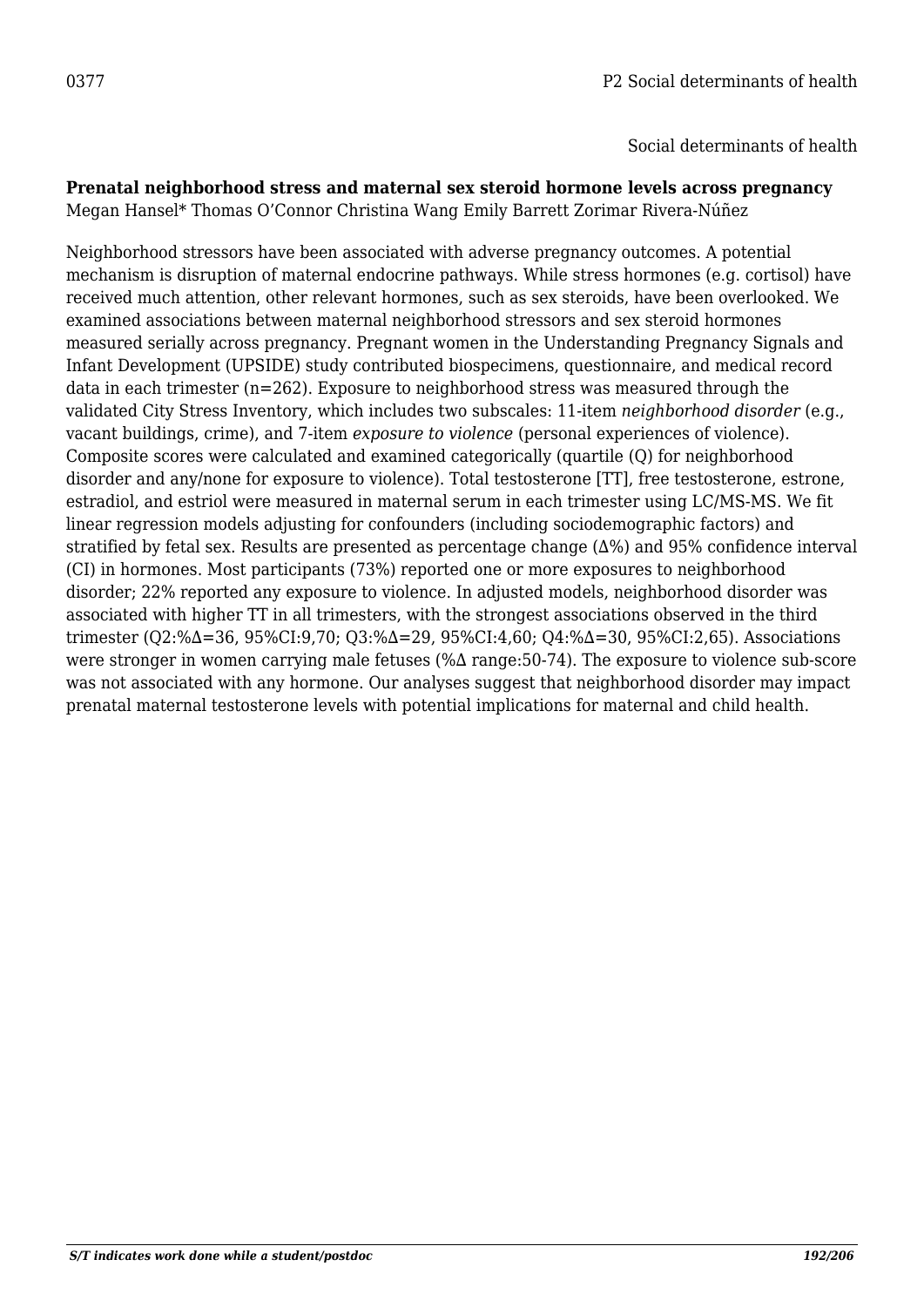### **Subjective and objective financial deprivation in adolescence and lifetime experience of gestational diabetes** Julia Porth\* Bobby Cheon

**Background:** Gestational diabetes mellitus (GDM) develops in 2-10% of pregnancies annually in the United States. Adverse experiences in adolescence are associated with GDM but limited research has examined relationships between adolescent socioeconomic conditions and GDM. This analysis explored associations between objective and subjective financial deprivation and later GDM diagnosis.

**Methods:** Data came from Waves I and V of the National Longitudinal Study of Adolescent to Adult Health. Wave 1 income was used to identify families falling below 130% of the federal poverty level (objective deprivation). Subjective deprivation was assessed retrospectively at Wave V (ages 33-39) by asking whether, when growing up, one's family was better or worse off financially than the average family. Women reported ever receiving diagnosis of GDM at Wave V. Odds ratios (ORs) and average marginal effects (AME) of relationships between subjective and objective financial deprivation in adolescence and later GDM were obtained from logistic regressions accounting for complex survey design.

**Results:** The analytic sample included 651 women, 10% of whom had ever been diagnosed with GDM. Neither subjective (better off OR: 0.74, 95% CI: 0.28, 1.95; AME: -0.027, 95% CI: -0.11, 0.058; worse off OR: 1.69, 95% CI: 0.79, 3.64; AME: 0.062, 95% CI: -0.040, 0.17) nor objective (OR: 0.78, 95% CI: 0.36, 1.68; AME: -0.025, 95% CI: -0.099, 0.049) financial deprivation in adolescence were associated with later GDM. The multiplicative interaction between subjective and objective deprivation was also statistically insignificant (p=0.64).

**Conclusions:** While associations between adversity in adolescence and later GDM have been observed, this exploratory analysis suggests neither objective nor subjective financial deprivation in adolescence are alone or jointly associated with later GDM. Financial deprivation in the absence of other adverse childhood events may be insufficient to influence GDM risk later in life.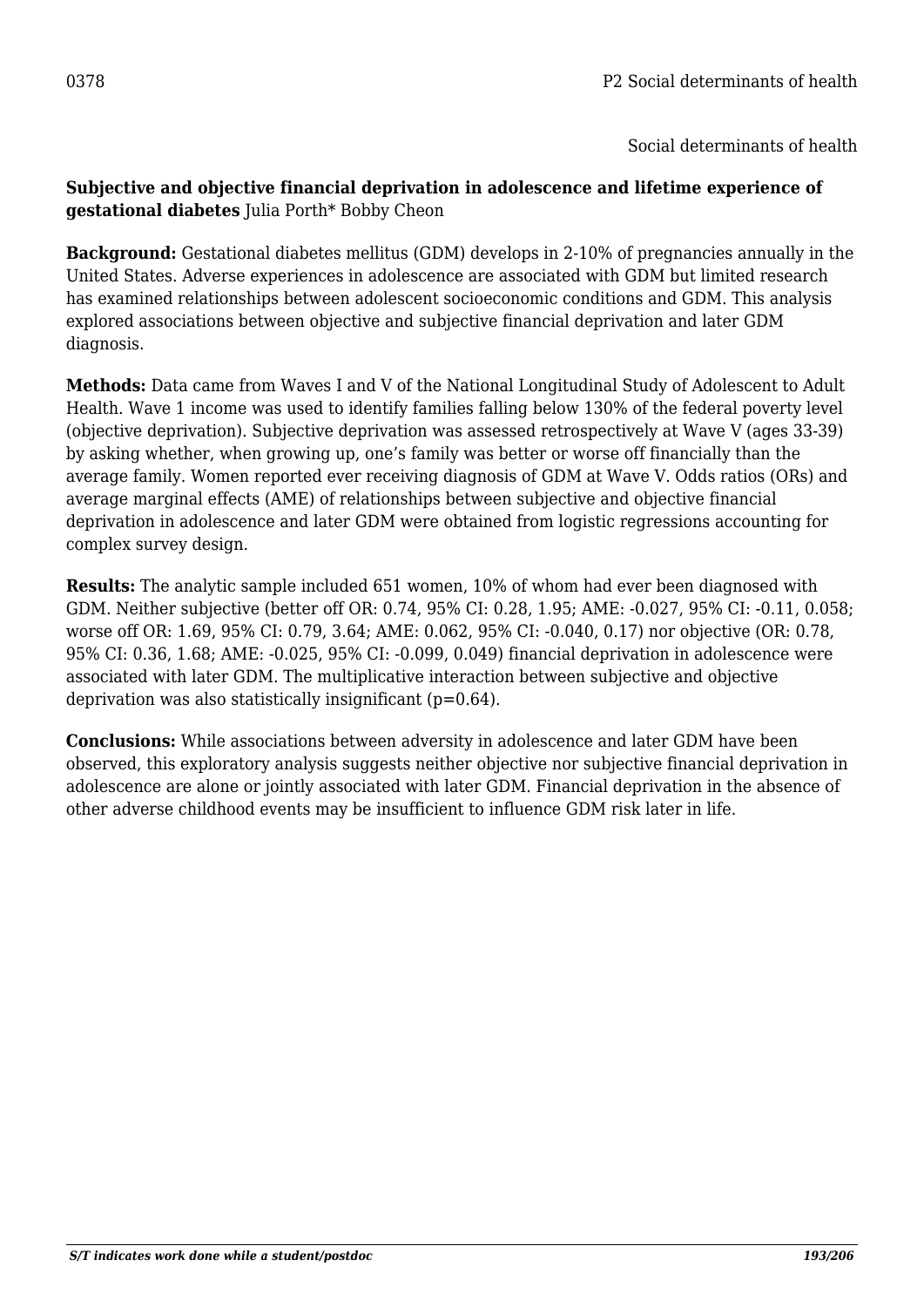**Prenatal Alcohol and Tobacco Exposure as a Mediator between Socioeconomic Status and Adverse Childhood Experiences** Alec Yingjing Xia\* Minhazul Mohsin Stefanie Bodison Deborah Jonker Eric Kan Kirsten Ann Donald Dan J Stein Elizabeth Sowell Kristina Andrea Uban

While alcohol is a known teratogen that alters cognitive, physiological, and neurobehavioral development, less is known about how the broader context of social disparities influences maternal consumption, postnatal environment, and subsequent child outcomes. Here we examine prenatal exposure to alcohol (PAE) and tobacco (PTE) as a mediator between socioeconomic status (SES) and adverse childhood experience (ACE) in a prospective birth cohort study in Cape Town, South Africa. 176 mother and child dyads were included in the analysis. PTE was grouped into no exposure and exposed, while PAE was grouped into no exposure, early exposure, and continued exposure. SES was measured by monthly household income (I) and maternal education (ME). ACE was measured by the total score of a 14-item questionnaire. Following the Baron and Kenny criteria for mediation analysis, PAE and PTE were each regressed on I and ME, respectively. ACE was then regressed on I and ME, and lastly regressed on PTE, I and ME. All analysis was performed in R. PTE was significantly associated with I (OR =  $0.9989$ ,  $95\%$  CI[0.9980, 0.9997]) and ME (OR = 0.80, 95%CI[0.64, 0.99]). On average at the same ME level, an increase in \$R 200 reduced the risk of PTE by 20% (OR by 200-unit change = 0.795). ACE was significantly predicted by ME ( $\beta$ 1= -0.31, *p* < 0.01) and marginally significantly predicted by I ( $\beta$ 2= - 0.0008, *p* = 0.056). The effects of I ( $\beta$ 1= -0.0005, *p* = 0.26) and ME (β2= – 0.25, *p* < 0.05) on ACE were reduced when PTE (β3= 1.42, *p* < 0.001) was in the model, which supported PTE as a partial mediator between SES and ACE. Our preliminary findings suggest that socioeconomic disparity partially influences early life adversity through prenatal exposure to tobacco. Further research is needed to disentangle the impact of socioecological factors on prenatal substance exposure in diverse contexts, which will inform our understanding on the differential impact of teratogenic substance use across communities.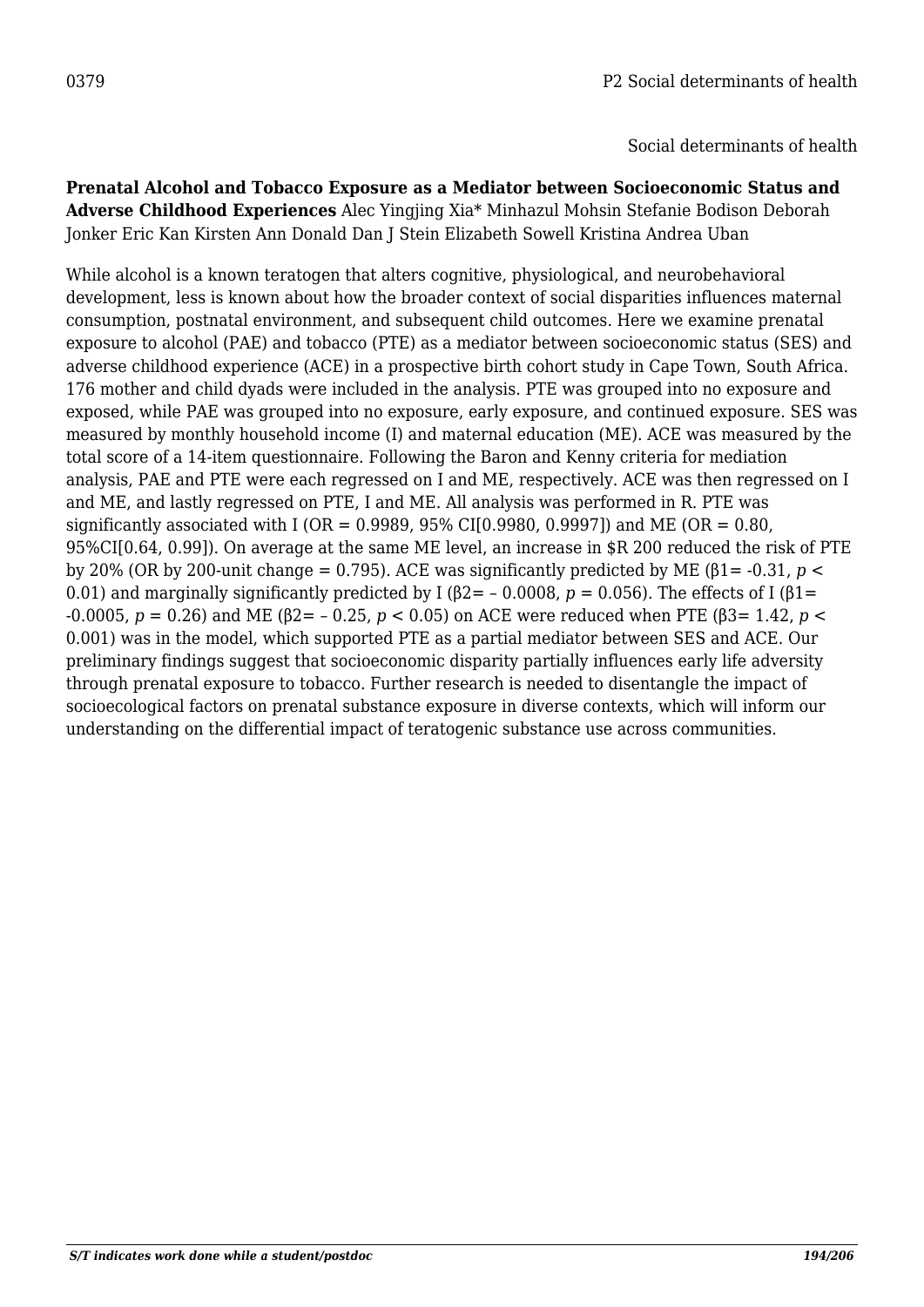**Assessing Prenatal Alcohol Exposure History Among Pediatric Patients: Practices Among U.S. Primary Care Providers** Janae Dunkley\* Nicholas Deputy Clark Denny Jacquelyn Bertrand Shin Kim

Introduction: Documenting a history of prenatal alcohol exposure (PAE) for children enables early identification and treatment of fetal alcohol spectrum disorders (FASDs). However, little is known about how commonly PAE history is obtained by pediatric clinicians. This study examined the proportion of pediatric clinicians obtaining a PAE history and the methods used.

Methods: We analyzed DocStyles 2020 Fall survey data for 769 clinicians who see pediatric patients in the U.S. The sample was derived from 1,754 survey respondents who were active members of SERMO, a social network for clinicians. The survey included two questions about the frequency (never, sometimes, often, always) and process of obtaining PAE history for several groups of children. Frequency distributions were calculated overall and by provider type (family practitioner [FP], pediatrician, and nurse practitioner/physician assistant [NP/PA]). Chi-square and Bonferroni post hoc tests were used to determine whether frequency of obtaining a PAE history varied by specialty.

Results: Overall, PAE history was always obtained for 40.8% of children with developmental/behavioral issues, 35.2% of newborns, 32.4% of adopted/foster children, 23.7% of infants, and 20.5% of new patients. The frequency of never obtaining a PAE history was highest when pediatric clinicians saw new patients (18.3%) and infants (14.0%). More FPs (41.4%) and NP/PAs (45.2%), compared to pediatricians (29.0%, p=0.003 and p=0.002, respectively), reported often/always obtaining PAE history for new patients. A higher proportion of pediatricians (71.4%) than FPs (58.6%, p=0.002) reported often/always obtaining PAE history for adopted/foster children. Most respondents reported using interviews conducted by physicians or PAs to obtain PAE history (70.6%).

Conclusions: Clinicians are not routinely obtaining PAE history for pediatric patients, suggesting enhanced efforts may help increase awareness and practice supports for obtaining PAE history.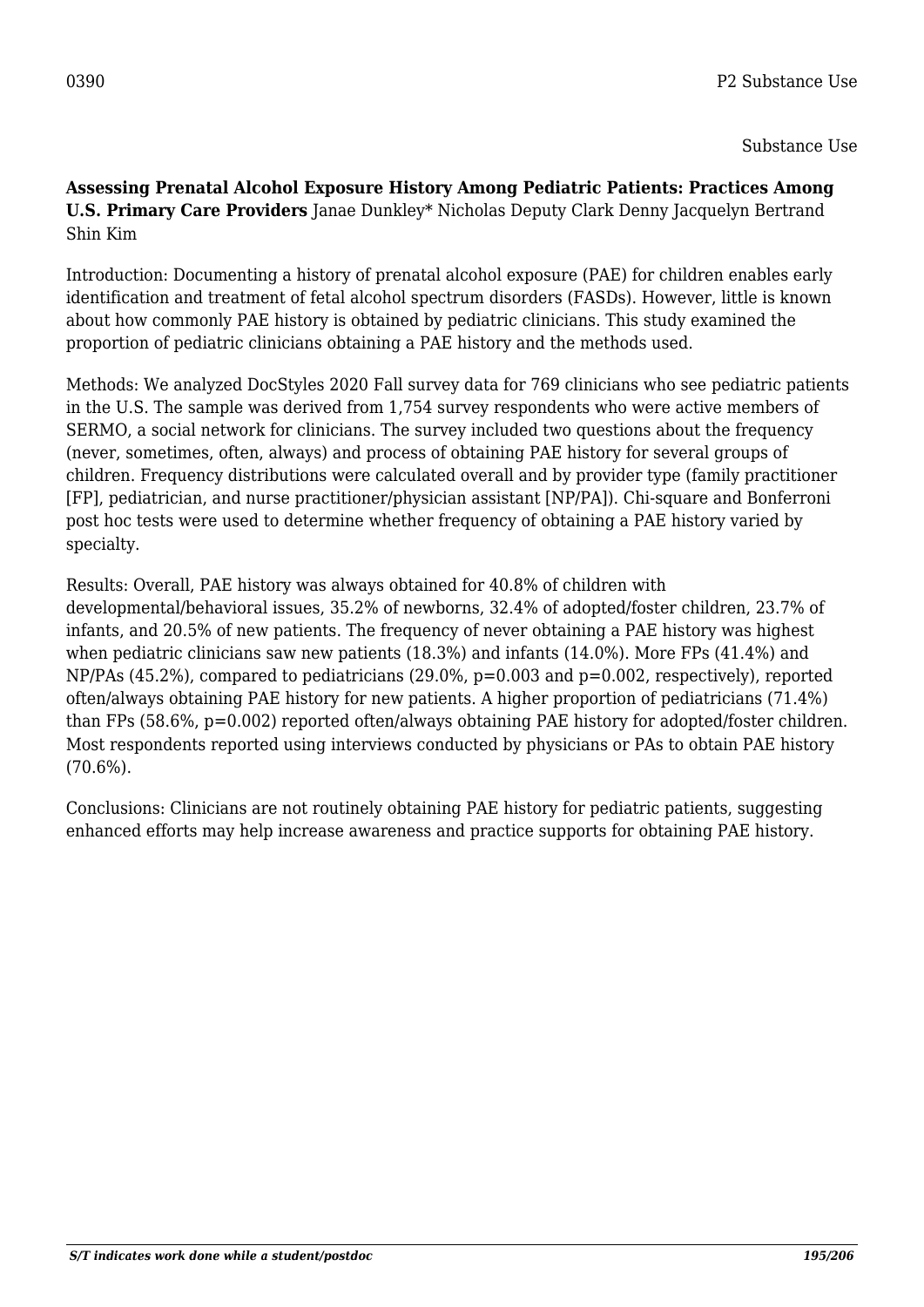### Substance Use

### **Preconception cannabis use and gestational diabetes mellitus (GDM): the**

**PrePARED**Brittany M., Jorge E., Erica P., Jaime, Anne Marie, Sylvia, Gita D., Sunni L., Enrique, Jeffrey G., Lauren A., Emily W. Charlton, Chavarro, Gunderson, Hart, Jukic, Ley, Mishra, Mumford, Schisterman, Shaffer, Wise, Harville\*, Ke Pan Brittany M. Charlton Jorge E. Chavarro Erica P. Gunderson Jaime Hart Anne Marie Jukic Sylvia Ley Gita D. Mishra Sunni L. Mumford Enrique Schisterman Jeffrey G. Shaffer Lauren A. Wise Emily W. Harville Emily Harville

# **Background**

Cannabis use might increase the risk of gestational diabetes mellitus (GDM) by increasing appetite and promoting fat deposition and adipogenesis. We aim to assess the association between preconception cannabis use and GDM.

# **Method**

Individual-level data from 8 prospective studies in the PrePARED consortium were obtained. Pregnancies (with GDM status) lasting ≥20 weeks of gestation after cannabis use was first measured are referred to as the index pregnancy. GDM was exclusively self-reported in 4 studies and, in the other 4 studies, identified from medical records or a combination of self-report and medical/birth records. Pooled analysis of individual data was used using logistic regression to estimate study-typespecific odds ratios (ORs), with random effect meta-analysis to combine study-type-specific ORs. Stratified analyses assessed interaction effects between cannabis and tobacco use (never, former, and current smokers).

### **Results**

Out of 17,880 total participants, 1,198 developed GDM in the index pregnancy. Before the index pregnancy, 12% used cannabis in the past year and 4% used more than weekly. The length of time between cannabis use measure and the start of pregnancy was 24.8±44.7 months. 57% of those who used cannabis in the past year were current/former tobacco smokers. Overall, no association between preconception cannabis use in the past year and GDM was detected (aOR=0.97, 95%CI: 0.79, 1.19) regardless of use frequency, adjusting for potential confounders. Among participants who never smoked tobacco, those who used cannabis more than weekly had a higher risk of developing GDM compared to those who did not use cannabis in the past year (aOR=2.95, 95% CI: 1.24, 7.03, pvalue for interaction=0.10).

### **Conclusion**

Preconception cannabis use might be associated with a higher risk of developing GDM among those who do not smoke tobacco. Future studies might investigate the role of concurrent use of cannabis and tobacco and potential residual confounding.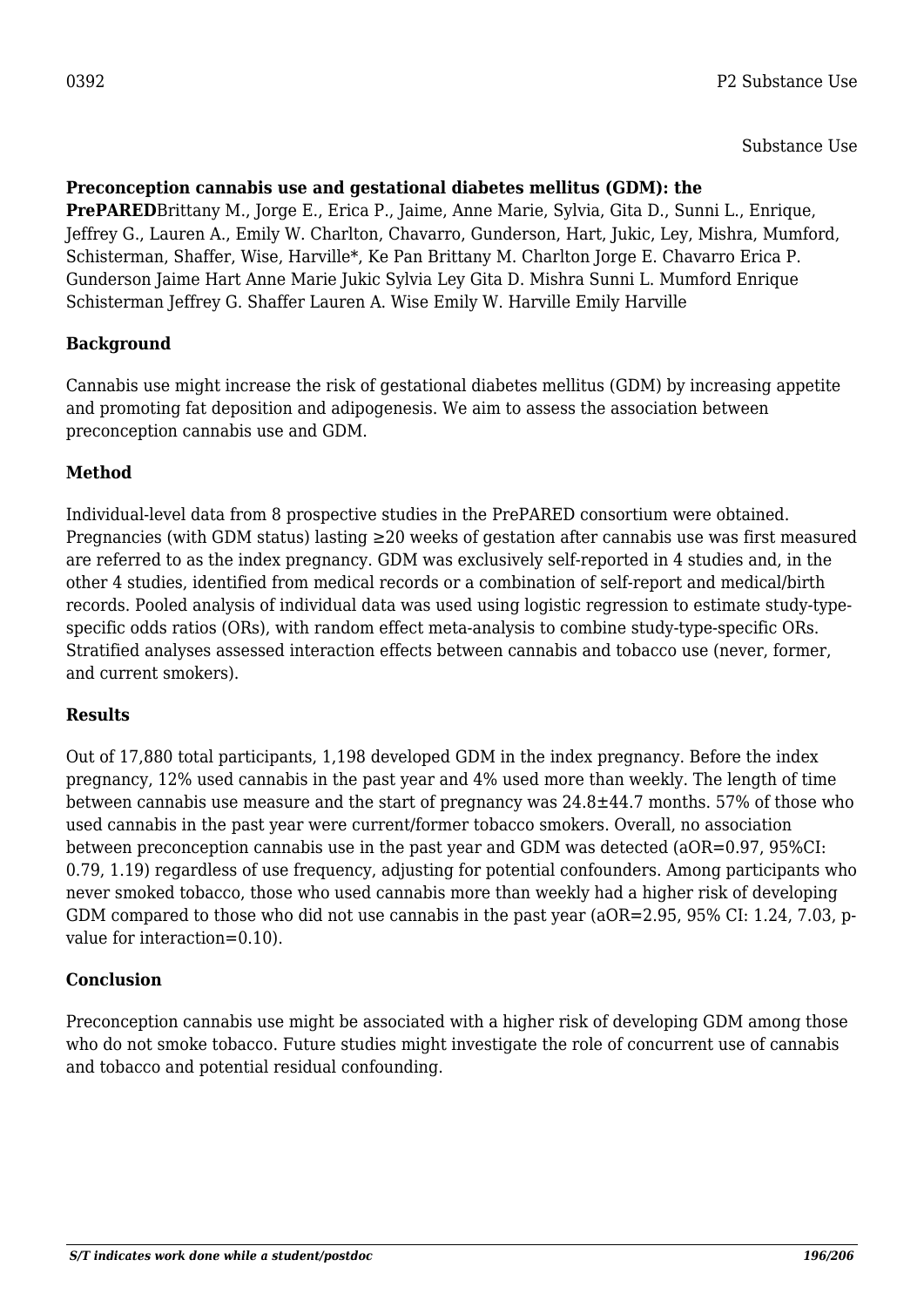**Preconception cannabis use, gestational hypertension, and pre-eclampsia: the PrePARED consortium**Brittany M., Jorge E., Erica P., Jaime, Anne Marie, Sylvia, Gita D., Sunni L., Enrique, Jeffrey G., Lauren A., Emily W. Charlton, Chavarro, Gunderson, Hart, Jukic, Ley, Mishra, Mumford, Schisterman, Shaffer, Wise, Harville\*, Ke Pan Brittany M. Charlton Jorge E. Chavarro Erica P. Gunderson Jaime Hart Anne Marie Jukic Sylvia Ley Gita D. Mishra Sunni L. Mumford Enrique Schisterman Jeffrey G. Shaffer Lauren A. Wise Emily W. Harville Emily Harville

# **Background**

Cannabis use may affect the cardiovascular system and the development of placenta. We aim to evaluate the association between preconception cannabis use and gestational hypertension (GH) and pre-eclampsia (PE).

# **Method**

We obtained individual-level data from 8 prospective studies participating in the PrePARED consortium. Pregnancies (with GH/PE status) lasting ≥20 weeks of gestation after first cannabis use were defined as the index pregnancy. GH/PE was exclusively self-reported in 4 studies and, in the other 4 studies, identified from medical records or a combination of self-report and medical/birth records. GH and PE were examined individually and as a combined outcome. Pooled analyses of individual data were undertaken using logistic regression to estimate study-type-specific odds ratios (ORs). Random effect meta-analysis was used to combine study-type-specific ORs. Stratified analyses assessed the association between preconception cannabis use and GH/PE depending on tobacco use status (never, former, and current smokers).

### **Results**

Out of 18,121 total participants, 2,031 developed GH/PE in the index pregnancy. Before the index pregnancy, 15% of participants used cannabis in the past year. Among participants who used cannabis in the past year, 39% were current tobacco smokers. Overall, there was no association between cannabis use in the past year and GH/PE (adjusted odds ratio (aOR)=0.86, 95% CI: 0.66, 1.12). Among current tobacco smokers, cannabis users had a lower risk of GH compared with noncannabis users ( $\leq$ weekly cannabis use vs. no:  $aOR=0.38$ , 95% CI: 0.15, 0.96;  $>$ weekly vs. no: aOR=0.39, 95% CI: 0.11, 1.36, p-value for interaction=0.48). No association was identified among never/former tobacco smokers.

### **Conclusion**

Preconception cannabis use was not associated with an increased risk of GH/PE during pregnancy. Future studies should investigate the role of concurrent use of cannabis and tobacco in preconception health.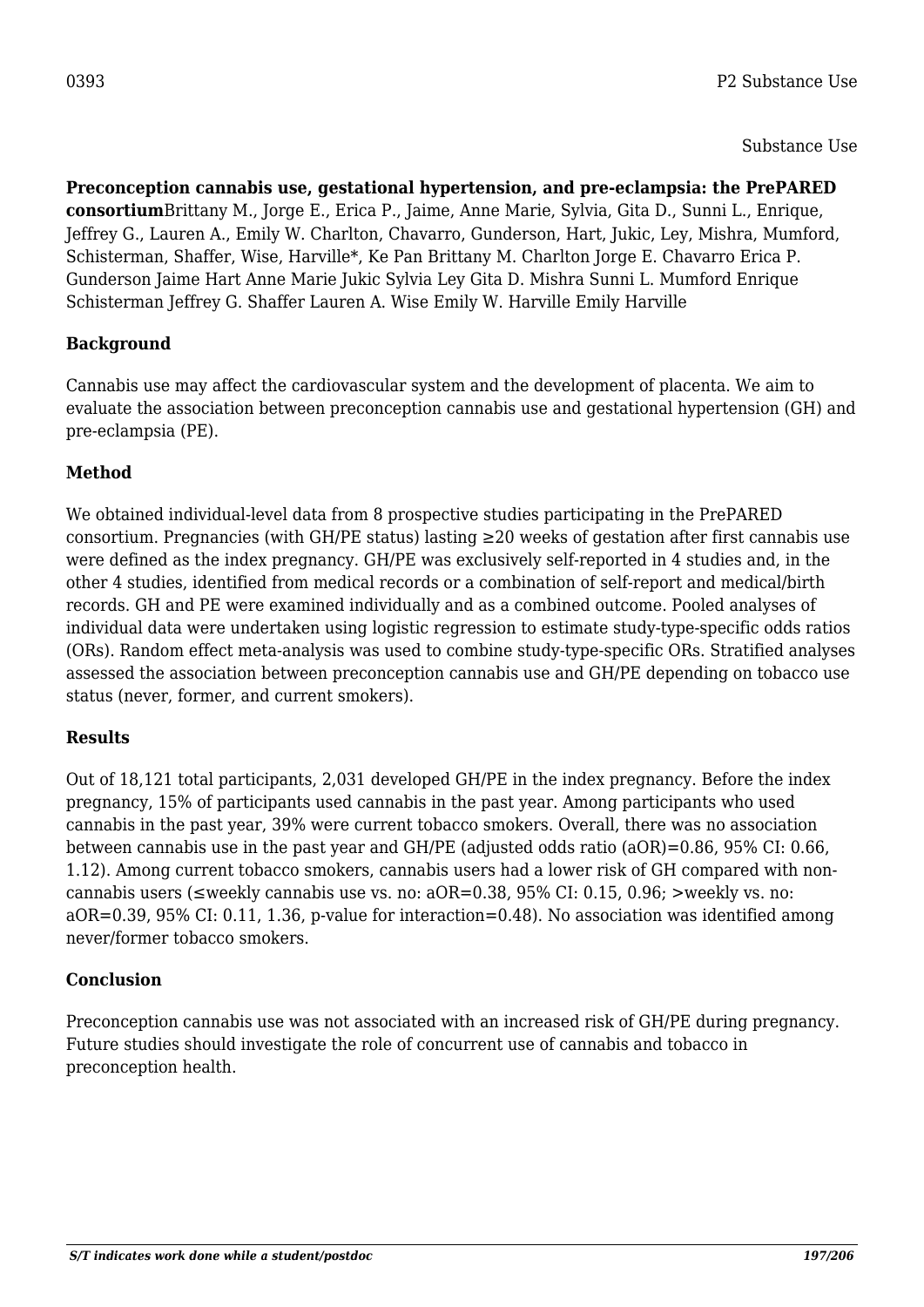Substance Use

# **Opioid Use During Pregnancy and Risk of Postpartum Hospital Admission in Florida**

Amanda L. Elmore\* Jason L. Salemi Alexander McLain Suzanne McDermott Nansi Boghossian

#### Background

Opioid use during pregnancy remains prevalent and has been associated with higher risk of postpartum hospital readmission. However, previous studies were limited to 90-day outcomes. We examined the association between prenatal opioid use and hospital readmission up to 5-years postpartum.

### Methods

A retrospective cohort was developed using birth certificates linked to the delivery hospital administrative records in Florida (1/1/09-12/31/13). We categorized maternal opioid use for the mother-infant dyad as a binary 'Yes' or 'No', based upon the presence of a maternal opioid-related diagnoses OR an infant diagnosis of NAS. We examined the risk of all-cause maternal hospital admission from 1-2 and 2-5 years after delivery using Modified Poisson regression with doubly robust propensity score adjustment for maternal and hospital confounders. Results are presented as adjusted risk ratios (aRR) and 95% confidence intervals (CI). We also described the most frequent principal diagnoses for postpartum admissions among exposed women.

### Results

Between 1-2 years after index delivery, 63% of women with prenatal opioid use had at least one hospital admission compared to 33% of the unexposed. Nearly 60% of exposed women were admitted three or more times between 2-5 years postpartum. The risk of postpartum readmission for women with opioid use was 21% higher from 1-2 years (aRR: 1.21, 95% CI: 1.18-1.24) and 14% higher from 2-5 years (aRR: 1.14, 95% CI: 1.10-1.18) compared to women without opioid use. The most common diagnoses for women with opioid use were abdominal pain, other complications of pregnancy, and disorders of teeth and jaw for both postpartum timeframes.

### Conclusion

Women with prenatal opioid use had a higher risk of all-cause hospital admission and over 5 times the risk of admission for an opioid overdose or adverse effects of opioid use. Therefore, this study provides important information for the long-term postpartum management of women with prenatal opioid use.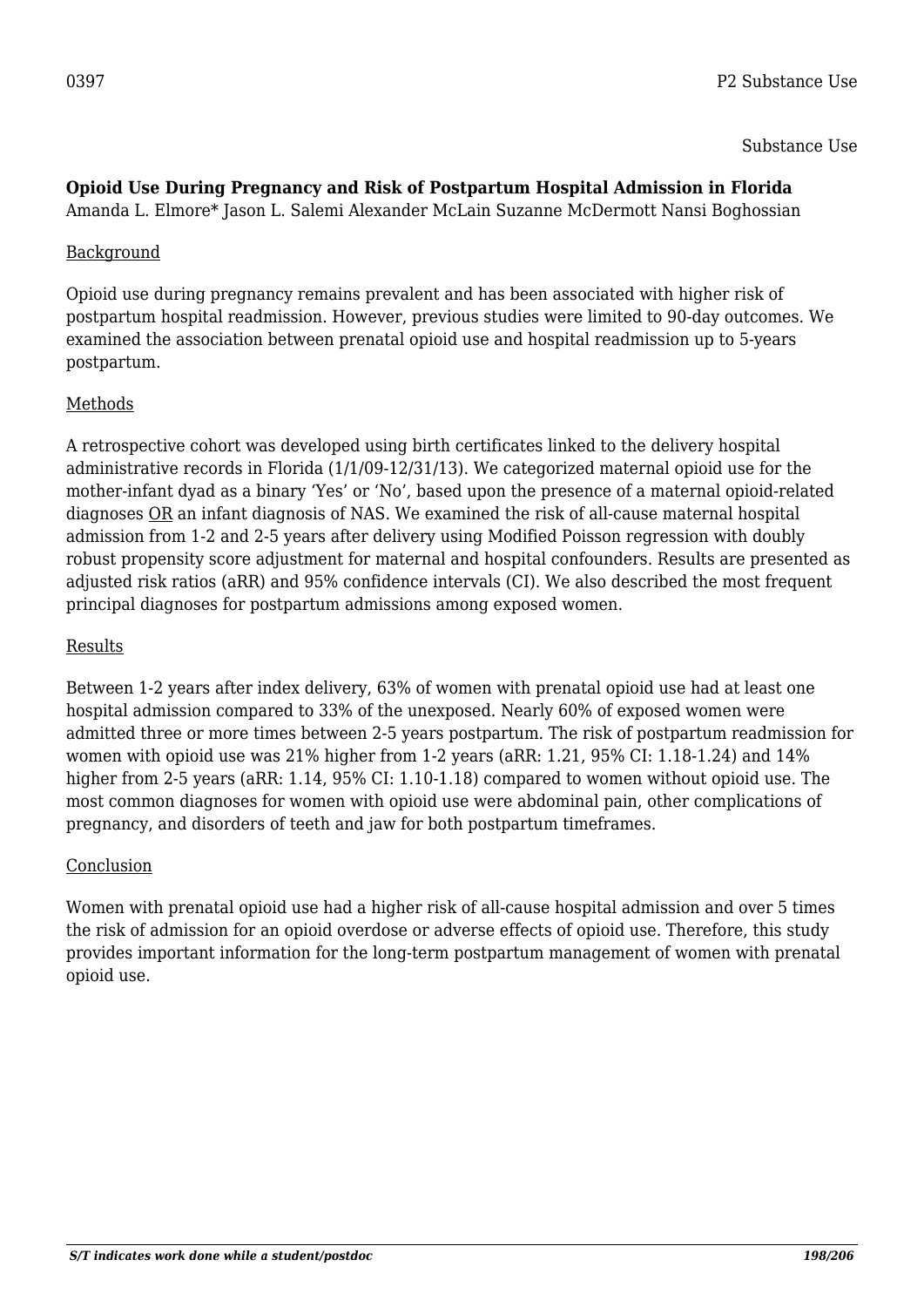Substance Use

#### **Prenatal Substance Exposure on White Matter Development in Children Aged 9-10 Years** Vida Rebello\* Kristina Uban

Prenatal substance exposure (PSE) including alcohol, marijuana, tobacco, and cocaine exposure causes teratogenic harm to the developing fetus. Moreover, these effects have been shown to have a lasting impact on the child's cardiovascular and neuroendocrine systems. Here, we investigate the association between PSE and structural white matter connectivity in the parahippocampal cingulum and the cortico-spinal/pyramidal tracts. These tracts are responsible for memory, movement, and spatial processing.

# **Methods**

Baseline measures of four diffusion tensor imaging brain metrics (Average Fractional Anisotropy (FA), Mean Diffusivity (MD), Radial Diffusivity (RD), and Fiber Volume (FV)) were assessed in 7867 participants aged 9-10 in the ongoing Adolescent Brain Cognitive Development (ABCD) cohort. Linear mixed-effects models were performed on bilateral regions of interest to evaluate the association between PAE and white matter connectivity adjusting for key covariates.

# **Results**

Based on our analyses on exposed vs non-exposed participants  $(N= 7728)$ , we saw asymmetrical differences in white matter connectivity. Compared to exposed children, children with no PSE had a higher fiber volume (46.6mm $^3$ , p< 0.01) seen in the parahippocampal and right corticospinal tract seen unilaterally in the right hemisphere.

# **Conclusion**

Prenatal exposure to substances was associated with lower fiber volume suggesting that exposure to these substances during critical periods of development may have important implications for children's neurological health.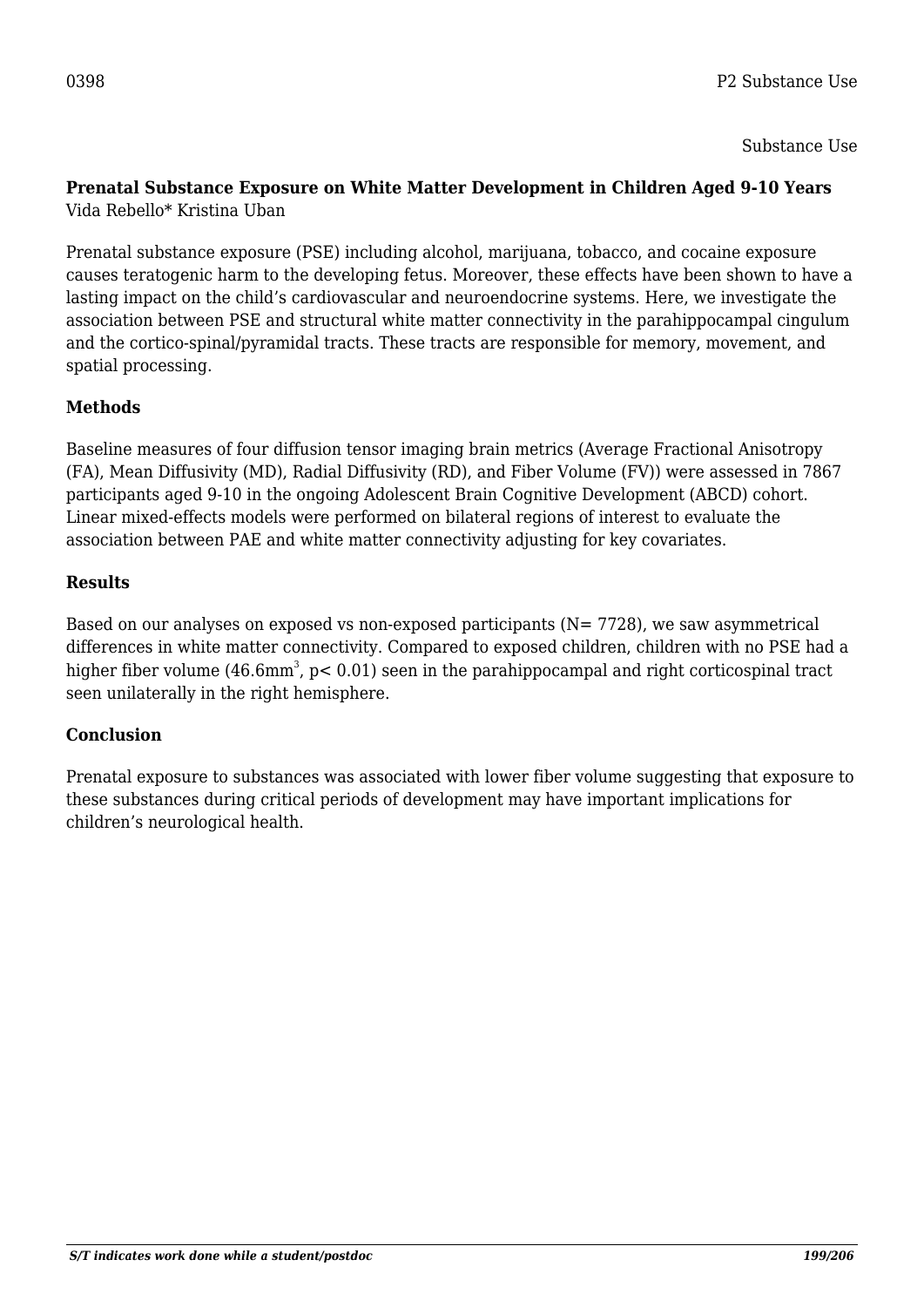Women's health

#### **Vitamin D and uterine fibroid development: a prospective study** Quaker Harmon\* Stacy Patchel Sheri Denslow Frankie LaPorte Donna Baird

Fibroids are benign tumors with significant morbidity. Black women have a high burden of disease with onset 10 years earlier than White women and 3 times higher rates of hysterectomy. Laboratory investigations and cross-sectional epidemiological studies suggest that vitamin D may offer protection from fibroid development. We assessed the association between repeated measures of serum 25-hydroxyvitamin D [25(OH)D] and fibroid growth, incidence, and loss in the Study of Environment, Lifestyle & Fibroids (SELF). SELF followed 1,610 women self-identified as "African American" or "Black", ages 23-35 from the Detroit, Michigan area with ultrasound every 20 months for 4 visits (5 years). Serum 25(OH)D was assayed at every visit and categorized with clinical cut points: 73% had deficient 25(OH)D (<20ng/ml) at enrollment. Fibroid growth, scaled to 18-months, was estimated for individual fibroids as the difference in log-volume between visits. Women with incident fibroids  $(n=294)$  were identified among those who were fibroid free at enrollment  $(n=1230)$ . Fibroid loss was defined as a reduction in fibroid number between two successive visits. All statistical models used time-varying annual mean 25(OH)D, accounted for within-woman and withinfibroid correlations, and adjusted for time-varying demographic, reproductive, fibroid related and contraceptive factors. Higher  $25(OH)D \approx 20\,\text{ng/ml}$  was associated with a 10% reduction in fibroid growth (95% Confidence Interval (CI) -17, -1) compared to 25(OH)D <20ng/ml. Suggestive associations for fibroid incidence and loss were observed when comparing participants with  $25(OH)D \geq 30\,\text{ng/ml}$  at the prior visit to those with  $25(OH)D \leq 30\,\text{ng/ml}$ : fibroid incidence [hazard ratio 0.8 (95% CI 0.5, 1.3)] and fibroid loss [risk ratio 1.3 (95% CI 0.9, 1.8)]. The results provide support for the hypothesis that vitamin D can reduce fibroid development, but are limited by the few women with a 25(OH)D measurement  $≥30$ ng/ml (only 8% of measurements).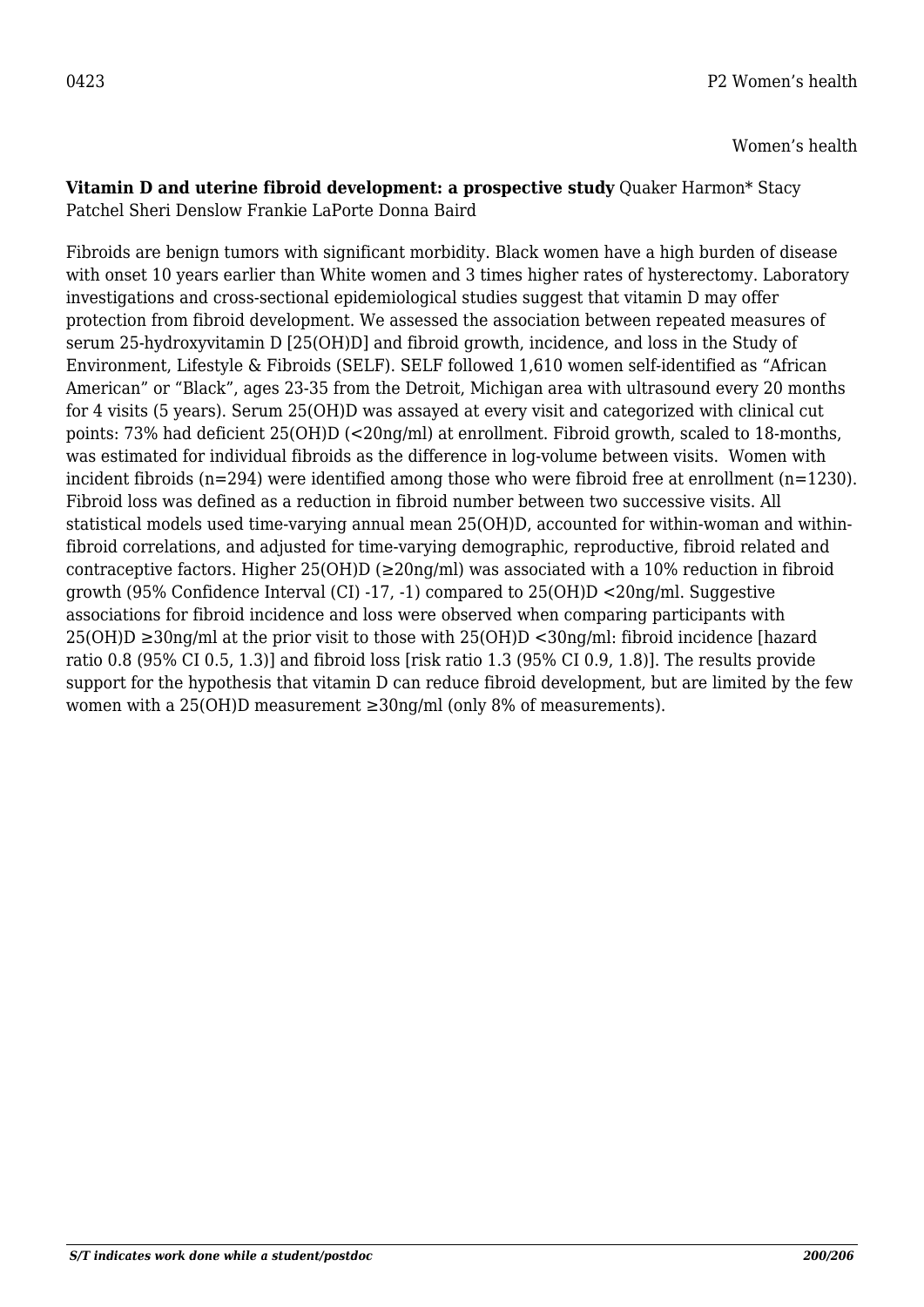**Soy-based infant formula feeding and uterine fibroid incidence in a prospective ultrasound study of African American women** Christine R. Langton\* Quaker E. Harmon Kristen Upson Donna D. Baird

Uterine fibroids are highly prevalent, benign tumors and the leading indication for hysterectomy. African American women are disproportionally burdened by fibroids, and few established risk factors have been identified. Exposure to exogenous estrogens during sensitive developmental windows may adversely affect reproductive systems. Soy-based infant formula contains phytoestrogens; in animal studies, postnatal administration of phytoestrogens has demonstrated detrimental effects on uterine development that persists into adulthood including increased fibroid risk in the Eker rat. Limited prior epidemiologic studies also have suggested increased fibroid development with soy formula infant feeding.

We evaluated the association between soy formula feeding and fibroid incidence among African American women aged 23-35 years in the Study of Environment, Lifestyle & Fibroids (SELF). Soy formula was assessed via an early life questionnaire administered to the participant's mother when she was available (89% of analytic sample). A standardized ultrasound examination was conducted during 4 clinic visits over 5 years to detect fibroids  $\geq 0.5$  cm in diameter. We used Cox proportional hazards regression to estimate hazard ratios (HRs) and 95% CIs for the association between soy formula feeding and incident fibroids adjusted for early life and adult factors.

Of 1,121 fibroid-free participants at baseline, 150 (13%) were ever fed soy formula as infants and 269 (24%) developed incident fibroids. We did not observe an association between ever being fed soy formula and incident fibroid risk (HR = 1.08; 95% CI: 0.75, 1.54). However, participants fed soy formula within 2 months of birth and for >6 months (n=53) (vs. never fed soy formula), had an elevated risk of fibroid incidence  $(HR = 1.56; 95\% \text{ CI: } 0.92, 2.65)$ .

Results from this first ultrasound-based, prospective fibroid study add support to prior data suggesting increased fibroid incidence among women fed soy formula early in infancy.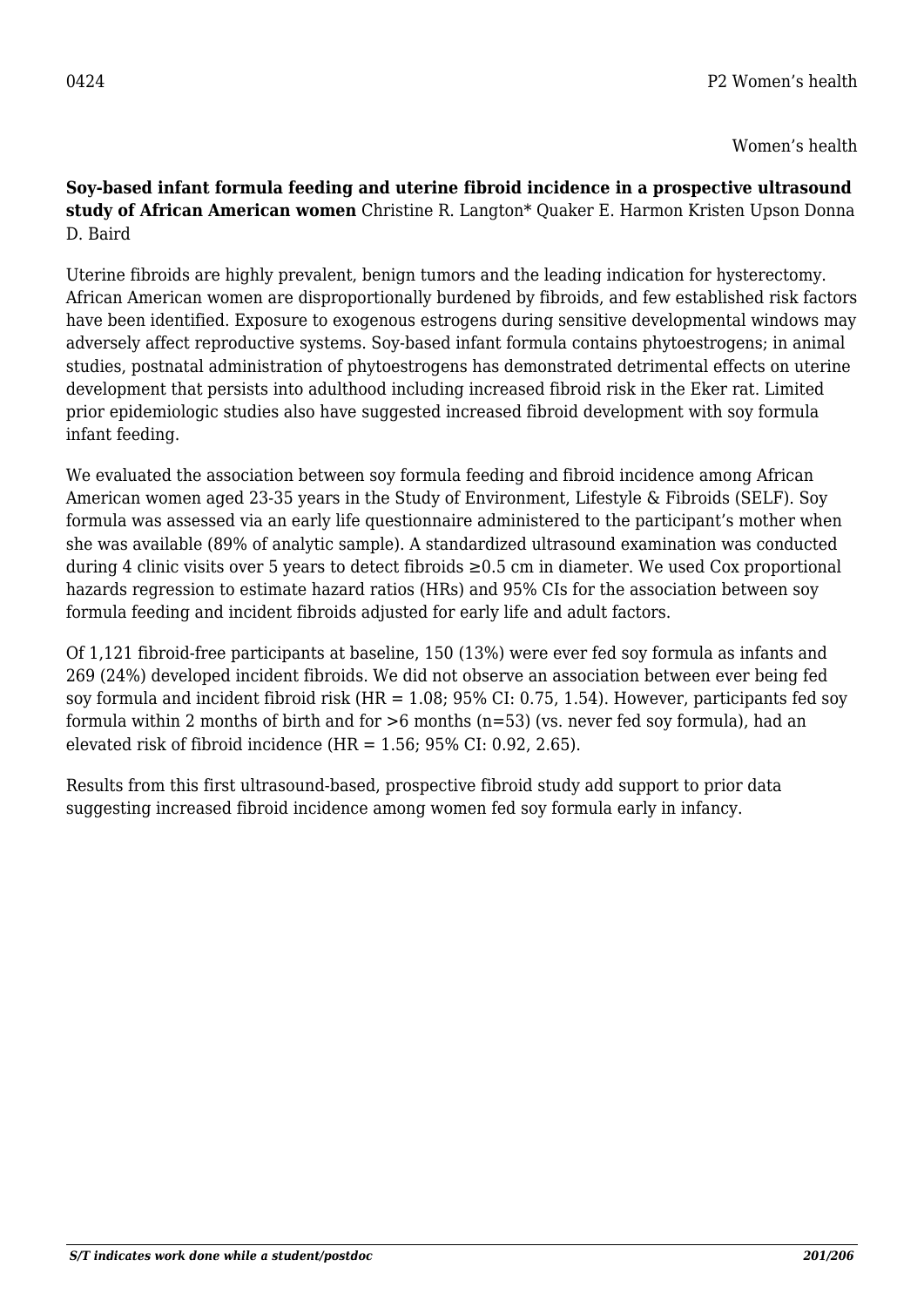**Postpartum mental health among women with common pregnancy conditions** Katherine Ahrens\* Kristin Palmsten Mariah Pfeiffer Catherine Gelsinger Heather Lipkind Christina Ackerman

**Background:** Postpartum mental health disorders are common, serious, and can affect the health and wellbeing of the entire family. The objective of our analysis was to estimate the risk of having a new mental health diagnosis in the first 24 months postpartum among women with common pregnancy conditions.

**Methods:** We used the Maine All Payer Claims Database to identify women with deliveries during 2007-2019 (n=123,125). We estimated the cumulative hazard of being diagnosed with each of the following in the first 24 months since delivery: depression, anxiety, bipolar disorder, posttraumatic stress disorder (PTSD), and schizophrenia/psychotic disorder. We used Cox models to estimate hazard ratios (HR) for prenatal depression, gestational diabetes, and hypertensive disorders of pregnancy (separately), adjusting for maternal demographics and pregnancy characteristics. Observations were censored upon loss of health insurance coverage, start of next pregnancy, or at 24 months, whichever came first; those with pre-existing mental health diagnoses were excluded.

**Results:** The cumulative hazard of being diagnosed in the first 24 months since delivery with depression was 29%, anxiety 25%, bipolar disorder 3%, PTSD 6%, and schizophrenia/psychotic disorder 1%. Women with prenatal depression were at higher risk of having a postpartum mental health diagnosis (adjusted HRs ranged from 2.7 to 4.0). Risks of having depression and anxiety were modestly higher among women with hypertensive disorders of pregnancy ( $aHR = 1.2$  and  $aHR = 1.1$ ) and having anxiety was higher among those with gestational diabetes (aHR=1.1).

**Conclusion:** The cumulative hazard of being diagnosed with a new mental health condition in the first two years following delivery is substantially elevated among women with prenatal depression. Effective interventions aimed at preventing, screening, and treating mental health conditions among women with pregnancy complications for an extended time postpartum are warranted.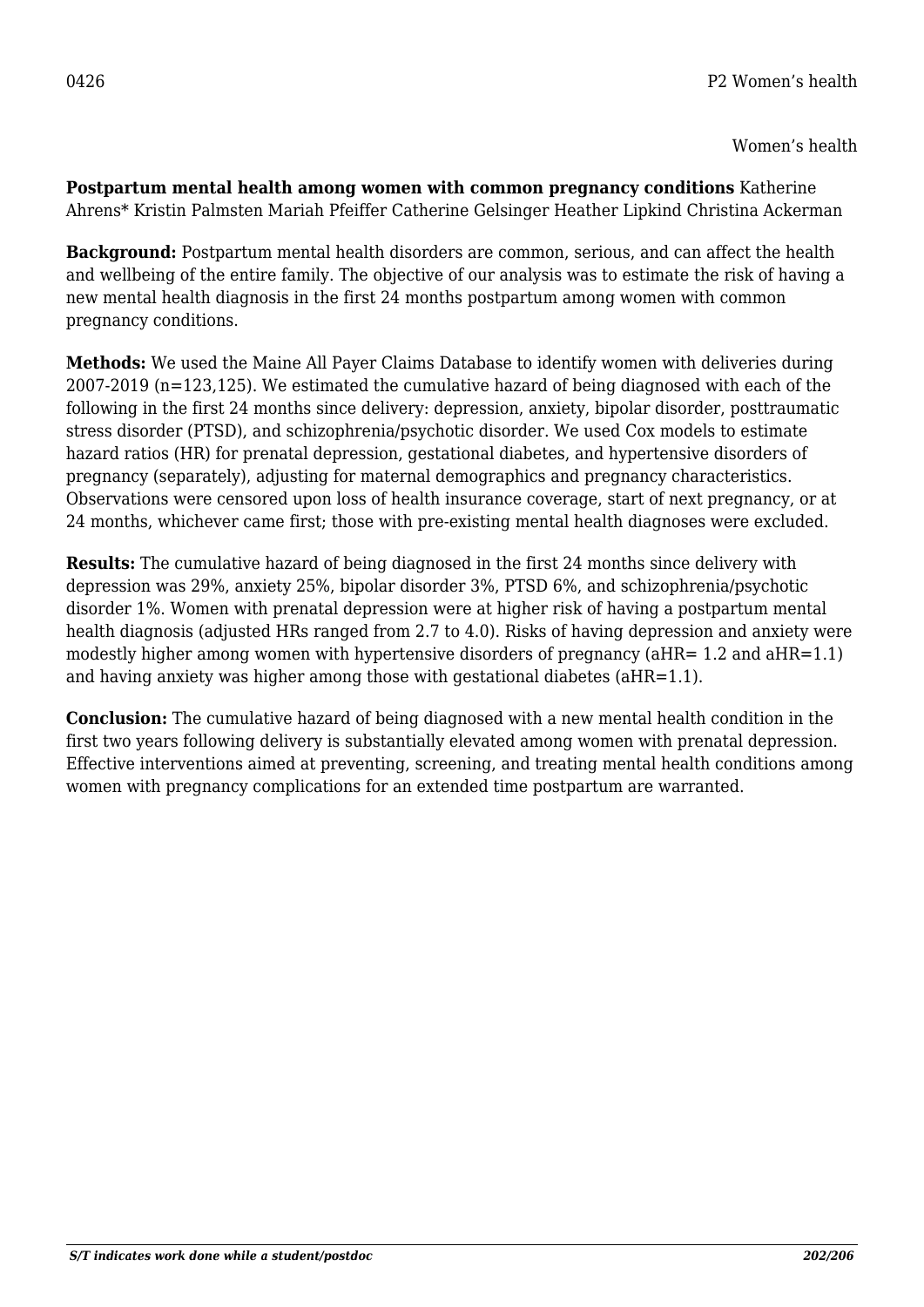Women's health

**Vitamin D status and markers of inflammation, iron deficiency, and anemia in a cohort of reproductive-age women** Kristen Upson\* Parminder Suchdev Lisa Tussing-Humphreys Elizabeta Nemeth Quaker Harmon Gregory Travlos Ralph Wilson Donna Baird

Vitamin D may decrease the risk of iron deficiency and anemia by decreasing proinflammatory cytokines, which in turn suppresses hepcidin expression and increases iron bioavailability for erythropoiesis and hemoglobin synthesis. We examined vitamin D status and markers of inflammation, iron deficiency, and anemia in an epidemiologic cohort of women. We used enrollment data from the Study of Environment, Lifestyle & Fibroids, a cohort of 1,693 Black women ages 23-35 years who reside in the Detroit, Michigan area. Among a subset of 1,214 non-pregnant, never smokers, data were available on serum 25-hydroxyvitamin D (25(OH)D), serum C-reactive protein (CRP) (inflammation marker), serum ferritin (SF), and blood hemoglobin (Hgb) concentrations. Since SF is an acute phase reactant, we adjusted SF concentrations for CRP using a recommended regression correction approach. We defined elevated CRP, iron deficiency, and anemia as follows:  $CRP \ge 5$  mg/L, adjusted  $SF < 15$  µg/L, and Hgb  $\lt 12$  mg/dL; 25(OH)D was categorized in quartiles. Log-binomial regression was conducted to estimate the prevalence ratio (PR) and 95% CI for the association between 25(OH)D quartiles and elevated CRP, iron deficiency, and anemia, adjusting for age, education, passive cigarette smoke exposure, birth in last year, and current hormonal contraceptive method use. We observed a 20% lower prevalence of elevated CRP with higher 25(OH)D concentrations (top vs. lowest quartile: PR 0.80, 95% CI: 0.64, 1.00). The highest quartile of 25(OH)D concentrations (vs. lowest) was associated with a 42% decreased prevalence of iron deficiency (PR 0.58, 95% CI: 0.41, 0.81) and a 39% decreased prevalence of anemia (PR 0.61, 95% CI: 0.47, 0.78). These results are consistent with the proposed role of vitamin D in ameliorating inflammation, iron deficiency, and anemia, and supports further investigation into vitamin D as a potential intervention to improve iron status and anemia in women.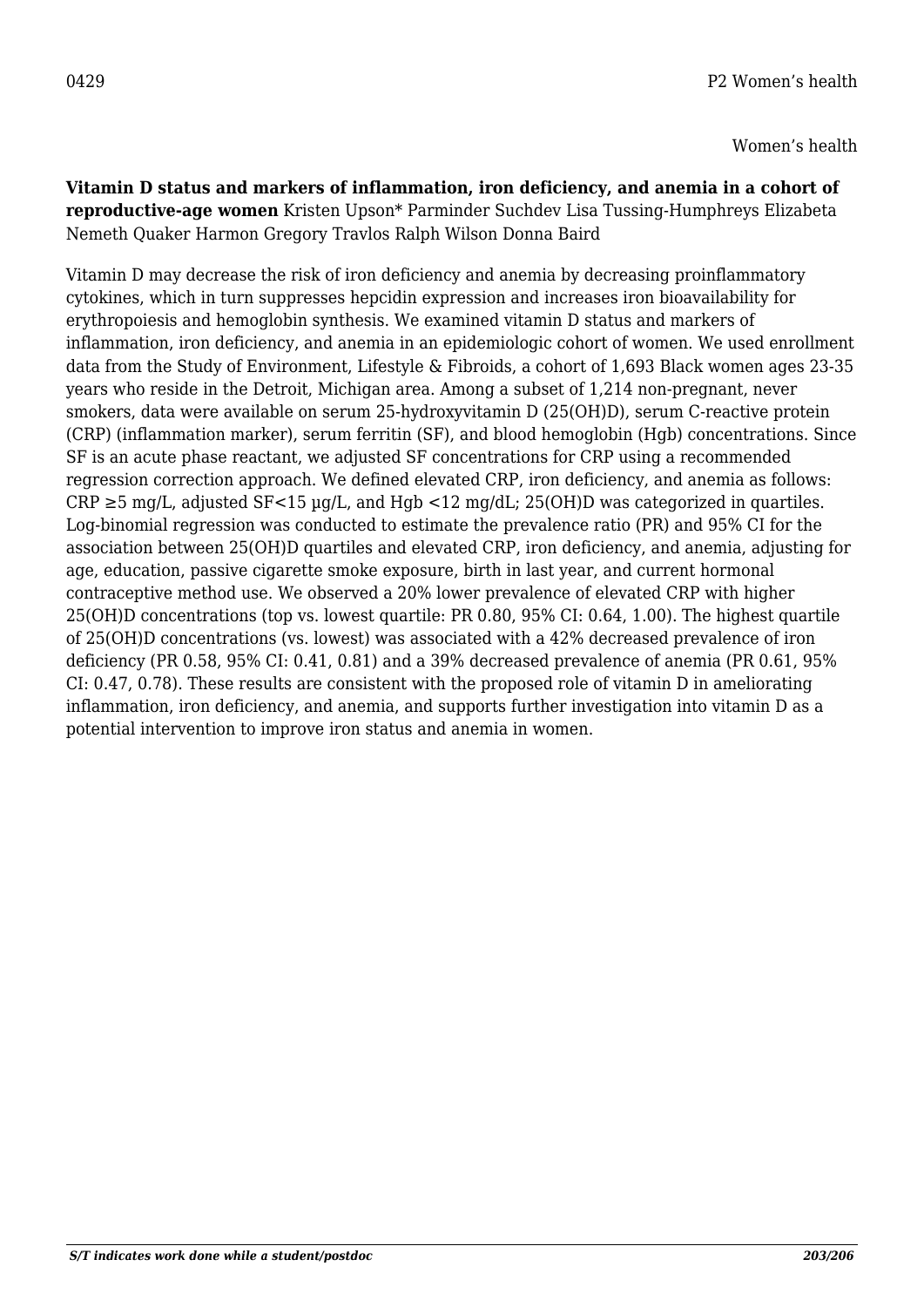#### **Pregnancy complications in last pregnancy and mothers' long-term mortality risk: do relations differ from that of first pregnancy? A population-based study** Abdu Seid\*

#### **Pregnancy complications in last pregnancy and mothers' long-term mortality risk: do relations differ from that of first pregnancy? A population-based study**

Abdu K. Seid $^1$ , N-H Morken $^1$ , K. Klungsøyr $^1$ , L.G. Kvalvik $^1$  L.M. Sorbye $^1$ ,L.J. Vatten $^3$ , R. Skaerven $^1$ 

- *Department of Global Public Health and Primary Care, University of Bergen*
- *Norwegian Research Centre for Women's Health, Oslo University Hospital, Rikshospitalet, Oslo, Norway*

**Background**: Studies have shown that women with pregnancy complications in first pregnancy are at increased risk of later cardiovascular (CVD) morbidity and mortality. However, there is little knowledge about complications in the last pregnancy and later CVD. We therefore studied complications (preeclampsia, preterm, and small for gestational age) in women's last pregnancy and maternal CVD death, after accounting for the women's complete reproduction. **Data and Methods**: In this nationwide population-based cohort study, we used registry-based data from the Medical Birth Registry of Norway (1967-2020) linked to the national Cause of Death Registry. We followed mothers whose first birth was during 1967-2013, from the date of last childbirth until death or December 31<sup>st</sup> 2020, whichever occurred first. Cox proportional hazards regression was used to analyze risk of CVD death between 40 and 69 years of age, according to pregnancy complications and number of lifetime births, adjusting for maternal age at birth and education, and focusing first and last pregnancy. **Results**: Women with complications in their pregnancy were at higher risk for premature CVD death compared to mothers with two lifetime births and no complications. The higher risk for premature CVD death was particularly evident among women with a complication only in the last than women with a complication in the first pregnancy only.

**Conclusions**: The risk for premature CVD death was higher among mothers who end their reproduction with a complicated pregnancy than women without complications and women with complications in their first pregnancy.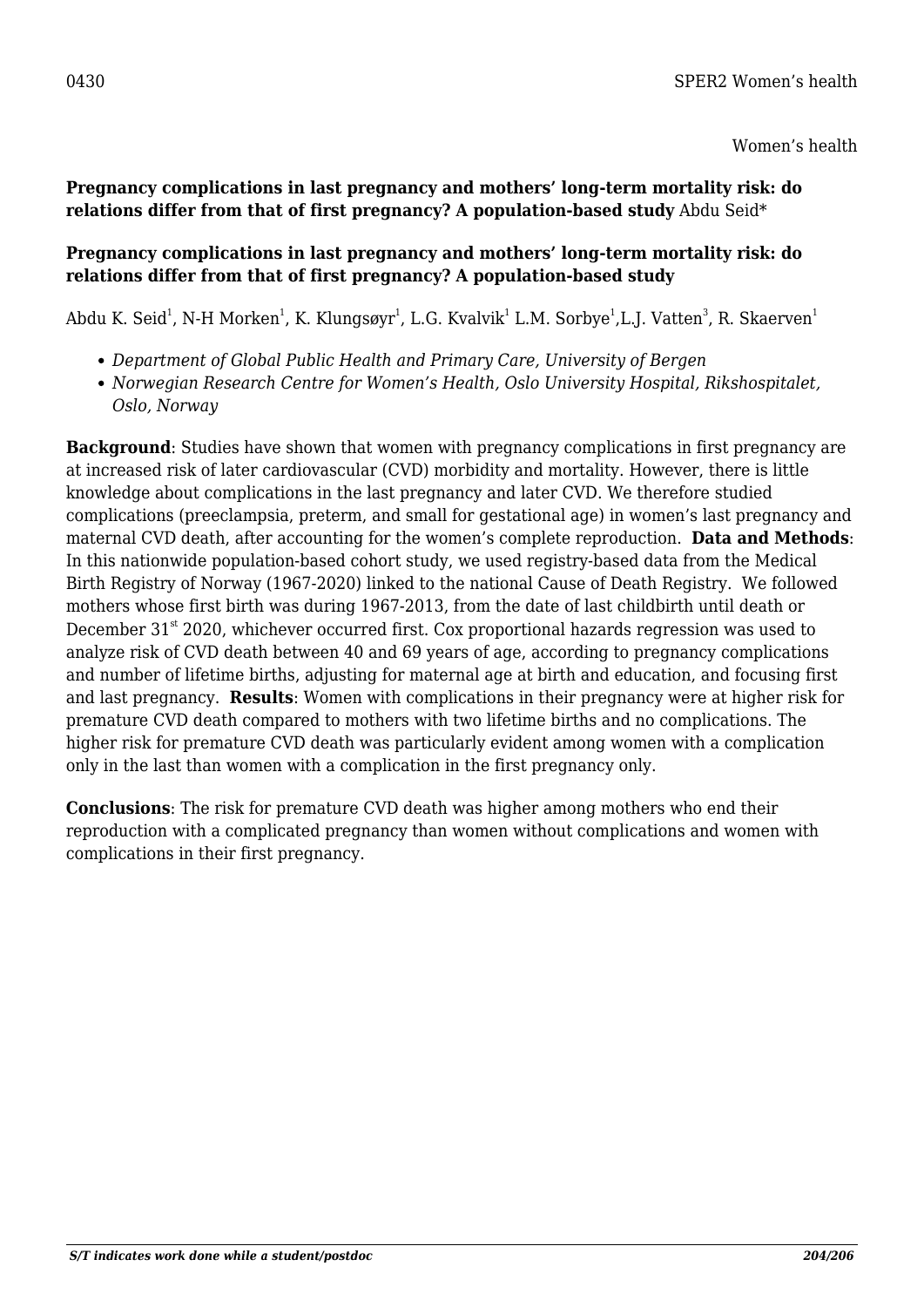**The association between ADHD, pregnancy, and induced abortion in girls and young women** Jacqueline M- Cohen\* Maria C. Magnus Kari Furu Øystein Karlstad Chaitra Srinivas Olga Basso

Background: Attention-deficit/hyperactivity disorder (ADHD) is defined by symptoms of inattention and hyperactivity-impulsivity that interfere with social, academic, or occupational functioning. The impulsivity associated with ADHD might lead to more unplanned pregnancies and induced abortions.

Objective: To determine if young women with ADHD have higher rates of pregnancy and induced abortion than their peers without ADHD.

Methods: We identified all women ages 15-30 living in Norway from 2010-2020. We defined ADHD as having filled two or more prescriptions for ADHD medication at any time from 2004-2020. Pregnancies, including spontaneous and induced abortions, and births were identified from registers of primary and specialist healthcare, and the Medical Birth Registry. We estimated risk ratios (RRs) and 95% confidence intervals (CIs) for having a pregnancy or induced abortion by Poisson regression comparing people with and without ADHD, separately for ages 15-19, 20-25, and 26-30, adjusted for birth year and country of birth. We also estimated the proportion of pregnancies that resulted in an induced abortion at each age.

Results: Our study population included 937,791 women born 1979-2005 and 3.1% had ADHD. Those with ADHD were more likely to become pregnant at ages 15-19 (RR 2.4, 95% CI 2.2-2.5), and 20-25 (RR 1.4, 95% CI 1.4-1.5), but less at ages 26-30 (RR 0.7, 95% CI 0.7-0.8). However, those with ADHD were more likely to have an induced abortion in all three age groups: RRs 2.2, 1.7, 1.8. Individuals with ADHD were as likely as peers to choose to have an abortion if they became pregnant before age 22, and more likely if they became pregnant at later ages (30% versus 10% at age 30).

Conclusions: Girls and women with ADHD are at increased risk of experiencing an induced abortion. This suggests a need for more public health attention to these individuals to improve contraceptive use and reduce the rates of unplanned pregnancies.